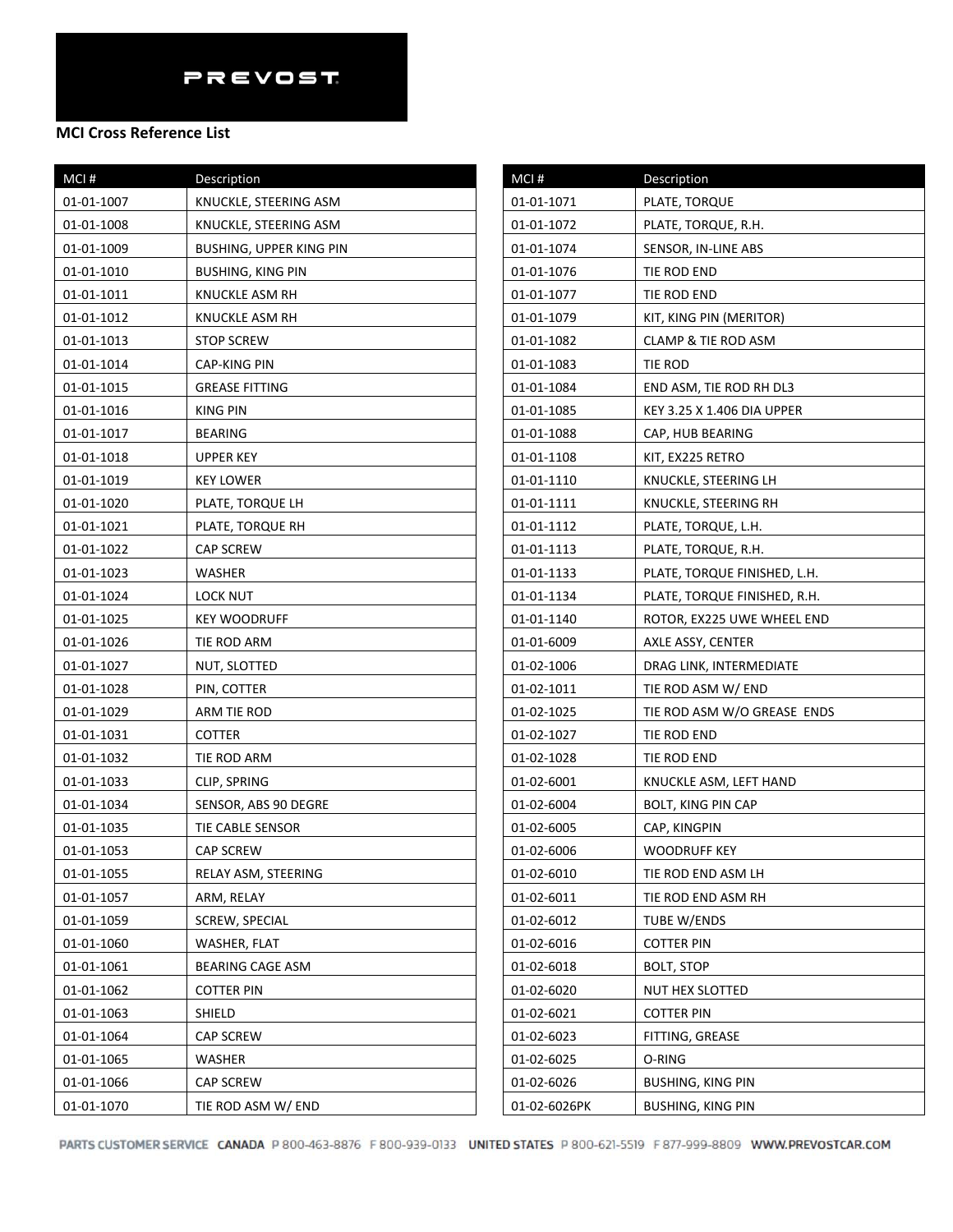## **MCI Cross Reference List**

| MCI#       | Description                   |
|------------|-------------------------------|
| 01-02-6027 | KEY KING PIN DRAW INNER LOWER |
| 01-02-6031 | SEAL RING                     |
| 01-02-6032 | SHIM                          |
| 01-02-6033 | <b>SHIM</b>                   |
| 01-02-6034 | SHIM                          |
| 01-02-6035 | <b>BEARING &amp; SEAL ASM</b> |
| 01-02-6037 | KIT, KING PIN SERVICE PARTS   |
| 01-02-6048 | KNUCKLE, STEERING ASM         |
| 01-02-6049 | KNUCKLE ASM RH                |
| 01-02-6051 | NUT, SLOTTED                  |
| 01-02-6052 | TUBE W/ENDS                   |
| 01-02-6053 | ARM, STEERING                 |
| 01-02-6054 | NUT, SLOTTED                  |
| 01-02-6200 | END ASSY, TIE ROD             |
| 01-02-6201 | END, TIE ROD                  |
| 02-01-1026 | MAGNET                        |
| 02-01-103  | SPCAER .256 X 2.461 X 3.425   |
| 02-01-1036 | <b>END YOKE</b>               |
| 02-01-1037 | YOKE                          |
| 02-01-1038 | <b>DEFLECTOR YOKE</b>         |
| 02-01-1039 | COVER SEAL ASM                |
| 02-01-1040 | DRIVE SHAFT NUT               |
| 02-01-1041 | SEAL, OIL                     |
| 02-01-1043 | SHIM, 6.35                    |
| 02-01-1044 | SPACER .251 X 2.461 X 3.425   |
| 02-01-1045 | SHIM, 6.40                    |
| 02-01-1046 | SHIM, 6.43                    |
| 02-01-1047 | SHIM, 6.45                    |
| 02-01-1048 | SPCAER .256 X 2.461 X 3.425   |
| 02-01-1049 | SHIM, 6.60                    |
| 02-01-1050 | SHIM, 6.63                    |
| 02-01-1051 | SHIM, 6.65, (STD PK OF 2)     |
| 02-01-1053 | SPACER .264 X 2.461 X 3.425   |
| 02-01-1055 | SHIM, .005"/0.125MM           |
| 02-01-1056 | SHIM, .200                    |
| 02-01-1057 | SHIM, .500                    |
| 02-01-1059 | <b>CAP SCREW</b>              |
| 02-01-1060 | <b>CAP SCREW</b>              |
| 02-01-1062 | NUT                           |
| 02-01-1063 | <b>GASKET</b>                 |

| MCI#         | Description                 |
|--------------|-----------------------------|
| 02-01-1064   | SHAFT AXLE RH               |
| 02-01-1065   | SHAFT AXLE LH               |
| 02-01-1067   | CARRIER, 4.30:1, WO/ YOKE   |
| 02-01-1067RM | CARRIER, 4.30, NEW          |
| 02-01-1068   | GEAR AND PINION 4.30        |
| 02-01-1074   | WASHER                      |
| 02-01-1079   | CARRIER, 4.30:1, WO/ YOKE   |
| 02-01-1081   | RING, EXCITER               |
| 02-01-1082   | CAP SCREW                   |
| 02-01-1092   | GEAR AND PINION 4.56        |
| 02-01-1094   | GEAR AND PINION 4.30        |
| 02-01-1107   | <b>GEAR AND PINION 3.42</b> |
| 02-01-1109   | CARRIER ASM 3.42:1          |
| 02-01-1113   | KIT, RING GEAR & PINION     |
| 02-01-1119   | KIT, EX225 RETRO            |
| 02-01-1132   | CAP SCREW                   |
| 02-01-1133   | PLATE, TORQUE, R.H.         |
| 02-01-1134   | PLATE, TORQUE, L.H.         |
| 02-01-1135   | HUB & DRUM ASM              |
| 02-01-1138   | KIT, DIFFERENTIAL           |
| 02-01-1152   | SEAL, OIL                   |
| 02-01-1171   | CARRIER ASM, 3.21:1         |
| 02-01-1172   | CARRIER ASM, 3.21:1         |
| 02-01-1368   | O-RING                      |
| 02-01-1369   | NUT                         |
| 02-01-1370   | <b>SHAFT SEAL</b>           |
| 02-01-1371   | <b>SCREEN SHEET</b>         |
| 02-01-1372   | LOCK WASHER                 |
| 02-01-1374   | WHEEL BOLT M22 X 1.5        |
| 02-01-1380   | <b>BEARING ROLLER</b>       |
| 02-01-1393   | O RING                      |
| 02-01-1394   | SHAFT SEAL                  |
| 02-01-1395   | SHAFT SEAL                  |
| 02-01-1399   | INPUT FLANGE                |
| 02-01-6026   | SHAFT, AXLE                 |
| 02-01-6075   | SHAFT, AXLE                 |
| 02-01-6078   | KIT, LUG MOUNTING           |
| 02-02-1003   | <b>SET SCREW</b>            |
| 02-02-1004   | HOUSING ASM, AXLE           |
| 02-02-1051   | SHIM, 6.65, (STD PK OF 2)   |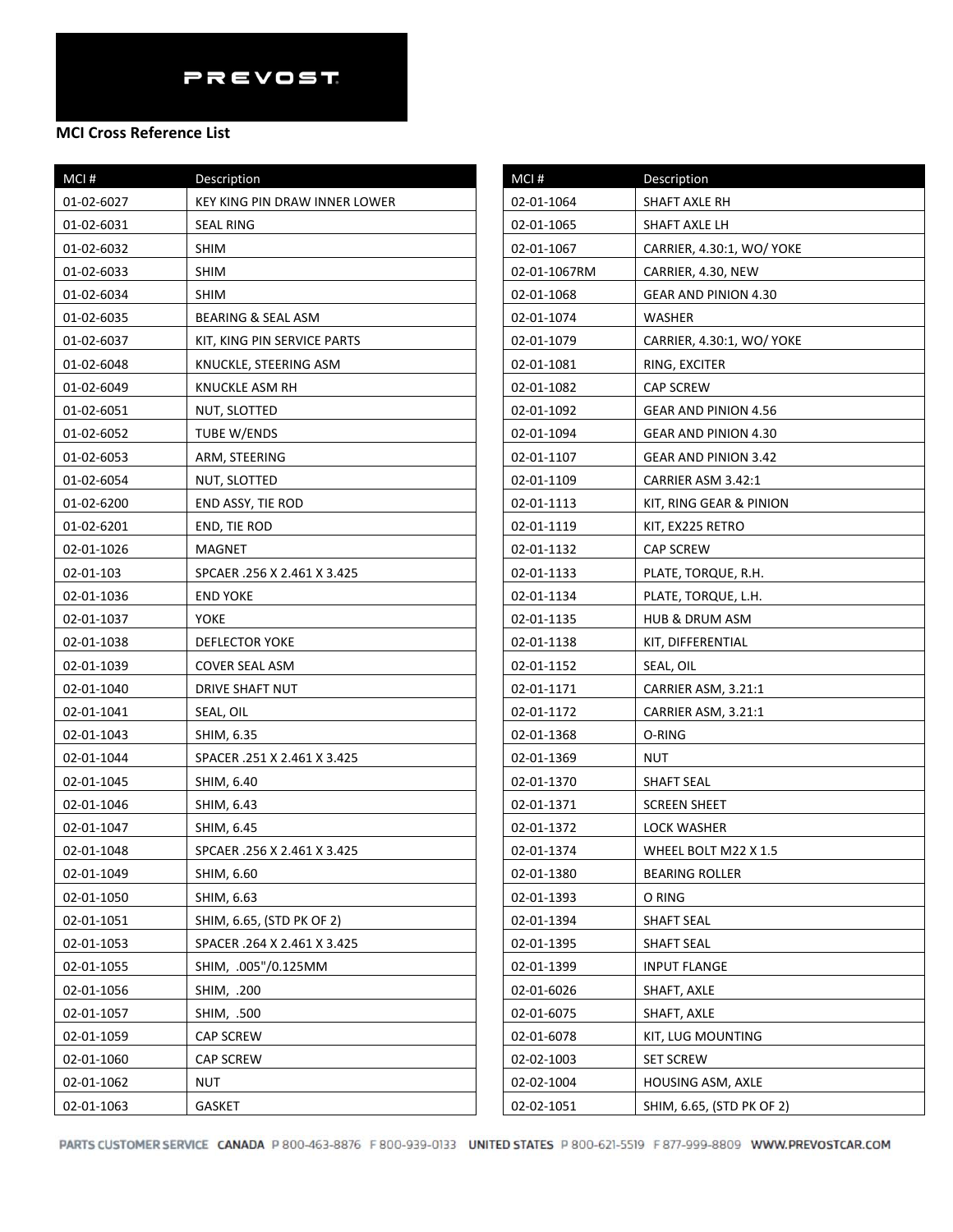## **MCI Cross Reference List**

| MCI#           | Description                   |
|----------------|-------------------------------|
| 02-02-6006     | CASING INNER PARTS ASM        |
| 02-02-6054     | PINION, DIFFERENTIAL FINISHED |
| 02-02-6056     | GEAR, DIFFERENTIAL FINISHED   |
| 02-02-6073     | <b>BRACKET</b>                |
| 02-02-6074     | PIN, DOWEL                    |
| 02-02-6076     | BOLT, HEX                     |
| 02-02-6077     | <b>BOLT, HEX</b>              |
| 02-03-1028     | SEAL, OIL                     |
| 02-03-1046     | <b>BEARING ROLLER</b>         |
| 02-03-6013     | SEAL, OIL                     |
| 02-03-6046     | <b>BEARING CUP</b>            |
| 02-03-6053     | KIT, DIFF BEARING REPAIR      |
| 02-06-1023     | SPINDLE ASM                   |
| 02-06-1025     | <b>TORQUE PLATE</b>           |
| 02-06-1073     | KIT, EX225 RETRO              |
| 02-06-1075     | KIT, EX225 RETRO              |
| 02-06-6036     | <b>BEARING, TAPERED</b>       |
| 02-06-6037     | <b>BEARING, TAPERED</b>       |
| 02-07-1026     | KNUCKLE ASM, STEERING LH.     |
| 02-07-1029     | KNUCKLE ASM, STEERING R.H.    |
| 02-07-1032     | ARM TIE ROD                   |
| 02-07-1033     | ARM, TIE ROD                  |
| 02-07-1037     | TIE ROD ASM W/ END            |
| 02-07-1038     | ARM, TIE ROD, FRONT LH.       |
| 02-07-1039     | ARM, TIE ROD, FRONT RH        |
| 02-07-1043     | TIE ROD ASM W/ END            |
| 02-07-1044     | TIE ROD END                   |
| 02-07-1045     | END, TIE ROD                  |
| 02-07-1057     | CENTER, AXLE, TAG             |
| 02-07-1058     | SPINDLE ASM                   |
| 02-07-1060     | TIE ROD ASM W/ END            |
| 02-07-1082     | PLATE, TORQUE, FINISHED       |
| 02-07-1101     | <b>KNUCKLE ASM</b>            |
| 02-07-1102     | <b>KNUCKLE ASM</b>            |
| 02L-3-88       | RING, ADJ.                    |
| 03-04-1116R104 | FLOORING, NOSING, 6TH STEP    |
| 03-04-1118R280 | <b>STEP TREAD</b>             |
| 03-04-1119R280 | STEP TREAD                    |
| 03-04-1120R280 | STEPTREAD, 3RD STEP, GREY     |
| 03-04-1121R280 | STEPTREAD, 4TH STEP, GREY     |

| MCI#           | Description                             |
|----------------|-----------------------------------------|
| 03-04-1122R280 | STEPTREAD, 5TH STEP, GREY               |
| 03-04-1123R126 | RISER                                   |
| 03-04-1123R168 | RISER                                   |
| 03-05-1178     | SHADE, MANUAL, ROLLER                   |
| 03-06-1002     | MIRROR, INTERIOR, 6X9 CONVEX SAFETY GLS |
| 03-07-0129     | <b>MOTOR MOUNT SHORT</b>                |
| 03-07-0131     | VENTURI                                 |
| 03-07-1004     | WHEEL, BLOWER                           |
| 03-07-1005     | VENTURI                                 |
| 03-07-1006     | MOTOR, PARCEL RACK BLOWER, 24 V.        |
| 03-07-1007     | <b>MOTOR MOUNT SHORT</b>                |
| 03-07-1008     | MOTOR MOUNT LONG                        |
| 03-07-1028     | MOTOR MOUNT LONG                        |
| 03-07-1030     | MOTOR, PARCEL RACK BLOWER, 24 V.        |
| 03-07-1032     | WHEEL, BLOWER                           |
| 03-07-1034     | <b>RESISTOR</b>                         |
| 03-07-1124     | MOTOR-BLOWER 24V                        |
| 03-09-1019     | <b>BRACKET, MOUNTING</b>                |
| 03-09-1066     | SHADE, ROLLER                           |
| 03-09-1067     | SHADE, ROLLER                           |
| 03-10-1026     | VALVE                                   |
| 03-10-1098     | CYLINDER, ENTRANCE DOOR                 |
| 03-10-6133     | DAMPER ASSY, ENTRANCE DOOR              |
| 03-11-1075     | SET, QRT DELUXE RETRACTOR (4) NO HDW    |
| 03-12-1016     | SEAT BELT, 7" BOOT, BLACK WEBBING       |
| 03-12-6007     | SEAT BELT, 3 POINT DRVRS                |
| 03-15-3862     | EXTINGUISHER 20 LB UL - U.S. LOCATIONS  |
| 03-15-4152     | <b>SWITCH</b>                           |
| 03-15-4153     | SEAL, TAPER YELLOW                      |
| 03-15-9360     | CYLINDER, FIRE SUPPRESSION              |
| 03-15-9362     | <b>BRACKET</b>                          |
| 03-18-1394R156 | COVER, FLOOR, INNER L.H. FRONT          |
| 03-18-1395R156 | COVER, FLOOR, RAMP                      |
| 03-18-1396R156 | COVER, FLOOR, INNER R.H. FRONT          |
| 03-21-1068     | REFLECTOR, AMBER                        |
| 03-22-1044     | GLASS, MIRROR                           |
| 03-22-1081     | <b>GLAZING, BOTTOM HEATED</b>           |
| 03-22-1082     | BASE, MIRROR, RH                        |
| 03-22-1089     | BASE, MIRROR, RH                        |
| 03-22-1090     | HEAD ASSY, UPPER, CONVEX                |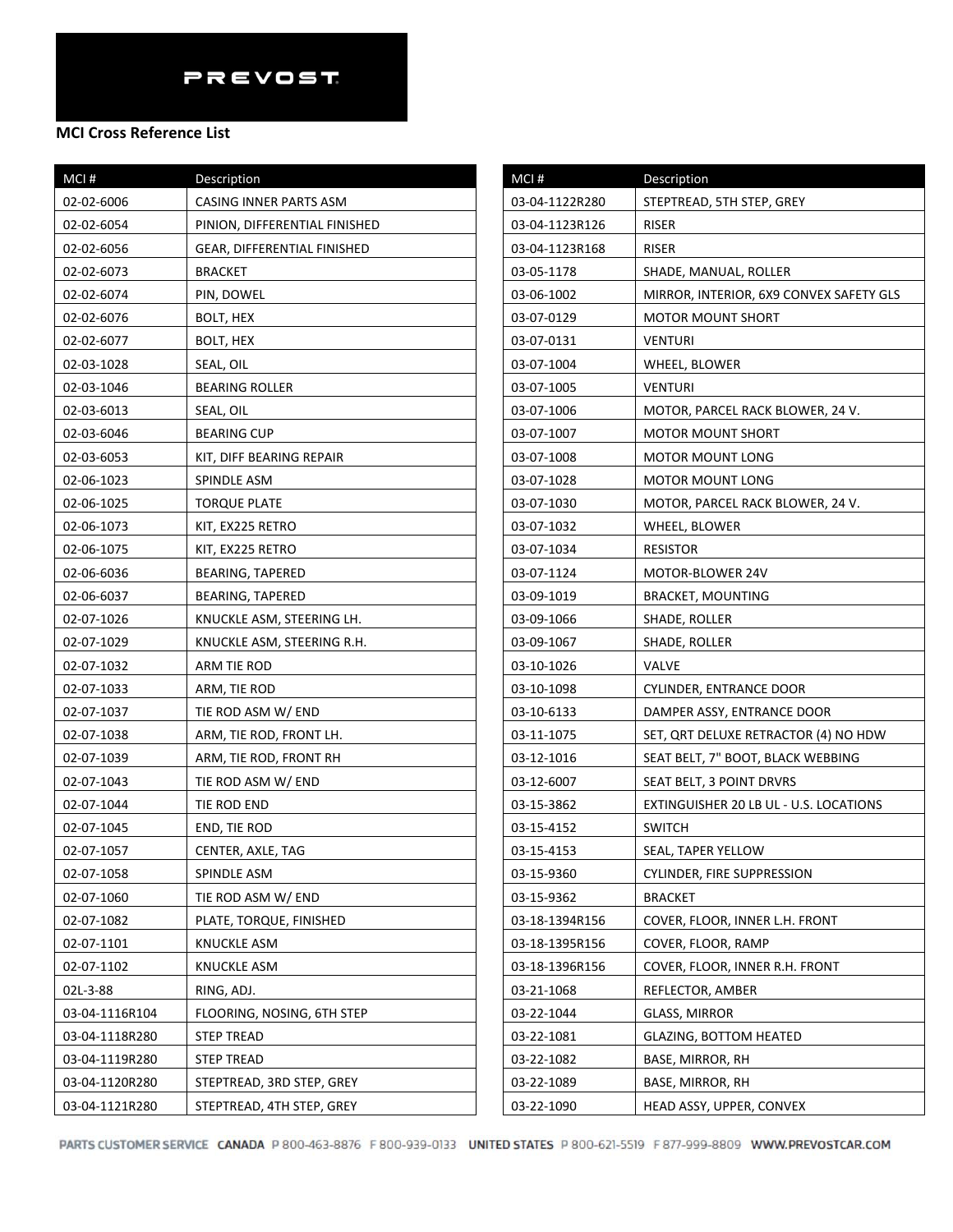| MCI#       | <b>Description</b>                      |
|------------|-----------------------------------------|
| 03-22-1091 | HEAD ASSY, LOWER, W/SHAFT               |
| 03-22-1093 | <b>GLASS, FLAT</b>                      |
| 03-22-1094 | <b>GLASS, FLAT</b>                      |
| 03-22-1102 | PLATE, SMALL MOTOR MOUNT                |
| 03-22-1103 | <b>SCREW</b>                            |
| 03-22-1104 | RIVET, BLACK PLASTIC                    |
| 03-22-1106 | PLUG, BLACK                             |
| 03-22-1107 | <b>ACORN NUT</b>                        |
| 03-22-1108 | ARM, 13", RH                            |
| 03-22-1111 | ARM, 13", LH                            |
| 03-22-1112 | MIRROR, 5X7 CONVEX                      |
| 03-22-1116 | <b>BRACKET, CONVEX MIRROR</b>           |
| 03-22-1119 | GLASS, STREET SIDE, FULL FACE, W/SIGNAL |
| 03-22-1146 | HEAD ASSY, CHROME                       |
| 03-22-1147 | GLASS,CONVEX, TOP                       |
| 03-22-1148 | <b>MOTOR UPPER MIRROR ROAD SIDE</b>     |
| 03-22-1150 | <b>BALL SHAFT, W/PLATE</b>              |
| 03-22-1151 | <b>MOTOR MOUNT</b>                      |
| 03-22-1152 | PLUG (PIVOT SCREW, ARM TO BASE)         |
| 03-22-1153 | ARM, 13" LH, CHROME                     |
| 03-22-1154 | WASHER, SPECIAL                         |
| 03-22-1158 | <b>MOTOR</b>                            |
| 03-22-1160 | ARM, 13" RH, CHROME                     |
| 03-22-1162 | CONVEX MIRROR, 5" (ON ARM)              |
| 03-22-1171 | <b>MOTOR</b>                            |
| 03-22-1173 | FLAT GLASS, BOTTOM, W/TURN SIGNAL       |
| 03-22-1175 | GLASS, FLAT, CS W/SIGNAL, HEATED        |
| 03-22-1176 | BASE, RH, CHROME                        |
| 03-22-1214 | MIRROR ASM, CURB SIDE, HTD, W/SIGNAL    |
| 03-22-1215 | MIRROR ASM, ROAD SIDE, HTD, W/SIGNAL    |
| 03-22-1221 | HEAD, MIRROR                            |
| 03-22-1222 | MOTOR ASSY, 12V                         |
| 03-22-1230 | CAP, BLACK PLASTIC                      |
| 03-22-1232 | SCREW, ACCESS PLATE                     |
| 03-22-1235 | GLASS 1/8-9 X 10 HTD W/ LOCKING RING    |
| 03-22-1236 | TOP FLAT GLASS                          |
| 03-22-1237 | <b>GLASS, BOTTOM CONVEX</b>             |
| 03-22-1241 | VALVE, DOOR                             |
| 03-22-1251 | SCREW - SET                             |
| 03-22-1255 | <b>SCREW (3/8) - SET</b>                |

| MCI#       | Description                                 |
|------------|---------------------------------------------|
| 03-22-1257 | MIRROR, REMOTE NON HTD LH                   |
| 03-22-1265 | HARNESS, ARM TO BRACKET, 12"                |
| 03-22-1266 | HARNESS, MOTOR TO ARM, 40"                  |
| 03-22-1276 | <b>GLASS, MIRROR</b>                        |
| 03-22-1277 | Mirror Head                                 |
| 03-22-1278 | GLASS, MIRROR                               |
| 03-22-1293 | MIRROR ASM, CURB SIDE                       |
| 03-22-1295 | PIVOT, MOUNT                                |
| 03-22-1316 | GLASS, TOP, BREAKAWAY, FLAT W/LOCKRING      |
| 03-22-1317 | <b>MOTOR</b>                                |
| 03-22-1318 | HADLEY 'BREAK-AWAY' MIRROTIP-TAP<br>MECHANI |
| 03-22-1319 | GLASS, MIRROR, BOTTOM, CONVEX               |
| 03-22-1321 | HARNESS, MIRROR, 10"                        |
| 03-22-1335 | <b>MOTOR MIRROR 12 VOLT</b>                 |
| 03-22-1343 | <b>SCREW</b>                                |
| 03-22-1348 | PLATE, REMOTE MIRROR                        |
| 03-22-1376 | ARM, MIRROR 9" TUBULAR (STREETSIDE)         |
| 03-22-1448 | SCREW, #10 X 3/4                            |
| 03-22-1486 | POST                                        |
| 03-22-1495 | LOCK RING                                   |
| 03-22-1500 | SCREW, PHIL PAN (9 - 18 X 1/2"              |
| 03-22-1565 | SCREW, PHIL PAN (9 - 18 X 1/2"              |
| 03-22-1611 | MIRROR ASSY, SS/L.H.                        |
| 03-22-1612 | MIRROR ASSY, CS/R.H.                        |
| 03-22-6051 | MIRROR. POWER, HEATED, R.H.                 |
| 03-22-6052 | MIRROR. POWER, HEATED, L.H.                 |
| 03-22-6055 | <b>BOLT</b>                                 |
| 03-22-6056 | FLATWASHER (1/2", SST)                      |
| 03-22-6057 | LOCKNUT .5 SS CENTER NYLON                  |
| 03-22-6066 | MOTOR, MIRROR                               |
| 03-22-6067 | MOTOR, 24V                                  |
| 03-22-6075 | <b>BRACKET - MOUNTING CURBSIDE</b>          |
| 03-22-6076 | BRACKET - MOUNTING STREETSIDE               |
| 03-22-6078 | ARM, LH, MIRROR                             |
| 03-22-6080 | SCREW, HEX                                  |
| 03-22-6081 | Mirror, Top, Flat, Heated                   |
| 03-22-6082 | <b>MIRROR GLASS</b>                         |
| 03-22-6083 | <b>MOTOR MIRROR CURB SIDE</b>               |
| 03-22-6084 | MECANISM-CONVEX GLASS SWIVEL                |
| 03-22-6085 | SEAT ASM-DRIVERS - NEW JERSEY               |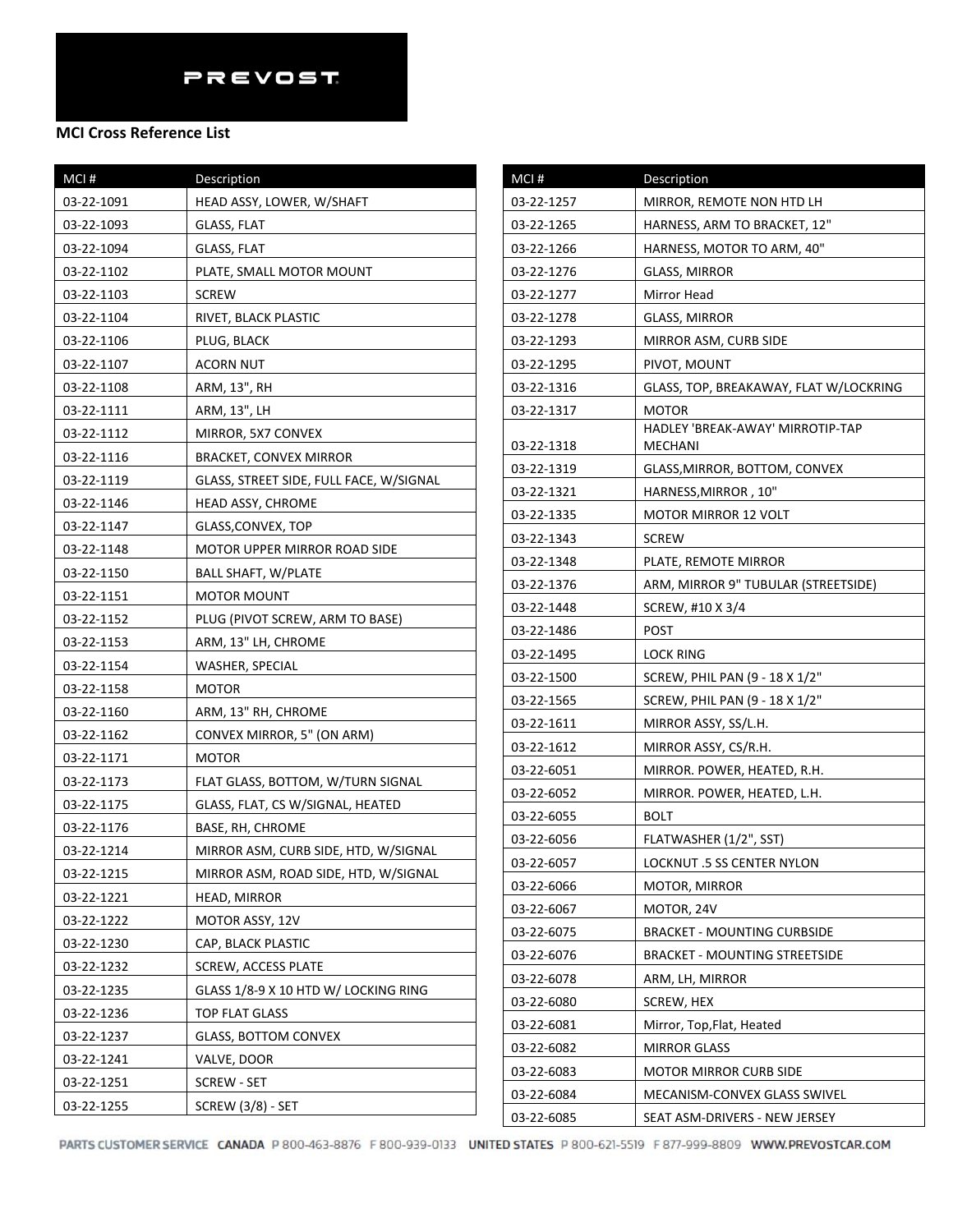| MCI#       | Description                     |  |
|------------|---------------------------------|--|
| 03-22-6086 | MIRROR, BALL 12"                |  |
| 03-22-6088 | <b>COLLET, SLOTTED</b>          |  |
| 03-22-6090 | LOCKWASHER (3/8 SST)            |  |
| 03-22-6091 | SCREW, HEX                      |  |
| 03-22-6092 | WASHER, MIRROR                  |  |
| 03-22-6093 | PIN, ROLL                       |  |
| 03-22-6094 | SPRING, COMP (1 X 1)            |  |
| 03-22-6095 | FLATWASHER (1/2", SST)          |  |
| 03-22-6097 | LOCKNUT .5 SS CENTER NYLON      |  |
| 03-22-6098 | CAP - NYLON                     |  |
| 03-22-6099 | <b>HEAD WITH INSERT</b>         |  |
| 03-22-6116 | MIRROR ASM                      |  |
| 03-22-6117 | MIRROR ASM L.H.                 |  |
| 03-22-6119 | <b>CAPSCREW</b>                 |  |
| 03-22-6120 | HARNESS - 38"                   |  |
| 03-22-6127 | ARM - ROADSIDE MIRROR           |  |
| 03-22-6128 | <b>ARM - CURBSIDE MIRROR</b>    |  |
| 03-22-6129 | <b>GLASS</b>                    |  |
| 03-22-6130 | MIRROR, CONVEX 6"               |  |
| 03-22-6131 | BRACKET <sup>1</sup> CONVEX     |  |
| 03-22-6132 | <b>HEAD - MIRROR</b>            |  |
| 03-22-6133 | <b>SCREWS (#10)</b>             |  |
| 03-22-6134 | PLATE - SCREW ON                |  |
| 03-22-6135 | STEM - BALL                     |  |
| 03-22-6136 | SPRING - COMPRESSION            |  |
| 03-22-6137 | <b>SCREW (3/8) - SET</b>        |  |
| 03-22-6138 | <b>GASKET</b>                   |  |
| 03-22-6148 | <b>SET SCREW</b>                |  |
| 03-22-6149 | <b>SCREW - COVER EXT MIRROR</b> |  |
| 03-22-6150 | ARM - LH, EXT MIRROR 10" RAISED |  |
| 03-22-6151 | ARM - RH, EXT MIRROR W/O COVER  |  |
| 03-22-6152 | ARM - LH, EXT MIRROR W/O COVER  |  |
| 03-22-6153 | ARM - RH, EXT MIRROR 10" RAISED |  |
| 03-22-6154 | <b>COVER - ARM EXT MIRROR</b>   |  |
| 03-22-6155 | <b>GASKET - BRKT MIRROR</b>     |  |
| 03-22-6156 | COVER - ARM EXT MIRROR          |  |
| 03-22-6157 | LOCKNUT .5 SS CENTER NYLON      |  |
| 03-22-6158 | <b>BOLT</b>                     |  |
| 03-22-6159 | HEAD ONLY MIRROR, LH/RH         |  |
| 03-22-6175 | REMOTE SWITCH W/BEZEL & WIRES   |  |

| MCI#       | <b>Description</b>                  |
|------------|-------------------------------------|
| 03-22-674  | ARM ASM, RH MIRROR                  |
| 03-22-8023 | REMOTE SWITCH W/BEZEL & WIRES       |
| 03-22-8026 | SWITCH, MIRROR                      |
| 03-25-1039 | CONTACT, PIN (14 TO 18 GAUGE W      |
| 03-25-1416 | <b>BUMPER</b>                       |
| 03-25-1421 | SCREW HOUSING                       |
| 03-27-1001 | WINDSHIELD, MCI E&J MASKED L.H.     |
| 03-27-1002 | WINDSHIELD,MCI E&J MASKED-RH.       |
| 03-27-1080 | WINDSHIELD, MCI E&J UNMASKED L.H.   |
| 03-27-1133 | SEAL, COMPARTMENT DOOR              |
| 03-27-1320 | WINDSHIELD, MCI E&J UNMASKED L.H.   |
| 03-27-1325 | WINDSHIELD, MCI E&J MASKED L.H.     |
| 03-27-1326 | WINDSHIELD,MCI E&J MASKED-RH.       |
| 03-27-1360 | SASH, FRAMELESS DBL GLASS BOLTED LG |
| 03-27-1361 | SASH, FRAMELESS, DBL GLAS BOLTED SM |
| 03-29-1616 | BOLT                                |
| 03-31-6270 | <b>BALL STUD</b>                    |
| 03-31-6324 | GAS SPRING                          |
| 03-31-6374 | DOOR ASM., FRONT SERV               |
| 03-31-6494 | DOOR ASM., WHEEL CHAIR W/LIGHT      |
| 03-32-1146 | RUB RAIL, LOWER ENTRANCE DOOR       |
| 03-32-1243 | VALVE-EMERGENCY RELEASE             |
| 03-32-1375 | COIL, SOLENOID                      |
| 03-32-1456 | MODULE, DOOR OPENING                |
| 03-34-1002 | MOTOR, ELECTRIC                     |
| 03-34-1024 | <b>IDLER PIVOT (CENTER)</b>         |
| 03-34-1029 | PIVOT, WIPERS, DOGA                 |
| 03-34-1034 | WASHER NOZZLE                       |
| 03-34-1035 | <b>HOSE CLIP</b>                    |
| 03-34-1036 | WIPER BLADE, BOSCH TYPE, 32"        |
| 03-34-1039 | WASHER PUMP, ELECTRIC               |
| 03-34-1047 | REFILL, WIPER (2PER PACK) BOSCH     |
| 03-34-1123 | LINKAGE, WIPER                      |
| 03-34-1124 | WIPER ARM, DOGA                     |
| 03-34-1125 | WIPER BLADE                         |
| 03-34-1132 | <b>WIPER ARM</b>                    |
| 03-34-1133 | WIPER BLADE                         |
| 03-34-1145 | BOTTLE, WASHER                      |
| 03-34-1150 | VALVE, CHECK                        |
| 03-34-1151 | CONNECTOR, TEE                      |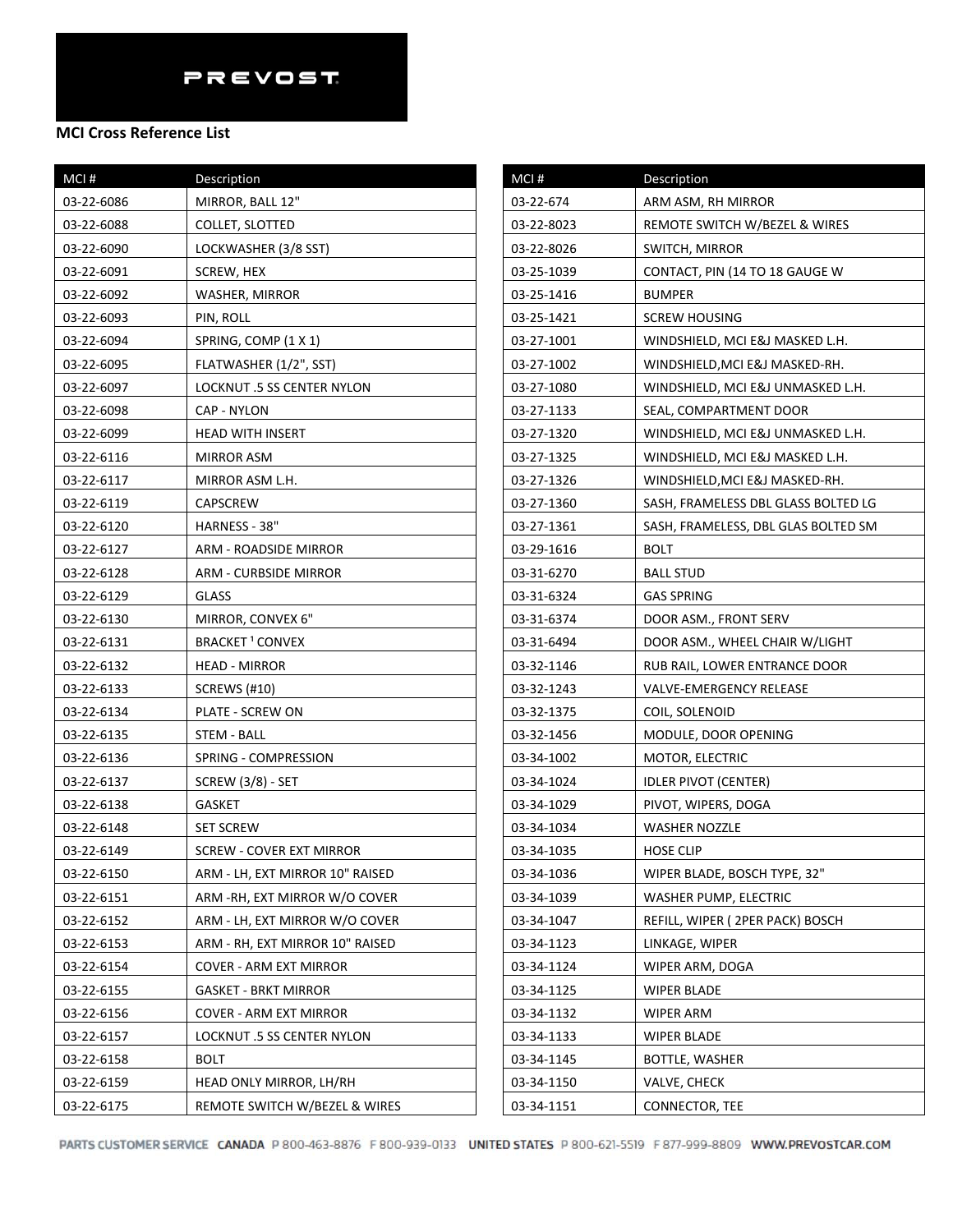| MCI#       | Description                          |
|------------|--------------------------------------|
| 03-34-1153 | ELBOW, 90 DEG. CONNECTOR             |
| 03-34-1164 | HARDWARE, PIVOT LINKAGE              |
| 03-34-1165 | HARDWARE, CENTER PIVOT               |
| 03-34-1166 | KIT, BULKHEAD CONNECTOR              |
| 03-34-1167 | PIVOT                                |
| 03-34-1168 | CAP WINDSHIELD WASHER TANK           |
| 03-34-1169 | ELECTRIC PUMP WINDSHIELD WASHER      |
| 03-34-1170 | WIPER ARM/SPECIAL ADAPTER            |
| 03-34-1171 | BLADE, DOGA, TO FIT BOSCH ARM        |
| 03-34-1172 | KIT, PIVOT CAP                       |
| 03-34-1193 | WIPER MOTOR                          |
| 03-34-6003 | MOTOR, WIPER ASM, R.H.               |
| 03-34-6004 | MOTOR, WIPER ASM, L.H.               |
| 03-34-6005 | ARM ASM, PANTOGRAPH, HD              |
| 03-34-6007 | NUT, ACORN, WIPER ARM SHAFT          |
| 03-34-6009 | NUT, WIPER SHAFT, SPANNER            |
| 03-34-6013 | TEE, WINDSHIELD WASHER LINE          |
| 03-34-6019 | <b>GASKET OUTER SPACER</b>           |
| 03-34-6024 | PUMP UNIT, WASHER (SCREW/N) 24V      |
| 03-34-6027 | WIPER BLADE                          |
| 03-34-6028 | REFILL ELEMENT, WIPERBLADE           |
| 03-34-6029 | HOSE, W/S WIPER 25'                  |
| 03-34-6031 | <b>IDLER ARM HEAD</b>                |
| 03-34-6035 | HEAD BUSHING                         |
| 03-34-6036 | <b>FLAT WASHER</b>                   |
| 03-34-6037 | LOCK NUT                             |
| 03-34-6038 | <b>HEX BOLT</b>                      |
| 03-34-6039 | BOLT                                 |
| 03-34-8069 | ADJUSTABLE NOZZLE                    |
| 03-64-1034 | <b>WASHER NOZZLE</b>                 |
| 04-01-1001 | DRYER, AIR                           |
| 04-01-1007 | PADS, DISC BRAKE, D--LISA DISC BRAKE |
| 04-01-1008 | KIT, PAD FITTING                     |
| 04-01-1009 | KIT, GUIDE PIN                       |
| 04-01-1010 | KIT, GUIDE PIN DUST BOOT, 1 SIDE     |
| 04-01-1011 | KIT, GUIDE PIN BOLT                  |
| 04-01-1012 | KIT, TAPPET DUST COVER               |
| 04-01-1014 | KIT, SPREADER PLATE                  |
| 04-01-1015 | CALIPER, FRT L.H.                    |
| 04-01-1016 | CALIPER R.H. FRT                     |

| MCI#         | Description                          |
|--------------|--------------------------------------|
| 04-01-1019   | PADS, DISC BRAKE, D--LISA DISC BRAKE |
| 04-01-1019CG | PAD SET, D-LISA BRAKES               |
| 04-01-1020   | CALIPER, FRT L.H.                    |
| 04-01-1021   | CALIPER R.H. FRT                     |
| 04-01-1022   | BRACKET, CHAMBER, FRT. TRAILER R.H.  |
| 04-01-1023   | BRACKET, CHAMBER L.H. FRONT          |
| 04-01-1024   | KIT, LEVER, CALIPER R.H.             |
| 04-01-1025   | KIT, LEVER, CALIPER, L.H.            |
| 04-01-1026   | BRACKET, CHAMBER, DRIVE, R.H.        |
| 04-01-1027   | BRACKET, CHAMBER, DRIVE L.H.         |
| 04-01-1028   | KIT, OVERHAUL                        |
| 04-01-1029   | KIT, OVERHAUL R.H.                   |
| 04-01-1030   | BRACKET ASM -BRAKE CHAMBER LH        |
| 04-01-1031   | BRACKET ASM-BRAKE CHAMBER RH         |
| 04-01-1032   | CAMSHAFT LH                          |
| 04-01-1033   | <b>CHAMSHAFT RH</b>                  |
| 04-01-1034   | BRACKET ASM, CAMSHAFT                |
| 04-01-1035   | BRACKET ASM, CAMSHAFT RH             |
| 04-01-1037   | CHAMBER ASM, BRAKE, L.H./R.H.        |
| 04-01-1038   | CHAMBER, BRAKE, AFTERMARKET          |
| 04-01-1041   | KIT, OVERHAUL                        |
| 04-01-1042   | KIT, OVERHAUL R.H.                   |
| 04-01-1045   | HOUSING ASM. R.H.                    |
| 04-01-1046   | KIT, GUIDE PIN                       |
| 04-01-1047   | KIT, OPERATING SHAFT, LH             |
| 04-01-1048   | KIT, AUTO ADJUSTER, R.H.             |
| 04-01-1049   | KIT, TAPPET ADJUSTER, L.H.           |
| 04-01-1050   | KIT, TAPPET ADJUSTER, R.H.           |
| 04-01-1051   | KIT, OPERATING SHAFT, L.H.           |
| 04-01-1052   | KIT, OPERATING SHAFT, RH             |
| 04-01-1053   | KIT, BUSHING/BEARING                 |
| 04-01-1054   | KIT, TAPPET DUST COVER               |
| 04-01-1057   | CARRIER                              |
| 04-01-1058   | SCREW (1EA=PACK OF 32)               |
| 04-01-1097   | VALVE, TURBO PROTECTION              |
| 04-01-1101   | CHAMBER, SPRING BRAKE R.H. FRONT     |
| 04-01-1102   | CHAMBER, SPRING BRAKE LH FRONT       |
| 04-01-1113   | KIT, PAD, EX225 MA761                |
| 04-01-1113CG | PAD SET, EX225 BRAKES                |
| 04-01-1114   | CALIPER NEW W/ CORE EXCH             |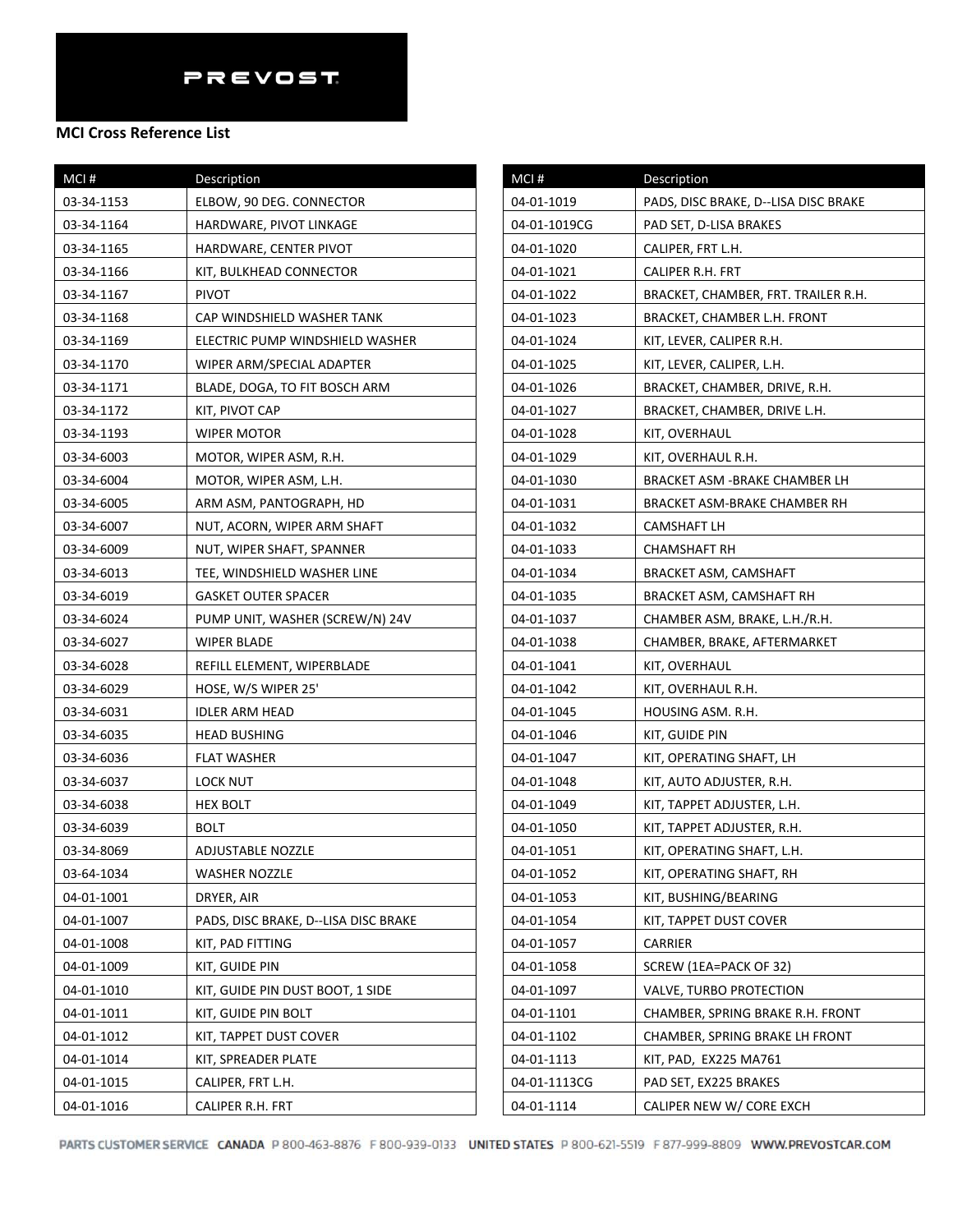### **MCI Cross Reference List**

| MCI#         | Description                            |
|--------------|----------------------------------------|
| 04-01-1114RM | CALIPER REMAN W/ CORE EXCH             |
| 04-01-1115   | CALIPER NEW W/ CORE EXCH               |
| 04-01-1115RM | CALIPER REMAN W/CORE EXCH              |
| 04-01-1116   | KIT, SLIDE PIN                         |
| 04-01-1117   | KIT, PAD RETAINING                     |
| 04-01-1118   | KIT, BOOT                              |
| 04-01-1119   | KIT, BRAKE VISUAL WEAR INDICATOR KIT   |
| 04-01-1120   | KIT, MOUNTING                          |
| 04-01-1121   | KIT, MOUNTING, CALIPER TO TORQUE PLATE |
| 04-01-1148   | CHAMBER, BRAKE                         |
| 04-01-1149   | CHAMBER, BRAKE                         |
| 04-01-1164   | KIT, PREMIUM BRAKE PADS EX225 MA703    |
| 04-01-1235   | KIT, OVERHAUL R.H.                     |
| 04-01-1255   | KIT, SPRING, ADB22X                    |
| 04-01-1256   | CALIPER, L.H.                          |
| 04-01-1259   | CALIPER, R.H.                          |
| 04-01-6002   | KIT, BRAKE SERVICE                     |
| 04-01-6012   | SHOE & LINING                          |
| 04-01-6014   | SPACER PLATE                           |
| 04-01-6017   | SPRING                                 |
| 04-01-6019   | SEAL, CAMSHAFT                         |
| 04-01-6021   | FITTING, GREASE                        |
| 04-01-6024   | <b>SNAP RING</b>                       |
| 04-01-6031   | SLEEVE, ABS SENSOR                     |
| 04-01-6032   | SENSOR, ABS                            |
| 04-01-6034   | CHAMBER, BRAKE, AIR                    |
| 04-01-6036   | <b>SPACER PLATE</b>                    |
| 04-01-6037   | CAMSHAFT                               |
| 04-01-6038   | CAMSHAFT                               |
| 04-01-6047   | BRACKET, BRAKE CHAMBER R.H.            |
| 04-01-6050   | <b>CAMSHAFT RH</b>                     |
| 04-01-6055   | STRAP ASM                              |
| 04-01-6057   | NUT                                    |
| 04-02-1002   | CHAMBER, BRAKE FRONT AXLE              |
| 04-02-1005   | CHAMBER, BRAKE, L.H., CUT AND CLOCKED  |
| 04-02-1006   | CHAMBER, BRAKE, R.H., CUT AND CLOCKED  |
| 04-02-1008   | NP-CHAMBER ASM                         |
| 04-02-1012   | CAP, PRESSURE (2-INLETS/STEEL          |
| 04-02-1013   | CLAMP RING SUB ASM                     |
| 04-02-1014   | DIAPHRAGM, BRAKE                       |

| MCI#       | Description                       |
|------------|-----------------------------------|
| 04-02-1016 | RETURN SPRING                     |
| 04-02-1018 | END CAP RETAINER ASM              |
| 04-02-1019 | KIT BREATHE TUBE                  |
| 04-02-1021 | KIT, BOLT, RELEASE                |
| 04-02-1022 | DIAPHRAGM                         |
| 04-02-1024 | CHAMBER, BRAKE                    |
| 04-02-1025 | CHAMBER, BRAKE                    |
| 04-02-1026 | CHAMBER, BRAKE                    |
| 04-02-1027 | CHAMBER, BRAKE                    |
| 04-02-6031 | CHAMBER                           |
| 04-02-8010 | SPRING                            |
| 04-03-6009 | SLACK ADJUSTER                    |
| 04-04-1002 | SPIDER, BRAKE, LH                 |
| 04-04-1003 | SPIDER, BRAKE, LH                 |
| 04-04-1004 | <b>BRACKET ASM, CAMSHAFT</b>      |
| 04-04-1005 | BRACKET, BRAKE CHAMBER R.H.       |
| 04-04-1009 | CHAMBER ASM, BRAKE, RR L.H./R.H.  |
| 04-04-1010 | CHAMBER ASM, BRAKE, TRAILER, L.H. |
| 04-04-1011 | CHAMBER ASM, BRAKE, TRAILER, R.H. |
| 04-04-1045 | ROLLER                            |
| 04-04-1046 | PIN                               |
| 04-04-1047 | WASHER                            |
| 04-04-1079 | BRACKET, CHAMBER, TAG             |
| 04-04-1090 | BRACKET, CHAMBER, TAG L.H.        |
| 04-04-1107 | <b>BRAKE DISC</b>                 |
| 04-04-1109 | <b>BRAKE PAD KIT</b>              |
| 04-04-6050 | KIT, SERVICE BRAKE                |
| 04-04-6053 | MINOR OVERHAUL BRAKE KIT          |
| 04-04-6064 | KIT, HARDWARE                     |
| 04-04-6092 | CAMSHAFT                          |
| 04-04-6093 | CAMSHAFT                          |
| 04-04-6095 | SLACK ADJUSTER, RH                |
| 04-04-6096 | SLACK ADJUSTER, LH                |
| 04-04-6098 | CAP SCREW                         |
| 04-04-6100 | SPIDER ASM, L.H.                  |
| 04-04-6104 | CAMSHAFT, L.H.                    |
| 04-04-6105 | BRACKET ASM, BRAKE CHAMBER        |
| 04-04-6108 | SPIDER ASM, BRAKE, R.H.           |
| 04-04-6109 | CAMSHAFT, R.H.                    |
| 04-04-6110 | BRACKET ASM, BRAKE CHAMBER        |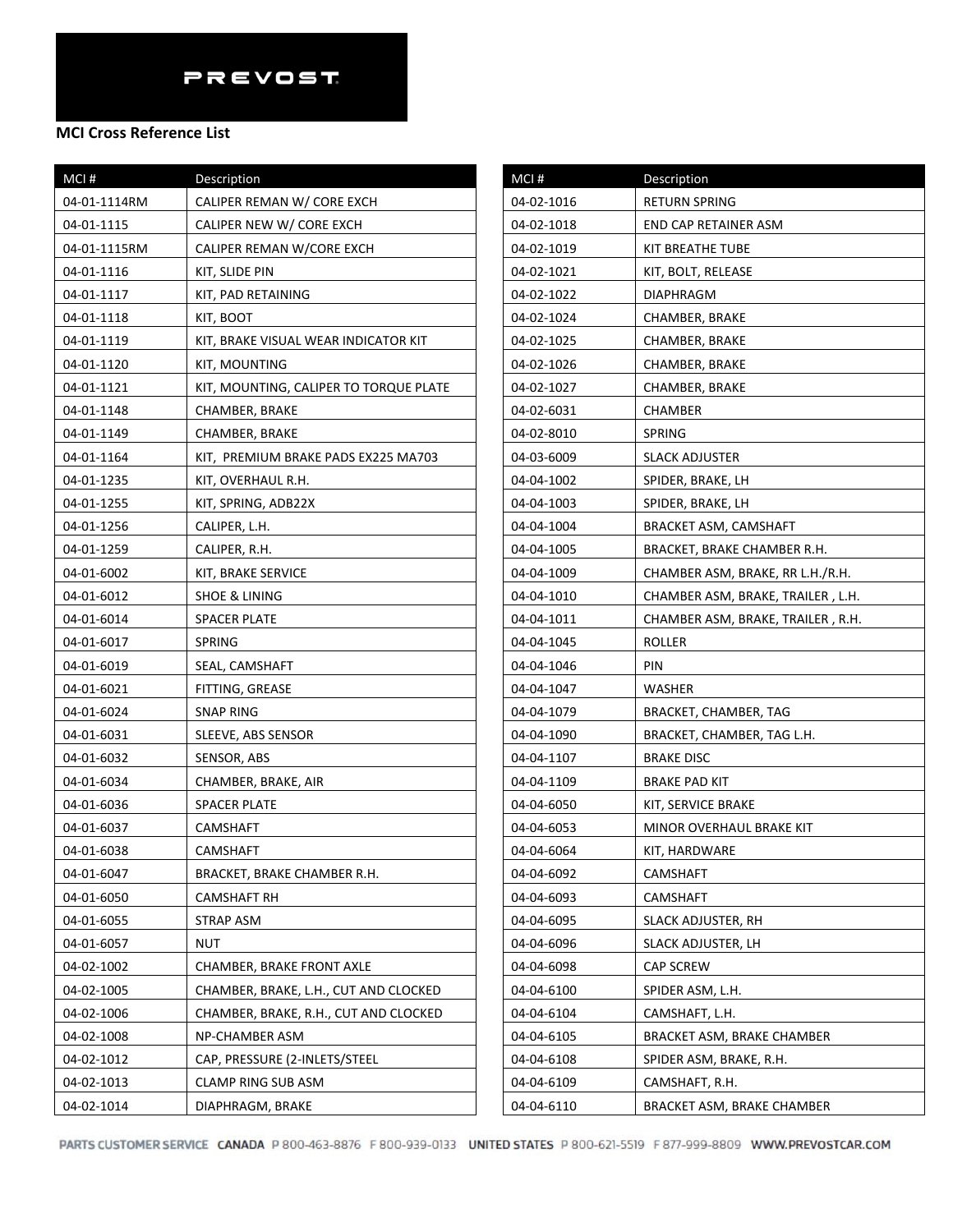| MCI#         | Description                         |
|--------------|-------------------------------------|
| 04-04-6112   | CAMSHAFT, L.H.                      |
| 04-04-6113   | CAMSHAFT, R.H.                      |
| 04-04-6114   | BRACKET, CHAMBER ASM                |
| 04-04-6125   | BRACKET ASSY                        |
| 04-04-6127   | SPIDER + PIN ASSY R.H.              |
| 04-04-6139   | CAMSHAFT, BRAKE, L.H. TAG           |
| 04-04-6140   | CAMSHAFT, BRAKE, R.H. TAG           |
| 04-04-8011   | PLUG, PRESSURE CAP-3/8-18X1/2       |
| 04-05-1004   | CHAMBER ASM, BRAKE, L.H./R.H.       |
| 04-05-1005   | CHAMBER, BRAKE, AFTERMARKET         |
| 04-05-1007   | <b>CHAMBER ASM</b>                  |
| 04-05-1011   | CHAMBER, BRAKE ASM, L.H.            |
| 04-05-1012   | CHAMBER, BRAKE ASM, R.H.            |
| 04-05-1013   | ASM, BRAKE CHAMBER                  |
| 04-05-1014   | CHAMBER, BRAKE, TAG AXLE            |
| 04-05-1104   | CHAMBER ASM, BRAKE, L.H./R.H.       |
| 04-05-6010   | TREADLE ASM, BRAKE VALVE            |
| 04-05-6014   | CHAMBER, BRAKE                      |
| 04-05-6015   | CHAMBER, BRAKE                      |
| 04-05-6019   | DIAPHRAGM                           |
| 04-05-6031   | <b>CLAMP RING SUB ASM</b>           |
| 04-05-6041   | DIAPHRAGM                           |
| 04-05-6045   | CHAMBER, BRAKE SEALED SERVICE CS20L |
| 04-05-6047   | KIT, BRAKE CHAMBER                  |
| 04-05-6048   | <b>DIAPHRAGM</b>                    |
| 04-05-6053   | CHAMBER, BRAKE                      |
| 04-05-6056   | CHAMBER, BRAKE, L.H.                |
| 04-06-6010   | <b>SLACK ADJUSTER</b>               |
| 04-06-6012   | <b>SLACK ADJUSTER</b>               |
| 04-06-6013   | <b>SLACK ADJUSTER</b>               |
| 04-06-6014   | SLACK ADJUSTER                      |
| 04-06-6015   | <b>SLACK ADJUSTER</b>               |
| 04-06-6020   | <b>SLACK ADJUSTER</b>               |
| 04-07-1022   | CMPRSSR, BA921, REMAN W/CORE EXCH   |
| 04-07-1022RM | CMPRSSR, BA921, REMAN W/CORE EXCH   |
| 04-10-1011   | <b>CHECK VALVE</b>                  |
| 04-10-1012   | VALVE PACK W/ GOVERNOR              |
| 04-10-1013   | REGENERATING VALVE                  |
| 04-10-1014   | TURBO PROTECTION VALVE              |
| 04-10-1023   | DRYER, AIR                          |

| MCI#       | Description                           |
|------------|---------------------------------------|
| 04-10-1024 | AIR DRYER                             |
| 04-10-1025 | AIR DRYER                             |
| 04-10-1027 | VALVE PACK, W/9.3 BAR GOVERNOR        |
| 04-10-1037 | AIR DRYER, HALDEX                     |
| 04-10-1043 | KIT, SILENCER                         |
| 04-10-1051 | AIR DRYER, SS 1200 PLUS, 24V          |
| 04-10-1052 | KIT, SILENCER                         |
| 04-10-1054 | VALVE, PRESSURE RELAEASE              |
| 04-10-1055 | GOVERNOR, 1200 PLUS                   |
| 04-10-1056 | HEATER ASSY KIT 24 VOLTS              |
| 04-10-1057 | PURGE VALVE KIT                       |
| 04-10-1058 | KIT, CHECK VAVLE                      |
| 04-10-1059 | CARTRIDGE, WITH COALESCENT FILTER     |
| 04-10-1076 | KIT, SILENCER                         |
| 04-10-1080 | CARTRIDGE, AD-IS, PURA GUARD          |
| 04-10-6002 | CONDENSOR, SEPARATOR (WITH RELAY)     |
| 04-10-6004 | AIR DRYER, 24V, W/O GOVERNOR          |
| 04-10-6021 | CARTRIDGE, FILTER                     |
| 04-10-6022 | <b>CHECK VALVE</b>                    |
| 04-10-6023 | HEATER KIT 24V W/PACKARD              |
| 04-10-6024 | <b>CHECK VALVE</b>                    |
| 04-10-6025 | VALVE PACK W/RUBBER SEAL RING         |
| 04-10-6026 | VALVE, TURBO PROTECTION               |
| 04-10-6027 | PACKARD ELECTRICAL CONNECTION         |
| 04-10-6037 | VALVE REPAIR KIT 12 AND 24V.          |
| 04-10-6038 | <b>COIL REPAIR KIT</b>                |
| 04-10-6046 | <b>CONDENSER REPAIR KIT</b>           |
| 04-11-1001 | VALVE, W/BRACKET R-14 NEW             |
| 04-11-1002 | VALVE W/BRKT R-14, NEW                |
| 04-11-1005 | VALVE, SERVICE RELAY                  |
| 04-11-1007 | VALVE, RELAY, DC, BP                  |
| 04-11-1118 | KIT, PURGE VALVE, ADIP/DLU (EGR) HARD |
| 04-11-6002 | VALVE, RELAY HORIZONTAL R-14 NEW      |
| 04-11-6003 | VALVE, RELAY                          |
| 04-11-6007 | VALVE, RELAY, 2 PORT                  |
| 04-12-1001 | VALVE, QUICK RELEASE, NEW             |
| 04-14-1002 | PRESSURE TRANSDUCER                   |
| 04-15-1008 | VALVE, DOUBLE CHECK                   |
| 04-15-1011 | CHAMBER, BRAKE ASM, L.H.              |
| 04-15-1012 | CHAMBER, BRAKE ASM, R.H.              |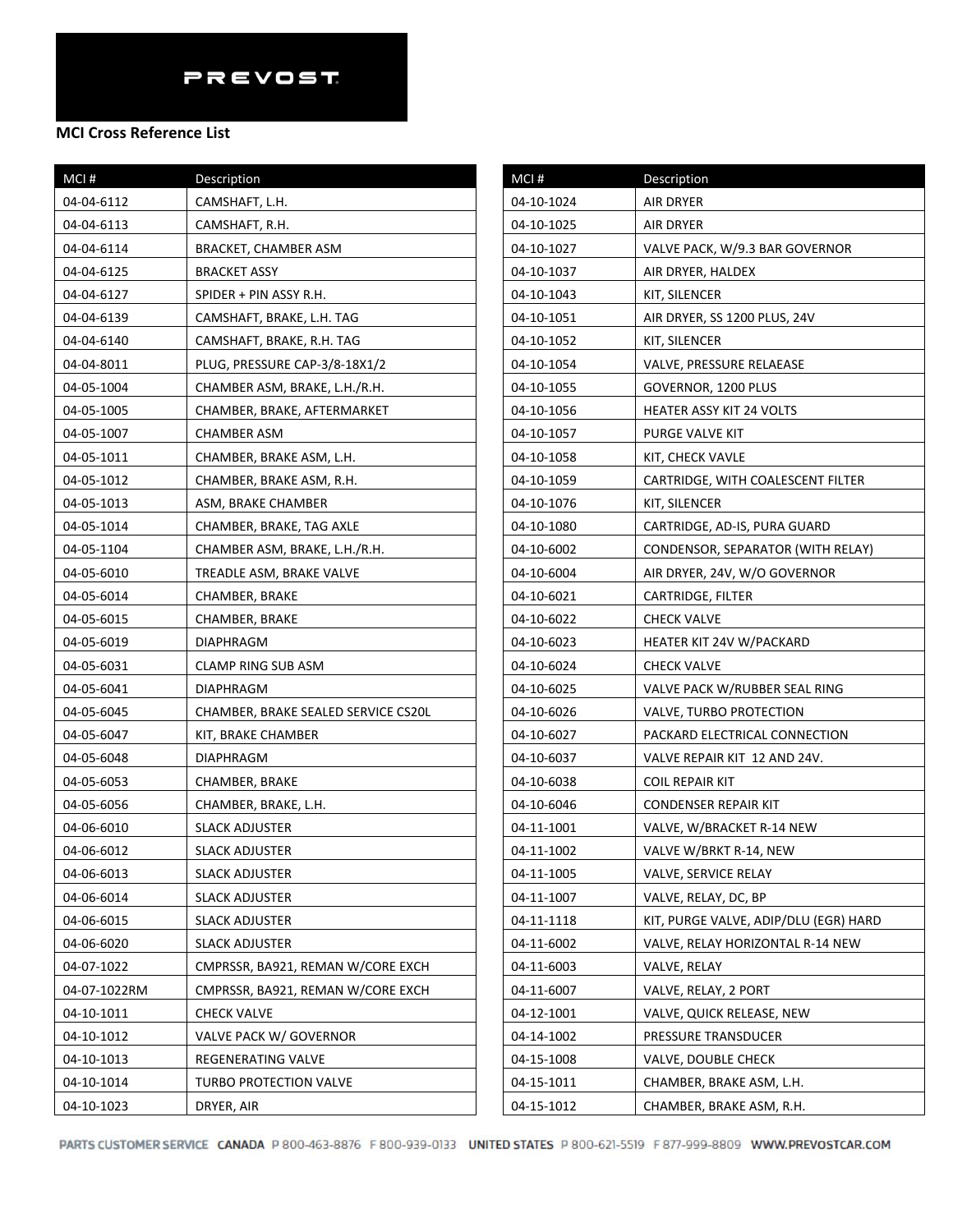## **MCI Cross Reference List**

| MCI#       | Description                       |
|------------|-----------------------------------|
| 04-15-1017 | BRAKE E-10P VALVE W/O LEVER       |
| 04-15-1020 | <b>SENSOR TPS</b>                 |
| 04-15-1021 | VALVE, BRAKE E-15 R NEW           |
| 04-15-1022 | CONTROL VALVE RETARDER            |
| 04-15-1023 | KIT, REPAIR (MINOR)               |
| 04-15-1026 | PEDAL ASM, DETROIT W/E            |
| 04-15-1027 | ELECTRONIC, CAT TPS               |
| 04-15-1028 | COVER                             |
| 04-15-1029 | VALVE, BRAKE E-15 R NEW           |
| 04-15-1030 | ELECTRONIC, CAT TPS               |
| 04-15-1031 | SENSOR, TPS, CUMMINS              |
| 04-15-1039 | REPAIR KIT, BRAKE VALVE           |
| 04-15-1040 | PEDAL ASM, DETROIT W/E            |
| 04-15-1041 | KIT, BENDIX PEDAL                 |
| 04-15-1046 | KIT, REPLACEMENT VALVE E10P       |
| 04-15-1047 | KIT, REPLACEMENT E10PR            |
| 04-15-1048 | VALVE, BRAKE E-10 NEW             |
| 04-15-1067 | VALVE, BRAKE, E10P                |
| 04-15-1068 | CABLE ASM                         |
| 04-15-1069 | BUTTON, STOP                      |
| 04-15-1102 | GREASE                            |
| 04-15-1104 | PLUNGER                           |
| 04-15-1129 | ACCELERATOR, CUMMINS              |
| 04-15-1137 | PEDAL, THROTTLE                   |
| 04-15-1156 | PEDAL-ACCEL ELECTRIC THROTTLE     |
| 04-15-1162 | BASEPLATE, 45 DEG.                |
| 04-15-1163 | SENSOR KIT (LESS HARNESS)         |
| 04-15-1192 | SENSOR NC CUM 07 WM810 PROGRAMMED |
| 04-15-1215 | PEDAL-ACCEL ELECTRIC THROTTLE     |
| 04-15-6013 | PIN, TREADLE PIVOT                |
| 04-15-6014 | PIN, ROLL                         |
| 04-15-6017 | NUT HEX 5/16-24                   |
| 04-15-6023 | BRAKE E-10P VALVE W/O LEVER       |
| 04-15-6026 | TREADLE AND PLATE ASM             |
| 04-15-6035 | REPAIR KIT, BRAKE VALVE           |
| 04-15-6037 | BRAKE E-10P VALVE W/O LEVER       |
| 04-15-6038 | COVER, RUBBER TREADLE             |
| 04-16-1163 | SENSOR KIT (LESS HARNESS)         |
| 04-18-1043 | KIT, SILENCER                     |
| 04-18-1074 | KIT, PURAGUARD                    |

| MCI#         | Description                              |
|--------------|------------------------------------------|
| 04-19-1001   | DRYER, AIR                               |
| 04-19-1017   | DRYER, AIR, REMAN W/CORE EXCH.           |
| 04-19-1017RM | DRYER, AIR, REMAN W/CORE EXCH.           |
| 04-19-1018   | DELIVERY CHECK VALVE KIT                 |
| 04-19-1019   | HEATER KIT, 24V                          |
| 04-19-1019CG | HEATER KIT, 24V                          |
| 04-19-1020   | PURGE VALVE, AD-IP SOFT SEAT, PRE-EGR    |
| 04-19-1021   | <b>BOLT KIT</b>                          |
| 04-19-1022   | BRACKET, MOUNT AIR DRYER                 |
| 04-19-1023   | DESICCANT CARTRIDGE, AD-IP NEW           |
| 04-19-1023RM | DESS CARTRIDGE, AD-IP, REMAN W/ CORE EXC |
| 04-19-1024   | PURGE VALVE, AD-IP SOFT SEAT, PRE-EGR    |
| 04-19-1026   | VALVE, SAFETY 200 PSI                    |
| 04-19-1028   | SEPARATOR, OIL                           |
| 04-19-1034   | OIL CONDENSOR BENDIX PURAGUARD           |
| 04-19-1037   | MAINTENANCE KIT, PURAGUARD               |
| 04-19-1038   | KIT, REBUILD PURAGUARD FILTER            |
| 04-19-1041   | SEPARATOR, OIL                           |
| 04-19-1042   | DRYER, AIR                               |
| 04-19-1046   | AIR, DRYER AD-IP DLU 24V                 |
| 04-19-1072   | SEPARATOR, OIL                           |
| 04-19-1074   | KIT, PURAGUARD                           |
| 04-19-1075   | CARTRIDGE KIT, PURAGUARD QC              |
| 04-19-1101   | SEAL, RETAINER                           |
| 04-19-1103   | DRYER, AIR ELEMENT                       |
| 04-19-1106   | <b>CARTRIDGE STUD</b>                    |
| 04-19-1107   | OIL SEPARATOR KIT                        |
| 04-19-1108   | MID SECT W/VALVES HD-2000                |
| 04-19-1118   | KIT, PURGE VALVE, ADIP/DLU (EGR) HARD    |
| 04-19-1245   | KIT, PURGE VALVE AD-IS & AD-IP           |
| 04-19-1246   | KIT, PURGE VALVE, ADIP/DLU (EGR) HARD    |
| 04-19-1259   | KIT, PURGE VALVE, ADIP/DLU (EGR) HARD    |
| 04-19-1272   | <b>EVERFLOW BRACKET KIT</b>              |
| 04-19-1273   | <b>CARTRIDGE ORING KIT</b>               |
| 04-19-1275   | PURGE VALVE, AD-IP SOFT SEAT, PRE-EGR    |
| 04-19-6018   | PURGE TANK WITH BRACKETS                 |
| 04-20-1088   | PLAS TUBE NYL #6X500 BROWN               |
| 04-20-1136   | <b>HOSE ASM BRAKE</b>                    |
| 04-20-1428   | <b>HOSE ASSEMBLY</b>                     |
| 04-22-1001   | BRAKE RELEASE, EMERGENCY PARKING         |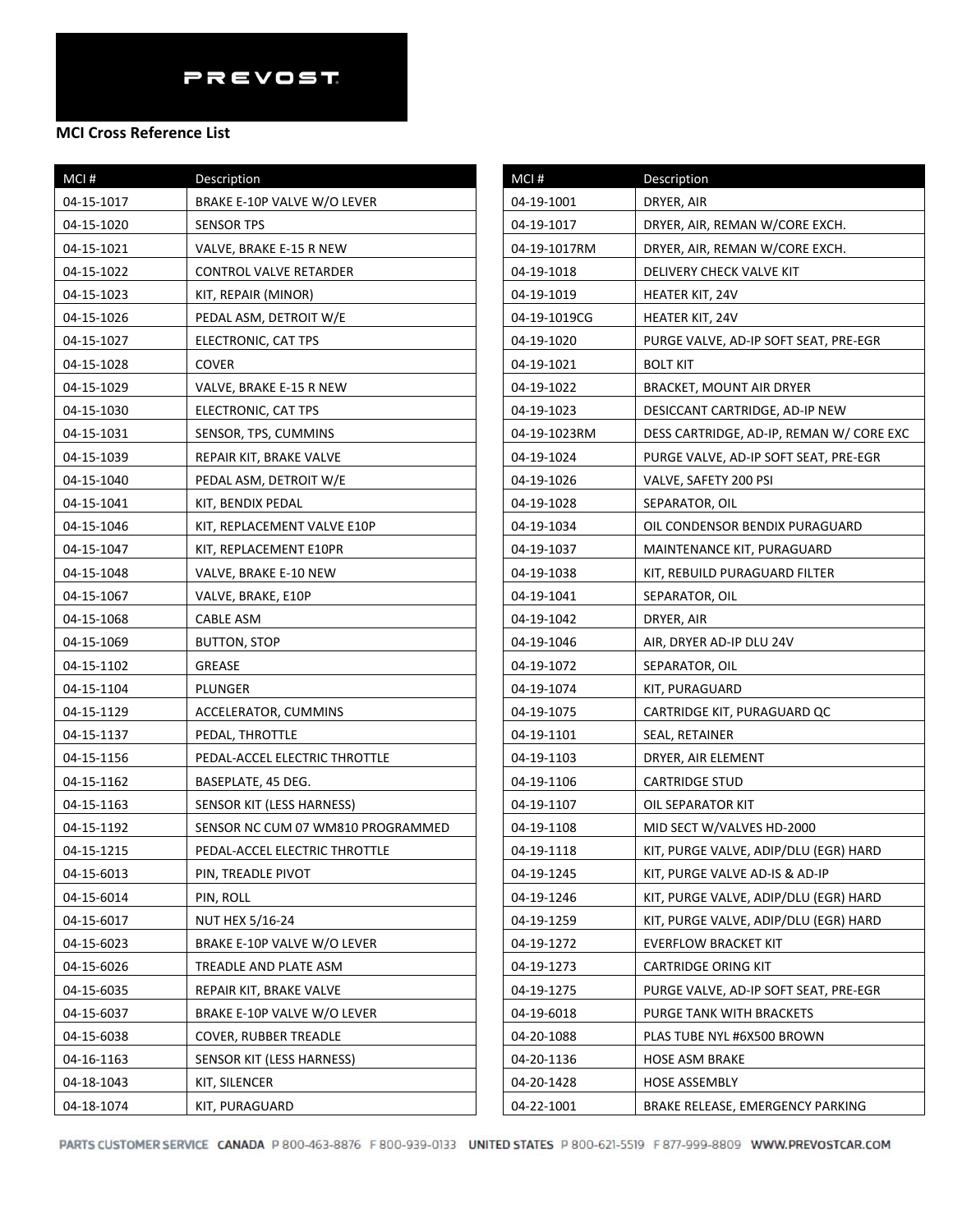## **MCI Cross Reference List**

| MCI#       | Description                     |
|------------|---------------------------------|
| 04-22-1002 | VALVE, SR-1 SPRING BRAKE        |
| 04-22-1005 | VALVE, PR-4 PRESS. PROTECTION   |
| 04-22-1008 | VALVE, QUICK RELEASE            |
| 04-22-1013 | VALVE, CUT-OFF, NEW             |
| 04-22-1040 | RETAINER, SPRING                |
| 04-22-1041 | BODY, VALVE                     |
| 04-22-1045 | DIAPHRAM                        |
| 04-22-1050 | <b>BUTTON</b>                   |
| 04-22-1051 | VALVE, BASIC                    |
| 04-22-1053 | REPAIR KIT, SPRING BRAKE VALVE  |
| 04-22-1089 | VALVE, MODULATOR, ABS, LH       |
| 04-22-1146 | VALVE, TAG UNLOAD               |
| 04-22-1189 | VALVE MODULATOR                 |
| 04-22-1190 | <b>VALVE MODULATOR</b>          |
| 04-22-1193 | VALVE, DRAIN                    |
| 04-22-1197 | VALVE, RELAY, ABS MODULATOR (5  |
| 04-22-1212 | VALVE, NO CONNECTOR             |
| 04-22-1217 | MODULATOR, ABS M32QR            |
| 04-22-1220 | <b>CHECK VALVE</b>              |
| 04-22-1391 | CONDENSER/ SEPARATOR 12V        |
| 04-22-6002 | VALVE, CHECK                    |
| 04-22-6003 | VALVE, CHECK ONE WAY            |
| 04-22-6006 | VALVE, PRESSURE RELIEF          |
| 04-22-6019 | FNLINE QUICK RELEASE VALVE QR-L |
| 04-22-6020 | VALVE, R.T MODULATING           |
| 04-22-6044 | VALVE, AIR, SYNCRO SV1 VLV NL   |
| 04-22-6045 | VALVE, BASIC                    |
| 04-22-6046 | <b>BUTTON</b>                   |
| 04-22-6047 | <b>BUTTON</b>                   |
| 04-22-6085 | COUPLING-AIR TK FILL (278850)   |
| 04-22-6086 | <b>HC-2 HOSE COUPLING</b>       |
| 04-22-6087 | VALVE, TP-5, NEW                |
| 04-22-6091 | VALVE, MV3                      |
| 04-22-6097 | VALVE ASM LO PR-2               |
| 04-23-1005 | REGULATOR                       |
| 04-23-1006 | VALVE                           |
| 04-23-1007 | VALVE                           |
| 04-23-1013 | A ST 1/8PMX1/4PM                |
| 04-23-1017 | <b>FILTER</b>                   |
| 04-23-1018 | ELEMENT, COALESCING, .1 MICRON  |

| $MCI$ #    | Description                                        |
|------------|----------------------------------------------------|
| 04-23-6013 | CYLINDER, DOOR                                     |
| 04-23-6028 | VALVE ASSY, DOOR EMER                              |
| 04-25-8006 | COVER, TREADLE ASM                                 |
| 04-25-8007 | PIN, ROLL                                          |
| 04-25-8008 | PLATE                                              |
| 04-25-8009 | STOPPER                                            |
| 04-25-8011 | PIN, TREADLE PIVOT                                 |
| 04-25-8013 | KIT, BRAKE VALVE REPAIR                            |
| 04-28-1003 | VALVE, CONTROL                                     |
| 04-28-1004 | <b>BUTTON, PARKING BRAKE YELLOW</b>                |
| 04-28-1006 | CONTROL VALVE PARK BRAKE PP1, NEW                  |
| 04-28-1011 | PAD, E-Z GRIP                                      |
| 04-28-6002 | VALVE, DASH                                        |
| 04-28-6014 | KNOB, PARKING BRAKE                                |
| 04-31-1001 | VALVE, ABS                                         |
| 04-31-1003 | VALVE, ATC                                         |
| 04-31-1004 | ECU, ABS/ATC, D 6S/6M 12VDC                        |
| 04-31-1012 | ECU, ABS/ATC                                       |
| 04-31-1014 | MODULE, FRONT ABS                                  |
| 04-31-1017 | VALVE, ABS                                         |
| 04-31-1018 | MODULE, RR ABS, 5.5, W/O ATC                       |
| 04-31-1021 | MODULE, RR, ABS, 4.0 W/O ATC                       |
| 04-31-1039 | KIT, RELAY VALVE, MODULULATORS &<br><b>ADAPTER</b> |
| 04-31-1040 | KIT, QUICK VALVE, MODULATORS & ADAPT               |
| 04-31-1043 | SENSOR, ESC, STEER                                 |
| 04-31-1044 | SENSOR, PRESSURE                                   |
| 04-31-1104 | SOLENOID VALVE ABS                                 |
| 04-31-1106 | VALVE, ABS                                         |
| 04-31-1107 | ADAPTER                                            |
| 04-31-6000 | VAVLE, ABS M-32                                    |
| 04-31-6002 | SENSOR, SPEED WS-24                                |
| 04-31-6006 | VAVLE, ABS M-32                                    |
| 04-31-6010 | ECU, ABS                                           |
| 04-31-6016 | ELECTRONIC CONTROL UNIT, ABS                       |
| 04-316017  | VALVE, ASSEMBLY ABS-KB (3 VALVES)                  |
| 04-31-6017 | VALVE, ASSEMBLY ABS-KB (3 VALVES)                  |
| 04-31-6023 | ELECTRONIC CONTROL UNIT, ABS                       |
| 04341770   | CS ARM/BRACKET ASSY                                |
| 04341780   | RS ARM/BRACKET ASSY                                |
| 0455651    | ALUM. RIVET 3/16X0.4 (EACH)                        |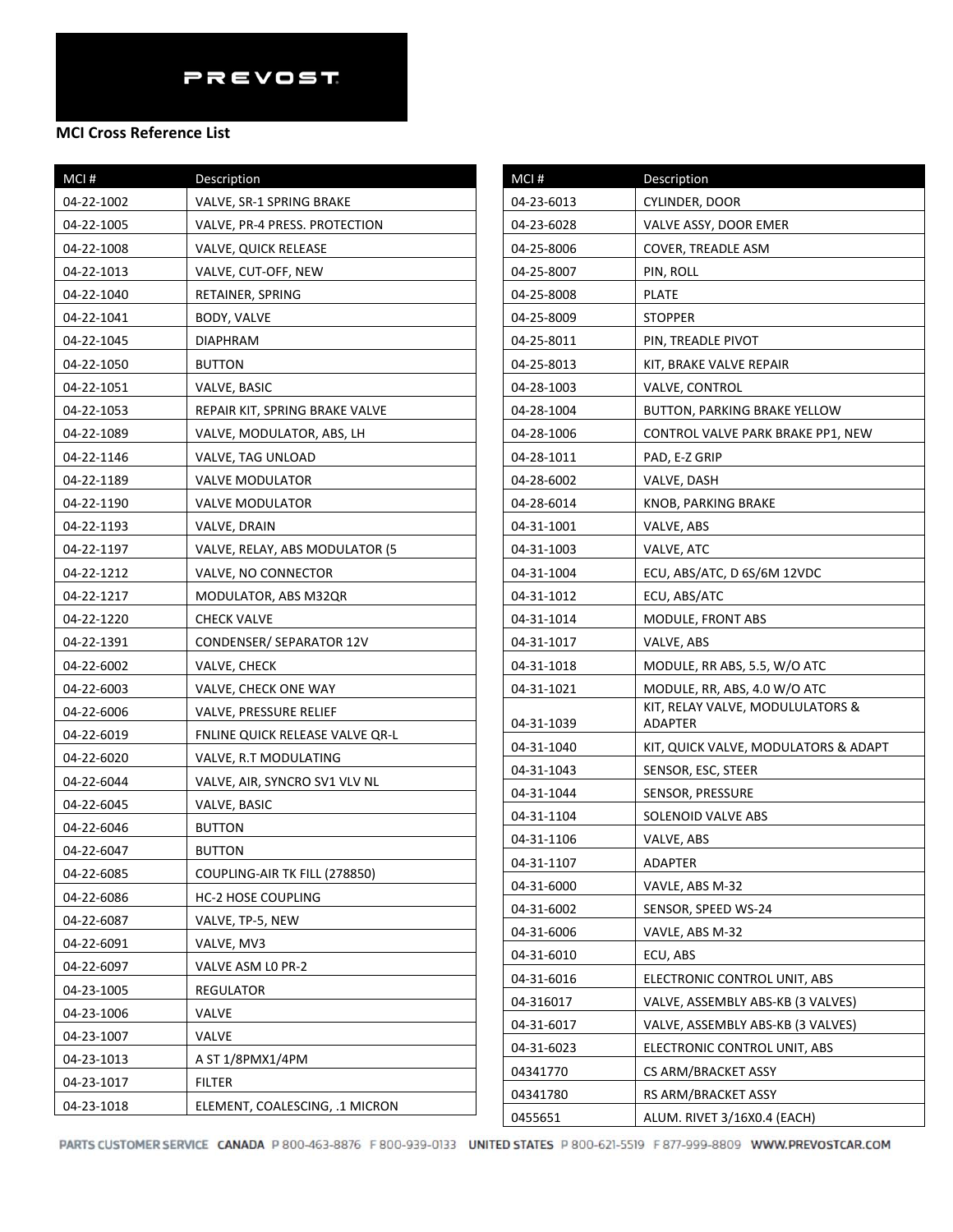| MCI#         | Description                            |  |
|--------------|----------------------------------------|--|
| 0460913      | AIRMATIC W/3 AIR CHAMBERS              |  |
| 06-01-1034   | CHARGE AIR COOLER, DURA-LITE           |  |
| 06-01-1039   | RADIATOR ASM                           |  |
| 06-01-1040   | RADIATOR CORE                          |  |
| 06-01-1056   | CAC, DURA-LITE, NEW W/CORE EXCH        |  |
| 06-01-1060   | <b>ISOLATOR MOUNT</b>                  |  |
| 06-01-1228   | CAC, DURAL-LITE, NEW, W/CORE EXCH      |  |
| 06-01-1391   | CAC, DURAL-LITE, NEW, W/CORE EXCH      |  |
| 06-01-6000   | <b>CLUTCH</b>                          |  |
| 06-01-6095   | <b>IDLER PULLEY ASM</b>                |  |
| 06-01-6096   | <b>IDLER PULLEY ASM</b>                |  |
| 06-01-6110   | RADIATOR, MCI G MODEL                  |  |
| 06-01-6111   | CHARGE AIR COOLER MCI "G" W/O EGR      |  |
| 06-01-6131   | <b>IDLER PULLEY ASM</b>                |  |
| 06-01-6139   | BEARING, IDLER PULLEY                  |  |
| 06-01-6195   | COOLER, CHARGE AIR MCI "G" EGR         |  |
| 06-02-1233   | ADAPTOR 7/16-20 X R134A 13MM           |  |
| 06-05-1004   | FAN, RADIATOR                          |  |
| 06-05-6000   | <b>FAN BLADE</b>                       |  |
| 06-06-1010   | DRIVE SHAFT, FAN                       |  |
| 06-06-1028   | CLUTCH, FAN, NEW, HORTON               |  |
| 06-06-1028RM | CLUTCH, FAN REMAN W/CORE EXCH. HORTON  |  |
| 06-06-1030   | CLUTCH, FAN, NEW, HORTON               |  |
| 06-06-1030RM | CLUTCH, FAN REMAN W/CORE EXCH. HORTON  |  |
| 06-06-1040   | U-JOINT                                |  |
| 06-06-1063   | VALVE-PRESSURE PROTECTION              |  |
| 06-06-1065   | VALVE, PRESSURE, PR-4                  |  |
| 06-06-1100   | CLUTCH, FAN, NEW, HORTON               |  |
| 06-06-1101   | STRAPS FOR U-JOINT A/C                 |  |
| 06-06-1102   | STRAPS FOR U-JOINT A/C                 |  |
| 06-06-1103   | KIT, STRAP                             |  |
| 06-06-1104   | CLUTCH FAN, NEW, HORTON                |  |
| 06-06-1104RM | CLUTCH, FAN, REMAN W/CORE EXCH. HORTON |  |
| 06-06-1122   | <b>DRIVE SHAFT</b>                     |  |
| 06-06-1124   | KIT, STRAP                             |  |
| 06-06-1128   | CLUTCH, FAN, NEW, HORTON               |  |
| 06-06-1128RM | CLUTCH, FAN REMAN W/CORE EXCH. HORTON  |  |
| 06-06-1132   | U-JOINT                                |  |
| 06-06-1133   | KIT, DUST CAP                          |  |
| 06-06-1135   | CLUTCH, FAN, 3 SPEED                   |  |

| MCI#           | Description                              |
|----------------|------------------------------------------|
| 06-06-1213     | HOSE ASSY                                |
| 06-06-1218     | <b>CLUTCH FAN, NEW, HORTON</b>           |
| 06-06-1218RM   | CLUTCH, FAN, REMAN W/CORE EXCH. HORTON   |
| 06-06-1220     | FAN CLUTCH, LINNIG, 3 SPEED              |
| 06-06-1297     | CLUTCH, FAN, 2 SPEED                     |
| 06-06-1320     | KIT, SERVICE, 2 SPD FAN CLUTCH 75K MILE  |
| 06-06-1321     | KIT, SERVICE, 2 SPD FAN CLUTCH 150K MILE |
| 06-06-1322     | KIT, SERVICE, 3 SPD FAN CLUTCH 75K MILE  |
| 06-06-1323     | KIT, SERVICE, 3 SPD FAN CLUTCH 150K MILE |
| 06-06-1436     | CLUTCH, FAN, NEW, HORTON                 |
| 06-06-1436RM   | CLUTCH, FAN REMAN W/CORE EXCH. HORTON    |
| 06-06-1437     | CLUTCH FAN, NEW, HORTON                  |
| 06-06-1437RM   | CLUTCH, FAN, REMAN W/CORE EXCH. HORTON   |
| 06-06-1565     | IDLER PULLEY, D-ISL                      |
| 06-06-1582     | CLUTCH, FAN, 3 SPEED                     |
| 06-06-1583     | CLUTCH, FAN, 3 SPEED                     |
| 06-06-1584     | CLUTCH, FAN, 2 SPEED                     |
| 06-06-1598     | CLUTCH, FAN, 3 SPEED                     |
| 06-06-1759     | CLUTCH, FAN, 3 SPEED                     |
| 06-06-6018     | CLUTCH FAN, NEW, HORTON                  |
| 06-06-6018RM   | CLUTCH, FAN, REMAN W/CORE EXCH. HORTON   |
| 06-06-6043     | TENSIONER                                |
| 06-06-6131CGRM | CLUTCH, FAN, 2 SPD REMAN W/CORE EXCH     |
| 06-06-6132CGRM | CLUTCH, FAN 3 SPD REMAN W/CORE EXCH      |
| 06-08-1003     | ELBOW, SILICONE, 30 DEG, 5 PLY           |
| 06-08-1004     | <b>HOSE, TRANSMISSION COOLER</b>         |
| 06-08-1005     | HOSE, TRANSMISSION COOLER                |
| 06-08-1006     | ELBOW, 90 DEGREE SILICONE                |
| 06-08-1067     | ELBOW, REDUCER                           |
| 06-08-1092     | HOSE, HUMP 2.5" ID X 4"                  |
| 06-08-1104     | ELEMENT, WATER FILTER                    |
| 06-08-1106     | HOSE 1.375 ID 4PLY X 6"                  |
| 06-08-1152     | ELBOW, SILICONE, 30 DEG, 5 PLY           |
| 06-08-1178     | HOSE, SILICONE 4 PLY, 1-3/8" X 3.75"     |
| 06-08-1535     | HOSE, SILICONE, 4 PLY, 1-3/8 X 5"        |
| 06-08-1727     | VALVE SHUT OFF                           |
| 06-08-6001     | HOSE, MOLDED - W/ SPRING                 |
| 06-08-6007     | HOSE, MOLDED W/ SPRING                   |
| 06-14-6025     | <b>STRAP, SURGE TANK</b>                 |
| 06-14-8001     | SENSOR LEVEL COOLANT                     |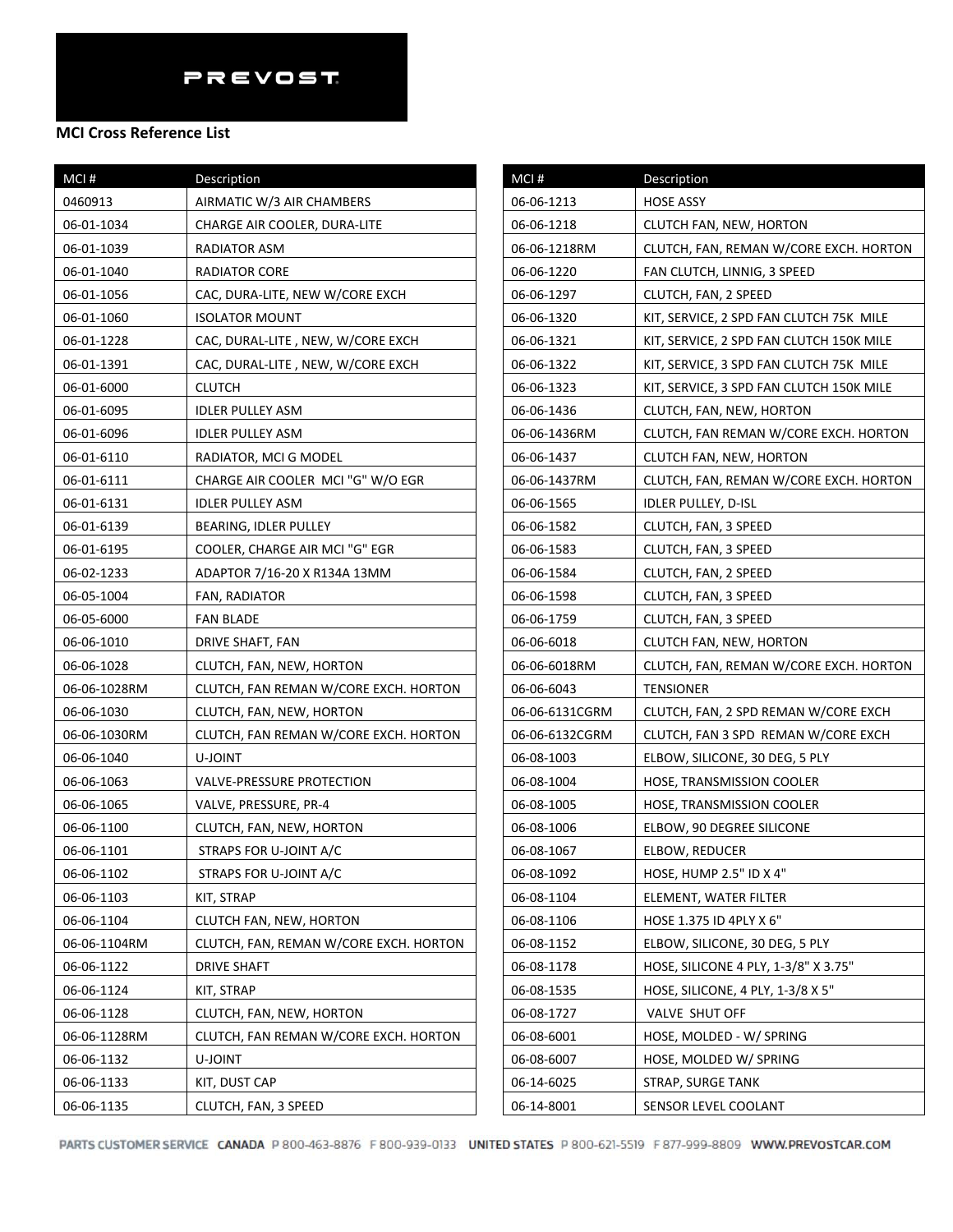| MCI#         | Description                              |
|--------------|------------------------------------------|
| 0683557      | OIL FILTER                               |
| 0692335      | <b>GAS PROP ASM RH</b>                   |
| 0692336      | DOOR PROP ASM LH                         |
| 07-01-1004   | STARTER, 50MT 24V REMAN W/CORE EXCH      |
| 07-01-1004RM | STARTER, 50MT, 24V, NEW                  |
| 07-01-1008   | STARTER- MCI S60&CAT C13 MITSUBISHI      |
| 07-01-1034   | <b>SCREW, STARTER CAP</b>                |
| 07-01-1043   | STARTER, MITSUBISHI, ISX11.9             |
| 07-01-1063   | <b>SPACER</b>                            |
| 07-01-6000   | KIT, H.D. ELECTRIC STARTER SOLENOID, MCI |
| 07-01-6001   | KIT, H.D. STARTER MAG SWITCH, MCI        |
| 07-03-1009   | GENERATOR, 24V, 100A, NEW                |
| 07-03-1053   | KIT, FRONT SEAL                          |
| 07-03-1054   | <b>SEAL OIL</b>                          |
| 07-03-1055   | PLATE, DRIVE END                         |
| 07-03-1247   | BELT, ALTERNATOR, DD13                   |
| 07-03-1250   | ALTERNATOR, LN 140A, 24V, NEW            |
| 07-03-1284   | ALTERNATOR, LN 140A, 24V, NEW            |
| 07-03-1289   | ALTERNATOR, LN 140A, 24V, NEW            |
| 07-03-1299   | ALTERNATOR, LN 140A, 24V, NEW            |
| 07-04-1001   | REGULATOR, VOLTAGE 24V /SAV              |
| 07-04-1002   | REGULATOR, VOLTAGE 24V /SAV              |
| 07-04-1057   | REGULATOR, VOLTAGE 24V /SAV              |
| 07-04-1058   | REGULATOR, VOLTAGE, INTEGRAL, L/N        |
| 07-05-1001   | RELAY DPDT 24V                           |
| 07-05-1008   | RELAY, 24V NO DIODE, NO BRACKET          |
| 07-05-1010   | SOLENOID 24V                             |
| 07-05-6000   | SOLENOID, IGNITION                       |
| 07-05-6006   | SOLENOID 24V                             |
| 07-05-6009   | BASE, BOSCH MINI RELAY                   |
| 07-05-6011   | RELAY-24V NO BRKT, PLAS HSG              |
| 07-05-6012   | RELAY, 24V                               |
| 07-07-1003   | TURN SIGNAL/SIDE MARKER LIGHT            |
| 07-07-1005   | LAMP, TAIL, R.H.                         |
| 07-07-1006   | LAMP, TAIL, L.H.                         |
| 07-07-1027   | LAMP, BACK UP                            |
| 07-07-1033   | ALTERNATOR, PENNTEX REMAN W/CORE EXCH.   |
| 07-07-1040   | BALLAST, 24 VDC                          |
| 07-07-1044   | <b>BULB, FOG LAMP</b>                    |
| 07-07-1150   | BRACKET LICENSE PLATE LAMP               |

| MCI#       | Description               |
|------------|---------------------------|
| 07-07-1151 | LAMP                      |
| 07-07-1155 | PIGTAIL                   |
| 07-07-1167 | LAMP, 24V                 |
| 07-07-1171 | GASKET, 4"                |
| 07-07-1172 | GASKET, 2"                |
| 07-07-1173 | LAMP, BACK-UP CLEAR LED   |
| 07-07-1174 | LAMP, AMBER               |
| 07-07-1175 | LAMP, STOP, LED           |
| 07-07-1176 | LAMP                      |
| 07-07-1177 | LAMP                      |
| 07-07-1183 | LAMP RED                  |
| 07-07-1184 | LAMP, BACKUP, LED         |
| 07-07-1185 | <b>GROMMET-BLACK</b>      |
| 07-07-1187 | REFLECTOR, RED, 2"        |
| 07-07-1208 | THRESHOLD WARNING SYSTEM  |
| 07-07-1241 | REFLECTOR, RED, 2"        |
| 07-07-1255 | LAMP, AMBER TURN LED      |
| 07-07-1256 | LAMP, TAIL STOP TURN      |
| 07-07-1264 | LAMP, RED, ROUND          |
| 07-07-1269 | LAMP, FOG, D4505          |
| 07-07-1270 | BULB, H3, 12V, 55W        |
| 07-07-1285 | LAMP, FOG                 |
| 07-07-1290 | LAMP, LED, LICENSE PLATE  |
| 07-07-1376 | LAMP, DOOR, LED           |
| 07-07-1409 | <b>BACKUP LIGHT</b>       |
| 07-07-1416 | LAMP, LED BACK UP RECT    |
| 07-07-6022 | BALLAST, 24V              |
| 07-07-6023 | LAMP, FOG W/HARNESS       |
| 07-07-6027 | LIGHT                     |
| 07-07-6031 | BALLAST, 24 V             |
| 07-07-6033 | LAMP                      |
| 07-07-6034 | PIGTAIL                   |
| 07-07-6039 | LAMP, FOG                 |
| 07-07-6041 | LAMP, KNEELING            |
| 07-07-6045 | LAMP, LED W/CONNECTOR RED |
| 07-07-6053 | LAMP, DRIVER'S            |
| 07-07-6066 | LAMP, LED, AMBER          |
| 07-07-6072 | <b>BULB, HEAD LAMP</b>    |
| 07-07-6085 | MOUNT ADAPTER             |
| 07-07-6086 | LAMP, LICENSE PLATE       |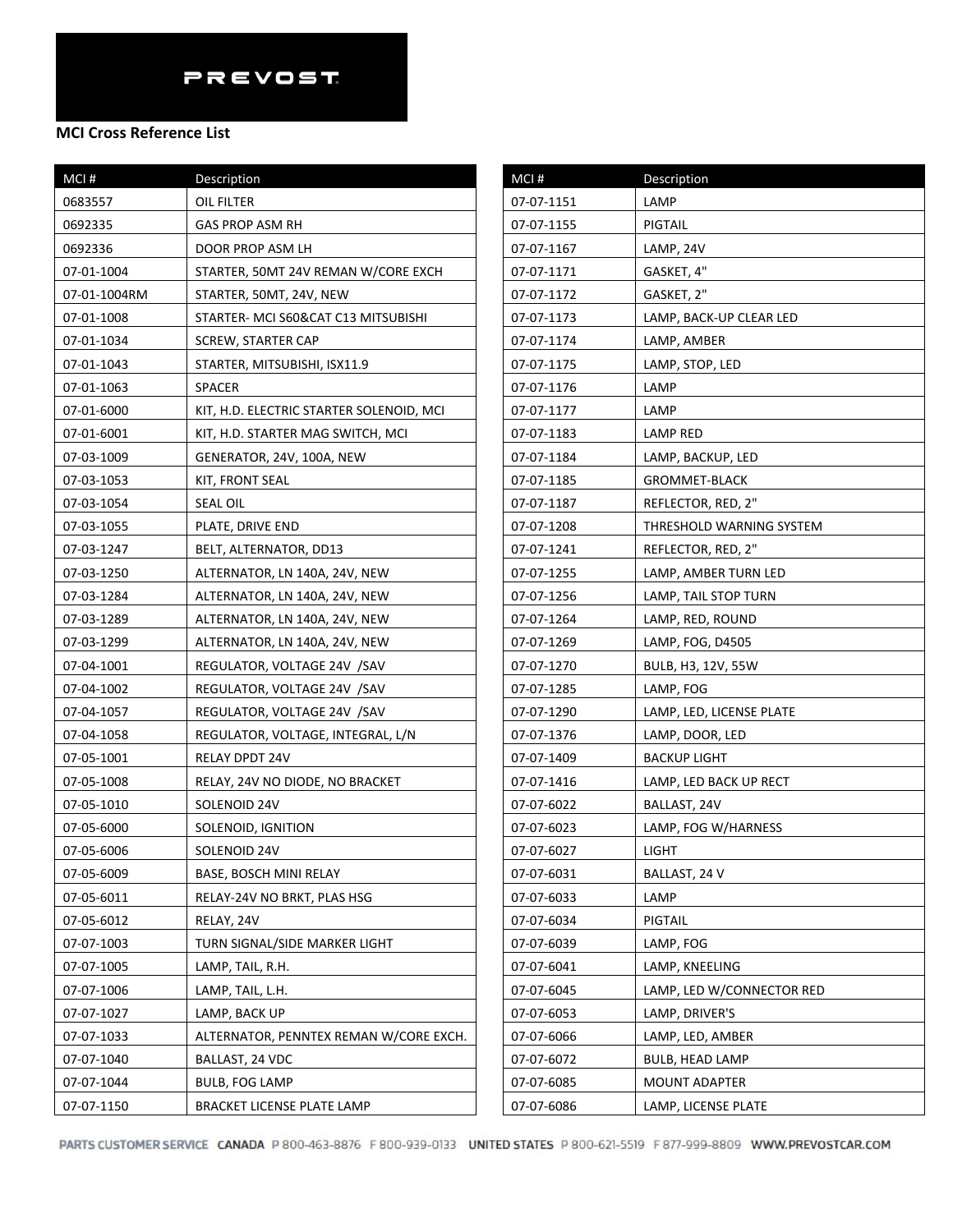### **MCI Cross Reference List**

| MCI#       | Description                             |
|------------|-----------------------------------------|
| 07-07-6097 | LAMP, LED W/CONNECTOR YELLOW            |
| 07-07-6107 | LAMP, CLEARANCE RED                     |
| 07-07-6108 | LAMP, CLEARANCE AMBER                   |
| 07-07-6110 | <b>BULB, 24V 10W</b>                    |
| 07-07-6114 | LAMP, BACK-UP                           |
| 07-07-8028 | AMBER LAMP KIT                          |
| 07-07-8029 | LAMP, TURN, FRONT                       |
| 07-07-8077 | SOCKET ASSY                             |
| 07-07-8078 | GASKET CLEARANCE LAMP                   |
| 07-07-8080 | AMBER LAMP ASM                          |
| 07-07-8087 | XENON LAMPS D2S HELLA                   |
| 07-08-1020 | BATTERY CHARGER, 24V. 42A               |
| 07-08-1030 | RELAY                                   |
| 07-08-1032 | SWITCH, WIPER, COLUMN MNTD              |
| 07-08-1033 | MASTER CONTROL, SMART WHEEL             |
| 07-08-1055 | MINI CIR. BREAKER- VEC 15 AMP SERIE 212 |
| 07-08-1057 | MINI FUSE ATM-5                         |
| 07-08-1058 | MINI FUSE ATM-10                        |
| 07-08-1059 | MINI FUSE ATM-15                        |
| 07-08-1061 | MINI FUSE ATM-20                        |
| 07-08-1068 | SENSOR ASM                              |
| 07-08-1077 | ANTENNA - CB                            |
| 07-08-1094 | <b>BEEPER</b>                           |
| 07-08-1107 | CABLE, CB ANTENNA                       |
| 07-08-1135 | <b>HUBODOMETER</b>                      |
| 07-08-1138 | <b>CONNECTOR ASM</b>                    |
| 07-08-1140 | CABLE SEAL, PED CONN. - GRAY (16-14GA)  |
| 07-08-1145 | CIRCUIT BREAKER AUTO RESET 60 AMP       |
| 07-08-1146 | FAN 115V AC 100CFM 4.69                 |
| 07-08-1148 | RELAY 30A CHASSIS MNT 120VAC COIL       |
| 07-08-1149 | CAP, MYLAR, .1UF, 400V                  |
| 07-08-1150 | DIODE 40A 600V BRIDGE                   |
| 07-08-1304 | KIT, ASM FUSE 125A                      |
| 07-08-1375 | BREAKER 25A                             |
| 07-08-1377 | <b>CIRCUIT BREAKER 30AMP</b>            |
| 07-08-1407 | DSS, KIT SATELLITE TV                   |
| 07-08-1450 | MASTER CONTROL, SMART WHEEL             |
| 07-08-1606 | PILOT LIGHT AMBER                       |
| 07-08-1612 | RECEIVER, ECU                           |
| 07-08-1651 | ECU, ABS WABCO                          |

| MCI#       | Description                         |
|------------|-------------------------------------|
| 07-08-1660 | PRESUR/TEMP SENSOR                  |
| 07-08-1661 | COILED STRAP                        |
| 07-08-1710 | SENSOR ASM, ABS (REAR)              |
| 07-08-1870 | WHEEL DECAL                         |
| 07-08-2081 | COOLANT SENSOR                      |
| 07-08-2266 | PROBE-COOLANT LEVEL                 |
| 07-08-2346 | RECEIVER, ECU, SMARTIRE             |
| 07-08-2349 | DISPLAY, SMARTIRE                   |
| 07-08-2356 | ANTENNA WHIP, MVF 4300              |
| 07-08-2628 | WATER, PUMP                         |
| 07-08-3143 | SENSOR, TEMPERATURE/PRESSION        |
| 07-08-3195 | RELAY SIEMENS 24V 120 AMP           |
| 07-08-3356 | PANEL AMEREX MODULAR CONTROL        |
| 07-08-3494 | BOX ASM, 4 DIG RUN #                |
| 07-08-3499 | RH TARGET CLUSTER                   |
| 07-08-3590 | TIRE PRES./TEMP. SENSOR             |
| 07-08-3619 | MEGAFUSE FAST ACTING 100 AMP        |
| 07-08-3623 | PANEL AMEREX MODULAR CONTROL        |
| 07-08-4172 | HARNESS ASSY AMEREX 30'             |
| 07-08-4173 | CABLE HAZARD WIRE MODULAR ASM, 3 FT |
| 07-08-4177 | CABLE, 35' SENSOR                   |
| 07-08-4178 | CABLE, SENSOR 20'                   |
| 07-08-4339 | HARNESS ASSY AMEREX 30'             |
| 07-08-4340 | MODULAR (14123) ELECT CONN LD       |
| 07-08-4341 | CABLE ASSY, POWER, RED 25'          |
| 07-08-4344 | CABLE ASM HAZARD GREEN (20')        |
| 07-08-4402 | SENSOR, DISTANCE                    |
| 07-08-4990 | ECU, ESP, EC-60 ROM 7               |
| 07-08-4991 | SENSOR, YAW                         |
| 07-08-5195 | SENSOR, TEMPERATURE                 |
| 07-08-5242 | LOGIC BOARD, BUS CONTROLLER, MCID   |
| 07-08-5245 | SENSOR, OPTICAL                     |
| 07-08-6006 | CIRCUIT BREAKER, 3 AMP              |
| 07-08-6007 | <b>CIRCUIT BREAKER, 5 AMP</b>       |
| 07-08-6008 | CIRCUIT BREAKER, 8 AMP              |
| 07-08-6009 | CIRCUIT BREAKER, 10 AMP             |
| 07-08-6010 | CIRCUIT BREAKER, 15A                |
| 07-08-6011 | CIRCIUT BREAKER 20 AMP              |
| 07-08-6012 | CIRCUIT BRKR-LOW PROFILE 25A        |
| 07-08-6016 | FLASHER, THERMAL                    |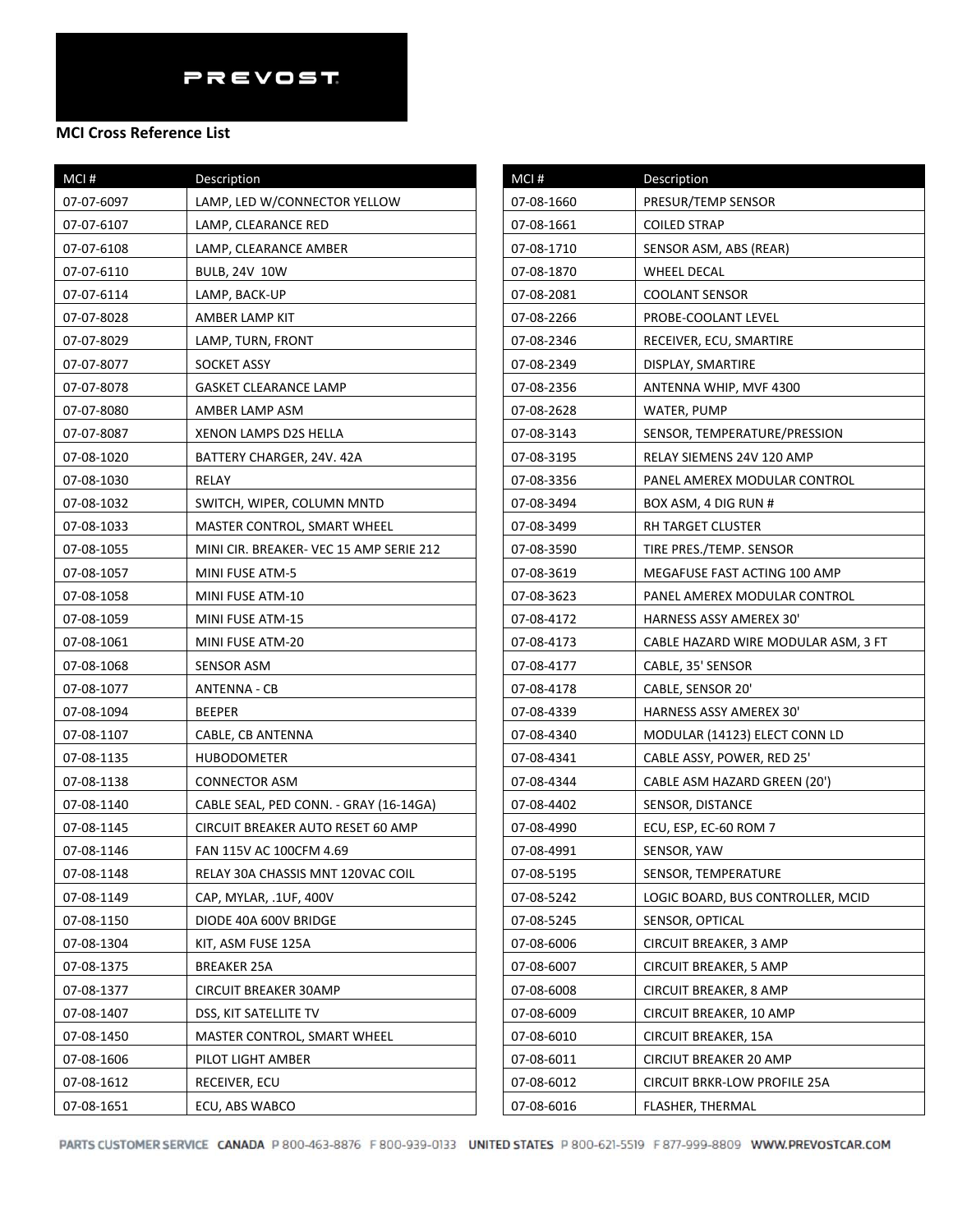## **MCI Cross Reference List**

| MCI#       | Description                           |
|------------|---------------------------------------|
| 07-08-6023 | MODULE, WIPER SYNCRO                  |
| 07-08-6025 | STOP LT SWITCH                        |
| 07-08-6034 | CIRCUIT BREAKER, 30 AMP               |
| 07-08-6085 | <b>TEMPERATURE SENSOR</b>             |
| 07-08-6086 | TEMPERATURE SENSOR                    |
| 07-08-6114 | <b>COMPRESSION FITTING</b>            |
| 07-08-6183 | TEMPERATURE SENSOR                    |
| 07-08-6191 | CIRCUIT BREAKER (85 AMP)              |
| 07-08-6192 | BREAKER                               |
| 07-08-6193 | <b>BREAKER</b>                        |
| 07-08-6195 | SENSOR, TEMPERATURE                   |
| 07-08-6196 | LAMP, UNDER SEAT, AISLE               |
| 07-08-6205 | RECEPTACLE (RS232 PORT)               |
| 07-08-6210 | TERMINAL (FEMALE)                     |
| 07-08-6211 | STUD BLOCK RED / ROUGE                |
| 07-08-6212 | <b>FUSE HOLDER</b>                    |
| 07-08-6213 | TERMINAL - FUSEHOLDER                 |
| 07-08-6214 | SOCKET-RELAY                          |
| 07-08-6215 | TERMINAL - FUSEHOLDER                 |
| 07-08-6216 | TEMPERATURE SENSOR                    |
| 07-08-6229 | MODULE, DIO                           |
| 07-08-6232 | KEY, ID, 64, MUX                      |
| 07-08-6233 | KEY, ID, 65, B1 MUX                   |
| 07-08-6234 | KEY, ID, 66, B2, MUX                  |
| 07-08-6235 | KEY, ID, 67, B3 MUX                   |
| 07-08-6236 | KEY, ID, 68, B4, MUX                  |
| 07-08-6237 | KEY, ID, 69, B5 MUX                   |
| 07-08-6238 | KEY, ID, 70, B6 MUX                   |
| 07-08-6239 | <b>KEY, ID, 71, B7 MUX</b>            |
| 07-08-6240 | KEY, ID, 72, B8 MUX                   |
| 07-08-6241 | <b>KEY, ID, 73, B9 MUX</b>            |
| 07-08-6242 | KEY, ID, 74, BA MUX                   |
| 07-08-6243 | KEY, ID, 75, BB, MUX                  |
| 07-08-6277 | PROBE-COOLANT LEVEL SENSOR            |
| 07-08-8160 | <b>MAIN CIRCUIT BRK WCL RIC9</b>      |
| 07-09-1024 | EQUALIZER 100 AMPS                    |
| 07-09-1057 | EQUALIZER, 24 - 12V 80A               |
| 07-09-1401 | <b>EXPANSION VALVE</b>                |
| 07-09-1585 | BATTERY EQUALIZER, SURE POWER 100 AMP |
| 07-09-6032 | EQUALIZER, 60 AMPS                    |

| MCI#       | Description                    |
|------------|--------------------------------|
| 07-09-6070 | BATTERY, BACKUP MODULAR        |
| 07-12-1475 | HARNESS, DRIVER'S EVAP.        |
| 07-12-1825 | CABLE ADAPTOR ABS VALVE 90 DEG |
| 07-12-2388 | HARNESS, DRIVER'S CENTRAL      |
| 07-12-2546 | HARNESS, CONDENSER             |
| 07-12-6262 | MAGNET                         |
| 07-12-6401 | COIL, VALVE, 24.V              |
| 07-12-6403 | CONNECTOR ASM                  |
| 07-12-6404 | CONNECTOR, TOWER, 2-WAY        |
| 07-12-6405 | PLUG, CAVITY                   |
| 07-12-6406 | CONNECTOR                      |
| 07-12-6418 | <b>HARNESS</b>                 |
| 07-12-8404 | CONNECTOR, TOWER, 2-WAY        |
| 07-13.1104 | <b>VALVE SOLENOID</b>          |
| 07-13-1098 | FILTER, FAN CONTROL            |
| 07-13-1099 | HARNESS, FAN CONTROL           |
| 07-13-1104 | VALVE SOLENOID                 |
| 07-13-1118 | SOLENOID, VALVE CONTROL        |
| 07-13-1119 | VALVE SOLENOID                 |
| 07-13-1120 | VALVE, CONTROL, 3 SPEED BRAKE  |
| 07-13-1121 | VALVE, CONTROL, 3 SPEED CLUTCH |
| 07-14-3738 | KIT, ARM + BLADE, DOGA         |
| 07-19-1190 | SWITCH LIGHT                   |
| 07-19-6056 | SWITCH, WIPER, COLUMN MNTD     |
| 07-19-6058 | DOOR, SWITCH                   |
| 07-19-6069 | SWITCH, BLOCK, W/C             |
| 07-19-6083 | MAGNET, SENSOR                 |
| 07-19-8011 | SWITCH, BLOCK, W/C             |
| 07-20-1002 | SPEAKER, DRIVERS               |
| 07-20-1009 | MODULE, VIDEO CONTROL          |
| 07-20-1040 | MIC JACK                       |
| 07-20-1043 | AMPLIFIER, MAIN, 5 CHANNEL     |
| 07-20-1067 | MIC 16 CH WIRELESS             |
| 07-20-1073 | SUBWOOFER, ADV SYS             |
| 07-20-1088 | STATION WIRELESS CHARGING 16CH |
| 07-20-1091 | <b>MAIN PROCESSOR</b>          |
| 07-20-1096 | MODULE - POWER DISTRIBUTION    |
| 07-20-1117 | CABLE JCT BOX TO SINGLE SEAT   |
| 07-20-1157 | <b>CARTRIDGE CD REPLY</b>      |
| 07-20-1165 | CABLE, PDM TO MODULE           |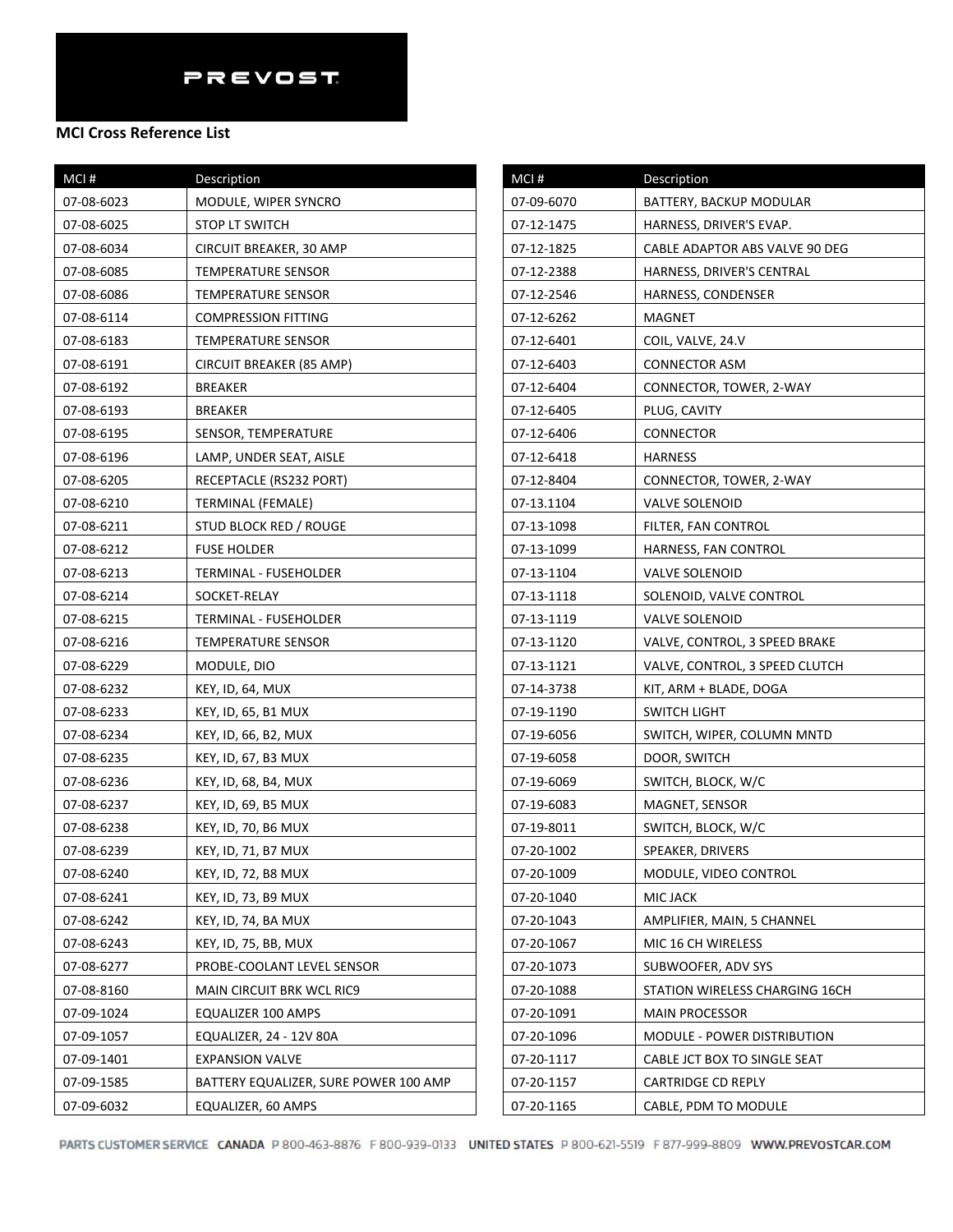| MCI#       | Description                            |
|------------|----------------------------------------|
| 07-20-1166 | <b>RECEIVER</b>                        |
| 07-20-1167 | MIC 16 CH WIRELESS                     |
| 07-20-1197 | <b>CONTROL AUDIO SEAT</b>              |
| 07-20-1198 | MODULE AUDIO SEAT                      |
| 07-20-1200 | CABLE SEAT CONTROL & MODULE            |
| 07-20-1201 | CABLE, AUDIO RJ45                      |
| 07-20-1205 | 8 CHANNEL LINE AMPLIFIER               |
| 07-20-1206 | CABLE ADAPTER RCA TO MOLEX 2C          |
| 07-20-1213 | RADIO, AM/FM/CD/MP-3                   |
| 07-20-1215 | 8 CHANNEL LINE AMPLIFIER               |
| 07-20-1246 | AMP, 3000 SYSTEM AUDIO/VIDEO           |
| 07-20-1279 | VCP SYSTEME 3000 24V REI               |
| 07-20-1283 | CD CHANGER, 8 DISC                     |
| 07-20-1288 | AMP, W/BNC VIDEO DISTRIBUTION          |
| 07-20-1300 | <b>MAIN PROCESSOR</b>                  |
| 07-20-1305 | KIT, POWER ADAPTER FOR 900807 DIST AMP |
| 07-20-1309 | INTERFACE HARNESS POWER VCP REI        |
| 07-20-1440 | DVD REI (MP3)                          |
| 07-20-1446 | AMP, W/BNC VIDEO DISTRIBUTION          |
| 07-20-1513 | RADIO AM-FM-MP3-XM PANASONIC / REI     |
| 07-20-1514 | EXTERN, XM RECEIVER                    |
| 07-20-1516 | SMAL ANTENNA, XM ROOF                  |
| 07-20-1532 | MONITOR, 10.01" LCD, VGA, HDMI, COMP   |
| 07-20-1672 | MICROPHONE W/10' CORD                  |
| 07-20-2081 | MONITOR, 10.01" LCD, VGA, HDMI, COMP   |
| 07-20-2312 | MONITOR, 10.01" LCD, VGA, HDMI, COMP   |
| 07-20-2313 | MOUNT, (NP) SLIDE BRKT, 10.1 LCD       |
| 07-20-2418 | MONITOR, 10.01" LCD, VGA, HDMI, COMP   |
| 07-20-6000 | AMPLIFIER, MAIN PA                     |
| 07-20-6012 | RADIO AM/FM/CASS.                      |
| 07-20-6015 | VCP, SYS 2000 24V                      |
| 07-20-6017 | <b>MONITOR 2000 24V</b>                |
| 07-20-6018 | <b>BRACKET MONITOR SLIDE</b>           |
| 07-20-8021 | RADIO AM-FM-CD-XM-MP3 REI              |
| 07-20-8036 | VCP SYSTEME 3000 24V REI               |
| 0792089    | PLATE OTER MOUNTINGWIPER MOTOR         |
| 08-01-1115 | FILTER, ENGINE OIL CATERPILLAR ENGINE  |
| 08-01-1372 | <b>FUEL FILTER ENGINE</b>              |
| 08-01-1393 | OIL FILTER                             |
| 08-01-1457 | FILTER / " SPIN-ON"                    |

| MCI#       | Description                          |
|------------|--------------------------------------|
| 08-01-1464 | FILTER, OIL                          |
| 08-01-1465 | FILTER, WATER                        |
| 08-01-1466 | FUEL FILTER                          |
| 08-01-1467 | FILTER, CRANKCASE BREATHER           |
| 08-01-8047 | <b>BOLT FLANGE TRANSMISSION</b>      |
| 08-14-1002 | FILTER, OIL "DETROIT DIESEL"         |
| 08-14-1007 | FILTER, LUBE                         |
| 08-14-8016 | FILTER, FUEL FLEETGRD FS1022         |
| 08-18-1008 | <b>MOTOR MOUNT</b>                   |
| 08-18-1030 | <b>FLAT WASHER</b>                   |
| 08-18-1285 | BOLT M12 X 90 GR 10.9                |
| 08-18-6146 | <b>MOUNT, MOTOR SERIES 60</b>        |
| 08-18-6147 | <b>ISOLATOR</b>                      |
| 08-20-1217 | V-BAND CLAMP, 12"                    |
| 08-20-1218 | GASKET, "V" SHAPE                    |
| 08-20-1222 | SENSOR, DPF PRESSURE 40KPA GAGE ATD  |
| 08-20-1223 | <b>FITTING</b>                       |
| 08-20-1225 | SENSOR, DOC INLET TEMPERATURE SENSOR |
| 08-20-1302 | CATALYST MODULE, NEW W/CORE EXCH.    |
| 08-20-1303 | PARTICULATE FILTER MODULE            |
| 08-20-1305 | GASKET                               |
| 08-20-1307 | TEMPERATURE SENSOR                   |
| 08-20-1308 | TEMPERATURE SENSOR                   |
| 08-20-1309 | PRESSURE SENSOR                      |
| 08-20-1311 | WASHER                               |
| 08-20-1312 | <b>SCREW</b>                         |
| 08-20-1315 | <b>CLAMP</b>                         |
| 08-20-1316 | HOSE                                 |
| 08-20-1317 | T-BOLT CLAMP                         |
| 08-20-1318 | <b>BRACKET</b>                       |
| 08-20-1319 | <b>BRACKET</b>                       |
| 08-20-1320 | <b>WIRING HARNESS</b>                |
| 08-20-1376 | CLAMP, V-BAND                        |
| 08-20-1553 | GASKET CIRCULAR DECOMP INLET         |
| 08-20-1576 | CLAMP 4" SPHERE, ENGINE 2010         |
| 08-20-1998 | <b>FLOW FILTER CONNECTOR</b>         |
| 08-20-1999 | DEF FILTER ELEMENT                   |
| 08-20-2006 | <b>TEMPERATURE SENSOR</b>            |
| 08-20-2007 | TEMPERATURE SENSOR                   |
| 08-20-2009 | V-BAND CLAMP                         |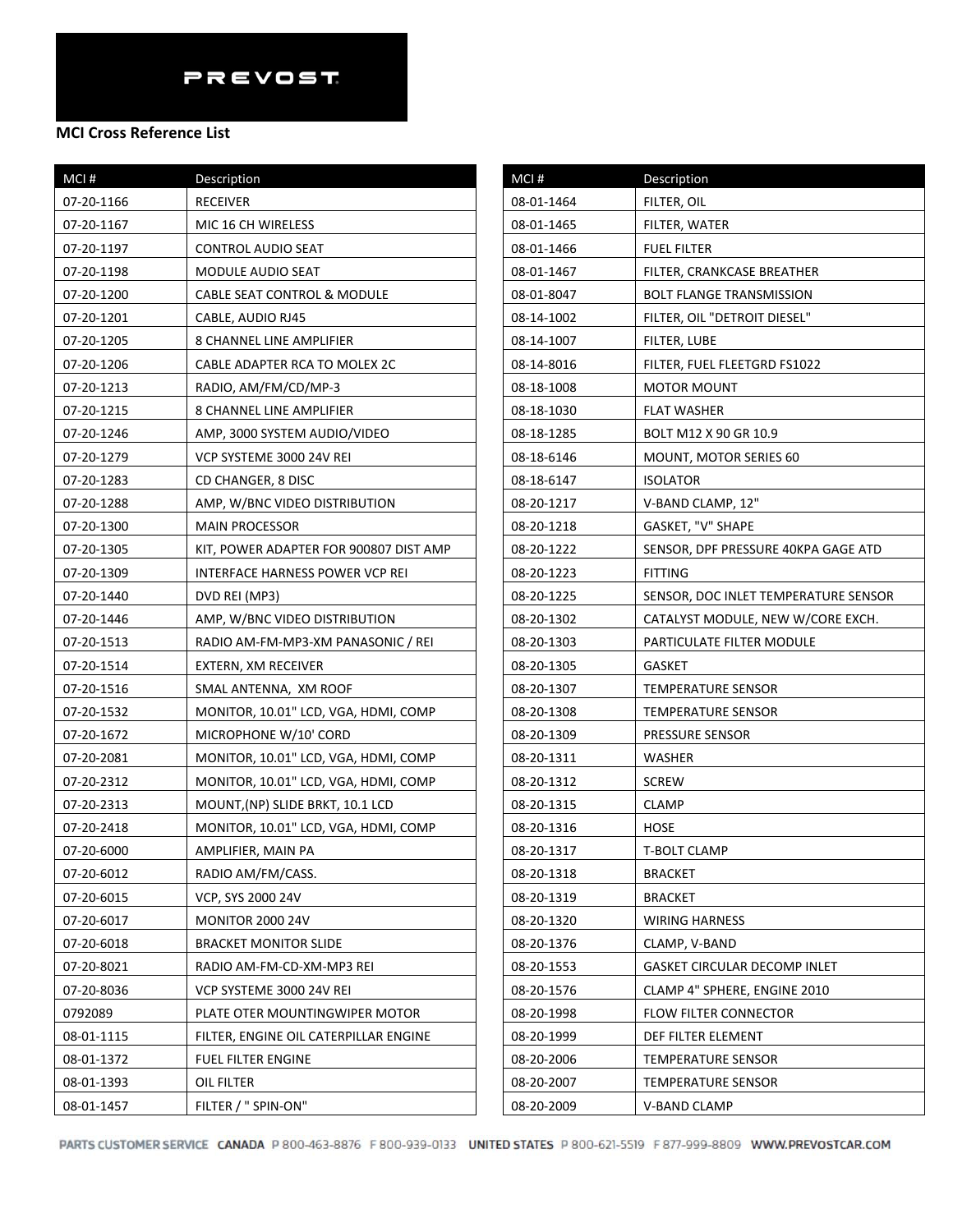| MCI#       | Description                          |
|------------|--------------------------------------|
| 08-20-2010 | CLIP                                 |
| 08-20-2013 | MODULE PARTICULAR FILTER             |
| 08-20-2014 | MODULE AFTERTREATMENT OUTLET         |
| 08-20-2016 | CIRCULAR GASKET                      |
| 08-20-2018 | TEMPERATURE SENSOR                   |
| 08-20-2020 | FORMED TUBE                          |
| 08-20-2021 | <b>FORMED TUBE</b>                   |
| 08-20-2022 | CLAMP                                |
| 08-20-2023 | <b>SCREW</b>                         |
| 08-20-2024 | <b>SPACER</b>                        |
| 08-20-2025 | INJECTOR DOSER (REMANUFACTURED)      |
| 08-20-2026 | IRREGULAR GASKET                     |
| 08-20-2027 | THERMAL ISOLATOR                     |
| 08-20-2028 | DECOMPOSITION REACTOR                |
| 08-20-2031 | <b>TUBE FIXATION SCREW</b>           |
| 08-20-2047 | NITROGEN SENSOR                      |
| 08-20-2174 | CLAMP                                |
| 08-20-2177 | WASHER                               |
| 08-20-6013 | MUFFLER, STAINLESS STEEL             |
| 08-26-8012 | WASHER                               |
| 08-26-8013 | PIN, TREADLE                         |
| 08-26-8014 | SCREW 8-32 X 0.31                    |
| 08-26-8015 | <b>COVER TREADLE</b>                 |
| 08-26-8016 | CLAMP WIRE THROTTLE PEDAL            |
| 08-26-8017 | <b>SENSOR HARNESS</b>                |
| 08-26-8018 | SCREW (#10-32 X 1-1/4)               |
| 08-26-8021 | ROLLER SHAFT                         |
| 08-26-8023 | INTEGRATED SENSOR KIT (WITH HARNESS) |
| 08-27-1002 | BELT                                 |
| 08-27-1005 | <b>BELT, ALTERNATOR DRIVE</b>        |
| 08-27-1007 | BELT, ALTERNATOR, 34SI               |
| 08-27-1016 | BELT                                 |
| 08-27-1018 | <b>BELT, SERPENTINE</b>              |
| 08-27-1029 | BELT A/C COMPRESSOR W/SERIES 60      |
| 08-27-1030 | PULLEY, A/C IDLER                    |
| 08-27-1031 | <b>SNAP RING</b>                     |
| 08-27-1032 | SNAP RING                            |
| 08-27-1033 | <b>BEARING</b>                       |
| 08-27-1035 | SHAFT                                |
| 08-27-1042 | BELT, ALTERNATOR, TWIN BOSCH         |

| MCI#       | Description                              |
|------------|------------------------------------------|
| 08-27-1054 | BELT, A/C                                |
| 08-27-1084 | PULLEY, A/C IDLER                        |
| 08-27-1090 | BELT                                     |
| 08-27-1135 | BELT FAN HYD PMP                         |
| 08-27-1174 | <b>ALTERNATOR BELT</b>                   |
| 08-27-1228 | BELT, CUMMINS ENGINE                     |
| 08-27-6027 | BELT, FAN                                |
| 08-27-6028 | BELT                                     |
| 08-27-6029 | <b>IDLER PULLEY</b>                      |
| 08-28-1001 | GAUGE, WATER TEMPERATURE                 |
| 08-28-1020 | SWITCH, PRESSURE, 60 PSI                 |
| 08-33-8001 | TENSIONER, BELT CUMMINS                  |
| 08-33-8004 | O RING                                   |
| 09-002000  | STUD, WHEEL LH                           |
| 09-03-1074 | WINGNUT, ELEMENT RETAINING               |
| 09-03-1075 | COVER, FILTER                            |
| 09-03-1078 | E-RING, ELEMENT MOUNT                    |
| 09-03-1080 | WINGNUT, COVER RETAINING                 |
| 09-03-1314 | ELBOW, 45 DEGREE CAC                     |
| 09-03-1328 | FILTER MINDER 20"                        |
| 09-03-1504 | <b>CLAMP CUMMINS</b>                     |
| 09-03-1510 | SEAL TURBO EXTENSION                     |
| 09-03-1524 | AIR CLEANER, OPTIAIR 1300                |
| 09-03-1525 | <b>MOUNTING BRACKET</b>                  |
| 09-03-1555 | FILTER, AIR                              |
| 09-03-1556 | COVER ASSY, OPTICIR 1300                 |
| 09-03-6010 | ELBOW, 90 DEG. 4" I.D.                   |
| 09-03-6013 | FILTER, AIR                              |
| 09-03-6015 | GASKET,                                  |
| 09-03-6042 | REL HUMIDITY/AMBIENT AIR TEMP (TCI)SENS. |
| 09-04-1001 | KIT, PEDAL, ACCELERATOR STEEL PIN        |
| 09-04-1003 | <b>POTENTIOMETER</b>                     |
| 09-04-1004 | KIT, PEDAL, ACCELERATOR STEEL PIN        |
| 09-04-6005 | SENSOR KIT                               |
| 09-04-6006 | ROLLER SERVICE KIT                       |
| 09-04-6007 | THREADLE PIN KIT                         |
| 09-04-6017 | KIT, SENSOR W/HARNESS                    |
| 09-04-6021 | ACCELERATOR, CUMMINS                     |
| 09-04-6022 | PEDAL ASM, ACCELERATOR                   |
| 09-05-1058 | WHISTLE                                  |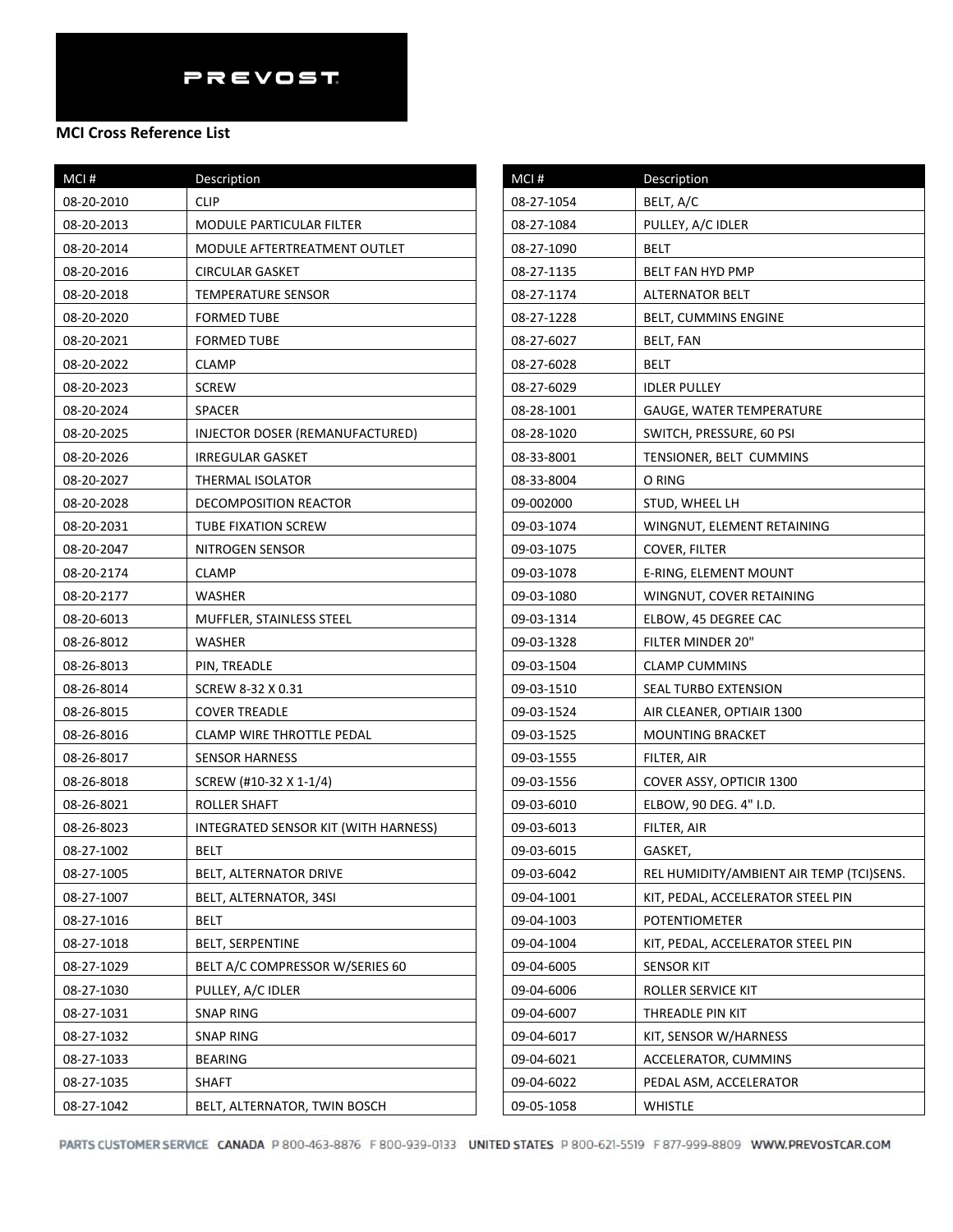| MCI#       | Description                                                                     |
|------------|---------------------------------------------------------------------------------|
| 09-05-1064 | SWITCH, FUEL, VACUUM                                                            |
| 09-05-1097 | HOSE ASM, FUEL                                                                  |
| 09-05-1179 | FILTER, FUEL CAT.C13                                                            |
| 09-05-1272 | <b>FUEL FILTER</b>                                                              |
| 09-05-1346 | SEPERATOR, FUEL                                                                 |
| 09-05-1355 | SEPARATOR, WATER, SPIN-ON WIF SENSOR                                            |
| 09-05-1649 | WRENCH, COLLAR                                                                  |
| 09-05-8008 | SEPARATOR, FUEL/WATER                                                           |
| 09-06-1176 | TUBING SPEC-REINF. NYLON (1 FT=1 EA)                                            |
| 09-06-1465 | GASKET                                                                          |
| 09-06-6024 | PEDAL ASSY, ACCEL, S60                                                          |
| 09-6-1465  | GASKET                                                                          |
| 10-02-1004 | HOSE ASM, DRAIN                                                                 |
| 10-02-1053 | HOSE ASM, DRAIN                                                                 |
|            | VALVE, BRAKE, E10, REMAN W/CORE                                                 |
| 101100RM   | <b>EXCHANGE</b>                                                                 |
| 10459121RM | ALT. 24V 270AMP REMAN W/CORE EXCH                                               |
| 10459122RM | ALTERNATOR, 50DN 24V 270A W/ CORE EXCH<br>ALTERNATOR 50DN 24V 270A REMAN W/CORE |
| 10459123RM | EX                                                                              |
| 10459124RM | ALTERNATOR 50DN24V240A GEAR DRIVEN<br>W/COR                                     |
|            | GENERATOR, 24V, 100A, REMAN W/ CORE                                             |
| 10459199RM | <b>EXCH</b>                                                                     |
| 10459298RM | ALTERNATOR, 12V 300A REMAN W/CORE EXCH                                          |
| 10461057RM | STARTER 24V REMAN DELCO 50MT                                                    |
| 107-192CG  | KIT CLUTCH DRIVE                                                                |
| 10G-10-20  | SWITCH, A/C PRESSURE 30/15 PSI                                                  |
| 10G-2-63   | HOSE ASM                                                                        |
| 10G-2-77   | HOSE ASM                                                                        |
| 10L-2-140  | PLUG-MINI-GAUGE (PROBALYZER)                                                    |
| 10L-2-205  | HOSE ASM, 21"                                                                   |
| 11-01-1011 | GEAR, STEERING                                                                  |
| 11-01-1033 | KIT, MITER BOX                                                                  |
| 11-01-1034 | KIT, SEAL PROTECTING                                                            |
| 11-01-1035 | KIT, END LIMITING VALVE                                                         |
| 11-01-1036 | KIT - REPAIR, PRESS, RELIEF VALVE                                               |
| 11-01-1038 | GEAR, STEERING                                                                  |
| 11-01-1061 | /SAV<br>PULSE SENSOR                                                            |
| 11-01-1063 | MITER BOX, STEERING                                                             |
| 11-01-1065 | GEAR BOX, POWER STEERING                                                        |
| 11-01-6038 | SEAL, STEERING GEAR BOX                                                         |

| MCI#       | Description                        |
|------------|------------------------------------|
| 11-01-6039 | <b>SCREW ADJUSTING</b>             |
| 11-02-1014 | KIT, U-JOINT                       |
| 11-02-1020 | ROD AND PAWL KIT                   |
| 11-02-1021 | KIT, TILT BOLT                     |
| 11-02-1043 | SCREW M5X8                         |
| 11-02-1051 | SPRING (STEER.COL.909-919-929)     |
| 11-02-1072 | COLUMN, STEERING                   |
| 11-02-1120 | COVER, STEERING WHEEL (BLK EMBLEM) |
| 11-02-1126 | STEERING URETHANE WITHOUT CONTROL  |
| 11-02-1147 | <b>CLIP</b>                        |
| 11-02-1148 | <b>HORN PAD BASE</b>               |
| 11-02-1152 | SPRING RETAINER                    |
| 11-02-1153 | HORN CONTACT                       |
| 11-02-1211 | SCREW MA BUT M4-0.7x8              |
| 11-02-6006 | STEERING WHEEL, G45 COACH          |
| 11-02-6100 | KIT, DUAL CONTACT                  |
| 11-02-8007 | YOKE, STEERING SHAFT               |
| 11-02-8008 | U-JOINT KIT, STEERING SHAFT        |
| 11-02-8009 | DUST CAP ASSY                      |
| 11-04-1001 | DRAG LINK                          |
| 11-04-1005 | END ASM, DRAG LINK, R.H.           |
| 11-04-1006 | END ASM, DRAG LINK, L.H.           |
| 11-04-6001 | DRAG LINK                          |
| 11-04-6002 | BALL JOINT, L.H.                   |
| 11-04-6003 | BALL JOINT, R.H.                   |
| 11-04-8006 | DUST COVER : DIANE HAMMER          |
| 11-06-1001 | CYLINDER, CENTERING, TAG AXLE      |
| 11-06-1002 | <b>CYLINDER, RAS MASTER</b>        |
| 11-06-1009 | <b>BALL JOINT</b>                  |
| 11-06-1010 | <b>BALL JOINT</b>                  |
| 11-07-1000 | <b>ACCUMULATOR</b>                 |
| 11-08-1039 | HOSE ASM, POWER STEERING S60       |
| 11-08-1045 | <b>QUICK DISC</b>                  |
| 11-08-1074 | FILTER, POWER STEERING             |
| 11-08-1078 | WASHER, SEAL                       |
| 11-08-1102 | CAP, QUICK                         |
| 11-08-6003 | HOSE ASM, P/S PRESSURE             |
| 11-08-6043 | RESERVOIR ASSY, POWER STEERING     |
| 11-08-6071 | FILTER, P/S                        |
| 11-08-6072 | DIPSTICK, P/S FLUID                |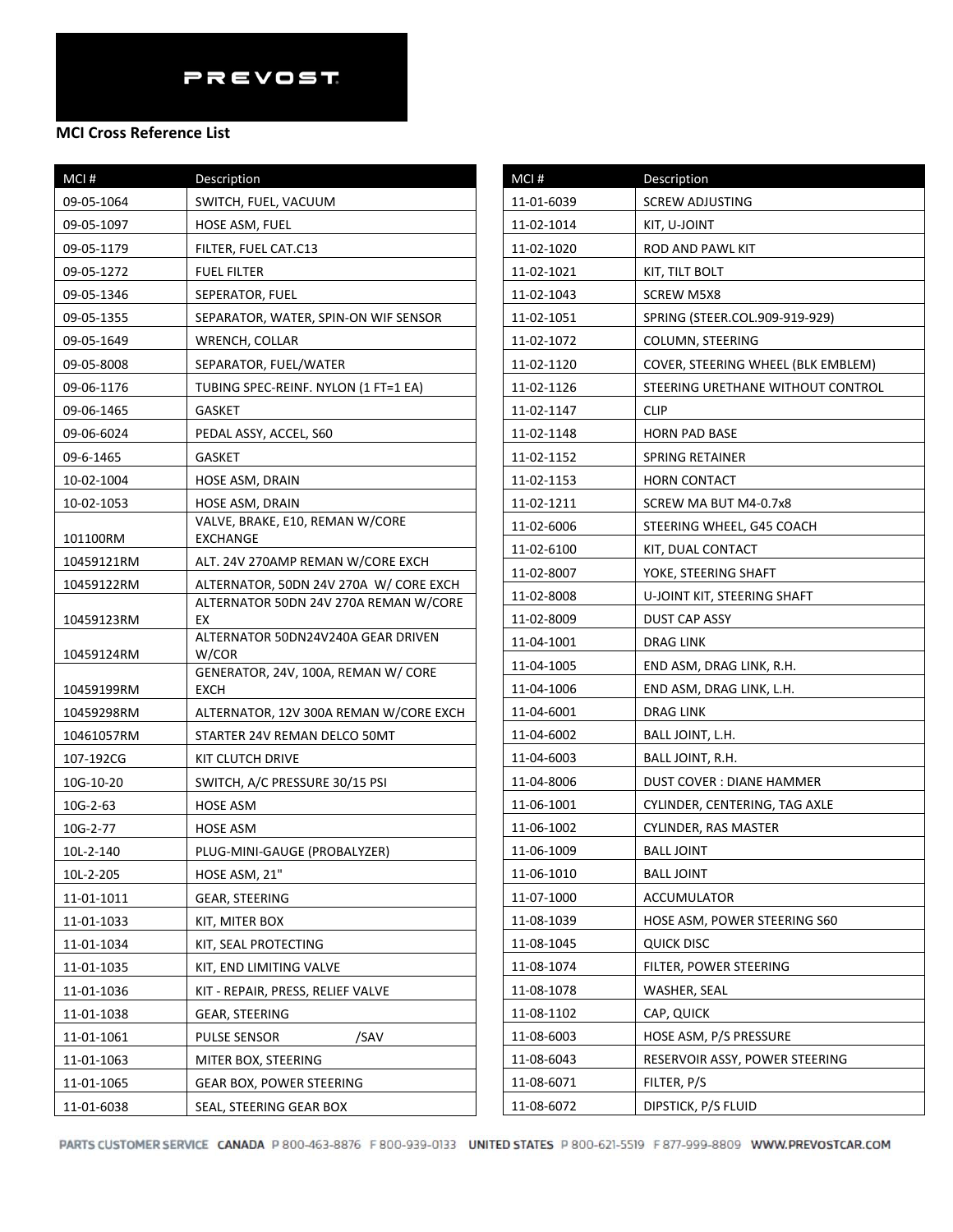### **MCI Cross Reference List**

| MCI#          | Description                    |
|---------------|--------------------------------|
| 11-08-6073    | COVER, P/S PUMP RESERVOIR      |
| 11-08-6075    | LOCKING BOLT, FILTER           |
| 11-09-1002    | PUMP, POWER STEERING           |
| 11-09-1005    | PUMP, POWER STEERING           |
| 11-09-1033    | PUMP, POWER STEERING           |
| 11-09-6000    | PUMP, POWER STEERING           |
| 11-09-6001    | PUMP, POWER STEERING           |
| 11-09-8000    | PUMP, POWER STEERING           |
| 11-09-8001    | PUMP, POWER STEERING           |
| 1-1-1014      | CAP-KING PIN                   |
| $11 - 1 - 35$ | RING                           |
| 11-1-36       | BALL                           |
| 11-2-181      | SPRING                         |
| 11-2-183      | PLATE, BASE                    |
| 1156CG        | <b>BULB</b>                    |
| 1157CG        | <b>BULB</b>                    |
| 1157NACG      | BULB, AMBER 12V 32/3C.P.       |
| 11-9237       | <b>VALVE, WATER ELECTRIC</b>   |
| 11A-1-116     | <b>NUT HEX ZP 3/8-24</b>       |
| 11A-1-14      | STUD                           |
| 11A-1-79      | SEAL, STEERING BOX             |
| 11A-1-99      | SEAL, STEERING BOX             |
| 11A-2-118     | <b>NUT HEX ZP 3/8-24</b>       |
| 11A-2-12      | <b>FERRULE</b>                 |
| 11A-2-126     | SEAT, NYLON                    |
| 11A-2-127     | SEAT, STEERING COLUMN SPRING   |
| 11A-2-134     | SPACER, STEERING WHEEL         |
| 11A-2-137     | <b>COVER, PILOT LIGHT</b>      |
| 11A-2-162     | BEARING, STEERING COLUMN UPPER |
| 11A-2-163     | CLAMP BOLT, STEERING WHEEL     |
| 11A-2-167     | <b>HOUSING, PILOT LIGHT</b>    |
| 11A-2-195     | <b>BRUSH ASSY</b>              |
| 11A-2-196     | SPACER, STEERING WHEEL         |
| 11A-2-208     | SCREW, SPECIAL SS              |
| 11A-2-46      | RING, REINFORCING              |
| 11A-2-77      | LEVER, TURN SIGNAL             |
| $11A-2-8$     | <b>SCREW, 8-32 X 1/4 NYLON</b> |
| 11A-2-81      | <b>SCREW, STEERING WHEEL</b>   |
| 11A-2-83      | CONTACT RING, TURN SIG. SW.    |
| 11C-1-32      | KIT                            |

| MCI#       | Description                          |
|------------|--------------------------------------|
| 11C-1-33   | <b>COLUMN &amp; WORM</b>             |
| 11C-2-13   | <b>CUP, CONTACT</b>                  |
| 11C-2-20   | HORN KIT, V.I.P.STEERING WHEEL       |
| 11C-2-24   | SPRING COMPRESSION                   |
| 11C-2-27   | CUP, HORN CONTACT                    |
| 11C-2-32   | KIT                                  |
| 11C-2-33   | U-JOINT                              |
| 11C-2-54   | <b>CUP, CONTACT</b>                  |
| 11C-2-74   | <b>FELT SEAL</b>                     |
| 11C-2-75   | FELT                                 |
| 11C-7-17   | CAP, POWER STEERING FILLER           |
| 11C-8-32   | GASKET RUBBER                        |
| 11C-8-33   | GASKET, P.S. RESERVOIR COVER         |
| 11C-8-49   | GASKET, P/S STRAINER                 |
| 11C-8-50   | ELEMENT ASM, FILTER                  |
| 11C-8-51   | BOWL, FILTER                         |
| 11C-9-10   | PLUG, POWER STEERING PUMP            |
| 11C-9-18   | BEARING, NEEDLES                     |
| 11C-9-21   | KEY, WOODRUFF P.S. PUMP DRIVE        |
| 11C-9-25   | O RING                               |
| 11C-9-25PK | O RING                               |
| 11C-9-27   | O RING                               |
| 11C-9-3    | WASHER                               |
| 11C-9-30   | O RING, CTRL VALVE PUMP FLUID        |
| 11C-9-35   | MANIFOLD, STEERING PUMP              |
| 11C-9-36   | PIN                                  |
| 11C-9-42   | <b>PRESS PLATE</b>                   |
| 11C-9-43   | PIN                                  |
| 11C-9-48   | KIT- BODY S/A INCLUDES BEARING/BALLS |
| 11C-9-49   | <b>SNAP RING</b>                     |
| 11C-9-51   | SHAFT, P/S PUMP                      |
| 11C-9-54   | KIT, P.S. PUMP, ROTOR AND VANE       |
| 11C-9-54CG | KIT, P.S. PUMP, ROTOR AND VANE       |
| 11C-9-55   | GASKET, P.S. PUMP MANIFOLD           |
| 11C-9-56   | KIT, SEAL P.S. PUMP                  |
| 11C-9-56CG | KIT, SEAL P.S. PUMP                  |
| 11C-9-64   | KIT, P.S. PUMP, ROTOR AND VANE       |
| 11C-9-65   | SPRING COMPRESSION                   |
| 11C-9-8    | BEARING, SHAFT                       |
| 11C-9-9    | VALVE, 1000 PSI. PRESS. RELIEF       |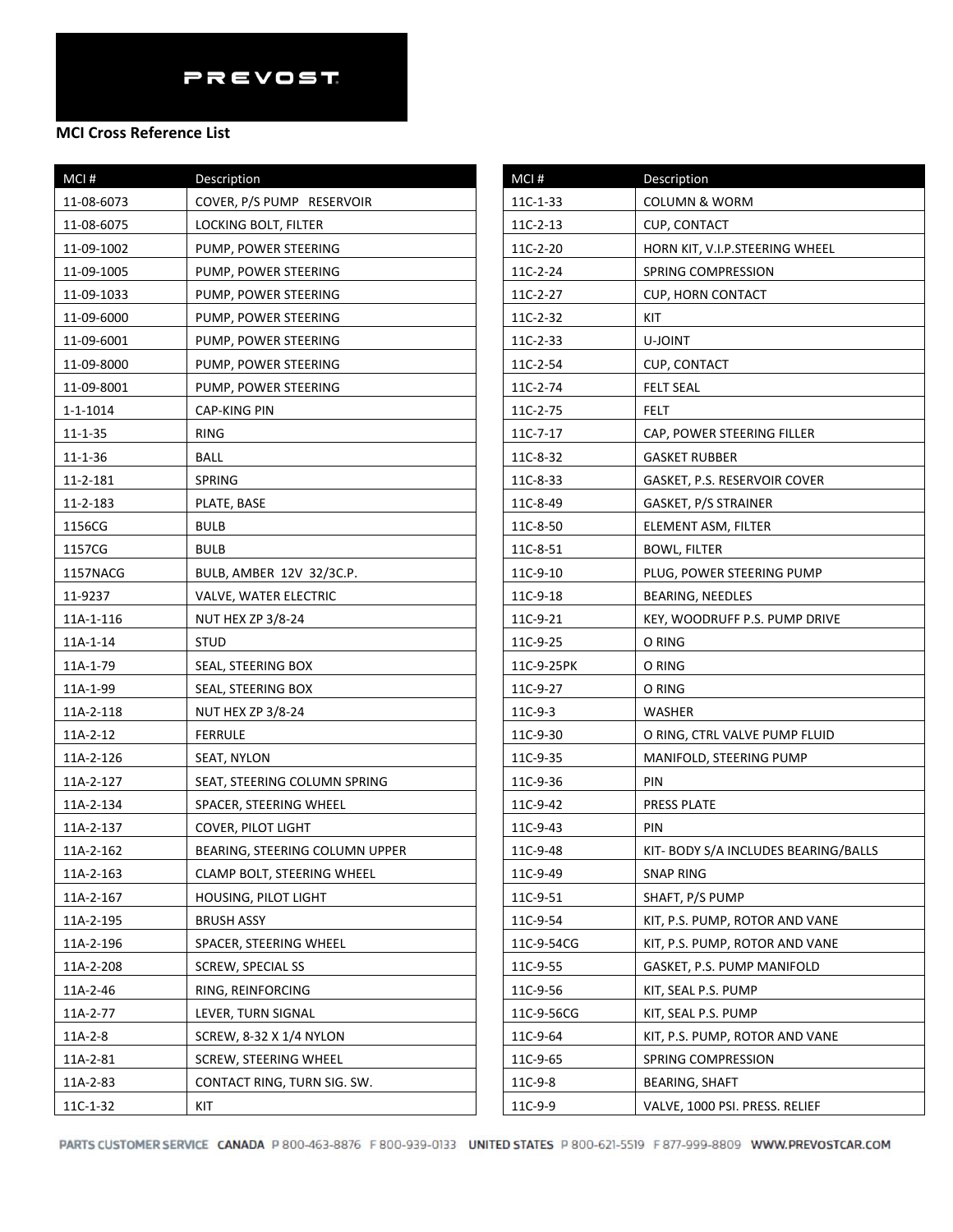| MCI#       | Description                           |
|------------|---------------------------------------|
| 11F-4-37   | <b>SPRING</b>                         |
| $11G-1-11$ | O'RING                                |
| 11G-1-12   | O'RING                                |
| 11G-1-13   | RING, SEAL                            |
| 11G-1-14   | RACK & BALL, SERVICE ASSY             |
| 11G-1-15   | SPRING COMPRESSION                    |
| 11G-1-16   | <b>POPPET</b>                         |
| 11G-1-17   | SEAT, POPPET                          |
| 11G-1-18   | RING, RETAINING                       |
| 11G-1-19   | O-RING                                |
| 11G-1-20   | <b>SEAL RING</b>                      |
| 11G-1-21   | <b>BALLS</b>                          |
| 11G-1-22   | HOUSING, VALVE ASSY                   |
| 11G-1-23   | SCR SET SLT FL BK 3/8-24X1 1/2        |
| 11G-1-24   | POPPET, SCREW                         |
| 11G-1-25   | <b>WASHER, THRUST</b>                 |
| 11G-1-26   | <b>BEARING THRUST</b>                 |
| 11G-1-27   | O'RING, STEERING BOX CASE             |
| 11G-1-29   | <b>END COVER</b>                      |
| 11G-1-33   | NUT, STEERING BOX SEAL                |
| 11G-1-34   | WASHER, FLAT 9/16"                    |
| 11G-1-35   | SCREW HEX. 9/16-18X1 5/8"             |
| 11G-1-37   | SCREW, HEX.CAP.                       |
| 11G-1-38   | WASHER, 5/16 X 5/8                    |
| 11G-1-39   | O-RING, SEAL                          |
| $11G-1-4$  | <b>HOUSING</b>                        |
| 11G-1-40   | KIT, SEAL                             |
| 11G-1-42   | RETAINING RING                        |
| 11G-1-43   | SEAL, STEERING GEAR BOX               |
| 11G-1-44   | SHAFT & COVER SERVICE ASSY            |
| 11G-1-45   | <b>SHAFT &amp; COVER SERVICE ASSY</b> |
| 11G-1-46   | <b>SECTOR SHAFT ASSY</b>              |
| 11G-1-48   | RETAINER                              |
| 11G-1-49   | COVER, SIDE SERVICE ASSY              |
| 11G-1-5    | <b>BEARING</b>                        |
| 11G-1-50   | WASHER                                |
| 11G-1-51   | WASHER                                |
| 11G-1-54   | RING, RETAINING                       |
| 11G-1-55   | <b>VENT PLUG</b>                      |
| 11G-1-56   | KIT, SEAL                             |

| MCI#           | Description                  |
|----------------|------------------------------|
| 11G-1-57       | <b>COVER, TRUNNION</b>       |
| 11G-1-59       | SEAL                         |
| $11G-1-6$      | RING, RETAINING              |
| 11G-1-62       | <b>ROD</b>                   |
| 11G-1-64       | <b>JAM NUT</b>               |
| 11G-1-69       | KIT, SEAL                    |
| 11G-1-84       | WASHER, STEERING BOX SEAL    |
| 11G-1-86       | <b>SEAL</b>                  |
| 11G-1-88       | <b>BOAT, SEAL PROTECTOR</b>  |
| 11G-1-90       | SEAL, PROTECTOR              |
| 11G-2-20       | <b>BRUSH, CONTACT</b>        |
| 11G-2-23       | WASHER, STEERING COLUMN      |
| 11G-2-24       | CUP, DUST                    |
| 11G-2-25       | SPRING COMPRESSION           |
| 11G-2-26       | WASHER, STEERING COLUMN      |
| 11G-2-28       | CONTACT, HORN                |
| 11G-2-30       | NUT, STEERING WHEEL          |
| 11G-2-32       | BEARING ASM, STEERING COLUMN |
| 11G-2-37       | SEAT, NYLON                  |
| $11G-8-2$      | HOSE-PWR STEERING #10        |
| 11G-9-1        | PUMP, POWER STEERING         |
| 11G-9-2        | VALVE, P.S. PUMP (1500PSI)   |
| $11J-1-27$     | ADJUSTING SCREW              |
| 11J-1-30       | NUT HEX JAM                  |
| $11J-1-31$     | <b>VENT PLUG</b>             |
| $11J-1-32$     | KIT, SEAL                    |
| $11J-1-61$     | <b>FORK</b>                  |
| $11J-1-63$     | <b>GASKET</b>                |
| 11J-1-68       | KIT                          |
| $11J-1-72$     | <b>DIRT SEAL</b>             |
| 11J-1-78       | <b>BLEED SCREW</b>           |
| 11J-4-10       | CLAMP ASSY                   |
| 11J-4-23       | TIE ROD END RH               |
| 11J-4-24       | DRAG LINK END                |
| 11J-8-60       | FILTER, HYDRAULIC            |
| 11J-8-73       | O-RING, BOWL                 |
| $11L-1-10$     | VALVE, HOUSING               |
| $11L-1-11$     | <b>SEAL RING</b>             |
| 11L-1-12       | SEAL RING                    |
| $11L - 1 - 13$ | <b>SEAL RING</b>             |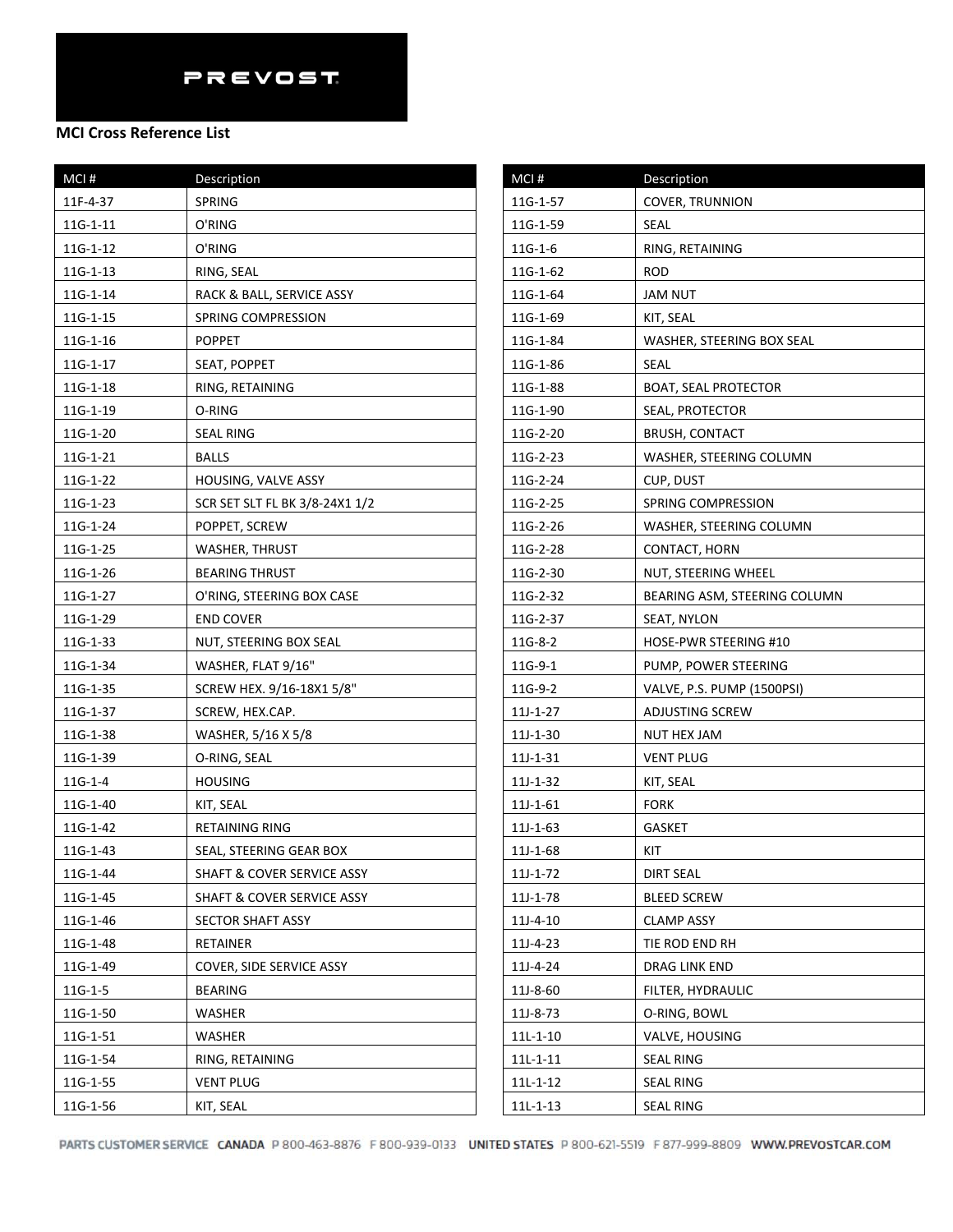| MCI#           | Description                 |
|----------------|-----------------------------|
| $11L - 1 - 14$ | O-RING                      |
| 11L-1-15       | <b>SEAL RING</b>            |
| $11L - 1 - 16$ | O-RING                      |
| 11L-1-17       | THRUST WASHER               |
| 11L-1-18       | INPUT SHAFT VALVE WORM ASSY |
| 11L-1-19       | THRUST BEARING              |
| $11L-1-20$     | <b>THRUST WASHER</b>        |
| $11L-1-21$     | <b>BEARING ADJUSTER</b>     |
| 11L-1-22       | LOCKNUT                     |
| $11L-1-23$     | RACK PISTON ASS'Y           |
| 11L-1-24       | POPPET AND SLEEVE ASM       |
| $11L - 1 - 25$ | <b>POPPET</b>               |
| 11L-1-26       | POPPET SPRING               |
| $11L-1-27$     | SPACER ROD                  |
| 11L-1-28       | <b>TUBE</b>                 |
| 11L-1-29       | <b>BALL, SERVICE</b>        |
| $11L-1-3$      | STEERING GEAR BOX ASSY      |
| 11L-1-30       | HALF RETURN GUIDE RH        |
| 11L-1-31       | HALF RETURN GUIDE LH        |
| 11L-1-32       | SEAL                        |
| 11L-1-33       | <b>GUIDE CAP</b>            |
| 11L-1-34       | TORX SCREW                  |
| 11L-1-39       | <b>RETAINING RING</b>       |
| 11L-1-40       | <b>BEARING</b>              |
| 11L-1-41       | <b>SEAL</b>                 |
| $11L-1-42$     | <b>SEAL</b>                 |
| $11L-1-43$     | WASHER                      |
| $11L - 1 - 44$ | <b>SEAL</b>                 |
| $11L - 1 - 45$ | SECTOR SHAFT ASSY           |
| 11L-1-46       | GASKET                      |
| 11L-1-47       | SIDE COVER SERVICE ASSY     |
| 11L-1-48       | BOLT                        |
| 11L-1-49       | PLUG                        |
| 11L-1-50       | <b>FIXED STOP SCREW</b>     |
| 11L-1-52       | PLUG WITH O-RING            |
| 11L-1-53       | O-RING                      |
| 11L-1-56       | KIT PLUG & O-RING           |
| 11L-1-57       | <b>SEAL KIT</b>             |
| 11L-1-58       | <b>SCREW ADJUSTING</b>      |
| $11L-1-6$      | BOLT (1/2 -13 TORX HD)      |

| MCI#      | Description                        |
|-----------|------------------------------------|
| $11L-1-7$ | SEAL, 13/16"                       |
| $11L-1-8$ | RETAINING RING                     |
| $11L-1-9$ | <b>SEAL</b>                        |
| 11L-2-166 | PLATE, DISENGAGING                 |
| 11L-2-167 | LOCK, WEDGE                        |
| 11L-2-168 | STEERING BAR, LOCK                 |
| 11L-2-179 | <b>STEERING WHEEL</b>              |
| 11L-2-180 | <b>STEERING BUTTON</b>             |
| 11L-2-181 | SPRING                             |
| 11L-2-220 | SPRING, WEDGELOCK, STEERING COLUMN |
| 11L-2-221 | KIT, SUPPORT BRACKET               |
| 11L-2-226 | HOUSING & BEARING ASM              |
| 11L-2-238 | HORN BUTTON ASM (TRUMPET)          |
| 11L-2-55  | BEARING, STEERING COLUMN           |
| 11L-2-69  | KIT, SUPPORT BRACKET               |
| 11L-2-71  | <b>SCREW, TILT STEERING</b>        |
| 11L-2-83  | PLATE, BASE                        |
| 11L-2-86  | PLATE, DISENGAGING                 |
| 11L-2-87  | LOCK, WEDGE                        |
| 11L-2-88  | STEERING BAR, LOCK                 |
| 11L-2-89  | SPRING, WEDGELOCK, STEERING COLUMN |
| 11L-2-90  | SPRING LOCK BAR                    |
| 11L-4-23  | TIE ROD END RH                     |
| 11L-4-24  | DRAG LINK END                      |
| 11L-8-105 | HOSE ASM, PRESSURE FEED FROM PUMP  |
| 11L-8-114 | HOSE ASM, RESERVOIR TO PUMP        |
| 11L-8-130 | HOSE ASM, PRESSURE FEED FROM PUMP  |
| 11L-8-133 | FILTER ELEMENT POWER, STEERING     |
| 11L-8-156 | <b>BREATHER CAP</b>                |
| 11L-8-174 | HOSE ASM, PRESSURE FEED FROM PUMP  |
| 11L-8-176 | <b>HOSE, POWER STEERING</b>        |
| 11L-8-177 | HOSE, P/S PUMP TO BULKHEAD         |
| 11L-8-192 | <b>HOSE ASSY</b>                   |
| 11L-8-199 | <b>HOSE ASSY</b>                   |
| 11L-8-236 | GLASS, SIGHT (3/4-16 THREADS)      |
| 11L-8-237 | O-RING                             |
| 11L-8-243 | <b>DIPSTICK (PSR 4QT)</b>          |
| 11L-8-249 | HOSE ASM, POWER STEERING           |
| 11L-8-310 | HOSE, P/S, D4500                   |
| 11L-9-53  | PUMP. POWER STEERING               |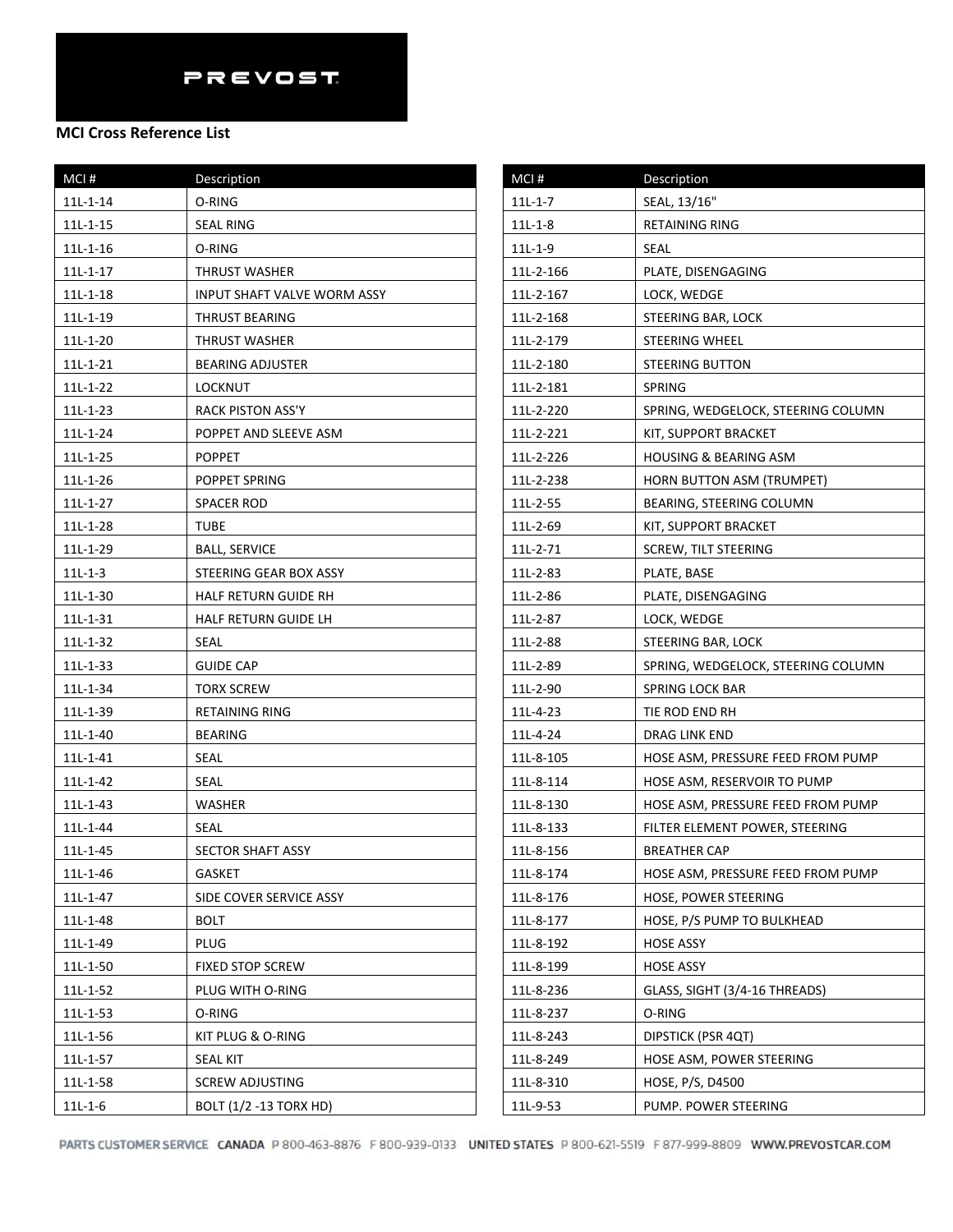### **MCI Cross Reference List**

| MCI#       | Description                    |
|------------|--------------------------------|
| 11L-9-54   | PUMP, POWER STEERING           |
| 11L-9-55   | GASKET                         |
| 11M-1-31   | 5668059                        |
| 11R-4-4    | TIE ROD END RH                 |
| 11R-4-5    | DRAG LINK END                  |
| 11R-9-1    | PUMP, POWER STEERING           |
| 11TA-2-36  | U-JOINT KIT, STEERING SHAFT    |
| 11TA-8-129 | GAUGE, FILTER ASM RESERVOIR    |
| 12-01-1002 | AIR SPRING                     |
| 12-01-1048 | AIR SPRING                     |
| 12-01-1090 | <b>BELLOW</b>                  |
| 12-01-1143 | BELLOWS, AIR, SUSPENSION       |
| 12-01-1249 | <b>BELLOWS</b>                 |
| 12-01-6040 | BELLOWS, AIR                   |
| 12-01-6062 | MODULE, SUSPENSION             |
| 12-01-6074 | SENSOR, SUSP, 60PSI            |
| 12030290   | <b>CONNECTOR MALE</b>          |
| 12030291   | CONNECTOR ASM WITH WIRE        |
| 12-03-1029 | AIR SPRING                     |
| 12-03-1041 | AIR SPRING                     |
| 12-03-6028 | <b>TUBE ASM</b>                |
| 12-03-6034 | <b>BELLOWS</b>                 |
| 12-03-6067 | <b>BUSHING, SHOCK ABSORBER</b> |
| 12-04-1141 | <b>BUSHING, AXLE PIVOT</b>     |
| 12-04-6007 | AIR SPRING                     |
| 12-05-1002 | <b>BUSHING</b>                 |
| 12-05-1003 | RADIUS ROD, FRONT & TAG        |
| 12-05-1010 | TORQUE ROD                     |
| 12-05-1013 | <b>BUSHING</b>                 |
| 12-05-1014 | V-ROD ASM                      |
| 12-05-1019 | <b>BUSHING</b>                 |
| 12-05-1021 | <b>SHOCK ABSORBER</b>          |
| 12-05-1022 | <b>SHOCK ABSORBER</b>          |
| 12-05-1023 | ABSORBER                       |
| 12-05-1024 | BUSHINGS, SHOCK LWR FT & RR    |
| 12-05-1101 | <b>SHOCK ABSORBER</b>          |
| 12-05-1102 | SHOCK ABSORBER, MONROE         |
| 12-05-1103 | SHOCK ABSORBER, MONROE         |
| 12-05-1137 | <b>SHOCK ABSORBER</b>          |
| 12-05-1138 | SHOCK ABSORBER, MONROE         |

| MCI#       | Description                            |
|------------|----------------------------------------|
| 12-05-1139 | SHOCK ABSORBER, MERITOR                |
| 12-05-1142 | SHOCK ABSORBER                         |
| 12-05-1146 | SHOCK ABSORBER                         |
| 12-05-1147 | SHOCK ABSORBER, MONROE                 |
| 12-05-1148 | SHOCK ABSORBER, MERITOR                |
| 12-05-1150 | SHOCK ABSORBER, MONROE                 |
| 12-05-1151 | RADIUS ROD ASM, FRONT                  |
| 12-05-1152 | RADIUS ROD, TRAVERSE                   |
| 12-05-1153 | RADIUS ROD                             |
| 12-05-1154 | RADIUS ROD ASM, TRAVERSE               |
| 12-05-1165 | SHOCK ABSORBER, MERITOR                |
| 12-05-1166 | SHOCK ABSORBER, MERITOR                |
| 12-05-1170 | SHOCK ABSORBER                         |
| 12-05-1176 | SHOCK ABSORBER, FRONT MCI D, KONI      |
| 12-05-1177 | SHOCK ABSORBER - MERITOR               |
| 12-05-1178 | SHOCK ABSORBER, TAG AXLE GABRIEL       |
| 12-05-1179 | SHOCK ABSORBER, MERITOR                |
| 12-05-1188 | <b>SHOCK ABSORBER</b>                  |
| 12-05-1189 | ABSORBER                               |
| 12-05-1194 | SHOCK ABSORBER, TAG AXLE GABRIEL       |
| 12-05-1199 | SHOCK ABSORBER - MERITOR               |
| 12-05-1200 | ROD, RADIUS, UPPER                     |
| 12-05-1202 | RADIUS ROD, LOWER                      |
| 12-05-1205 | RADIUS ROD ASM, UPPER TAG              |
| 12-05-1206 | RADIUS ROD ASM, LOWER TAG              |
| 12-05-1211 | V-ROD ASM                              |
| 12-05-1214 | RADIUS ROD. LWR, STEERABLE TAG         |
| 12-05-1215 | RADIUS ROD. LWR, FIXED TAG             |
| 12-05-1216 | LINK, STABILIZER                       |
| 12-05-1217 | STABILIZER LINK                        |
| 12-05-1218 | <b>BUSHING, RADIUS ROD</b>             |
| 12-05-1223 | <b>BUSHING. LOWER RADIUS ROD FIXED</b> |
| 12-05-1228 | SHOCK, FRONT AXLE                      |
| 12-05-1243 | SHOCK ABSORBER KONI                    |
| 12-05-1251 | STABILIZER LINK                        |
| 12-05-1255 | <b>BUSHING, RADIUS ROD</b>             |
| 12-05-1260 | SHOCK ABSORBER KONI                    |
| 12-05-1261 | SHOCK ABSORBER KONI                    |
| 12-05-1262 | SHOCK ABSORBER KONI                    |
| 12-05-1264 | SHOCK ABSORBER KONI                    |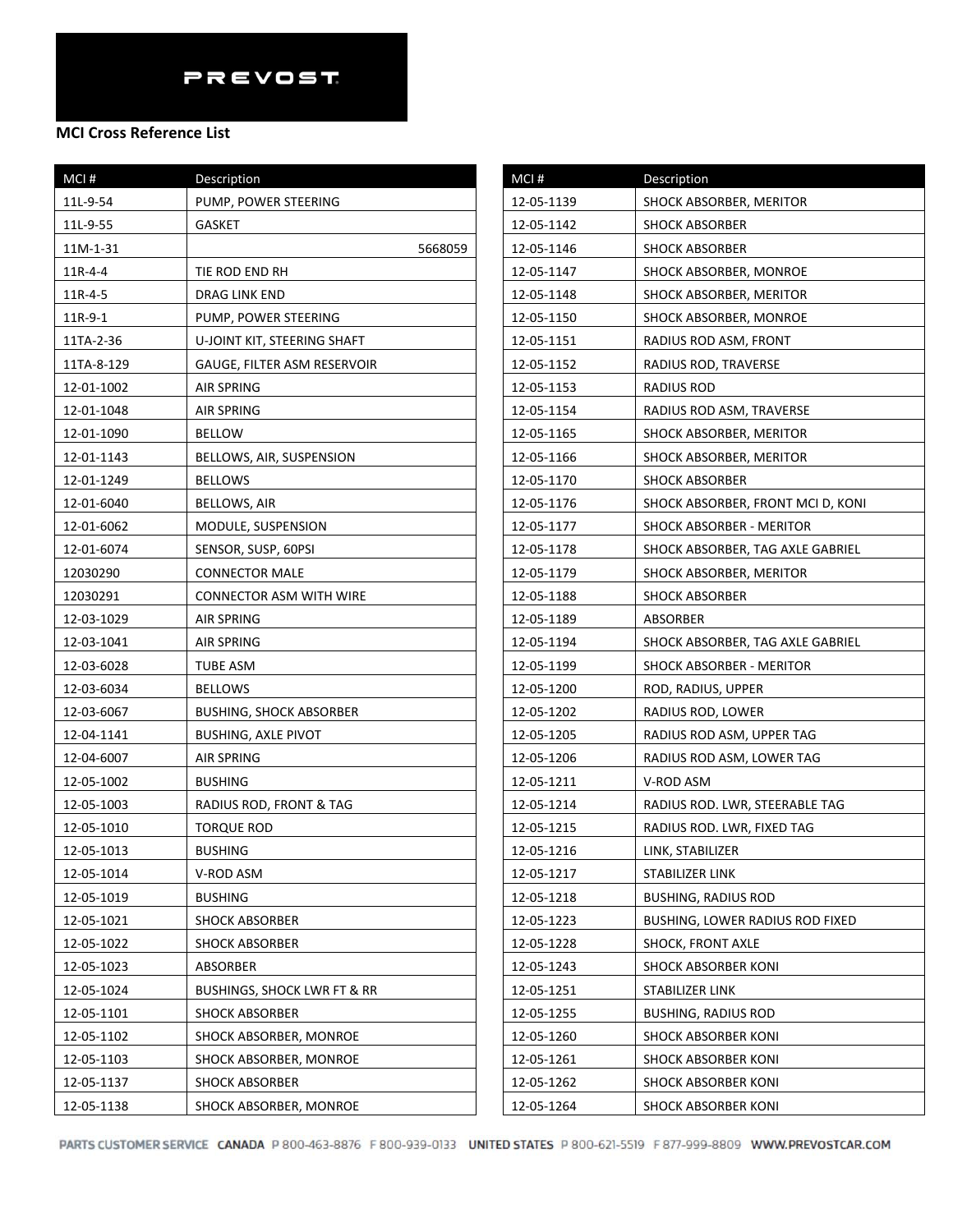| MCI#       | Description                       |
|------------|-----------------------------------|
| 12-05-2102 | RADIUS ROD, LOWER                 |
| 12-05-6000 | SHOCK ABSORBER, MERITOR           |
| 12-05-6001 | <b>SHOCK ABSORBER</b>             |
| 12-05-6002 | SHOCK ABSORBER, TAG AXLE GABRIEL  |
| 12-05-6018 | V-LINK, FRONT AXLE, G COACH       |
| 12-05-6019 | RADIUS ROD, FRONT LOWER           |
| 12-05-6020 | V-LINK, REAR AXLE, G COACH        |
| 12-05-6021 | RADIUS ROD, LOWER REAR            |
| 12-05-6033 | SHOCK ABSORBER, TAG AXLE GABRIEL  |
| 12-05-6037 | LINK TORSION ROD                  |
| 12-05-6038 | <b>SHOCK MOUNTING KIT</b>         |
| 12-05-6043 | BUSHING, RUBBER SHOCK             |
| 12-05-6045 | <b>BUSHING</b>                    |
| 12-05-6053 | SHOCK ABSORBER, FRONT AXLE        |
| 12-05-6054 | SHOCK ABSORBER, DRIVE AXLE        |
| 12-05-6055 | SHOCK ABSORBER, TAG AXLE          |
| 12-05-6056 | SHOCK ABSORBER                    |
| 12-05-6064 | <b>BUSHING</b>                    |
| 12-05-6066 | V-LINK, FRONT AXLE                |
| 12-05-6068 | SHOCK ABSORBER, MERITOR           |
| 12-06-1002 | LINKAGE, LEVELING ECAS            |
| 12-06-1003 | LINKAGE ASM, LEVELING VALVE       |
| 12-06-1005 | ELECTRONIC CONTROL UNIT           |
| 12-06-1006 | VALVE, ECAS                       |
| 12-06-1011 | LINKAGE, LEVELING ECAS            |
| 12-06-1016 | ELECTRONIC CONTROL UNIT           |
| 12-06-1018 | ELECTRONIC CONTROL UNIT           |
| 12-06-1025 | P-MOUNT                           |
| 12-06-1036 | ECU, HABS                         |
| 12-06-1038 | KIT, REPAIR ECAS VALVE            |
| 12-06-1040 | PRESSURE SWITCH                   |
| 12-06-1111 | LINKAGE ASM, LEVELING VALVE       |
| 12-06-6001 | VALVE, LEVELLING                  |
| 12-06-8005 | A ST 3/8PMX3/8PF                  |
| 12-10-2511 | GUIDE PINS (2)                    |
| 12-1-206   | <b>BUSHING, RUBBER SUSPENSION</b> |
| 12-1-206CG | <b>BUSHING, SET OF 4</b>          |
| 12-1-208   | WASHER - MNTG, RADIUS ROD         |
| 12-1-256   | BUMPER, FRONT AND REAR AXLE       |
| 12-2-339   | BALL                              |

| MCI#            | Description                      |
|-----------------|----------------------------------|
| $1 - 2 - 33$    | <b>KING PIN SET</b>              |
| 123565A         | DRUM BRAKE FRONT (DAYTON)        |
| 12-5-123        | <b>BUSHING, RUBBER SHOCK</b>     |
| 12-5-123CG      | <b>BUSHING, RUBBER SHOCK</b>     |
| 12-5-123P       | <b>BUSHING POLYURETANE RED</b>   |
| $1 - 2 - 514$   | KIT KING PIN                     |
| 12-5-26         | NUT-HEX SLOTTED                  |
| 1252CG          | BULB, #1252 24V 3W               |
| 1-2-531         | SLOTTED NUT, 1 1/8-12 HEXAGON    |
| $12 - 7 - 2$    | <b>AIR FILTER</b>                |
| $12 - 7 - 7$    | SPRING AIR LINE FILTER           |
| $12 - 7 - 8$    | FILTER                           |
| $12 - 7 - 9$    | O RING AIR FILTER                |
| $1 - 2 - 924$   | <b>BALL STUD</b>                 |
| 1-2-941         | <b>CLAMP</b>                     |
| 12-9999-00670CG | KIT, OIL FILTER, ZF ECOMAT TRANS |
| 12A-1-101       | WASHER FLSPCL-2.000ZN (L,170)    |
| 12A-6-13        | <b>FITTING</b>                   |
| 12A-6-15        | ADAPTER ASSY, LEVELING VALVE     |
| 12A-6-19        | RETAINING GASKET                 |
| 12A-6-23        | <b>DIAPHRAGM</b>                 |
| 12A-6-29        | <b>FITTING</b>                   |
| 12A-6-31        | SEAT 0.542 D.I.                  |
| 12A-6-33        | O RING                           |
| 12A-6-34        | CYLINDER ASM                     |
| 12A-6-35        | <b>ROD</b>                       |
| 12A-6-38        | <b>SCREEN</b>                    |
| 12A-6-49        | O RING                           |
| 12A-6-50        | <b>SPRING</b>                    |
| 12A-6-51        | SPRING                           |
| 12A-6-52        | <b>PISTON</b>                    |
| 12A-6-53        | CAP                              |
| 12A-6-54        | <b>CLIP</b>                      |
| 12A-6-55        | SEAL .542 ID X .642 OD           |
| 12A-6-59        | REPAIR KIT, HT. CONTROL VALVE    |
| 12A-6-66        | LEVER                            |
| 12A-6-67        | LEVER (FRT)                      |
| 12A-6-68        | STUD 1/4-28 X 1-11/32            |
| 12A-6-78        | <b>FILTER</b>                    |
| 12A-6-81        | SEAL                             |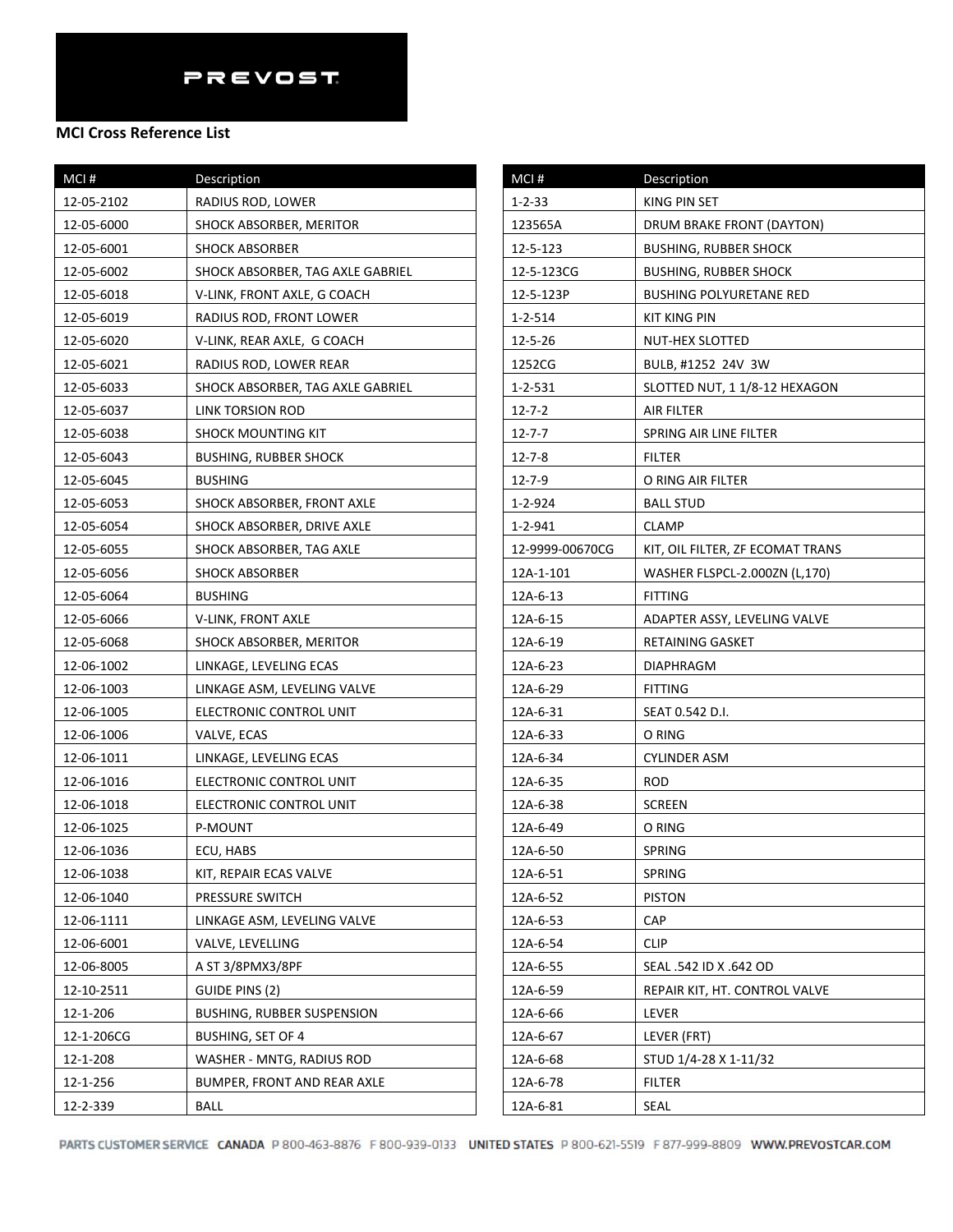### **MCI Cross Reference List**

| MCI#                   | Description                    |
|------------------------|--------------------------------|
| 12A-6-83               | <b>FORK</b>                    |
| 12A-6-85               | <b>PLATE</b>                   |
| 12A-6-89               | <b>SHAFT</b>                   |
| 12A-6-90               | SHAFT                          |
| 12B-5-1                | ABSORBERS FRT & RR             |
| 12B-5-1-1G             | <b>SHOCK ABSORBER</b>          |
| $12B - 5 - 1 - G$      | <b>SHOCK ABSORBER</b>          |
| $12B - 6 - 1$          | LINK, LEVELING VALVE           |
| 12B-6-2                | LEVEL VALVE FRT 7"             |
| 12C-1-35               | <b>FLEX MEMBER</b>             |
| 12C-1-36               | AIR SPRING KIT (STEER AXLE)    |
| 12C-1-37               | RADIUS ROD, UPPER & LOWER      |
| 12C-1-38               | RADIUS ROD ASM                 |
| 12C-3-35               | PIN RADIUS ROD                 |
| 12C-3-51               | <b>FLEX MEMBER</b>             |
| 12C-3-52               | AIR SPRINGS SUPER CUSHION      |
| 12C-3-55               | RADIUS ROD ASM                 |
| 12C-3-56               | RADIUS ROD ASM                 |
| 12C-6-1                | VALVE, LEVELLING (PURCH BULK)  |
| 12C-6-2                | VALVE (PURCH BULK)             |
| 12C-7-16               | VALVE, PRES PRO PR2, NEW       |
| 12C-7-17               | <b>SPRING</b>                  |
| 12C-7-18               | <b>PISTON</b>                  |
| 12C-7-19               | DIAPHRAGM                      |
| 12C-7-20               | O RING                         |
| 12C-7-21<br><b>ROD</b> |                                |
| 12C-7-22               | <b>SPRING</b>                  |
| 12C-7-24               | <b>VALVE</b>                   |
| 12C-7-25               | <b>VALVE GUIDE</b>             |
| 12C-7-26               | O RING                         |
| NUT<br>12C-7-27        |                                |
| 12C-7-28               | KNOB                           |
| 12C-7-29               | <b>DRAIN COCK</b>              |
| $12C-7-3$              | ELEMENT, SUSPENSION FILTER     |
| 12C-7-33               | FILTER                         |
| 12C-7-35               | SPRING                         |
| 12C-7-4                | GASKET, SUSPENSION FILTER HSG. |
| 12C-7-5                | WASHER, LOCK                   |
| 12C-7-6                | SCREW, HEX                     |
| 12C-7-8                | <b>COVER</b>                   |

| MCI#       | Description                    |
|------------|--------------------------------|
| 12F-4-13   | VALVE, PRESSURE REDUCING RV-3  |
| 12F-4-14   | SPRING, COMPRESSION            |
| 12F-4-16   | FILTER                         |
| 12F-4-18   | SPRING, COMPRESSION            |
| 12F-4-33   | REGULATOR, BELT TENSION AIR    |
| 12F-4-34   | AIR SPRING ASSY                |
| 12F-4-4    | CAP, SPRING                    |
| 12F-4-5    | SPRING, COMPRESSOR             |
| 12F-4-9    | <b>BRACKET, MOUNTING</b>       |
| $12G-1-6$  | RADIUS ROD ASM                 |
| 12G-1-60   | AIR SPRINGS SUPER CUSHION      |
| 12G-3-54A  | BUSHING, TORSION BAR 1 3/4"    |
| 12G-3-67   | SWAY BAR LINK                  |
| 12G-3-72   | RADIUS ROD                     |
| 12G-3-73   | <b>SLEEVE</b>                  |
| 12G-3-76   | BUSHING, RADIUS ROD            |
| 12G-5-1    | <b>SHOCK ABSORBER</b>          |
| 12J-1-106  | <b>FLEXIBLE MEMBER</b>         |
| 12J-1-133  | BUSHING, RADIUS ROD            |
| 12J-1-136  | ROD & BUSHING ASM RR           |
| 12J-1-23   | AIR SPRING                     |
| 12J-1-26CG | <b>BUSHING (BONDED)</b>        |
| 12J-1-29   | <b>BUSHING-RADIUS ROD LWR</b>  |
| 12J-1-35   | BUSHING ROD LATERAL FRONT/REAR |
| 12J-1-81   | RADIUS ROD                     |
| 12J-1-88   | AIR SPRINGS SUPER CUSHION      |
| 12J-1-91   | PIN - SHOCK FRONT AXLE         |
| 12J-3-10   | SWAY BAR LINK                  |
| 12J-3-104  | RETAINER FRT S/ABS BUSH        |
| 12J-3-105  | WASHER RETAINER SPECIAL        |
| 12J-3-106  | WASHER-SHOCK ABSORBER          |
| 12J-3-107  | <b>BUSHING RUB. FOR SHOCK</b>  |
| 12J-3-198  | ROD & BUSHING ASM RR           |
| 12J-3-34A  | <b>CUSHION</b>                 |
| 12J-3-46   | ROD & BUSHING ASM RR           |
| 12J-3-49   | RADIUS ROD, REAR UPPER         |
| 12J-3-53   | AIR SPRINGS SUPER CUSHION      |
| 12J-3-57   | RETAINER CLAMP                 |
| 12J-3-84   | REMOVABLE PIN, LH + RH         |
| 12J-5-10   | <b>SHOCK ABSORBER</b>          |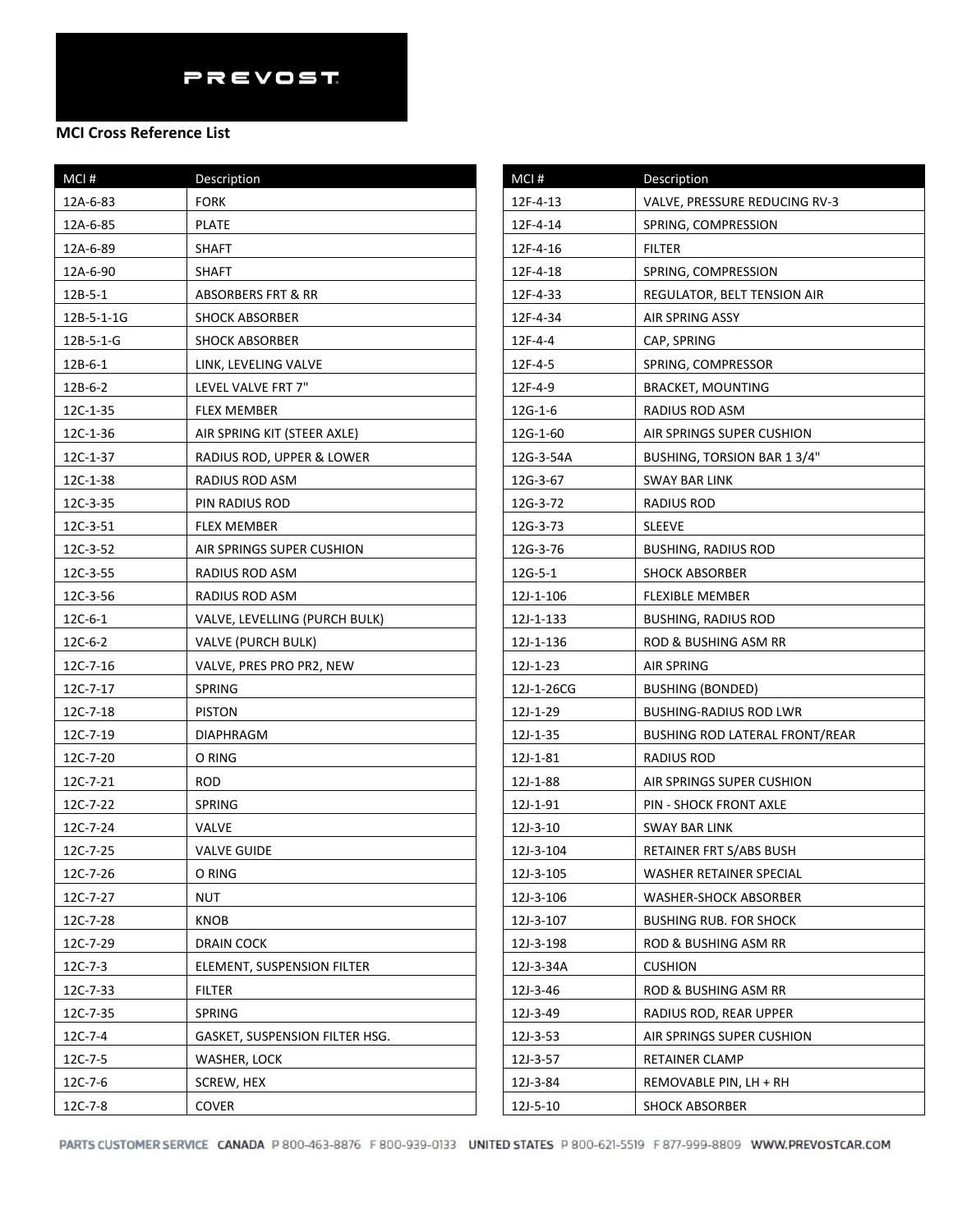## **MCI Cross Reference List**

| MCI#          | Description                                            |
|---------------|--------------------------------------------------------|
| 12J-5-11      | <b>SHOCK ABSORBER</b>                                  |
| $12J-5-2$     | <b>SHOCK ABSORBER</b>                                  |
| 12J-5-29      | SHOCK ABSORBER, GAS CHARGED                            |
| $12J - 5-3$   | <b>SHOCK ABSORBER</b>                                  |
| $12J-5-4$     | <b>SHOCK ABSORBER</b>                                  |
| $12J - 5 - 5$ | BUSHING, RUB.DOUBLE FOR SHOCK                          |
| $12J-5-6$     | <b>SHOCK ABSORBER</b>                                  |
| 12J-5-7       | <b>SHOCK ABSORBER</b>                                  |
| 12J-5-71      | <b>SHOCK ABSORBER</b>                                  |
| 12J-5-9       | <b>SHOCK ABSORBER</b>                                  |
| 12K-1-45      | AIR SPRINGS SUPER CUSHION                              |
| 12K-3-11      | AIR SPRINGS SUPER CUSHION                              |
| 12K-3-59      | RADIUS ROD, REAR UPPER                                 |
| 12K-3-67      | VALVE, AIR SOLENIOD                                    |
| $12K-5-1$     | SHOCK ABSORBER                                         |
| 12K-6-11      | VALVE, LEVELLING (PURCH BULK)                          |
| 12K-6-12      | <b>VALVE (PURCH BULK)</b>                              |
| 12L-1-104     | AIR SPRINGS SUPER CUSHION                              |
| 12L-1-106     | <b>FLEXIBLE MEMBER</b>                                 |
| 12L-1-107     | PISTON, 1100 AIR BAG                                   |
| 12L-1-126     | AIR SPRINGS SUPER CUSHION                              |
| 12L-1-133     | AIR SPRINGS SUPER CUSHION                              |
| 12L-1-135     | AIR SPRINGS SUPER CUSHION                              |
| 12L-1-136     | AIR SPRINGS SUPER CUSHION                              |
| 12L-1-140     | AIR SPRINGS SUPER CUSHION                              |
| 12L-1-142     | AIR SPRINGS SUPER CUSHION                              |
|               | BUSHING RADIUS ROD H.D. (BONDED &                      |
| 12L-1-159     | CURLED                                                 |
| 12L-1-160     | AIR SPRING                                             |
| 12L-1-169     | AIR SPRING                                             |
| 12L-1-170     | PISTON, LOWER, 1000 AIR BAG<br>A RÉUTILISER PAR ARTHUR |
| 12L-1-212     |                                                        |
| 12L-1-214     | PISTON, 1200 AIR BAG                                   |
| 12L-1-215     | <b>AIR SPRING</b>                                      |
| 12L-1-219     | <b>PISTON</b>                                          |
| 12L-1-26      | AIR SPRINGS SUPER CUSHION                              |
| 12L-2-57      | AXLE, FRONT ABS EXCITER                                |
| 12L-3-129     | tie Rod                                                |
| 12L-4-115     | <b>BUSHING</b>                                         |
| 12L-4-134     | ROD, RADIUS                                            |
| 12L-4-135     | ROD, RADIUS                                            |

| MCI#        | Description                                 |
|-------------|---------------------------------------------|
| 12L-4-170   | SHOCK ABSORBER, MERITOR                     |
| 12L-4-212   | AIR SPRING                                  |
| 12L-4-232   | PIN & BUSHING, RADIUS ROD                   |
| 12L-4-261   | AIR SPRING ASSY                             |
| 12L-4-297   | SHOCK ABSORBER, MERITOR                     |
| $12L-4-3$   | BELLOWS, AIR                                |
| 12L-4-318   | KIT, CYLINDER REPAIR                        |
| 12L-4-5     | AIR SPRING ASSY                             |
| 12L-4-8     | AIR SPRING                                  |
| 12L-4-9     | AIR SPRINGS SUPER CUSHION                   |
| 12L-5-100   | SHOCK ABSORBER, MERITOR                     |
| 12L-5-102   | RADIUS ROD                                  |
| 12L-5-103   | RADIUS ROD ASM, TRAVERSE                    |
| 12L-5-114   | SHOCK ABSORBER, MERITOR                     |
| 12L-5-58    | SHOCK ABSORBER MCI O.E. GABRIEL             |
| 12L-5-61    | RADIUS ROD ASSEMBLY                         |
| 12L-5-62    | RADIUS ROD ASM                              |
| 12L-5-67    | SHOCK ABSORBER FRONT W/BUSHINGS<br>INSTALLD |
| 12L-5-69    | ABSORBERS FRT & RR                          |
| 12L-5-70    | <b>SHOCK ABSORBER</b>                       |
| 12L-5-71    | SHOCK ABSORBER, GABRIEL                     |
| 12L-5-72    | <b>SHOCK ABSORBER</b>                       |
| 12L-5-78    | RADIUS ROD, LOWER                           |
| 12L-5-79    | RADIUS ROD                                  |
| 12L-5-87    | SHOCK ABSORBER                              |
| 12L-5-88    | SHOCK ABSORBER - MERITOR                    |
| 12L-5-89    | SHOCK ABSORBER - MERITOR                    |
| 12L-5-91    | SWAY BAR LINK                               |
| 12L-5-94    | BUSHING, RADIUS ROD                         |
| 12L-5-96    | SHOCK ABSORBER, MERITOR                     |
| 12L-5-97    | SHOCK ABSORBER, MERITOR                     |
| 12L-5-98    | SHOCK ABSORBER, GABRIEL                     |
| 12L-5-99    | SHOCK ABSORBER, GABRIEL                     |
| 12L-6-53    | LINK, LEVELING VALVE                        |
| 12L-6-63    | VALVE, LEVELING                             |
| 12L-6-70    | LINK, LEVELING VALVE                        |
| 12L-7-16    | VALVE, PRESSURE PROTECTION                  |
| $12L - 7-3$ | AIR FILTER                                  |
| 12L-7-5     | O RING AIR FILTER                           |
| 12L-7-6     | SPRING AIR LINE FILTER                      |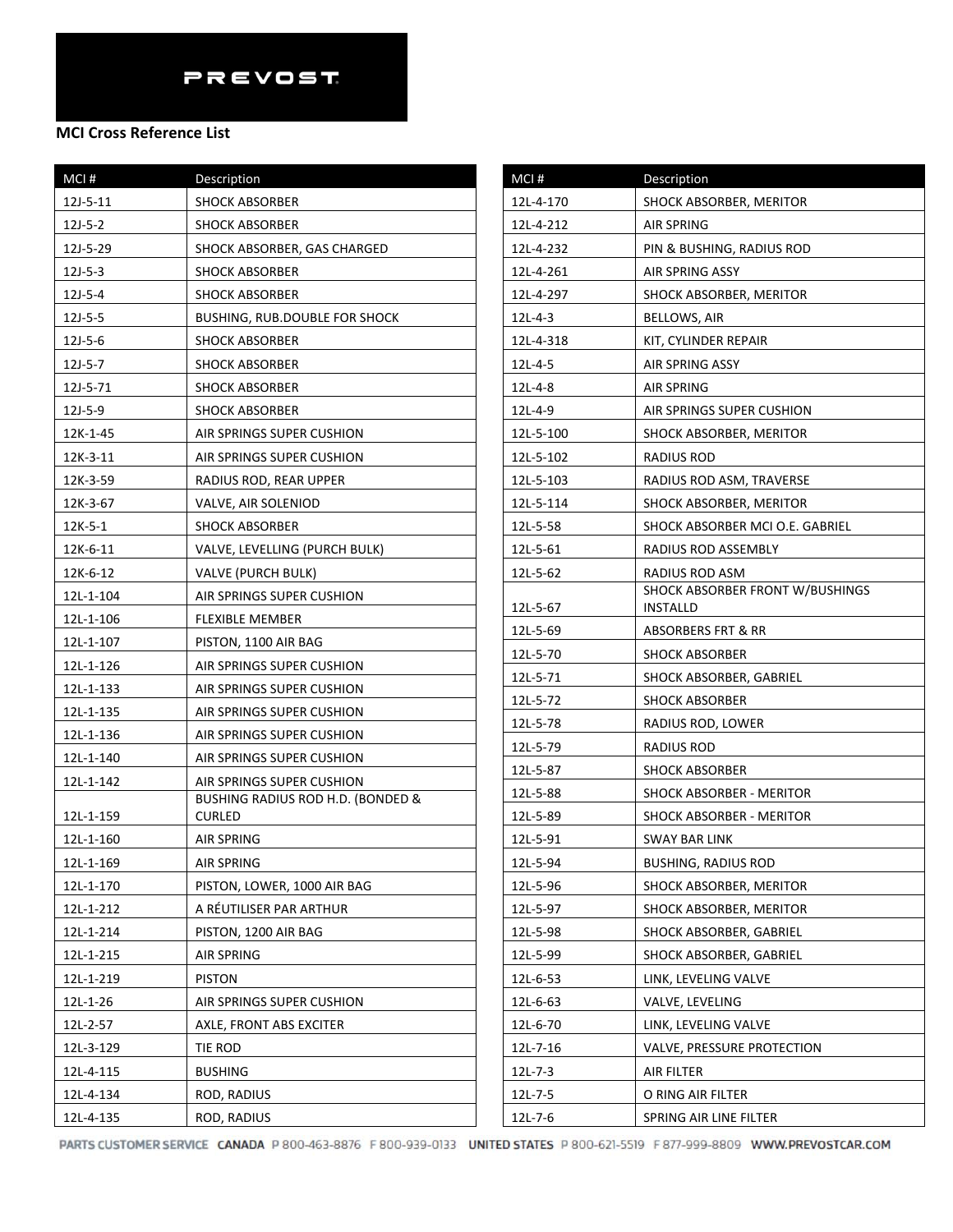| MCI#          | Description                       |
|---------------|-----------------------------------|
| $12L - 7 - 7$ | <b>FILTER</b>                     |
| 12M-4-6       | <b>AIR SPRING ASSY</b>            |
| 12T-1-13      | SHOCK ABSORBER, GAS CHARGED       |
| 12TA-01-013   | SHOCK ABSORBER, GAS CHARGED       |
| 12TA-1-10     | RADIUS ROD, FRONT LATERAL         |
| 12TA-1-11     | RADIUS ROD, FRONT                 |
| 12TA-1-2      | <b>BELLOWS</b>                    |
| 12TA-1-4      | <b>BUSHING (BONDED)</b>           |
| 12TA-3-5      | RADIUS ROD ASM                    |
| 12TA-3-6      | ROD RADIUS-REAR LATERAL           |
| 13-01-1020    | ELECTRONIC MODULE ZMTEC           |
| 13-01-1021    | RANGE SELECTOR                    |
| 13-01-1023    | PRESSURE PLATE                    |
| 13-01-1024    | HOSE ASM TRANS COOLER             |
| 13-01-1043    | CLUTCH DISC, TRANS.               |
| 13-01-1058    | CLUTCH ACTUATOR ASSY              |
| 13-01-1061    | PULSE SENSOR<br>/SAV              |
| 13-02-1021    | VALVE SOLENOID ASSY               |
| 13-02-1030    | VALVE SOLENOID ASSY               |
| 13-02-1069    | SHIFTER, GEN 1V                   |
| 13-02-1163    | <b>BOLT FLANGE TRANSMISSION</b>   |
| 13-10-1001    | <b>HOSE ASM</b>                   |
| 13-10-1007    | <b>HOSE ASM</b>                   |
| 13-10-1023    | HOSE, TRANS COOLER                |
| 13-10-1025    | <b>HOSE ASSY</b>                  |
| 13-11-1001    | COOLER REPLACEABLE BUNDLE         |
| 13-11-1020    | COOLER REPLACEABLE BUNDLE         |
| 13-11-1021    | <b>WASHER</b>                     |
| 13-11-1024    | U BOLT                            |
| 13-11-1028    | COOLER ASM                        |
| 13-11-1046    | HOSE, TRANSMISSION COOLER TO PUMP |
| 13-11-1070    | COOLER REPLACEABLE BUNDLE         |
| 13-11-1272    | <b>HOSE ASSY, TRANS COOLER</b>    |
| 13-11-6042    | HOSE ASSY, COOLER                 |
| 13-11-6043    | MOUNT, COOLER                     |
| 13-16-20      | PANEL, DIFFUSER ADJUSTABLE        |
| 13-2-326      | <b>BUSHING</b>                    |
| 13-2-336      | BREATHER AND TUBE                 |
| 13-2-339      | BALL                              |
| 13-2-341      | PLUG                              |

| MCI#          | Description               |
|---------------|---------------------------|
| 13-2-353      | PIN                       |
| 13-2-354      | SPRING COMPRESSION        |
| 13-2-355      | RETAINER                  |
| 13-2-392      | <b>SNAP RING</b>          |
| 13-2-394      | BUSHING, CLUTCH LINKAGE   |
| 13-2-410      | GASKET                    |
| 13-2-411      | NUT HEX Z050 1/2-20       |
| 13-2-416      | GASKET                    |
| 13-2-420      | PIN                       |
| 13-2-421      | <b>WASHER</b>             |
| 13-2-422      | SNAP RING                 |
| 13-2-423      | SYNCRONIZER ASSY          |
| 13-2-429      | SNAP RING                 |
| 13-2-430      | GEAR                      |
| 13-2-431      | GEAR                      |
| 13-2-432      | GEAR                      |
| 13-2-433      | GEAR                      |
| 13-2-434      | <b>GEAR</b>               |
| 13-2-435      | SHAFT                     |
| 13-2-436      | GEAR                      |
| 13-2-438      | NUT                       |
| 13-2-439      | SNAP RING                 |
| 13-2-440      | SNAP RING                 |
| 13-2-445      | <b>SPACER</b>             |
| 13-2-446      | <b>GEAR</b>               |
| 13-2-448      | GEAR                      |
| 13-2-449      | GEAR                      |
| 13-2-462      | <b>FORK</b>               |
| 13-2-463      | FORK                      |
| 13-2-464      | <b>FORK</b>               |
| 13-2-465      | <b>BRACKET</b>            |
| 13-2-466      | <b>BRACKET</b>            |
| 13-2-467      | <b>SCREW</b>              |
| 1328 29 007   | /SAV<br><b>SWITCH</b>     |
| $13 - 3 - 40$ | <b>BEARING</b>            |
| $13 - 3 - 51$ | <b>BEARING</b>            |
| $13 - 3 - 52$ | <b>BEARING</b>            |
| $13 - 3 - 53$ | <b>BEARING</b>            |
| 13-4-135      | PLUG, REMOTE CONTROL HSG. |
| 13-4-153      | GASKET                    |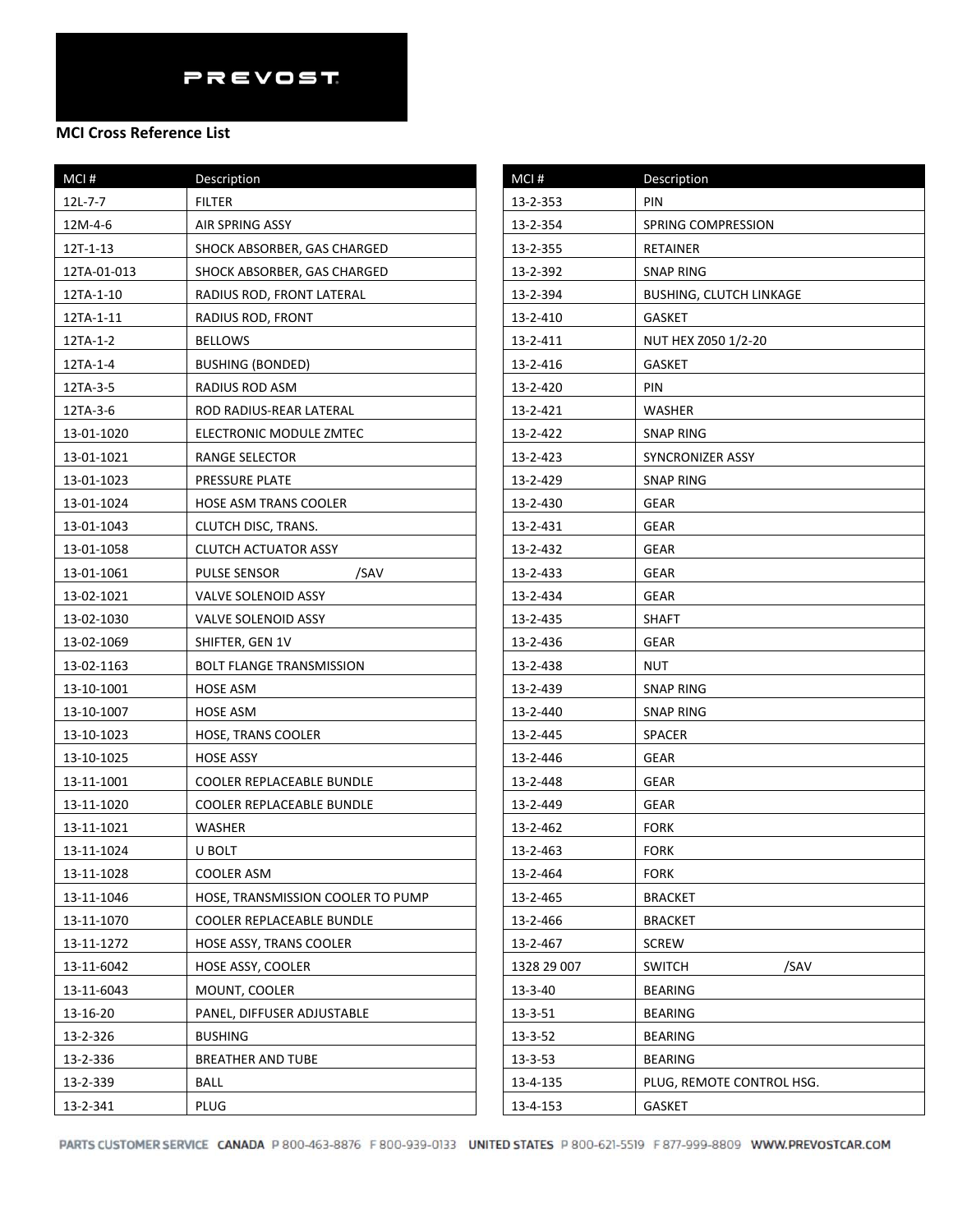| MCI#         | Description                    |
|--------------|--------------------------------|
| $13 - 5 - 4$ | SLEEVE, SPEEDO DRIVE GEAR      |
| 13-5-435     | SHAFT                          |
| 13-6-79      | <b>BUTTON, CLUTCH FINGER</b>   |
| 13-6-80      | SPRING CLIP, HOUSING RETAINING |
| 13-6-84      | KEY                            |
| 13-6-86      | SHAFT, 5 3/4"                  |
| 13A-4-24     | NUT HEX Z050 1/2-20            |
| 13A-4-26     | SOLENOID                       |
| 13A-4-4      | SEAL, R-137, GEAR BOX          |
| 13A-6-17     | SHAFT                          |
| 13A-6-26     | BEARING & HSG, 4 SP. THROWOUT  |
| 13A-6-27     | BEARING & HSG, 4 SP. THROWOUT  |
| 13A-7-59     | <b>BALL</b>                    |
| 13B-2-103    | PIN, INTERLOCK                 |
| 13B-2-104    | <b>SNAP RING</b>               |
| 13B-2-110    | WASHER                         |
| 13B-2-111    | WASHER, 1ST GEAR THRUST        |
| 13B-2-112    | WASHER                         |
| 13B-2-115    | COLLAR                         |
| 13B-2-116    | GEAR, 3RD & 4TH CLUTCH         |
| 13B-2-12     | SHAFT, COUNTER, 15T/15T        |
| 13B-2-125    | <b>BUSHING</b>                 |
| 13B-2-154    | PIN, INTERLOCK, LONG           |
| 13B-2-155    | PIN, INTERLOCK, SHORT          |
| 13B-2-2      | GEAR, REVERSE                  |
| 13B-2-25     | BREATHER AND TUBE              |
| $13B-2-3$    | <b>GEAR, 1ST, 22/44 TEETH</b>  |
| 13B-2-35     | KEY, 1/4" X 3/8" X 2 5/16"     |
| 13B-2-36     | <b>KEY, WOODRUFF</b>           |
| 13B-2-37     | <b>KEY, SHIFT FINGER</b>       |
| 13B-2-4      | GEAR, REVERSE SLIDING 45/22T   |
| 13B-2-40     | CAP, REAR COUNTERSHAFT BEARING |
| 13B-2-44     | SLEEVE, 3RD GEAR               |
| 13B-2-45     | SPACER, NEEDLE BEARING         |
| 13B-2-46     | SPACER, NEEDLE BEARING, .260"  |
| 13B-2-48     | SPACER                         |
| 13B-2-53     | PLUG, SHIFTING FORK ROD        |
| 13B-2-58     | FORK, 1ST & 2ED GEAR, SHIFT    |
| 13B-2-65     | BALL, 3RD GEAR SLEEVE LOCK     |
| 13B-2-66     | <b>BALL, SHIFT ROD POPPET</b>  |

| MCI#      | <b>Description</b>             |
|-----------|--------------------------------|
| 13B-2-74  | GASKET                         |
| 13B-2-76  | GASKET, REAR MAIN              |
| 13B-2-78  | GASKET                         |
| 13B-2-81  | KIT, MAINSHAFT                 |
| 13B-2-82  | RING                           |
| 13B-2-83  | <b>SNAP RING</b>               |
| 13B-2-84  | RING                           |
| 13B-2-86  | SLEEVE, BEARING                |
| 13B-2-88  | SEAL                           |
| 13B-2-89  | SEAL, REMOTE CONTROL OIL       |
| 13B-2-9   | PILLOW BLOCK                   |
| 13B-2-90  | SEAL, REAR OF 8844 OIL         |
| 13B-2-93  | SCREW, 7/16"                   |
| 13B-2-99  | NUT, DRIVE GEAR                |
| $13B-3-1$ | <b>BEARING</b>                 |
| 13B-3-5   | BEARING                        |
| 13B-3-6   | BEARING, REVERSE IDLER GEAR    |
| 13B-3-7   | BEARING, 8844A MAINSHAFT REAR  |
| 13B-3-7CG | BEARING, 8844A MAINSHAFT REAR  |
| 13B-5-9   | PILLOW BLOCK                   |
| 13B-6-5   | SHAFT, RELEASE                 |
| 13B-6-6   | YOKE, THROWOUT HOUSING, 4 SP.  |
| 13B-6-7   | <b>SCREW</b>                   |
| 13B-7-25  | CLEVIS PIN                     |
| 13B-7-28  | YOKE, BRAKE CHAMBER            |
| 13C-10-15 | GASKET                         |
| 13C-1-2   | TRANSMISSION, (8844-A)         |
| 13C-2-100 | PLUG                           |
| 13C-2-106 | PLUG                           |
| 13C-2-14  | KIT, MAINSHAFT                 |
| 13C-2-15  | NUT, 1 1/4" X 2 1/8"           |
| 13C-2-19  | KIT, MAINSHAFT                 |
| 13C-2-20  | WASHER, THRUST                 |
| 13C-2-23  | COVER                          |
| 13C-2-38  | CAP, 8844 FRONT BEARING        |
| 13C-2-41  | MAINSHAFT, 18-24T-6            |
| 13C-2-42  | <b>BRACKET, SHIFTER</b>        |
| 13C-2-44  | CAP, COUNTER SHAFT FRONT BRG.  |
| 13C-2-46  | GASKET, COUNTERSHAFT FRONT BRG |
| 13C-2-47  | GASKET, FRONT OF 8844 TRANS    |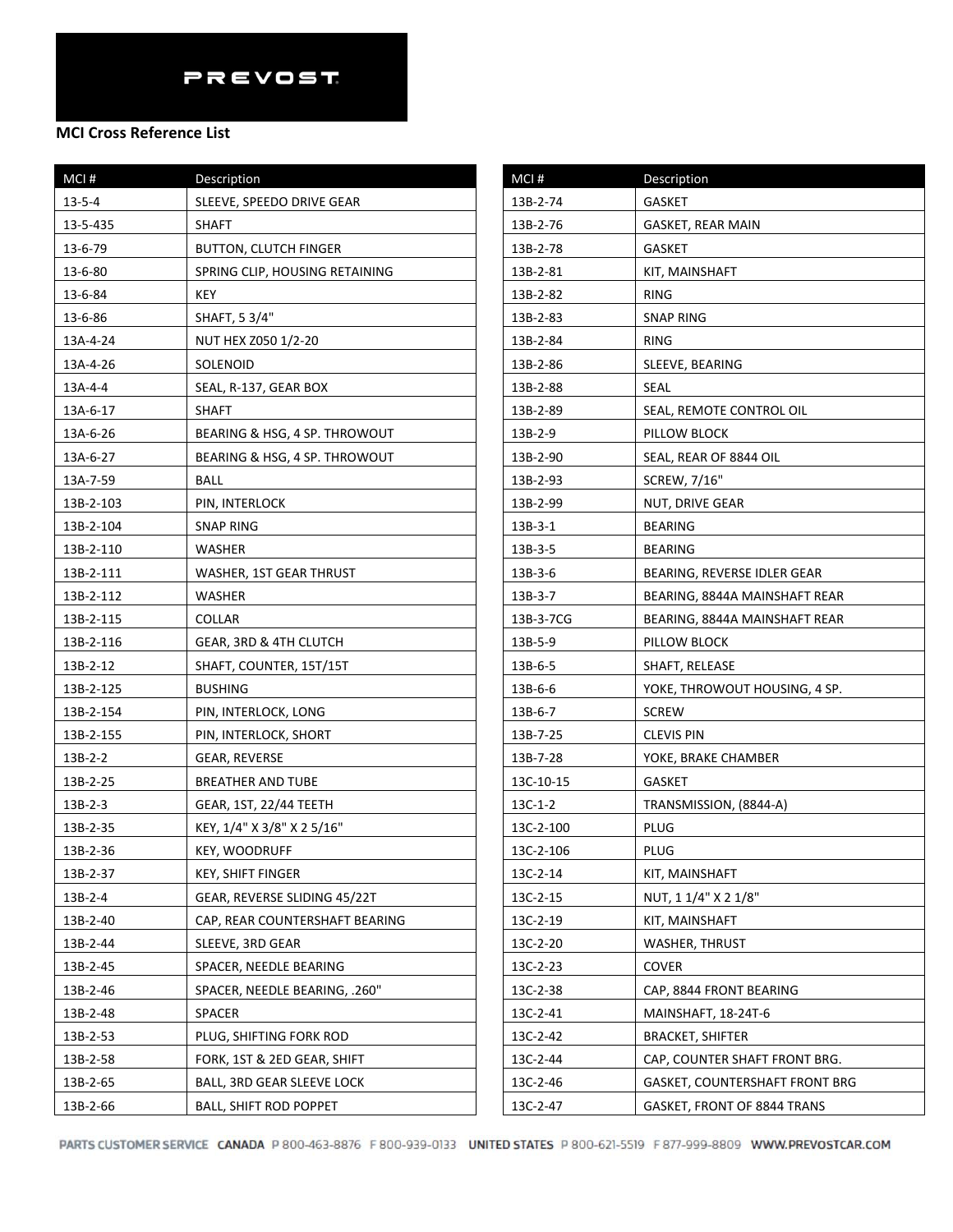| MCI#      | Description                         |
|-----------|-------------------------------------|
| 13C-2-48  | <b>GASKET, POWER TAKE OFF COVER</b> |
| 13C-2-50  | GEAR, 42 TOOTH                      |
| 13C-2-51  | GEAR, 2ND                           |
| 13C-2-52  | GEAR, 3RD 37 TOOTH                  |
| 13C-2-53  | GEAR, 3RD & 4TH, 22/18 TOOTH        |
| 13C-2-54  | GEAR, 1ST                           |
| 13C-2-55  | GEAR, 2ND 45 TOOTH                  |
| 13C-2-56  | GEAR, 3RD 36 TOOTH                  |
| 13C-2-57  | GEAR, 1ST/2ND 45 TOOTH              |
| 13C-2-58  | GEAR, 48 TOOTH                      |
| 13C-2-59  | KEY                                 |
| 13C-2-62  | MAINSHAFT, 18-24T-6                 |
| 13C-2-63  | PLUG, MAGNETIC DRAIN                |
| 13C-2-64  | RETAINER, BEARING                   |
| 13C-2-68  | SEAL, FRONT OF 8844 TRANS           |
| 13C-2-69  | SHIM, COUNTERSHAFT FRONT BRG.       |
| 13C-2-70  | SPACER, NEEDLE BEARING              |
| 13C-2-71  | WASHER                              |
| 13C-2-72  | GEAR, MAIN DRIVE, 8844 TRANS        |
| 13C-2-73  | SEAL                                |
| 13C-2-74  | CASE                                |
| 13C-2-80  | KIT, GASKET 8844 TRANSMISSION       |
| 13C-2-9   | WASHER, LOCK                        |
| 13C-2-90  | SPACER, NEEDLE BEARING, .260"       |
| 13C-2-91  | GEAR, MAIN DRIVE 10T-30T-22T        |
| 13C-2-93  | MAINSHAFT, 18-24T-6                 |
| 13C-2-95  | KIT, MAIN SHAFT ROLLER BRG.         |
| 13C-2-96  | CAP, 8844 FRONT BEARING             |
| 13C-2-98  | CASE                                |
| $13C-3-1$ | <b>BEARING</b>                      |
| $13C-3-2$ | BEARING, CUP                        |
| 13C-3-27  | STUD, R.H.                          |
| 13C-3-28  | STUD, L.H.                          |
| $13C-3-3$ | <b>CONE BEARING</b>                 |
| 13C-3-4   | BEARING, REAR COUNTERSHAFT          |
| 13C-3-5   | BEARING, TRANS. DRIVE GEAR          |
| 13C-3-51  | <b>FLEX MEMBER</b>                  |
| 13C-3-6   | BEARING, DRIVE GEAR                 |
| 13C-3-6CG | BEARING, DRIVE GEAR                 |
| 13C-3-7   | <b>BEARING</b>                      |

| MCI#       | Description                           |
|------------|---------------------------------------|
| 13C-3-8    | NUT HEX STO ZP 7/8-14                 |
| 13C-5-2    | KEY, SPEED-O DRIVE GEAR               |
| 13F-10-4   | FILTER ASSY, TRANS. OIL SPIN-ON       |
| 13G-10-24  | ADAPTER OIL FILTER TRAN V730/1        |
| 13G-10-8   | <b>GASKET FULL FLOW OIL FILTER</b>    |
| 13G-1-10   | KEY                                   |
| 13G-11-1   | TRANSMISSION OIL COOLER               |
| 13G-11-6   | TRANSMISSION OIL COOLER               |
| 13G-1-5    | <b>YOKE</b>                           |
| 13G-1-7    | SHAFT, 5 3/4"                         |
| 13G-2-111  | PLUG, MAGNETIC DRAIN                  |
| 13G-2-171  | PLUG                                  |
| 13G-2-48   | <b>BALL</b>                           |
| $13G-5-1$  | GEAR, SPEEDOMETER DRIVEN              |
| 13G-5-15   | <b>GENERATOR, SPEED CONTROL PULSE</b> |
| 13G-7-11   | MODULATOR ASM W/ CABLE                |
| 13K-1-35   | MOUNT, RUBBER - MUFFLER RADIATOR      |
| 13K-7-26   | SENSOR, THROTTLE                      |
| 13L-10-170 | HOSE ASM                              |
| 13L-10-171 | HOSE ASM, 68"                         |
| 13L-10-172 | HOSE ASSEMBLY                         |
| 13L-10-173 | COOLER, TRANSMISSION                  |
| 13L-10-174 | <b>EXCHANGER HEAT</b>                 |
| 13L-10-206 | HOSE ASM, 40"                         |
| 13L-10-207 | HOSE ASM                              |
| 13L-10-218 | OIL COOLER                            |
| 13L-10-219 | HOSE ASM, 80"                         |
| 13L-10-220 | HOSE ASM                              |
| 13L-10-221 | HOSE ASM 2807-16 80" SXS              |
| 13L-10-222 | <b>HOSE ASM</b>                       |
| 13L10230   | HOSE ASM, 57"                         |
| 13L-10-230 | HOSE ASM, 57"                         |
| 13L-10-265 | HOSE, TRANSMISSION COOLER             |
| 13L-10-266 | <b>HOSE, TRANSMISSION COOLER</b>      |
| 13L-10-271 | KIT, TRANSMISSION FILTER              |
| 13L-11-119 | BUNDLE 6" X 15"                       |
| 13L-11-120 | O'RING 5.859                          |
| 13L-11-121 | O'RING 6.234                          |
| 13L-11-123 | SHELL, 6"X15"                         |
| 13L-11-124 | SHELL, 6"X6"                          |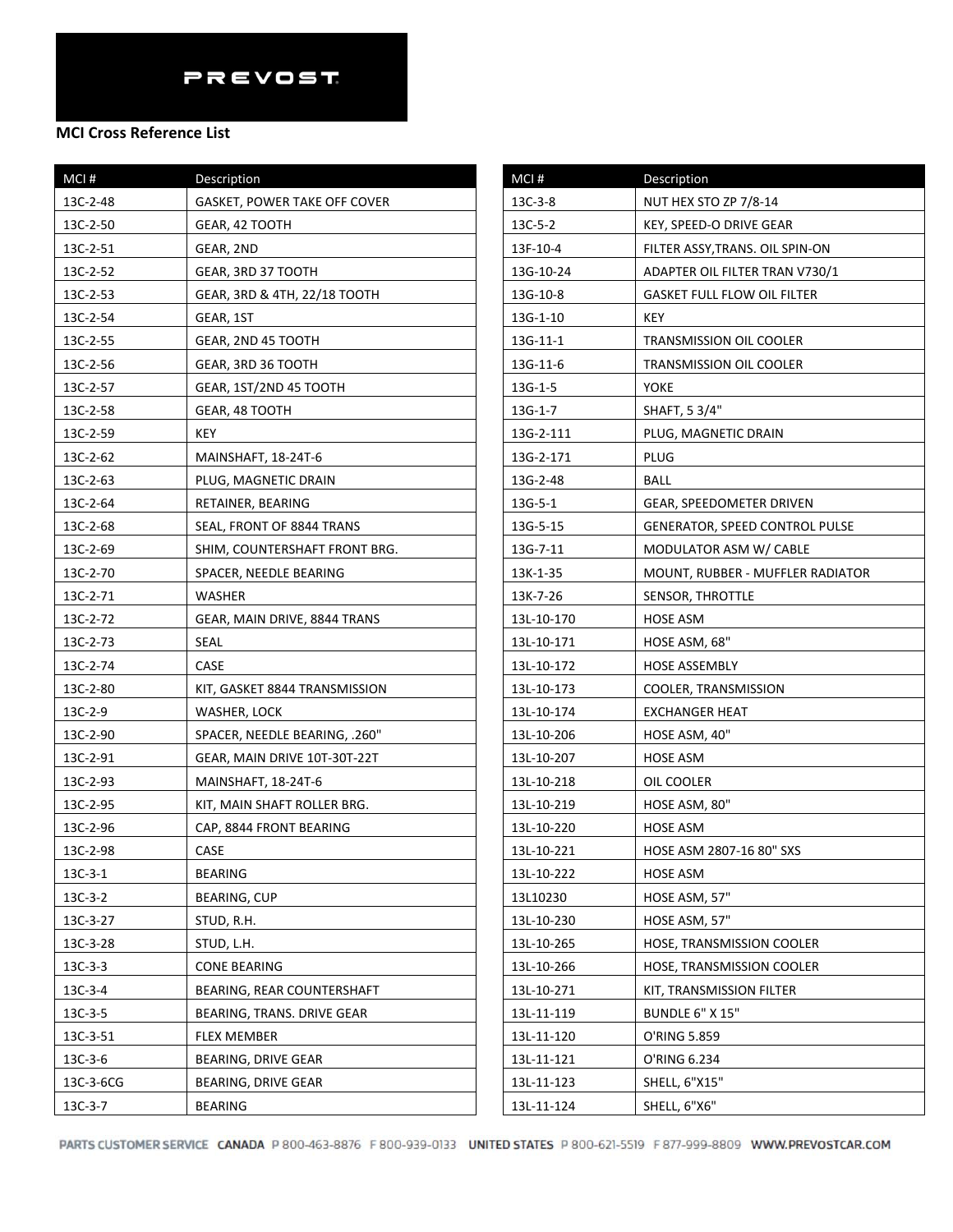| MCI#       | <b>Description</b>                |
|------------|-----------------------------------|
| 13L-11-125 | MOUNTING BRACKET, FRONT           |
| 13L-11-126 | MOUNTING BRACKET, REAR            |
| 13L-11-127 | MOUNTING U-BOLT                   |
| 13L-11-128 | BUNDLE 6" X 6"                    |
| 13L-11-129 | <b>MOUNTING CRADLE</b>            |
| 13L-11-130 | SHELL SPACER - FLOW DIVIDER       |
| 13L-11-131 | SEAL                              |
| 13L-11-132 | DIVIDER, SEAL                     |
| 13L-11-133 | WATER BONNET TURNAROUND           |
| 13L-11-134 | WATER BONNET 2 X 2.75"            |
| 13L-11-139 | <b>DIVISION RIB</b>               |
| 13L-11-140 | RIB, DIVIDER                      |
| 13L-11-97  | <b>TRANSMISSION OIL COOLER</b>    |
| 13L-2-121  | LEVER HAND-RETARDER               |
| 13L-2-950  | HOSE ASM, SOLENOID TO ACCUMULATOR |
| 13L-2-951  | HOSE ASM, AIR BLOCK TO SOLENOID   |
| 13L-7-22   | <b>LOAD TRANSMITTER</b>           |
| 13L-7-269  | SELECTOR PUSHBOTTON REMOTE        |
| 13L-7-281  | MODULE RESISTANCE HAND LEVER      |
| 13L-7-282  | RESISTOR, MOD BRAKE VALVE         |
| 13L-7-344  | MODULE, TRANSMISSION V.I.M.       |
| 13L-7-363  | SHIFTER, SELECTOR WTEC3           |
| 13M-2-15   | OIL SEAL                          |
| 13M-2-16   | CAP                               |
| 13M-6-4    | <b>BEARING, THROWOUT</b>          |
| 13M-6-9    | SPRING                            |
| 13R-7-17   | CABLE, CONTROL TRANSM 78" LG      |
| 13TA-10-11 | <b>FILTER TRANS. ORION</b>        |
| 14-01-1015 | KIT, U-JOINT, MCI OE              |
| 14-1-219   | U-JOINT                           |
| 14-1-221   | STRAP, LOCK                       |
| 14B-1-12   | WASHER, DUST CAP                  |
| 14B-1-13   | CAP, DUST                         |
| $14B-1-4$  | FLANGE YOKE, STANDARD TRANS.      |
| $14C-1-3$  | YOKE, 8V71 & 6V92 AUTO. & 8844    |
| 14F-1-12   | <b>BOLT, DRIVE SHAFT</b>          |
| 14F-1-16   | BLT-SPECIAL                       |
| 14F-1-18   | SLIP YOKE 1700                    |
| 14F-1-19   | SEAL KIT, DRIVE SHAFT             |
| 14F-1-20   | WASHER, PROP SHAFT                |

| MCI#       | <b>Description</b>             |
|------------|--------------------------------|
| 14F-1-21   | <b>DUST CAP SEAL</b>           |
| 14F-1-23   | U-JOINT                        |
| 14F-1-23CG | U-JOINT                        |
| $14F-1-3$  | FLANGE YOKE, STANDARD TRANS.   |
| 14G-1-10   | YOKE, 8V-92 WITH AUTOMATIC     |
| 14G-1-13   | U-JOINT                        |
| 14G-1-17   | YOKE SHAFT                     |
| 14G-1-18   | YOKE, DRIVE SHAFT, SHAFT END   |
| 14G-1-30   | WASHER, LOCK                   |
| 14J-1-27   | KIT, DUST CAP                  |
| 14J-1-28   | SEAL KIT, DRIVE SHAFT          |
| 14J-1-29   | U-JOINT                        |
| 14J-1-29CG | U-JOINT                        |
| 14J-1-30   | SEAL KIT, DRIVE SHAFT          |
| 14J-1-31   | SEAL KIT, DRIVE SHAFT          |
| 14J-1-35   | SLIP YOKE 1800                 |
| 14J-1-9    | KIT, YOKE SLIP - SERVICE       |
| 14L-1-1229 | SCR CAP HEX SERR NYRT3/8-24X.5 |
| 14L-1-123  | YOKE & SLINDER                 |
| 14L-1-124  | <b>FLANGE YOKE</b>             |
| 14L-1-140  | YOKE, SLIP DRIVE SHAFT 2000    |
| 14L-1-141  | YOKE, SHAFT                    |
| 14L-1-144  | KIT, UNIVERSAL JOINT           |
| 14L-1-145  | DRIVE SHAFT, JOURNAL 3100      |
| 14L-1-146  | STRAP AND BOLT KIT             |
| 14L-1-147  | <b>COVER</b>                   |
| 14L-1-159  | KIT, BRAKE SHOE& LINING        |
| 14L-1-213  | DRIVESHAFT                     |
| 14L-1-229  | SCR CAP HEX SERR NYRT3/8-24X.5 |
| 14L-1-24   | <b>FLANGE YOKE</b>             |
| 14L-1-244  | SHAFT ASM, DRIVE               |
| 14L-1-245  | DRIVE SHAFT ASM                |
| 14L-1-248  | <b>DRIVELINE ASM</b>           |
| 14L-1-249  | <b>END YOKE</b>                |
| 14L-1-262  | STRAP & BOLT KIT               |
| 14L-1-264  | BOLT                           |
| 14L-1-73   | <b>END YOKE</b>                |
| 14L-1-74   | <b>END YOKE</b>                |
| 14L-1-84   | DRIVESHAFT                     |
| 14L-1-93   | DRIVESHAFT                     |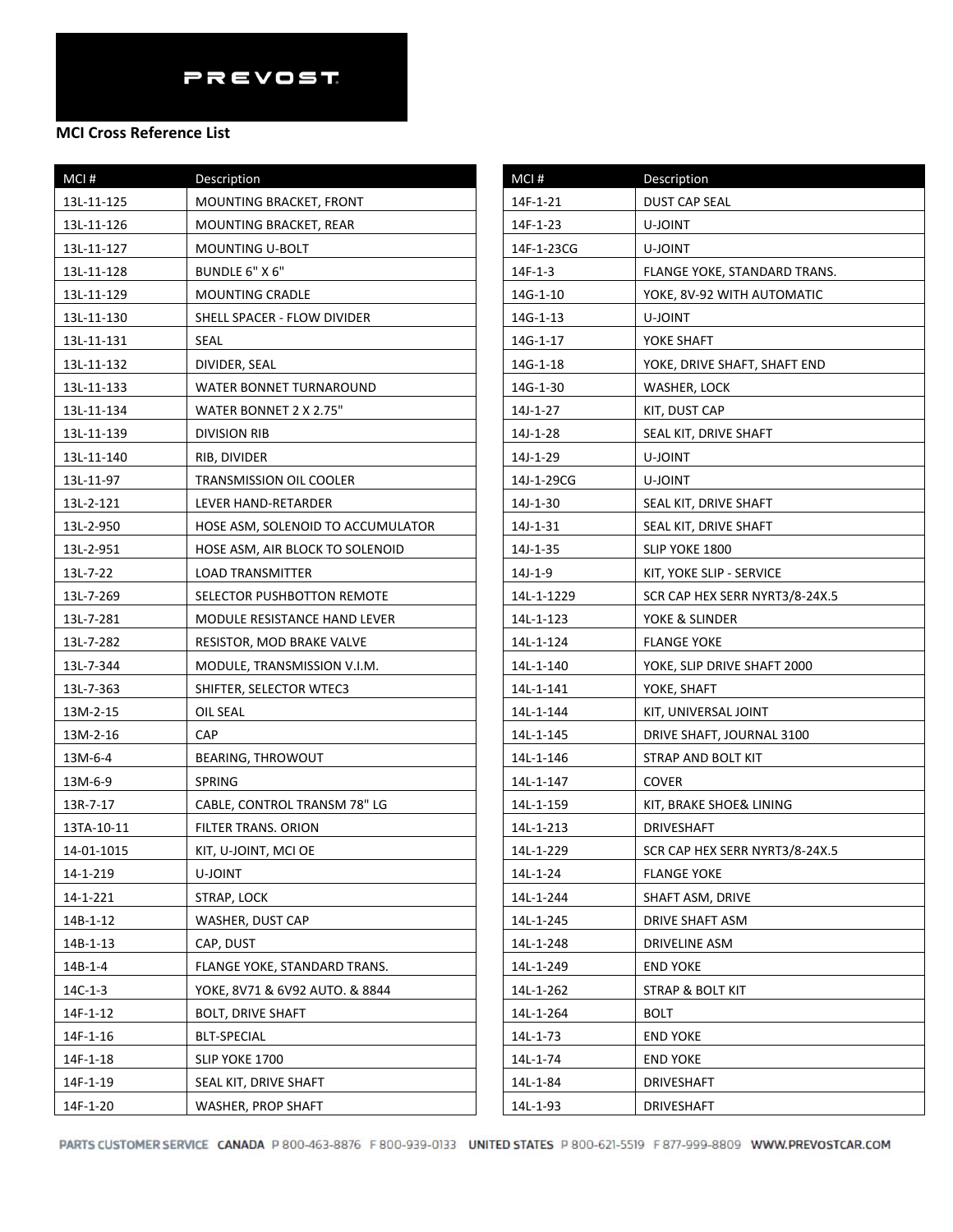| MCI#          | Description                                        |
|---------------|----------------------------------------------------|
| 14L-1-97      | STRAP-DRIVE SHAFT                                  |
| 14L-1-98      | BOLT                                               |
| 14TA-1-3      | U-JOINT                                            |
| 14TA-1-7      | BOLT, 3/8 - 24 X 1 1/4" YOKE FLANGE                |
| 15-01-1002    | WHEEL, ALUM. 22.5 X 9 2 SIDES POL. CPM             |
| 15-01-1016    | WHEEL STEEL PANTED GREY                            |
| 15-01-1016PW  | WHEEL STEEL PAINTED WHITE                          |
| 15-01-1016WPK | WHEEL, STEEL 22.5 X 9 WHITE CPM                    |
| 15-01-1018    | COVER, CHROME HMW NUT                              |
| 15-01-1019    | WHEEL, STEEL 22.5 X 9 GRAY CPM                     |
| 15-01-1033    | WHEEL, ALUM. 22.5 X 9 OUTSIDE POL. CPM             |
| 15-01-1034    | WHEEL, ALUM. 22.5 X 9 INSIDE POL. CPM              |
| 15-01-1039    | WHEEL, ALUMINUM, 24.5X8.25 POL OUTSIDE             |
| 15-01-1045    | WHEEL, ALUMINUM, 24.5 X 8.25 POL INSIDE            |
| 15-01-1046    | COVER, CHROME HMW NUT                              |
| 15-01-1058    | WHEEL, ALUM DURA-BRIGHT22.5X9POLI 2S<br><b>HMW</b> |
| 15-01-1084    | WHEEL, STL, 2HH, 22.5X8.25 8000 LB WHITE           |
| 15-01-1085W   | STEEL WHEEL 22.5X9" SMW WHITE                      |
| 15-01-1087    | STEEL WHEEL, BALANCED, WHITE E-COAT                |
| 15-01-1087-W  | STEEL WHEEL, BALANCED, WHITE E-COAT                |
| 15-01-1102    | NUTS, INNER CAP LH                                 |
| 15-01-1103    | NUT, INNER CAP RH                                  |
| 15-01-1136    | WHEEL, ALUM. 22.5 X 9 OUTSIDE POL. CPM             |
| 15-01-1137    | WHEEL, ALUM. 22.5 X 9 INSIDE POL. CPM              |
| 15-01-1139    | WHEEL, ALUM DURA-BRIGHT22.5X9POLI 2S<br><b>HMW</b> |
| 15-01-1146    | WHEEL, ALUM DURA-BRIGHT22.5X9INS. HMW              |
| 15-01-1147    | WHEEL, ALUM DURA-BRIGHT22.5X9OUT.HMW               |
| 15-01-1150    | HUG A LUG COVER                                    |
| 15-01-1150PK  | HUG A LUG COVER                                    |
| 15-01-1151    | <b>INSERT, NUT COVER</b>                           |
| 15-01-1152    | NUT COVER WRENCH                                   |
| 15-01-1163    | COVER, HUB, FRONT                                  |
| 15-01-1164    | COVER, HUB, DRIVE                                  |
| 15-01-1169    | <b>INSERT, NUT COVER</b>                           |
| 15-01-1177    | NUT COVER WRENCH                                   |
| 15-01-1320    | <b>HUB</b>                                         |
| 15-01-1332    | WHEEL, ALUM DURA-BRIGHT 22.5X9POLI 2S<br>HMW       |
| 15-01-1333    | WHEEL, ALUM DURA-BRIGHT 22.5X9INS. HMW             |
| 15-01-1334    | WHEEL, ALUM DURA-BRIGHT 22.5X9OUT.HMW              |

| MCI#       | Description                             |
|------------|-----------------------------------------|
| 15-01-1336 | WHEEL, ALUM. 22.5 X 9, 2 SIDES POL. CPM |
| 15-01-1337 | WHEEL, ALUM. 22.5 X 9 INSIDE POL. CPM   |
| 15-01-1338 | WHEEL, ALUM. 22.5 X 9 OUTSIDE POL. CPM  |
|            | WHEEL, ALUM, 22.5X9, BRUSHED,           |
| 15-01-1535 | DURABRIGHT                              |
| 15-01-6000 | STEEL WHEEL 22.5X9" SMW WHITE           |
| 15-01-8001 | COVER, HUB, FRONT                       |
| 15-01-8002 | COVER, HUB, DRIVE                       |
| 15-02-1003 | HUB & ROTOR                             |
| 15-02-1004 | HUB & ROTOR ASM                         |
| 15-02-1005 | HUB & STUD ASM                          |
| 15-02-1007 | <b>BOLT, FRONT WHEEL STUD</b>           |
| 15-02-1008 | <b>EXCITER</b>                          |
| 15-02-1009 | SCR CAP HEXS 5/8-18X1 3/4 GR8           |
| 15-02-1010 | <b>ROTOR</b>                            |
| 15-02-1011 | NUT, LUG                                |
| 15-02-1012 | OIL SEAL                                |
| 15-02-1013 | <b>CONE BEARING</b>                     |
| 15-02-1014 | ADJ NUT-FL WHAL                         |
| 15-02-1015 | CAP, HUB BEARING                        |
| 15-02-1016 | WASHER, LOCK                            |
| 15-02-1017 | <b>CAPSCREW</b>                         |
| 15-02-1018 | HUB & ROTOR ASM, DR. L.H./R.H.          |
| 15-02-1019 | HUB & STUD ASM, DRIVE, L.H./R.H.        |
| 15-02-1020 | <b>HUB &amp; CUP ASSY</b>               |
| 15-02-1021 | STUD AXLE SHAFT 5/8                     |
| 15-02-1024 | SEAL, OIL                               |
| 15-02-1029 | STUD CPM 22MM                           |
| 15-02-1030 | STUD WHEEL                              |
| 15-02-1031 | <b>CAP SCREW</b>                        |
| 15-02-1034 | <b>WHEEL NUT</b>                        |
| 15-02-1035 | <b>GASKET</b>                           |
| 15-02-1036 | STUD, R.H. FRT & TAG                    |
| 15-02-1037 | STUD, L.H. FRT & TAG                    |
| 15-02-1038 | BEARING ASSEMBLY, COMPLETE              |
| 15-02-1039 | WASHER, HARDENED                        |
| 15-02-1043 | ROTOR, EX225 UWE WHEEL END              |
| 15-02-1044 | HUB ASM                                 |
| 15-02-1046 | STUD, WHEEL, L.H./R.H.                  |
| 15-02-1048 | LOCK WASHER                             |
| 15-02-1055 | NUT, LUG                                |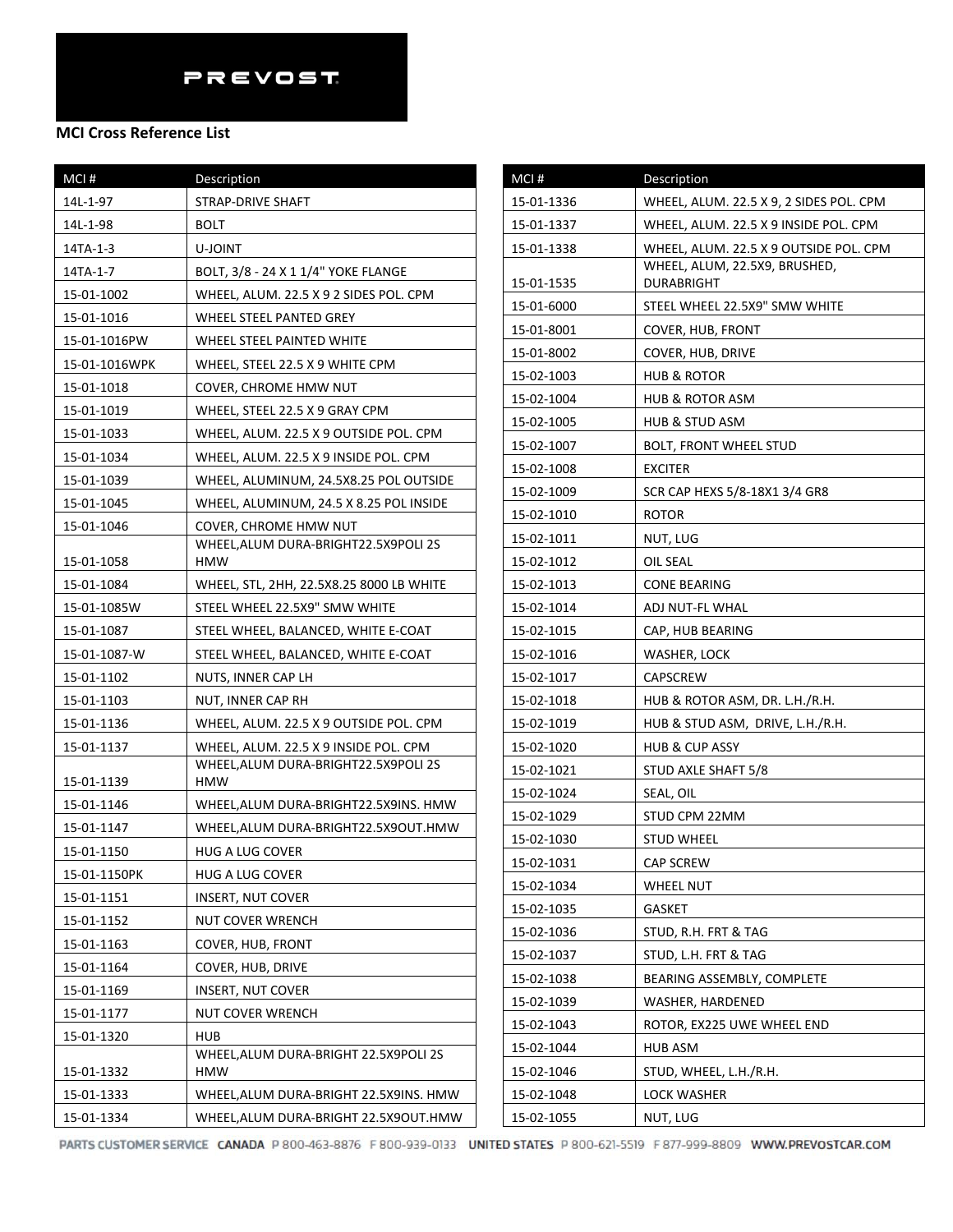### **MCI Cross Reference List**

| MCI#         | Description                        |
|--------------|------------------------------------|
| 15-02-1058   | NUT, PRO-TORQ, W/ KEEPER           |
| 15-02-1060   | KIT, MOUNTING HDW FRT & TAG        |
| 15-02-1061   | NUT, WHEEL, BEARING                |
| 15-02-1062   | KEEPER, PRO-TORQ NUT UWE           |
| 15-02-1066   | KIT, FASTENER, HUB/ROTOR           |
| 15-02-1067   | ROTOR, EX225 UWE WHEEL END         |
| 15-02-1067CG | ROTOR EX225 UWE (WEBB)             |
| 15-02-1069   | STUD, PRESET                       |
| 15-02-504    | CUP, BEARING                       |
| 15-02-6003   | <b>CUP</b>                         |
| 15-02-6009   | WASHER, FLAT                       |
| 15-02-6011   | GASKET                             |
| 15-02-6016   | STUD, R.H. FRT & TAG               |
| 15-02-6017   | STUD, L.H. FRT & TAG               |
| 15-02-6018   | NUT, WHEEL, L.H.                   |
| 15-02-6019   | NUT, WHEEL, R.H.                   |
| 15-02-6020   | DRUM, BRAKE, DRIVE AXLE            |
| 15-02-6024   | RING EXCEITER ABS FRONT AXLE       |
| 15-02-6030   | GASKET, HUB CAP                    |
| 15-02-6031   | CAP, HUB BEARING                   |
| 15-03-1003   | HUB& ROTOR ASM, RR, L.H./R.H.      |
| 15-03-1007   | HUB, ROTOR ASM                     |
| 15-03-1008   | HUB & STUD ASM, W/BRG, SPER & SEAL |
| 15-03-1009   | KIT, RBLD, W/ BRG, SPACER, & SEAL  |
| 15-03-1010   | SEAL, OIL                          |
| 15-03-1011   | STUD, WHEEL                        |
| 15-03-1012   | ROTOR, EX225, NON-UWE              |
| 15-03-1012CG | ROTOR, NON UWE, EX225 (WEBB)       |
| 15-03-1013   | KIT, MOUNTING HDW DRIVE AXLE       |
| 15-03-1014   | NUT, PRO TORQUE                    |
| 15-03-1015   | CLIP, PRO-TORQUE AXLE NUT          |
| 15-03-1020   | CAP ASSY, HUB                      |
| 15-03-6002   | <b>CUP</b>                         |
| 15-03-6003   | <b>CUP</b>                         |
| 15-03-6004   | SEAL                               |
| 15-03-6006   | <b>GASKET</b>                      |
| 15-03-6008   | NUT                                |
| 15-03-6017   | AXLE STUD                          |
| 15-03-6018   | STUD, R.H.                         |
| 15-03-6019   | STUD, L.H.                         |

| MCI#       | Description                            |
|------------|----------------------------------------|
| 15-03-6020 | <b>AXLE STUD</b>                       |
| 15-03-6022 | DRUM, BRAKE BALANCED (9" X 16")        |
| 15-03-6023 | <b>INNER CAP NUT</b>                   |
| 15-03-6024 | NUT, WHEEL, INNER L.H.                 |
| 15-03-6032 | HUB & STUD ASM L.H.                    |
| 15-03-6039 | FLANGE NUT                             |
| 15-03-6041 | HUB & STUD ASM L.H. & R.H.             |
| 15-03-6042 | FLANGE NUT                             |
| 15-05-1000 | HUB & ROTOR ASM, TAG AXLE              |
| 15-05-1001 | HUB ASM, TAG                           |
| 15-05-1002 | KIT, REBUILD, HUB                      |
| 15-05-1003 | SEAL, OIL, TRAILER PRESET              |
| 15-05-1004 | KIT, MOUNTING HARDWARE                 |
| 15-05-1005 | WHELL STUD (1EA=1STUD)                 |
| 15-05-1008 | STEER WHEEL COVER KIT                  |
| 15-05-1009 | DRIVE WHEEL COVER KIT                  |
| 15-05-6029 | WASHER, FLAT                           |
| 15-05-6030 | HUBCAP KIT, DANA                       |
| 15-05-6035 | CONE                                   |
| 15-05-6036 | GASKET                                 |
| 15-05-6038 | SEAL                                   |
| 15-05-6042 | <b>BRAKE, DRUM</b>                     |
| 15-05-6051 | NUT                                    |
| 15-05-6052 | WASHER                                 |
| 15-05-6175 | RING, EXCITER                          |
| 15-05-6177 | STUD, R.H.                             |
| 15-05-6178 | STUD, WHEEL L.H.                       |
| 15-05-6182 | HUB                                    |
| 15-05-6184 | CHAMBER, BRAKE, SHAFT CUT TO LENGTH    |
| 15-05-6190 | SENSOR, ASM.                           |
| 15-05-6194 | <b>HUB CAP</b>                         |
| 15-05-6201 | DRUM, BRAKE, JAG                       |
| 15-05-6209 | DRUM, BRAKE, FRONT                     |
| 15-05-6214 | HUBCAP KIT, DANA                       |
| 15-05-6221 | HUB ASSY, LH/RH                        |
| 15-06-1004 | PLUG HELICAL GEAR COV DR               |
| 15-06-6030 | HUB, CAP W/PIPE PLUG                   |
| 15-10-1033 | WHEEL, ALUM. 22.5 X 9 OUTSIDE POL. CPM |
| 15-10-1034 | WHEEL, ALUM. 22.5 X 9 INSIDE POL. HMW  |
| 15-20-1038 | BEARING ASSEMBLY, COMPLETE             |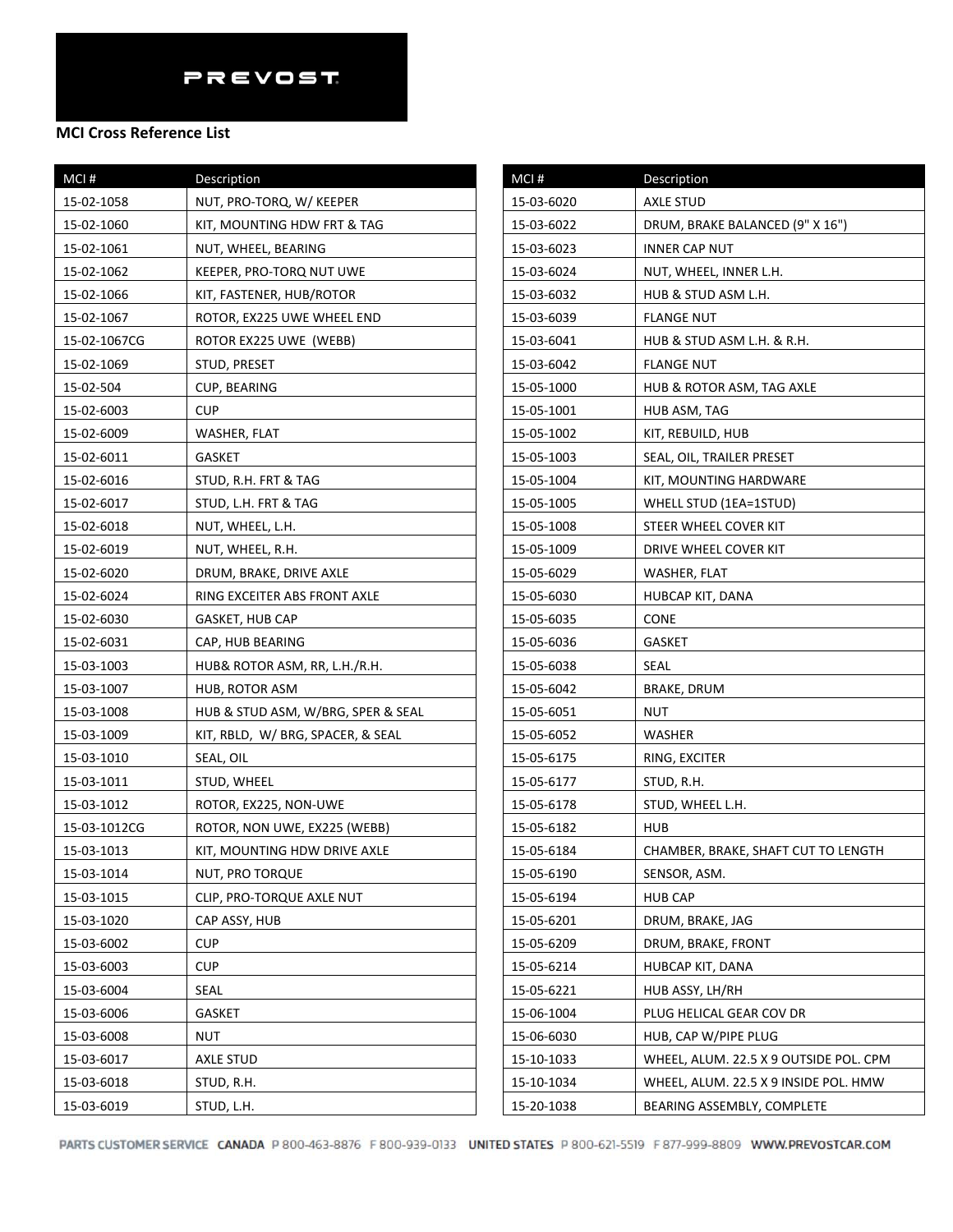| MCI#          | Description                 |
|---------------|-----------------------------|
| $15 - 2 - 10$ | NUT, WHEEL STUD OVER RH     |
| $15 - 2 - 13$ | <b>CUP</b>                  |
| $15 - 2 - 20$ | <b>LOCK PLATE</b>           |
| $15 - 2 - 22$ | <b>LOCK PLATE</b>           |
| 15-2-504      | CUP, BEARING                |
| 15-2-504CG    | CUP, BEARING                |
| $15 - 2 - 51$ | NUT                         |
| 15-2-63       | <b>STUD</b>                 |
| $15 - 2 - 9$  | NUT, LH WHEEL STUD OUTER    |
| 15-2-909      | STUD                        |
| 15-2-910      | STUD                        |
| 15-2-914      | CUP, BEARING                |
| 15-2-915      | <b>NUT</b>                  |
| 15-2-917      | NUT                         |
| 15-2-918      | <b>SEAL ASSY</b>            |
| 15-2-919      | <b>CONE</b>                 |
| 15-2-920      | CONE                        |
| 15-2-921      | <b>HUB CAP</b>              |
| 15-2-951      | NUT                         |
| 15-3-110      | CONE BEARING                |
| 15-3-112      | <b>CUP BEARING</b>          |
| 15-3-112CG    | CUP BEARING                 |
| 15-3-113      | <b>CUP</b>                  |
| 15-3-116      | STUD, L.H. DRIVE AXLE WHEEL |
| $15 - 3 - 17$ | CONE, OUTER                 |
| $15 - 3 - 18$ | STUD, L.H.                  |
| $15 - 3 - 2$  | CONE                        |
| $15 - 3 - 20$ | STUD, R.H.                  |
| $15 - 3 - 3$  | <b>CUP</b>                  |
| $15 - 3 - 4$  | <b>CUP</b>                  |
| 15-3-502      | <b>CUP BEARING</b>          |
| 15-3-502CG    | <b>CUP BEARING</b>          |
| 15-3-504      | CONE                        |
| 15-3-505      | CONE                        |
| 15-3-505CG    | CONE                        |
| 15-3-975      | <b>SEAL ASSY</b>            |
| 15-3-981      | WIPER, OIL SEAL             |
| 15-3-982      | WIPER, OIL SEAL             |
| 15-3-992      | DRUM, BRAKE (7" STD)        |
| 15503823CG    | MOUNT, CENTER BONDED        |

| MCI#         | Description                      |
|--------------|----------------------------------|
| 15526041CG   | CAMSHAFT, L.H.                   |
| 15532635     | GEAR SET, ASM DIFFERENTIAL       |
| 15534992CG   | <b>VALVE BRAKE</b>               |
| 15537471     | BRACKET CYLINDER ACCELERAT       |
| 15584995-100 | PANEL, MIDDLE BELT - 124"        |
| 15586177CG   | DIAPHRAGM, TAG AXLE BRAKE CHAM   |
| 15A-2-10     | NUT, WHEEL R.H. OUTER            |
| 15A-2-19     | <b>CUP</b>                       |
| 15A-2-19CG   | <b>CUP</b>                       |
| 15A-2-239    | <b>CONE</b>                      |
| 15A-2-27     | <b>CUP</b>                       |
| 15A-2-38     | <b>CONE</b>                      |
| 15A-2-39     | <b>CONE</b>                      |
| 15A-2-39CG   | <b>CONE</b>                      |
| 15A-2-42     | NUT                              |
| 15A-2-46     | GASKET, FRONT & TAG HUB CAP      |
| 15A-3-27     | <b>CUP</b>                       |
| 15A-3-27CG   | <b>CUP</b>                       |
| 15A-3-33     | WIPER, OIL SEAL                  |
| 15A-3-7      | STUD, L.H.                       |
| 15A-3-9      | STUD, R.H.                       |
| 15B-3-11     | SEAL & RETAINER, OUTER AXLE      |
| 15B-3-13     | NUT                              |
| $15B-3-2$    | <b>NUT HEX ZP 3/8-24</b>         |
| 15B-3-20     | SEAL & RETAINER, OUTER AXLE      |
| 15C-1-20     | ST. WHEEL 22.5 X 8.25" WHITE SMW |
| 15C-2-12     | WASHER, SPACER                   |
| 15C-2-13     | CONE                             |
| 15C-2-14     | CONE                             |
| 15C-2-14CG   | <b>BEARING TAPERED ROLLER</b>    |
| 15C-2-15     | NUT & DOWEL ASSY                 |
| 15C-2-16     | LOCK, RING                       |
| 15C-2-17     | NUT, SPINDLE                     |
| 15C-2-17PK   | NUT, SPINDLE                     |
| 15C-2-18     | LOCK, ADJUSTING NUT, JAMNUT      |
| 15C-2-20     | GASKET                           |
| 15C-2-20-J   | SEAL                             |
| 15C-2-22     | WSH LO EXT ZP .32X.61X.34        |
| 15C-2-23     | STUD, L.H.                       |
| 15C-2-24     | STUD R.H.                        |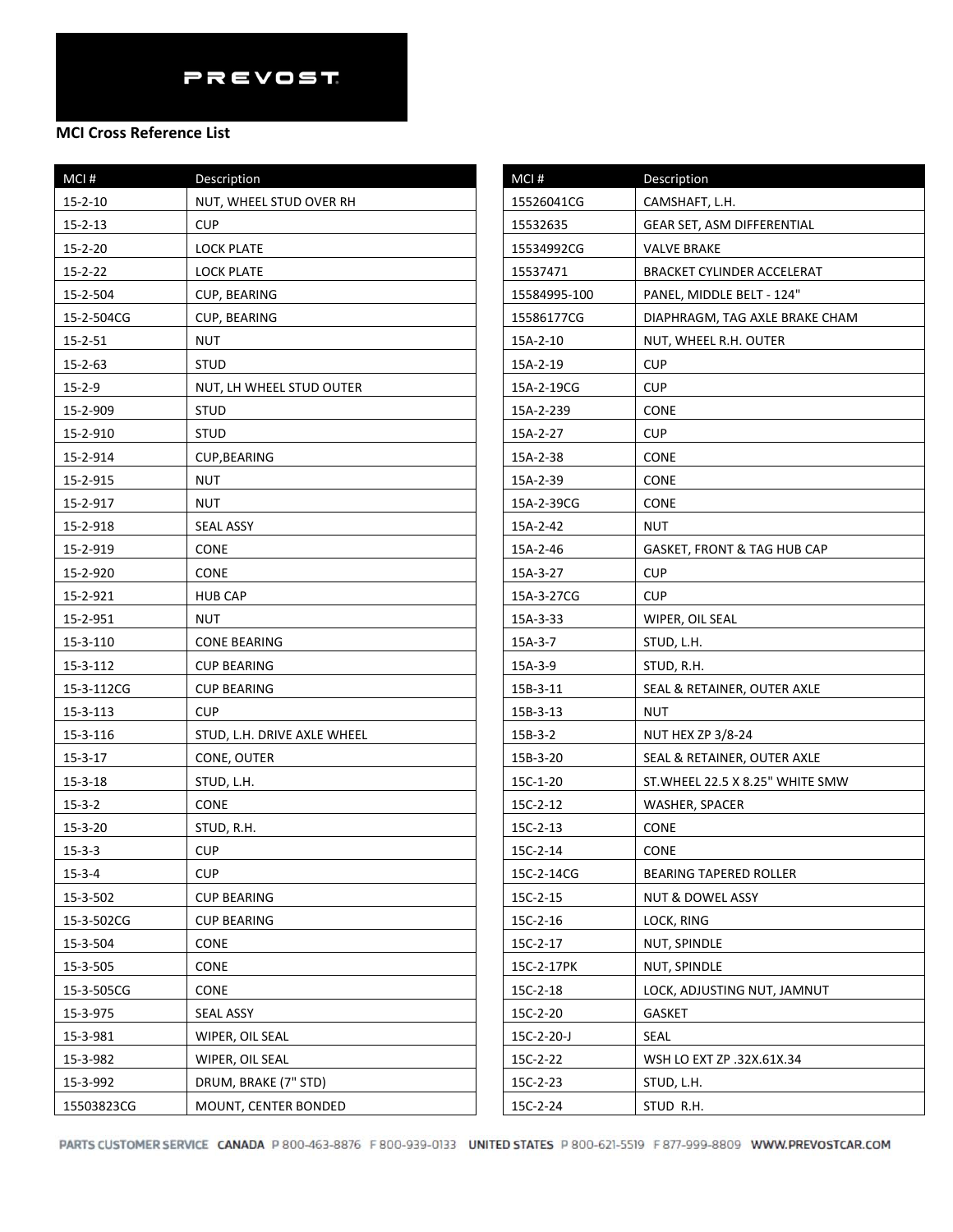| MCI #      | Description                      |
|------------|----------------------------------|
| 15C-2-25   | <b>CUP</b>                       |
| 15C-2-25CG | <b>CUP</b>                       |
| 15C-2-26   | NUT, WHEEL R.H. OUTER            |
| 15C-2-26PK | NUT, WHEEL R.H. OUTER            |
| 15C-2-27   | NUT, WHEEL L.H. OUTER            |
| 15C-2-27PK | NUT, WHEEL L.H. OUTER            |
| $15C-2-3$  | <b>HUB &amp; STUD ASM</b>        |
| 15C-2-33   | <b>GASKET, HUB CAP</b>           |
| 15C-2-33CG | <b>GASKET</b>                    |
| 15C-2-34   | PLUG, HUB CAP                    |
| 15C-2-37   | FRT&TAG BRAKE DRUM W/VERT RIBS   |
| 15C-2-38   | STUD, L.H.                       |
| 15C-2-39   | STUD R.H.                        |
| 15C-2-40   | <b>HUB CAP</b>                   |
| 15C-2-41   | VENT PLUG, STEMCO                |
| 15C-2-504  | CUP, BEARING                     |
| 15C-2-7    | NUT HEX STO ZP 7/8-14            |
| 15C-2-9    | SLINGER, OIL                     |
| 15C-3-12   | WIPER RING, DR. AXLE OIL SEAL    |
| 15C-3-12CG | WIPER RING, DR. AXLE OIL SEAL    |
| 15C-3-13   | SCREW, PANHEAD                   |
| 15C-3-14   | <b>WASHER LOCK</b>               |
| 15C-3-15   | GASKET, AXLE SEAL RETAINER       |
| 15C-3-16   | <b>CONE</b>                      |
| 15C-3-16CG | <b>CONE</b>                      |
| 15C-3-17   | CONE, OUTER                      |
| 15C-3-17CG | CONE, OUTER                      |
| 15C-3-19   | SEAL KIT                         |
| 15C-3-24   | CUP BR742                        |
| 15C-3-24CG | CUP BR742                        |
| 15C-3-27   | NUT, LOCK (INNER RH STUD MOUNT 1 |
| 15C-3-27PK | NUT, LOCK (INNER RH STUD MOUNT 1 |
| 15C-3-28   | NUT, LOCK (INNER LH STUD MOUNT 1 |
| 15C-3-28PK | NUT, LOCK (INNER LH STUD MOUNT 1 |
| 15C-3-29   | NUT, WHEEL L.H. OUTER            |
| $15C-3-3$  | HUB AND CUP ASSY, DRIVE AXLE     |
| 15C-3-31   | SCREW, DRUM RETAINING            |
| 15C-3-31A  | <b>BRAKE DRUM SCREW BRASS</b>    |
| 15C-3-31PK | SCREW, DRUM RETAINING            |
| 15C-3-32   | STUD 9/16-12 9/16-18X3 1/4       |

| MCI#          | Description                        |
|---------------|------------------------------------|
| 15C-3-33      | SEAL AND RETAINER, DRIVE AXLE      |
| 15C-3-34      | SEAL, AXLE                         |
| 15C-3-37      | STUD, L.H. DRIVE AXLE WHEEL        |
| 15C-3-37CG    | STUD, L.H. DRIVE AXLE WHEEL        |
| 15C-3-38      | STUD, R.H. DRIVE AXLE WHEEL        |
| 15C-3-4       | <b>CUP - BEARING</b>               |
| 15C-3-49      | SEAL, OIL (W/GASKETS)              |
| 15C-3-6       | DRUM, BRAKE, 8" STD                |
| 15C-3-7       | <b>SLINGER</b>                     |
| 15C-3-8PK     | NUT PRV-TORQUE 7/8-14 301 PHOS     |
| 15C-3-9       | WASHER, LOCK, STUD TO HUB          |
| 15F-1-4       | WHEEL (STUD MOUNT) GREY            |
| $15F - 2 - 1$ | STUD, WHEEL                        |
| 15F-2-1CG     | STUD, WHEEL                        |
| $15F-2-2$     | NUT                                |
| $15F-3-1$     | STUD, R.H. DRIVE AXLE WHEEL        |
| $15F - 5 - 1$ | DRUM, BRAKE, STD FINISH (5" X 14") |
| $15G-1-3$     | WHEEL, STEEL, WHITE E-COAT         |
| 15G-1-3P      | WHEEL, STEEL, WHITE E-COAT         |
| 15G-1-41      | WHEEL ALU. MACH FN. BS HMW         |
| $15G-2-1$     | <b>BRAKE DRUM</b>                  |
| 15G-2-10      | HUB AND STUD ASM, L.H.             |
| 15G-2-14      | <b>CONE</b>                        |
| 15G218        | STUD, ALUM WHEELS                  |
| 15G-2-18      | STUD, ALUM WHEELS                  |
| 15G-2-24      | WASHER, FLAT                       |
| 15G-2-25      | BEARING, CONE ROLLER               |
| 15G-2-26      | BEARING, CONE ROLLER               |
| 15G-2-27      | GASKET                             |
| 15G-2-28      | <b>BOLT, HEX</b>                   |
| 15G-2-29      | NUT, LOCK                          |
| 15G-2-30      | WASHER, FLAT                       |
| 15G-2-31      | WASHER, KEYED                      |
| 15G-2-33      | NUT, SPINDLE                       |
| 15G-2-34      | SEAL, OIL                          |
| 15G-2-4       | STUD, L.H.                         |
| 15G-2-5       | STUD R.H.                          |
| 15G-2-6       | STUD, R.H. FRONT & TAG WHEEL       |
| 15G-2-6CG     | STUD, R.H. FRONT & TAG WHEEL       |
| 15G-2-8       | WASHER, LOCK, STUD TO HUB          |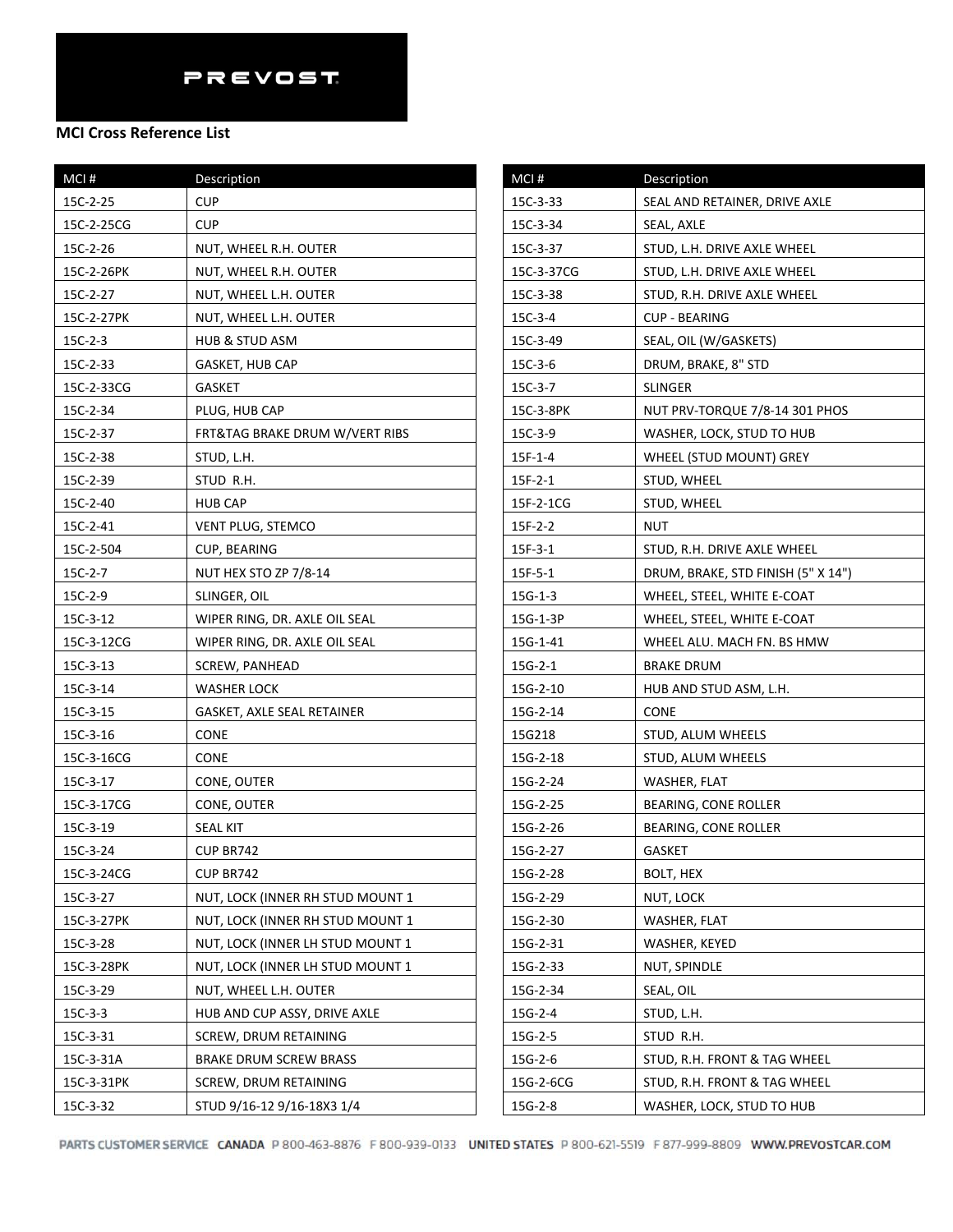| MCI#         | Description                              |
|--------------|------------------------------------------|
| 15G-2-9      | HUB AND STUD ASSY, R.H.                  |
| 15G-3-1      | RETAINER ASM                             |
| 15G-3-10     | NUT                                      |
| 15G-3-13     | BOLT, HEX                                |
| 15G-3-14     | ADAPTER, STUD                            |
| 15G-3-15     | WASHER, FLAT                             |
| 15G-3-16     | WASHER, FLAT                             |
| 15G-3-17     | NUT, LOCK                                |
| 15G-3-18     | <b>GASKET</b>                            |
| $15G-3-2$    | DRUM, BRAKE, 8" STD                      |
| 15G-3-6      | NUT CAP INNER RIGHT                      |
| 15G-3-7      | NUT CAP INNER LEFT                       |
| 15G-3-9      | SEAT 3 PASS FR LH ANGULAR                |
| $15G-5-1$    | FRT&TAG BRAKE DRUM W/VERT RIBS           |
| 15G-5-12     | STUD, L.H.                               |
| 15G-5-13     | STUD, R.H.                               |
| 15G-5-14     | STUD, L.H. FRT & TAG                     |
| 15G-5-15     | STUD, R.H. FRT & TAG                     |
| 15G-5-4      | BRAKE, DRUM                              |
| $15J-1-1$    | WHEEL, ALU POL OUT 22.5X8.25SMW          |
| 15J-1-140    | WHEEL, ALUM POL INS 22.5X9" SMW          |
| 15J-1-141    | WHEEL, ALUM POL OUT 22.5X9" SMW          |
| $15J-1-2$    | WHEEL, ALU POL INS 22.5X8.25SMW          |
| 15J-1-27     | WHEEL, AL. (POLI.ON BOTH SIDES)          |
| 15J-1-32     | STEEL WHEEL, BALANCED, WHITE E-COAT      |
| 15J-1-32WPK  | WHEEL/STL POWDER COAT WHITE 22.5" X 8.25 |
| 15J-1-32-WPK | WHEEL/STL POWDER COAT WHITE 22.5" X 8.25 |
| 15J-1-39     | WHEEL ALU. MACH FN. BS HMW               |
| $15J-1-5$    | WHEEL MACHINE FINISH ALUM                |
| $15J-2-1$    | DRUM, BRAKE STD FINISH, 6" X 14"         |
| 15J-2-19     | HUB AND STUD ASM, L.H.                   |
| 15J-2-20     | HUB & STUD ASM, R.H.                     |
| 15J-2-35     | <b>BRAKE DRUM 6" BLANCED</b>             |
| $15J-2-4$    | CONE                                     |
| 15J-2-4CG    | CONE                                     |
| $15J-2-5$    | GASKET, HUB CAP                          |
| 15J-3-11     | <b>SEAL ASM</b>                          |
| $15J-3-12$   | RETAINER ASSY, W/OIL-SEAL                |
| 15J-3-137    | RING, WIPER                              |
| $15J-3-13-J$ | <b>RING</b>                              |

| MCI#       | Description                              |
|------------|------------------------------------------|
| 15J-3-14   | RETAINER RING                            |
| 15J-3-15   | CONE BEARING                             |
| 15J-3-15CG | <b>CONE BEARING SKF</b>                  |
| 15J-3-16   | CAP NUT, LH. INNER, DUAL ALUM, WHEEL     |
| 15J-3-17   | CAP NUT, RH, INNER DUAL ALUM WHEEL       |
| 15J-3-17PK | CONE, OUTER                              |
| 15J-3-18   | STUD, L.H.                               |
| 15J-3-18CG | STUD, L.H.                               |
| 15J-3-22   | <b>GASKET</b>                            |
| 15J-3-22-J | <b>GASKET</b>                            |
| 15J-3-23   | SCREW, OIL SEAL RETAINER                 |
| 15J-3-35   | STUD, WHL LH                             |
| 15J-3-38   | STUD, WHL RH                             |
| 15J-3-4    | CUP - BEARING                            |
| 15J-3-42   | HUB ASSY, LH DRIVE AXLE                  |
| 15J-3-43   | HUB ASSY, RH DRIVE AXLE                  |
| 15J-3-44   | STUD, WHEEL, L.H.                        |
| 15J-3-4CG  | <b>CUP - BEARING</b>                     |
| $15J-3-5$  | STUD, R.H.                               |
| 15J-3-6    | STUD 9/16-12 9/16-18X2 1/2               |
| $15J-3-7$  | DRUM, REAR                               |
| 15K-1-11   | <b>INSULATOR</b>                         |
| 15K-1-13   | WHEEL MACHINE FINISH ALUM                |
| 15K-1-7    | SPACER, ALUMINIUM WHEEL, MYLAR           |
| 15K-2-10   | KNUCKEL ASM LH                           |
| 15K-2-14   | STUD, R.H. DRIVE AXLE WHEEL              |
| 15K-2-15   | NUT                                      |
| 15K-2-17   | KNUCKEL ASM LH                           |
| 15K-2-19   | HUB & STUD ASM, FRT AXLE                 |
| 15K-2-20   | SEAL                                     |
| 15K-2-3    | DRUM, BRAKE, BALANCED (6" X 14")         |
| 15K-2-4    | DRUM, BRAKE, BALANCED (6" X 14")         |
| 15L-1-103  | WHEEL, STL, 2HH, 22.5X8.25 8000 LB WHITE |
| 15L-1-105  | ALUM WHEEL OUTSIDE POLISH                |
| 15L-1-106  | ALUM WHEEL INSIDE POLISH                 |
| 15L-1-132  | WHEEL, ALUM POL EXT 22.5X9" HMW          |
| 15L-1-134  | WHEEL, AL POL BS 22.5X9" HMW             |
| 15L-1-139  | WHEEL, AL POL BS 22.5X9" SMW             |
| 15L-1-140  | WHEEL, ALUM POL OUT 22.5X9" SMW          |
| 15L-1-145  | KIT, VALVE STEM                          |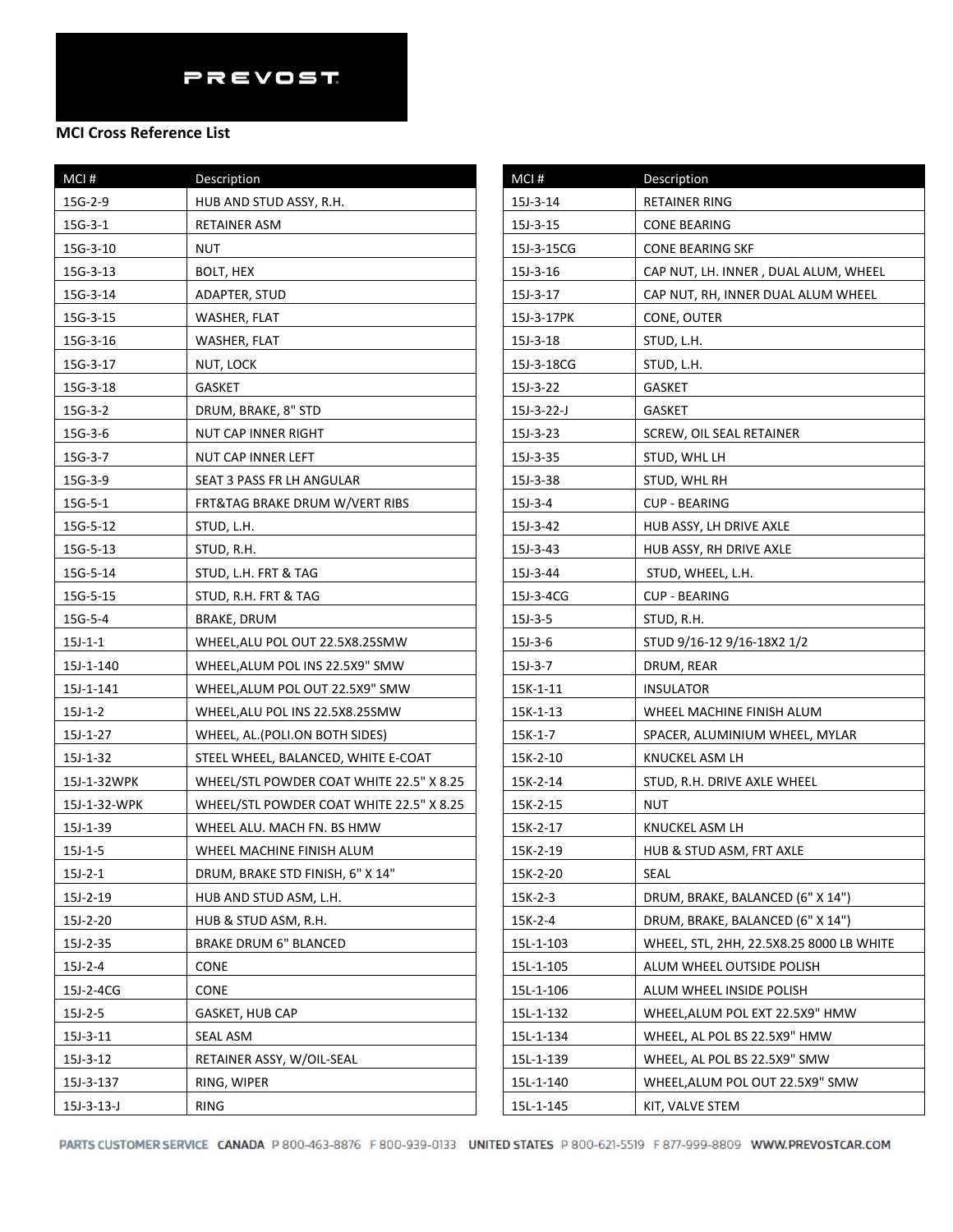#### **MCI Cross Reference List**

| MCI#      | Description                                 |
|-----------|---------------------------------------------|
| 15L-1-146 | <b>EXTENSION, TIRE VALVE</b>                |
| 15L-1-147 | STABILIZER, TIRE VALVE EXTENS.              |
| 15L-1-227 | WHEEL, ALUM DURA-BRIGHT22.5X9POLI 2S<br>HMW |
| $15L-2-1$ | STUD-HUB MOUNTED ALU. WHEEL                 |
| 15L-2-17  | HUB & STUD ASSY LH/ABS                      |
| 15L-2-18  | STUD, WHEEL LH                              |
| 15L-2-19  | STUD WHEEL, RH                              |
| 15L-2-20  | HUB & STUD ASSY RH/ABS                      |
| 15L-2-22  | STUD R.H.                                   |
| 15L-2-23  | ROTOR EXCITER RING FRONT AXLE               |
| 15L-2-24  | NUT, WHEEL R.H. OUTER                       |
| 15L-2-25  | NUT, WHEEL L.H. OUTER                       |
| 15L-2-29  | HUB & STUD ASM, LH                          |
| 15L-2-3   | <b>HUB &amp; ROTOR ASM</b>                  |
| 15L-2-33  | STUD WHEEL, RH                              |
| 15L-2-36  | HUB & CUP ASM                               |
| 15L-2-37  | STUD, WHEEL LH                              |
| 15L-2-38  | STUD WHEEL, RH                              |
| 15L-2-39  | <b>EXCITER</b>                              |
| $15L-2-4$ | SEAL, FRONT AXLE                            |
| 15L-2-41  | <b>BRAKE DRUM, BALANCED</b>                 |
| 15L-2-42  | <b>HUB CAP</b>                              |
| 15L-2-43  | <b>WASHER FLAT</b>                          |
| 15L-2-44  | CAPSCREW                                    |
| 15L-2-45  | STUD, ALUM WHEELS                           |
| 15L-2-46  | <b>BRAKE DRUM</b>                           |
| 15L-2-47  | <b>SPACER</b>                               |
| 15L-2-50  | <b>BRAKE DRUM</b>                           |
| 15L-2-51  | DRUM, BRAKE, BALANCED (6" X 14")            |
| 15L-2-52  | <b>HUB &amp; STUD ASM FRONT</b>             |
| 15L-2-53  | STUD - 7/8 - 14                             |
| 15L-2-54  | HUB ASM, FRONT, W/CUPS & STUDS, LFT H       |
| 15L-2-55  | HUB ASM, FRONT W/CUPS AND STUDS R.H.        |
| 15L-2-57  | RING EXCEITER ABS FRONT AXLE                |
| 15L-2-58  | BRAKE DRUM, BALANCED AND CROSSED<br>DRILLED |
| 15L-2-61  | HUB & STUD ASM W/TONE RING                  |
| 15L-2-62  | <b>BRAKE DRUM, BALANCED</b>                 |
| 15L-2-63  | STUD                                        |
| 15L-2-64  | NUT, LUG                                    |

| MCI#       | Description                    |
|------------|--------------------------------|
| 15L-2-65   | STUD REAR AXLE ALUMINUM WHEEL  |
| 15L-2-66   | <b>FLANGE NUT</b>              |
| 15L-2-67   | STUD, L.H.                     |
| 15L-2-68   | STUD, R.H.                     |
| 15L-2-69   | NUT, WHEEL, INNER L.H.         |
| 15L-2-70   | NUT, WHEEL, L.H.               |
| 15L-2-71   | <b>INNER CAP NUT</b>           |
| 15L-2-72   | NUT, WHEEL, R.H.               |
| 15L-2-73   | RING EXCEITER ABS FRONT AXLE   |
| 15L-2-74   | CAP, HUB BEARING               |
| 15L-2-75   | VENT PLUG, HUB CAP             |
| 15L-2-76   | SEAL                           |
| 15L-2-77   | NUT                            |
| 15L-2-78   | STUD, R.H.                     |
| 15L-2-79   | STUD, L.H.                     |
| 15L-2-8    | TOOTH WHEEL, AXLE              |
| 15L-2-9    | GASKET, HUB CAP                |
| $15L-3-1$  | HUB & STUD-LH-W/ABS (RR)       |
| 15L-3-12   | WHEEL NUT, INNER LH            |
| 15L-3-12PK | WHEEL NUT, INNER LH            |
| 15L-3-13   | WHEEL NUT, INNER RH            |
| 15L-3-13PK | WHEEL NUT, INNER RH            |
| 15L-3-15   | RING LOCK/WASHER               |
| 15L-3-16   | RING LOCK/WASHER               |
| 15L-3-17   | BRAKE DRUM, BALANCED           |
| 15L-3-18   | CAP ASM, HUB                   |
| 15L-3-19   | HUB CAP FRON WHEEL (GASKET)    |
| $15L-3-2$  | HUB & STUD ASM, RH, W/ABS (RR) |
| 15L-3-20   | STUD L.H.                      |
| 15L-3-21   | STUD R.H.                      |
| 15L-3-23   | <b>BRAKE DRUMS</b>             |
| 15L-3-24   | WIPER, DRIVE AXLE OUTER GREASE |
| 15L-3-25   | HUB AND STUD ASM               |
| 15L-3-26   | SHAFT (LH)                     |
| 15L-3-27   | SHAFT, AXLE RH.                |
| 15L-3-28   | WIPER, DRIVE AXLE OUTER GREASE |
| 15L-3-29   | STUD, WHEEL HUB L.H. /R.H.     |
| $15L-3-3$  | SLINGER, OIL                   |
| 15L-3-30   | <b>HUB CAP</b>                 |
| 15L-3-31   | <b>HUB CAP</b>                 |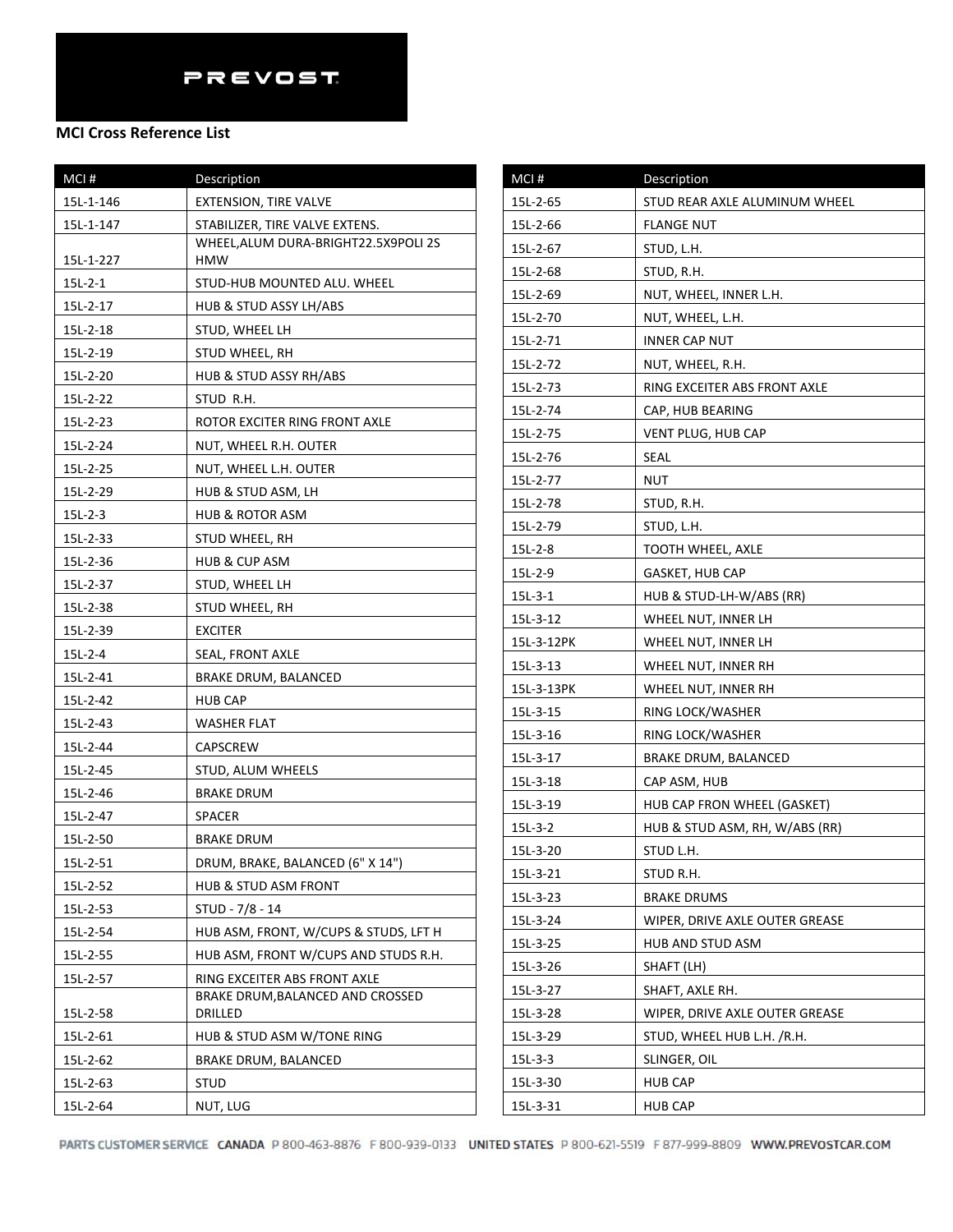| MCI#      | Description                        |
|-----------|------------------------------------|
| 15L-3-32  | GASKET, HUB CAP                    |
| 15L-3-33  | <b>HUB &amp; CUP ASM</b>           |
| 15L-3-34  | HUB & STUD ASM L.H. & R.H.         |
| 15L-3-35  | HUB & CUP ASM                      |
| 15L-3-36  | DRUM, BRAKE BALANCED (9" X 16")    |
| 15L-3-37  | AXLE STUD                          |
| 15L-3-38  | HUB & STUD ASM L.H.                |
| 15L-3-39  | HUB & STUD ASM R.H                 |
| $15L-3-4$ | RETAINER, TOOTH WHEEL REAR         |
| 15L-3-40  | DRUM, BRAKE BALANCED (9" X 16")    |
| 15L-3-41  | DRUM, BRAKE                        |
| 15L-3-42  | <b>HUB CUP</b>                     |
| 15L-3-43  | <b>HUB STUD</b>                    |
| 15L-3-44  | <b>BRAKE DRUM</b>                  |
| 15L-3-45  | HUB, WHEEL                         |
| 15L-3-48  | STUD FRONT AXLE STEEL WHEEL        |
| 15L-3-49  | GASKET, HUB CAP                    |
| 15L-3-5   | CAPSCREW                           |
| 15L-3-50  | <b>STUD</b>                        |
| 15L-3-57  | BRAKE DRUM BALANCED (9.86 X 16.64) |
| 15L-3-58  | HUB & CUP ASM                      |
| 15L-3-60  | PLUG HUB CAP COVER                 |
| 15L-3-64  | DRUM, BRAKE                        |
| 15L-5-119 | STUD, WHEEL                        |
| 15L-5-120 | CONE, BEARING                      |
| 15L-5-121 | CUP, BEARING                       |
| 15L-5-147 | STUD, WHEEL, L.H.                  |
| 15L-5-148 | STUD, WHEEL R.H.                   |
| 15L-5-151 | CONE, OUTER                        |
| 15L-5-153 | STUD WHEEL, W/DISC ALUM            |
| 15L-5-155 | STUD L.H.                          |
| 15L-5-158 | CONE, BEARING                      |
| 15L-5-159 | DISC, ROTOR VENTED                 |
| 15L-5-160 | HUB & ROTOR ASM, L.H. TRAILING     |
| 15L-5-161 | HUB & ROTOR ASM, R.H. TRAILING     |
| 15L-5-162 | CAP, HUB                           |
| 15L-5-167 | SEAL ASM, OIL                      |
| 15L-5-21  | SEAL                               |
| 15L-5-23  | <b>HUB CAP</b>                     |
| 15L-5-25  | <b>HUB &amp; CUP</b>               |

| MCI#         | Description                                |
|--------------|--------------------------------------------|
| 15L-5-27     | <b>CUP</b>                                 |
| 15L-5-29     | DISC, ROTOR VENTED                         |
| 15L-5-30     | NUT, FRONT & TAG AXLE WHEEL                |
| 15L-5-31     | STUD, L.H. FRONT & TAG WHEEL               |
| 15L-5-32     | STUD, R.H. FRONT & TAG WHEEL               |
| 15L-5-5      | <b>BEARING CONE</b>                        |
| 15L-5-5CG    | <b>CONE SKF</b>                            |
| 15M-2-25     | <b>CUP</b>                                 |
| 15M-2-26     | <b>CUP</b>                                 |
| 15M-2-29     | <b>CONE BEARING INNER</b>                  |
| 15M-3-11     | NUT 3/4"-16, NF GRADE 8 DIFF MOUNTING      |
| 15M-3-29     | <b>CONE</b>                                |
| 15R-1-18     | WHEEL (STUD MOUNT) GREY                    |
| 15R-1-18-P   | WHEEL (STUD MOUNT) GREY                    |
| 15R-1-18PK   | WHEEL (STUD MOUNT) GREY                    |
| 15R-1-18W    | WHEEL (STUD MOUNT) WHITE (NOTE IN MD04)    |
| 15R-1-18-W   | ST. WHEEL 22.5 X 8.25" WHITE SMW           |
| 15R-1-18WPK  | WHEEL STEEL 8 1/4 SMW                      |
| 15R-1-18-WPK | WHEEL STEEL 8 1/4 SMW                      |
| 15R-1-19     | WHEEL (HUB MOUNT) GREY                     |
| 15R-1-19PK   | WHEEL (HUB MOUNT) GREY                     |
| 15R-1-19W    | WHEEL, WHITE (SEE NOTE IN MD04)            |
| 15R-1-19-W   | ST. WHEEL 22.5X8.25" WHITE HMW             |
| 15R-1-19WPK  | WHEEL, STEEL, WHITE POWDER COAT            |
| 15R-1-19-WPK | WHEEL STEEL 8 1/4 HMW (POWDER COAT<br>WHT) |
| 15R-1-21     | WHEEL, STEEL 8.25"-22.5 WHITE              |
| 15R-2-11     | STUD, WHEEL, L.H.                          |
| 15R-2-11CG   | STUD, L.H.                                 |
| 15R-2-12     | STUD, WHEEL, R.H.                          |
| 15R-2-13     | <b>HUB CAP</b>                             |
| 15R-2-14     | STUD, R.H. DRIVE AXLE WHEEL                |
| 15R-2-5      | <b>HUB &amp; CUP ASSY</b>                  |
| 15R-2-9      | SEAL                                       |
| 15R-2-9CG    | SEAL                                       |
| 15R-3-5      | HUB AND CUP ASSY, DRIVE AXLE               |
| 15R-3-8      | OIL SEAL                                   |
| 15TA-1-3     | WHEEL (STUD MOUNT) GREY                    |
| 15TA210      | <b>HUB&amp;CUP ASM</b>                     |
| 15TA-2-10    | HUB&CUP ASM                                |
| 15TA-2-13    | BEARING                                    |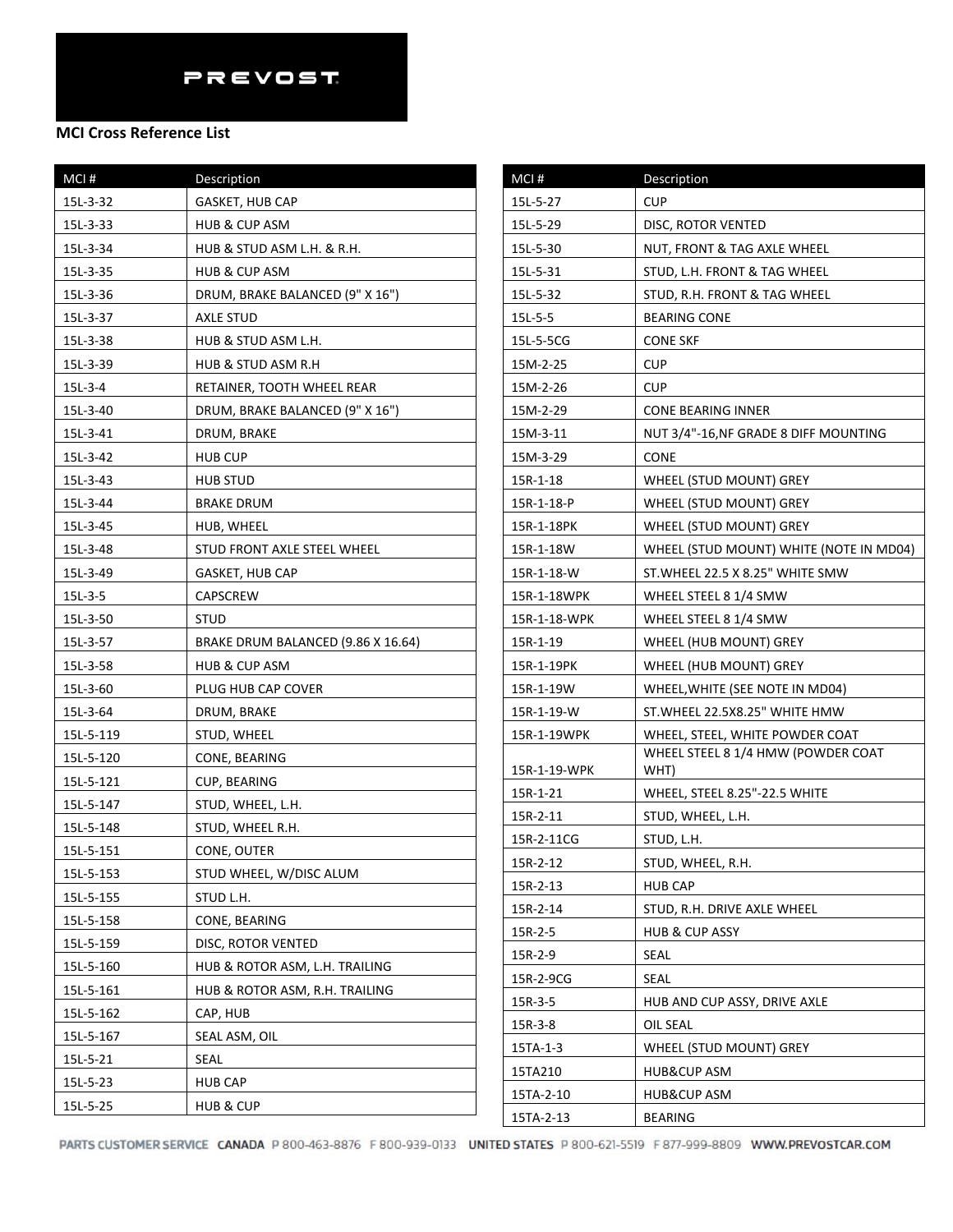| MCI#           | Description                           |
|----------------|---------------------------------------|
| 15TA-2-13CG    | <b>BEARING</b>                        |
| 15TA-2-18      | NUT, WHEEL R.H. OUTER                 |
| 15TA-2-19      | CAPSCREW                              |
| 15TA-2-5       | NUT                                   |
| 15TA-3-7       | STUD, L.H.                            |
| 16-01-1004     | DRIER, FILTER                         |
| 16-01-1026     | CONTROL PANEL ASM                     |
| 16-01-1040     | SOFTWARE CARD, CONFIGURATION          |
| 16-01-1042CGRM | COMP AC 05G 41CFM OIL REMAN W/CORE EX |
| 16-01-6042     | MODULE, LOGIC CONTROLLER              |
| 16-01-6043     | CONTACTOR, SIMPLE                     |
| 16-01-6044     | CONTACTOR                             |
| 16-01-6045     | BOARD ASY, RELAY (24VDC)              |
| 16-01-6046     | BREAKER, CICUIT, SINGLE POLE          |
| 16-01-6047     | STUD, POWER, JUNCTION BLOCK, NEG.     |
| 16-01-6048     | STUD, POWER, JUNCTION BLOCK, POS.     |
| 16-01-6076     | TEST KIT, POE OIL                     |
| 16-01-6077     | OIL, POE 68, GALLON BOTTLES(6)        |
| 16-02-1003     | COMP AC 05G 41CFM OIL REMAN W/CORE EX |
| 16-02-1008     | PAD, CENTER, W/O EMBLEM               |
| 16-02-1009     | COMP AC 05G 41CFM OIL REMAN W/CORE EX |
| 16-02-1010PK   | CABLE SEAL (1 PAC = 6 EA)             |
| 16-02-1011     | ELBOW 1/4 FPT X 7/16 UNC              |
| 16-02-1012     | PRESSURE TRANSDUCER -6.7 A 420 PSI    |
| 16-02-1016     | CONNECTOR, MALE - 2 PIN               |
| 16-02-1020     | COIL, O5G ELECT. UNLOADER             |
| 16-02-1021     | <b>VALVE ASSY -DISCHARGE</b>          |
| 16-02-1022     | GASKET, DISC. VALVE (1 EA=1 GASKET)   |
| 16-02-1024     | HIGH SWITCH                           |
| 16-02-1027     | CONNECTOR, FEMALE (2 PIN)             |
| 16-02-1028     | TEE,FPT X MPT                         |
| 16-02-1028PK   | TEE,FPT X MPT                         |
| 16-02-1030     | LABEL (R-134A)                        |
| 16-02-1030PK   | LABEL (R-134A)                        |
| 16-02-1036     | <b>LOCKNUT</b>                        |
| 16-02-1037     | WASHER, SPECIAL                       |
| 16-02-1040     | CLUTCH ASSY WITH COIL 24V             |
| 16-02-1041     | O RING                                |
| 16-02-1041PK   | O RING                                |
| 16-02-1042     | COMP AC 05G 41CFM OIL REMAN W/CORE EX |

| MCI#         | Description                           |
|--------------|---------------------------------------|
| 16-02-1042RM | COMP AC 05G 41CFM OIL REMAN W/CORE EX |
| 16-02-1045   | <b>COMPRESSOR ASSY</b>                |
| 16-02-1067   | PAD, CENTER, W/O EMBLEM               |
| 16-02-1070   | <b>SWITCH</b>                         |
| 16-02-1077   | COMP AC 05G 41CFM OIL REMAN W/CORE EX |
| 16-02-1080   | PLUG, O-RING                          |
| 16-02-1081   | SEAL CAP, A/C DISCHARGE SERV.         |
| 16-02-1082   | CAP, SERVICE AC COMP                  |
| 16-02-1083PK | CAPSCREW                              |
| 16-02-1084   | CANCEL, SCR CAP HEX Z050 3/8-16X1 G5  |
| 16-02-1084PK | CANCEL, SCR CAP HEX Z050 3/8-16X1 G5  |
| 16-02-1085   | SCREW, COVER ASM                      |
| 16-02-1086   | O-RING, OIL PUMP COVER                |
| 16-02-1087   | PISTON ASSY, UNLOADER                 |
| 16-02-1087PK | PISTON ASSY, UNLOADER                 |
| 16-02-1088   | CAP, SNAP                             |
| 16-02-1089   | KIT, REPAIR, VALVE BODY               |
| 16-02-1090   | O-RING                                |
| 16-02-1090PK | O-RING                                |
| 16-02-1092   | <b>PISTON</b>                         |
| 16-02-1093   | <b>PISTON &amp; PIN .020 OS</b>       |
| 16-02-1094   | RING, PISTON (.020)                   |
| 16-02-1094PK | RING, PISTON (.020)                   |
| 16-02-1095   | CRANKSHAFT                            |
| 16-02-1096   | <b>CONNECTING ROD</b>                 |
| 16-02-1097   | <b>SPACER</b>                         |
| 16-02-1098   | FLANGE, SHAFT END                     |
| 16-02-1099   | 0-RING                                |
| 16-02-1100   | RING FELT & RETAINER ASM              |
| 16-02-1101   | SCR CAP HEX ZP3/8-16x3.25 G5PT        |
| 16-02-1101PK | SCR CAP HEX ZP3/8-16x3.25 G5PT        |
| 16-02-1102   | <b>STUD BOLD</b>                      |
| 16-02-1106   | 05G CENTER VALVE PLATE                |
| 16-02-1107   | GASKET, HEAD, CENTER, NO UNLOAD       |
| 16-02-1107PK | GASKET, HEAD,CENTER, NO UNLOAD        |
| 16-02-1108   | <b>PISTON</b>                         |
| 16-02-1128   | CLUTCH ASM, 24V                       |
| 16-02-1129   | VALVE ASM, SUCTION, SERVICE           |
| 16-02-1130   | VALVE ASM, DISCHARGE, SERVICE         |
| 16-02-1153   | 05G COMPRESSOR TWIN PORT              |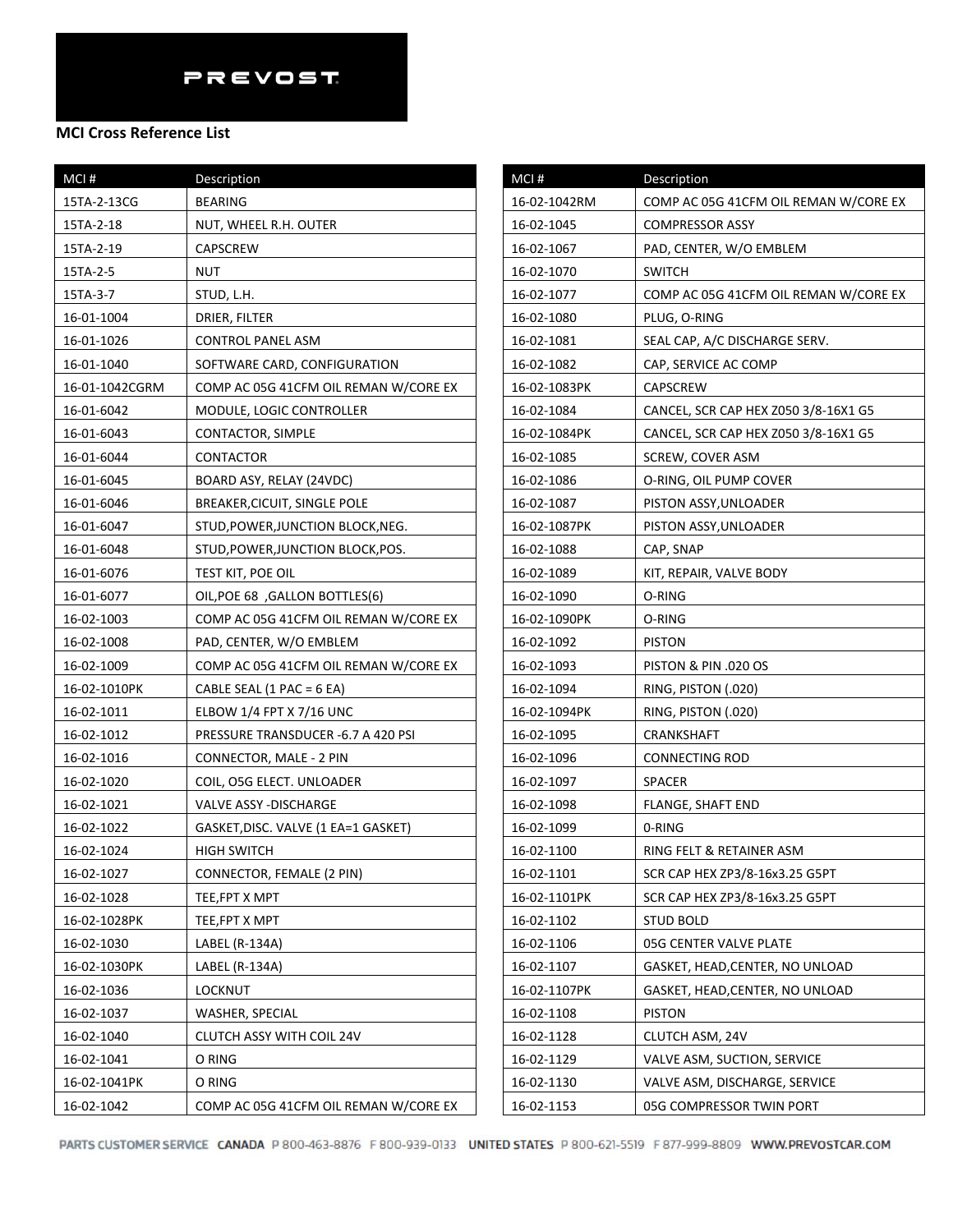### **MCI Cross Reference List**

| MCI#         | Description                                 |
|--------------|---------------------------------------------|
| 16-02-1154   | COMPRESSOR, 056, TWIN PORT 41CFM            |
| 16-02-1157RM | COMP AC41CFM 05G ELEC UNLDR REMN<br>W/COR E |
| 16-02-1161   | CLUTCH ASM (W/O COIL)                       |
| 16-02-1231   | CLUTCH, BITZER, COMPRESSOR, MCI             |
| 16-02-1232   | ADAPTOR 7/16-20 X R134A 16MM                |
| 16-02-1233   | ADAPTOR 7/16-20 X R134A 13MM                |
| 16-02-1244   | SHRADER FITTING 1/8-27 MPT X7/16-20         |
| 16-02-1245   | DISCHARGE SHUT-OFF VALVE                    |
| 16-02-1246   | SEAL SHAFT                                  |
| 16-02-1247   | KIT VALVE PLATE                             |
| 16-02-1248   | KIT OIL PUMP                                |
| 16-02-1249   | <b>GASKET OVERHAUL SET</b>                  |
| 16-02-1250   | COIL, CLUTCH, 24VDC, 60W, LA16/25           |
| 16-02-1253   | <b>GASKET DISHARGE/SUCCION VALVE</b>        |
| 16-02-1258   | PROTECTIVE CAP                              |
| 16-02-1261   | KIT UNLOADER HEAD (W/GASKET)                |
| 16-02-1269   | FILTER, SUCTION GAS                         |
| 16-02-1287   | PRESS TRANSDUCER 0-500 PSIG                 |
| 16-02-1297   | ADAPTOR 7/16-20 X R134A 20                  |
| 16-02-1317   | HUB ASSY. W/GROVE                           |
| 16-02-1318   | SEAL ASSY. SHAFT                            |
| 16-02-1344   | KIT O-RING                                  |
| 16-02-1346   | CLOSING CAP                                 |
| 16-02-1347   | DRAIN HOSE                                  |
| 16-02-1377   | CLUTCH, COMPRESSOR, BITZER MCI D&J<br>COACH |
| 16-02-194PK  | RING, PISTON (.020)                         |
| 16-02-6002   | PAD, CENTER, W/O EMBLEM                     |
| 16-02-6036   | SEAL, CRANKSHAFT                            |
| 16-02-6038   | <b>FIELD</b>                                |
| 16-02-6187   | KIT CLUTCH DRIVE                            |
| 16-02-6188   | PULLEY, AC CLUTCH                           |
| 16-02-6191   | SENSOR, HIGH TEMPERATURE                    |
| 16-02-6194   | O-RING, SUCTION                             |
| 16-02-6197   | TUBE, DISCHARGE                             |
| 16-02-6198   | SWITCH                                      |
| 16-02-6218   | <b>BUSHING, PISTON PIN</b>                  |
| 16-02-6219   | VALVE                                       |
| 16-02-6220   | OIL R404A, R134A & R407C                    |
| 16-02-6224   | <b>BEARING</b>                              |

| MCI#       | Description                 |
|------------|-----------------------------|
| 16-02-6225 | SEAL                        |
| 16-02-6227 | PLUG, METERING              |
| 16-02-6233 | <b>INDICATOR</b>            |
| 16-02-6239 | <b>SHAFT</b>                |
| 16-02-6240 | VALVE                       |
| 16-02-6241 | PUMP ASM                    |
| 16-02-6249 | VALVE ASM                   |
| 16-02-6251 | <b>SLEEVES</b>              |
| 16-02-6252 | <b>HOUSING - PUMP</b>       |
| 16-02-6253 | COVER - PUMP                |
| 16-02-6254 | CONNECTING RODS             |
| 16-02-6255 | SCREEN & TUBE - OIL PICKUP  |
| 16-02-6256 | <b>GASKET - HOUSING</b>     |
| 16-02-6257 | <b>MANIFOLD - DISCHARGE</b> |
| 16-02-6258 | SUMP, OIL                   |
| 16-02-6259 | CRANKSHAFT                  |
| 16-02-6260 | PLATE, DRIVE BEARING        |
| 16-02-6263 | REGULATOR                   |
| 16-02-6264 | HEAD, CYLINDER (W/ INSERTS) |
| 16-02-6265 | PISTON ASM                  |
| 16-02-6267 | PLATE ASM, VALVE            |
| 16-02-6269 | KIT - GASKET                |
| 16-02-6271 | O-RING                      |
| 16-02-6272 | O-RING                      |
| 16-02-6275 | GASKET - VALVE              |
| 16-02-6276 | GASKET - HOUSING            |
| 16-02-6277 | O-RING - BYPASS VALVE       |
| 16-02-6278 | O-RING                      |
| 16-02-6279 | O-RING                      |
| 16-02-6280 | SEAL, LIP                   |
| 16-02-6281 | O-RING                      |
| 16-02-6283 | O-RING                      |
| 16-02-6284 | O-RING                      |
| 16-02-6285 | GASKET - UNLOADER HEAD      |
| 16-02-6286 | <b>GASKET - COVER</b>       |
| 16-02-6287 | GASKET, CYLINDER HEAD       |
| 16-02-6288 | GASKET, MANIFOLD            |
| 16-02-6289 | GASKET                      |
| 16-02-6290 | O-RING                      |
| 16-02-6291 | O-RING                      |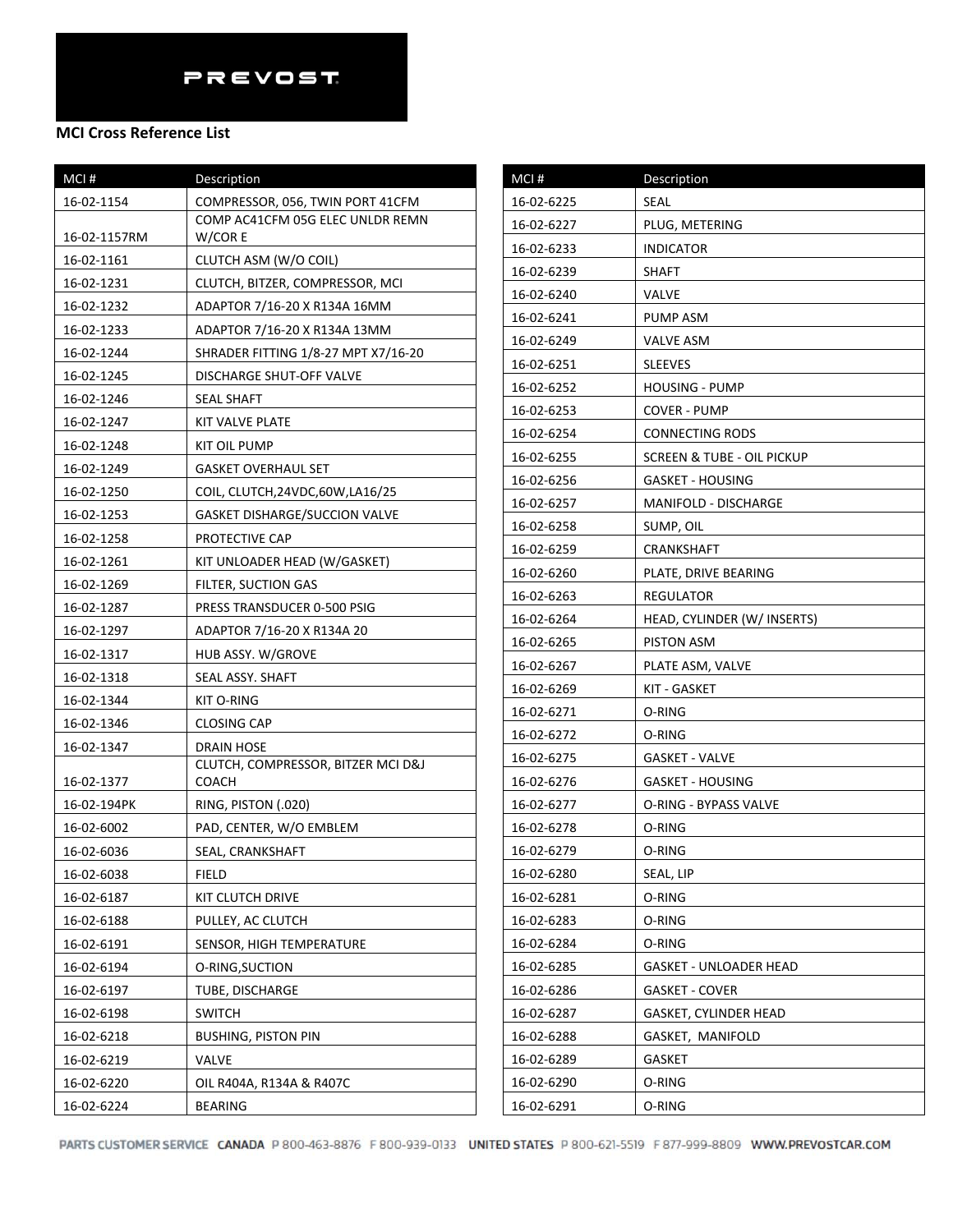| MCI#       | Description                   |
|------------|-------------------------------|
| 16-02-6292 | <b>GASKET, FLARE</b>          |
| 16-02-6293 | O-RING                        |
| 16-02-6296 | KIT, SEAL                     |
| 16-02-6297 | CONNECTOR                     |
| 16-02-6298 | <b>SECONDARY LOCK</b>         |
| 16-02-6299 | HARNESS, COMPRESSOR           |
| 16-02-6300 | SWITCH ASM                    |
| 16-02-6301 | <b>SWITCH</b>                 |
| 16-02-6302 | DIODE                         |
| 16-02-6303 | COIL (12V)                    |
| 16-02-6304 | COIL (24V)                    |
| 16-02-6308 | SCREW-MTG OIL SUMP            |
| 16-02-6309 | 16G-2-203                     |
| 16-02-6310 | <b>SCREW</b>                  |
| 16-02-6312 | <b>RING RETAINING</b>         |
| 16-02-6313 | <b>SCREW</b>                  |
| 16-02-6318 | <b>NUT</b>                    |
| 16-02-6319 | <b>ELBOW</b>                  |
| 16-02-6320 | <b>NUT</b>                    |
| 16-02-6321 | PLUG                          |
| 16-02-6323 | LOCKWASHER                    |
| 16-02-6324 | CAPSCREW (3/8-16 X 2)         |
| 16-02-6326 | DOWEL PIN                     |
| 16-02-6327 | PIN, DOWEL                    |
| 16-02-6328 | DOWEL PIN                     |
| 16-02-6329 | <b>WASHER</b>                 |
| 16-02-6330 | PLUG                          |
| 16-02-6331 | <b>CAP</b>                    |
| 16-02-6333 | SCREW-COMPR.BRG.HD TO HOUSING |
| 16-02-6335 | SCREW, CAP, ROD CONN          |
| 16-02-6336 | ADAPTER (#20)                 |
| 16-02-6338 | <b>ADAPTER</b>                |
| 16-02-6340 | CAPSCREW                      |
| 16-02-6341 | PLUG, MAGNETIC                |
| 16-02-6342 | WASHER, SEALING               |
| 16-02-6344 | WASHER, SEALING               |
| 16-02-6345 | SCREW, CYL HD (2-5/8")        |
| 16-02-6347 | <b>SCREW</b>                  |
| 16-02-6348 | <b>SCREW</b>                  |
| 16-02-6350 | <b>FITTING</b>                |

| MCI#       | Description                           |
|------------|---------------------------------------|
| 16-02-6354 | <b>ELBOW</b>                          |
| 16-02-6355 | KEY                                   |
| 16-02-6356 | FLATWASHER                            |
| 16-02-6357 | WASHER, FLAT                          |
| 16-02-6360 | VALVE, DISCHG                         |
| 16-02-6361 | CAP, VALVE                            |
| 16-02-6362 | CAP, VALVE, SERVICE                   |
| 16-02-6363 | VALVE, SUCTION                        |
| 16-02-6364 | FITTING REFRIGERANT 13.4A             |
| 16-02-6365 | CAP, FITTING DISCHARGE                |
| 16-02-6366 | CAP, FITTING SUCTION                  |
| 16-02-6367 | FITTING, REFERGERENT 134 A            |
| 16-02-6372 | BEARING, DRIVE END                    |
| 16-02-6373 | BEARING, BALL                         |
| 16-02-6376 | CLAMP, SCREEN MTG                     |
| 16-02-6378 | KIT CLUTCH DRIVE                      |
| 16-02-6380 | CAP, VALVE                            |
| 16-02-6381 | <b>GASKET</b>                         |
| 16-02-6382 | SCREW, CYL HD (2")                    |
| 16-02-6383 | SCREW, CYL HD (2-5/8")                |
| 16-02-6384 | <b>GASKET</b>                         |
| 16-02-6385 | <b>GASKET</b>                         |
| 16-02-6386 | LOCKWASHER                            |
| 16-02-6387 | PLUG, OIL PUMP COVER                  |
| 16-02-6388 | PLUG HEX PIPE                         |
| 16-02-6421 | <b>CLUTCH</b>                         |
| 16-02-6422 | UNLOADER VALVE BODY                   |
| 16-02-6423 | HARNESS, HI-PRESSURE, 05G COMPR.      |
| 16-02-6424 | HARNESS, LO-PRESSURE, 05G COMPR.      |
| 16-02-6425 | <b>HIGH SWITCH</b>                    |
| 16-02-6426 | VALVE KIT, SUCTION, 1 3/8" ODS        |
| 16-02-6427 | VALVE KIT, DISCHARGE, 7/8" ODS        |
| 16-02-6428 | O RING                                |
| 16-02-6444 | <b>T-SEAL</b>                         |
| 16-02-6447 | MALE TERMINAL 18-20 AWG (PACK OF 50)  |
| 16-02-6448 | CABLE SEAL (PACK OF 50)               |
| 16-02-6449 | COIL, SOLENOID, 24VDC                 |
| 16-02-6450 | WASHER, LOCK 3/8 EXT TOOTH            |
| 16-02-6451 | SCREW TRUSS HEAD SLOTTED (PACK OF 50) |
| 16-02-6452 | <b>FITTING</b>                        |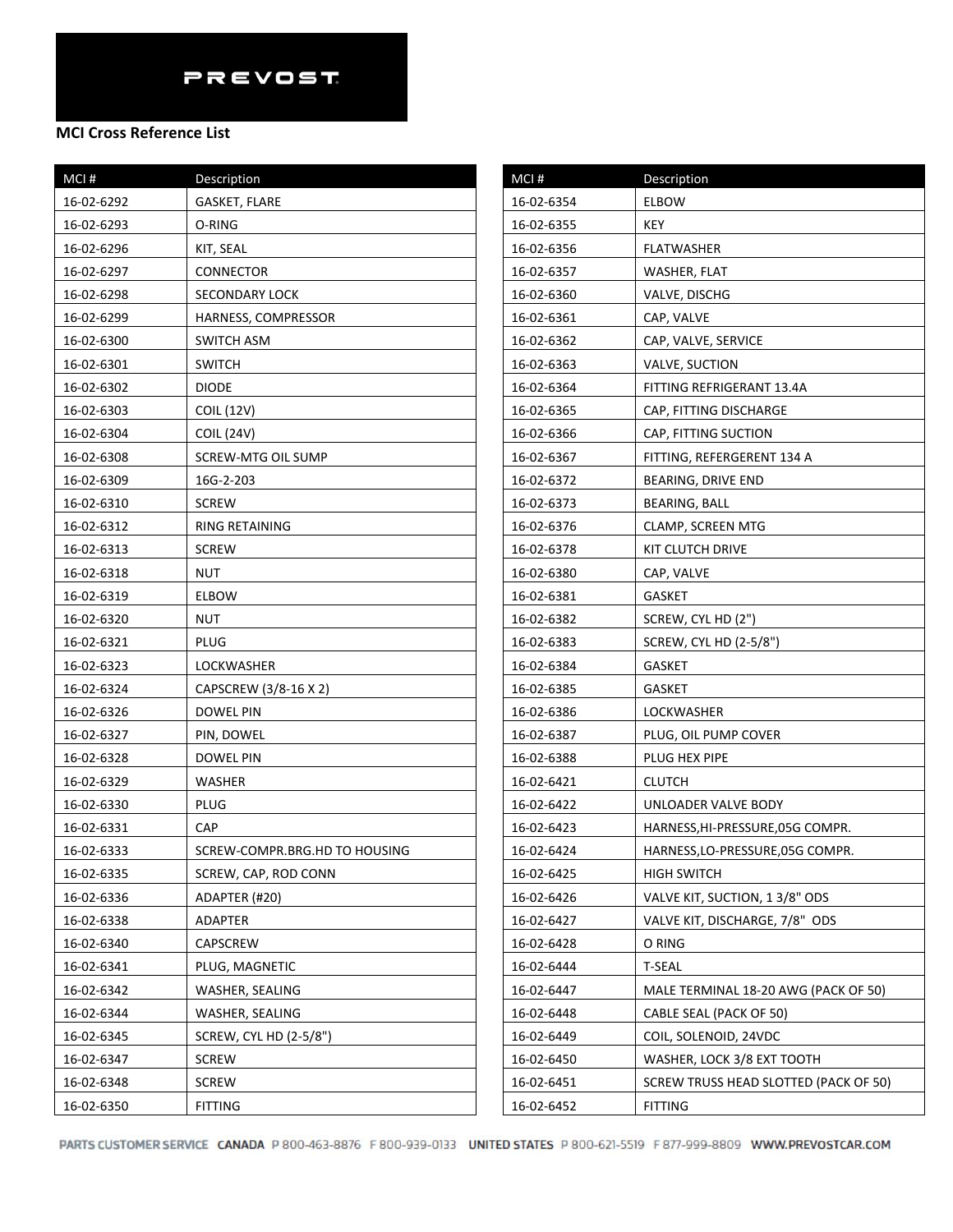#### **MCI Cross Reference List**

| MCI#       | <b>Description</b>                |
|------------|-----------------------------------|
| 16-02-6453 | CLUTCH (2-5V GROOVES, 8.7" DI     |
| 16-02-6454 | CONNECTOR, STRAIGHT               |
| 16-02-6457 | WASHER                            |
| 16-02-6487 | O-RING                            |
| 16-02-6488 | SIGHT GLASS                       |
| 16-02-6489 | BEARING, MAIN                     |
| 16-02-6490 | STRAINER, SUCTION VALVE           |
| 16-02-6491 | KIT, VALVE SUCTION                |
| 16-02-6492 | VALVE, A/C SERVICE                |
| 16-02-6493 | GASKET, SUCT. VALVE               |
| 16-02-6494 | SEAL CAP, A/C DISCHARGE SERV.     |
| 16-02-6495 | GASKET,SER. VALVE                 |
| 16-02-6497 | PAD, BLANK-OFF, SUCTION           |
| 16-02-6499 | COVER, BOTTOM (ALUM) O5G BUS      |
| 16-02-6500 | PLATE, BOTTOM ALUMINIUM           |
| 16-02-6501 | TUBE, OIL PICK-UP                 |
| 16-02-6502 | VALVE, OIL PRESSURE RELIEF        |
| 16-02-6503 | CHECK VALVE, OIL RETURN           |
| 16-02-6512 | WASHER SPECIAL                    |
| 16-02-6513 | CARBON RING KIT                   |
| 16-02-6514 | <b>GASKET SEAL COVER</b>          |
| 16-02-6515 | HUB CLUTCH MOUNTING               |
| 16-02-6516 | NUT, 05-G COMP. CLUTCH HUB        |
| 16-02-6517 | PISTON, RING                      |
| 16-02-6518 | SCREW, 1/4-28 X 3/4               |
| 16-02-6520 | COIL SOLENOID 12 VOLT             |
| 16-02-6521 | COIL, 12 VDC                      |
| 16-02-6522 | SOLENOID COIL 24V                 |
| 16-02-6524 | COIL, SOLENOID, 208/240-1-50/60   |
| 16-02-6526 | STRAINER ASSY                     |
| 16-02-6533 | PLUG, COMPRESSOR UNLOADER         |
| 16-02-6535 | <b>SEAT RING</b>                  |
| 16-02-6536 | <b>STRAINER ASSY</b>              |
| 16-02-6537 | <b>PISTON &amp; PIN (.020)</b>    |
| 16-02-6539 | RING, COMP. COMP.                 |
| 16-02-6540 | KEY, CRANKSHAFT 1/4 X 1/4         |
| 16-02-6541 | PIN,1/8 DIA.X1/2 (6 PK/SOLD EACH) |
| 16-02-6543 | DOWEL, VALVE PLATE                |
| 16-02-6544 | BOLT,SPEC. COATED                 |
| 16-02-6545 | STRAINER ASSY                     |

| MCI#         | Description                    |
|--------------|--------------------------------|
| 16-02-6549   | GASKET, SER. VALVE             |
| 16-02-6550   | SEAL CAP, A/C DISCHARGE SERV.  |
| 16-02-6550PK | SEAL CAP, A/C DISCHARGE SERV.  |
| 16-02-6551   | PAD, BLANK-OFF, DISCHARGE      |
| 16-02-6553   | PLATE                          |
| 16-02-6554   | DOWEL, VALVE PLATE             |
| 16-02-6555   | GASKET,VALVE PLATE             |
| 16-02-6556   | WASHER, LOCK                   |
| 16-02-6557   | GASKET, CYL. HEAD              |
| 16-02-6558   | CHECK VALVE ASSY, UNLOADER     |
| 16-02-6559   | GASKET                         |
| 16-02-6560   | GASKET, SEAL COVER-FIBER       |
| 16-02-6561   | <b>GASKET SEAL COVER</b>       |
| 16-02-6562   | <b>GASKET, END PLATE</b>       |
| 16-02-6563   | <b>GASKET, VALVE PLATE</b>     |
| 16-02-6564   | GASKET, CYL. HEAD              |
| 16-02-6565   | GASKET                         |
| 16-02-6566   | O-RING .364 ID X .070 THK      |
| 16-02-6568   | GASKET SEAL COVER (1EA=PK10)   |
| 16-02-6570   | GASKET, SUCTION VALVE (METAL)  |
| 16-02-6571   | <b>GASKET SEAL COVER</b>       |
| 16-02-6572   | <b>GASKET, END PLATE</b>       |
| 16-02-6573   | GASKET, SIGHT GLASS (METAL)    |
| 16-02-6574   | GASKET, SERVICE (METAL)        |
| 16-02-6575   | GASKET, BOTTOM PLATE (METAL)   |
| 16-02-6576   | GASKET,PUMP END                |
| 16-02-6577   | COIL ASSY, O5-G COMPRESSOR     |
| 16-02-6578   | RING, EXTERNAL RETAINING       |
| 16-02-6579   | RING, INTERNAL RETAINING       |
| 16-02-6580   | BEARING, 05-G COMP. CLUTCH     |
| 16-02-6581   | <b>SPACER</b>                  |
| 16-02-6582   | V-BELT                         |
| 16-02-6583   | KEY, CRANKSHAFT 1/4 X 1/4      |
| 16-02-6584   | PLATE ADAPTER                  |
| 16-02-6585   | PULLEY                         |
| 16-02-6586   | CLUTCH ASM                     |
| 16-02-6587   | CLUTCH (2-5V GROOVES, 8.7" DI  |
| 16-02-6588   | BEARING, HOUSING MTD. CLUTCH   |
| 16-02-6589   | RING, RETAINER                 |
| 16-02-6590   | COIL, 24 VOLT A/C COMP. CLUTCH |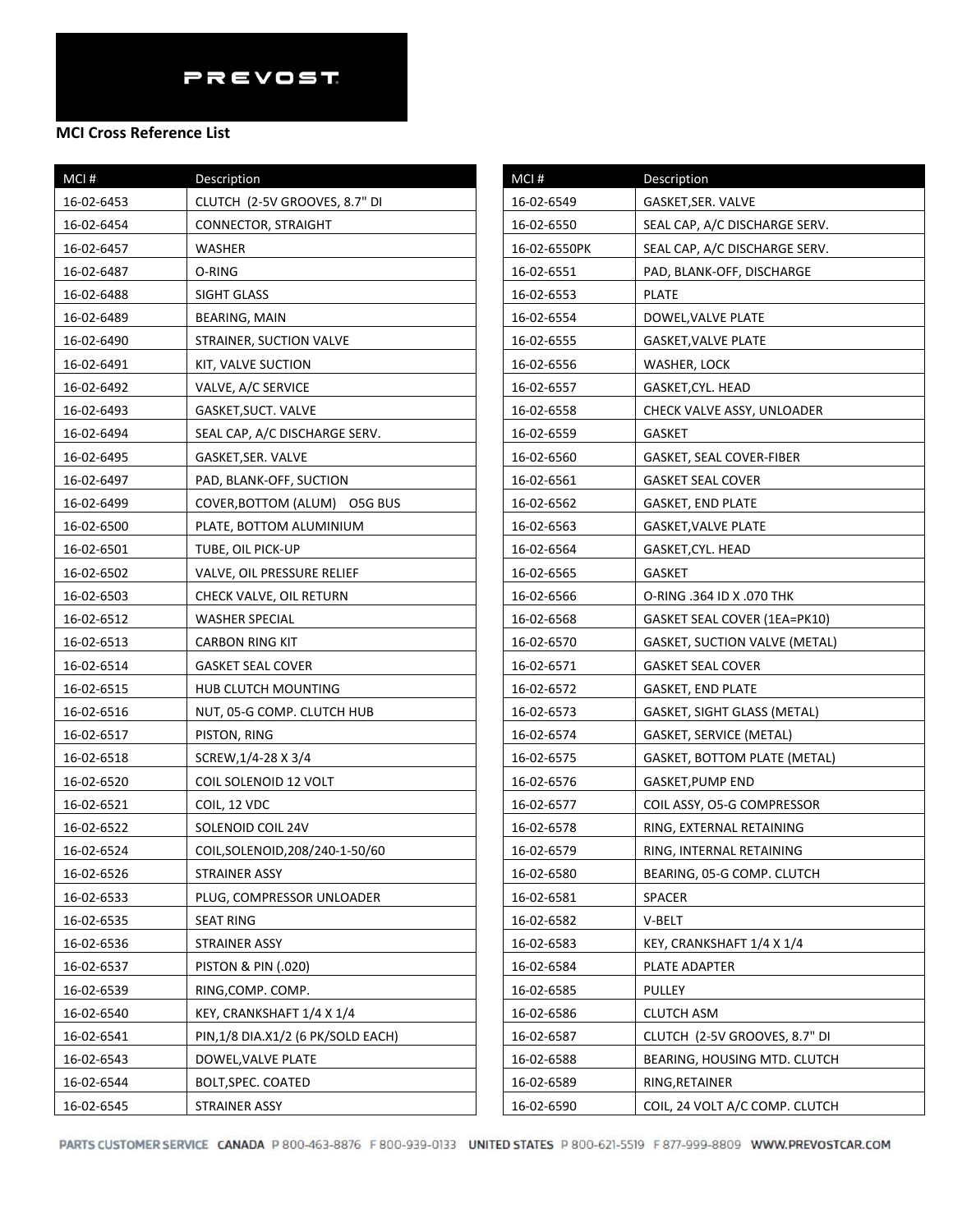| MCI#          | Description                            |
|---------------|----------------------------------------|
| 16-02-8034    | VALVE ASSY-DISCHARGE                   |
| 16-02-8038    | FIELD                                  |
| 16-02-8039    | PULLEY MACH                            |
| 16-02-8040    | SWITCH ASM, HIGH PRES. CUTOUT          |
| 16-02-8041    | SWITCH ASM (BARE)                      |
| 16-02-8042    | SWITCH ASSY - LOW PRESSURE             |
| 16-02-8064    | <b>SPACER</b>                          |
| 16-02-8079    | CAP, FITTING SUCTION                   |
| 16-02-8084    | CAP, FITTING DISCHARGE                 |
| 16-02-8117    | LOCKWASHER                             |
| 16-02-8134    | REGULATOR, VOLTAGE                     |
| 16-02-8139    | BRUSH ASM                              |
| 16-02-8189    | FIELD 24V                              |
| 16-04-1002    | COIL ASM, CONDENSER                    |
| 16-04-1003    | RECIEVER ASM                           |
| 16-04-1004    | DRIER, FILTER                          |
| 16-04-1005    | GUARD, FAN                             |
| 16-04-1006    | RING, VENTURI                          |
| 16-04-1007    | CLAMP, FILTER DRIER                    |
| 16-04-1007PK  | CLAMP, FILTER DRIER                    |
| 16-04-1008    | <b>CONNECTOR 2 PIN</b>                 |
| 16-04-1009    | FEMALE TERMINAL 14-16 AWG (PACK OF 50) |
| 16-04-1009PK  | FEMALE TERMINAL 14-16 AWG (PACK OF 50) |
| 16-04-1010PK  | CABLE SEAL $(1$ PAC = 6 EA)            |
| 16-04-1011    | $O-RING (PAC = 5)$                     |
| 16-04-1011PK  | $O-RING (PAC = 5)$                     |
| 16-04-1012    | O-RING                                 |
| 16-04-1012PK  | O-RING                                 |
| 16-04-1014    | CLAMP 5/8 OD SST                       |
| 16-04-1014PK  | CLAMP 5/8 OD SST                       |
| 16-04-1016    | BRASS KING VALVE 5/8 ODF               |
| 16-04-1017    | VALVE                                  |
| 16-04-1018    | ORS FITTING 7/8 X 1-7/16-12            |
| 16-04-1019    | ORS NUT HEX HEAD 1-1/8 X 1.69-12       |
| 16-04-1020    | FITTING (5/8 ORS)                      |
| 16-04-1021    | NUT, 13/16-16 (ORS REFR CONN)          |
| 16-04-1022    | O-RING .489 ID X .070 THK              |
| 16-04-1023    | FITTING, ORS, 3/8 TUBE X #6 THRD       |
| 16-04-1025    | PLUG                                   |
| 16-04-1025PK2 | PLUG                                   |

| MCI#         | Description                      |
|--------------|----------------------------------|
| 16-04-1026   | <b>SIGHTGLASS</b>                |
| 16-04-1028   | VALVE, SOLENOID, LIQUID LINE     |
| 16-04-1029   | <b>COIL</b>                      |
| 16-04-1030   | COIL, SOLENOID, PARCEL RACK      |
| 16-04-1031   | COIL, 24 VOLTS SOLENOID VALVE    |
| 16-04-1032   | KIT, REPAIR, VALVE, SOLENOID,    |
| 16-04-1033   | TUBE COLLAR ORS 5/8 BRASS        |
| 16-04-1033PK | TUBE COLLAR ORS 5/8 BRASS        |
| 16-04-1047   | BOX ASM, CONTROL, COND. MODULE   |
| 16-04-1050   | GASKET, TRIMLOK, BLACK           |
| 16-04-1053   | TUBE, LIQUID., COND OUTLET       |
| 16-04-1062   | TUBE, LIQUID                     |
| 16-04-1071   | ORS HEX NUT 1-14 (PACK OF 5)     |
| 16-04-1071PK | ORS HEX NUT 1-14 (PACK OF 5)     |
| 16-04-1078   | NUT, HEX LOCK                    |
| 16-04-1078PK | NUT,HEX LOCK                     |
| 16-04-10Z9   | <b>COIL</b>                      |
| 16-04-1110   | CONDENSOR, ASSY, "E" COACH       |
| 16-04-1200   | RETROFIT KIT, CONDENSER COVER    |
| 16-04-1204   | CONTACTOR                        |
| 16-04-1206   | DRIER, FILTER                    |
| 16-04-1211   | VALVE, CHECK, 5/8"ODF            |
| 16-04-1212   | <b>FAN &amp; MOTOR</b>           |
| 16-04-1213   | <b>CIRCULAR GRILLE</b>           |
| 16-04-1223   | RIVET, POP, 3/16"X1/16"-1/8"GRIP |
| 16-04-1235   | <b>TUBE</b>                      |
| 16-04-1238   | BOLT, HEX (1/4-20X3/4)           |
| 16-04-1241   | CLAMP, 2-1/16"TO 3"SS            |
| 16-04-1242   | BOLT, HEX (1/4-20X1)             |
| 16-04-1247   | FRAME WELD ASM, COND             |
| 16-04-1261   | CONDENSOR, MCI J COACH           |
| 16-04-1263   | MOTOR CONDENSOR FAN              |
| 16-04-1266   | SIGHT GLASS                      |
| 16-04-1267   | KIT, REPAIR, SOLENOID VALVE      |
| 16-04-1268   | PLUG, FUSIBLE                    |
| 16-04-1271   | HARNESS, CONDENSER               |
| 16-04-1369   | TUBE ASY, LIQUID LINE, E COACH   |
| 16-04-1381   | COVER, CONDENSER                 |
| 16-04-6062   | STUD                             |
| 16-04-6085   | <b>VALVE SHUT OFF</b>            |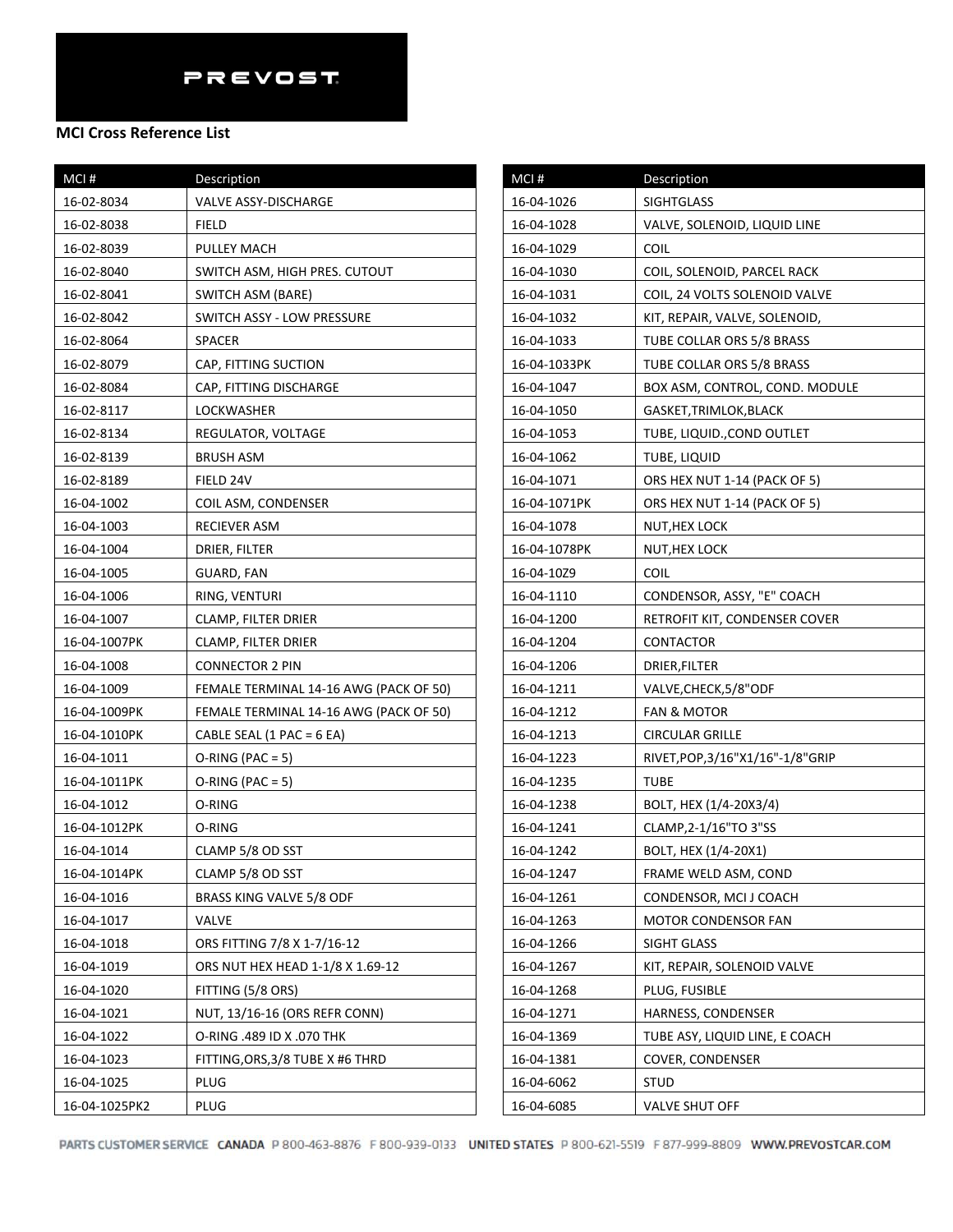| MCI#       | Description                            | MCI#       | Description                              |
|------------|----------------------------------------|------------|------------------------------------------|
| 16-04-6086 | <b>DEHYDRATOR</b>                      | 16-04-6210 | <b>TOWER CONNECTOR</b>                   |
| 16-04-6087 | VALVE, RELIEF                          | 16-04-6267 | <b>ACTUATOR - AIR EXCHANGE</b>           |
| 16-04-6088 | FAN                                    | 16-04-6277 | NAMEPLATE (NEG)                          |
| 16-04-6090 | <b>SCREW - PLATE</b>                   | 16-04-6278 | NAMEPLATE - TK                           |
| 16-04-6092 | FITTING, DISCHARGE                     | 16-04-6287 | COIL ASM, CONDENSER, COPPER FIN          |
| 16-04-6105 | <b>NUT</b>                             | 16-04-6288 | <b>MOTOR</b>                             |
| 16-04-6112 | <b>SHROUD</b>                          | 16-04-6290 | HUB, INSERT, FAN                         |
| 16-04-6113 | FAN                                    | 16-04-6291 | VALVE, CHECK                             |
| 16-04-6114 | <b>SCREW</b>                           | 16-04-6292 | VALVE, SOL, 24VDC(5/8ODFx7/8ODM)         |
| 16-04-6115 | <b>SCREW</b>                           | 16-04-6293 | COIL 24 VDC                              |
| 16-04-6116 | WASHER                                 | 16-04-6294 | GUARD, FAN                               |
| 16-04-6117 | HUB                                    | 16-04-6295 | <b>SCREW ASSY COMPRESSION</b>            |
| 16-04-6118 | WASHER                                 | 16-04-6296 | JUNCTION BLOCK-STUD TYPE, BLACK          |
| 16-04-6122 | <b>SCREW - PLATE</b>                   | 16-04-6308 | PANEL, VENTURI, CONDENSER FANS           |
| 16-04-6127 | <b>SCREW - PLATE</b>                   | 16-04-6320 | BRUSH (GE/CARRIER PERM MAGNET MOTOR)     |
| 16-04-6141 | ADAPTER - BULKHEAD (#20, O-RING SEAL)  | 16-04-6321 | <b>HOLDER BRUSH</b>                      |
| 16-04-6142 | <b>NUT</b>                             | 16-04-6322 | BEARING, OPP. SHAFT END                  |
| 16-04-6143 | LOCKWASHER                             | 16-04-6323 | <b>CAP</b>                               |
| 16-04-6147 | <b>WASHER SPECIAL</b>                  | 16-04-6324 | FITTING, ORS-1 11/16-12 X 7/8            |
| 16-04-6151 | FITTING, SADDLE                        | 16-04-6326 | CAP, PROTECTOR M-13                      |
| 16-04-6153 | <b>INDICATOR</b>                       | 16-04-6328 | RECEIVER ASM, REFRIG. 5" OD              |
| 16-04-6154 | O-RING                                 | 16-04-6333 | O-RING .739 ID X .070 THK                |
| 16-04-6160 | TUBE, STUB                             | 16-04-6342 | WASHER # 10 SST (PACK OF 25)             |
| 16-04-6161 | SHOULDER                               | 16-04-6344 | NUT HEX 1/4-20 SST                       |
| 16-04-6162 | O-RING (5/8)                           | 16-04-6350 | WASHER M8 (PACK OF 25)                   |
| 16-04-6163 | <b>CLAMP</b>                           | 16-04-6351 | LOCK WASHER M8 (PACK OF 25)              |
| 16-04-6164 | <b>BUSHING</b>                         | 16-04-6355 | WASHER FLAT 3/8 SS                       |
| 16-04-6167 | INDICATOR, LIQUID                      | 16-04-6358 | RIVNUT M6 X 1.0 GRIP .028 - .165 (PACK O |
| 16-04-6171 | TEE.                                   | 16-04-6360 | ORS HEX NUT 1-3/16-12 (PACK OF 5)        |
| 16-04-6173 | <b>SLEEVE</b>                          | 16-04-6363 | DECAL, CARRIER OVAL, 2.80"               |
| 16-04-6174 | <b>NUT</b>                             | 16-04-6373 | DISCHARGE LINE ASY.,"G" COACH            |
| 16-04-6178 | ADAPTER - BULKHEAD (#12)               | 16-04-6374 | TUBE ASSY, PARCEL LIQ. LINE              |
| 16-04-6180 | O-RING                                 | 16-04-6376 | LIQUID LINE SOLENOID VALVE ASY           |
| 16-04-6182 | <b>CONNECTOR</b>                       | 16-04-6377 | LABEL (R-134A)                           |
| 16-04-6183 | <b>CONNECTOR - SHROUD (4 TERMINAL)</b> | 16-04-6379 | REPAIR KIT CHECK VALVE                   |
| 16-04-6184 | GROMMET (3/4)                          | 16-04-6380 | CONDENSER KIT, G COACH, CU COIL          |
| 16-04-6185 | <b>CONNECTOR</b>                       | 16-04-6381 | COIL ASM, CONDENSER, COPPER FIN          |
| 16-04-6191 | <b>CLAMP</b>                           | 16-04-8030 | <b>CLAMP</b>                             |
| 16-04-6195 | LOCKWASHER                             | 16-04-8053 | WASHER-DOME                              |
| 16-04-6208 | CONNECTOR                              | 16-04-8057 | FAN, AXIAL 24 VDC                        |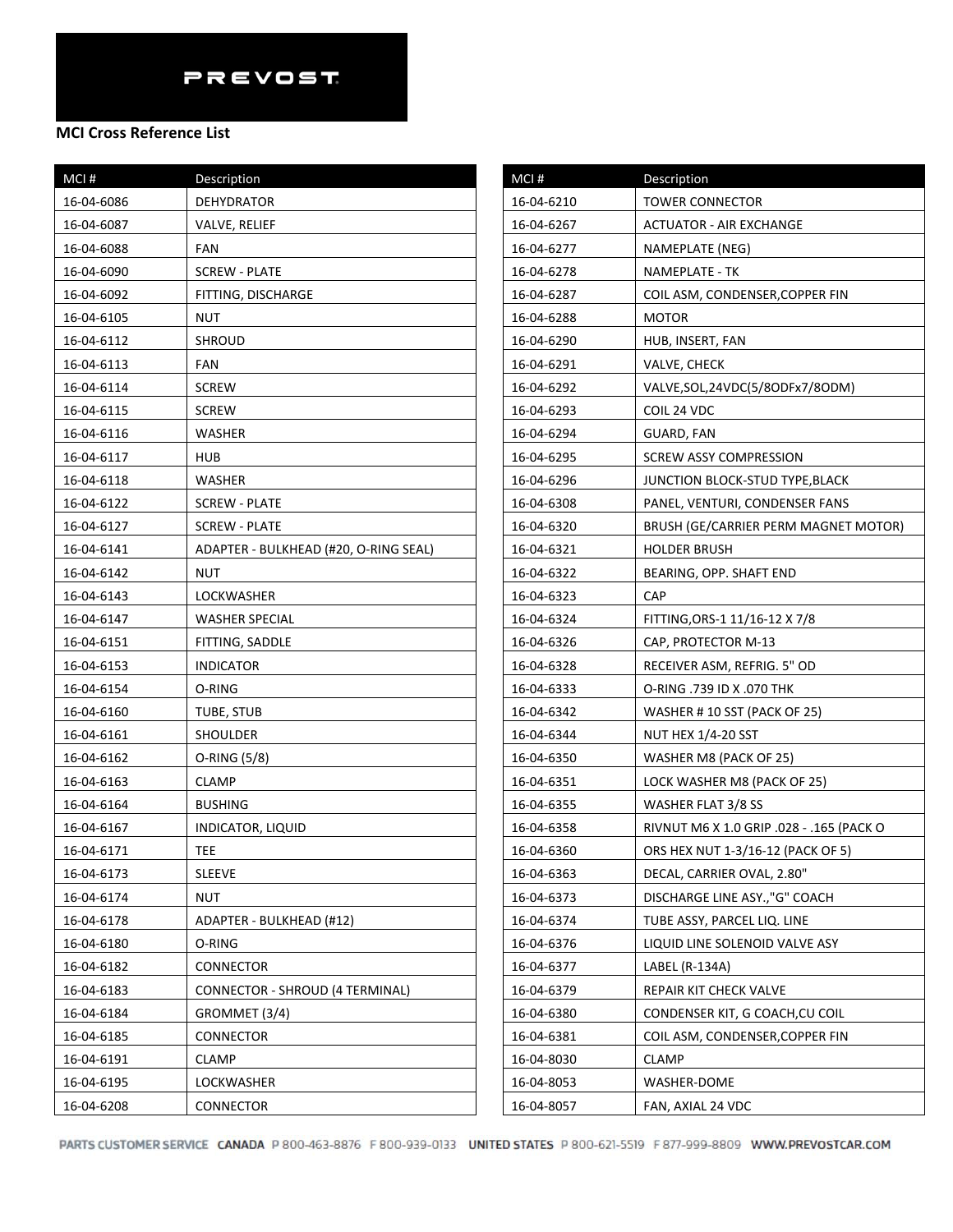| MCI#         | <b>Description</b>                      |
|--------------|-----------------------------------------|
| 16-04-8070   | O-RING, RELIEF VALVE                    |
| 16-04-8071   | ADAPTER, RELIEF VALVE                   |
| 16-05-1013   | AIR DRYER                               |
| 16-05-6004   | FILTER DRIER                            |
| 16-06-1008   | <b>SHOCK MOUNT</b>                      |
| 16-06-1009   | <b>SCREW, RETAINING</b>                 |
| 16-06-1009PK | SCREW, RETAINING                        |
| 16-06-1010   | COIL ASM, EVAPORATOR                    |
| 16-06-1011   | COIL ASM, HEATER                        |
| 16-06-1013   | VALVE, EXPANSION                        |
| 16-06-1015   | RECEPTACLE, RELAY                       |
| 16-06-1016   | RELAY (24V, 40/30A)                     |
| 16-06-1017   | SOLENOID, 24VDC, N.O.                   |
| 16-06-1019   | ORING ORS-16, .921 ID x .139 THK        |
| 16-06-1019PK | ORING ORS-16, .921 ID x .139 THK        |
| 16-06-1020   | RECEPTACLE                              |
| 16-06-1022   | COIL ASM, EVAPORATOR                    |
| 16-06-1023   | COIL ASSY, HEATER, R.H.                 |
| 16-06-1024   | COIL, COOLANT VALVE                     |
| 16-06-1025   | KIT-REPAIR                              |
| 16-06-1026   | VALVE, EXPANSION                        |
| 16-06-1028   | CAP SEAL FLARE 1/4"                     |
| 16-06-1033   | RECEPTACLE, RELAY                       |
| 16-06-1042   | <b>COUPLING, BRASS</b>                  |
| 16-06-1052   | HOUSING, BLOWER WHEEL                   |
| 16-06-1053   | HOUSING, BLOWER WHEEL                   |
| 16-06-1061   | RELAY (24V, 40/30A)                     |
| 16-06-1067   | <b>HEX NUT</b>                          |
| 16-06-1068   | STUD, BATTERY CONN, 3/8" -16            |
| 16-06-1068PK | STUD, BATTERY CONN, 3/8" -16            |
| 16-06-1081   | DOOR, ACCESS                            |
| 16-06-1089   | <b>GASKET</b>                           |
| 16-06-1094   | FILTER, AIR (AAF)                       |
| 16-06-1110   | COIL ASY, PARCEL RACK EVAP, E/J         |
| 16-06-1116   | BRUSH, PERM MAGNET MTR (1 SINGLE BRUSH) |
| 16-06-1117   | <b>HOLDER BRUSH, 4 BRUSHES</b>          |
| 16-06-1118   | COIL ASM, PARCEL RACK EVAP,             |
| 16-06-1119   | O-RING .426 ID X .070 THK               |
| 16-06-1119PK | O-RING .426 ID X .070 THK               |
| 16-06-1120   | O-RING - 0.549" ID X 0.103" THK         |

| MCI#         | Description                             |
|--------------|-----------------------------------------|
| 16-06-1121   | O-RING .301 ID X .070 THK               |
| 16-06-1349   | HOUSING, BLOWER, CCW                    |
| 16-06-1350   | HOUSING, BLOWER, CW                     |
| 16-06-1351   | MOTOR, EVAP, ASM, 24V.                  |
| 16-06-1359   | MOTOR 24V                               |
| 16-06-1366   | DIODE ASM (3 AMP)                       |
| 16-06-1374   | <b>GASKET, DOOR SEAL</b>                |
| 16-06-1384   | GASKET, DOOR SEAL                       |
| 16-06-1397   | COIL, EVAPORATOR / HEATER               |
| 16-06-1419   | VALVE, EXPANSION                        |
| 16-06-1432   | BLOWER, 24V                             |
| 16-06-1468PK | <b>BRUSH KIT</b>                        |
| 16-06-1473   | RELAY, 24V                              |
| 16-06-1474   | SOCKET RELAY                            |
| 16-06-1490   | KIT, BRUSH                              |
| 16-06-6037   | VALVE, EXPANSION, 3/8 ODF               |
| 16-06-6038   | MOTOR, BLOWER, 2HP (24VDC)              |
| 16-06-6038CG | MOTOR, BLOWER, 2HP (24VDC)              |
| 16-06-6039   | HOUSING & WHEEL ASY, BLOWER             |
| 16-06-6043   | JUNCTION BLOCK-STUD TYPE,BLACK          |
| 16-06-6045   | FILTER, AIR, 28"x 35" (PACK OF 5)       |
| 16-06-6049   | COIL ASM, EVAPORATOR-HEATER             |
| 16-06-6050   | TERMINAL, FEMALE, 14-16 GA              |
| 16-06-6051   | <b>MALE CONNECTOR</b>                   |
| 16-06-6054   | MALE TERMINAL 18-20 AWG (PACK OF 50)    |
| 16-06-6055   | CABLE SEAL (PACK OF 50)                 |
| 16-06-6066   | BLIND RIVET 3/16                        |
| 16-06-6095   | BRUSH, PERM MAGNET MTR (1 SINGLE BRUSH) |
| 16-06-6096   | BEARING, SHAFT END CONDENSER,           |
| 16-06-6101   | <b>STRAP</b>                            |
| 16-06-6123   | RIVET, POP, 3/16" X1/16" - 1/8" GRIP    |
| 16-06-6129   | CONNECTOR, MALE - 2 PIN                 |
| 16-06-6134   | POWER HEAD, EXPANSION VALVE             |
| 16-06-6135   | WHEEL, BLOWER                           |
| 16-06-6137   | RING, VENTURI, BLOWER HOUSING           |
| 16-06-8008   | NUT, STOP, MTG TANK                     |
| 16-06-8015   | NUT                                     |
| 16-06-8020   | SHOULDER                                |
| 16-06-8021   | NUT                                     |
| 16-06-8082   | WASHER SPECIAL                          |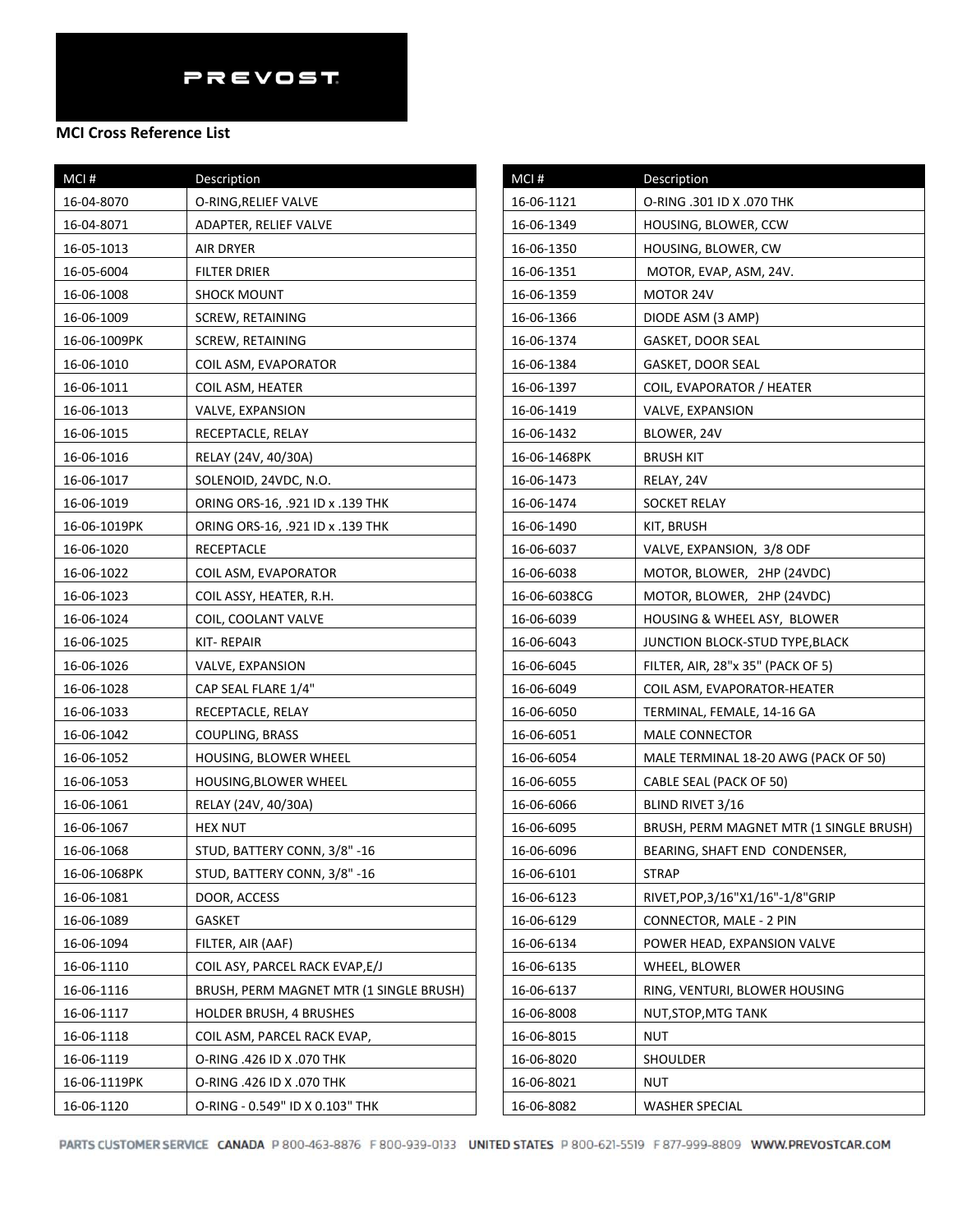| MCI#       | Description                       |
|------------|-----------------------------------|
| 16-06-8085 | FLATWASHER                        |
| 16-06-8112 | STUD-GROUND                       |
| 16-06-8113 | NUT                               |
| 16-06-8114 | FLATWASHER                        |
| 16-06-8115 | LOCKWASHER-INT. TOOTH             |
| 16-06-8127 | TEMPERATURE SENSOR                |
| 16-06-8130 | RELAY (1 PDT)                     |
| 16-06-8131 | RELAY                             |
| 16-06-8133 | BREAKER-CIRCUIT 10 AMP            |
| 16-06-8138 | FLATWASHER                        |
| 16-06-8139 | LOCKWASHER                        |
| 16-06-8149 | NUT, BLOWER MTG                   |
| 16-06-8162 | <b>BOARD, P/C CONTROLLER</b>      |
| 16-06-8168 | CHIP, IC, V5.5B W/DIAGNOSTICS     |
| 16-07-1010 | COIL ASSY, CENTRAL HTNG.          |
| 16-07-1011 | COIL ASM, HEATER, MCI             |
| 16-08-1004 | MOTOR-3 SPEED                     |
| 16-08-1005 | WHEEL, BLOWER (CW)                |
| 16-08-1006 | WHEEL, BLOWER (CCW)               |
| 16-08-1007 | <b>BEARING</b>                    |
| 16-08-1008 | <b>BEARING</b>                    |
| 16-08-1009 | BRUSH, EVAPORATOR MOTOR           |
| 16-08-1010 | <b>HOLDER-BRUSH</b>               |
| 16-08-1011 | MOTOR P/RACK A/C                  |
| 16-08-1012 | MOUNT-MOTOR                       |
| 16-08-1014 | WHEEL, BLOWER (CCW)               |
| 16-08-1016 | MOTOR, MAIN EVAP, 1.4HP, 24 VDC   |
| 16-08-1237 | <b>BRUSH</b>                      |
| 16-08-1238 | HOLDER, BRUSH, MOTOR              |
| 16-08-1261 | COIL ASSY, EVAP/HTR               |
| 16-08-1264 | VALVE, TXV (LESS FLANGE) 134A     |
| 16-08-1269 | MOTOR, EVAPORATOR                 |
| 16-08-1270 | WHEEL & HOUSING ASSY, L.H.        |
| 16-08-1271 | WHEEL & HOUSING ASSY, R.H.        |
| 16-08-1272 | CONNECTOR                         |
| 16-08-1273 | <b>BRACKET ASSTY, MOTOR MOUNT</b> |
| 16-08-1275 | MOTOR, BLOWER, EVAP               |
| 16-08-1277 | CONTROLLER, PANEL, FAN CONTOL     |
| 16-08-1288 | RESISTOR (440 WATT)               |
| 16-08-6060 | MODULE, MAIN EVAP, RS, E-COACH    |

| $MCI$ #    | Description                             |
|------------|-----------------------------------------|
| 16-08-6071 | FILTER, AIR, MAIN                       |
| 16-08-6073 | VALVE, CONDENSATE DRAIN                 |
| 16-08-6076 | WHEEL - BLOWER (CW)                     |
| 16-08-6077 | O-RING                                  |
| 16-08-6078 | <b>EXTRUSION - RUBBER</b>               |
| 16-08-6097 | O-RING                                  |
| 16-08-6100 | LOCKWASHER                              |
| 16-08-6106 | SCREW, BREAKER                          |
| 16-08-6116 | SCREW - PLATE                           |
| 16-08-6120 | STUD BLOCK RED / ROUGE                  |
| 16-08-6121 | <b>STUD BLOCK BLACK / NOIR</b>          |
| 16-08-6163 | MOTOR, BLOWER                           |
| 16-08-8009 | WASHER SPECIAL                          |
| 16-08-8034 | CIRCUIT, INTEGRATED                     |
| 16-09-1001 | MOTOR, CONDENSOR                        |
| 16-09-1002 | <b>FAN-PROPELLER</b>                    |
| 16-09-1003 | BEARING, SHAFT END CONDENSER,           |
| 16-09-1004 | <b>BEARING, SHAFT END</b>               |
| 16-09-1005 | BRUSH, PERM MAGNET MTR (1 SINGLE BRUSH) |
| 16-09-1006 | MOTOR                                   |
| 16-09-1008 | BRUSH (GE/CARRIER PERM MAGNET MOTOR)    |
| 16-09-1010 | CONDENSOR MOTOR, 0.87 HP / 24VDC        |
| 16-09-1014 | BRUSH, MOTOR (SOLD IN PACK OF 4)        |
| 16-09-6041 | MOTOR, EVAP (REGAL BELOIT)              |
| 16-09-6042 | BRUSH, GE MOTORS (1 BRUSH)              |
| 16-10-1002 | CONTROL BOX ASM, DRIVERS EVAP.          |
| 16-10-1003 | DISPLAY, HVAC                           |
| 16-10-1004 | SENSOR HUMIDITY                         |
| 16-10-1005 | <b>TEMPERATURE SENSOR</b>               |
| 16-10-1006 | CONTROLLER, A/C MAIN                    |
| 16-10-1007 | MODULE, CONTROLLER (BUS)                |
| 16-10-1008 | <b>BOARD, EXPANSION CONTROLLER</b>      |
| 16-10-1010 | SHRADER VALVE 1/4 SAE BRASS             |
| 16-10-1011 | <b>COUPLING, BRASS</b>                  |
| 16-10-1015 | DISPLAY ASM, DRIVER                     |
| 16-10-1016 | GASKET, COPPER(1EA= PACK OF 5)          |
| 16-10-1017 | <b>SPRING</b>                           |
| 16-10-1018 | CAP                                     |
| 16-10-1019 | REPAIR KIT CHECK VALVE                  |
| 16-10-1020 | COIL                                    |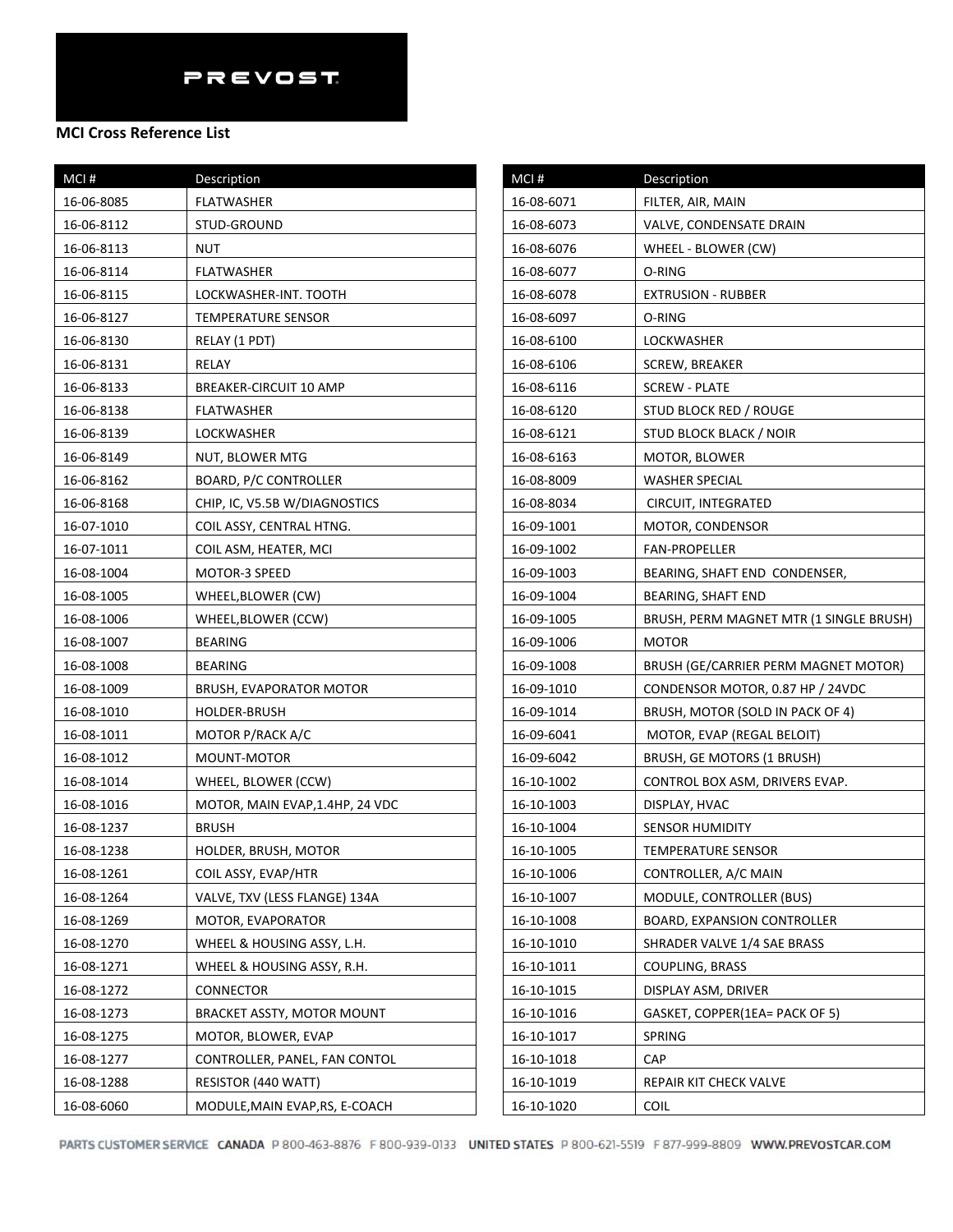### **MCI Cross Reference List**

| MCI#       | Description                             |
|------------|-----------------------------------------|
| 16-10-1021 | VALVE, EXPANSION PARCEL RACK            |
| 16-10-1022 | SWITCH THERMOSTAT                       |
| 16-10-1023 | KNOB, SWITCH                            |
| 16-10-1025 | CAP, VALVE                              |
| 16-10-1026 | SEAT, TEFLON                            |
| 16-10-1029 | HARNESS                                 |
| 16-10-1032 | RELAY 24 VDC 40 AMP SPDT                |
| 16-10-1039 | BREAKER, CIRCUIT (35 AMP) MANUAL        |
| 16-10-1049 | <b>RESISTOR</b>                         |
| 16-10-1056 | DISPLAY, DASH                           |
| 16-10-1058 | MODULE, LOGIC CONTROLLER                |
| 16-10-1061 | SPEED RESISTOR                          |
| 16-10-1067 | <b>VALVE ASM COOLANT</b>                |
| 16-10-1077 | BOARD, LOGIC                            |
| 16-10-1079 | CONTROL PANEL ASM.                      |
| 16-10-1082 | KIT, RETROFIT "D" COACH PANEL           |
| 16-10-1086 | BREAKER, CICUIT, SINGLE POLE            |
| 16-10-1089 | SWITCH, PRESSURE, HI/LOW                |
| 16-10-1095 | MODULE, LOGIC CONTROLER, 24VDC          |
| 16-10-1119 | LOGIC BOARD, BUS CONTROLLER, 24VDC      |
| 16-10-1849 | VALVE, CHECK                            |
| 16-10-1851 | DISPLAY, HVAC                           |
| 16-10-1854 | DISPLAY ASM, DRIVER                     |
| 16-10-1855 | VALVE, EXPANSION                        |
| 16-10-1856 | CONTROLLER, A/C MAIN                    |
| 16-10-1857 | <b>BOARD, EXPANSION CONTROLLER</b>      |
| 16-10-1858 | MODULE, CONTROLLER (BUS)                |
| 16-10-1859 | <b>CHECK VALVE 7/8 ODF</b>              |
| 16-10-1861 | BOX, CONTROL                            |
| 16-10-1862 | BOX, CONTROL R134A, GE                  |
| 16-10-1863 | BOX, CONTROLL, R134A, RELIANCE          |
| 16-10-1864 | BOX, CNTRL, R22, REMAN W/CORE EXCH      |
| 16-10-1865 | CONTROL BOX, MAIN, CONFIGURED           |
| 16-10-1866 | BOX, CONTROLL, R134A, RELIANCE          |
| 16-10-1872 | RELAY 24VDC                             |
| 16-10-1875 | MODULE, DISPLAY                         |
| 16-10-6014 | DISPLAY MODULE DRIVER/MICRO CONT. PANEL |
| 16-10-6015 | LOGIC CONTROL MODULE                    |
| 16-10-6016 | <b>BOARD, RELAY</b>                     |
| 16-10-6020 | DISPLAY MODULE DRIVER/MICRO CONT. PANEL |

| MCI#       | Description                             |
|------------|-----------------------------------------|
| 16-10-6022 | MODULE, CONTROLLER (BUS)                |
| 16-10-6023 | DISPLAY STD BASE MODULE                 |
| 16-10-6045 | DISPLAY MODULE DELUXE TK                |
| 16-10-6048 | RELAY (1 PDT)                           |
| 16-10-6049 | SOLENOID                                |
| 16-10-6054 | CLAMP                                   |
| 16-10-6055 | SCREW - CLAMP                           |
| 16-10-6056 | <b>FLATWASHER</b>                       |
| 16-10-6058 | CAP                                     |
| 16-10-6060 | <b>SCREW - BRACKET</b>                  |
| 16-10-6062 | NUT                                     |
| 16-10-6063 | SCREW-MTG THERMO                        |
| 16-10-6066 | <b>SCREW - CLAMP</b>                    |
| 16-10-6071 | CONTROL PANEL ASM                       |
| 16-10-6073 | MODULE, LOGIC CONTROLLER                |
| 16-10-6074 | BOARD ASY, RELAY (24VDC)                |
| 16-10-6075 | FUSE 5 AMP (PACK OF 5)                  |
| 16-10-6076 | FUSE 15 AMP (PACK OF 5)                 |
| 16-10-6077 | FUSE REMOVAL TOOL                       |
| 16-10-6078 | MALE TERMINAL 18-20 AWG (PACK OF 50)    |
| 16-10-6079 | CABLE SEAL (PACK OF 50)                 |
| 16-10-6080 | <b>CONNECTOR 35 POS</b>                 |
| 16-10-6082 | RIBBON CABLE HARNESS 26 PIN             |
| 16-10-6083 | MAIN HARNESS, CONTROL PANEL             |
| 16-10-6085 | CONNECTOR, FEMALE, 16 PIN, BLACK        |
| 16-10-6086 | CABLE SEAL (PACK OF 50)                 |
| 16-10-6092 | HEX NUT                                 |
| 16-10-6093 | LOCKWASHER 1/4                          |
| 16-10-6097 | <b>STRAP</b>                            |
| 16-10-6098 | BOARD ASM, CONTROL PANEL                |
| 16-10-6107 | DISPLAY MODULE DRIVER/MICRO CONT. PANEL |
| 16-10-6108 | TEMPERATURE SENSOR                      |
| 16-10-6109 | <b>MALE CONNECTOR</b>                   |
| 16-10-6110 | TERMINAL, FEMALE, 14-16 GA              |
| 16-10-6112 | STUD, POWER, JUNCTION BLOCK, NEG.       |
| 16-10-6113 | STUD, POWER, JUNCTION BLOCK, POS.       |
| 16-10-6114 | <b>CONNECTOR 2 PIN</b>                  |
| 16-10-6115 | FUSE REMOVAL TOOL                       |
| 16-10-6117 | CONTACTOR, SIMPLE                       |
| 16-10-6118 | RELAY (24V, 40/30A)                     |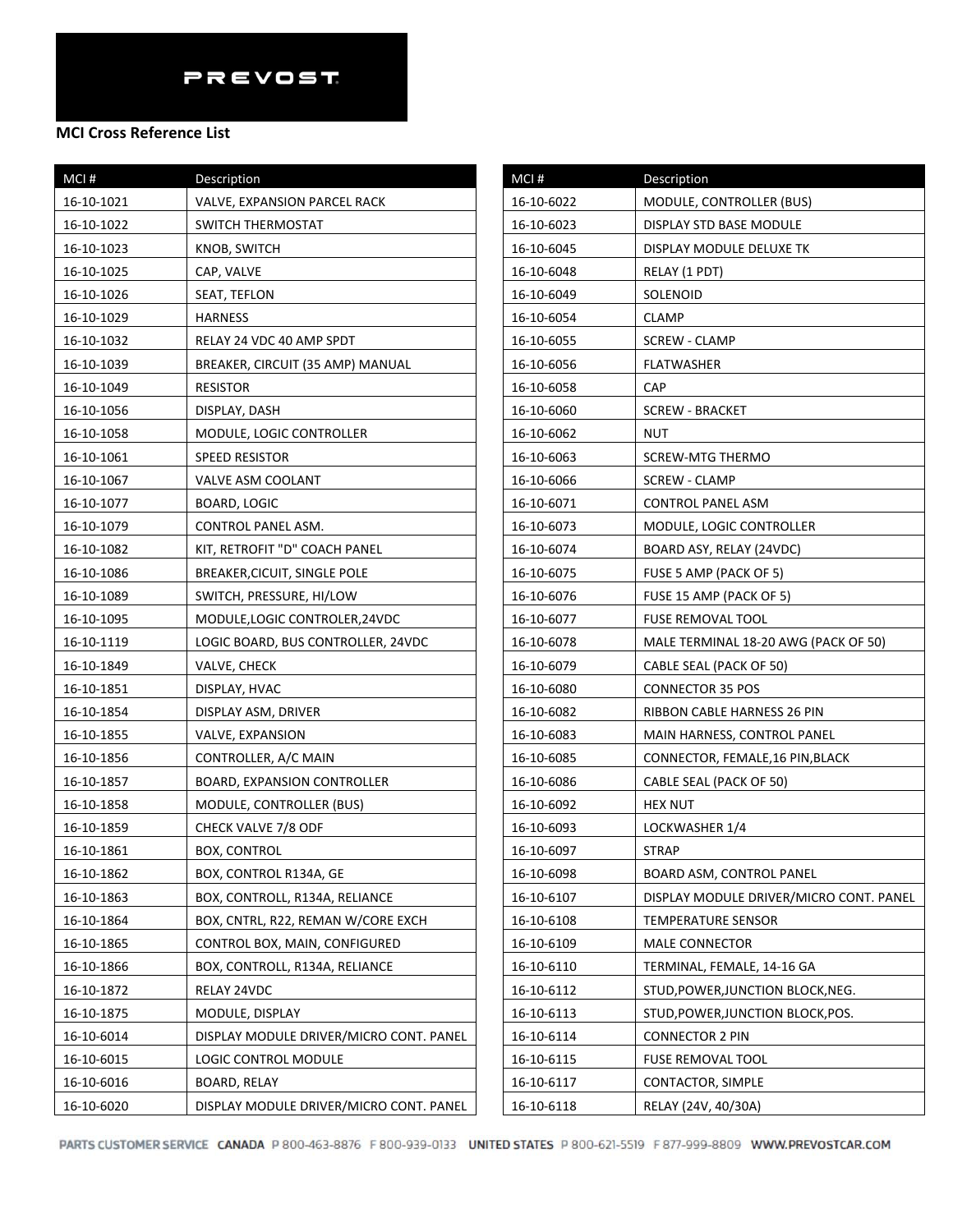#### **MCI Cross Reference List**

| MCI#       | Description                                 |
|------------|---------------------------------------------|
| 16-10-6119 | CONTACTOR                                   |
| 16-10-6120 | DISPLAY PANEL                               |
| 16-10-6122 | DISPLAY MODULE DRIVER/MICRO CONT. PANEL     |
| 16-10-6123 | HARNESS, WIRE, A/C CONTROL                  |
| 16-10-6124 | CONNECTOR, 6 CI                             |
| 16-10-6125 | SOCKET TERMINAL FEMALE (PACK OF 25)         |
| 16-10-6142 | SPEED CONTROL                               |
| 16-10-6174 | SPEED CONTROL                               |
| 16-10-8009 | SWITCH, A/C                                 |
| 16-11-1046 | ELBOW, SILICONE                             |
| 16-11-1088 | FTG, BIFRCT 1-1/8X3/4X3/4                   |
| 16-11-1393 | KIT, ELBOW, BOOST PUMP                      |
| 16-11-1394 | PUMP BOOSTER                                |
| 16-11-1567 | ROTOR ASSY.                                 |
| 16-11-1569 | RING, TOL                                   |
| 16-11-1570 | MOTOR, ELECTRIC                             |
| 16-11-1571 | RING, RETAINING                             |
| 16-11-1572 | <b>QUAD RING, VITON</b>                     |
| 16-11-1574 | <b>BUSHING</b>                              |
| 16-11-1575 | SHELL                                       |
| 16-11-2065 | ROTOR ASSY.                                 |
| 16-11-6013 | HOSE ASM, DISCHARGE A/C                     |
| 16-11-6014 | HOSE ASSY, SUCTION                          |
| 16-11-8039 | <b>HOSE-7/8</b>                             |
| 16-14-1013 | COIL ASSY, EVAP (DRIVERS)2-ROW              |
| 16-14-1014 | <b>MOTOR BLOWER</b>                         |
| 16-14-1062 | VALVE, THERMO EXPANSION                     |
| 16-14-1081 | PANEL, ACCESS, DRIVERS EVAP                 |
| 16-14-1106 | VALVE, SOLENOID, GLYCOL                     |
| 16-14-1162 | COIL 24VDC                                  |
| 16-14-1163 | FILTER- AIR DRIVERS EVAPORATOR              |
| 16-14-1190 | VALVE, EPR                                  |
| 16-14-1208 | COIL ASY, HEATER                            |
| 16-14-1209 | COIL ASSY, DRIVERS EVAPORATOR               |
| 16-14-1288 | <b>SPEED CONTROL</b>                        |
| 16-14-1289 | MOTOR ASM, DEF. W/ CONTROL & BLWR<br>WHEEL  |
| 16-14-1294 | COIL ASSY, DRIVERS EVAPORATOR               |
| 16-14-1295 | MOTOR, BLOWER DEFROSTER/HEATER (OEM)<br>MCI |
| 16-14-1296 | HARNESS, DRIVER'S EVAP.                     |
|            |                                             |

| MCI#       | Description                     |
|------------|---------------------------------|
| 16-14-1346 | COIL ASSY, EVAP / HEATER        |
| 16-14-1350 | COIL ASSY, EVAP / HEATER        |
| 16-14-1392 | BLOWER MOTOR W/FAN 24V          |
| 16-14-1438 | <b>EXPANSION VALVE</b>          |
| 16-14-6024 | MOTOR 24V                       |
| 16-14-6026 | WHELL BLOWER                    |
| 16-14-6037 | VALVE, MOTORIZED ASM            |
| 16-14-6049 | VALVE - WATER                   |
| 16-14-6055 | <b>MODULE - EXPANSION</b>       |
| 16-14-6057 | DRIVER EVAPORATOR ASY, G COACH  |
| 16-14-6060 | ADAPTER (#16)                   |
| 16-14-6061 | LOCKWASHER                      |
| 16-14-6063 | ADAPTER                         |
| 16-14-6064 | LOCKWASHER                      |
| 16-14-6065 | NUT                             |
| 16-14-6068 | <b>BUSHING</b>                  |
| 16-14-6069 | VALVE, DEFROST SOLENOID         |
| 16-14-6071 | VALVE - EXPANSION               |
| 16-14-6075 | GROMMET                         |
| 16-14-6078 | HOSE                            |
| 16-14-6079 | VALVE - WATER                   |
| 16-14-6084 | O'RING DISCHARGE                |
| 16-14-6085 | COIL, (24 VDC)                  |
| 16-14-6086 | KIT, INTERNAL PARTS             |
| 16-14-6087 | HARNESS - DRIVERS DEFROSTER     |
| 16-14-6094 | LOCKNUT                         |
| 16-14-6096 | CONNECTOR (10 FEMALE)           |
| 16-14-6099 | <b>MODULE - EXPANSION</b>       |
| 16-14-6100 | <b>CLAMP</b> (3/8)              |
| 16-14-6101 | CLAMP (3/8)                     |
| 16-14-6102 | <b>CONTROLLER - SPEED</b>       |
| 16-14-6103 | <b>BLOWER</b>                   |
| 16-14-6127 | PLATE, ARM CONNECT              |
| 16-14-6129 | LINKAGE, FRESH AIR              |
| 16-14-6140 | COIL ASY, DRIVERS EVAP-HEATER   |
| 16-14-6141 | BLOWER/MOTOR ASM, W/SPD CONTROL |
| 16-14-6142 | <b>SPEED CONTROL</b>            |
| 16-14-6143 | CONTROLLER, DRIVERS EVAP.       |
| 16-14-6144 | VALVE COOLANT 7/8" ODS, 24V     |
| 16-14-6145 | COIL, COOLANT VALVE, 24VDC      |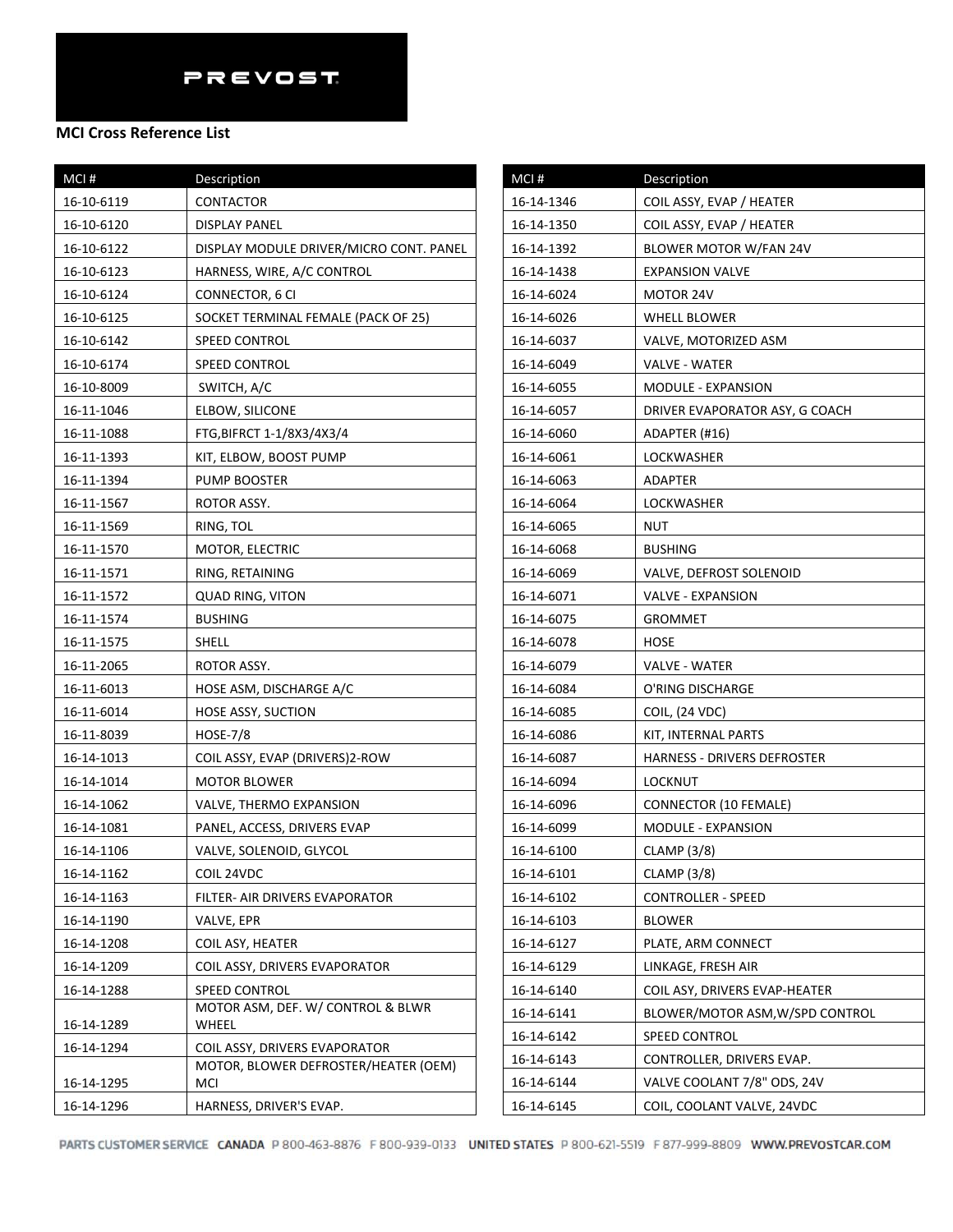#### **MCI Cross Reference List**

| MCI#         | Description                            |
|--------------|----------------------------------------|
| 16-14-6146   | ACTUATOR, ELECTRIC, DRIVER EVAP        |
| 16-14-6147   | SOLENOID, COIL                         |
| 16-14-6149   | FILTER, AIR, 14.5"x19.5"               |
| 16-14-6151   | NUT, HEX HD, 1.00-14 (ORS CONN)        |
| 16-14-6152   | SLOTTED STUD                           |
| 16-14-6153   | RECEPTACLE 1/4 TURN STUD (PACK OF 5)   |
| 16-14-6154   | <b>WASHER SST (PACK OF 5)</b>          |
| 16-14-6155   | RELAY 24 VDC 40 AMP SPDT               |
| 16-14-6156   | STUD, BATTERY CONN, NEG, 3/8-16        |
| 16-14-6157   | ORING, .614 ID X .07 THK (PAC OF 5)    |
| 16-14-6157PK | ORING, .614 ID X .07 THK (PAC OF 5)    |
| 16-14-6158   | VALVE, THERMO EXPANSION                |
| 16-14-6159   | COIL, SOLENOID (24 VDC)                |
| 16-14-6162   | TERMINAL BLOCK, 4 POLES                |
| 16-14-6163   | TERMINAL, FEMALE, 14-16 GA             |
| 16-14-6164   | <b>MALE CONNECTOR</b>                  |
| 16-14-6165   | MALE CONNECTOR 6 PIN BLACK             |
| 16-14-6166   | <b>CONNECTOR 2 PIN</b>                 |
| 16-14-6167   | MALE TERMINAL 18-20 AWG (PACK OF 50)   |
| 16-14-6168   | CABLE SEAL (PACK OF 50)                |
| 16-14-6172   | CABLE SEAL (PACK OF 50)                |
| 16-14-6174   | <b>SPEED CONTROL</b>                   |
| 16-14-6175   | <b>HEX NUT</b>                         |
| 16-14-6176   | WASHER, LOCK 3/8 EXT TOOTH             |
| 16-14-6177   | WASHER, FLAT 1/4" SST                  |
| 16-14-6178   | <b>NUT HEX 1/4-20 SST</b>              |
| 16-14-6179   | BLIND RIVET .125 DIA GRIP (PACK OF 10) |
| 16-14-6180   | BLIND RIVET .125 DIA GRIP (PACK OF 10) |
| 16-14-6181   | WASHER M6 (PACK OF 25)                 |
| 16-14-6182   | LOCK WASHER M6                         |
| 16-14-6184   | WASHER                                 |
| 16-14-6185   | LOCK NUT                               |
| 16-14-6186   | <b>WASHER SST (PACK OF 5)</b>          |
| 16-14-6187   | RECEPTACLE 1/4 TURN STUD (PACK OF 5)   |
| 16-14-6189   | FILTER, AIR, 14.5"x19.5"               |
| 16-14-6193   | ORING, .614 ID X .07 THK (PAC OF 5)    |
| 16-14-6200   | INSULATION, DOOR, FRESH AIR            |
| 16-14-6205   | BLOWER/MOTOR ASM, W/SPD CONTROL        |
| 16-14-6213   | STRAP                                  |
| 16-14-6222   | DOOR, FRESH AIR, PAINTED               |

| MCI#       | Description                            |
|------------|----------------------------------------|
| 16-14-6232 | PLATE, MTG, POWER RECP., PAINTED       |
| 16-14-6237 | MOUNTING BRACKET                       |
| 16-14-6244 | DECAL, CARRIER OVAL, 2.80"             |
| 16-14-6245 | HINGE COVER                            |
| 16-14-6247 | RIVET, POP, 3/16"X1/16" - 1/8" GRIP    |
| 16-14-6250 | SEALANT                                |
| 16-14-6254 | HARNESS, WIRE, DRIVERS EVAP.           |
| 16-14-6255 | JUMPER, TERMINAL BLOCK                 |
| 16-14-6256 | MALE TERMINAL 18-20 AWG (PACK OF 50)   |
| 16-14-6257 | LOCK WASHER 1/4                        |
| 16-14-6259 | PLATE, MTG, POWER RECP., PAINTED       |
| 16-14-6260 | <b>HEX SCREW</b>                       |
| 16-14-6267 | <b>BLOWER MOTOR, BRUSHLESS</b>         |
| 16-14-6268 | <b>BLOWER MOTOR, BRUSHLESS</b>         |
| 16-15-1009 | EVAP KIT, PARCEL PACK E/J              |
| 16-15-1031 | HARNES, EVAP, PARCEL RACK              |
| 16-15-6070 | HOSE 1/2" HEATER, 50FT                 |
| 16-15-6078 | VALVE, EXPANSION                       |
| 16-16-1030 | TEMPERATURE SENSOR                     |
| 16-16-1058 | PUMP, COOLANT CIRCULATION              |
| 16-16-1066 | RELAY, ESPAR, 4-WAY                    |
| 16-16-1095 | VALVE, RELAY, ABS MODULATOR (5         |
| 16-16-1101 | PUMP, COOLANT CIRCULATION              |
| 16-16-1102 | HEATER, M230                           |
| 16-16-1103 | HOOD                                   |
| 16-16-1104 | <b>FAN ROTOR</b>                       |
| 16-16-1105 | MOTOR, 24V THERO 230 HTR               |
| 16-16-1106 | CLUTCH                                 |
| 16-16-1107 | ELECTRONIC CONTROL UNIT                |
| 16-16-1108 | ALLEN SCREW, M5 X 16                   |
| 16-16-1109 | <b>IGNITION ELECTRODE</b>              |
| 16-16-1110 | <b>NOZZLE HIGH PRESSURE</b>            |
| 16-16-1112 | <b>IGNITION ON COIL</b>                |
| 16-16-1113 | HOLDER/PRE-HEAT CARTR.2010-300         |
| 16-16-1114 | <b>HEATING ELEMENT WITH THERMOSTAT</b> |
| 16-16-1115 | <b>FUEL PUMP ASM</b>                   |
| 16-16-1116 | KIT, SEAL & SCREEN, FUEL PUMP          |
| 16-16-1117 | SOLENOID VALVE                         |
| 16-16-1118 | UNLOADER POWER ASSY                    |
| 16-16-1119 | GASKET                                 |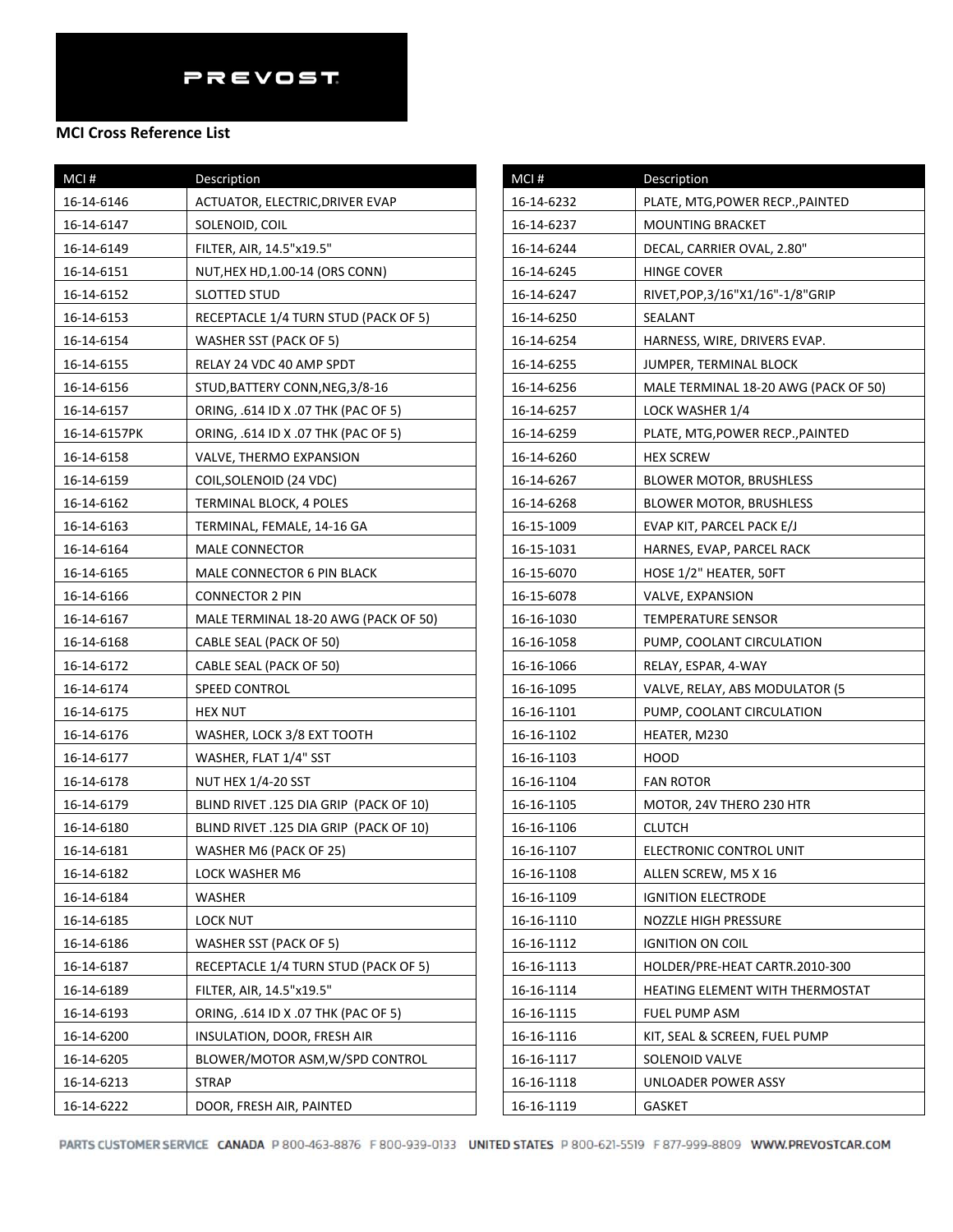| $MCI$ #    | Description                         |
|------------|-------------------------------------|
| 16-16-1120 | <b>FLAME DETECTOR</b>               |
| 16-16-1121 | ADJUSTMENT RING                     |
| 16-16-1122 | <b>HOUSING</b>                      |
| 16-16-1123 | STRAIN RELEIF                       |
| 16-16-1124 | SPLASH GUARD                        |
| 16-16-1125 | GRID                                |
| 16-16-1126 | BANJO 10 MM X # 4 JIC               |
| 16-16-1127 | GASKET                              |
| 16-16-1128 | <b>SCREW</b>                        |
| 16-16-1129 | SENSOR, OVERHEAT PROTECTION         |
| 16-16-1130 | TEMPERATURE SENSOR                  |
| 16-16-1131 | <b>BLEED VALVE INLET</b>            |
| 16-16-1132 | <b>COMBUSTION CHAMBER</b>           |
| 16-16-1133 | <b>HEAT EXCHANGER</b>               |
| 16-16-1134 | <b>BOLT EYE M8-1.25</b>             |
| 16-16-1135 | FLANGED NUT, M8                     |
| 16-16-1136 | ROLL PIN, 8 X 16                    |
| 16-16-1137 | <b>COTTER PIN</b>                   |
| 16-16-1141 | KIT, REBUILD, COOLANT PUMP          |
| 16-16-1142 | SEAL KIT, COOLANT PUMP              |
| 16-16-1153 | SCEW, MOTOR SUPPORT                 |
| 16-16-1172 | BURNER ASM, THERMO 230 24V STANDARD |
| 16-16-1212 | THERMOSTAT, TH 230, MCI             |
| 16-16-1255 | ROTOR ASSY.                         |
| 16-16-1268 | REGULATOR, FUEL                     |
| 16-16-1394 | THERMO 300 HEATER                   |
| 16-16-1395 | BURNER HEAD ASM FOR N32714          |
| 16-16-1396 | HOOD                                |
| 16-16-1398 | MOTOR 24V                           |
| 16-16-1399 | <b>MOTOR PLATE</b>                  |
| 16-16-1400 | SCEW, MOTOR SUPPORT                 |
| 16-16-1401 | ADJUSTMENT RING                     |
| 16-16-1402 | WASHER                              |
| 16-16-1403 | FUEL PUMP ASM                       |
| 16-16-1404 | REGULATOR                           |
| 16-16-1405 | DISK, PHOTO FOR THERMO 300          |
| 16-16-1406 | WASHER<br>/SAV                      |
| 16-16-1407 | NOZZLE 0.85GPH                      |
| 16-16-1408 | BANJO 10 MM X # 6 JIC               |
| 16-16-1409 | CAP, PROTECTION, VENT SCREW         |

| MCI#       | Description                        |
|------------|------------------------------------|
| 16-16-1410 | SENSOR, OVERHEAT PROTECTION        |
| 16-16-1411 | <b>WIRING HARNESS</b>              |
| 16-16-1412 | HARNESS, HEATING CONTROL           |
| 16-16-1413 | HARNESS MAIN WEBASTO               |
| 16-16-1414 | KIT, MATING CONNECTOR              |
| 16-16-1415 | HARNESS, WIRING, MCI               |
| 16-16-1417 | TIMER 7 DAYS                       |
| 16-16-1418 | BULB, 24V                          |
| 16-16-1419 | TIMER 7 DAYS                       |
| 16-16-1420 | BULB                               |
| 16-16-1421 | WEBASTO MOUNTING FRAME             |
| 16-16-1422 | <b>MOUNTING CASE</b>               |
| 16-16-1424 | SWITCH, HEATER                     |
| 16-16-1427 | HEAD, FUEL FILTER                  |
| 16-16-1428 | CARTRIDGE, FUEL FILTER             |
| 16-16-1429 | FILTER, CARTRIDGE TYPE             |
| 16-16-1430 | STRAINER                           |
| 16-16-1431 | O-RING, FUEL FILTER                |
| 16-16-1433 | CONNECTOR, COMBUSTION AIR TUBING   |
| 16-16-1434 | FITTING, ADAPTER                   |
| 16-16-1435 | ELBOW, 90 DEG SNAP-ON              |
| 16-16-1437 | TURNBUCKLE, LONG                   |
| 16-16-1438 | CLAMP                              |
| 16-16-1439 | STAND                              |
| 16-16-1441 | <b>SCREW</b>                       |
| 16-16-1442 | WASHER, LOCK                       |
| 16-16-1443 | WASHER, FLAT                       |
| 16-16-1444 | NUT, PANEL                         |
| 16-16-1445 | GROMMET, RUBBER, SMALL             |
| 16-16-1446 | GROMMET, RUBBER, LARGE             |
| 16-16-1448 | SEAL KIT, COOLANT PUMP             |
| 16-16-1449 | SPLASHGUARD                        |
| 16-16-1450 | KIT, FRONT HOUSING                 |
| 16-16-1451 | KIT, REBUILD, COOLANT PUMP         |
| 16-16-1452 | <b>BRKT SUPPORT</b>                |
| 16-16-1453 | KIT, PC. DOWN LOAD DIAGNOSTIC      |
| 16-16-1454 | FITTING WEBASTO THERMO 300         |
| 16-16-1455 | DIAGNOSTIC TOOL                    |
| 16-16-1456 | PRESSURE GAGE                      |
| 16-16-1458 | KIT, REBUILD ELEC THERMO 300 VOLVO |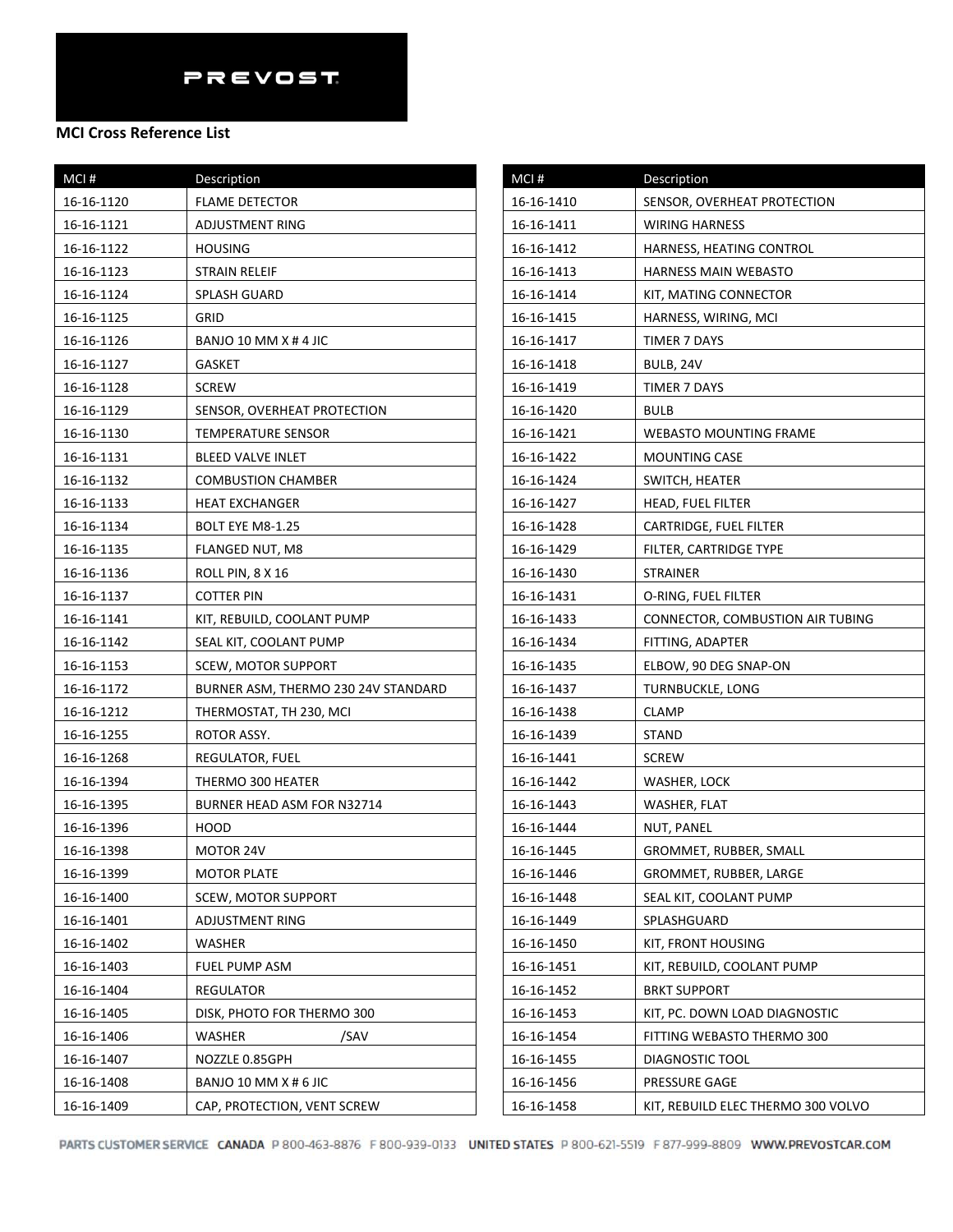## **MCI Cross Reference List**

| MCI#       | Description                           |
|------------|---------------------------------------|
| 16-16-1459 | KIT, PARTIAL REBUILD-THERMO 300 VOLVO |
| 16-16-1461 | SERVICE PACK NOZZLES (12) PREVOST     |
| 16-16-1497 | REGULATOR, FUEL                       |
| 16-16-1511 | PIPE EXTENSION                        |
| 16-16-1514 | KIT, FALL TUNE UP, X45                |
| 16-16-1652 | HEATER, THERMO                        |
| 16-16-6084 | KIT, WATER VALVE REPAIR               |
| 16-16-6097 | PUMP, CIRCULATING                     |
| 16-16-6108 | SOLENOID, WATER VALVE                 |
| 16-17-1132 | <b>ACTUATOR ASSY</b>                  |
| 16-3-80    | SPRING CLIP, HOUSING RETAINING        |
| 1662CG     | BULB, #1662 24V 32/6W                 |
| 16-7-7     | VALVE ASSY, 24 VOLTS WATER            |
| 1683CG     | BULB, #1683 24V 32W                   |
| 16A-10-106 | SEAL, SKINNER VALVE                   |
| 16A-10-107 | 2977190                               |
| 16A-10-142 | SPRING COMPRESSION                    |
| 16A-10-15  | COIL, 24 VOLTS SOLENOID VALVE         |
| 16A-10-81  | BREAKER 90 AMP MAN.                   |
| 16A-10-93  | NUT                                   |
| 16A-2-101  | VALVE,DISCHARGE                       |
| 16A-2-102  | SPRING COMPRESSION                    |
| 16A-2-110  | SLEEVE, COMP. UNLOADER                |
| 16A-2-117  | BEARING, STD. SEAL END MAIN           |
| 16A-2-118  | TUBE ASSY, OIL                        |
| 16A-2-12   | POWER ELEMENT ASSY                    |
| 16A-2-120  | FERRULE,TUBE                          |
| 16A-2-124  | DOWEL PIN                             |
| 16A-2-127  | <b>CAP SCREW</b>                      |
| 16A-2-128  | LOCK WASHER                           |
| 16A-2-139  | SCREEN, COMP. OIL FILTER              |
| 16A-2-15   | GASKET, UNLOADER                      |
| 16A-2-152  | <b>GASKET, SIGHT GLASS</b>            |
| 16A-2-153  | <b>GASKET, SIGHT GLASS</b>            |
| 16A-2-155  | VALVE, OIL PRES. REGULATING           |
| 16A-2-159  | <b>CARBON SEAL RING</b>               |
| 16A-2-160  | <b>GASKET, SEAL COVER</b>             |
| 16A-2-176  | GASKET, DISC. VALVE (1 EA=1 GASKET)   |
| 16A-2-177  | GASKET, SUCT. VALVE                   |
| 16A-2-18   | GASKET                                |

| MCI#      | Description                    |
|-----------|--------------------------------|
| 16A-2-180 | BOLT, 5/16-18 X 2"             |
| 16A-2-190 | HALF BEARING, .010             |
| 16A-2-191 | BEARING, .010 SEAL END MAIN    |
| 16A-2-192 | BEARING, .010 MAIN PUMP END    |
| 16A-2-197 | HALF BEARING, .020             |
| 16A-2-20  | PISTON, UNLOADER               |
| 16A-2-23  | SPRING COMPRESSION             |
| 16A-2-24  | SPRING COMPRESSION             |
| 16A-2-25  | GASKET                         |
| 16A-2-28  | CAP SCREW                      |
| 16A-2-30  | GASKET, CYL. HEAD              |
| 16A-2-31  | PIN                            |
| 16A-2-32  | FORK, A/C COMP, UNLOADER       |
| 16A-2-34  | <b>CAP SCREW</b>               |
| 16A-2-36  | STRAINER ASSY, A/C SUCTION     |
| 16A-2-37  | SLEEVE, A/C COMP. CYLINDER     |
| 16A-2-52  | <b>WASHER, THRUST</b>          |
| 16A-2-53  | WASHER, SEAL END, THRUST       |
| 16A-2-57  | NUT                            |
| 16A-2-58  | HALF BEARING (STANDARD)        |
| 16A-2-59  | HALF BEARING (STANDARD)        |
| 16A-2-60  | PISTON, A/C COMPRESSOR         |
| 16A-2-61  | PISTON, A/C COMPRESSOR         |
| 16A-2-62  | LOCK RING                      |
| 16A-2-66  | RING SET, A/C COMP. PISTON     |
| 16A-2-67  | RING SET, A/C COMP. PISTON     |
| 16A-2-69  | KEY, A/C COMP. CRANK. WOODRUFF |
| 16A-2-70  | NUT, 3/4-16 LOCK, COMP. CRANK. |
| 16A-2-73  | BEARING, STD MAIN PUMP END     |
| 16A-2-74  | KIT, OIL PUMP PACKAGE          |
| 16A-2-75  | <b>GASKET, OIL PUMP</b>        |
| 16A-2-86  | GASKET, WASHER                 |
| 16A-2-88  | VALVE PLATE PACKAGE, A/C COMP. |
| 16A-2-90  | VALVE, DISC                    |
| 16A-2-91  | SPRING COMPRESSION             |
| 16A-2-95  | LOCK PLATE,                    |
| 16A-2-96  | <b>CLIP</b>                    |
| 16A-2-97  | <b>WASHER, LOCK</b>            |
| 16A-2-98  | GASKET, CYL. HEAD              |
| 16A-3-103 | KIT, DUST CAP                  |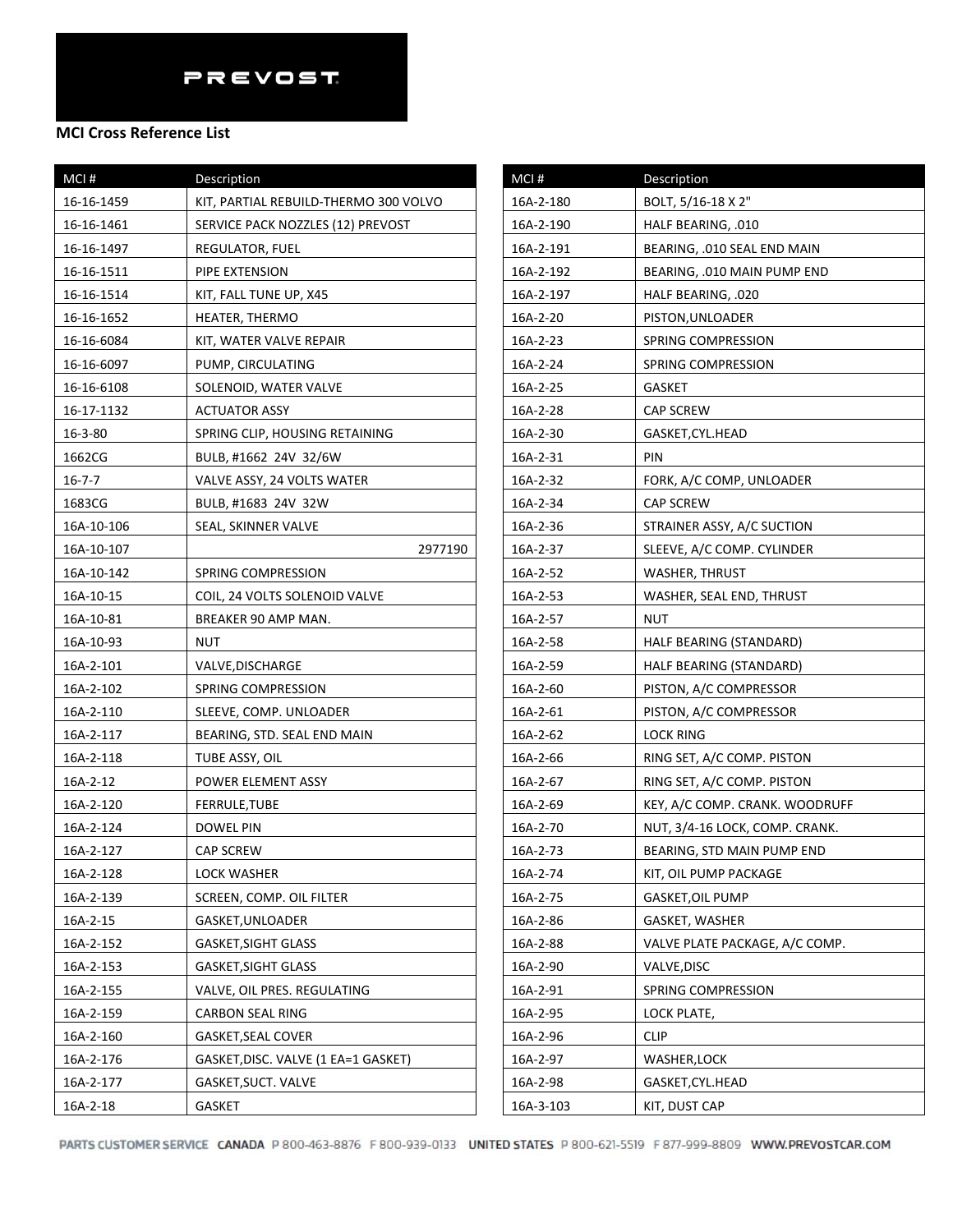| MCI#      | Description                   |
|-----------|-------------------------------|
| 16A-3-105 | U-JOINT, STEERING             |
| 16A-3-145 | FLANGE                        |
| 16A-5-2   | <b>COCK ASSY</b>              |
| 16A-5-5   | SIGHT GLASS                   |
| 16A-5-8   | PLUG, FUSIBLE (PK OF 5)       |
| 16A-6-12  | GASKET SET (TXV)              |
| 16A-6-8   | CAP SEAL                      |
| 16A-8-100 | SPRING EXTENSION              |
| 16A-8-109 | WASHER, SPRING                |
| 16A-8-44  | <b>BEARING</b>                |
| 16A-8-87  | FRAME, COND. MOTOR, END       |
| 16A-8-88  | BEARING, DELCO COND. MOTOR    |
| 16A-9-87  | FRAME, COND. MOTOR, END       |
| 16B-10-19 | <b>FILTER DRYER</b>           |
| 16B-10-33 | THERMOSTAT KIT, A/C RETROFIT  |
| 16B-10-34 | SOLENOID VALVE, UNLOADER      |
| 16B-10-35 | COIL, 24 VOLTS SOLENOID VALVE |
| 16B-10-36 | THERMOSTAT KIT, A/C RETROFIT  |
| 16B-10-56 | VALVE, FAN CONTROL            |
| 16B-10-57 | VALVE, 24V DC, 150 PSI        |
| 16B-10-63 | SPRING COMPRESSION            |
| 16B-2-3   | GASKET KIT, 5F-30 COMP.       |
| 16B-2-32  | VALVE, COMPRESSOR SERVICE     |
| 16B-2-38  | GASKET                        |
| 16B-2-42  | BEARING, OIL PUMP             |
| 16B-2-43  | PLUG, OIL BY-PASS             |
| 16B-2-44  | STRAINER, COMP. OIL CONTROL   |
| 16B-2-46  | DISC, ORIFICE                 |
| 16B-2-47  | CRANKSHAFT, COMPRESSOR 5F-30  |
| 16B-2-49  | RING SET, A/C COMP. PISTON    |
| 16B-2-50  | SPRING COMPRESSION            |
| 16B-4-1   | <b>CONDENSER COIL</b>         |
| 16B-5-10  | ADAPTER, REFR FITTING         |
| 16B-5-3   | SIGHT GLASS                   |
| 16B-5-4   | <b>GASKET, SIGHT GLASS</b>    |
| 16B-5-5   | GASKET,SIGHT GLASS            |
| 16B-5-7   | VALVE, 340 PSI FREON POP-OFF  |
| 16B-5-8   | VALVE, REC. TANK SIZE 12 KING |
| 16B-5-9   | VALVE, REC. TANK SIZE 10 KING |
| 16B-6-1   | <b>EVAPORATOR COIL</b>        |

| MCI#        | Description                          |
|-------------|--------------------------------------|
| 16B-6-20    | EXPANSION VALVE, MAIN A/C            |
| 16B-6-22    | CAGE & SPRING B6B                    |
| 16B-6-23    | POWER ELEMENT, EXPANSION VALVE       |
| 16B-6-24    | BODY,FLANGE (TXV)                    |
| 16B-7-13    | SPRING COMPRESSION                   |
| 16B-7-16    | SEAT ASSY, ELECTRIC WATER VALVE      |
| 16B-8-12    | STUD, 3/8-16 TERMINAL                |
| 16B-8-13    | <b>BRUSH BRACKET</b>                 |
| 16B-9-14    | COLLAR, FAN BLADE MOUNTING           |
| 16B-9-34    | STUD, 1/4-20 TERMINAL                |
| 16B-9-40    | VENTURIS, XL COND. BLOWER HSG.       |
| 16B-9-41    | FAN WHEEL,COND. BLOWER               |
| 16B-9-9     | HOUSING ASSY, CONDENSER FAN          |
| 16C-10-15   | CTRL VALVE DASH HEAT TEMPERATU       |
| 16C-10-63   | JUNCTION BLOCK, 3/8" STUD BLACK BASE |
| 16C-10-74   | SPRING                               |
| 16C-10-76   | O-RING, JOINT                        |
| 16C-10-79   | <b>VIBRATION DAMPNER</b>             |
| 16C-10-81   | THERMOSTAT KIT, A/C RETROFIT         |
| 16C-10-81CG | THERMOSTAT KIT, A/C RETROFIT         |
| 16C-2-100   | SEAL KIT, A.C. COMP. SHAFT           |
| 16C-2-21    | DOWEL PIN                            |
| 16C-2-23    | FERRULE,TUBE                         |
| 16C-2-26    | BEARING, .010 MAIN PUMP END          |
| 16C-2-29    | GASKET, COMP. BOTTOM                 |
| 16C-2-34    | PLUG, OIL BY-PASS                    |
| 16C-2-45    | GASKET, HEAD                         |
| 16C-2-48    | PLUG, OIL BY-PASS                    |
| 16C-2-51    | ADAPTOR, VALVE                       |
| 16C-2-53    | <b>GASKET, HEAD BOLT</b>             |
| 16C-2-54    | CRANKSHAFT                           |
| 16C-2-56    | ROD AND BEARING, CRANKSHAFT          |
| 16C-2-57    | <b>BOLT</b>                          |
| 16C-2-59    | HALF BEARING (STANDARD)              |
| 16C-2-60    | HALF BEARING, .010                   |
| 16C-2-68    | GASKET, CYL. HEAD                    |
| 16C-2-69    | GASKET,CYL.HEAD                      |
| 16C-2-69PK  | GASKET,CYL.HEAD                      |
| 16C-2-69-PK | GASKET,CYL.HEAD                      |
| 16C-2-70    | GUIDE PLATE, A/C COMP. VALVE         |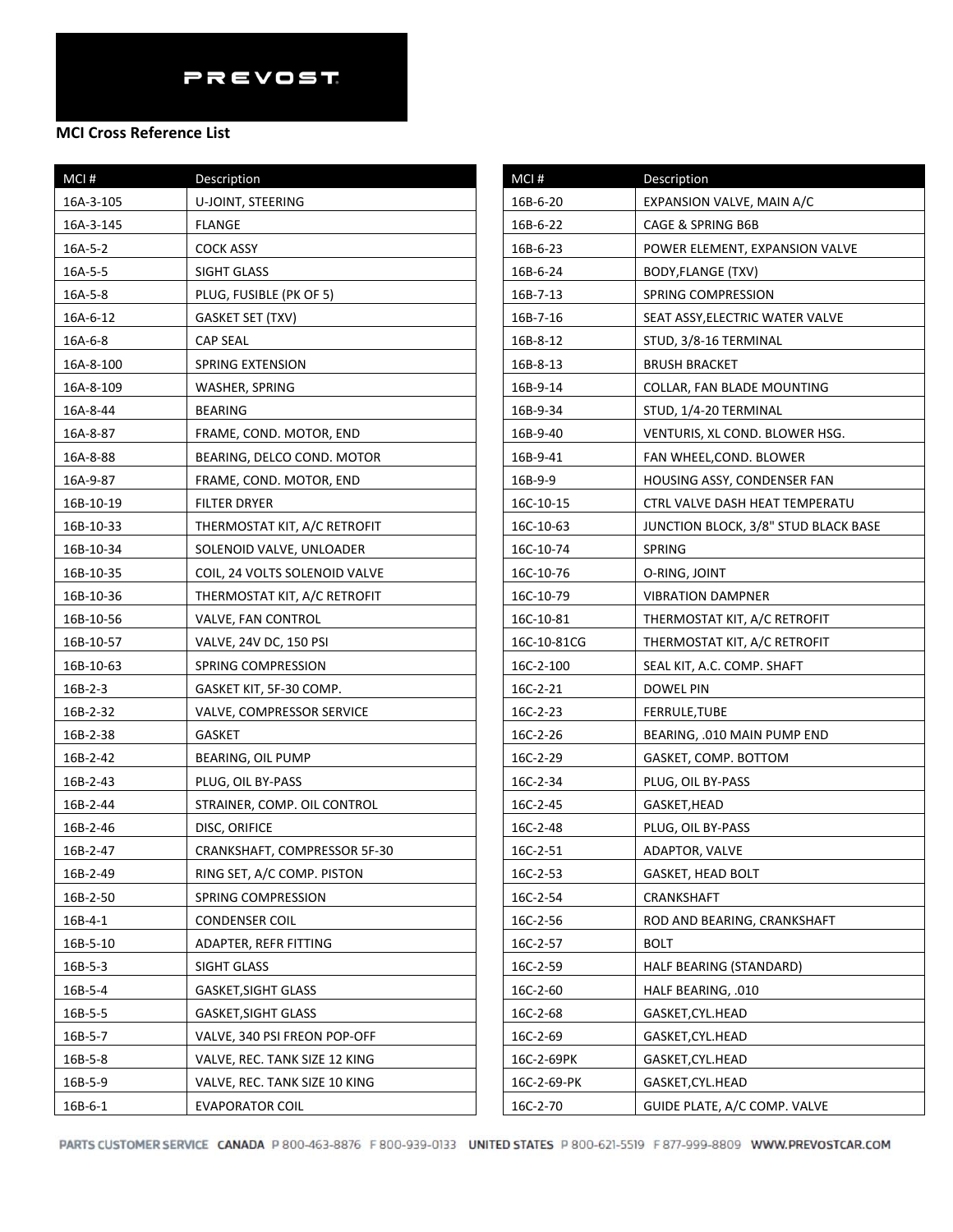| MCI#         | Description                    |
|--------------|--------------------------------|
| 16C-2-71     | VALVE, DISCHARGE               |
| 16C-2-72     | SPRING COMPRESSION             |
| 16C-2-72PK   | SPRING COMPRESSION             |
| 16C-2-74     | GASKET, UNLOADER               |
| 16C-2-90     | COVER PLATE, CRANKSHAFT SEAL   |
| 16C-3-5      | SIGHT GLASS                    |
| 16C-3-5A     | A/C PULLEY                     |
| 16C-6-25     | SIGHT GLASS                    |
| 16C-6-28     | GLAND, COMPRESSOR, SIGHT GLASS |
| 16C-7-30     | COIL ASSY, ELECT. WATER VALVE  |
| 16C-7-31     | <b>DIAPHRAGM ASSY</b>          |
| 16C-8-32     | STUD, 1/4-20 TERMINAL          |
| 16C-8-36     | BRUSH, DELCO EVAP & COND MTR   |
| 16C-8-41     | BEARING, PREVOST COND. MOTOR   |
| 16C-9-33     | BOLT, DELCO EVAP. MOTOR        |
| 16F-10-12    | <b>INDICATOR</b>               |
| 16F-10-13    | DRYER, HENRY FREON FILTER      |
| 16F-10-17    | KIT, PRESSURE SWITCH           |
| 16F-10-21    | DRYER, HENRY FREON FILTER      |
| 16F-14-1     | COIL ASSY, DRIVERS EVAPORATOR  |
| 16F-14-62    | EXPANSION VALVE, DRIVERS A.C.  |
| 16F-2-12     | SEAL CAP, A/C DISCHARGE SERV.  |
| 16F-2-13     | GASKET, SEAL CAP               |
| 16F-2-14     | VALVE, A/C SERVICE             |
| 16F-2-15     | SEAL CAP, A/C DISCHARGE SERV.  |
| 16F-2-18     | HEAD, A/C COMPRESSOR           |
| 16F-2-21     | PIN                            |
| 16F-2-23     | SEAT, A/C COMP, VALVE PLATE    |
| 16F-2-39     | COMPRESSOR, AC.5F30 W/3 UNLDRS |
| 16F-2-39CGRM | COMPRESSOR, AC.5F30 W/3 UNLDRS |
| 16F-2-39RM   | COMPRESSOR, AC.5F30 W/3 UNLDRS |
| 16F-2-41     | VALVE, OIL PRES. REGULATING    |
| 16F-2-42     | <b>GASKET, COVER PLATE</b>     |
| 16F-2-44     | COMP HD & PUMP                 |
| 16F-2-45     | KEY, A/C COMP. CRANK. SQUARE   |
| 16F-2-55     | KIT, SEAL                      |
| 16F-2-56     | VALVE, A/C SERVICE             |
| 16F-2-57     | VALVE, COMPRESSOR SERVICE      |
| 16F-2-58     | KIT, OIL PUMP PACKAGE          |
| 16F-4-1      | <b>CONDENSER COIL (COPPER)</b> |

| MCI#             | Description                              |
|------------------|------------------------------------------|
| $16 - F - 4 - 1$ | <b>CONDENSER COIL (COPPER)</b>           |
| $16F - 5 - 3$    | VALVE, 340 PSI FREON POP-OFF             |
| 16F-5-4          | RESERVOIR A/C                            |
| 16F-5-7          | VALVE, REC. TANK SIZE 12 KING            |
| 16F-5-8          | VALVE, REC. TANK SIZE 10 KING            |
| 16F-6-3          | VALVE                                    |
| 16F-7-6          | VALVE ASSY, 24 VOLTS WATER               |
| 16F-7-8          | HEATER COIL ASSY, MAIN                   |
| 16F-9-4          | FAN WHEEL, COND. BLOWER                  |
| 16F-9-5          | HOUSING ASSY,FAN                         |
| 16G-10-10        | KIT, PRESSURE SWITCH                     |
| 16G-10-42        | DIAPHRAGM ASM, SOLENOID VALVE            |
| 16G-10-43        | <b>SWITCH</b>                            |
| 16G-14-16        | COIL ASSY, DRIVERS EVAPORATOR            |
| 16G-14-17        | EXPANSION VALVE, DRIVERS A.C.            |
| 16G1430          | <b>EVAP COIL</b>                         |
| 16G-14-30        | <b>EVAP COIL</b>                         |
| 16G-16-103       | PUMP ASM, COOLANT W/ CLAMPS              |
| 16G-16-43        | ELBOW, AIR FUEL (3/16 HOSE X 1           |
| 16G-16-47        | SCREW (#10-24 X 5/8) (1EA=PAC OF 4)      |
| 16G-16-48        | STRAINER, FUEL                           |
| 16G-16-49        | SCREW, HEX FLANGE (1/4 X 5/8) 1EA=PAC 12 |
| 16G-16-50        | GASKET, SEAT, IGNITER, MKII              |
| 16G-16-52        | LEAD, IGNITION W/ BOOT MKII              |
| 16G-16-53        | KIT, SIGHT GLASS                         |
| 16G-16-55        | GASKET, BLOWER, MKII                     |
| 16G-16-57        | O-RING                                   |
| 16G-16-59        | CLAMP, FUEL HOSE                         |
| 16G-16-60        | REGULATOR, FUEL                          |
| 16G-16-61        | HOSE, AIR & FUEL (3/16 ID) {1EA=5FT}     |
| 16G-16-64        | TUBE, COMBUSTION                         |
| 16G-16-66        | LOCKWASHER (#10) (1EA=PAC OF 10)         |
| 16G-16-72        | ELBOW, 3/4 HOSE X 1/2 NPT)               |
| 16G-16-73        | NUT, JAM (1/4)                           |
| 16G-16-74        | CLAMP, CUSHIONED (3/8 ID)                |
| 16G-16-77        | HOLDER-FUSE-BURNER HEAD                  |
| 16G-16-78        | FUSE (15A) {1EA=PAC OF 3}                |
| 16G-16-80        | GROMMET, CONTROLLER MOUNT                |
| 16G-16-81        | TEMPERATURE SENSOR                       |
| 16G-16-82        | O-RING, TEMP SENSOR                      |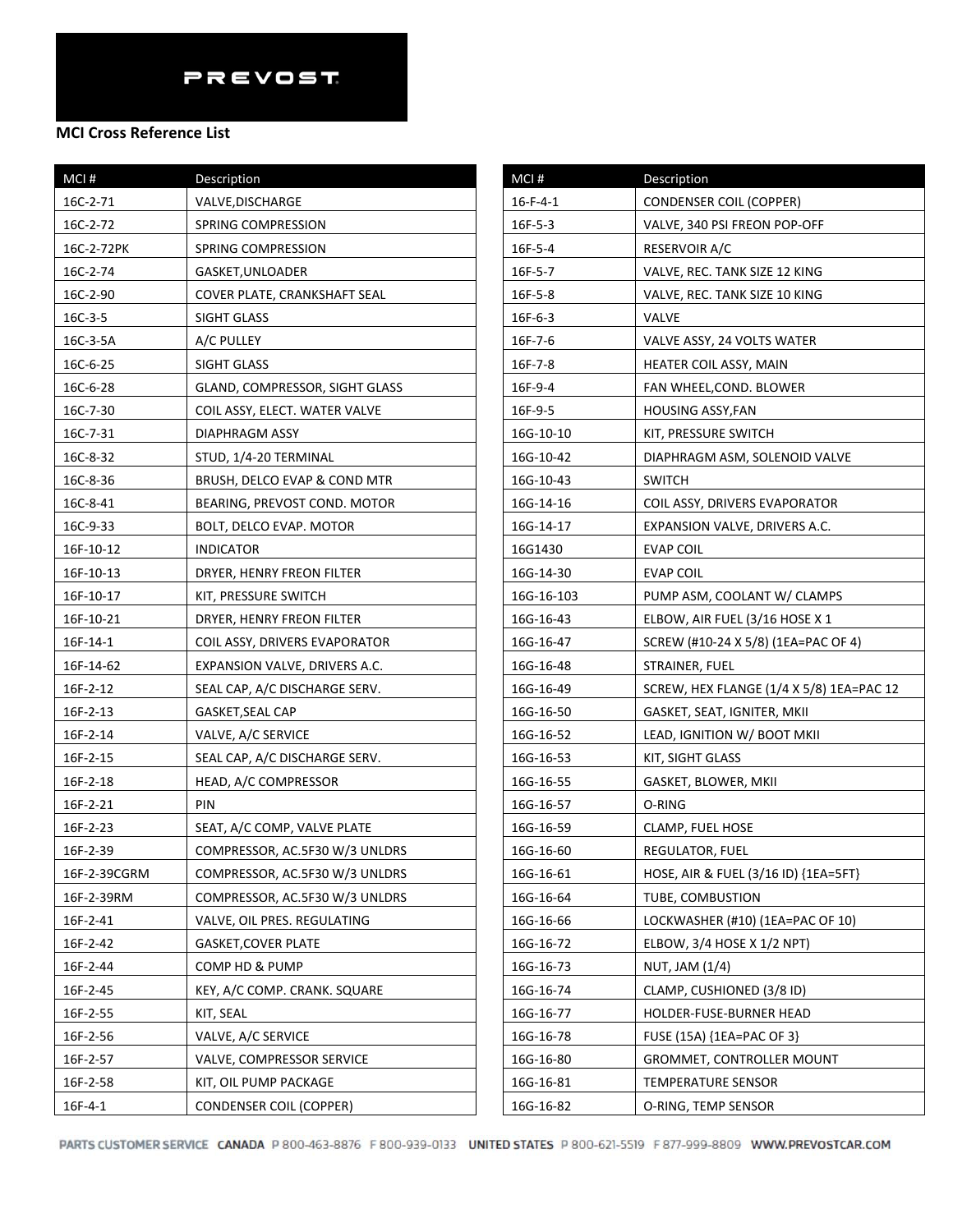### **MCI Cross Reference List**

| MCI#        | Description                         |
|-------------|-------------------------------------|
| 16G-16-84   | CLIP, WIRE HARNESS (1EA=PAC OF 2)   |
| 16G-16-85   | SENSOR, OVERHEAT BREAKER            |
| 16G-16-86   | O-RING, OVERHEAT                    |
| 16G-16-94   | NUT, HEX, JAM (1/4)                 |
| 16G-16-96   | SCREW, $1/4 - 20$ (1 EA = PKG OF 4) |
| 16G-2-105   | CONNECTING ROD                      |
| 16G-2-105CG | ROD ASM, CONNECTOR                  |
| 16G-2-106   | <b>BEARING SET STD</b>              |
| 16G-2-109   | BEARING SET 0.020"                  |
| 16G-2-113   | PISTON ASM                          |
| 16G-2-12    | GASKET, SER. VALVE                  |
| 16G-2-121   | KEY, CLUTCH (15 LONG)               |
| 16G-2-122   | BEARING, BALL                       |
| 16G-2-122CG | <b>BEARING A/C</b>                  |
| 16G-2-123   | PLUG, METERING                      |
| 16G-2-124   | CRANKSHAFT                          |
| 16G-2-126   | BEARING, BALL                       |
| 16G-2-126CG | BEARING, PUMP END                   |
| 16G-2-127   | DOWEL PIN                           |
| 16G-2-128   | SCREEN, OIL                         |
| 16G-2-128CG | SCREEN, OIL                         |
| 16G-2-13    | T-SEAL                              |
| 16G-2-130   | <b>CAPSCREW</b>                     |
| 16G-2-132   | SLEEVE, CYLINDER                    |
| 16G-2-133   | O-RING                              |
| 16G-2-133CG | O RING, CYLINDER SLEEVE             |
| 16G-2-134   | PLATE ASM, VALVE                    |
| 16G-2-134CG | PLATE, VALVE                        |
| 16G-2-139   | O-RING                              |
| 16G-2-14    | GASKET, SEAL CAP                    |
| 16G-2-146   | O-RING                              |
| 16G-2-148   | GASKET, CYLINDER HEAD               |
| 16G-2-148CG | GASKET, COMP HEAD                   |
| 16G-2-15    | SEAL CAP, A/C DISCHARGE SERV.       |
| 16G-2-153   | GASKET, MANIFOLD                    |
| 16G-2-153CG | GASKET, MANIFOLD                    |
| 16G-2-154   | MANIFOLD, DISCHG                    |
| 16G-2-156   | SCREW, MANIFOLD MTG                 |
| 16G-2-157   | PLUG, MAGNETIC                      |
| 16G-2-159   | VALVE ASM                           |

| MCI#        | Description                         |
|-------------|-------------------------------------|
| 16G-2-16    | GASKET, DISC. VALVE (1 EA=1 GASKET) |
| 16G-2-163   | GASKET, MANIFOLD                    |
| 16G-2-166   | O-RING                              |
| 16G-2-167   | O-RING                              |
| 16G-2-17    | KIT, VALVE SUCTION                  |
| 16G-2-175   | REGULATOR                           |
| 16G-2-179   | VALVE, SERVICE                      |
| 16G-2-18    | VALVE, A/C SERVICE                  |
| 16G-2-180   | PUMP ASM                            |
| 16G-2-180CG | PUMP, OIL                           |
| 16G-2-181   | O-RING                              |
| 16G-2-184   | PLATE, DRIVE BEARING                |
| 16G-2-186   | <b>GASKET</b>                       |
| 16G-2-188   | <b>SCREW-MTG OIL SUMP</b>           |
| 16G-2-194   | VALVE                               |
| 16G-2-199   | CLAMP, SCREEN MTG                   |
| 16G-2-205   | SEAL, THERMOKING CRANKSHAFT         |
| 16G-2-205CG | SEAL, THERMOKING CRANKSHAFT         |
| 16G-2-206   | <b>GASKET</b>                       |
| 16G-2-206CG | GASKET, DRIVE PLATE                 |
| 16G-2-208   | KIT, GASKET                         |
| 16G-2-208CG | GASKET KIT, COMPRESSOR X426 & X430  |
| 16G-2-209   | SCREW, SUCTION VALVE MTG            |
| $16G-2-21$  | GASKET, SUCT. VALVE                 |
| 16G-2-210   | SEAL CAP, A/C DISCHARGE SERV.       |
| 16G-2-211   | <b>GASKET</b>                       |
| 16G-2-213   | <b>GASKET, SUCTION VALVE</b>        |
| 16G-2-213CG | <b>GASKET, SUCTION VALVE</b>        |
| 16G-2-215   | <b>SCREW, MANIFOLD</b>              |
| 16G-2-216   | DIODE ASM                           |
| 16G-2-216CG | DIODE ASM                           |
| 16G-2-218   | SWITCH, LOW PRESSURE                |
| 16G-2-218CG | SWITCH, LOW PRESSURE                |
| 16G-2-22    | SCR CAP HEX ZP 1/2-13X2.5 G5PT      |
| 16G-2-220   | SWITCH, PRESSURE, HIGH              |
| 16G-2-220CG | SWITCH, PRESSURE, HIGH              |
| 16G-2-222   | KIT, CLUTCH DR REPAIR               |
| 16G-2-222CG | KIT, CLUTCH DR REPAIR               |
| 16G-2-224   | O'RING                              |
| 16G-2-225   | STUD, CLUTCH MTG                    |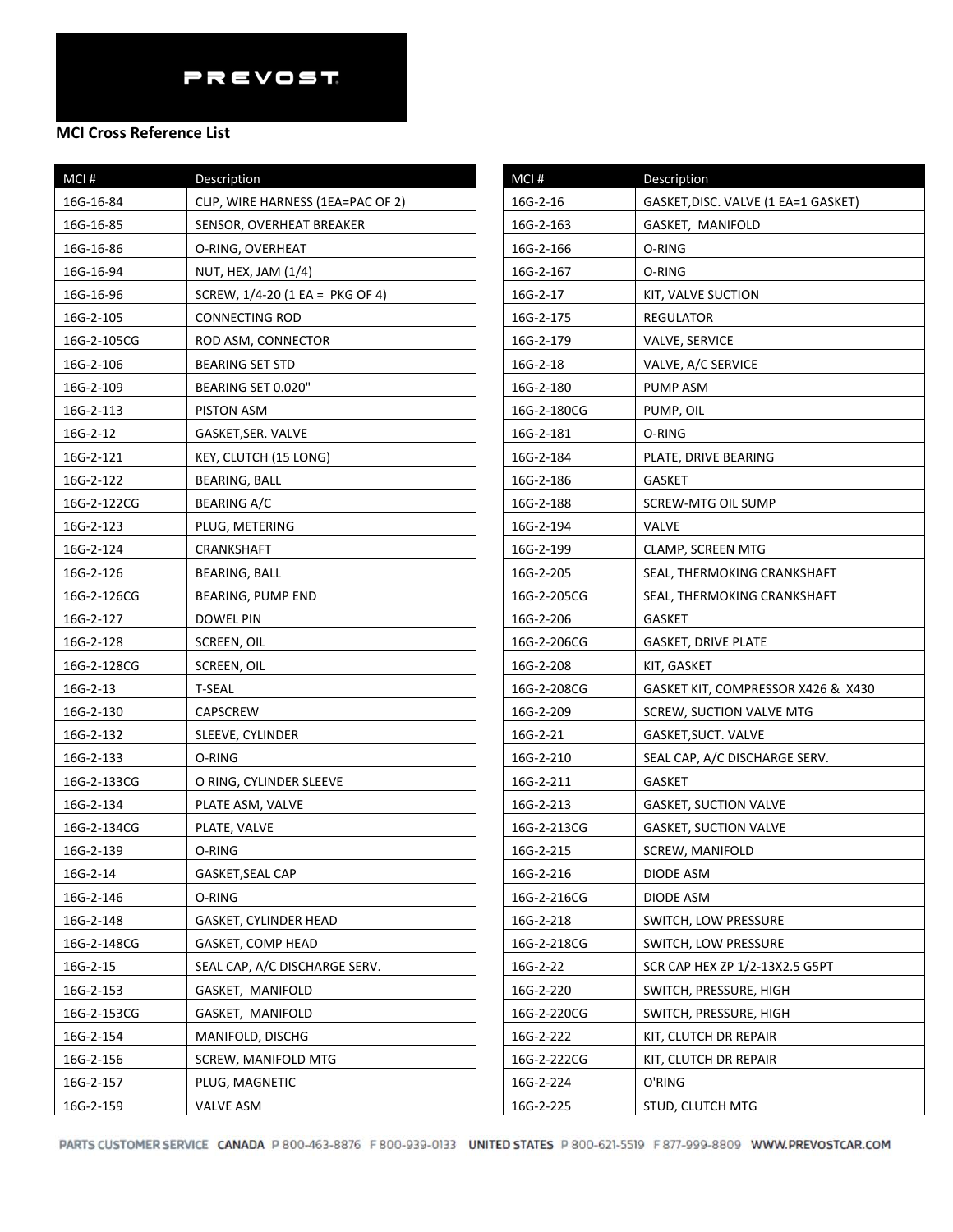| MCI#        | Description                              |
|-------------|------------------------------------------|
| 16G-2-225CG | STUD, CLUTCH MTG                         |
| 16G-2-226   | COIL, FIELD (24VDC)                      |
| 16G-2-227   | LOCKWASHER                               |
| 16G-2-228   | COIL 24V, A/C                            |
| 16G-2-228CG | COIL 24V, $A/C$                          |
| 16G-2-23    | GASKET,SER. VALVE                        |
| 16G-2-230   | NAMEPLATE (24V)                          |
| 16G-2-232   | SEAL                                     |
| 16G-2-233   | SNAP RING                                |
| 16G-2-234   | BEARING, THERMOKING                      |
| 16G-2-235   | <b>GREASE BEARING</b>                    |
| 16G-2-236   | PULLEY                                   |
| 16G-2-236CG | PULLEY                                   |
| 16G-2-237   | NUT, CLUTCH MTG                          |
| 16G-2-238   | RETAINER & SEAL ASM                      |
| 16G-2-239   | SCREW, SEAL MOUNTING                     |
| 16G-2-239PK | <b>SCREW, SEAL MOUNTING</b>              |
| 16G-2-24    | HEAD, A/C CENTER COMPRESSOR              |
| 16G-2-241   | HUB AND ARMATURE ASM                     |
| 16G-2-241CG | HUB & ARMATURE ASSY                      |
| 16G-2-242   | SCREW, CLUTCH MTG                        |
| 16G-2-243   | <b>SPACER</b>                            |
| 16G-2-244   | O-RING                                   |
| 16G-2-26    | 05G CENTER VALVE PLATE                   |
| 16G-2-264   | ADAPTER, SUCTION VALVE, COMPRESSOR       |
| 16G-2-27    | GASKET, CYL. HEAD                        |
| 16G-2-274   | RETAINER,GREASE                          |
| 16G-2-28    | LOCK WASHER                              |
| 16G-2-280   | COMPRESSOR A/C 05G 37CFM REMAN<br>W/CORE |
| 16G-2-281   | VALVE, A/C COMPRESSOR SERVICE            |
| 16G-2-282   | VALVE, A/C COMPRESSOR SERVICE            |
| 16G-2-283   | VALVE, A/C SERVICE                       |
| 16G-2-284   | VALVE, A/C SERVICE                       |
| 16G-2-29    | BOLT, 1/4-28 X 3/8"                      |
| 16G-2-295   | <b>NUT HEX</b>                           |
| 16G-2-296   | COMPRESSOR A/C 05G 37CFM REMAN<br>W/CORE |
| 16G-2-297   | BEARING, MAIN                            |
| 16G-2-30    | <b>DISCHARGE VALVE</b>                   |
| 16G-2-31    | GASKET,05G VALVE                         |

| MCI#        | Description                    |
|-------------|--------------------------------|
| 16G-2-317   | COMPRESSOR, SUBASSEMBLY X426   |
| 16G-2-32    | VALVE, SUCTION                 |
| 16G-2-322   | CRANKSHAFT                     |
| 16G-2-33    | <b>VALVE SUCTION</b>           |
| 16G-2-334   | VALVE, DISCHG                  |
| 16G-2-335   | <b>ELBOW</b>                   |
| 16G-2-336   | CAP                            |
| 16G-2-336CG | CAP, A/C SERVICE VALVE         |
| 16G-2-337   | VALVE, SUCTION                 |
| 16G-2-340   | SWITCH, HPCO ASM               |
| 16G-2-344   | KEY                            |
| 16G-2-346   | SPACER                         |
| 16G-2-347   | <b>SCREW</b>                   |
| 16G-2-35    | GASKET KIT, 05G COMP.          |
| 16G-2-350   | ELBOW                          |
| 16G-2-352   | SPACER                         |
| 16G-2-354   | NUT                            |
| 16G-2-355   | FITTING                        |
| 16G-2-357   | PULLEY-CLUTCH ELEC 2-B         |
| 16G-2-357CG | PULLEY-CLUTCH ELEC 2-B         |
| 16G-2-358   | FIELD ASSY. 24V A/C CLUTCH     |
| 16G-2-358CG | COIL ASM 24V SM DIA CLUTCH     |
| 16G-2-36    | SIGHT GLASS                    |
| 16G-2-37    | GASKET, 05G SIGHT              |
| 16G-2-373   | NAMEPLATE, WATER INLET         |
| 16G-2-376   | SWITCH ASM, LOW PRES. CUTOUT   |
| 16G-2-378   | SWITCH, HIGH PRESSURE CUTOUT   |
| 16G-2-38    | STRAINER, SUCTION VALVE        |
| 16G-2-382   | ADAPTER-TUBE, VALVE, DISCHARGE |
| 16G-2-383   | O-RING, DISCHG                 |
| 16G-2-386   | ADAPTER (#20)                  |
| 16G-2-387   | O-RING, SUCTION                |
| 16G-2-388   | FLATWASHER (1/4)               |
| 16G-2-389   | NUT (1/4-20 SS)                |
| 16G-2-39    | GASKET,PUMP END                |
| 16G-2-390   | TEE                            |
| 16G-2-394   | CAP, PRESSURE VALVE            |
| 16G-2-397   | O-RING #8                      |
| 16G-2-40    | PUMP ASM                       |
| 16G-2-400   | NUT                            |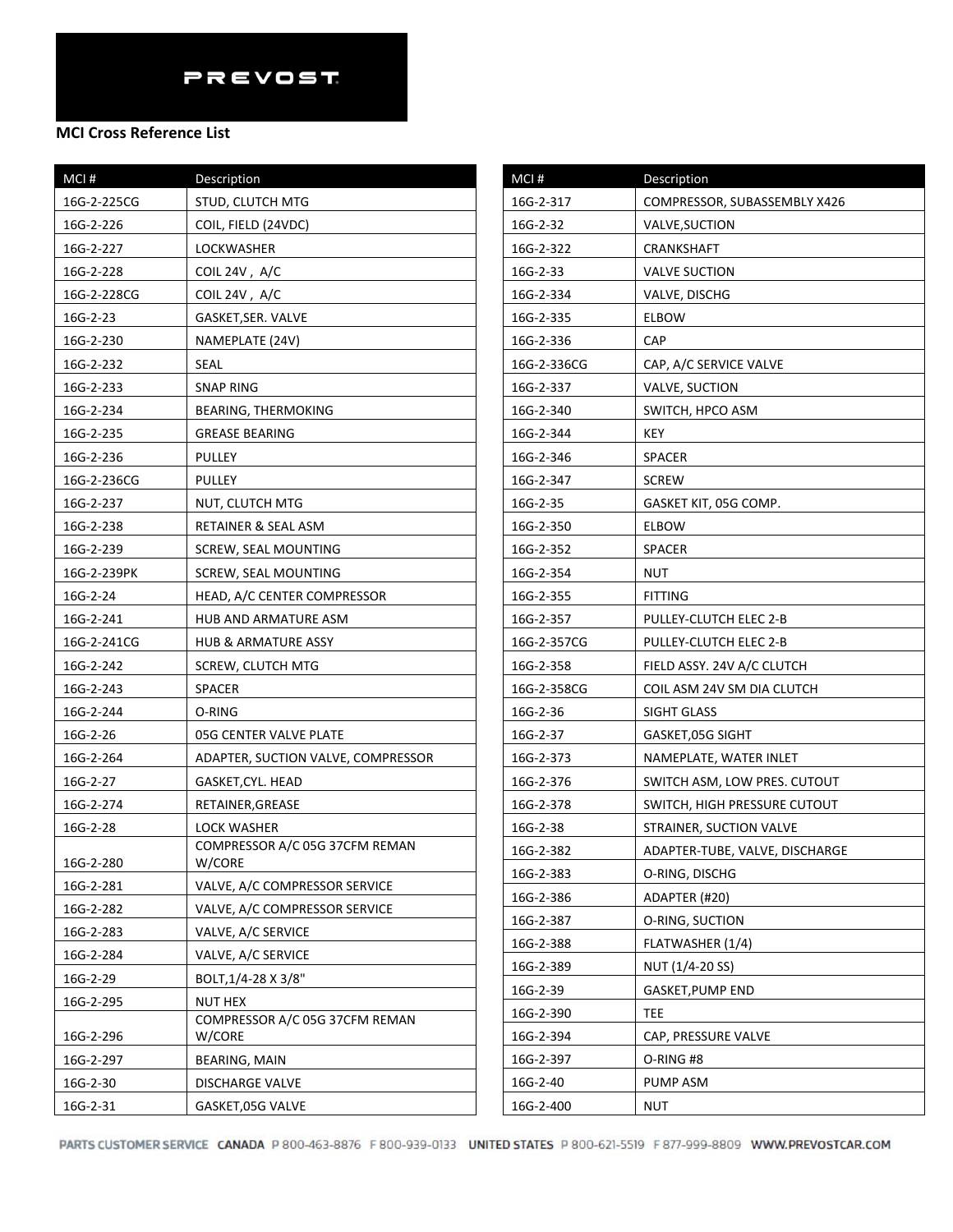### **MCI Cross Reference List**

| MCI#       | Description                       |
|------------|-----------------------------------|
| 16G-2-404  | LOCKWASHER                        |
| 16G-2-41   | SCREW, 3/8-16 X 1.00              |
| 16G-2-42   | PISTON AND PIN ASSY, A/C COMP.    |
| 16G-2-425  | FLATWASHER                        |
| 16G-2-426  | FLATWASHER                        |
| 16G-2-432  | FITTING, SADDLE                   |
| 16G-2-44   | RING, COMP.OIL                    |
| 16G-2-45   | RING,COMP. COMP.                  |
| 16G-2-452  | FLATWASHER                        |
| 16G-2-453  | CONNECTOR ASM                     |
| 16G-2-459  | SOCKET-RELAY                      |
| 16G-2-46   | ROD AND CAP ASSY, A/C COMP.       |
| 16G-2-460  | SCREW, MANIFOLD MTG               |
| 16G-2-461  | WASHER, SEALING                   |
| 16G-2-467  | FIELD ASM (12V)                   |
| 16G-2-47   | DOWEL, VALVE PLATE                |
| 16G-2-471  | SCREW, CYL HD (2")                |
| 16G-2-472  | SCREW, CYL HD (2-5/8")            |
| 16G-2-474  | O-RING                            |
| 16G-2-475  | PLUG, MAGNETIC                    |
| 16G-2-476  | O-RING                            |
| 16G-2-48   | BOLT, SPEC. COATED                |
| 16G-2-484  | PISTON AND PIN ASSY, A/C COMP.    |
| 16G-2-49   | THRUST WASHER, PUMP END           |
| 16G-2-50   | CRANKSHAFT, A/C COMPRESSOR        |
| 16G-2-52   | KEY, CRANKSHAFT 1/4 X 1/4         |
| 16G-2-53   | GASKET, MANIFOLD                  |
| 16G-2-53CG | GASKET, MANIFOLD                  |
| 16G-2-54   | PIN,1/8 DIA.X1/2 (6 PK/SOLD EACH) |
| 16G-2-55   | ROLL PIN, 094X 5/16               |
| 16G-2-56   | WASHER, 13/32 I.D.                |
| 16G-2-57   | BOLT, 3/8-24 X 7/8"               |
| 16G-2-58   | GASKET,SHAFT END                  |
| 16G-2-58PK | GASKET, SHAFT END                 |
| 16G-2-59   | COVER PLATE, CRANKSHAFT SEAL      |
| 16G-2-61   | KIT, SEAL                         |
| 16G-2-62   | RING, CARBON                      |
| 16G-2-63   | <b>GASKET SEAL COVER</b>          |
| 16G-2-64   | 05G SIDE VALVE PLATE              |
| 16G-2-65   | GASKET                            |

| MCI#        | Description                                               |
|-------------|-----------------------------------------------------------|
| 16G-2-69    | GASKET, DISCHARGE VALVE                                   |
| 16G-2-73    | HEAD, A/C COMP. UNLOADER                                  |
| 16G-2-74    | STRAINER ASSY                                             |
| 16G-2-76    | CHECK VALVE ASSY, UNLOADER                                |
| 16G-2-77    | UNLOADER, O-5G COMPRESSOR                                 |
| 16G-2-78    | PISTON, RING                                              |
| 16G-2-80    | GASKET, UNLOADER                                          |
| 16G-2-81    | PLUG, COMPRESSOR UNLOADER                                 |
| 16G-2-82    | <b>SEAT RING</b>                                          |
| 16G-2-83    | VALVE, A/C SERVICE                                        |
| 16G-2-84    | VALVE, A/C SERVICE                                        |
| 16G-2-85    | GASKET                                                    |
| 16G-2-89    | GASKET, BOTTOM                                            |
|             | COMPRESSOR A/C 05G 37CFM REMAN                            |
| 16G-2-9     | W/CORE                                                    |
| 16G-2-90    | VALVE, DISC                                               |
| 16G-2-93    | SCREEN ASSY, COMP. OIL FILTER                             |
| 16G-2-94    | TUBE, OIL PICK-UP                                         |
| 16G-2-95    | VALVE, OIL PRESSURE RELIEF                                |
| 16G-2-96    | CHECK VALVE, OIL RETURN<br>COMPRESSOR A/C 05G 37CFM REMAN |
| 16G-2-9CGRM | W/CORE                                                    |
|             | COMPRESSOR A/C 05G 37CFM REMAN                            |
| 16G-2-9RM   | W/CORE                                                    |
| 16G-3-11    | <b>CLUTCH ASM</b>                                         |
| 16G-3-12    | COIL ASSY, O5-G COMPRESSOR                                |
| 16G-3-13    | <b>BEARING</b>                                            |
| 16G-3-14    | PULLEY ASSY, O5-G COMPRESSOR                              |
| 16G-3-15    | RING, INTERNAL RETAINING                                  |
| 16G-3-16    | RING, EXTERNAL RETAINING                                  |
| $16G-7-1$   | VALVE ASSY, 24 VOLTS WATER                                |
| 16G-7-12    | <b>SEAT RING</b>                                          |
| 16G-7-13    | REPAIR KIT                                                |
| 16G-7-14    | <b>REPAIR KIT</b>                                         |
| 16G-7-15    | REPAIR KIT                                                |
| 16G-7-17    | <b>REPAIR KIT</b>                                         |
| 16G-7-18    | REPAIR KIT                                                |
| 16G-7-1KIT  | <b>REPAIR KIT</b>                                         |
| 16G-7-20    | COIL, SKINNER WATER VALVE                                 |
| 16G-7-21    | <b>REPAIR KIT</b>                                         |
| 16G-7-23    | NUT, SKINNER VALVE COIL MOUNT                             |
| 16G-7-24    | <b>SLEEVE</b>                                             |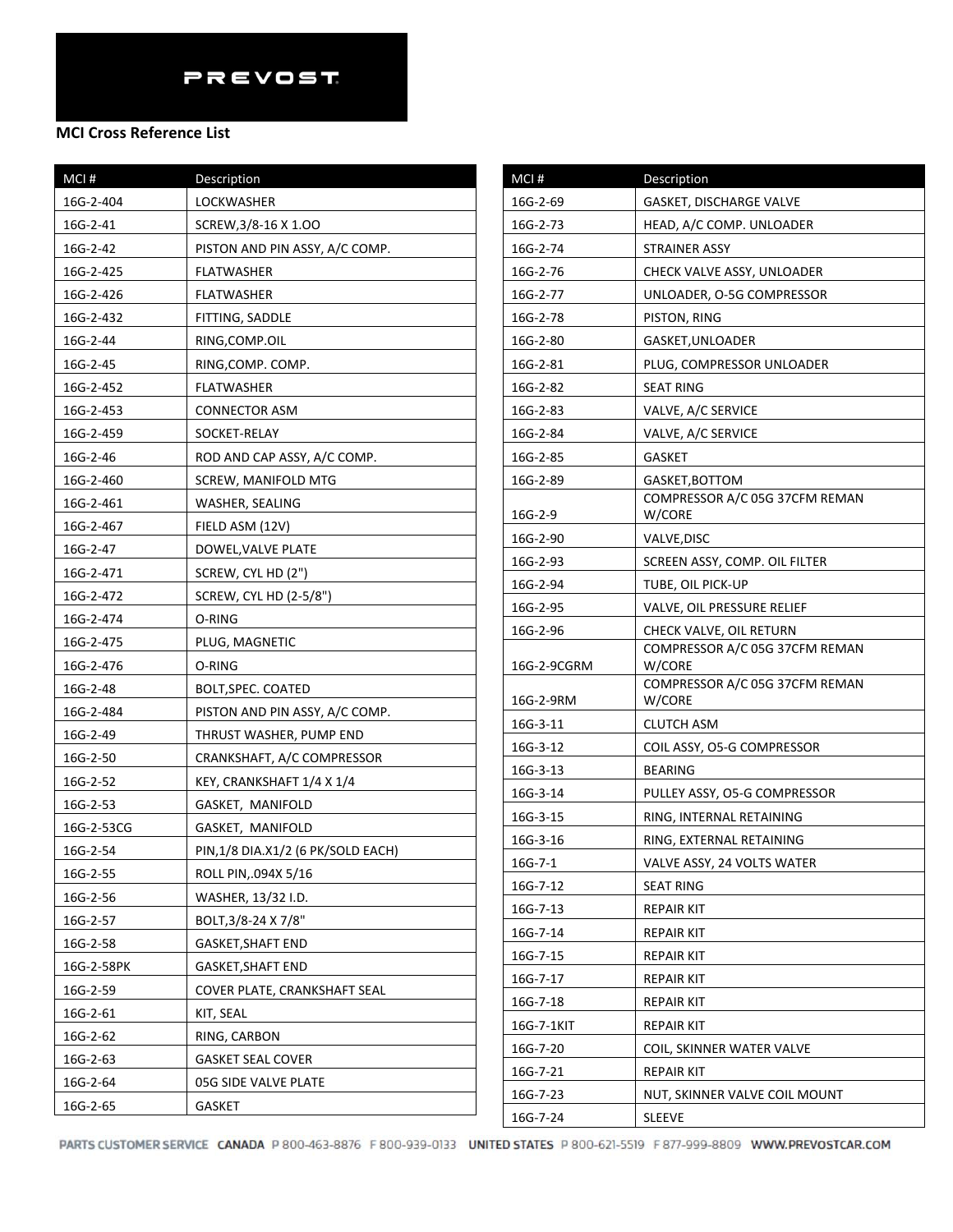## **MCI Cross Reference List**

| MCI#         | Description                                        |
|--------------|----------------------------------------------------|
| 16G-7-25     | <b>REPAIR KIT</b>                                  |
| 16G-7-26     | NUT                                                |
| 16G-7-27     | <b>REPAIR KIT</b>                                  |
| 16G-7-32     | <b>REPAIR KIT</b>                                  |
| 16G-7-5      | VALVE, HEATING SOLENOID                            |
| 16G-7-9      | <b>REPAIR KIT</b>                                  |
| 16G-8-33     | MOTOR CONDENSER, DUAL SHAFT, SINGLE<br>SPEED       |
| 16G-8-59     | SHIELD, FRONT END                                  |
| 16G-8-6      | BRUSH, A/C MOTOR OHIO                              |
| 16G-8-60     | COVER, INSPECTION                                  |
| 16G-8-63     | <b>BRUSH HOLDER ASM</b>                            |
| 16G-8-64     | BRUSH, RELIANCE MOTOR A/C                          |
| 16G-8-64CG   | BRUSH, RELIANCE MOTOR A/C                          |
| 16G-8-65     | FRAME ASM, SINGLE SPEED                            |
| 16G-8-67     | ARMATURE, DUAL SHAFT SINGLE SPEED                  |
| 16G-8-68     | SHIELD, BACK END                                   |
| 16J-10-12    | SWITCH, A/C PRESSURE 30/15 PSI                     |
| 16J-10-3     | FILTER-DRIER                                       |
| 16J-10-4 SP  | COIL, SOLONOID VALVE                               |
| 16J-10-4SP   | COIL, SOLONOID VALVE                               |
| 16J-10-4-SP  | COIL, SOLONOID VALVE                               |
| 16J-10-7     | THERMOSTAT KIT, A/C RETROFIT                       |
| 16J-14-103   | EXPANSION VALVE, DRIVERS A.C.                      |
| 16J-14-148   | <b>BEARING</b>                                     |
| 16J-14-161   | COIL ASSY, EVAP                                    |
| 16J-14-28    | CORE, HEATER                                       |
| $16J-2-10$   | CLUTCH ASSY, HOUSING MOUNTED, 2C<br><b>GROOVES</b> |
| 16J-2-11     | COIL, 24 VOLT A/C COMP. CLUTCH                     |
| $16J-2-12$   | HUB CLUTCH MOUNTING                                |
| 16J-2-13     | BEARING, HOUSING MTD. CLUTCH                       |
| $16J-2-14$   | SHIM, 010 CLUTCH                                   |
| $16J-2-15$   | SHIM,.020 CLUTCH                                   |
| 16J-2-16     | RING, RETAINER                                     |
| 16J-2-17     | NUT, 05-G COMP. CLUTCH HUB                         |
| 16J-2-18     | <b>KEY, CRANKSHAFT</b>                             |
| $16J-2-19$   | SEAL ASSY. SHAFT                                   |
| $16J-2-22$   | COMPRESSOR A/C 05G 37CFM REMAN<br>W/CORE           |
| 16J-2-22CGRM | COMPRESSOR A/C 05G 37CFM REMAN<br>W/CORE           |

| MCI#                      | Description                                                   |
|---------------------------|---------------------------------------------------------------|
|                           | COMPRESSOR A/C 05G 37CFM REMAN                                |
| 16J-2-22R                 | W/CORE<br>COMPRESSOR A/C 05G 37CFM REMAN                      |
| 16J-2-22RM                | W/CORE                                                        |
| 16J-2-2RM                 | COMPRESSOR 05G REMAN                                          |
| $16J-2-65$                | GASKET                                                        |
|                           | COMPRESSOR A/C 05G 37CFM REMAN                                |
| $16J-2-7$                 | W/CORE<br>FILTER, DRIER                                       |
| $16J-3-10$<br>$16J - 4-1$ |                                                               |
| $16J-4-3$                 | CONDENSOR COIL, ALUMINUM FINS<br>COIL, CONDENSER, COPPER FINS |
| $16J - 5 - 7$             | SIGHT GLASS KIT                                               |
| 16J-7-10                  | COIL ASM, HEATER, MCI                                         |
| $16J-9-1$                 | MOTOR CONDENSER, SINGLE SHAFT, SPEED                          |
| 16J-9-16                  | SHIELD, FRONT END                                             |
| 16J-9-17                  | SHIELD, BACK END                                              |
| 16J-9-20                  | ARMATURE, SINGLE SHAFT                                        |
| 16J-9-32                  | COVER, INSPECTION                                             |
| 16J-9-35                  | <b>BRUSH HOLDER ASM</b>                                       |
| 16J-9-36                  | FRAME ASM, SINGLE SPEED                                       |
| 16K-10-4                  | RELAY, SPDT 100A HVAC                                         |
| 16K-10-70                 | SWITCH SOLENOID STARTER                                       |
| 16K-14-92                 | VALVE, EXPANSION                                              |
| 16K-14-93                 | EXPANSION VALVE 10 TONS R-22                                  |
|                           | COMPRESSOR A/C 05G 37CFM REMAN                                |
| 16K-2-2                   | W/CORE                                                        |
| 16K-5-4                   | VALVE, RELIEF A/C                                             |
| 16K-7-39                  | VALVE, SOLENOID, GLYCOL                                       |
| 16L-10-106                | UNLOADER VALVE BODY                                           |
| 16L-10-107                | COIL, O5G ELECT. UNLOADER                                     |
| 16L-10-109                | PRESSURE SWITCH                                               |
| 16L-10-110                | SWITCH, HIGH PRESSURE                                         |
| 16L-10-159                | DISPLAY ASM DRIVER                                            |
| 16L-10-160                | DISPLAY ASM DRIVER                                            |
| 16L-10-169                | DISPLAY ASM DRIVER                                            |
| 16L-10-170                | DISPLAY ASM, DRIVER NO POTENT                                 |
| 16L-10-175                | <b>PRE-FILTER, AIR 27.5 X 4.5</b>                             |
| 16L-10-175K               | PRE-FILTER, AIR 27.5 X 4.5                                    |
| 16L-10-175PK              | <b>PRE-FILTER, AIR 27.5 X 4.5</b>                             |
| 16L-10-24                 | VALVE, EXPANSION                                              |
| 16L-10-86                 | VALVE, SOLENOID                                               |
| 16L-10-96                 | O-RING-A/C CMPR SUC HOSE                                      |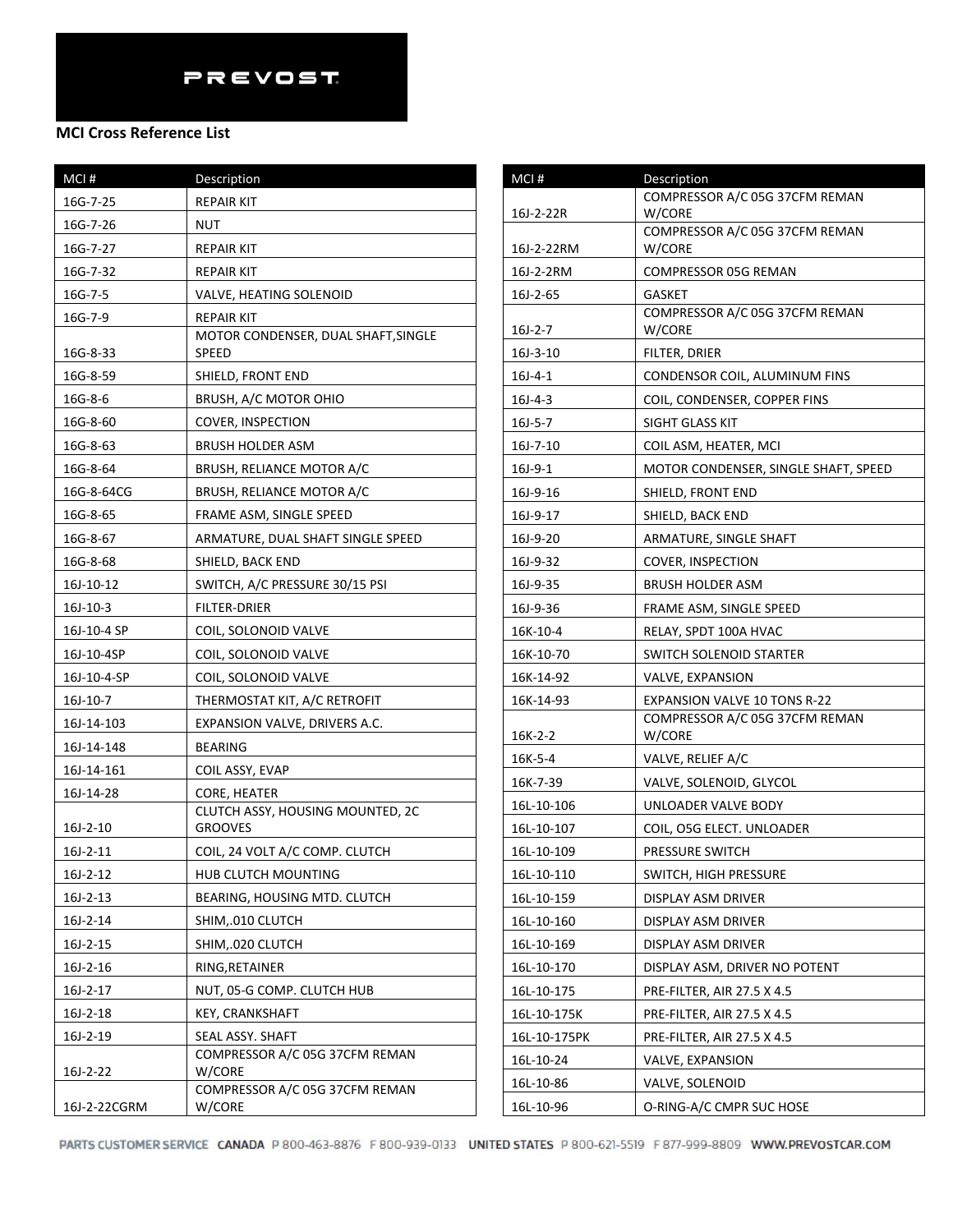| MCI#        | Description                          |
|-------------|--------------------------------------|
| 16L-10-97   | O-RING #12 JIC                       |
| 16L-11-1023 | HOSE ASM                             |
| 16L-11-1056 | HOSE ASM A/C SUPER COOLER COIL       |
| 16L-11-1057 | HOSE ASSY                            |
| 16L-11-1087 | HOSE, SUCTION ASM                    |
| 16L-1-119   | SOFTWARE CARD, CONFIGURATION         |
| 16L-11-540  | HOSE ASSY, RECEIVER                  |
| 16L-11-541  | HOSE ASSY, CONDENSOR                 |
| 16L-11-542  | HOSE, A/C & HEAT                     |
| 16L-11-543  | HOSE ASSY, COMPRESSOR                |
| 16L-11-544  | HOSE ASSY                            |
| 16L-11-555  | HOSE ASM                             |
| 16L-11-577  | HOSE ASSY                            |
| 16L-11-627  | <b>HOSE ASSY</b>                     |
| 16L-14-15   | COIL ASM, EVAP                       |
| 16L-14-156  | VALVE, EXPANSION                     |
| 16L-14-159  | WHEEL. BLOWER                        |
| 16L-14-162  | <b>PULL WIRE</b>                     |
| 16L-14-163  | <b>BREAKER, CIRCUIT (15A)</b>        |
| 16L-14-182  | <b>NUT</b>                           |
| 16L-14-185  | SCREW, THERMOSTAT MTG                |
| 16L-14-196  | CONNECTOR, TOWER, 2-WAY              |
| 16L-14-198  | BRUSH ASM END BELL                   |
| 16L-14-199  | <b>SCREW, SOCKET MTG</b>             |
| 16L-14-331  | FILTER, AIR, DRIVERS EVAPORATOR      |
| 16L-14-332  | COIL ASSEMBLY, FRONT A/C W/ TUBING   |
| 16L-14-333  | VALVE, EXPANSION                     |
| 16L-14-345  | COIL ASSEMBLY, FRONT A/C W/ TUBING   |
| 16L-14-359  | RELAY 24 VDC 40 AMP SPDT             |
| 16L-14-361  | <b>CIRCUIT BREAKER</b>               |
|             | MOTOR, BLOWER DEFROSTER/HEATER (OEM) |
| 16L-14-68   | MCI                                  |
| 16L-14-72   | VALVE, EXPANSION                     |
| 16L-16.315  | BLOWER 24V                           |
| 16L-16-16   | <b>HEAT EXCHANGER ASSY</b>           |
| 16L-16-176  | FLANGE, THERMAL EXPANSION            |
| 16L-16-185  | PUMP, CIRC, W/ BRK & CLAMP 24V       |
| 16L-16-186  | <b>TERMINAL BLOCK 6-WAY</b>          |
| 16L-16-217  | BOOSTER PUMP, SEAL-LESS BRUSHLESS    |
| 16L-16-258  | HEATER, THERMO 230, COMPLETE         |
| 16L-16-312  | PUMP, COOLANT, BRAVA 80 HTR          |

| MCI#       | Description                       |
|------------|-----------------------------------|
| 16L-16-313 | SENSOR, FLAME                     |
| 16L-16-314 | <b>IGNITER C/W GASKET</b>         |
| 16L-16-315 | BLOWER 24V                        |
| 16L-16-316 | NOZZLE, FUEL, 30609-32,C/W O-R    |
| 16L-16-317 | FAN END CASTING, (SUB) C/W SCR    |
| 16L-16-318 | KIT, SCREEN BLOWER INLET          |
| 16L-16-319 | CLAMP, SPRING HOSE (1EA=PAC OF 4) |
| 16L-16-320 | FAN BLADE C/W GLUE                |
| 16L-16-321 | HEAT EXCHANGER (W/ ELBOWS, MKI    |
| 16L-16-322 | SCREW, SOCKET HD (10-24 X 1/2)    |
| 16L-16-323 | J BRACKET                         |
| 16L-16-324 | <b>IGNITION COIL</b>              |
| 16L-16-325 | MOUNT ASM, RUBBER                 |
| 16L-16-326 | CLAMP, GEAR #32                   |
| 16L-16-327 | PCM, W/ AUXILIARY INPUT 24V       |
| 16L-16-328 | HARNESS, HEAT & A/C               |
| 16L-16-329 | SPACER, CONTROLLER                |
| 16L-16-330 | HARNESS, SWITCH (25' 4 PIN)       |
| 16L-16-331 | HARNESS, POWER (15' 3 PIN)        |
| 16L-16-332 | COVER, CONNECTOR                  |
| 16L-16-333 | COMPRESSOR 24V                    |
| 16L-16-334 | COUPLING, 8MM                     |
| 16L-16-335 | GEAR, FUEL PUMP                   |
| 16L-16-336 | SCREW, (#10-24 X 2) SST           |
| 16L-16-337 | <b>ADAPTOR W/SEAL</b>             |
| 16L-16-338 | SEAL, FUEL FILTER                 |
| 16L-16-339 | <b>FUEL FILTER</b>                |
| 16L-16-340 | RELIEF VALVE KIT                  |
| 16L-16-341 | WASHER, SEALING                   |
| 16L-16-342 | FILTER, AIR                       |
| 16L-16-343 | BRACKET COMPRESSOR / FUEL PUMP    |
| 16L-16-344 | CLAMP, GEAR #36                   |
| 16L-16-345 | <b>SCREW, SOCKET HD</b>           |
| 16L-16-346 | CLAMP                             |
| 16L-16-347 | PUMP ASM, COOLANT W/ CLAMPS       |
| 16L-16-349 | <b>TEST LEAD</b>                  |
| 16L-16-350 | CABLE SWITCH / PROHEAT 2001       |
| 16L-16-352 | TEST GAUGE, COMPRESSOR            |
| 16L-16-392 | <b>HOUSING</b>                    |
| 16L-16-393 | O-RING                            |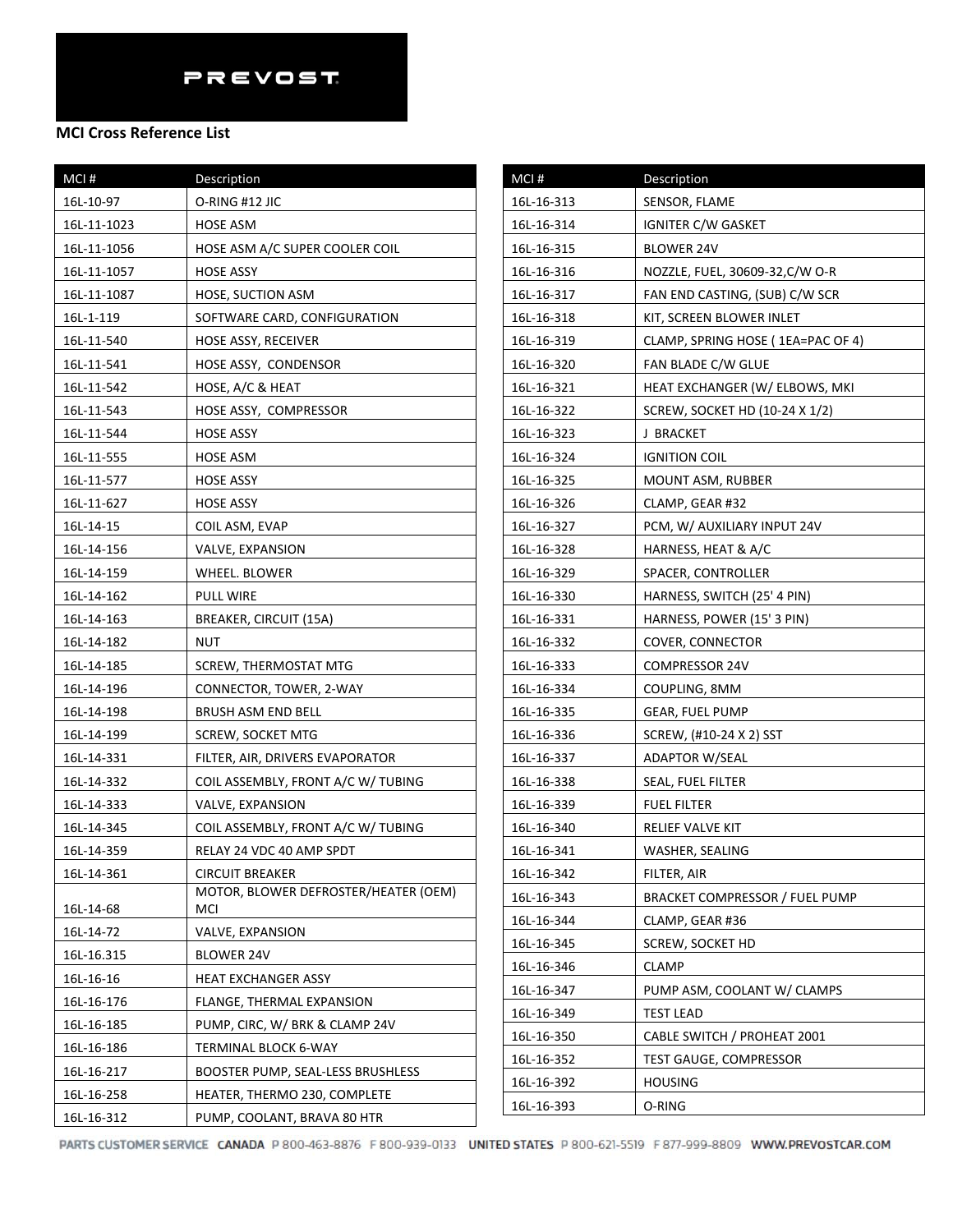| MCI#       | Description                      |
|------------|----------------------------------|
| 16L-16-394 | <b>WASHER SS</b>                 |
| 16L-16-395 | ROTOR ASSY.                      |
| 16L-16-396 | SHAFT SS                         |
| 16L-16-397 | <b>CAPSCREW</b>                  |
| 16L-16-398 | ADAPTER                          |
| 16L-16-399 | <b>DRIVE MAGNET</b>              |
| 16L-16-400 | MOTOR 24V                        |
| 16L-16-401 | <b>BRUSH</b>                     |
| 16L-16-404 | VALVE, 24 VOLT WATER             |
| 16L-16-45  | HEATER DBW 2020(230) 24V         |
| 16L-16-46  | PIN, SLOTTED                     |
| 16L-16-47  | EYE, BOLT                        |
| 16L-16-48  | <b>SECURING PIN</b>              |
| 16L-16-49  | <b>CLAMP</b>                     |
| 16L-16-50  | RELEASE, THERMO                  |
| 16L-16-51  | CLAMP, HOSE                      |
| 16L-16-52  | HOSE, FUEL SUPPLY                |
| 16L-16-53  | <b>FUEL LINE RETURN</b>          |
| 16L-16-55  | WASHER                           |
| 16L-16-56  | CLIP, CIRCULAR                   |
| 16L-16-57  | CLAMP, LINE FUEL                 |
| 16L-16-58  | SUPPORT, LINE FUEL               |
| 16L-16-59  | <b>COMBUSTION CHAMBER</b>        |
| 16L-16-60  | <b>SCREW, FITTING</b>            |
| 16L-16-61  | <b>HEAT EXCHANGER ASSY</b>       |
| 16L-16-62  | NUT WITH WASHER                  |
| 16L-16-63  | SUPPORT MOTOR                    |
| 16L-16-64  | SHAFT                            |
| 16L-16-65  | FAN, ROTOR                       |
| 16L-16-66  | CASTING, INTERMEDIATE            |
| 16L-16-67  | <b>GROMMET, RUBBER</b>           |
| 16L-16-68  | <b>SCREW (M6 X 20)</b>           |
| 16L-16-69  | PLATE, NOZZLE HOLDER, F/2020-350 |
| 16L-16-71  | TAPERED PLUG                     |
| 16L-16-72  | PUMP, COMBUSTIBLE                |
| 16L-16-75  | CAP PROTECTION                   |
| 16L-16-76  | PROTECTION HOOD                  |
| 16L-16-77  | <b>HOOD, PROTECTION</b>          |
| 16L-16-78  | <b>CLUTCH</b>                    |
| 16L-16-79  | FLANGE, MOTOR                    |

| MCI#        | <b>Description</b>                                  |
|-------------|-----------------------------------------------------|
| 16L-16-81   | <b>SCREW, SELF TAPPING</b>                          |
| 16L-16-82   | KIT, MOUNTING SHAFT                                 |
| 16L-1-72    | FILTER - AIR RETURN                                 |
| 16L-2-101   | KIT CLUTCH DRIVE                                    |
| 16L-2-104   | <b>VALVE SUCTION</b>                                |
| 16L-2-105   | FILTER, FELT                                        |
| 16L-2-112   | SEAL ASSY. SHAFT                                    |
|             | COMPRESSOR A/C 05G 37CFM REMAN                      |
| 16L-2-114   | W/CORE<br>COMPRESSOR A/C 05G 37CFM REMAN            |
| 16L-2-114RM | W/CORE                                              |
|             | COMPRESSOR A/C 05G 37CFM REMAN                      |
| 16L-2-114RU | W/CORE<br>COMPRESSOR A/C 05G 37CFM REMAN            |
| 16L-2-114RX | W/CORE                                              |
| 16L-2-116   | COMPRESSOR, 05G, R22, NEW                           |
| 16L-2-117   | <b>VALVE, SUCTION SERVICE</b>                       |
| 16L-2-120   | OIL FILTER KIT, 05G COMP                            |
|             | COMPRESSOR A/C 05G 37CFM REMAN                      |
| $16L-2-13$  | W/CORE                                              |
| 16L-2-133   | SWITCH, PRESS. W/CONN.440-460PSI                    |
| 16L-2-24    | COMPRESSOR, NEW BUS 41 CFM ASY                      |
| 16L-2-31    | GASKET, 05G VALVE<br>COMPRESSOR A/C 05G 37CFM REMAN |
| 16L-2-33    | W/CORE                                              |
| 16L-2-34    | SWITCH, HIGH PRESSURE, R-22                         |
| 16L-2-36    | SWITCH, PRESSURE UPS3 (R22)                         |
|             | COMPRESSOR A/C 05G 37CFM REMAN                      |
| 16L-2-38    | W/CORE<br>COMPRESSOR A/C 05G 37CFM REMAN            |
| 16L-2-38RM  | W/CORE                                              |
| 16L-2-39    | SWITCH, PRESSURE UPS 1                              |
| 16L-2-40    | COMP AC 05G 41CFM OIL REMAN W/CORE EX               |
| 16L-2-40RM  | COMP AC 05G 41CFM OIL REMAN W/CORE EX               |
| 16L-2-45    | VALVE, SUCTION                                      |
| 16L-2-46    | VALVE ASM, DISCHARGE                                |
|             | COMPRESSOR A/C 05G 37CFM REMAN                      |
| $16L-2-5$   | W/CORE                                              |
| 16L-2-51    | CAP, SEAL-FLARE FITTING                             |
| 16L-2-52    | SNUBBER ASM                                         |
| 16L-2-53    | VALVE, CHECK                                        |
| 16L-2-55    | SWITCH, LOW PRESSURE                                |
| 16L-2-57    | PRESSURE SWITCH                                     |
| 16L-2-58    | PRESSURE SWITCH                                     |
| 16L-2-60    | ELBOW, A 90 M13FX1/4PM                              |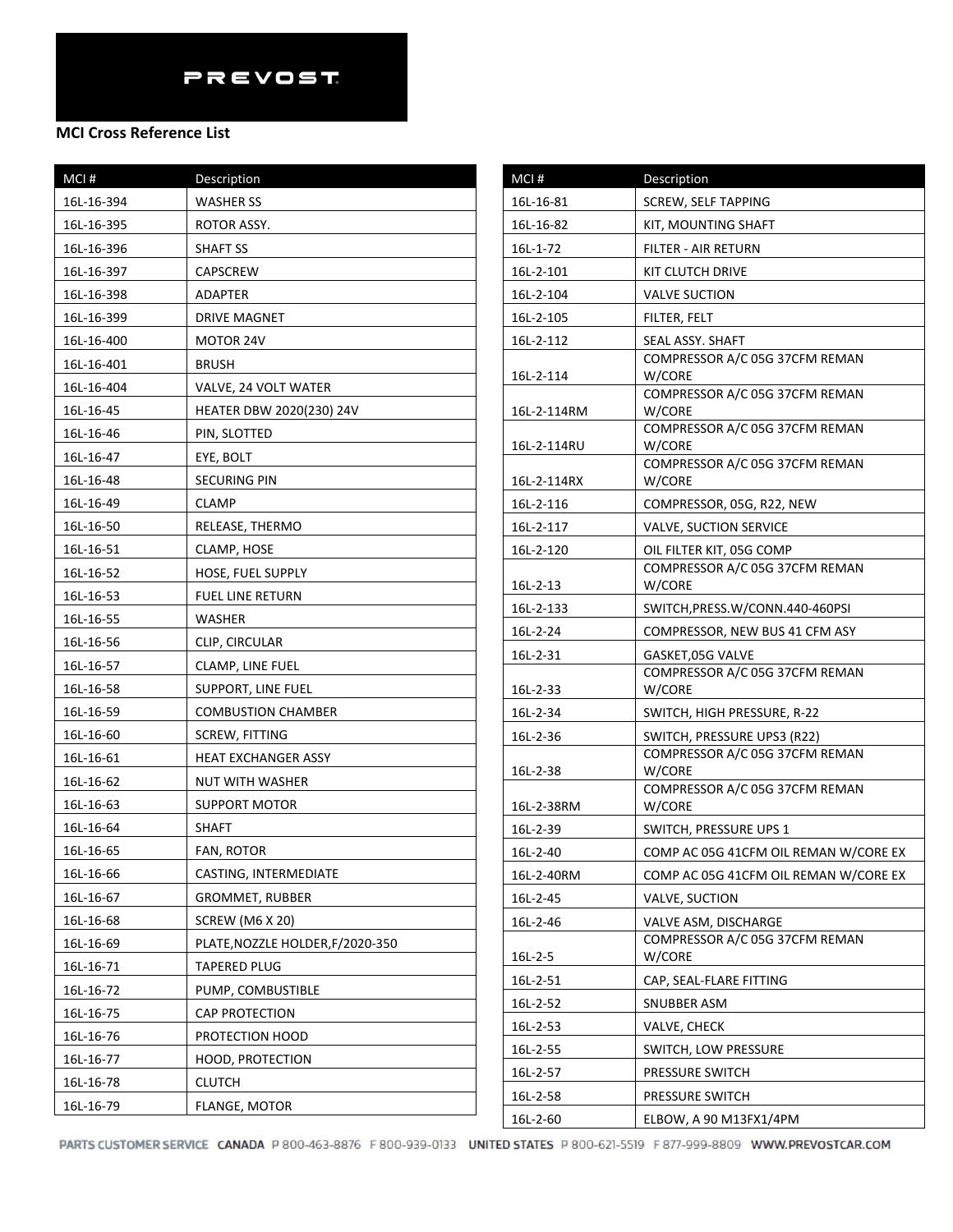## **MCI Cross Reference List**

| MCI#          | Description                              |
|---------------|------------------------------------------|
| 16L-2-61      | LOW-PRESSURE ADAPTER 134A                |
| 16L-2-62      | A 90 M15FX1/8PM                          |
| 16L-2-63      | HIGH-PRESSURE ADAPTER 134A               |
| 16L-2-64      | HARNESS, WIRE (COMP)                     |
| 16L-2-66      | UNLOADER                                 |
| 16L-2-69      | SWITCH, PRESSURE                         |
| 16L-2-95      | VALVE, OIL PRESSURE RELIEF               |
| 16L-2-99      | UNLOADER                                 |
| 16L-4-64      | COIL, CONDENSER COPPER FINS              |
| $16L - 6 - 1$ | CAGE & SPRING B7B                        |
| 16L-6-100     | EXPANSION VALVE R134A                    |
| 16L-6-112     | COIL ASM, EVAP W/HEAT, EM16              |
| 16L-6-113     | FILTER, DRIVER'S DEFROSTER               |
| 16L-6-116     | TXV, R134A, 3/4 - 1-1/2                  |
| 16L-6-126     | <b>BUSHING, FAN, NYLON</b>               |
| 16L-6-173     | VALVE, TXV (LESS FLANGE),R-22            |
| 16L-6-67      | EXPANSION VALVE, RAPID RESPONSE          |
| 16L-7-107     | COIL, EVAPORATOR ALUMINUM                |
| 16L-7-134     | COIL, EVAPORATOR, COPPER                 |
| 16L-7-7       | VALVE ASSY, 24 VOLTS WATER               |
| 16L-7-94      | VALVE ASSY, 24 VOLTS WATER               |
|               | COMPRESSOR A/C 05G 37CFM REMAN           |
| 16L-8-12      | W/CORE<br>COMPRESSOR A/C 05G 37CFM REMAN |
| 16L-8-128     | W/CORE                                   |
| 16L-8-146     | SHIELD, BACK END                         |
| 16L-8-147     | SHIELD, FRONT END                        |
| 16L-8-148     | <b>COVER, INSPECTION</b>                 |
| 16L-8-173     | GAUGE, A/C HIGH PRESSURE                 |
| 16L-8-189     | GAUGE, LOW PRESSURE                      |
| 16L-8-199     | KIT, VALVE PLATES 05G (3 HEADS)          |
| 16L-8-5       | MOTOR EVAPORATOR, DUAL SHAFT, SPEED      |
| 16L-8-77      | IMPELLER, BLOWER WHEEL                   |
| 16L-8-82      | COMPRESSOR A/C 05G 37CFM REMAN<br>W/CORE |
| 16M-2-10      | GASKET, 05G SIGHT                        |
| 16M-2-12      | KIT, OIL PUMP PACKAGE                    |
| 16M-2-15      | BEARING, .020 SEAL END MAIN              |
| 16M-2-16      | BEARING, .020 MAIN PUMP END              |
| 16M-2-17      | PLATE, A/C COMP, VALVE                   |
| 16M-2-18      | GUIDE, DISCHARGE VALVE                   |
| 16M-2-19      | GUIDE PLATE, A/C COMP. VALVE             |

| MCI#          | Description                            |
|---------------|----------------------------------------|
| 16M-2-6       | <b>VALVE PACK</b>                      |
| 16M-2-7       | <b>GASKET, CHECK VALVE</b>             |
| 16M-3-44      | FITTING, TUBE                          |
| 16R-10-10     | DIAPHRAGM ASM, SOLENOID VALVE          |
| 16R-10-23     | THERMOSTAT KIT, A/C RETROFIT           |
| 16R-10-31     | THERMOSTAT KIT, A/C RETROFIT           |
| 16R-10-35     | DIAPHRAGM ASM, SOLENOID VALVE          |
| 16R-10-4      | VALVE, SOLENOID                        |
| $16R - 1 - 1$ | FILTER, A/C & HEAT EFF. 1975           |
| 16R-2-47      | FLATWASHER                             |
| 16R-5-2       | RESERVOIR A/C                          |
| 16R-6-1       | COIL ASM, EVAP                         |
| 16R-9-26      | <b>BRUSH SPRING</b>                    |
| 16R-9-33      | FAN COOLING                            |
| 16R-9-37      | INSULATOR POSITIVE TERMINAL            |
| 16R-9-38      | INSULATOR POSITIVE-TERMINAL            |
| 16TA-10-11    | SWITCH, THERMOSTAT                     |
| 16TA-2-19     | SEAL ASSY. SHAFT                       |
| 16TA-4-1      | COIL, CONDENSER                        |
| 16TA-4-2      | COIL, CONDENSER                        |
| 16TA-5-1      | RECEIVER ASSEMBLY                      |
| 16TA-5-7      | VALVE, PRESS RELIEF (340 PSIG)         |
| 16TA-6-6      | <b>HOUSING ASSY, BLOWER</b>            |
| 16TA-6-7      | <b>HOUSING ASSY, BLOWER</b>            |
| 16TA-7-13     | IMPELLER, WATER PUMP                   |
| 16TA-7-14     | SEAL ASSY, WATER PUMP                  |
| 16TA-7-17     | SLINGER, WATER PUMP                    |
| 16TA-7-19     | NUT                                    |
| 16TA-7-2      | RECIRCULATING PUMP ASSY MP (12V        |
| 16TA-7-24     | <b>BRUSH &amp; SPRING ASSY</b>         |
| 17.02-1192    | SEAL                                   |
| 17-01-1152    | SOAP BASE, ANGLED, COUNTER MOUNT WHITE |
| 17-02-1192    | SEAL                                   |
| 17-04-1004    | FAN, LAVATORY                          |
| 17-05-1006    | LAMP ASM, LAVATORY MIRROR              |
| 17-05-1070    | <b>BULB 12V</b>                        |
| 17-05-1084    | VALVE, LAVATORY DUMP                   |
| 17-05-1085    | VALVE, LAVATORY DUMP                   |
| 17-05-1093    | VALVE, LAVATORY DUMP                   |
| 17-05-1095    | VALVE, LAV. DUMP                       |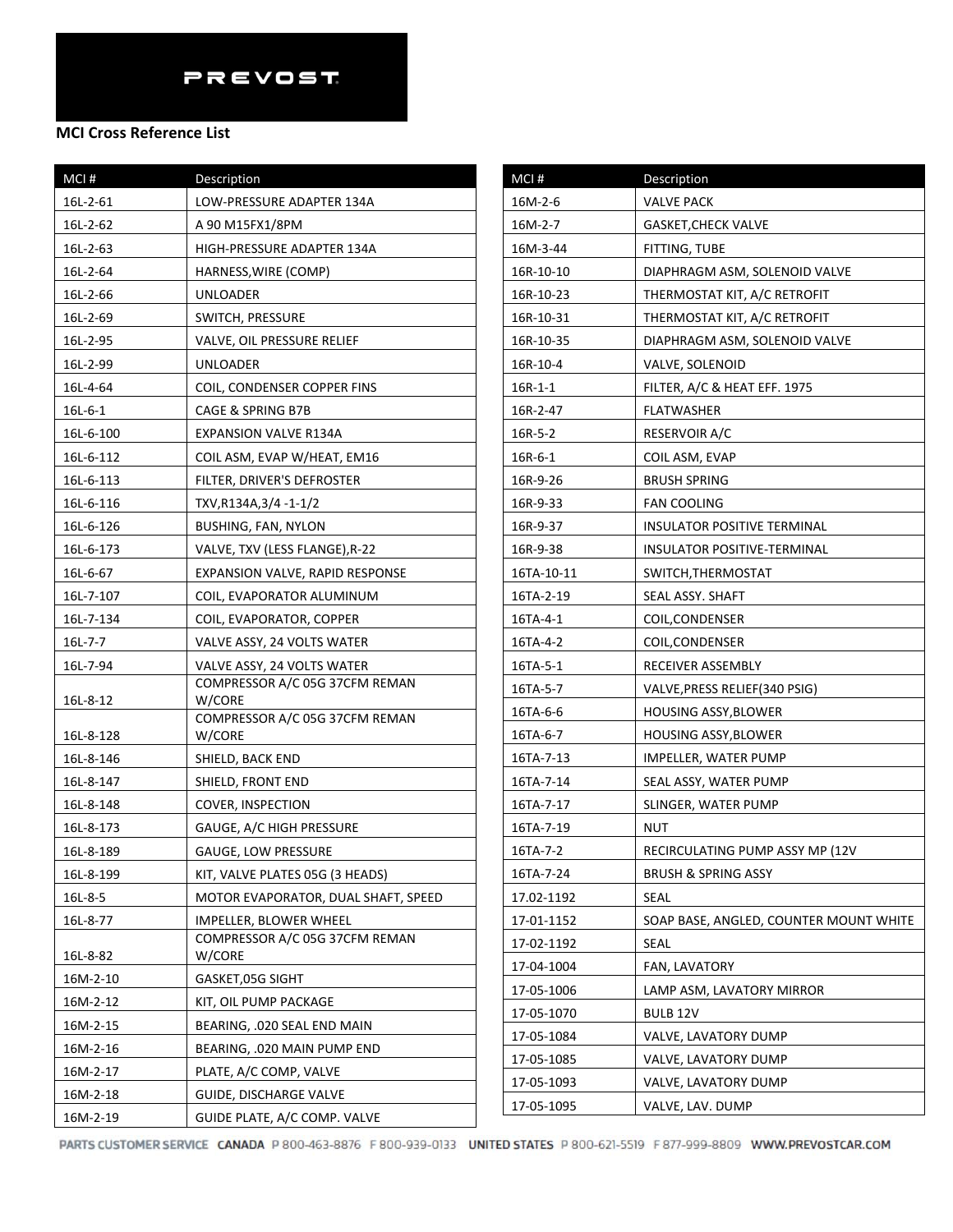| MCI#         | Description                            |
|--------------|----------------------------------------|
| 17A-1-58     | RETAINING RING, (2/PKG)                |
| 17C-1-67     | LOCK ASSY, LAV. DOOR                   |
| 17C-1-78     | <b>BAG, CHEMICAL TOILET</b>            |
| 17C-5-146    | VALVE                                  |
| 17C-5-88     | VALVE, AUTOMATIC DRAIN                 |
| 17C-5-99     | VALVE, AUTOMATIC DRAIN                 |
| 17F-5-58     | VALVE, CONTROL                         |
| 17F-9-931    | TUBE, LAVATORIE                        |
| 17G-5-18     | VALVE, TOILET DRAIN                    |
| 17K-5-51     | VALVE, TOILET DRAIN                    |
| 17K-5-51CG   | VALVE, TOILET DRAIN                    |
| 17L-1-179    | BOX, WASTE PAPER                       |
| 17L-3-598    | LOUVER                                 |
| 17L-4-8      | VALVE, DRAIN                           |
| 17L-5-212    | HANDLE                                 |
| 17L-5-258    | VALVE, 3" COMPLETE ASSEMBLY            |
| 17L-8-3172   | SWITCH MEMBRANE, REMOTE MIRROR         |
| 17R-1-49     | LOCK ASSY, LAV. DOOR                   |
| 17R-3-40     | DIODE (NEGATIVE)                       |
| 17R-3-79     | <b>ROTOR</b>                           |
| 17R-5-33     | HANDLE                                 |
| 17R-5-34     | VALVE, TOILET DRAIN                    |
| 17R-5-47     | VALVE, TOILET DRAIN                    |
| 17TA-2-78    | PUMP, FUEL                             |
| 1829CG       | BULB # 1829 24V                        |
| 19-01-1794   | <b>SCREW M5X8</b>                      |
| 19-01-1939   | <b>SCREW</b>                           |
| 19-01-2214   | SCREW, STARTER CAP                     |
| 19-03-0493PK | NUT-RETAINER 3/8-16                    |
| 19-04-0276   | CLAMP ASSY EXHAUST PIPE                |
| 19-04-0299   | COVER PLATE                            |
| 19-04-0392   | CLAMP                                  |
| 19-04-0406   | TURBO CAC CLAMP                        |
| 19-04-0415   | CLAMP, 1" POLYPROPYLENE                |
| 19-04-0439   | CLAMP, CONSTANT TORQUE 13/16" x 1-1/2" |
| 19-04-6000   | CLAMP                                  |
| 19-07-0165   | PIN, TENSION ARM                       |
| 19-10-1007   | A 90 #20JMx#16BM                       |
| 19-10-1030   | PIPE FITTING                           |
| 19-10-104    | ADAPTER-FITTING TO COPPER TUBE         |

| MCI#       | Description                       |
|------------|-----------------------------------|
| 19-10-1058 | FH 45 #10x#10UFW                  |
| 19-10-1075 | FITTING, 45DEG STREET ELBOW, PIPE |
| 19-10-1078 | ADAPTER, ELBOW                    |
| 19-10-1087 | CONNECTOR                         |
| 19-10-1088 | A BH 1/2PFX1/2PF                  |
| 19-10-1094 | MUFFLER, 1/8 NPT                  |
| 19-10-1141 | PIPE PLUG 1/8                     |
| 19-10-12   | <b>GREASE FITTING</b>             |
| 19-10-1211 | FH 90 #6X#6JFW                    |
| 19-10-1214 | ELB 90 M-NPT-4, M-JIC-4           |
| 19-10-1246 | FITTING                           |
| 19-10-1250 | A ST 1/4PMX#6JM                   |
| 19-10-1282 | FITTING NYLON TUBING              |
| 19-10-1287 | A BH 1/8PFX1/8PF                  |
| 19-10-13   | A ST 1/8PMX#4SM                   |
| 19-10-132  | A 90 1/8PFX#4SM                   |
| 19-10-1333 | FP 90 #10 X 1/2PM                 |
| 19-10-1335 | FP ST #8 X 1/2PM                  |
| 19-10-1336 | FP 90 #6 X 1/4PM                  |
| 19-10-1337 | FP ST #6 X 1/4PM                  |
| 19-10-135  | A ST 1/8PMX1/8PF                  |
| 19-10-137  | A ST 1/8PMX1/8PF                  |
| 19-10-138  | A ST 3/8PMX3/8PM                  |
| 19-10-1399 | FP 45 #6 X 1/4PM                  |
| 19-10-140  | A 90 1/8PMX1/8PF                  |
| 19-10-1402 | FP TE #6 X #6 X 1/4PM             |
| 19-10-1403 | FP 90 #4 X 1/8PM                  |
| 19-10-1406 | ELBOW                             |
| 19-10-141  | A 90 1/4PMX1/4PF                  |
| 19-10-1411 | <b>ELBOW</b>                      |
| 19-10-143  | TEE 1/4PM x 1/4PF x 1/4PF         |
| 19-10-144  | A ST 1/4PMX1/4PM                  |
| 19-10-1446 | CONNECTOR-HOSE TO S/GR            |
| 19-10-1454 | FP ST #6 X 1/8PM                  |
| 19-10-1455 | ELBOW, 3/8" TUBE TO 1/8" PIPE     |
| 19-10-147  | DRAIN COCK                        |
| 19-10-1473 | CONNECTOR                         |
| 19-10-1479 | FH ST #10BBX3/8PM                 |
| 19-10-1495 | CONNECTOR                         |
| 19-10-151  | A STN 3/8PMX3/8PMX1               |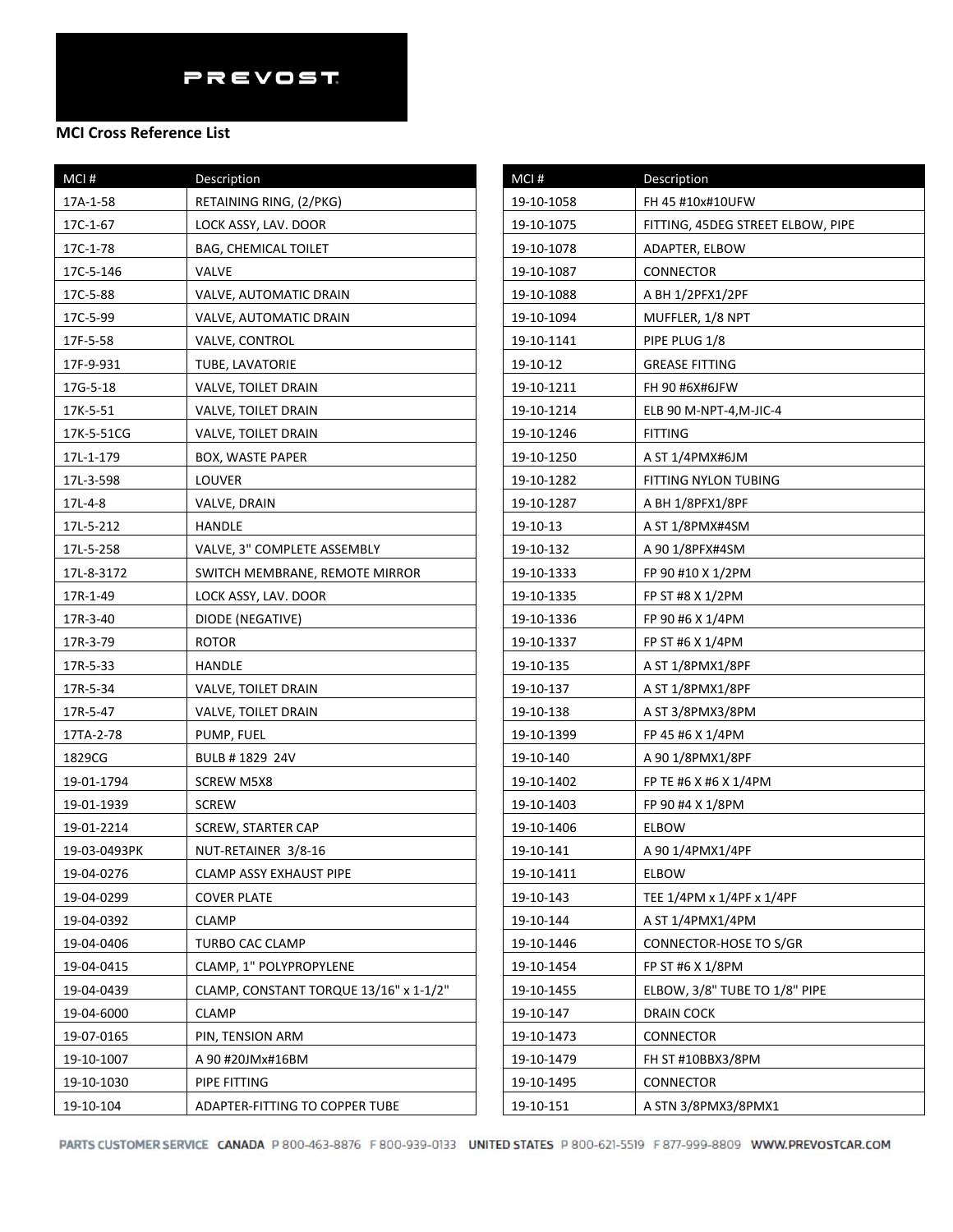## **MCI Cross Reference List**

| $MCI$ #    | Description                         |
|------------|-------------------------------------|
| 19-10-1514 | EXTERNAL PIPE/ 37 DEG FLARE, SWIVEL |
| 19-10-1520 | ELBOW-45DEG 1/2NPT                  |
| 19-10-1535 | FP 45 #10 X 1/2PM                   |
| 19-10-154  | A STB 1/4PMX1/8PF                   |
| 19-10-156  | FH ST #6X#6SFW                      |
| 19-10-1587 | A STLN 1/8PMX1/8PMX2                |
| 19-10-16   | A TE 1/8PMX1/8PFX1/8PF              |
| 19-10-160  | ADAPTER-OIL COOLER                  |
| 19-10-161  | A ST #8BMX#8JM                      |
| 19-10-1632 | FITTING 1/2 45DEG                   |
| 19-10-1684 | ELBOW                               |
| 19-10-169  | FH ST #8X#8JFW                      |
| 19-10-1724 | FP 45 #6 X 3/8PM                    |
| 19-10-1726 | A TE 3/8PMX3/8PFX3/8PF              |
| 19-10-1727 | FP TE #6 X 3/8PM X #6               |
| 19-10-1731 | FP TE #6 x #6 x #6                  |
| 19-10-18   | TEE-COMB VLV TO HYD LINE            |
| 19-10-1804 | ADAPTER                             |
| 19-10-181  | FH 90 #6X#6JFW                      |
| 19-10-1826 | A ST #4BMX1/4PF                     |
| 19-10-1834 | FP NUT #8                           |
| 19-10-1835 | FP INS #8                           |
| 19-10-184  | FH 90 #16X#16JFW                    |
| 19-10-1840 | REUSABLE FITTING                    |
| 19-10-187  | GF ST 1/8PM                         |
| 19-10-1873 | ELBOW                               |
| 19-10-1874 | A 90 1/8PMX#6JM                     |
| 19-10-1877 | ADAPTER, EXT PIPE/37D               |
| 19-10-188  | GF ST 1/4PM                         |
| 19-10-189  | GREASE FITTING 90 1/4PM             |
| 19-10-1890 | A 45 1/2PMX1/2PF                    |
| 19-10-190  | GF 90 1/8PM                         |
| 19-10-1905 | ELBOW 45 M-NPT-2, M-JIC-4           |
| 19-10-1928 | FP ST #8 X 1/4PM                    |
| 19-10-1929 | ELBOW 45, NTA-8, M-NPT-8            |
| 19-10-1931 | A 90 1/4PMX1/4PF                    |
| 19-10-1932 | A 45 1/2PMX1/2PF                    |
| 19-10-1968 | CAP NUT F-JIC-4                     |
| 19-10-1984 | ELBOW, EXTERNAL PIPE, 37 DEG FLARE  |
| 19-10-1991 | FP BH #10X#10                       |

| MCI#       | Description                             |
|------------|-----------------------------------------|
| 19-10-2088 | 37 DEG FLARE, LONG EXTERNAL PIPE, ELBOW |
| 19-10-21   | A ST 1/8PFX1/8PF                        |
| 19-10-2104 | CONNECTOR                               |
| 19-10-2108 | ELBOW SWIVEL 90DEG                      |
| 19-10-2109 | FITTING, FEMALE SWIVEL, STRAIGHT        |
| 19-10-211  | VALVE, CHECK                            |
| 19-10-215  | A TE #4SMX#4SMX1/4PM                    |
| 19-10-22   | A 90 1/2PMX1/2PF                        |
| 19-10-2207 | A STN #8PMX#8PMX1 1/8                   |
| 19-10-2208 | FP TE #6 X 1/4PM X #6                   |
| 19-10-2209 | A ST 1/4PMX3/8PF                        |
| 19-10-2216 | ELBOW, 37 DEG FLARE, EXTRA PIPE         |
| 19-10-227  | A ST 1/4PMX#4SM                         |
| 19-10-2284 | ELBOW, 90 DEG. 1/4" TUBE                |
| 19-10-229  | A ST 3/8PMX#6SM                         |
| 19-10-2301 | ADAPTOR SUCTION                         |
| 19-10-231  | A ST 1/2PMX#8SM                         |
| 19-10-232  | A ST 1/2PMX#10SM                        |
| 19-10-233  | A 90 1/4PMX#4SM                         |
| 19-10-2355 | FP TEE #6                               |
| 19-10-237  | A 90 1/2PMX#10SM                        |
| 19-10-238  | A TE 1/8PMX1/8PFX#4SM                   |
| 19-10-239  | FP SLE #4                               |
| 19-10-240  | FP SLE #6                               |
| 19-10-2403 | A STLN 1/8PMX1/8PMX2                    |
| 19-10-2439 | FP 90 #6 X 1/2PM                        |
| 19-10-2441 | ADAPTER, EXT PIPE/37D                   |
| 19-10-2442 | CONNECTOR-AIR CLNR SERV IND             |
| 19-10-2445 | TEE FP #8 x 3/8PM x #8                  |
| 19-10-2449 | <b>BALL VALVE 1/4NPT MXF</b>            |
| 19-10-2451 | <b>BALL VALVE</b>                       |
| 19-10-2507 | FP TE 1/4PM X #4 X #4                   |
| 19-10-2509 | MUFFLER, 1/8" NPT                       |
| 19-10-2522 | FP 90 #8 X 3/8PF                        |
| 19-10-253  | ADAPTER BRASS INVERTED                  |
| 19-10-264  | A STB 1/4PMX1/8PF                       |
| 19-10-265  | A 90 3/8PMX3/8PF                        |
| 19-10-2651 | UNION, BRASS                            |
| 19-10-2662 | A ST 3/8PFX3/8PF                        |
| 19-10-267  | BUSHING PIPE MALE, FEMALE 3/8 X 1/4"    |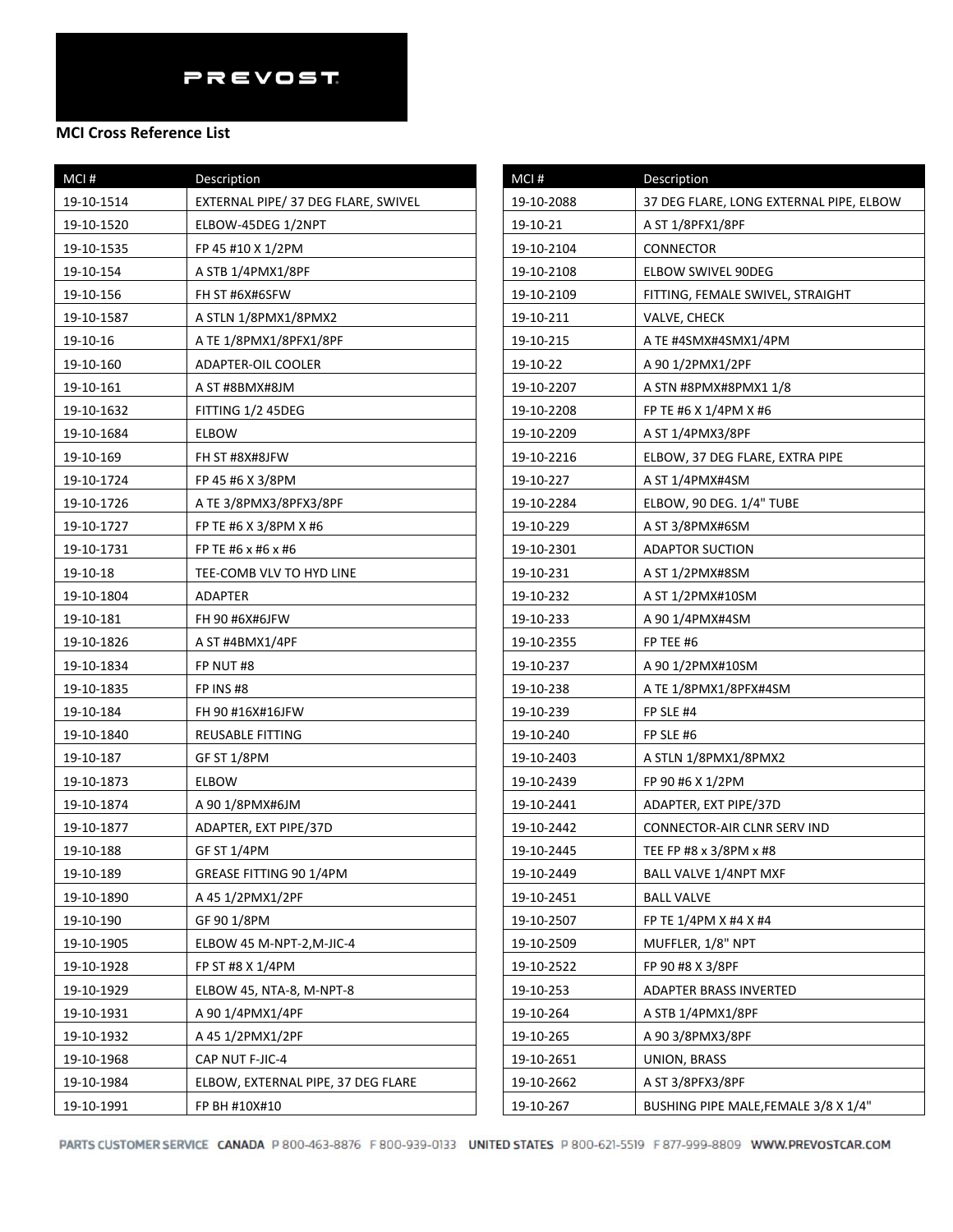| MCI#       | Description                             |
|------------|-----------------------------------------|
| 19-10-268  | FP 90 #4x1/4PM                          |
| 19-10-269  | FP ST #4X1/4PM                          |
| 19-10-270  | FITTING COMPRESS-ALIGN                  |
| 19-10-2700 | A ST #20BMX#20JM                        |
| 19-10-275  | ADAPTER ST 1/4PMX1/4PF                  |
| 19-10-276  | BUSHING ASTB 3/8PMX1/4PF                |
| 19-10-277  | A ST 1/8PMX1/4PM                        |
| 19-10-2776 | A ST 1/2PMX#6JM                         |
| 19-10-278  | A STN 1/4PMx1/4PMx7/8                   |
| 19-10-279  | <b>ADAPTOR</b>                          |
| 19-10-28   | A ST 1/2PFX1/2PF                        |
| 19-10-281  | A 45 1/8PMX1/8PF                        |
| 19-10-283  | A 45 1/4PMX1/4PF                        |
| 19-10-2841 | FP 45 #6 X 1/8PM                        |
| 19-10-285  | A 90 3/8PMX3/8PF                        |
| 19-10-286  | TEE 1/4PM x 1/4PF x 1/4PF               |
| 19-10-2866 | <b>BARB FITTING</b>                     |
| 19-10-2867 | <b>BARB FITTING</b>                     |
| 19-10-287  | A CR 1/4PFX1/4PFX1/4PFX1/4PF            |
| 19-10-2876 | FP INS #6                               |
| 19-10-2891 | A ST 1/4PMX1/4PM                        |
| 19-10-2936 | TUBE FITTING, 1/2" UNION                |
| 19-10-294  | FP NUTL #4S                             |
| 19-10-3    | FP ST #4X1/8PM                          |
| 19-10-3029 | CONNECTOR                               |
| 19-10-324  | <b>FITTING</b>                          |
| 19-10-334  | A 90 3/8 PF X 3/8 PF                    |
| 19-10-335  | FH 90 #10X#10IFW                        |
| 19-10-339  | A ST 1/4PMX3/8PM                        |
| 19-10-340  | PLUG HEX HEAD PIPE 1/8" PT BRASS        |
| 19-10-342  | FM PLUG 1/8PM SQ                        |
| 19-10-358  | TEE-                                    |
| 19-10-374  | A STB 1/2PMX1/8PF                       |
| 19-10-375  | A ST 1/8PMX1/8PM                        |
| 19-10-376  | <b>FP NUT 3/4</b>                       |
| 19-10-397  | A 90 3/8PMX#6SM                         |
| 19-10-4    | ELBOW, MALE, O'RING BOSS / 37 DEG FLARE |
| 19-10-405  | A ST 1/4PFX1/4PF                        |
| 19-10-408  | CONNECTOR                               |
| 19-10-409  | HOSE FITTING                            |

| MCI#       | Description                         |
|------------|-------------------------------------|
| 19-10-410  | FH 90 #16X#16JFW                    |
| 19-10-411  | ADAPTER, EXTERNAL PIPE              |
| 19-10-418  | A STB 1/2PMX1/4PF                   |
| 19-10-430  | A TE 3/8PMX3/8PFX3/8PF              |
| 19-10-44   | A 90 1/8PMX#4SM                     |
| 19-10-443  | A TE 1/4PFX1/4PFX1/4PF              |
| 19-10-445  | A ST 1/8PMX1/4PF                    |
| 19-10-46   | A 45 3/8PMX3/8PF                    |
| 19-10-465  | A ST 3/8PMX3/8PF                    |
| 19-10-47   | A ST 3/8PMX#8SM                     |
| 19-10-470  | A ST 1/4PFX1/4PF                    |
| 19-10-472  | CAP-A/C PRESS TEST A16447 PKG OF 10 |
| 19-10-484  | A ST #6BMX#6JM                      |
| 19-10-486  | FM CAP NUT #6                       |
| 19-10-487  | FH ST #4BBX#4UFW                    |
| 19-10-506  | FH ST #8SGX3/8PM                    |
| 19-10-509  | ELBOW, EXTERNAL PIPE 37 DEG FLARE   |
| 19-10-519  | <b>FITTING</b>                      |
| 19-10-52   | A STB 1/2PMX3/8PF                   |
| 19-10-534  | ADAPTER STEEL BUSHING 12MP X 4FP    |
| 19-10-535  | A TE 1/2PMX1/2PFX1/2PF              |
| 19-10-544  | A TE 1/2PFX1/2PFX1/2PF              |
| 19-10-6    | FITTING ELBOW                       |
| 19-10-601  | ADAPTER BRASS INVERTED              |
| 19-10-6051 | TEE BRANCH                          |
| 19-10-6052 | FP 90 #8 X 3/8PF                    |
| 19-10-613  | CONNECTOR-1" CAD 37 DEG BHD         |
| 19-10-625  | A STB 3/4PMX1/2PF                   |
| 19-10-656  | DRAIN COCK ASM, C-3 1/4"            |
| 19-10-672  | FITTING, 37 DEG SWIVEL              |
| 19-10-678  | FITTING, 45 DEG SWIVEL              |
| 19-10-683  | FH 45 #8X#8UFW                      |
| 19-10-685  | MALE INVERTED FLARE STRAIGHT        |
| 19-10-687  | MALE INVERTED FLARE 90 DEG ELBOW    |
| 19-10-690  | <b>FITTING</b>                      |
| 19-10-692  | <b>HOSE FITTING</b>                 |
| 19-10-7    | ELBOW 90ÂMALE                       |
| 19-10-710  | ELBOW-90 DEG/SWIVEL FITTING         |
| 19-10-715  | <b>HOSE FITTING</b>                 |
| 19-10-724  | FITTING, HOSE                       |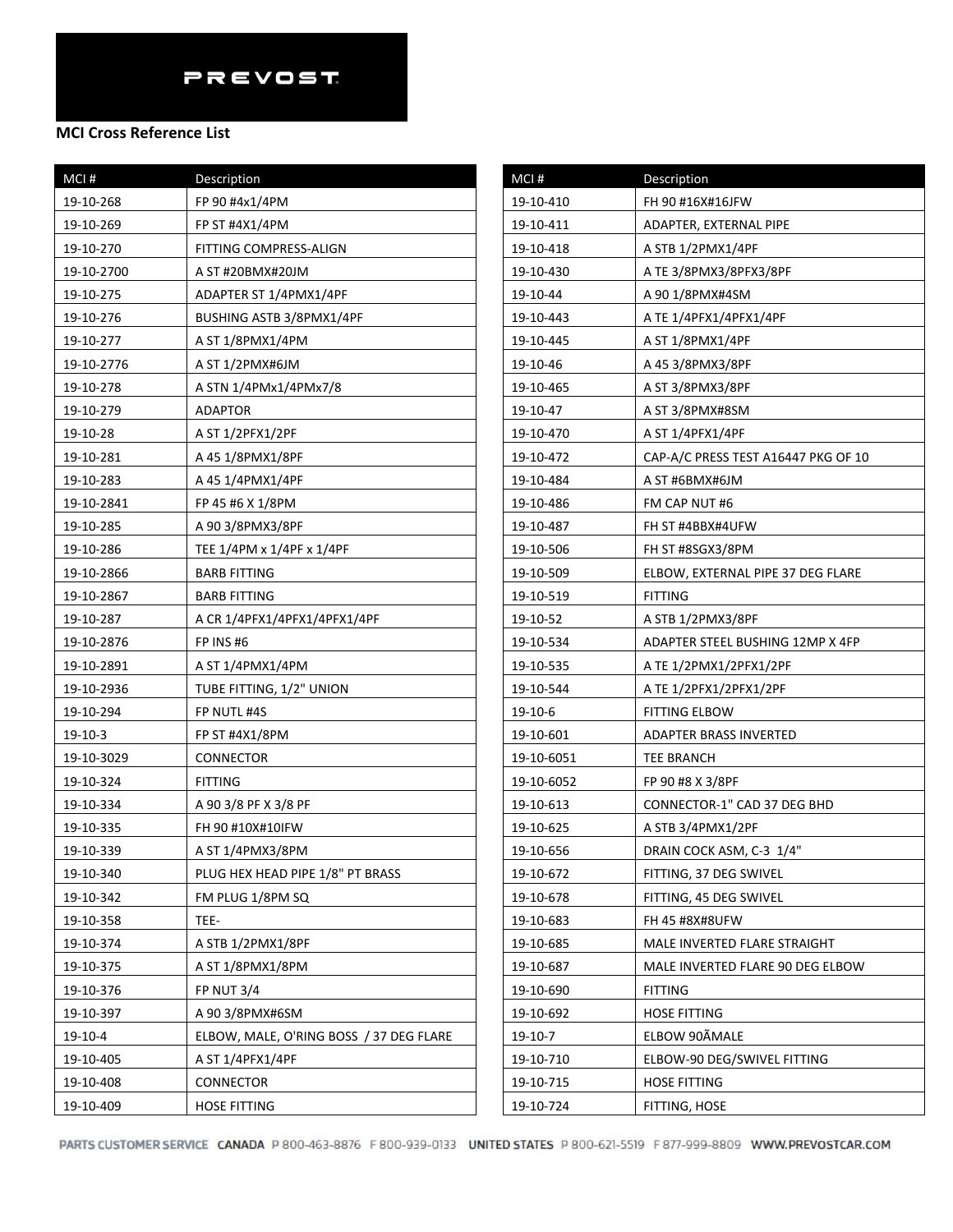| MCI#          | Description                            |
|---------------|----------------------------------------|
| 19-10-725     | FITTING FEMALE 3/8 HOSE 6              |
| 19-10-738     | ELBOW-A                                |
| 19-10-74      | A ST 3/8PMX#8SM                        |
| 19-10-75      | A ST 1/4PFX1/4PF                       |
| 19-10-751     | <b>FH ST #12X#12JFW</b>                |
| 19-10-776     | TEE PIPE MALE 1/8"                     |
| 19-10-84      | VALVE 1" (GATE) SOUDER                 |
| 19-10-860     | ADAPTER-OIL DRAIN LINE                 |
| 19-10-863     | ELBOW 900                              |
| 19-10-89      | GF 45 1/4PM                            |
| 19-10-939     | FITTING, MALE PT/37' FLARE             |
| 19-10-954     | <b>UNION</b>                           |
| 19-10-965     | FITTING, EXT PIPE/INT. PIPE            |
| 19-10-986     | FH ST #4X#4JFW                         |
| 19-1-10       | SCR CAP HEX ZP 1/4-20X.62 G5           |
| 19-1-10PK     | SCR CAP HEX ZP 1/4-20X.62 G5           |
| $19 - 1 - 11$ | CANCEL, SCR CAP HEX Z050 1/4-20X.75 G5 |
| 19-11-1006    | <b>TERMINAL, SOCKET</b>                |
| 19-11-1007    | TERMINAL PIN                           |
| 19-11-1013    | WIRING HARNESS AND CONNECTOR           |
| 19-11-1016    | BULB                                   |
| 19-11-1017    | BULB, #1157 12V 32/3W                  |
| 19-11-1019    | <b>BULB</b>                            |
| 19-11-1035    | TERMINAL                               |
| 19-11-1036    | TERMINAL                               |
| 19-11-1037    | CONNECTOR 4F W/PAC                     |
| 19-11-1038    | CONNECTOR                              |
| 19-11-104     | BULB, 24 VOLTS 3 C.P.                  |
| 19-11-105     | BULB-WEDGE 1.2W.                       |
| 19-11-1056    | BULB # 68                              |
| 19-11-1097    | LOCK SECONDARY                         |
| 19-11-11      | BULB,                                  |
| 19-11-1101    | CONNECTOR, DDR PORT                    |
| 19-11-1105    | BULB, #85, 28V                         |
| 19-11-1108    | FUSE, BLADE 20A YELLOW                 |
| 19-11-1157    | TERMINAL-F DEUTSCH                     |
| 19-11-118     | BULB, #1820                            |
| 19-11-120     | BULB, #1683 24V 32W                    |
| 19-11-1224    | FUSE, BLADE 10A                        |
| 19-11-1248    | <b>BULB, 3156</b>                      |

| $MCI$ #    | Description                                 |
|------------|---------------------------------------------|
| 19-11-1249 | BULB, 3357/3457                             |
| 19-11-1304 | FUSE, BLADE 2A GREY                         |
| 19-11-1371 | CONNECTOR DEUTSCH 5C SQ FC PHR              |
| 19-11-1391 | CONNECTOR PLUG S H 2C MP                    |
| 19-11-1403 | <b>CONNECTOR DEUTSCH 5C SHP</b>             |
| 19-11-1445 | FUSE, BLADE 1A BLACK                        |
| 19-11-1451 | PIN CONTACT                                 |
| 19-11-1452 | <b>CONNECTOR DEUTCH GRAY</b>                |
| 19-11-1453 | <b>CONNECTOR MALE 2 WAY</b>                 |
|            | SECONDARY LOCK DEUTSCH CONN SOCKET          |
| 19-11-1454 | J1939<br>SECONDARY LOCK DEUTSCH CONN SOCKET |
| 19-11-1456 | J1939                                       |
| 19-11-1480 | CABLE, ABS                                  |
| 19-11-1483 | CABLE, ABS SENSOR                           |
| 19-11-1485 | CABLE, ABS                                  |
| 19-11-1518 | <b>BULB, 3157</b>                           |
| 19-11-1519 | BULB, 9006 HALOGEN STD.                     |
| 19-11-1520 | BULB, 9005 HALOGEN STD.                     |
| 19-11-1522 | <b>BULB, FOG LAMP</b>                       |
| 19-11-1583 | TERMINAL, SOCKET PED (18 GA)                |
| 19-11-16   | CONN-1 WAY MALE-250 FASTON SER              |
| 19-11-1638 | CONNECTOR, PED MP 2C. SEALED                |
| 19-11-1672 | <b>COMPRESSION FITTING</b>                  |
| 19-11-1699 | CONNECTORS, METRI-PACK 150.2                |
| 19-11-17   | CONN, 1 WAY FEMALE-250 FASTON               |
| 19-11-1728 | BULB, 24V, 5W                               |
| 19-11-1729 | <b>BULB, 24V, 10W</b>                       |
| 19-11-1742 | FUSE, BLADE 25A NATURAL                     |
| 19-11-1753 | <b>BULB #1591</b>                           |
| 19-11-1832 | TERMINAL-150 SERIES                         |
| 19-11-1864 | CONNECTOR-15-PIN, FEMALE, CN3               |
| 19-11-1892 | BULB 14V .1 AMP                             |
| 19-11-1918 | <b>BULB, 24V, 20W</b>                       |
| 19-1-11PK  | CANCEL, SCR CAP HEX Z050 1/4-20X.75 G5      |
| 19-11-2160 | BULB, 24V, 10W                              |
| 19-11-246  | BULB,                                       |
| 19-11-2503 | CABLE-ABS REAR SENSOR                       |
| 19-11-2504 | CABLE-ABS FRONT SENSOR                      |
| 19-11-2505 | CABLE-ABS RR MOD CBL LFT 90DEG              |
| 19-11-2506 | CABLE-ABS RR MOD VLV CBL RT 90              |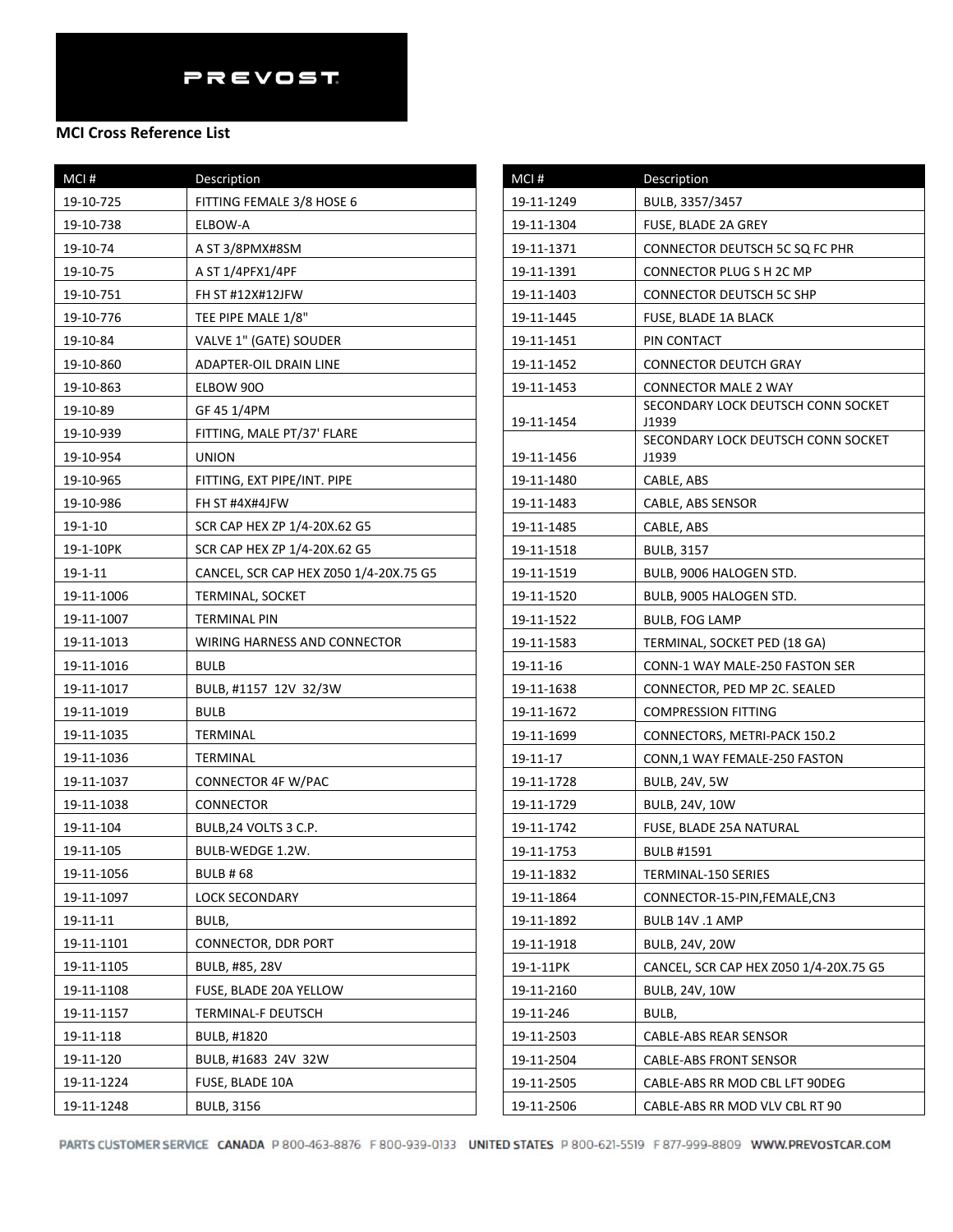| MCI#          | Description                             |
|---------------|-----------------------------------------|
| 19-11-256     | COVER, BULB BLUE RUBBER, MED.           |
| 19-11-26      | BULB, #623 28V                          |
| 19-11-275     | BULB,                                   |
| 19-1-13       | SCR CAP HEX Z050 1/4-20 X 1 1/4         |
| 19-11-305     | <b>BULB</b>                             |
| 19-11-315     | FUSE-3 AMP FUES #2 12V W/C              |
| 19-11-329     | SEALED BEAM, (24V) LOW/HIGH             |
| 19-11-330     | SEALED BEAM, (24V) HIGH                 |
| 19-11-334     | FUSE (15A) {1EA=PAC OF 3}               |
| 19-11-347     | BULB, #456 24V 2 C.P.                   |
| 19-1-13PK     | SCR CAP HEX Z050 1/4-20 X 1 1/4         |
| 19-1-14       | SCR CAP HEX N500 1/4-20X1.5 G5PT        |
| 19-11-415     | TERMINAL RECEPT                         |
| 19-11-424     | SEALED BEAM, (12V) LOW                  |
| 19-11-425     | SEALED BEAM, (12V) HIGH                 |
| 19-11-440     | BULB, 24 VOLTS 3 C.P.                   |
| 19-11-454     | TERMINAL                                |
| 19-1-14PK     | SCR CAP HEX N500 1/4-20X1.5 G5PT        |
| $19 - 1 - 15$ | SCR CAP HEX Z050 1/4-20X1.75G5PT        |
| 19-11-50      | TERMINAL-RING (W1/0)3/8                 |
| 19-11-51      | TERMINAL-RING (W1/0)1/2                 |
| 19-11-584     | CABLE MIC EXT 10FT MALE TO FEM          |
| 19-11-59      | TERM-M-250 FASTON SER                   |
| 19-1-15PK     | SCR CAP HEX Z050 1/4-20X1.75G5PT        |
| 19-1-16       | CANCEL, SCR CAP HEX Z050 5/16-18X.75 G5 |
| 19-11-6010    | <b>BULB, 24V 5W</b>                     |
| 19-11-6011    | BULB, 24V, 4W                           |
| 19-1-161      | SCREW 8-32 X 0.50                       |
| 19-1-161PK    | CANCEL, SCR CAP HEX Z050 5/16-18X.75 G5 |
| 19-11-64      | TERMINAL, MALE BULLET                   |
| 19-11-698     | CABLE SEAL, PED CONN. - GREEN (20-18GA) |
| 19-1-16PK     | CANCEL, SCR CAP HEX Z050 5/16-18X.75 G5 |
| 19-1-17       | CANCEL, SCR CAP HEX Z050 5/16-18X1 G5   |
| 19-11-701     | <b>CONN BODY</b>                        |
| 19-11-702     | CABLE SEAL PED CONN. - BLUE (12 GA)     |
| 19-11-706     | CONN ASM                                |
| 19-11-757     | <b>TERMINAL SOCKET</b>                  |
| 19-11-760     | PIN, TERM.                              |
| 19-11-761     | CONN                                    |
| 19-11-764     | FUSE GLASS, 5 AMP FAST BLOW             |

| MCI#          | Description                             |
|---------------|-----------------------------------------|
| 19-11-772     | FUSE, BLADE 5A                          |
| 19-11-773     | FUSE, BLADE TO 15A BLUE                 |
| 19-11-786     | CONNECTOR                               |
| 19-11-791     | CONNECTOR                               |
| 19-1-17PK     | CANCEL, SCR CAP HEX Z050 5/16-18X1 G5   |
| 19-1-18       | SCR CAP HEX Z050 5/16-18X1.25G5PT       |
| 19-11-801     | CONNECTOR                               |
| 19-11-817     | CABLE SEAL                              |
| 19-11-827     | SOCKET ASM DOUBLE CONTACT               |
| 19-11-828     | STOP TAIL SOCKET ASM SINGLE             |
| 19-11-845     | CONNECTOR ASM                           |
| 19-11-847     | CABLE SEAL, PED CONN. - GRAY (16-14GA)  |
| 19-11-854     | LAMP SOCKET                             |
| 19-11-858     | CONNECTOR                               |
| 19-11-859     | WEATHER PACK CAVITY                     |
| 19-11-863     | BULB, AMBER 12V 32/3C.P.                |
| 19-11-87      | FUSE, 20 AMP                            |
| 19-1-18PK     | SCR CAP HEX Z050 5/16-18X1.25G5PT       |
| 19-1-19       | WSH FL Z050 .125X.375X.04               |
| 19-1-192      | SCR CAP HEX 1/4-28x5.8 G5               |
| 19-11-994     | FUSE, BLADE 7.5A BROWN                  |
| 19-1-19PK     | WSH FL Z050 .125X.375X.04               |
| $19 - 1 - 20$ | SCR CAP HEX ZP5/16-18X1.75G5PT          |
| 19-1-20PK     | SCR CAP HEX ZP5/16-18X1.75G5PT          |
| $19 - 1 - 22$ | CANCEL, SCR CAP HEX Z050 3/8-16X.75 G5  |
| 19-1-22PK     | CANCEL, SCR CAP HEX Z050 3/8-16X.75 G5  |
| 19-1-23       | CANCEL, SCR CAP HEX Z050 3/8-16X1 G5    |
| 19-1-232      | SCR CAP HEX 1/4-20x3.5 G5 PT            |
| 19-1-239      | SCR CAP HEX Z050 5/16-18X.5 G5          |
| 19-1-23PK     | CANCEL, SCR CAP HEX Z050 3/8-16X1 G5    |
| 19-1-24       | CANCEL, SCR CAP HEX Z050 3/8-16X1.25 G5 |
| 19-1-240      | SCR CAP HEX Z050 5/16-18X2.25G5PT       |
| 19-1240PK     | SCR CAP HEX Z050 5/16-18X2.25G5PT       |
| 19-1-240PK    | SCR CAP HEX Z050 5/16-18X2.25G5PT       |
| 19-1-24PK     | CANCEL, SCR CAP HEX Z050 3/8-16X1.25 G5 |
| 19-1-25       | SCR CAP HEX Z050 3/8-16X1.5 G5PT        |
| 19-1-256      | SCR CAP HEX CP 1/4-28x2.5 G5PT          |
| 19-1-25PK     | SCR CAP HEX Z050 3/8-16X1.5 G5PT        |
| 19-12-6       | GROMMET #M-2858                         |
| $19 - 1 - 26$ | TEST1                                   |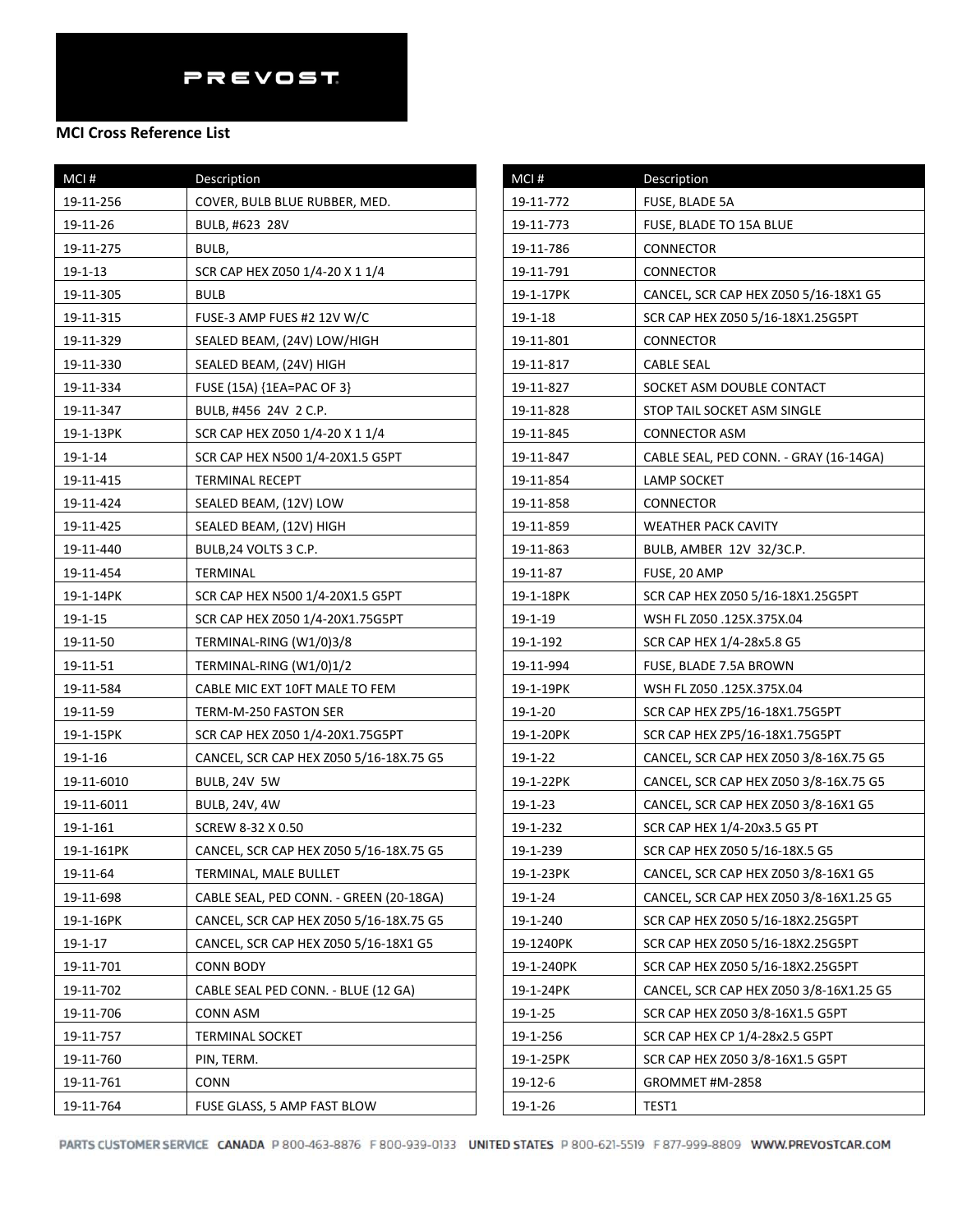#### **MCI Cross Reference List**

| MCI#       | Description                              |
|------------|------------------------------------------|
| 19-1-260   | SCR CAP HEX Z050 5/16-18X3 G5 PT         |
| 19-1-260PK | SCR CAP HEX Z050 5/16-18X3 G5 PT         |
| 19-1-262   | SCR CAP HEX CP 5/16-24x.5 G5             |
| 19-1-267   | CANCEL, SCR CAP HEX Z050 3/8-16X2.5 G5PT |
| 19-1-27    | <b>SCREW</b>                             |
| 19-1-277   | SCR CAP HEX ZP 7/16-14X1 G5              |
| 19-1-27PK  | <b>SCREW</b>                             |
| 19-1-281   | CANCEL, SCR CAP HEX Z050 1/2-13X1 G5     |
| 19-1-281PK | CANCEL, SCR CAP HEX Z050 1/2-13X1 G5     |
| 19-1-282   | SCR CAP HEX 1/2-13X1.5 G5                |
| 19-1-282PK | SCR CAP HEX 1/2-13X1.5 G5                |
| 19-1-288   | SCR CAP HEX ZP1/2-20X1.75 G5PT           |
| 19-1-288PK | SCR CAP HEX ZP1/2-20X1.75 G5PT           |
| 19-1-307   | SCREW, HEX.HEAD 1/2-13 X 2-1/4           |
| 19-1-307PK | SCREW, HEX.HEAD 1/2-13 X 2-1/4           |
| 19-13-19   | RVT POP DOME AL CLE 3/16X3/8             |
| 19-13-19PK | RVT POP DOME AL CLE 3/16X3/8             |
| 19-13-21   | RIVET POP CLOSED END [EA=PC]             |
| 19-13-21PK | RIVET POP CLOSED END [EA=PC]             |
| 19-13-22   | RVT POP DOME AL CLE 3/16X1/2             |
| 19-13-22PK | RVT POP DOME AL CLE 3/16X1/2             |
| 19-13-24   | RVT POP DOME AL OE 1/8X3/16              |
| 19-13-24PK | RVT POP DOME AL OE 1/8X3/16              |
| 19-1-33    | SCR CAP HEX 1/4-28X.75 G5 FT Z050        |
| 19-1-33PK  | SCR CAP HEX 1/4-28X.75 G5 FT Z050        |
| 19-1-34    | SCR CAP HEX ZP 1/4-28X1 G5 PT            |
| 19-1-343   | SCREW-MACH OVAL C/R 8-32X3/4SS           |
| 19-1-36    | SCR CAP HEX ZP 5/16-24X.75 G5            |
| 19-1-37    | SCR CAP HEX ZP 5/16-24X1 G5              |
| 19-1-37PK  | SCR CAP HEX ZP 5/16-24X1 G5              |
| 19-1-39    | SCR CAP HEX ZP5/16-24x1.5 G5PT           |
| 19-1-391   | SCR MA RND PH SS 5/16-18X1               |
| 19-1-40    | SCR CAP HEX ZP 5/16-24X2 G5 PT           |
| 19-1-41    | SCR CAP HEX 5/16-24x3 G5 PT              |
| 19-1-44    | CANCEL, SCR CAP HEX Z050 3/8-24X1 G5     |
| 19-1-44PK  | CANCEL, SCR CAP HEX Z050 3/8-24X1 G5     |
| 19-1-45    | SCR CAP HEX ZP 3/8-24X1.25 G5            |
| 19-1-45PK  | SCR CAP HEX ZP 3/8-24X1.25 G5            |
| 19-1-46    | SCR CAP HEX ZP3/8-24X1.5 G5 PT           |
| 19-1-46PK  | SCR CAP HEX ZP3/8-24X1.5 G5 PT           |

| MCI#        | Description                           |
|-------------|---------------------------------------|
| 19-1-499    | SCR CAP HEX Z050 5/16-18X2.5G5PT      |
| 19-1-499PK  | SCR CAP HEX Z050 5/16-18X2.5G5PT      |
| 19-1-517    | SCR CAP HEX ZP 1/4-28x2 G5 PT         |
| 19-1-53     | SCR TP BDG PH Z050 #6X1/2             |
| 19-1-541    | SCR CAP HEX ZP 1/4-28x1.5 G5          |
| 19-1-637    | SCR CAP HEX Z050 M4X20 G8.8           |
| 19-1-637PK  | SCR CAP HEX Z050 M4X20 G8.8           |
| 19-16-430B  | GASKET, CAGE                          |
| 19-16-474   | HOSE, 3/4"X3', 4-PLY                  |
| 19-16-475   | HOSE 1 1/8X3' SILICON                 |
| 19-16-475A  | HOSE SILICONE 1-1/8" (4 PLY, 4 FEET)  |
| 19-16-476   | HOSE 1 3/8X4' SILICON (4PLY)          |
| 19-16-477   | HOSE, SILICONE 1 1/2 4 PLY 36"        |
| 19-16-477A  | 1-1/2" ID COOLANT HOSE, 3 PLY 1=4FT   |
| 19-16-478   | HOSE, SILICONE RADIATOR               |
| 19-16-479   | <b>HOSE 2"X 3"</b>                    |
| 19-16-479A  | HOSE SIL. 2" (4' LONG)[EACH]          |
| 19-16-480   | HOSE, SILICONE 2.25" X 3'             |
| 19-16-481   | HOSE, RADIATOR 2 1/2" X 3FT           |
| 19-16-483   | HOSE 2 3/8X3' SILICON                 |
| 19-16-48Z   | HOSE 2 3/4X3' SILICON                 |
| 19-16-98Z   | HOSE 2 3/4X3' SILICON                 |
| 19-1-732    | SCR CAP HEX ZP 3/8-16X2 G5 PT         |
| 19-1-793    | SCREW, 1/2-13 STOP                    |
| 19-1-806    | BOLT SAME AS 455000                   |
| 19-1-806PK  | BOLT SAME AS 455000                   |
| 19-18-806PK | BOLT SAME AS 455000                   |
| $19-1-9$    | CANCEL, SCR CAP HEX Z050 1/4-20X.5 G5 |
| 19-1-915    | BOLT 3/8-16 X 2.00                    |
| 19-19-358   | A TE #4SMX#4SMX#4SM                   |
| 19-1-9PK    | CANCEL, SCR CAP HEX Z050 1/4-20X.5 G5 |
| 19-2-10     | WSH FL Z050 31/64X3/4X.031            |
| 19-2-128    | WSH FL Z050 .125X.375X.04             |
| 19-2-15     | CANCEL, WSH FL Z050 .438X1X.083       |
| 19-2-19     | WSH FL Z050 .125X.375X.04             |
| 19-2-24     | WASHER-HELSPRGLK10X.334ZN(L170        |
| 19-2-24PK   | WASHER-HELSPRGLK10X.334ZN(L170        |
| 19-2-25     | LOCK WASHER 5/8"ID THIN               |
| 19-2-25PK   | WASHER, HELI 1/4X . 263X . 0070 Z     |
| 19-2-26     | WASHER, LOCK                          |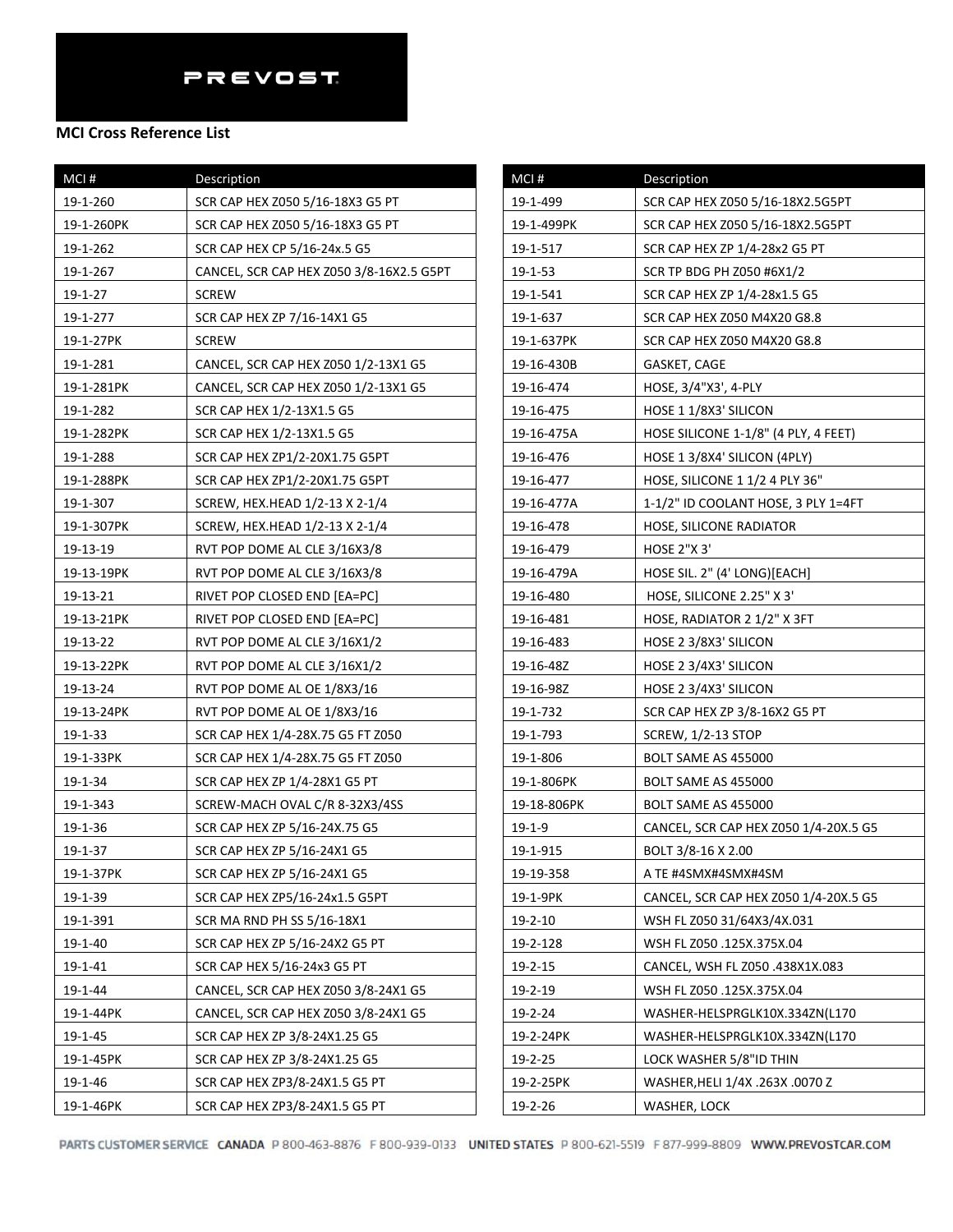| MCI#          | Description                        | $MCI$ #   | Description         |
|---------------|------------------------------------|-----------|---------------------|
| 19-2-26PK     | WASHER, LOCK                       | 19-3-38   | NUT HEX JA          |
| 19-2-29       | WASHER, HELI 1/2X .523X .0110 Z    | 19-3-43   | NUT HEX CA          |
| 19-2-32       | WSH LO SPT Z050 .380X.683X.094     | 19-3-479  | <b>NUT HEX ST</b>   |
| 19-2-35       | WSH FL ZP .625X1.469X.109          | 19-3-72   | CANCEL, NU          |
| 19-2-42       | WSH FL NYL .378X.620X.094          | 19-4-102  | CLAMP-WC            |
| 19-2-64       | WSH LO SPT Z050.193X.334X.047      | 19-4-124  | AIR INLET H         |
| 19-2-69       | CANCEL, WSH FL Z050 .250X.562X.065 | 19-4-126  | CLAMP, HO           |
| $19 - 2 - 7$  | WASHER, FLAT #10 X .500 X.049 Z    | 19-4-128  | CLAMP, HO           |
| 19-2-79       | WASHER, LOCK                       | 19-4-132  | <b>CLAMP-RES</b>    |
| $19 - 2 - 8$  | WASHER, FLAT 5/16 X.688 X.065 Z    | 19-4-144  | FITTING             |
| 19-2-84       | WSH LO SPT Z050 .443X.779X.109     | 19-4-149  | <b>HOSE CLAM</b>    |
| 19-2-8PK      | WASHER, FLAT 5/16 X.688 X.065 Z    | 19-4-150  | <b>CLAMP HO</b>     |
| $19 - 2 - 9$  | WASHER, FLAT 3/8X .812X .065 Z     | 19-4-151  | <b>CLAMP 1.13</b>   |
| 19-2-9PK      | WASHER, FLAT 3/8X .812X .065 Z     | 19-4-152  | CLAMP, CO           |
| 19-3-106      | <b>NUT HEX ZP 5/8-18</b>           | 19-4-154  | <b>CLAMP HO</b>     |
| 19-3-15       | NUT HEX Z050 5/16-24               | 19-4-155  | <b>CLAMP ASN</b>    |
| 19-3-19       | CANCEL, NUT HEX Z050 1/4-20        | 19-4-156  | <b>CLAMP</b>        |
| 19-3-19PK     | CANCEL, NUT HEX Z050 1/4-20        | 19-4-157  | <b>CLAMP HO</b>     |
| 19-3-20       | NUT HEX N500 5/16-18               | 19-4-160  | <b>CLAMP HO</b>     |
| 19-3-21       | NUT HEX Z0503/8-16                 | 19-4-17   | YOKE                |
| 19-3-22       | CANCEL, NUT HEX Z050 7/16-14       | 19-4-177  | <b>COIL, (24 VI</b> |
| 19-3-220      | NUT HEX STO ZM 3/4-16              | 19-4-182  | CLAMP, SEA          |
| 19-3-220PK    | NUT HEX STO ZM 3/4-16              | 19-4-183  | <b>CLAMP HO</b>     |
| 19-3-23       | NUT, FLANGE                        | 19-4-188  | CLAMP, TAI          |
| 19-3-233      | NUT HX, STNDRD1/2-13, 2B286MZINC   | 19-4-194  | <b>CLAMP HO</b>     |
| 19-3-233PK    | NUT HX, STNDRD1/2-13, 2B286MZINC   | 19-4-201  | CLAMP, CO           |
| 19-3-238      | NUT, JAM 5/16-20 DR                | 19-4-204  | <b>CLAMP HO</b>     |
| 19-3-249      | NUT HEX STO ZP 7/8-14              | 19-4-205  | <b>CLAMP HO</b>     |
| 19-3-249PK    | NUT, DRIVE END                     | 19-4-206  | CLAMP, HO           |
| $19 - 3 - 27$ | NUT HEX Z050 8-32                  | 19-4-207  | CLAMP, CO           |
| 19-3-272PK    | RIVNUT SPECIAL 1/4-20, CAD L170    | 19-4-208  | <b>CLAMP HO</b>     |
| 19-3-28       | CANCEL, NUT HEX Z050 10-24         | 19-4-209  | CLAMP, HO           |
| 19-3-28PK     | CANCEL, NUT HEX Z050 10-24         | 19-4-210  | <b>CLAMP HO</b>     |
| 19-3-29       | NUT HX, MACHSCRW10-32, 2BCADZN     | 19-4-211  | <b>CLAMP HO</b>     |
| 19-3-31       | NUT HEX Z050 1/2-20                | 19-4-212  | <b>CLAMP</b>        |
| 19-3-32       | NUT HEX SS 1/4-20                  | 19-4-213  | <b>CLAMP HO</b>     |
| 19-3-34       | NUT.HEX 5/16-18 X 1/2 X .273 Z     | $19-4-22$ | <b>HOSE SUPP</b>    |
| 19-3-35       | NUT REPLACED BY G1201710           | 19-4-223  | CLAMP HO            |
| 19-3-36       | NUT HEX ZP 3/8-24                  | 19-4-226  | <b>FITTING</b>      |
| 19-3-37       | NUT HEX Z050 1/2-20                | 19-4-23   | <b>CLAMP HOS</b>    |

| MCI#     | Description                           |
|----------|---------------------------------------|
| 19-3-38  | NUT HEX JAM THN ZP 5/8-18X3/8         |
| 19-3-43  | NUT HEX CAP Z050 10-24                |
| 19-3-479 | NUT HEX STO ZP 7/8-14                 |
| 19-3-72  | CANCEL, NUT HEX Z050 1/4-28           |
| 19-4-102 | CLAMP-WORM GEAR HI TORQUE             |
| 19-4-124 | AIR INLET HOSE CLIP T-BOLT            |
| 19-4-126 | CLAMP, HOSE SUPPORT 2.5"              |
| 19-4-128 | <b>CLAMP, HOSE SUPPORT</b>            |
| 19-4-132 | CLAMP-REST HOSE SUPT FRT              |
| 19-4-144 | <b>FITTING</b>                        |
| 19-4-149 | HOSE CLAMP                            |
| 19-4-150 | CLAMP HO SS/HD/CT6/PS/SL2.2-3.1       |
| 19-4-151 | CLAMP 1.13 X 2.06                     |
| 19-4-152 | CLAMP, CONSTANT TORQUE, 1-3/4 - 2-5/8 |
| 19-4-154 | CLAMP HO SS/HD/CT6/PS/SL6.2-7.1       |
| 19-4-155 | CLAMP ASM.                            |
| 19-4-156 | <b>CLAMP</b>                          |
| 19-4-157 | CLAMP HO SS/HD/CT6/PS/SL7.2-8.1       |
| 19-4-160 | CLAMP HO SS/HD/CT6/PS/SL2.7-3.6       |
| 19-4-17  | YOKE                                  |
| 19-4-177 | COIL, (24 VDC)                        |
| 19-4-182 | CLAMP, SEAL PREFORMED, SS 5" OD       |
| 19-4-183 | CLAMP HO SS/HD/CT6/PS/SL8.2-9.1       |
| 19-4-188 | CLAMP, TAIL PIPE                      |
| 19-4-194 | CLAMP HO SS/HD/CT/PS/SL1.7-1.9        |
| 19-4-201 | CLAMP, CONSTANT TORQUE 2.16           |
| 19-4-204 | CLAMP HO SS/HD/CT/PS/SL1.3-1.6        |
| 19-4-205 | CLAMP HO SS/HD/CT/PS/SL1.5-1.8        |
| 19-4-206 | CLAMP, HOSE                           |
| 19-4-207 | CLAMP, CONSTANT TORQUE 2.16           |
| 19-4-208 | CLAMP HO SS/HD/CT/PS/SL 2.156-2.563   |
| 19-4-209 | CLAMP, HOSE                           |
| 19-4-210 | CLAMP HO SS/HD/CT/PS/SL 2.563-2.938   |
| 19-4-211 | CLAMP HO SS/HD/CT/PS/SL2.8-3.1        |
| 19-4-212 | CLAMP                                 |
| 19-4-213 | CLAMP HO SS/HD/CT/PS/SL3.3-3.7        |
| 19-4-22  | <b>HOSE SUPPORT CLAMPS</b>            |
| 19-4-223 | CLAMP HO SS/HD/CT/PS/SL2.9-3.3        |
| 19-4-226 | <b>FITTING</b>                        |
| 19-4-23  | <b>CLAMP HOSE SUPPORT</b>             |
|          |                                       |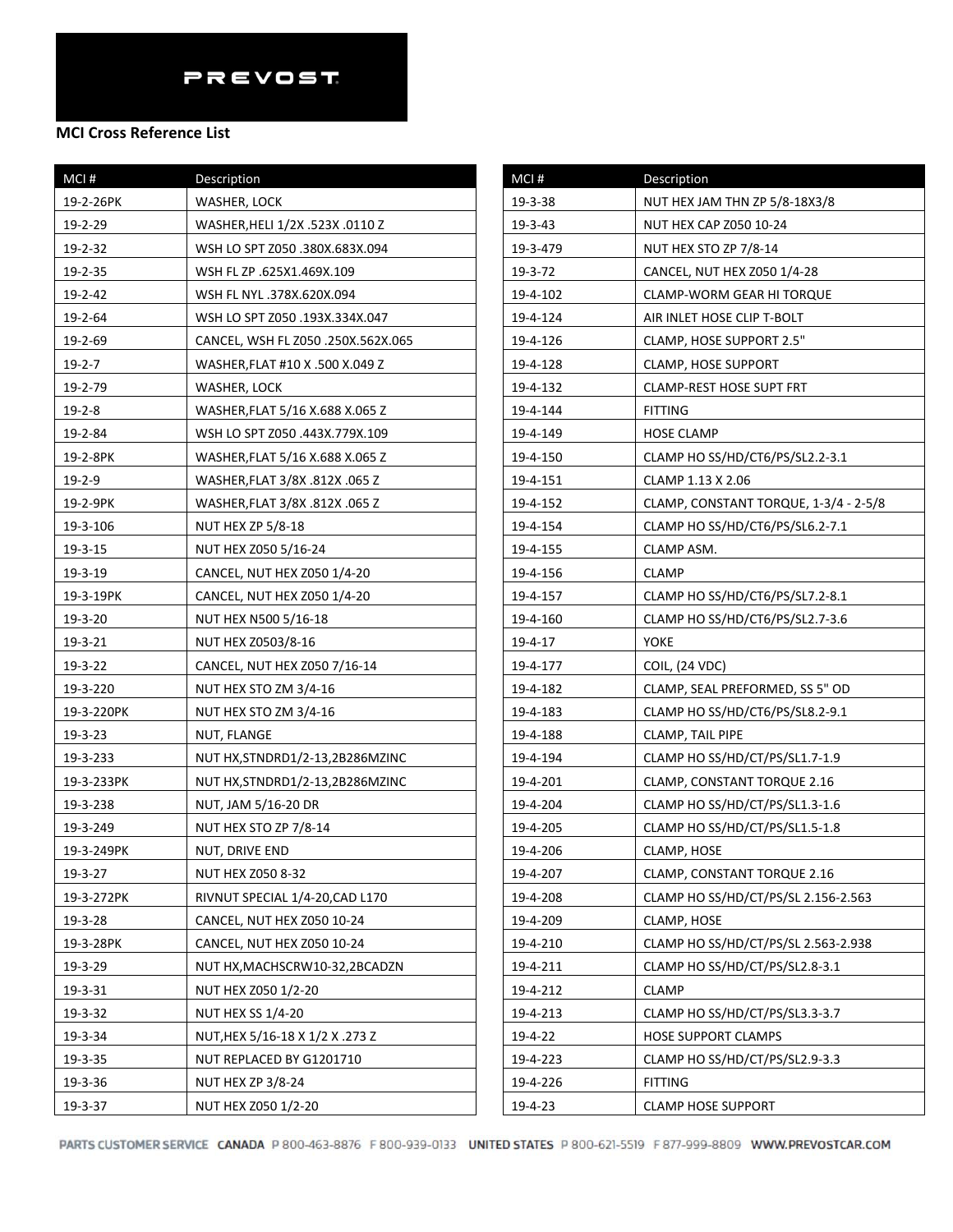#### **MCI Cross Reference List**

| MCI#         | Description                              |
|--------------|------------------------------------------|
| 19-4-230     | CLAMP HO SS/HD/CT/PS/SL.94-1.1           |
| 19-4-232     | <b>CLAMP</b>                             |
| 19-4-233     | CLAMP HO SS/HD/CT/PS/SL1,2-1,4           |
| 19-4-234     | CLAMP, HOSE, CONSTANT TORQUE             |
| 19-4-24      | HOSE CLAMP 1.50                          |
| 19-4-244     | CLAMP, EXHAUST                           |
| 19-4-27      | CLAMP, 5" EXHAUST PIPE                   |
| 19-4-27PK    | CLAMP ASM                                |
| 19-4-29      | CLAMP, STEELTUBING, VNYL LINED CL 0.750" |
| 19-4-32      | HOSE CLAMP                               |
| 19-4-35      | CLAMP-REST HOSE SUPT RR                  |
| 19-4-47      | INSULATED CLAMP                          |
| 19-4-48      | CLAMPS 1"                                |
| 19-4-83      | <b>CLAMP HOSE RESTRAINT</b>              |
| 19-4-86      | COLLIER/SUPPORT EN ACIER                 |
| 19-4-94      | <b>CLAMP HOSE SUPPORT</b>                |
| 19-4-97      | CLAMP 0.81 X 1.75                        |
| 19-4-98      | CLAMP 2.31 X 3.25                        |
| 194CG        | BULB 12V 2W                              |
| $19 - 5 - 1$ | RETAINER, 7/16" DIA. (DZUS) STUD         |
| 19-5-179     | BUMPER, RUBBER RECESS TYPE 9/16X3/4X1/4  |
| 19-5-1PK     | RETAINER, 7/16" DIA. (DZUS) STUD         |
| $19 - 5 - 7$ | STUD, (DZUS) 7/16" DIA. X 7/16"          |
| 19-5-7PK     | STUD, (DZUS) 7/16" DIA. X 7/16"          |
| 19-5-9       | SPRING                                   |
| 19-5-9PK     | SPRING                                   |
| 19-6-11      | KEY, A/C COMP. CRANK. WOODRUFF           |
| $19 - 6 - 2$ | KEY, SHIFT FINGER                        |
| $19 - 6 - 5$ | KEY                                      |
| 19-7-33      | PIN COTTER 1/8X2                         |
| 19-7-48      | CLEVIS-ENG SI CLSR DR PROP               |
| 19-7-8       | PIN, COTTER                              |
| 19-8-35      | BUTTON, PLUG                             |
| 19-9-0094    | O-RING 1.171 ID                          |
| 19-9-0095    | O RING                                   |
| 19-9-18      | <b>LOCK</b>                              |
| $1A-1-5$     | <b>SCREW</b>                             |
| $1A-1-6$     | <b>NUT</b>                               |
| $1A-2-16$    | PLUG                                     |
| $1A-2-17$    | <b>LOCK</b>                              |

| MCI#      | Description                      |
|-----------|----------------------------------|
| 1A-2-18   | NUT HX, JAMBSLTTD1 1/8-12, 3 PLN |
| 1A-2-22   | WASHER-SPACING STEER. KNUCKLE    |
| 1A-2-23   | SHIM, KING PIN SPACING           |
| 1A-2-25   | GASKET-KING PIN                  |
| $1A-2-31$ | KEY, KING PIN LOCK               |
| $1C-1-24$ | WASHER                           |
| $1C-1-5$  | <b>SCREW, 1/2-13 STOP</b>        |
| $1C-2-13$ | NUT SLOTTED                      |
| $1C-2-14$ | WASHER, LOCK                     |
| $1C-2-15$ | BALL STUD, STEERING              |
| $1C-2-16$ | NUT HEX THK SLT 7/8-14           |
| $1C-2-19$ | <b>NUT HEX ZP 5/8-18</b>         |
| $1C-2-23$ | CAP-SPDL                         |
| $1C-2-24$ | RING LOCK STEER KNUCKLE 83-84    |
| $1C-2-25$ | DOWEL, BRAKE SPIDER              |
| $1C-2-26$ | DIRECTION STUD                   |
| $1C-2-3$  | DIRECTION BUSHING (KIT ONLY)     |
| $1C-2-4$  | STUD 7/8-14 7/8-14X2 3/4 (N/A)   |
| $1C-2-44$ | SHIM, .010 KING PIN              |
| $1C-2-6$  | PIN-KING STEERING KNUCKLE        |
| $1C-2-60$ | NUT HEX THK SLT 7/8-14           |
| $1C-2-67$ | SHIELD, TIE ROD END DUST         |
| $1C-2-7$  | DIRECTION BUSHING (PKG 2 KIT)    |
| $1G-2-10$ | SHIM                             |
| $1G-2-11$ | <b>SHIM</b>                      |
| $1G-2-12$ | <b>SHIM</b>                      |
| $1G-2-14$ | NUT HEX SLOTTED                  |
| $1G-2-15$ | SPRING PIN                       |
| $1G-2-16$ | ARM, STEERING                    |
| $1G-2-18$ | KNUCKLE, ASM, STEERING           |
| $1G-2-19$ | KNUCKLE, ASM, STEERING           |
| $1G-2-20$ | TIE ROD ASM                      |
| $1G-2-21$ | TIE ROD ARM, LH                  |
| $1G-2-22$ | TIE ROD ARM, RH                  |
| $1G-2-23$ | TUBE, TIE ROD INTERMEDIATE       |
| 1G-2-24   | BEARING & SEAL ASM               |
| $1G-2-25$ | <b>BUSHING, SYNTHETIC</b>        |
| $1G-2-26$ | O-RING                           |
| 1G-2-28   | WASHER,                          |
| 1G-2-29   | WASHER BELLEVILLE                |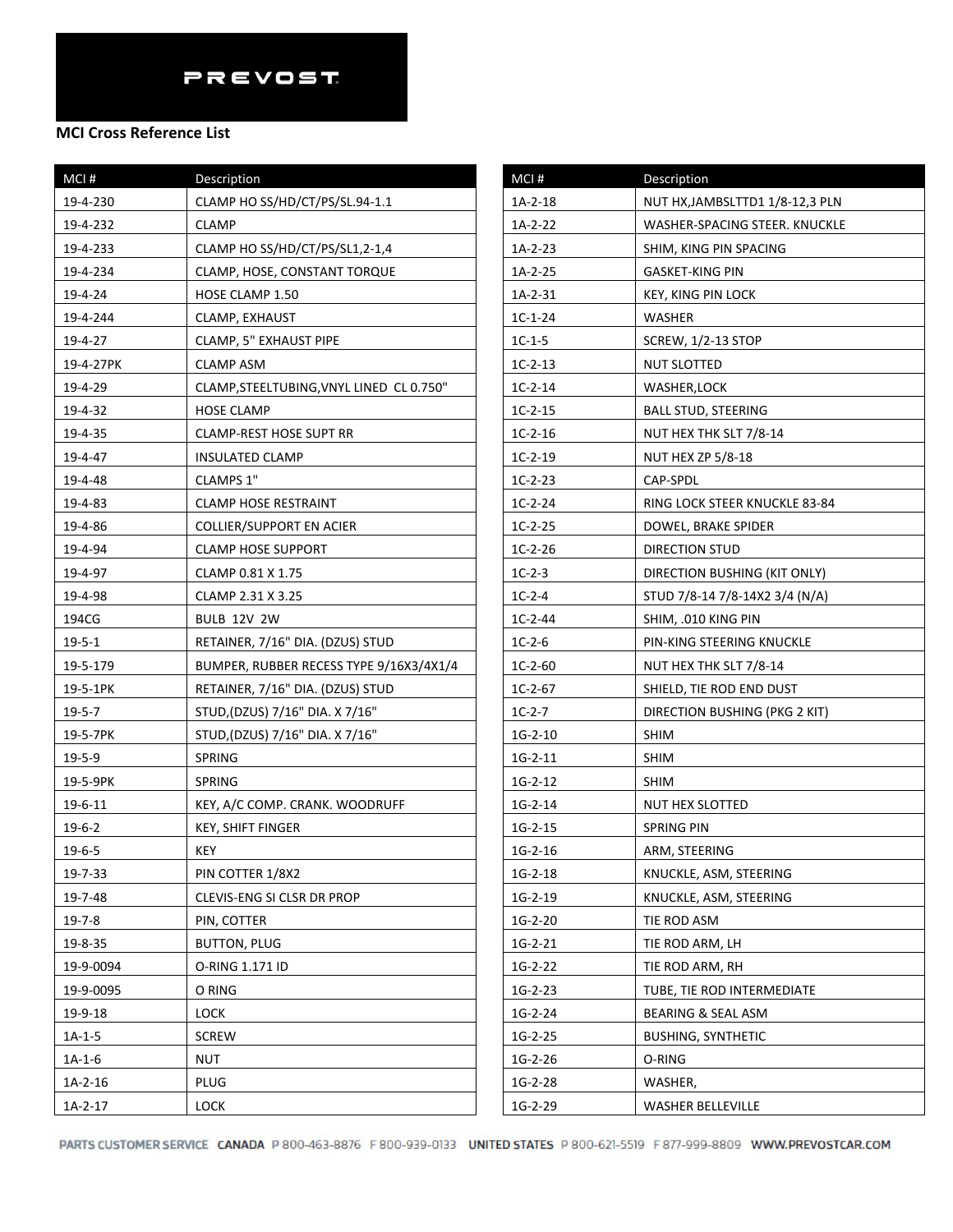| MCI#      | Description                           | MCI#       | Description             |
|-----------|---------------------------------------|------------|-------------------------|
| $1G-2-30$ | NUT HEX                               | $1J-2-58$  | TIE ROD END             |
| $1G-2-31$ | <b>COTTER PIN</b>                     | $1J-2-6$   | <b>KING PIN</b>         |
| $1G-2-32$ | CAP, KINGPIN                          | $1J-2-8$   | SHIM, .015              |
| $1G-2-33$ | END, TIE ROD LH                       | $1J-2-9$   | <b>BEARING, THRU</b>    |
| $1G-2-34$ | END, TIE ROD RH                       | $1K-2-13$  | TIE ROD                 |
| 1G-2-36   | FITTING, GREASE                       | $1K-2-14$  | ARM, STEERING           |
| $1G-2-37$ | <b>COTTER PIN</b>                     | $1K-2-9$   | NUT, SLOTTED            |
| 1G-2-38   | <b>WOODRUFF KEY</b>                   | $1L-1-115$ | CENTER BEAM,            |
| $1G-2-6$  | <b>BOLT &amp; WASHER ASM</b>          | $1L-1-116$ | <b>CAP SCREW</b>        |
| $1G-2-8$  | <b>SEAL RING</b>                      | 1L-1-117   | ARM, STEERING           |
| $1G-2-9$  | KEY KING PIN DRAW INNER LOWER         | 1L-1-118   | <b>BRACKET KIT</b>      |
| $1J-1-6$  | <b>BUSHING, UPPER KING PIN</b>        | $1L-1-120$ | KNUCKLE L.H. ST         |
| $1J-1-8$  | <b>CAP</b>                            | $1L-1-121$ | <b>KNUCKLE R.H. S</b>   |
| $1J-2-1$  | KNUCKLE ASM LH                        | $1L-1-122$ | <b>GASKET KING PI</b>   |
| $1J-2-11$ | KEY, DRAW UPPER 3"                    | $1L-1-123$ | <b>SEAL ASM</b>         |
| $1J-2-14$ | CAPSCREW, ANCHOR PIN LOCK             | $1L-1-124$ | <b>KNUCKLE ASM I</b>    |
| $1J-2-17$ | SHIM .010                             | $1L-1-125$ | KING PIN CAP U          |
| $1J-2-2$  | KNUCKLE R.H. STEERING                 | $1L-1-127$ | AXLE, FRONT, M          |
| $1J-2-20$ | <b>BOLT</b>                           | $1L-1-152$ | <b>COTTER</b>           |
| $1J-2-22$ | TIE ROD ASM FOR 96 IN                 | $1L-1-153$ | SLOTTED NUT, 1          |
| $1J-2-27$ | <b>SEAL</b>                           | $1L-1-165$ | <b>CLAMP&amp;TIE RO</b> |
| $1J-2-28$ | <b>NUT</b>                            | $1L-1-62$  | NUT, LOCK               |
| $1J-2-3$  | <b>BRONZE BUSHING</b>                 | $1L-2-59$  | <b>BUSHING, SENS</b>    |
| $1J-2-30$ | <b>SPACER 0.005</b>                   | $1L-2-60$  | KEY 3.25 X 1.40         |
| $1J-2-31$ | <b>SEAL ASM</b>                       | $1L-2-61$  | SCREW, STOP             |
| $1J-2-32$ | <b>BOLT STOP FRT AXLE 90 1/2X1.75</b> | $1L-2-63$  | NUT, LOCK               |
| $1J-2-33$ | NUT (1/2-20 NF)                       | $1L-2-65$  | STEERING ARM            |
| $1J-2-34$ | <b>GREASE FITTING</b>                 | $1L-2-66$  | KIT, KING PIN           |
| $1J-2-35$ | <b>SLEEVE</b>                         | $1L-2-71$  | ARM, TIE ROD            |
| $1J-2-39$ | STEERING, ARM RH                      | $1L-2-72$  | ARM, TIE ROD            |
| $1J-2-4$  | <b>STUD MOUNTING</b>                  | $1L-2-73$  | END & TIE ROD           |
| $1J-2-40$ | ARM, TIE ROD, L.H.                    | $1L-2-74$  | KIT, STEERING A         |
| $1J-2-42$ | SEAL, KING PIN                        | $1L-2-76$  | TUBE W/ENDS             |
| 1J-2-42CG | SEAL, KING PIN                        | $1L-2-77$  | ARM, TIE ROD            |
| $1J-2-43$ | KNUCKLE L.H. STEERING                 | 1L-2-78    | ARM, TIE ROD            |
| $1J-2-5$  | DOWEL, AXLE SHAFT (SOLID)             | $1L-2-79$  | END ASM, TIE R          |
| $1J-2-52$ | FITTING, GREASE                       | $1L-2-80$  | TIE ROD FRONT           |
| $1J-2-54$ | KIT, KING PIN REPLACEMENT             | $1L-2-81$  | KIT, STEERING A         |
| $1J-2-55$ | <b>GASKET KING PIN CAP</b>            | 1L-2-88    | TUBE W/ENDS             |
| $1J-2-56$ | TIE ROD END                           | 1L-2-89    | TIE ROD FRONT           |
|           |                                       |            |                         |

| IVILI #    | Description                   |
|------------|-------------------------------|
| $1J-2-58$  | TIE ROD END                   |
| $1J-2-6$   | KING PIN                      |
| $1J-2-8$   | SHIM, .015                    |
| $1J-2-9$   | BEARING, THRUST, KING PIN     |
| $1K-2-13$  | TIE ROD                       |
| 1K-2-14    | ARM, STEERING                 |
| $1K-2-9$   | NUT, SLOTTED                  |
| $1L-1-115$ | CENTER BEAM, AXLE             |
| 1L-1-116   | <b>CAP SCREW</b>              |
| 1L-1-117   | ARM, STEERING                 |
| 1L-1-118   | <b>BRACKET KIT</b>            |
| 1L-1-120   | KNUCKLE L.H. STEERING         |
| 1L-1-121   | KNUCKLE R.H. STEERING         |
| 1L-1-122   | GASKET KING PIN CAP           |
| 1L-1-123   | SEAL ASM                      |
| $1L-1-124$ | KNUCKLE ASM LH                |
| $1L-1-125$ | KING PIN CAP UP               |
| $1L-1-127$ | AXLE, FRONT, MCI "D"          |
| $1L-1-152$ | COTTER                        |
| 1L-1-153   | SLOTTED NUT, 1 1/8-12 HEXAGON |
| $1L-1-165$ | CLAMP&TIE ROD ASM             |
| $1L-1-62$  | NUT, LOCK                     |
| 1L-2-59    | <b>BUSHING, SENSOR</b>        |
| $1L-2-60$  | KEY 3.25 X 1.406 DIA UPPER    |
| $1L-2-61$  | <b>SCREW, STOP</b>            |
| $1L-2-63$  | NUT, LOCK                     |
| $1L-2-65$  | STEERING ARM & KEYS           |
| $1L-2-66$  | KIT, KING PIN                 |
| $1L-2-71$  | ARM, TIE ROD                  |
| $1L-2-72$  | ARM, TIE ROD                  |
| 1L-2-73    | END & TIE ROD ASM.            |
| $1L-2-74$  | KIT, STEERING ARM             |
| $1L-2-76$  | TUBE W/ENDS                   |
| $1L-2-77$  | ARM, TIE ROD                  |
| $1L-2-78$  | ARM, TIE ROD                  |
| 1L-2-79    | END ASM, TIE ROD L.H.         |
| 1L-2-80    | TIE ROD FRONT AXLE C/S        |
| $1L-2-81$  | KIT, STEERING ARM             |
| 1L-2-88    | TUBE W/ENDS                   |
| 1L-2-89    | TIE ROD FRONT AXLE R/S        |
|            |                               |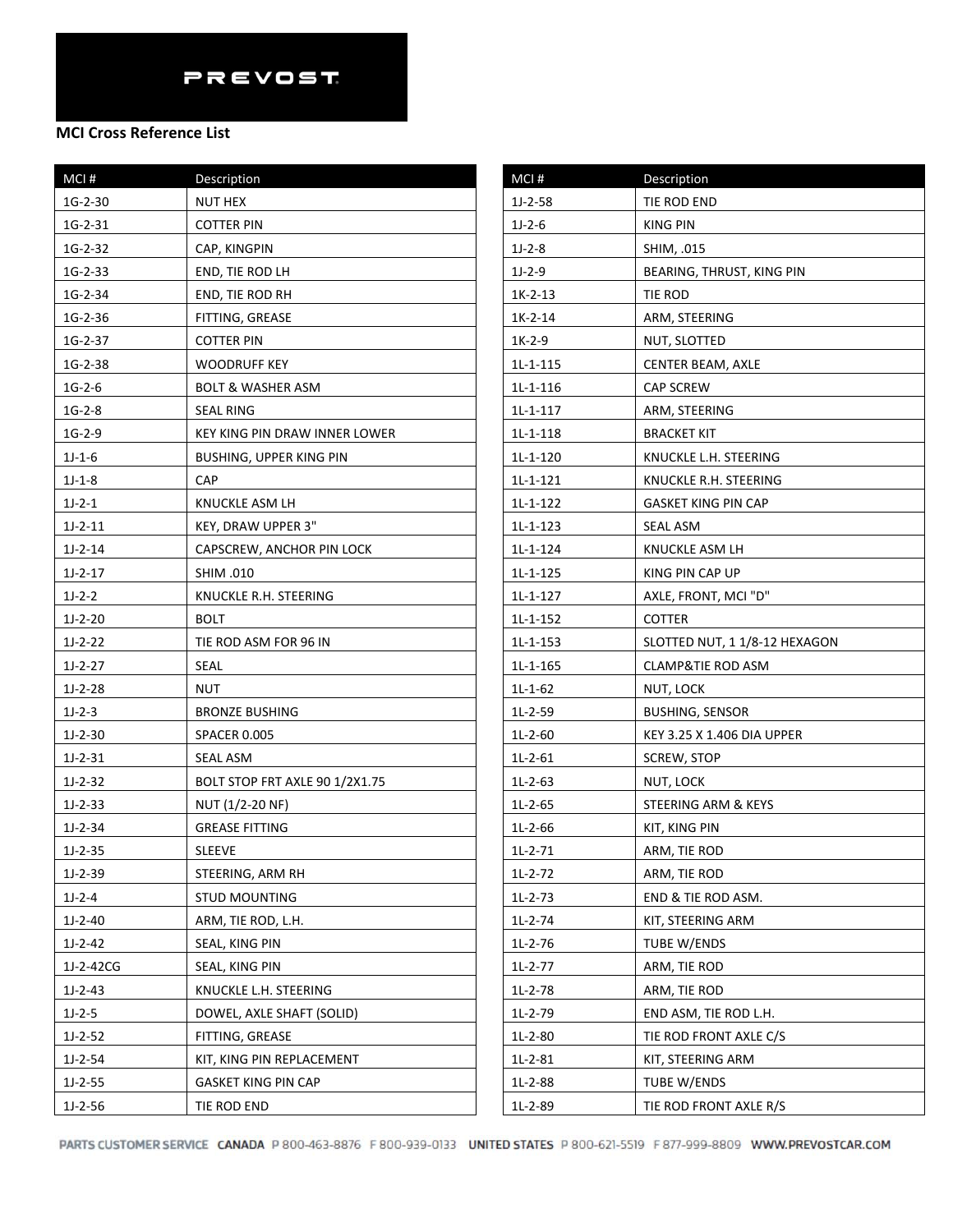| MCI#        | Description                            |
|-------------|----------------------------------------|
| 1L-2-90     | TIE ROD FRONT AXLE C/S                 |
| 1L-2-91     | BEARING ASM                            |
| 1M-2-24     | PIN, COTTER                            |
| 1M-2-49     | DRAG LINK ASM                          |
| 1M-2-50     | CLAMP                                  |
| 1M-2-53     | WSH LO SPT Z050 .635X1.079X.156        |
| 1M-3-37     | NUT HEX THK SLT 7/8-14                 |
| 1TA-2-14    | PIN COTTER 1/8X2                       |
| 1TA-2-25    | TIE ROD FRONT AXLE C/S                 |
| 1TA-2-42    | STEERING KNUCKLE REPAIR KIT            |
| 20-01-0011  | READER, HAND HELD                      |
| 2003712CG   | SEAL, OIL                              |
| 20-07-0012  | <b>TESTER, SQUIB</b>                   |
| 20-07-0019  | DISCHARGE HOSE BLOWOUT ADAPTER         |
| 20-07-0035  | READER, HAND HELD                      |
| 20-07-0042  | INITIATOR, LF, SMART TIRE              |
| 20-07-0050  | DISCHARGE HOSE BLOWOUT ADAPTER         |
| 20-08-0039  | KIT USB INLINE 5                       |
| 2010041CG   | WEDGE ASM                              |
| 2010045CG   | PLUNGER                                |
| 2010807CG   | SEAL                                   |
| 2020299CG   | COIL CLUTCH COMPRESSOR 24 VLT          |
| 2023171CG   | RING, WIPER                            |
| 2025844CG   | <b>SHOE FRONT BRAKE</b>                |
| 2025846CA   | SHOE, BRAKE, RR                        |
| 2025846CG   | SHOE, BRAKE, RR                        |
| 21-7109-184 | UNDERCOATING-TECTYL 127G SILVE         |
| 21-7109-394 | CANCEL, BUTYL SEAL                     |
| 21-7112-25  | SEALER SIKA 221 WHITE(310ML CARTRIDGE) |
| 21-7112-31  | SIKAFLEX 221 GREY                      |
| 21-7112-32  | SIKAFLEX 221 NOIR CARTOUCHE            |
| 21-7112-44  | SIKAFLEX 252 WHITE (CARTRIDGE 310 ML)  |
| 21-7411-12  | FH PROTECTIVE COIL #12 - (3/4")        |
| 21-7512-7   | SEALANT                                |
| 22-01-1120  | HARNESS, LOCATION SWITCHES             |
| 22-01-1123  | STOW SWITCH ASM, UPPER                 |
| 22-01-1125  | KIT, INSTL, PENDANT, MIC MOUNT         |
| 22-01-1137  | CLAMP, CABLE, 3/16"                    |
| 22-01-1150  | HANDRAIL , RH                          |
| 22-01-1152  | PCB, W/STOW LOCK & ENUNCIATOR          |

| MCI#       | Description                            |
|------------|----------------------------------------|
| 22-01-1238 | HANDLE, FOR MANUAL PUMP                |
| 22-01-1240 | FITTING, BUN 1/4J, 2.08L               |
| 22-01-1243 | CLAMP, NYLON, 3/8" BLACK               |
| 22-01-1244 | ADAPTER, .625 D-HOLE                   |
| 22-01-1246 | PLUG, BREATHER, RESERVOIR              |
| 22-01-1247 | CLAMP, RESERVOIR                       |
| 22-01-1248 | HOSE ASSY., HYD. 13.75"                |
| 22-01-1252 | SCREW, HEX, 3/8-16 X 1 1/2 SS          |
| 22-01-1253 | BEARING, FLANGED, 1.00 I.D. X .75 W    |
| 22-01-1254 | 06. WASHER FL SS .40 X .75 X           |
| 22-01-1255 | NUT, ESN, 3/8-16, SS                   |
| 22-01-1258 | PIN, .75D X 6.0L                       |
| 22-01-1259 | PULLBOX ASSY.                          |
| 22-01-1260 | RAIL, GUIDE, CARRIAGE                  |
| 22-01-1262 | TUBE, FORWARD CROSSMEMBER              |
| 22-01-1263 | KIT, PLATFORM RELEASE SHAFT            |
| 22-01-1267 | PLUG, RECT., 1.0" X 1.5", NYLON, BLACK |
| 22-01-1270 | BRACKET, PLATFORM RELEASE SHAFT        |
| 22-01-1271 | <b>BUMPER, CARRIAGE STOP</b>           |
| 22-01-1274 | KIT, ROLLSTOP ASSY.                    |
| 22-01-1278 | SAFETREAD, 3.0" X 31.0", YELLOW        |
| 22-01-1279 | SAFETREAD, 16.0" X 31.0", GRAY         |
| 22-01-1281 | CAP, RECTANGULAR, SNAP-IN              |
| 22-01-1284 | KIT, BLOCK HANDRAIL GUIDES LH / RH     |
| 22-01-1285 | <b>BUTTON, HANDRAIL LOCK</b>           |
| 22-01-1286 | PIN, HANDRAIL PIVOT                    |
| 22-01-1287 | HANDRAIL                               |
| 22-01-1288 | KIT, SAFETY BELT W/RETRACTOR           |
| 22-01-1289 | KIT, SAFETY BELT BUCKLE ASSY.          |
| 22-01-1292 | PLATE, ACTUATOR, SWITCH                |
| 22-01-1293 | COVER, ROLLSTOP, RH                    |
| 22-01-1295 | BRIDGEPLATE ASSY.                      |
| 22-01-1297 | KIT, SWITCH ASSY.                      |
| 22-01-1298 | BUSHING, SNAP-IN, 1/2"                 |
| 22-01-1299 | KIT, GUIDE, BRIDGEPLATE, W/SCREW       |
| 22-01-1300 | SPRING, COMP. SST, .48OD X .75L        |
| 22-01-1301 | KIT, PLATE, BRIDGEPLATE                |
| 22-01-1302 | KIT, ACTUATOR ROD ASSY., BRIDGEPLATE   |
| 22-01-1303 | SCREW MA FL PH SS 10-24x1/4            |
| 22-01-1304 | KIT, CARRIAGE ROLLER, 1 1/4 O.D.       |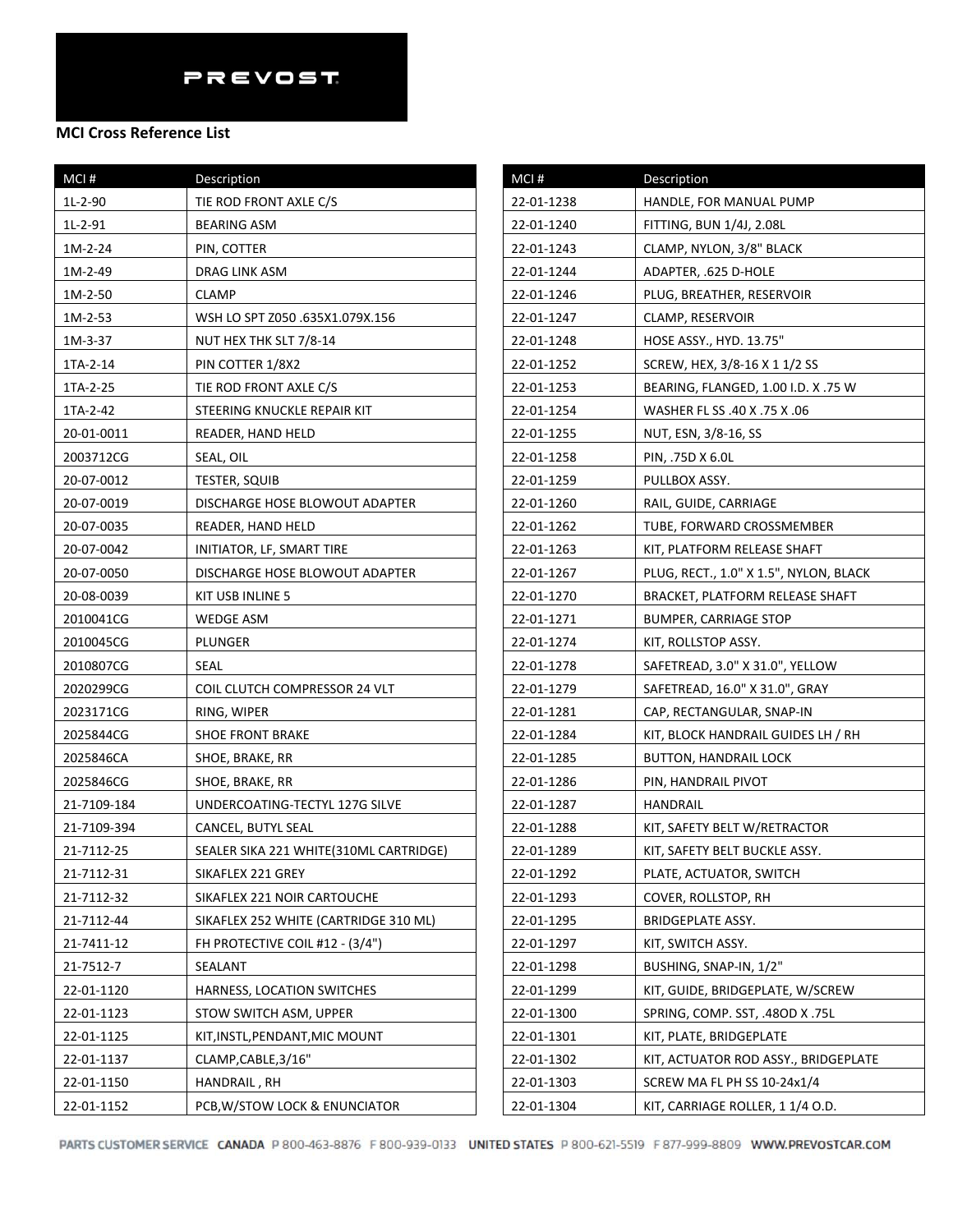### **MCI Cross Reference List**

| MCI#       | Description                                 |
|------------|---------------------------------------------|
| 22-01-1305 | <b>HYDRAULIC CYLINDER ASSY.</b>             |
| 22-01-1306 | FLANGED BEARING, 1" I.D. B20                |
| 22-01-1308 | BRACKET, IDLER SHAFT, REAR                  |
| 22-01-1309 | BRACKET, IDLER SHAFT, FRONT                 |
| 22-01-1310 | CONTROL BOX ASM                             |
| 22-01-1311 | /SAV<br>ELECTRICAL BOX ASSY.                |
| 22-01-1312 | VALVE                                       |
| 22-01-1313 | HARNESS, ELECTRICAL, CARRIAGE               |
| 22-01-1315 | HARNESS ELECTRICAL MAIN W/HYDRAULIC<br>LINE |
| 22-01-1316 | KIT, PIVOT FITTING, HYDRAULIC CYLINDER      |
| 22-01-1317 | SPRING, COM, .609 O.D. x 2.53               |
| 22-01-1318 | DUST CAP, CONTROL. PROGRAMMING<br>CONNECTOR |
| 22-01-1320 | HARN, PENDANT EXTENS, PULLBOX TO<br>PENDANT |
| 22-01-1321 | HARNESS, TWS INTERFACE, W/PCB               |
| 22-01-1410 | REMOTE CONTROL ASM                          |
| 22-01-1498 | NUT HEX 1/4-20 NYL.INS.18-8                 |
| 22-01-1557 | PENDANT ASSY, DR LCK DEUTSCH CONN., BLK     |
| 22-01-1655 | STOW SWITCH ASM, LOWER                      |
| 22-01-1707 | LIGHT ASSY. TWS REMOT                       |
| 22-01-1723 | SOLENOID 24V STD                            |
| 22-01-2078 | ROLL STOP SWITCH, W/C                       |
| 22-01-6023 | COVERING-DECK, ANTI-SKID                    |
| 22-01-6026 | COVERING-DECK, ANTI-SKID                    |
| 22-01-6029 | ANTI SKID, MAIN CHANNEL                     |
| 22-01-6034 | <b>PLUG</b>                                 |
| 22-01-6046 | <b>BRACKET-LIMIT SWITCH</b>                 |
| 22-02-0016 | <b>EXTENSION SPRING</b>                     |
| 22-02-0017 | SCREW, SSS, 3/8 X 3/8 SST                   |
| 22-03-1019 | PIN, QUICK-REL, SPRING-LOADED, 1/4DIAX3"    |
| 22-03-1021 | LABEL-PASSENGER LOADING                     |
| 22-03-1023 | HANDLE                                      |
| 22-03-1025 | COVERING-DECK, ANTI-SKID                    |
| 22-03-1026 | <b>LOCK BLOCK</b>                           |
| 22-03-1034 | COVERING-DECK,ANTI-SKID                     |
| 22-03-1035 | COVERING-DECK, ANTI-SKID                    |
| 22-03-1039 | ANTI SKID, MAIN CHANNEL                     |
| 22-03-1042 | DECK COVERING, ANTI-SKID                    |
| 22-03-1049 | PLUG                                        |
| 22-03-1066 | BOLT-SHOULDER,1/2X1/2X3/8-16                |

| MCI#       | Description                        |
|------------|------------------------------------|
| 22-03-1076 | CONNECTOR DEUTSCH 12C COLOR GREY   |
| 22-03-1077 | TERMINAL PIN                       |
| 22-03-1078 | LOCK-SECONDARY DEUTSCH 12C         |
| 22-03-1079 | <b>CLIP MOUNTING CONN</b>          |
| 22-03-1083 | MAGNET                             |
| 22-03-1085 | <b>BRACKET-LIMIT SWITCH</b>        |
| 22-03-1089 | MICRO SWITCH ASSEMBLY              |
| 22-03-1093 | CONNECTOR-15-PIN,FEMALE,CN3        |
| 22-03-1097 | CONNECTOR DEUTSCH 12S DTM SERIES   |
| 22-03-1098 | TERMINAL, SOCKET                   |
| 22-03-1099 | LOCK DEUTSCH 12S DTM SERIES        |
| 22-03-1105 | PLATE-CLIP                         |
| 22-03-1107 | <b>MOTOR &amp; RESERVOIR ASM</b>   |
| 22-03-1108 | <b>RESERVOIR</b>                   |
| 22-03-1112 | COIL-24VDC                         |
| 22-03-1116 | <b>CONNECTOR MALE 4 WAY</b>        |
| 22-03-1129 | CYLINDER ASSY, 30", RH             |
| 22-03-1132 | <b>CLEVIS</b>                      |
| 22-03-1134 | PULLEY-CHAIN                       |
| 22-03-1136 | PULLEY-HOSE                        |
| 22-03-1137 | CHAIN-57.50" LONG                  |
| 22-03-1145 | ADAPTER                            |
| 22-03-1146 | <b>HOSE ASM-CYLINDER</b>           |
| 22-03-1152 | ADAPTER-O RING TO FLARE            |
| 22-03-1157 | VALVE, 3W2P                        |
| 22-03-1159 | VALVE, 2W2P                        |
| 22-03-1160 | <b>COIL</b>                        |
| 22-03-1161 | <b>KNOB</b>                        |
| 22-03-1162 | TEE F-JIC-4,M-JIC-4,F-JIC-4        |
| 22-03-1164 | ELBOW 1/4 STEEL 37 DEG FLARED      |
| 22-03-1168 | ELBOW 90 DEG                       |
| 22-03-1171 | ELBOW                              |
| 22-03-1175 | CONNECTOR DEUTSCH 12C COLOR GREY   |
| 22-03-1176 | LOCK-SECONDARY DEUTSCH 12C<br>/SAV |
| 22-03-1178 | LOCK-SECONDARY DEUTSCH 4C PHR      |
| 22-03-1299 | CS-1/4 X 0.625 ST-18-8             |
| 22-03-1302 | WASHER 1/4 FLAT SST 18-8           |
| 22-03-1346 | CLEVIS, PRB CYLINDER               |
| 22-03-1349 | <b>BRACKET, SENSOR TARGET</b>      |
| 22-03-1385 | CYLINDER ASSY, PLATFORM, REAR      |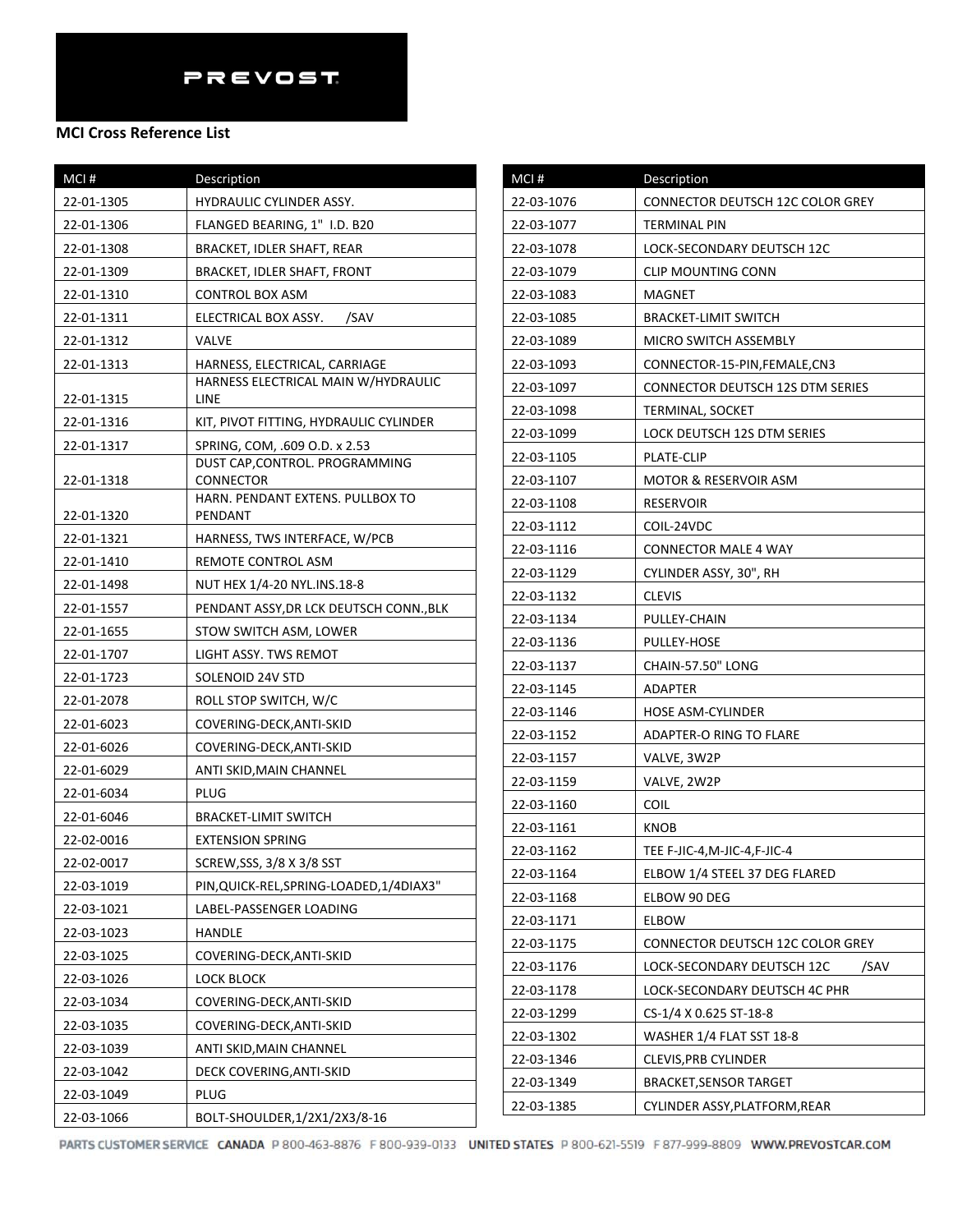## **MCI Cross Reference List**

| MCI#          | Description                                   |
|---------------|-----------------------------------------------|
|               | CONNECTOR RECEPTAC.DEUTSCH 4C PHR(20-         |
| 22-03-6001    | 14)                                           |
| 22-03-6003    | DEUTSCH TERMINAL SOLID & CRIMP PIN J1939      |
| 22-03-6004    | <b>PLATE-CLIP</b>                             |
| 22-03-6006    | KIT, CYLINDER ASSY, W/FITTINGS & HOSE         |
| 22-03-6008    | <b>CLEVIS, PRB CYLINDER</b>                   |
| 22-03-6009    | CYLINDER ASSY, 30, LH                         |
| 22-03-6011    | <b>CLEVIS</b>                                 |
| 22-03-6013    | PULLEY-CHAIN                                  |
| 22-03-6014    | PULLEY-HOSE                                   |
| 22-03-6028    | VALVE, 2W2P                                   |
| 22-03-6031    | VAVLE, RELIEF-W/C                             |
| 22-03-6032    | ELBOW, 90Ã STRAIGHT THREAD 4-4                |
| 22-03-6046    | PUMP, 24V, W/1.5 GALL RESERVOIR<br>(PACKAGED) |
| 22-03-6047    |                                               |
|               | <b>RESERVOIR</b>                              |
| 22-03-6055    | VALVE, 3W2P                                   |
| 22-03-6057    | KNOB                                          |
| 22-03-6088    | CYLINDER ASSY, 30", RH                        |
| 22-07-0007    | COVERING-DECK, ANTI-SKID                      |
| $2 - 2 - 152$ | <b>BREATHER AND TUBE</b>                      |
| 2217873CG     | STUD, R.H. DRIVE AXLE WHEEL                   |
| 22K-1-110     | <b>CORD SET</b>                               |
| 22K-1-145     | <b>POPPET</b>                                 |
| 22K-1-146     | PLUG                                          |
| 22K-1-147     | O-RING                                        |
| 22K-1-148     | <b>PISTON ASSY</b>                            |
| 22K-1-149     | <b>VALVE RELEASE</b>                          |
| 22K-1-150     | PIN-ROLL                                      |
| 22K-1-151     | SPRING-CHECK                                  |
| 22K-1-152     | SNAP RING                                     |
| 22K-1-153     | HANDLE                                        |
| 22K-1-154     | LINKAGE - HANDLE                              |
| 22K-1-155     | RIVET                                         |
| 22K-1-156     | RIVET                                         |
| 22K-1-157     | LOCK WASHER                                   |
| 22K-1-158     | <b>GRIP - HANDLE</b>                          |
| 22K-1-159     | O-RING                                        |
| 22K-1-160     | BACK-UP                                       |
| 22K-1-161     | O-RING                                        |
| 22K-1-162     | <b>BACK-UP</b>                                |

| MCI#      | Description                    |
|-----------|--------------------------------|
| 22K-1-166 | LID                            |
| 22K-1-167 | HANDLE FASTENER, HAND PUMP LID |
| 22K-1-168 | TANK                           |
| 22K-1-170 | WASHER                         |
| 22K-1-171 | <b>BAFFLE</b>                  |
| 22K-1-172 | SPRING - INLET                 |
| 22K-1-176 | <b>SET SCREW</b>               |
| 22K-1-192 | <b>INSTRUCTION PLATE</b>       |
| 22K-1-193 | <b>IDENTIFICATION PLATE</b>    |
| 22K-1-194 | NAMEPLATE POWERLIFT            |
| 22K-1-204 | <b>CONTROL SWITCH</b>          |
| 22K-1-205 | SPRING, W/C LIFT               |
| 22K-1-206 | <b>CABLE COVER</b>             |
| 22K-1-28  | ROTATING COLUMN                |
| 22K-1-34  | <b>MAIN PLATFORM</b>           |
| 22K-1-35  | <b>FRONT PLATFORM</b>          |
| 22K-1-36  | <b>BARRIERE</b>                |
| 22K-1-39  | <b>KIT SEAL</b>                |
| 22K-1-40  | <b>CLAMP</b>                   |
| 22K-1-41  | <b>CLAMP PAD</b>               |
| 22K-1-45  | CYLINDER, HYD WCL              |
| 22K-1-46  | ROLLED                         |
| 22K-1-47  | SPRING COLLAR                  |
| 22K-1-48  | <b>SPRING</b>                  |
| 22K-1-49  | CABLE COLLAR                   |
| 22K-1-50  | CABLE                          |
| 22K-1-51  | BELT, SAFETY                   |
| 22K-1-52  | HANDLE                         |
| 22K-1-54  | ROTATING CAP                   |
| 22K-1-56  | <b>LOCK BLOCK</b>              |
| 22K-1-58  | LATCH                          |
| 22K-1-59  | PIN                            |
| 22K-1-60  | <b>BRACKET</b>                 |
| 22K-1-62  | PIVOT BLOCK                    |
| 22K-1-63  | LATCH                          |
| 22K-1-64  | SPRING                         |
| 22K-1-65  | <b>BUMPER</b>                  |
| 22K-1-66  | PULLEY CABLE                   |
| 22K-1-68  | <b>BELL CRANK</b>              |
| 22K-1-69  | <b>INDEX PIN</b>               |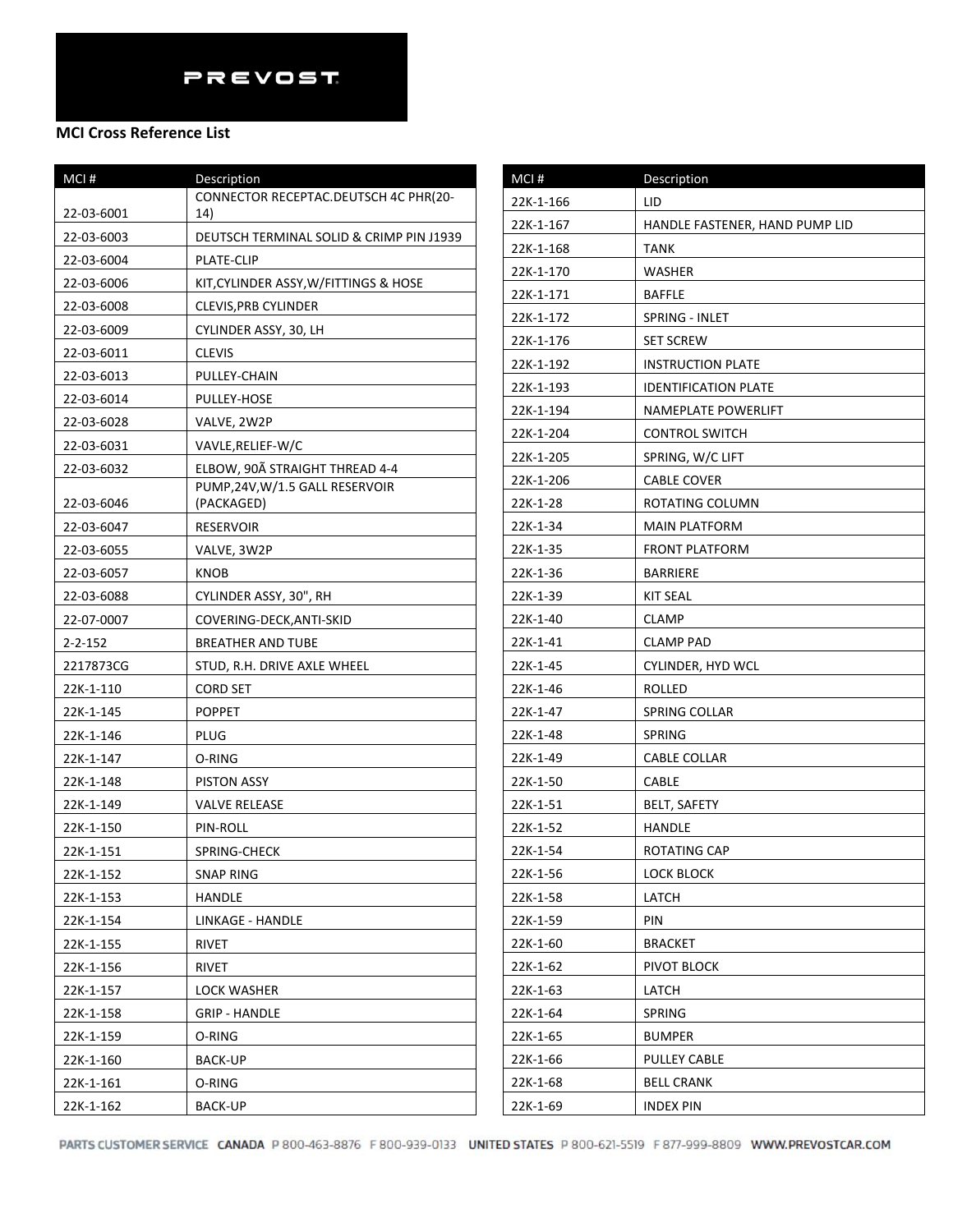| MCI#      | Description                           | MCI#        | Description                            |
|-----------|---------------------------------------|-------------|----------------------------------------|
| $22K-1-7$ | PUMP HYDRAULIC                        | 22L-1-571   | <b>PLUG</b>                            |
| 22K-1-71  | PIN                                   | 22L-1-572   | SOLENOID SP 24V                        |
| 22K-1-73  | <b>WASHER</b>                         | 22L-1-573   | CIRCUIT BREAKER / 30 AMP               |
| 22K-1-74  | <b>PISTON</b>                         | 22L-1-574   | CIRCUIT BREAKER/8AMP                   |
| 22K-1-77  | <b>ROD</b>                            | 22L-1-575   | KIT, TERMINAL STRIP                    |
| 22K-1-78  | <b>CLEVIS</b>                         | 22L-1-576   | KIT, LOWER ARM                         |
| 22K-1-79  | <b>SPRING CAP</b>                     | 22L-1-577   | BUSHING, PLASTIC .880D X .50           |
| 22K-1-8   | <b>HAND PUMP ASSEMBLY</b>             | 22L-1-578   | KIT, COVER, LOWER ARM                  |
| 22K-1-80  | <b>SPRING</b>                         | 22L-1-579   | KIT, PLATE, BRIDGEPLATE ACTUATOR       |
| 22K-1-81  | HANDLE                                | 22L-1-580   | KIT-BUSHING, PLASTIC, 88 OD.X          |
| 22K-1-82  | LATCH                                 | 22L-1-581   | KIT, STOW SWITCH BRACKET               |
| 22K-1-84  | <b>ROD</b>                            | 22L-1-583   | KIT, RETRACTOR BELT                    |
| 22K-1-85  | <b>BALL JOINT</b>                     | 22L-1-584   | KIT, FOLDING HANDRAIL LH               |
| 22K-1-86  | <b>BEARING</b>                        | 22L-1-585   | KIT-HANDRAIL PIVOT BRKT.ASM.RH         |
| 22K-1-87  | <b>BEARING</b>                        | 22L-1-586   | KIT-HANDRAIL PIVOT BRACKET ASM.        |
| 22K-1-89  | <b>WASHER LOCK</b>                    | 22L-1-587   | <b>STRIKER KIT</b>                     |
| 22K-1-90  | <b>SNAP RING</b>                      | 22L-1-588   | SAFETY TREAD / 25.50 X12 / OCEAN GREY  |
| 22K-1-91  | <b>NUT</b>                            | 22L-1-589   | SAFETREAD, 12.75" X 3.0", YELLOW       |
| 22K-1-92  | <b>BEARING CONE</b>                   | 22L-1-590   | SAFETREAD, 5.5" X 1.5", YELLOW         |
| 22K-1-93  | <b>BEARING CUP</b>                    | 22L-1-591   | STIFFENER-PLATFORM, FRONT              |
| 22K-1-94  | <b>GROMMET</b>                        | 22L-1-592   | KIT-ROLLSTOP ASM                       |
| 22K-1-95  | SPACER                                | 22L-1-593   | <b>BLOCK/ PLATFORM GUIDE RH</b>        |
| 22K-1-96  | <b>TOP COVER</b>                      | 22L-1-594   | <b>STOW GUIDE</b>                      |
| 22K-1-97  | <b>BOTTOM COVER</b>                   | 22L-1-596   | SAFETY TREAD / 25.50X3 / SAFETY YELLOW |
| 22K-1-98  | RELEASE LATCH                         | 22L-1-597   | KIT, STIFFENER, PLATFORM, REAR         |
| 22L-1-523 | PENDANT ASM                           | 22L-1-598   | KIT-LATCH ASM.                         |
| 22L-1-530 | <b>CLUTCH</b>                         | 22L-1-599   | KIT, FOLDING HANDRAIL RH               |
| 22L-1-532 | <b>BUTTON, SPRING SUPPORT</b>         | 22L-1-600   | <b>BUCKLE, BELT</b>                    |
| 22L-1-533 | GEAR                                  | 22L-1-601   | ROD ASM BRIDGE PLATE ACTUATOR 18.5" 2U |
| 22L-1-534 | <b>GEAR RACK</b>                      | 22L-1-602   | KIT-BRIDGEPLATE ASM.                   |
| 22L-1-560 | ENCLOSURE-PUMP, W/ COVER              | 22L-1-603   | BUSHING, .75 O.D. X .32 I.D PLASTIC    |
| 22L-1-561 | HANDLE, PUMP, W/C LIFT                | 22L-1-604   | SPRING, BRIDGEPLATE RETURN, LH         |
| 22L-1-563 | PUMP ASM-2KPSI,24V                    | 22L-1-605   | SPRING, BRIDGEPLATE RUTURN, RH         |
| 22L-1-564 | KIT-TOOL CLIP                         | 22L-1-606   | KIT, STIRRUP ASSY.                     |
| 22L-1-565 | SOLENOID-24V DP LARGE                 | 22L-1-607   | KIT, SKID, BRIDGEPLATE                 |
| 22L-1-566 | HOSE ASM-HYDRAULIC                    | 22L-1-607PK | KIT, SKID, BRIDGEPLATE                 |
| 22L-1-567 | <b>TANK WCL</b>                       | 22L-1-608   | KIT, MOUNTING BRACKETS, LH AND RH      |
| 22L-1-568 | BACK-UP PUMP ASSY., MANUAL W/O HANDLE | 22L-1-609   | KIT, PULLBOX COVER                     |
| 22L-1-569 | <b>SEAL KIT</b>                       | 22L-1-611   | KIT, HOSE CLAMP                        |
| 22L-1-570 | POPPET VALVE 24V                      | 22L-1-612   | WEATHERSTRIP-1/8X1/2X100 FEET          |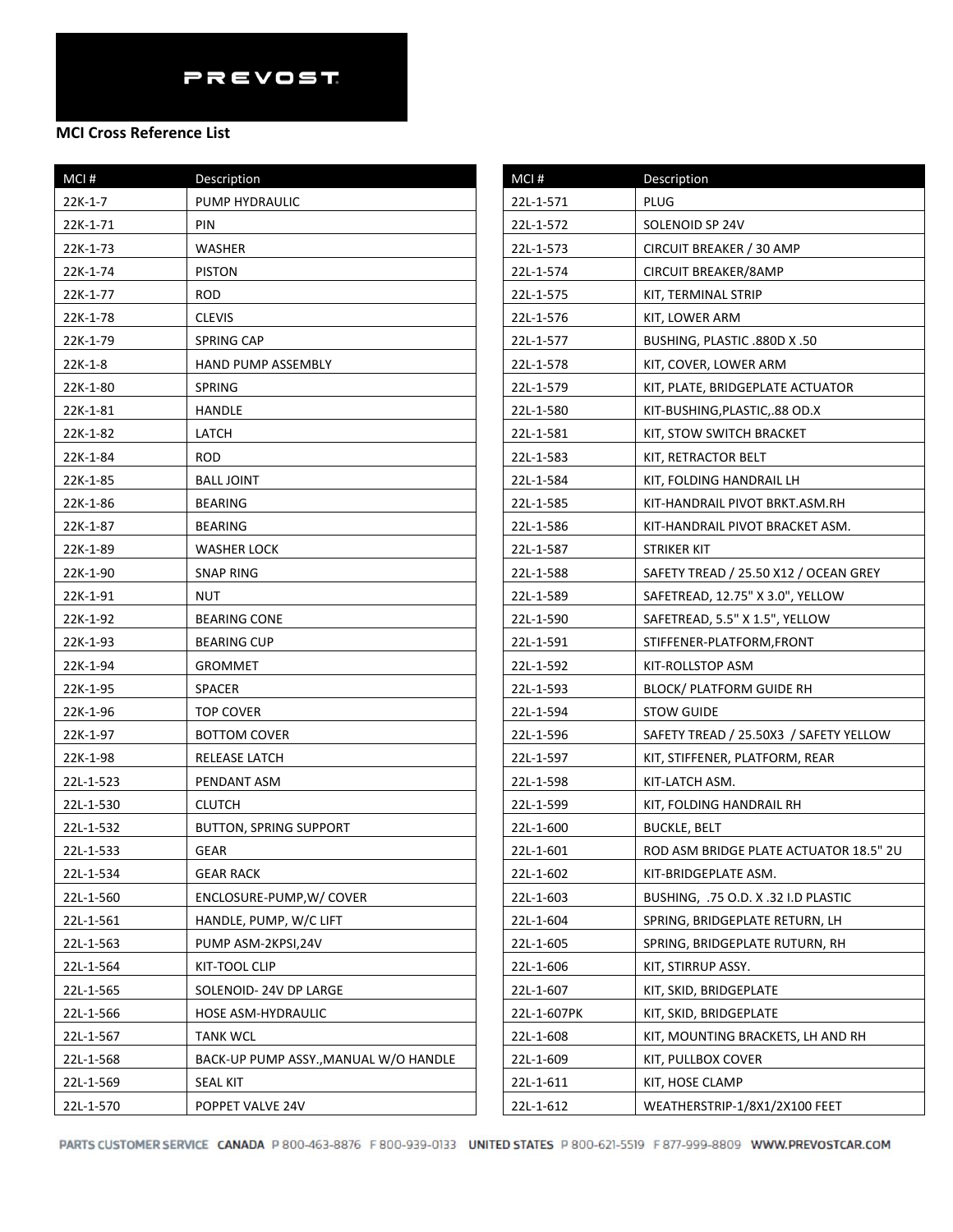| $MCI$ #     | Description                          |
|-------------|--------------------------------------|
| 22L-1-613   | KIT, SERVICE ACCESS PANEL            |
| 22L-1-614   | KIT-ENCLOSURE COVER, 6.66"           |
| 22L-1-615   | KIT, ENCLOSURE CLOVER, 19.98"        |
| 22L-1-616   | KIT-ENCLOSURE COVER, 6.66" W/HDWR    |
| 22L-1-617   | RAIL, CARRIAGE GUIDE                 |
| 22L-1-618   | KIT, STOP BLOCK                      |
| 22L-1-619   | KIT, BLOCK-OFF PLATE                 |
| 22L-1-620   | KIT, ENCLOSURE CLOVER, LINKAGE       |
| 22L-1-621   | KIT-PLATFORM RELEASE SHAFT           |
| 22L-1-623   | HOSE, HYD 12'                        |
| 22L-1-624   | HARNESS                              |
| 22L-1-625   | LOCK, STOW AWAY                      |
| 22L-1-626   | <b>GEAR RACK</b>                     |
| 22L-1-627   | KIT, MOUNTING BRACKET, LIMIT SWITCH  |
| 22L-1-628   | KIT-SIDE COVER                       |
| 22L-1-629   | KIT, ACTUATOR FOOT ASSY.             |
| 22L-1-630   | <b>BLOCK/PLATFORM GUIDE LH</b>       |
| 22L-1-631   | HARNESS, W/TWO ROLLSTOP SWITCHES     |
| 22L-1-632   | BUMPER, RUBBER                       |
| 22L-1-633   | KIT-ROLLSTOP RELEASE BRACKET         |
| 22L-1-634   | SPRING LH                            |
| 22L-1-635   | SWITCH, LIMIT, W/LEADS               |
| 22L-1-636   | KIT, ROLLSTOP LINKAGE                |
| 22L-1-637   | ROLL STOP GEAR                       |
| 22L-1-638   | KIT, GEAR MOTOR MTG PLATE            |
| 22L-1-639   | KIT, GEAR MOTOR, 24V, WITH HARDWARE  |
| 22L-1-640   | KIT, GEAR LINKAGE                    |
| 22L-1-641   | KIT-ROLLSTOP ACTUATOR BRACKET        |
| 22L-1-642   | KIT-SIDE COVER                       |
| 22L-1-643   | <b>KNOB KIT</b>                      |
| 22L-1-644   | <b>BUMPER, RUBBER</b>                |
| 22L-1-645   | KIT, PLATFORM RELEASE SWITCH BRACKET |
| 22L-1-646   | KIT, CLUTCH ASSY, RH MOUNT           |
| 22L-1-647   | DRIVE CHAIN                          |
| 22L-1-648   | KIT-CARRIAGE ROLLER, 1-1/4"OD.       |
| 22L-1-649PK | BUSHING, FLANGED, 3/4 I.D. X 1/4 W   |
| 22L-1-650   | KIT, GEAR MOTOR ASSY., 24 V          |
| 22L-1-651   | <b>HYDRAULIC CYLINDER ASSY</b>       |
| 22L-1-652   | FLANGED BEARING, 1" I.D. B20         |
| 22L-1-653   | KIT, STOW SWITCH BRACKET             |

| MCI#          | Description                              |
|---------------|------------------------------------------|
| 22L-1-654     | KIT, HARNESS CLAMP                       |
| 22L-1-655     | KIT, DEPLOY SWITCH BRACKET               |
| 22L-1-656     | <b>KIT-GUIDE ROLLER</b>                  |
| 22L-1-657     | KIT, BUSHING ASSY., DRIVESHAFT LINK      |
| 22L-1-658     | KIT-PIVOT PLUG                           |
| 22L-1-659     | SWITCH, LIMIT, W/LEADS                   |
| 22L-1-660     | KIT, QUICK DISCONNECT FITTING            |
| 22L-1-661     | <b>HARNESS</b>                           |
| 22L-1-662     | HARNESS, 9FT ELEC. CARRIAGE              |
| 22L-1-663     | HARNESS, ELECTRICAL, HYDRAULIC CYLINDER  |
| 22L-1-664     | KIT, D.E. CONTROLLER 24V                 |
| 22L-1-665     | KIT, PINION GEAR, 18 TEETH               |
| 22L-1-666     | KIT, DRIVESHAFT LINK ASSY.               |
| 22L-1-667     | DRIVESHAFT, FINAL                        |
| 22L-1-668     | KIT, SPROCKET, 12 TEETH                  |
| 22L-1-669     | KIT, SPROCKET, 8T                        |
| 22L-1-670     | KIT, PRESSURE SW. W/ELECTRICAL TERMINALS |
| 22L-1-671     | KIT, PIVOT CAP, HYDRAULIC CYLINDER       |
| 22L-1-672     | KIT, MANUEL RELEASE RESET RAMP           |
| 22L-1-673     | SPRING COMPRESSION                       |
| 22L-1-674     | <b>BRACKET, PENDANT</b>                  |
| 22L-1-675     | PENDANT                                  |
| 22L-1-676     | PENDANT / BAYLIFT 9700                   |
| 22L-1-682     | DECAL-TERMINAL STRIP NUMBER              |
| 22L-1-683     | DECAL, PUMP TERMINAL STRIP               |
| 22L-1-685     | DECAL FASTEN BELT WCL                    |
| 22L-1-686     | DECAL-WARNING IMPROPER USE               |
| 22L-1-688     | DECAL-NO PARKING                         |
| 22L-1-691     | DECAL-MAXIMUM LOAD                       |
| 22L-1-692     | DECAL-OIL LEVEL WARNING                  |
| 22L-1-697     | SWITCH ROCKER, WHITE SINGLE POLE         |
| 22L-2-374     | PROP DOOR, CLOSURE 525N                  |
| 22N-2-106     | SWITCH, MICRO                            |
| 22N-2-107     | <b>ACTUATOR</b>                          |
| 23-02-0016    | GLUE SIKAFLEX 222 UV BLACK               |
| 23-02-0040    | ADHESIVE (EA = 400ML TUBE)               |
| 23-04-0004    | SIKA CLEANER 205, 250ML                  |
| 23-06-0010    | SIKAFLEX 252 WHITE (CARTRIDGE 310 ML)    |
| 23-06-0033    | SIKAFLEX 252 WHITE (CARTRIDGE 310 ML)    |
| $2 - 3 - 106$ | <b>CONE</b>                              |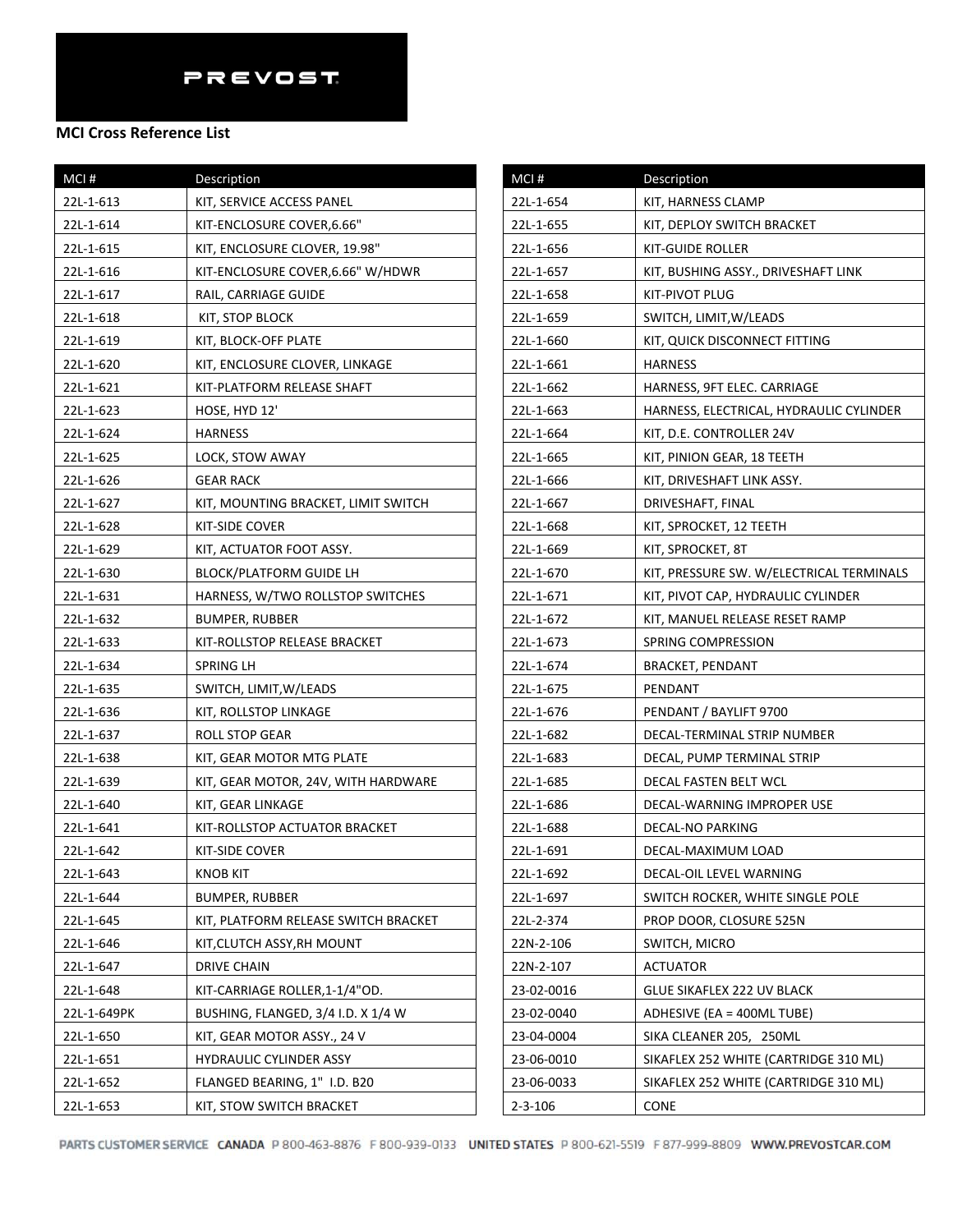| MCI#          | Description                                 |
|---------------|---------------------------------------------|
| 2-3-107       | <b>CUP</b>                                  |
| 2-3-1097      | O RING                                      |
| 2-3-119       | <b>SPIDER</b>                               |
| $2 - 3 - 127$ | <b>CONE</b>                                 |
| $2 - 3 - 141$ | SHIM                                        |
| $2 - 3 - 145$ | COVER & SEAL                                |
| $2 - 3 - 152$ | NUT, 7/8-14 HEXAGON JAM                     |
| 2322610CG     | <b>AXLE GASKET</b>                          |
| $2 - 3 - 509$ | <b>CONE</b>                                 |
| $2 - 3 - 510$ | <b>CUP</b>                                  |
| 23518219CG    | ALTERNATOR PULLEY DRIVEN                    |
| 23522994CG    | PULLEY, ALTERNATOR                          |
| $2 - 3 - 523$ | PIN, BRAKE RETURN SPRING                    |
| 2-3-528       | PIN, BRAKE RETURN SPRING                    |
| 24-54-0008    | PLAS TUBE NYL #6X500 BROWN                  |
| 24-54-0008RL  | PLAS TUBE NYL #6X500 BROWN                  |
| 24-54-0009    | PLAS TUBE NYL #6X500' GREEN                 |
| 24-54-0009RL  | PLAS TUBE NYL #6X500' GREEN                 |
| 24-54-0011    | PLAS TUBE NYL #12 GREEN                     |
| 24-54-0013    | PLAS TUBE NYL #10X250' GREEN                |
| 24-54-0013RL  | PLAS TUBE NYL #10X250' GREEN                |
| 2471544CG     | <b>BRAKE SHOE REAR 10" (OEM)</b>            |
| 2473988CG     | <b>BUSHING, CAMSHAFT</b>                    |
| 26-04-0028    | KIT, SILENCER                               |
| 276185        | SWITCH LOW PRESSURE INDICATOR               |
| 286171RM      | VALVE, BRAKE, E6, REMAN W/ CORE EXCHANG     |
| 289925RM      | COMPRESSOR AIR, TF-700, REMAN W/CORE<br>EXC |
| 29540493CG    | KIT, FILTER HYDRAULIC                       |
| $2A-2-6$      | PLUG, MAGNETIC DRAIN                        |
| 2A-3-109      | <b>SHIM</b>                                 |
| $2A-3-14$     | <b>CONE</b>                                 |
| 2A-3-15       | <b>GASKET</b>                               |
| 2A-3-18       | WSH LO SPT Z050.635X1.079X.156              |
| 2A-3-27       | BEARING, CUP                                |
| 2A-3-27CG     | BEARING, CUP                                |
| 2B-2-14       | PLUG. MAGNETIC DRAIN                        |
| 2B-2-150      | <b>CUP</b>                                  |
| 2B-2-17       | GASKET, DIFF. CARRIER/HOUSING               |
| 2B-2-20       | STUD 5/8-11 5/8-18X3 1/2                    |
|               |                                             |

| MCI#       | Description                          |
|------------|--------------------------------------|
| 2B-3-112   | GEAR SET, 3.36 RING AND PINION       |
| 2B-3-114   | CASE ASSY                            |
| 2B-3-12    | NUT                                  |
| 2B-3-120   | GEAR, DIFF. SIDE                     |
| 2B-3-121   | <b>WASHER, THRUST GEAR SIDE</b>      |
| 2B-3-122   | SPIDER, DIFF.                        |
| 2B-3-123   | <b>BOLT, SHORT</b>                   |
| 2B-3-124   | BOLT, (LONG)                         |
| 2B-3-125   | NUT                                  |
| 2B-3-127   | <b>CONE</b>                          |
| 2B-3-131   | BEARING, CYLINDRICAL ROLLER          |
| 2B-3-132   | RETAINER                             |
| 2B-3-133   | LOCK RING, PINION BEARING RET.       |
| 2B-3-135   | <b>CUP</b>                           |
| 2B-3-135CG | <b>CUP</b>                           |
| 2B-3-137   | RING, DIFF. BEARING ADJUSTMENT       |
| 2B-3-138   | PIN, COTTER                          |
| 2B-3-140   | PLUG, MAGNETIC DRAIN                 |
| 2B-3-150   | <b>CUP</b>                           |
| 2B-3-152   | CUP AND OIL SEAL ASSY                |
| 2B-3-155   | YOKE, DIFFERENTIAL END               |
| 2B-3-156   | <b>SLINGER</b>                       |
| 2B-3-158   | <b>CONE</b>                          |
| 2B-3-160   | <b>CONE</b>                          |
| 2B-3-161   | SPACER                               |
| 2B-3-162   | NUT                                  |
| 2B-3-164   | SHIM, .003                           |
| 2B-3-165   | SHIM, .003                           |
| 2B-3-166   | SHIM, .005                           |
| 2B-3-167   | REPL, .010                           |
| 2B-3-170   | WASHER 7/16                          |
| 2B-3-176   | <b>CUP</b>                           |
| 2B-3-178   | SEAL ASSY, PINION OIL                |
| 2B-3-182   | <b>GEAR IDLER REAR DRIVE ADAPTOR</b> |
| 2B-3-183   | <b>CONE</b>                          |
| 2B-3-184   | <b>BEARING CONE</b>                  |
| 2B-3-186   | WASHER                               |
| 2B-3-187   | <b>GASKET, CAGE</b>                  |
| 2B-3-189   | <b>CUP</b>                           |
| 2B-3-190   | COVER, REAR BEARING                  |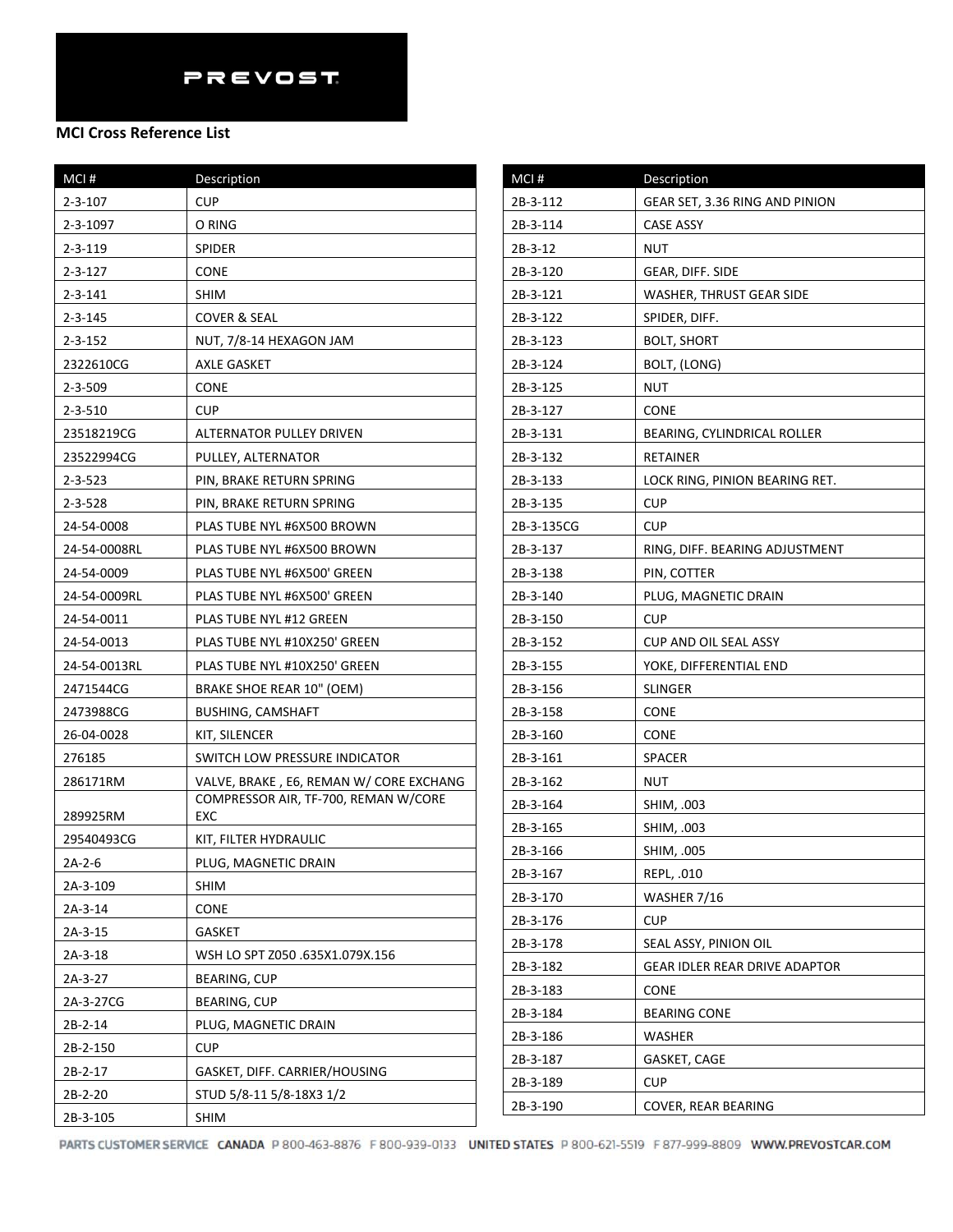| MCI#      | Description                    | MCI#      | Description                              |
|-----------|--------------------------------|-----------|------------------------------------------|
| 2B-3-192  | SHIM, .003                     | 2F-3-13   | SHIM, .248 PINION SPACER                 |
| 2B-3-193  | SHIM, .005                     | 2F-3-14   | SHIM, .249 PINION SPACER                 |
| 2B-3-194  | SHIM, .010                     | $2F-3-15$ | SHIM, .250 PINION SPACER                 |
| 2B-3-198  | <b>GASKET, CARRIER ADAPTOR</b> | $2F-3-16$ | SHIM, .251 PINION SPACER                 |
| $2B-3-21$ | GASKET, DRIVE AXLE, 8 HOLE     | $2F-3-17$ | SHIM, .252 PINION SPACER                 |
| $2B-3-22$ | DOWEL, 5/8" I.D.               | $2F-3-18$ | SHIM, .253 PINION SPACER                 |
| $2B-3-23$ | WASHER, LOCK                   | $2F-3-20$ | SHIM. . 265 PINION SPACER                |
| 2B-3-40   | WASHER                         | 2F-3-21   | SHIM, .271 PINION SPACER                 |
| $2B-3-44$ | <b>BEARING CUP</b>             | 2F-3-23   | SHIM, .283 PINION SPACER                 |
| 2B-3-44CG | <b>BEARING CUP</b>             | 2F-3-24   | <b>GEAR AND PINION 3.73</b>              |
| 2B-3-45   | <b>CONE</b>                    | 2F-3-25   | SCREW, DIFFERENTIAL ADJUSTMENT           |
| 2B-3-45CG | <b>CONE</b>                    | 2F-3-32   | <b>GEAR AND PINION 4.11</b>              |
| 2B-3-9    | <b>NUT</b>                     | $2F-3-4$  | COTTER PIN, 1/4" X 1"                    |
| $2C-3-11$ | SHAFT, DROP BOX IDLER          | $2F-3-5$  | CAGE AND CUP ASSY.                       |
| $2C-3-12$ | GASKET, CAGE                   | 2F-3-50   | WASHER, PINION SHAFT NUT                 |
| $2C-3-15$ | GASKET, DRIVE AXLE, 10 HOLE    | $2F-3-6$  | YOKE, DIFFERENTIAL END                   |
| 2C-3-15CG | GASKET, DRIVE AXLE, 10 HOLE    | $2F-3-8$  | <b>CONE</b>                              |
| $2C-3-16$ | DOWEL, AXLE SHAFT (SOLID)      | 2F-3-88   | <b>CONE</b>                              |
| 2C-3-16CG | DOWEL, SPLIT                   | 2F-3-8CG  | <b>CONE</b>                              |
| $2C-3-17$ | WASHER                         | $2F-3-9$  | <b>COVER &amp; SEAL ASSY, PINION</b>     |
| $2C-3-18$ | <b>NUT</b>                     | 2F-6-110  | TUBE, BEARING, TAG AXLE                  |
| $2C-3-19$ | WASHER, LOCK                   | 2F-6-87   | SLEEVE, WEAR                             |
| $2C-3-28$ | <b>BOLT</b>                    | $2G-2-1$  | <b>SLEEVE</b>                            |
| $2C-3-43$ | <b>NUT HEX ZP 5/8-18</b>       | $2G-3-15$ | CASE ASSY                                |
| $2C-3-44$ | <b>GEAR SET</b>                | $2G-3-17$ | KIT, DRIVE GEAR                          |
| $2C-3-45$ | AXLE SHAFT, LEFT HAND          | 2G-3-18RM | CARRIER REMAN, 3.70 RATIO W/CORE EXCH    |
| $2C-3-46$ | AXLE SHAFT, RIGHT HAND         | $2G-3-19$ | CAGE                                     |
| $2C-3-48$ | <b>GEAR REAR DRIVE ADAPTOR</b> | 2G-3-21   | SEAL, OIL                                |
| $2C-3-49$ | <b>KEY</b>                     | $2G-3-5$  | WSH LO SPT Z050 .635X1.079X.156          |
| $2C-3-52$ | CAP SCREW, SHORT               | $2G-3-8$  | <b>GEAR AND PINION 3.73</b>              |
| $2C-3-53$ | SCREW, CAP (LONG)              | $2J-1-7$  | <b>SLEEVE</b>                            |
| $2C-3-6$  | DOWEL, AXLE SHAFT (SOLID)      | $2J-2-10$ | <b>PLUG</b>                              |
| $2C-3-7$  | CAGE AND CUP ASSY              | $2J-3-18$ | GEAR AND PINION 3.33                     |
| $2D-3-10$ | BOLT REPLACED WITH 186688      | $2J-3-7$  | BLOCK 1/O 16DC IN, 16DC OUT              |
| 2D-3-14   | REPLACED BY 120378             | $2J-3-9$  | CAP SCREW, SHORT                         |
| $2D-3-9$  | SHAFT, DROP BOX INPUT          | $2K-3-10$ | <b>GEAR SET</b>                          |
| $2F-2-13$ | SHIM, .248 PINION SPACER       | $2K-3-14$ | GEAR, DIFF. SIDE                         |
| $2F-2-4$  | STUD, 5/8" X 2-5/8" HOUSING    | $2K-3-15$ | AXLE SHAFT, XL DRIVE                     |
| $2F-3-10$ | <b>GASKET, PINION SEAL</b>     | $2K-3-2$  | DIFFERENTIAL, 3.33, REMAN, W/ CORE EXCHA |
| $2F-3-11$ | WASHER, PINION SHAFT NUT       | 2K-3-2RM  | DIFFERENTIAL, 3.33, REMAN, W/ CORE EXCHA |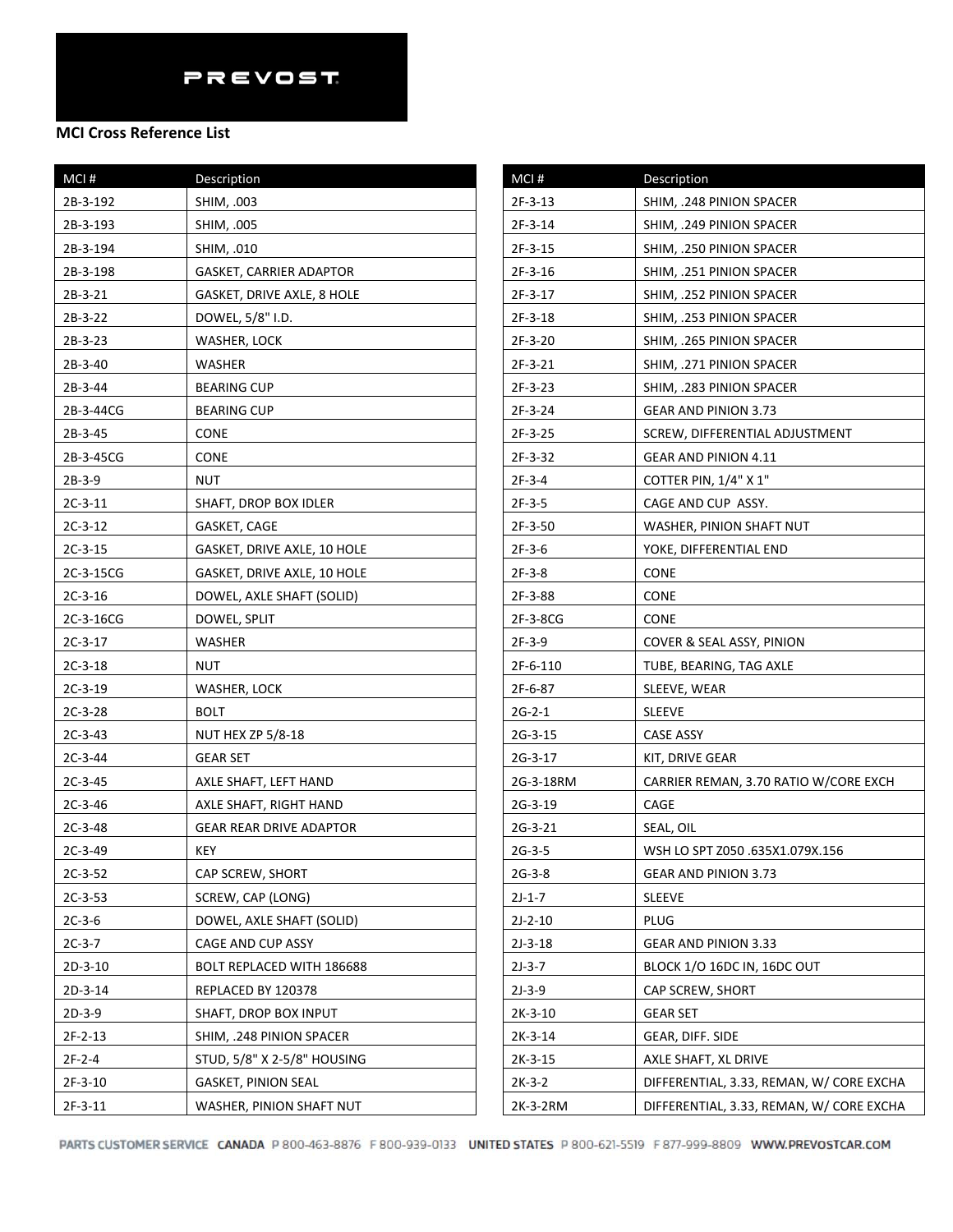| MCI#       | Description                              | N                       |
|------------|------------------------------------------|-------------------------|
| 2K-3-32    | AXLE SHAFT, XL DRIVE                     | 2                       |
| $2K-3-4$   | <b>CARRIER &amp; CAP ASSY</b>            | 2                       |
| $2K-3-6$   | GEAR AND PINION 4.11                     | $\overline{2}$          |
| $2L-1-210$ | AXLE ASM, DRIVE, 4.30:1                  | $\overline{2}$          |
| $2L-1-552$ | CARRIER ASM, DIFFERENTIAL, 3.73:1        | $\overline{\mathbf{c}}$ |
| 2L-1-553   | CARRIER ASM, 4.10:1                      | $\overline{\mathbf{c}}$ |
| 2L-1-554   | CARRIER ASM, 4.30:1                      | $\overline{\mathbf{c}}$ |
| 2L-1-555   | CARRIER 4.56                             | $\overline{2}$          |
| 2L-1-557   | GEAR AND PINION 4.10                     | $\overline{\mathbf{c}}$ |
| 2L-1-566   | GEAR AND PINION 3.73                     | $\overline{2}$          |
| $2L-2-10$  | AXLE SHAFT, RH                           | $\overline{\mathbf{c}}$ |
| $2L-2-11$  | <b>BUSHING, RUBBER ABS SENSOR</b>        | $\overline{\mathbf{c}}$ |
| $2L-2-13$  | <b>BUSHING, RUBBER</b>                   | $\overline{2}$          |
| $2L-2-2$   | <b>CAP SCREW</b>                         | $\overline{2}$          |
| $2L-2-3$   | <b>CAP SCREW</b>                         | $\overline{2}$          |
| $2L-2-4$   | SHAFT, AXLE L.H.                         | $\overline{\mathbf{c}}$ |
| $2L-2-5$   | SHAFT, AXLE, R.H. W/LEVEL HOLE           | $\overline{2}$          |
| $2L-2-6$   | HOUSING, AXLE, W/BRACKETS                | $\overline{2}$          |
| $2L-2-7$   | HOUSING ASM, DRIVE AXLE                  | $\overline{\mathbf{c}}$ |
| $2L-2-8$   | HOUSING ASM,                             | $\overline{\mathbf{c}}$ |
| $2L-2-9$   | AXLE SHAFT, LH                           | $\overline{\mathbf{c}}$ |
| $2L-3-101$ | CARRIER, 4.30:1, WO/ YOKE                | $\overline{\mathbf{c}}$ |
| $2L-3-103$ | GEAR AND PINION 4.30                     | 2                       |
| 2L-3-104   | CARRIER, 4.30, NEW                       | $\overline{2}$          |
| 2L-3-109RM | DIFFERENTIAL REMAN 4.56 W/CORE EXCH      | $\overline{2}$          |
| $2L-3-110$ | GEAR SET 4.56:1                          | $\overline{2}$          |
| $2L-3-112$ | KIT, LUG MOUNTING                        | 2                       |
| 2L-3-115   | CAPSCREW                                 | $\overline{2}$          |
| 2L-3-118   | DIFFERENTIAL CASE ASM                    | $\overline{2}$          |
| $2L-3-55$  | CARRIER 3.42                             | 2                       |
| 2L-3-55RM  | DIFFERENTIAL, 3.42, REMAN W/ CORE EXCHAN | 2                       |
| $2L-3-56$  | CARRIER                                  | $\overline{2}$          |
| $2L-3-57$  | <b>BOLT, CAP SCREW</b>                   | 2                       |
| $2L-3-60$  | <b>BEARING CAGE</b>                      | $\overline{\mathbf{c}}$ |
| $2L-3-61$  | CUP.                                     | $\overline{\mathbf{c}}$ |
| $2L-3-62$  | <b>CUP</b>                               | $\overline{\mathbf{c}}$ |
| $2L-3-63$  | SEAL, OIL                                | $\overline{2}$          |
| $2L-3-64$  | CONE                                     | $\overline{2}$          |
| $2L-3-65$  | <b>CONE</b>                              | $\overline{\mathbf{c}}$ |
| 2L-3-66    | <b>SCREW</b>                             | $\overline{\mathbf{c}}$ |

| MCI#       | Description                    |
|------------|--------------------------------|
| $2L-3-67$  | BEARING, SPIGOT DRIVE PINION   |
| $2L-3-68$  | RING, SNAP                     |
| $2L-3-69$  | KIT, LOCK NUT & FLAT WASHER    |
| 2L-3-73    | <b>GEAR SET, SERVICE</b>       |
| $2L-3-74$  | CASE, DIFF. & NEST ASM         |
| $2L-3-76$  | CASE DIFFERENTIAL & NEST ASM   |
| $2L-3-77$  | DIFF CASE & NEST ASSY          |
| $2L-3-78$  | <b>BOLT</b>                    |
| $2L-3-79$  | <b>BOLTS</b>                   |
| $2L-3-80$  | <b>NUT</b>                     |
| $2L-3-81$  | GEAR, SIDE                     |
| $2L-3-82$  | <b>WASHER, THRUST</b>          |
| $2L-3-83$  | <b>SPIDER</b>                  |
| 2L-3-84    | <b>GEAR SPIDER</b>             |
| $2L-3-85$  | <b>WASHER, THRUST</b>          |
| $2L-3-86$  | CONE                           |
| $2L-3-87$  | <b>CUP</b>                     |
| $2L-3-88$  | RING, ADJ.                     |
| $2L-3-89$  | SPACER KIT                     |
| $2L-3-90$  | SHIM KIT                       |
| 2L-3-91    | KIT, RING GEAR BOLT SET        |
| $2L-3-92$  | KIT DIFFERENTIAL               |
| $2L-3-97$  | KIT, LOCK NUT & FLAT WASHER    |
| 2L410      | MOTOR ASM, DR'S HEATER, 24V RO |
| $2L-4-10$  | MOTOR ASM, DR'S HEATER, 24V RO |
| $2L-6-180$ | KNUCKLE, STEERING R.H.         |
| $2L-6-182$ | KNUCKLE STEERING, L.H.         |
| 2L-6-187   | TIE ROD END                    |
| 2L-6-188   | TIE ROD END                    |
| 2L-6-189   | TIE ROD END ASM                |
| 2L-6-349   | SEAL, TAG 9AXLE                |
| 2L-6-357   | BREATHER-TRANSMISSION DDA      |
| 2L-6-408   | KEY, DRAW UPPER 3"             |
| 2L-6-410   | FLAT WASHER, SEAL ASM          |
| 2L-6-411   | NUT, LOCK                      |
| 2L-6-413   | TIE ROD ARM L.H.               |
| 2L-6-414   | TIE ROD, ARM R.H.              |
| 2L-6-472   | TIE ROD                        |
| 2L-6-481   | TIE ROD ARM L.H.               |
| 2L-6-482   | TIE ROD ARM, R.H.              |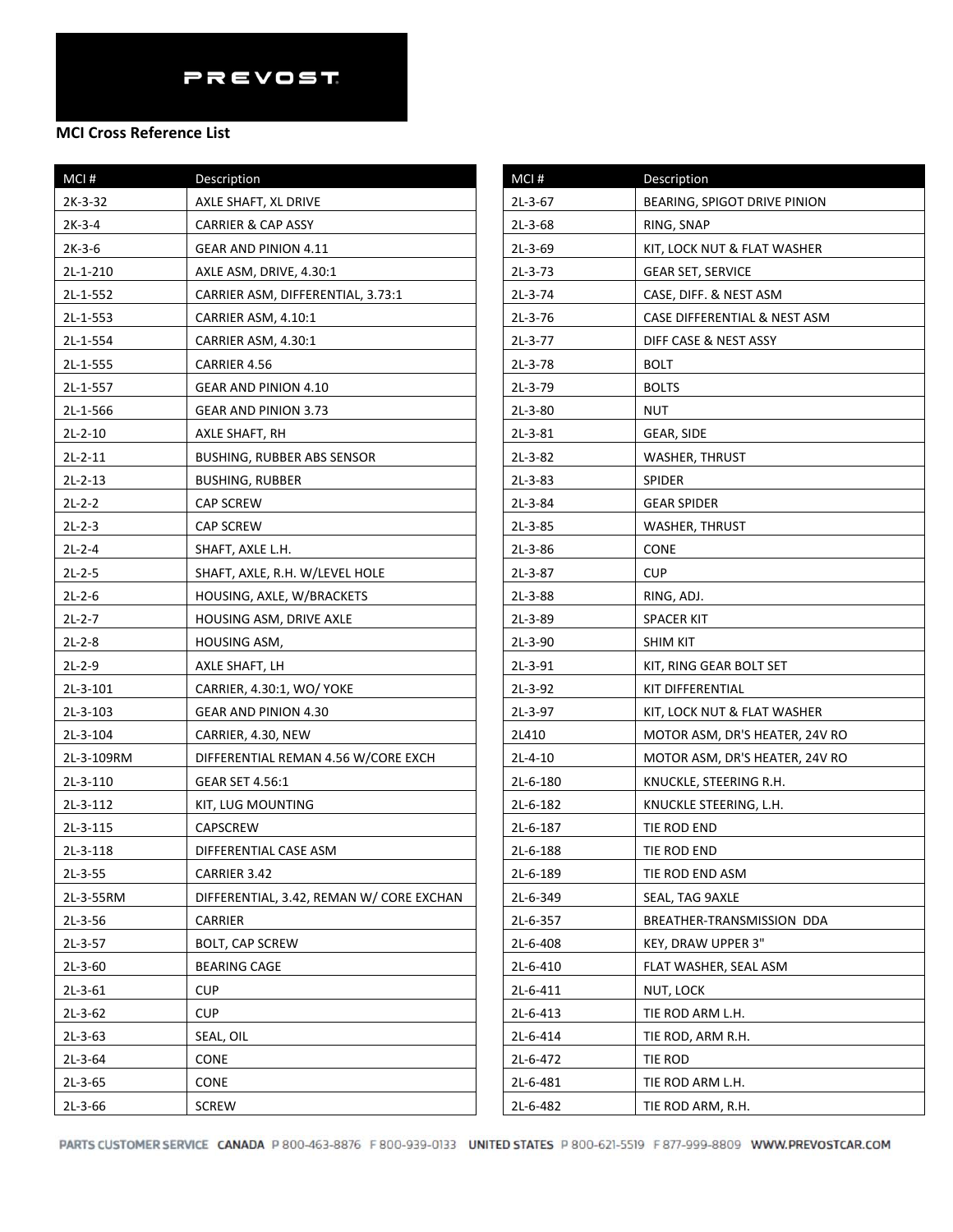| MCI#      | Description                 |
|-----------|-----------------------------|
| 2L-6-487  | AXLE ASSY, TRAILING         |
| 2L-6-496  | AXLE ASSY, TRAILING         |
| 2L-6-546  | <b>SPINDLE</b>              |
| 2L-6-549  | ARM, TIE ROD, FRONT L.H.    |
| 2L-6-550  | TIE ROD ASM                 |
| 2L-6-561  | <b>HUB CAP</b>              |
| 2L-6-594  | STEERING KNUCKLE ASM        |
| 2L-6-595  | KNUCKLE ASM                 |
| 2L-6-597  | ARM, TIE ROD                |
| 2L-6-599  | TIE ROD END                 |
| 2L-6-600  | TIE ROD, LH END ASM         |
| 2L-6-603  | <b>BOLT, CAPSCREW</b>       |
| 2L-6-607  | FRAME ASM, TAG AXLE         |
| 2L-6-629  | TIE ROD END ASM             |
| 2L-6-638  | TIE ROD, LH END ASM         |
| 2L-6-639  | TIE ROD END                 |
| 2M-3-17   | <b>NUTS 5/8-11</b>          |
| 2M-3-29   | LOCK DIFF BRG ADJUSTER      |
| 2M-3-31   | SHIM, .003 PINION SPACER    |
| 2M-3-32   | SHIM, .005 PINION           |
| 2M-3-33   | SHIM, .010 PINION           |
| 2M-3-35   | WASHER, FLAT                |
| 2M-3-5    | WASHER                      |
| 2M-3-64   | 2302093                     |
| 2M-6-5    | WASHER                      |
| $2R-3-10$ | CAGE ASSY, PINION SHAFT     |
| 2R-3-12   | SEAL, OIL RETAINER          |
| 2R-3-13   | SHIM, .500 PINION SPACER    |
| 2R-3-19   | SHIM, .505"                 |
| 2R-3-20   | SHIM, .507"                 |
| 2R-3-27   | SHIM, .503"                 |
| 2R-3-39   | SHIM, .526 PINION SPACER    |
| 2R-3-50   | WASHER, FLAT                |
| 2R-3-51   | NUT, PINION SHAFT           |
| 2R-3-54   | PLUG, MAGNETIC DRAIN        |
| $2R-3-6$  | <b>GEAR AND PINION 3.73</b> |
| $2R-3-7$  | <b>GEAR AND PINION 4.11</b> |
| $2R-6-4$  | FLANGE + KEY ASSY.          |
| 2TA-3-48  | CASE ASSY                   |
| 2TA-3-53  | GEAR, DIFF. SIDE            |

| MCI#         | Description                       |
|--------------|-----------------------------------|
| 2TA-3-66     | GASKET, DRIVE AXLE, 8 HOLE        |
| 3017074      | SIGHT GLASS W/O-RING              |
| 3-101-34     | KNUCKLE ASSY, R.H. STEERING       |
| 3-104-67     | STUD, WHEEL                       |
| 3131067      | REAR BOOSTER                      |
| 3-14-39      | CAP JOINT UNIVERSEL STEERING      |
| 3-181-153    | KNUCKLE ASSY, L.H.                |
| 3200X6X4     | A ST 1/4PMX3/8PF                  |
| 3-21-2255    | DOOR, BATTERY                     |
| $3 - 2 - 88$ | LOCK, ANCHOR PIN                  |
| 3300X6       | A ST 3/8PFX3/8PF                  |
| 33-1023      | SEAL, BEARING                     |
| 33-22-752    | STEM, AUTO RETURN, HYBRID, MCI    |
| 3325X6X4     | A ST 1/4PMX3/8PM                  |
| 3328X2       | A STLN 1/8PMX1/8PMX2              |
| 3350X8       | A 45 1/2PMX1/2PF                  |
| 3600X4       | TEE 1/4PM x 1/4PF x 1/4PF         |
| 3600X6       | A TE 3/8PMX3/8PFX3/8PF            |
| 3681-011     | LENS LAMP DIRECT FRT AMBER        |
| 39044270-1   | WIPER BLADES (OEM)                |
| 39170511-4   | PUMP, CIRCULATING                 |
| 39201111-2   | SWITCH, TOGGLE                    |
| 39201712-6   | SWITCH, DPDT, ON/OFF SIDE CONSOLE |
| 39290274-0   | CABLE COAX (510928) 30PI RG59     |
| 39290278-5   | PLAYER VIDEO CASSETTE 24 VOLTS    |
| 39362024-4   | SLACK ADJUSTER                    |
| 39412377-2   | A ST 1/8PMX1/8PM                  |
| 39450227-4   | AY-SHOE & LNG                     |
| 39460329-4   | VALVE                             |
| 39460374-0   | MODULATOR, ABS M32QR              |
| 39460428-2   | RELAY, TRACTION                   |
| 39460436-5   | SPEED SENSOR WS-24                |
| 39460437-1   | SENSOR, SPEED                     |
| 39462504-8   | A TE 1/8PMX1/8PFX1/8PF            |
| 39470254-7   | KIT, KING PIN                     |
| 39482249-3   | CLAMP HO SS/HD/CT/PS/SL.75-.94    |
| 39482250-1   | <b>HOSE CLAMP 13/16-1</b>         |
| 3A-34-10     | <b>SCREW</b>                      |
| 3A-34-11     | CONN LINK                         |
| 3A-34-12     | ROD                               |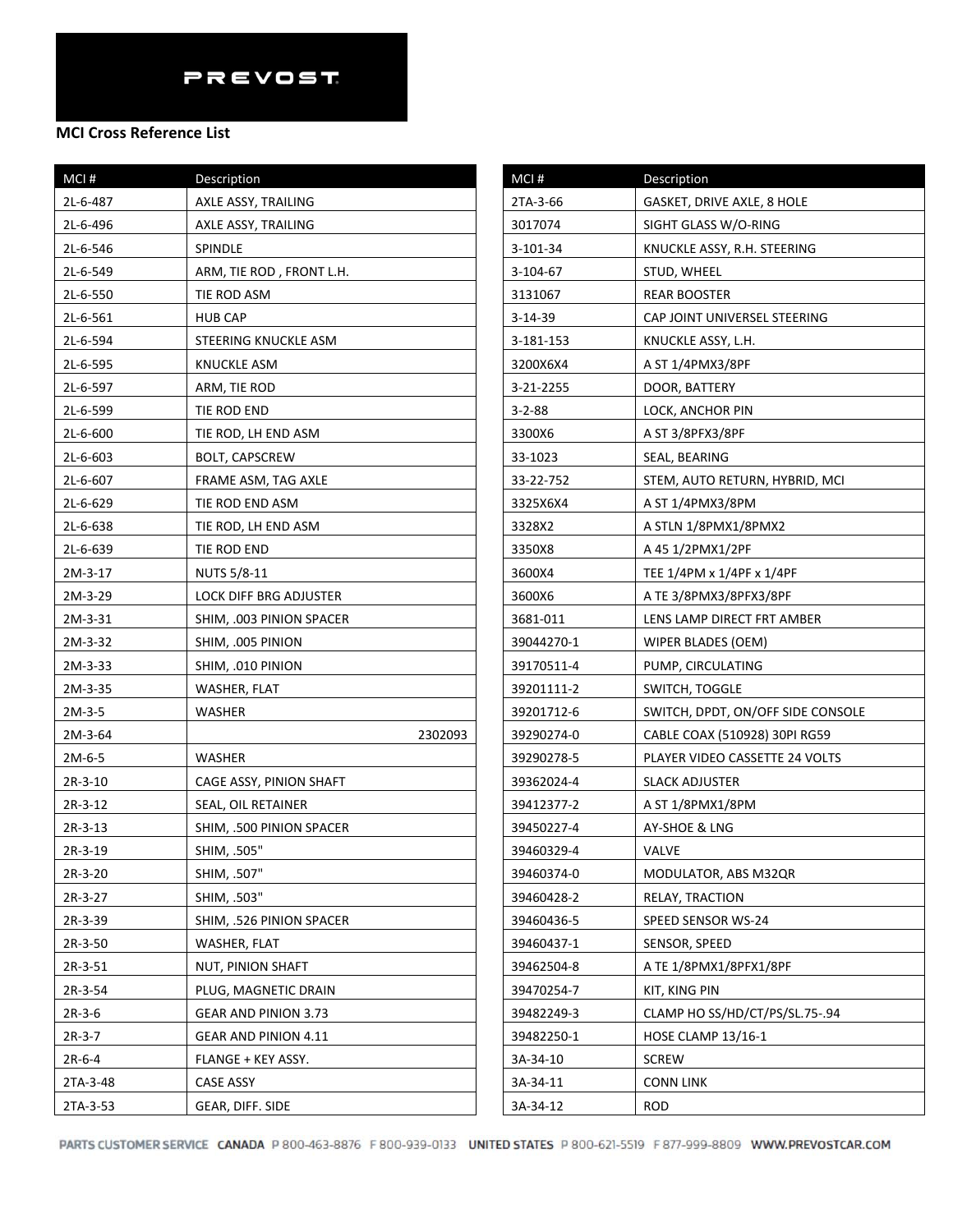| MCI#      | Description                     | MCI#      | Description                     |
|-----------|---------------------------------|-----------|---------------------------------|
| 3A-34-14  | <b>CUP</b>                      | 3B-34-48  | PISTON ASSY.                    |
| 3A-34-15  | SPREADER                        | 3B-34-50  | VALVE ASSY.                     |
| 3A-34-21  | BALL, STEEL 3/8" DIAM.          | 3B-34-54  | <b>ROD ASSY</b>                 |
| 3A-34-22  | SPRING                          | 3B-34-69  | LINKAGE ASM                     |
| 3A-34-23  | <b>GASKET</b>                   | 3B-34-74  | WASHER, HELI 1/4X .263X .0070 Z |
| 3A-34-24  | <b>HOUSING</b>                  | 3B-34-75  | NUT, ACORN, WIPER ARM SHAFT     |
| 3A-34-26  | <b>TIMER VALVE</b>              | 3B-34-79  | <b>SCREW, CAP NUT, 8-32X1/2</b> |
| 3A-34-27  | <b>SLEEVE</b>                   | 3B-34-81  | KNOB, PLASTIC, "WIPER ON/OFF"   |
| 3A-34-28  | TIMER REVERSER                  | 3B-34-82  | HEX. NUT                        |
| 3A-34-29  | <b>TIMER</b>                    | 3B-34-84  | WASHER                          |
| 3A-34-31  | <b>NUT</b>                      | 3B-34-87  | RETAINER ASSY.                  |
| 3A-34-33  | WASHER, WIPER MOTOR             | 3B-34-88  | VALVE STEM ASSY.                |
| 3A-34-35  | SPRING COMPRESSION              | 3B-34-9   | <b>RACK</b>                     |
| 3A-34-4   | <b>NUT</b>                      | 3B-34-90  | SPRING                          |
| 3A-34-69  | <b>TIMER NUT</b>                | 3B-34-91  | VALVE STEM ASSY.                |
| 3A-34-8   | SCREW, CONNECTING LINK          | 3B-34-92  | <b>COVER CAP</b>                |
| 3A40435Q  | OIL COOLER ASM                  | 3B-34-95  | <b>KIT 10047 ANCO</b>           |
| 3B-34-10  | <b>TURN BUCKLE</b>              | 3B-34-96  | BUSHING, WIPER IDLER ARM        |
| 3B-34-101 | BUSHING, WIPER IDLER ARM        | 3B-7-31   | VENT VLV, DRVRS FRESH AIR #2150 |
| 3B-34-13  | PIN                             | 3C-11-41  | <b>SPACER</b>                   |
| 3B-34-15  | <b>RACK</b>                     | 3C-11-99  | LAMP ASSY                       |
| 3B-34-19  | O'RING                          | 3C-12-29  | REPAIR KIT, SHAFT & PAWL        |
| 3B-34-20  | <b>SCREW</b>                    | 3C-12-30  | REPAIR KIT, SHAFT & PAWL        |
| 3B-34-21  | RUBBER DISC.                    | 3C-12-31  | REPAIR KIT, SHAFT & PAWL        |
| 3B-34-22  | <b>GEAR &amp; SLEEVE</b>        | 3C-12-32  | REPAIR KIT, SHAFT & PAWL        |
| 3B-34-23  | VALVE ASSY, WIPER MOTOR, PLAST. | 3C-12-33  | REPAIR KIT, SHAFT & PAWL        |
| 3B-34-25  | O'RING                          | 3C-12-66  | <b>BALL</b>                     |
| 3B-34-26  | ROD ASSY.                       | 3C-25-34  | <b>DRIVE GEAR</b>               |
| 3B-34-27  | GASKET, WIPER MOTOR VALVE END   | 3C-25-36  | PAWL                            |
| 3B-34-28  | <b>VALVE PIN</b>                | 3C-25-44  | SPRING                          |
| 3B-34-29  | PLATE, WIPER VALVE R.H. END     | 3C-25-48  | <b>CHECK WASHER</b>             |
| 3B-34-31  | <b>SCREW</b>                    | 3C-25-49  | WASHER                          |
| 3B-34-33  | <b>BRG BLOCK</b>                | 3C-25-53  | TUBE CURTAIN WINDING            |
| 3B-34-35  | BEARING, REAR WIPER MOTOR       | 3C-25-60  | WASHER, TENSION                 |
| 3B-34-36  | SEAL                            | 3C-25-62  | <b>RETAINING RING</b>           |
| 3B-34-37  | <b>SCREW</b>                    | 3C-25-66  | RATCHET ASSY                    |
| 3B-34-38  | <b>SCREW</b>                    | 3C-27-40  | <b>RUN CHANNEL</b>              |
| 3B-34-40  | <b>SCREW</b>                    | 3C-27-408 | CHANNEL-DRIVER'S WINDOW 33.68   |
| 3B-34-43  | <b>SCREW</b>                    | 3C-29-189 | HINGE, RUBBER BAGGAGE DOOR      |
| 3B-34-44  | WASHER                          | 3C-34-113 | KIT, WASHER                     |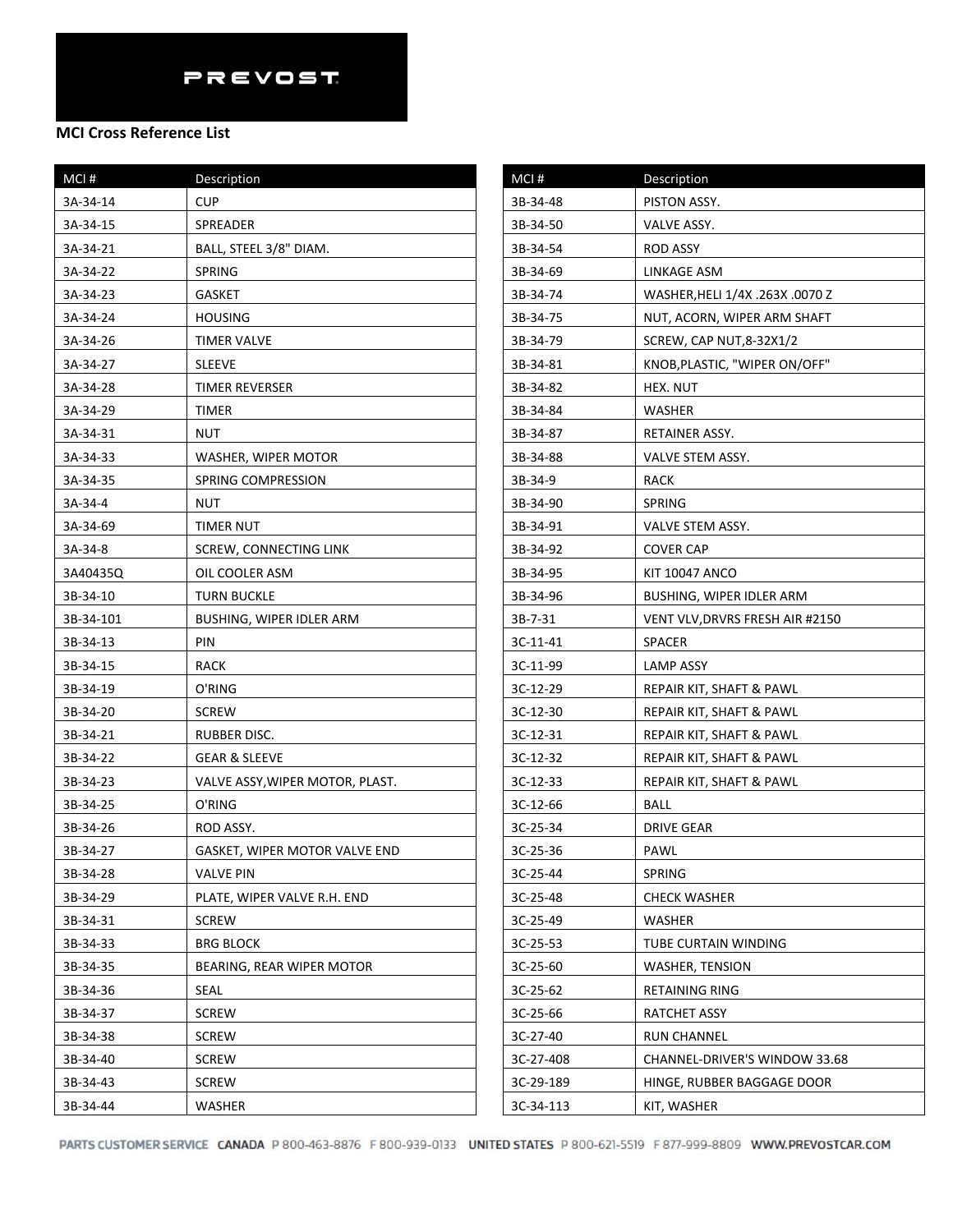| MCI#       | Description                            | MCI#    |
|------------|----------------------------------------|---------|
| 3C-34-122  | <b>BLADES</b>                          | $3G-15$ |
| 3C-34-15   | <b>SCREW</b>                           | $3G-15$ |
| 3C-34-21   | TEE, WINDOW WASHER, LINE               | $3G-15$ |
| 3C-34-27   | <b>BUSHING, WIPER BRACKET</b>          | $3G-15$ |
| 3C-34-29   | O'RING                                 | $3G-15$ |
| 3C-34-37   | VALVE, REGULATOR                       | $3G-15$ |
| $3C-34-4$  | SHAFT, IDLER                           | $3G-15$ |
| $3C-34-5$  | PLUG EXHAUST MOTOR WIPER               | $3G-15$ |
| 3C-34-62   | <b>SPRING</b>                          | $3G-15$ |
| 3C-34-65   | <b>RETAINING RING</b>                  | $3G-15$ |
| 3C-34-72   | TIP & BUSHING, IDLER ARM               | $3G-15$ |
| 3C-34-73   | TIP & BUSHING, WIPER ARM               | $3G-21$ |
| 3C-34-83   | <b>GASKET</b>                          | $3G-21$ |
| 3C-34-85   | PRESS TANK ASSY.                       | $3G-21$ |
| 3C-8-132   | CONNECTOR , PASS SIGNAL CRD CRIMP TYPE | $3G-21$ |
| 3D-15-20   | <b>FLOOR FLANGE</b>                    | $3G-21$ |
| 3D-21-10   | 2045614                                | $3G-21$ |
| 3D-21-11   | CLIP, GAS PROP                         | $3G-21$ |
| 3D-21-42   | <b>GAS SPRING</b>                      | $3G-21$ |
| 3F-15-231  | <b>FIRE EXTINGUISHER</b>               | $3G-21$ |
| 3F-29-187  | <b>BEARING BASE</b>                    | $3G-21$ |
| 3F-29-213  | <b>BOLT</b>                            | $3G-21$ |
| 3F-29-258  | <b>BEARING TOP</b>                     | $3G-21$ |
| 3F-29-357  | <b>BEARING BASE</b>                    | $3G-21$ |
| 3F-33-2    | REFLECTOR RED, ROUND 3"                | $3G-21$ |
| 3F-34-10   | <b>COVER</b>                           | $3G-22$ |
| 3F-34-15   | <b>VALVE ASSY</b>                      | $3G-22$ |
| 3F-34-17   | O'RING 7/16 ID X 1/16                  | $3G-22$ |
| 3F-34-26   | GASKET                                 | $3G-22$ |
| 3F-34-27   | DIAPHRAGM CHAMBER ASSY                 | $3G-22$ |
| 3F-34-28   | HOSE, 8"                               | 3G-22   |
| 3F-34-29   | HOSE 7"                                | $3G-25$ |
| 3F-34-38   | SEAT CONTROL VALVE                     | $3G-25$ |
| 3F-34-39   | O'RING 1/8 ID X 3/32                   | $3G-25$ |
| 3F-34-45   | KNOB, R.H. WIPER CONTROL               | $3G-25$ |
| 3F-34-57   | <b>BEARING</b>                         | $3G-25$ |
| 3F-34-9    | COVER, ASSY.                           | $3G-25$ |
| 3G-11-245  | SEAT BELT, SHOULDER STRAP              | $3G-25$ |
| 3G-15-1055 | FIRST AID KIT, B.C.(CANADA)            | $3G-25$ |
| 3G-15-500  | <b>GASKET, CANNISTER COVER</b>         | $3G-25$ |

| MCI#      | Description                              |  |
|-----------|------------------------------------------|--|
| 3G-15-501 | SPIGOT ASM, PUSH BUTTON TYPE             |  |
| 3G-15-504 | SEAL, CANNISTER VALVE                    |  |
| 3G-15-506 | LOCK, PUSH BUTTON                        |  |
| 3G-15-507 | O'RING, CANNISTER SPIGOT                 |  |
| 3G-15-508 | SPRING COMPRESSION                       |  |
| 3G-15-509 | <b>BUTTON, CANNISTER</b>                 |  |
| 3G-15-511 | ELEMENT, CANNISTER HEATING               |  |
| 3G-15-515 | CONNECTOR, 3 PINS MALE                   |  |
| 3G-15-57  | <b>HEATING BOX</b>                       |  |
| 3G-15-72  | JACK 12 TONS                             |  |
| 3G-15-89  | LEG & HINGE ASSY, CARD TABLE             |  |
| 3G-21-116 | CLAMP END REAR BUMPER ASSY               |  |
| 3G-21-119 | <b>CLAMP CENTER REAR BUMPER (SILVER)</b> |  |
| 3G-21-19  | BRACE, L.H.                              |  |
| 3G-21-22  | BRACE, R.H.                              |  |
| 3G-21-53  | CENTER ALUM. FRONT                       |  |
| 3G-21-54  | END MODULE, R.H. ANTI RIDE               |  |
| 3G-21-55  | PLATE, LOCK REAR                         |  |
| 3G-21-56  | SPACER                                   |  |
| 3G-21-59  | NUT, FLANGE                              |  |
| 3G-21-60  | END CLAMP                                |  |
| 3G-21-61  | <b>END CLAMP</b>                         |  |
| 3G-21-62  | RETAINER SPRING NUT                      |  |
| 3G-21-70  | SCREW, HEX.HEAD 1/2-13 X 2-1/4           |  |
| 3G-21-94  | MODULE, UNIVERSAL END 21.12 IN BLACK     |  |
| 3G-22-13  | MIRROR HEAD RH                           |  |
| 3G-22-248 | MIRROR, ARM RH                           |  |
| 3G-22-251 | MIRROR, ARM LH                           |  |
| 3G-22-61  | MIRROR HEAD 6" ROUND CONVEX              |  |
| 3G-22-65  | GLASS, MIRROR                            |  |
| $3G-22-9$ | MIRROR HEAD LH                           |  |
| 3G-25-127 | COVER, INNER                             |  |
| 3G-25-128 | RETAINER                                 |  |
| 3G-25-129 | SPRING, RETURN                           |  |
| 3G-25-130 | LEG                                      |  |
| 3G-25-133 | COVER, OUTER                             |  |
| 3G-25-134 | SCREW, CAP SOCK HD #10-32 X 1.           |  |
| 3G-25-135 | LEG                                      |  |
| 3G-25-136 | SPRING, RETURN                           |  |
| 3G-25-139 | KNOB ASM, RUN NUMBER ROLLER              |  |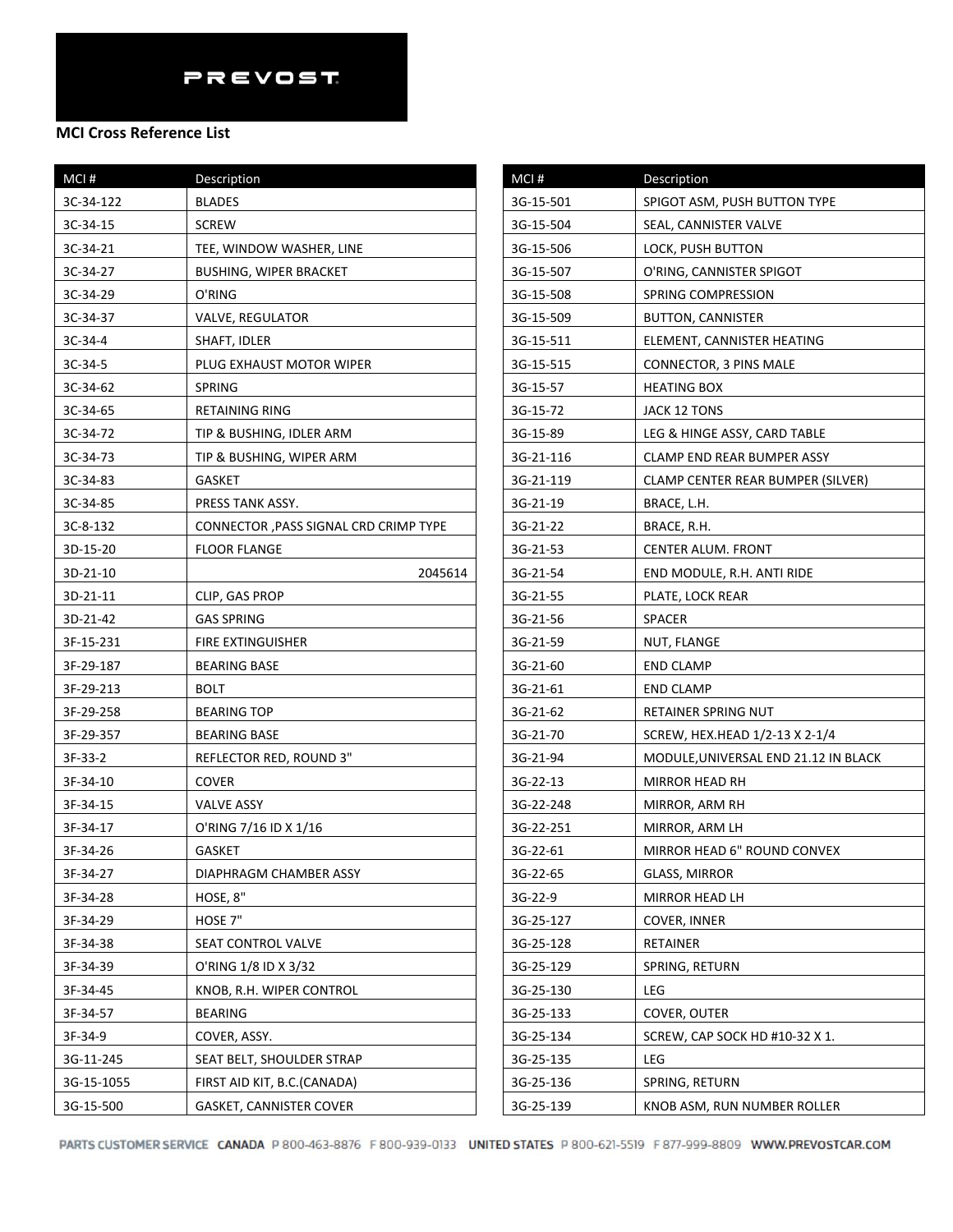| MCI#         | Description                    |
|--------------|--------------------------------|
| 3G-25-222    | MOTOR 24V                      |
| 3G-25-225    | JACK SHAFT ASM                 |
| 3G-25-227    | SCREW, CAP SOCK HD #10-32 X 2. |
| 3G-25-228    | DRIVE GEAR ASM                 |
| 3G-25-339    | BALLAST ASSY, 24 VOLT          |
| 3G-25-85     | LAMP SOCKET                    |
| $3G-27-1$    | WINDSHIELD GLASS (MC-9)        |
| 3G-27-1/40   | WINDSHIELDS MC9                |
| 3G-27-17     | SIDE GLASS                     |
| 3G-27-30     | GLASS GRAY, MCI                |
| 3G-30-11     | RUB RAIL FUEL DOOR             |
| 3G-33-166    | REFLECTOR, RED                 |
| 3G-34-10     | PISTON ASSY.                   |
| 3G-34-108    | BLADE ASSY, WIPER 20"          |
| 3G-34-111    | BLADE ASSY, WIPER 20"          |
| 3G-34-116    | WIPER, CONTROL VALVE ASSY      |
| 3G-34-12     | <b>CLIP WINDSHIELD WIPER</b>   |
| 3G-34-20     | COVER, ASSY.                   |
| 3G-34-21     | <b>VALVE ASSY</b>              |
| 3G-34-25     | TANK, HI-CAP. WIND WASHER      |
| 3G-34-26     | PUMP ASSY                      |
| 3G-34-29     | VALVE, WINDOW WASHER CONTROL   |
| 3G-34-31     | VALVE                          |
| 3G-34-44     | FITTING, W/S WASH HOSE TO BODY |
| 3G-34-52     | BRAKE CHAMBER, TYPE 30/36      |
| 3G-34-52RM   | BRAKE CHAMBER, TYPE 30/36      |
| 3G-34-70     | HEAD, DRIVE ARM W/S WIPER      |
| 3G-34-72     | NOZZLE, WINDSHIELD WASHER      |
| 3G-34-73     | LINK AND SADDLE, XL WIPER ARM  |
| 3G-34-74     | <b>BOLT, SADDLE LINK</b>       |
| 3G-34-74/PK5 | <b>BOLT, SADDLE LINK</b>       |
| 3G-34-74PK   | BOLT, SADDLE LINK              |
| 3G-34-77     | SCREW, SADDLE LINK             |
| 3G-34-78     | NUT HEX NYRT SS 4-40           |
| 3G-34-82     | STOP NUT THIN HEIGHT           |
| 3G-34-82PK25 | STOP NUT THIN HEIGHT           |
| 3G-34-84     | NOZZLE ADAPTER                 |
| 3G-34-90     | SHAFT ASSY, IDLER              |
| 3G-3-8       | GASKET, ALTERNATOR BACK PLATE  |
| 3G-5-51      | END, CURTAIN ROLLER W/O MECH.  |

| MCI#         | Description                            |
|--------------|----------------------------------------|
| 3G-5-54      | <b>BRACKET, GRAY SUN SHADE</b>         |
| 3G-7-14      | VENT VLV, DRVRS FRESH AIR #2150        |
| 3J-10-110    | <b>GENERAL BEARING</b>                 |
| 3J-18-287    | WHITE 1/8" SMOOTH MARKER 3"X21"        |
| 3J-18-43R156 | FLOORING, RIBBED, 3/16X14-5/16X96" 766 |
| $3J-21-6$    | BUMPER, FRONT, COMPLETE                |
| 3J-21-64     | BUMPER MODULE, RH FRONT                |
| $3J-21-65$   | BUMPER MODULE, LH                      |
| 3J-21-66     | <b>BACKSTRUCTURE</b>                   |
| 3J-21-67     | <b>BRACKET, BUMPER</b>                 |
| 3J-21-68     | BOLT, HEX WASHER HEAD                  |
| 3J-22-209    | MIRROR, BASE RH                        |
| 3J-22-210    | MIRROR BASE LH                         |
| 3J-22-274    | <b>GLASS, MIRROR</b>                   |
| 3J-22-80     | <b>POST</b>                            |
| $3J-27-17$   | WINDSHIELD GLASS ("D" MODEL)           |
| 3J-27-185    | <b>GLASS, ENTRANCE DOOR</b>            |
| 3J-27-24     | GLASS, SIDE, LAMIN 2.5MM GRN TINT      |
| 3J-27-28     | <b>GLASS ENTRANCE DOOR UPPER</b>       |
| 3J-29-11     | CABLE, BAGGAGE                         |
| 3J-29-24     | LIFT BAR, BAGGAGE                      |
| 3J-30-15     | HANDLE PATTLE                          |
| 3J-30-18     | HANDLE RR ENG DR LATCH                 |
| 3J-32-261    | END, L.H. TIE ROD                      |
| 3J-33-50     | SCR CRG SS 3/8-16X1                    |
| 3J-34-10     | NOZZLE WINDSHEILD WASHER               |
| 3J-34-114    | TEE WINDSHIELD WASHER                  |
| 3J-34-117    | BLADE (ONLY), WIPER 20"                |
| 3J-34-119    | NOZZLE, WINDS WASHER (WIDE)            |
| 3J-34-12     | VALVE, WIPER                           |
| 3J-34-122    | WIPER MAIN ARM ASSY LH/RH 32"          |
| 3J-34-14     | COVER, W/S RESERVOIR                   |
| $3J-34-23$   | PISTON RACK, WIPER MOTOR               |
| 3J-34-25     | SPACER, DELRIN                         |
| 3J-34-26     | BUMPER, WIPER MOTOR RUBBER             |
| 3J-34-27     | PISTON RACK, WIPER MOTOR               |
| 3J-34-29     | GEAR AND SLEEVE, WIPER MOTOR           |
| $3J-34-3$    | H.DUTY WIPER ARM WITH SHIELD           |
| 3J-34-35     | WIPER BLADE 26" SPECIAL HD             |
| 3J-34-36     | IDLER, ASM                             |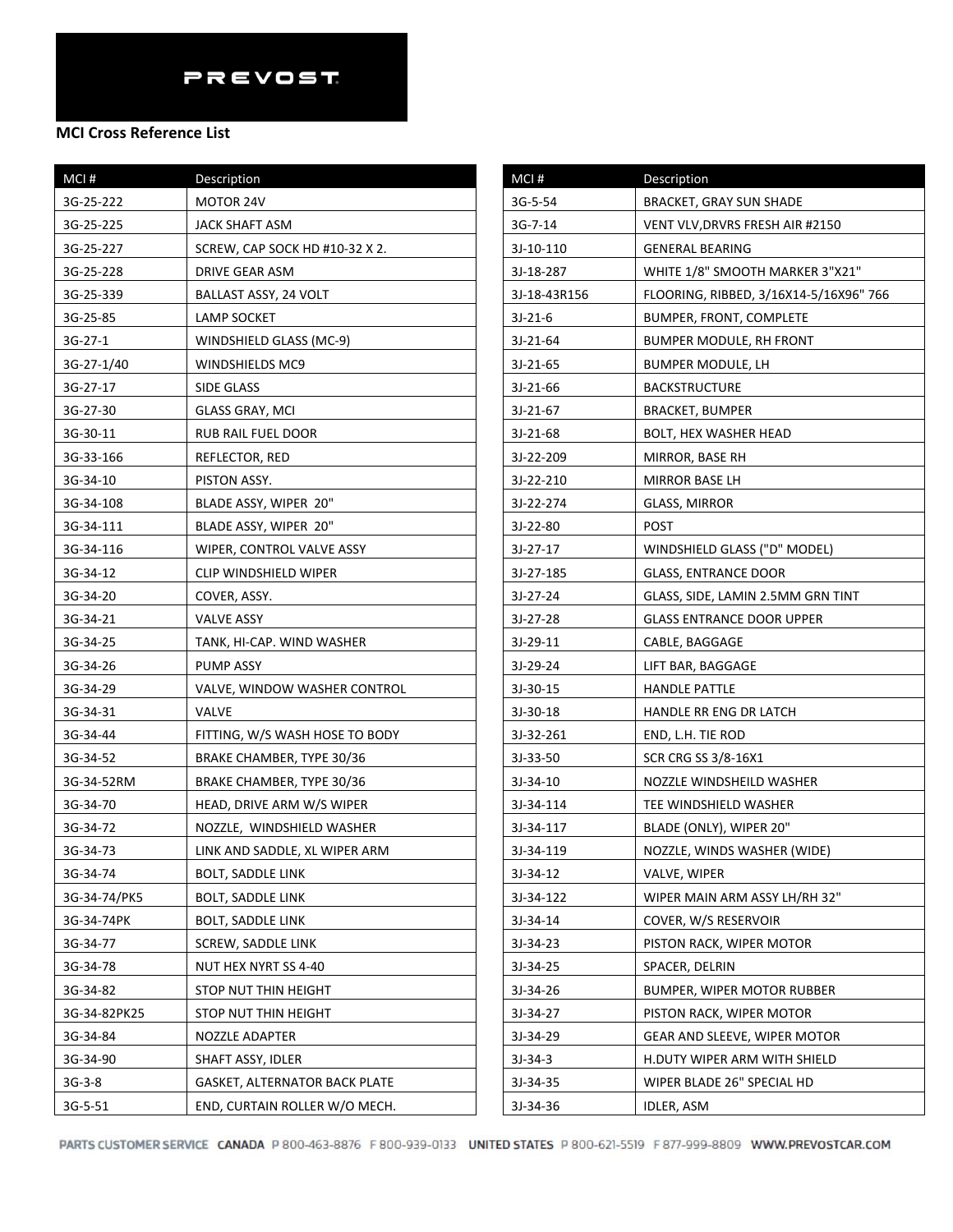| MCI#           | Description                                        |
|----------------|----------------------------------------------------|
| 3J-34-37       | ARM, WIPER ASM, L.H. & R.H.                        |
| 3J-34-38       | WIPER REFILL                                       |
| 3J-34-38CG     | WIPER BLADE REFILL 26" HD                          |
| 3J-34-42       | LINK ASSY                                          |
| $3J-34-5$      | W/S WIPER BLADE                                    |
| 3J-34-51       | MOTOR + BRACKET, L.H. WIPER                        |
| 3J-34-52       | MOTOR + BRACKET, R.H. WIPER                        |
| 3J-34-54       | WIPER ARM ASSY LH/RH 31" DISPOSABLE                |
| 3J-34-5CG      | WIPER BLADE ASSY D/F (ANCO)                        |
| 3J-34-62       | RING RET EXT SS .625 X .588 X .037"                |
| 3J-34-65       | LINK ASM                                           |
| 3J-34-74       | RESEVOIR ASSY, W/S WASHER                          |
| 3J-34-83       | FITTING 90DEG. ASSY                                |
| $3J-35-5$      | WIPER BLADE 26" SPECIAL HD                         |
| $3J-8-109$     | CYLINDER, PARCEL RACK DOOR                         |
| 3J-8-706       | RUB EX 7/16" DIA.                                  |
| 3J-8-707       | RUB EX 7/16" DIA.                                  |
| 3J-8-708       | RUB EX 7/16" DIA.                                  |
| $3K-12-1$      | SEAT-DRIVER'S (SEE TEXT)                           |
| 3K-14-6        | <b>GLASS UNIT, LOWER STAT</b>                      |
| $3K-14-7$      | <b>GLASS UNIT LOWER SLIDE</b>                      |
| 3K-15-1237     | <b>BRACKET &amp; CLAMP, FIRE EXTNG</b>             |
| 3K-15-938-0003 | CARD TABLE ASSY.                                   |
| 3K-21-10       | MODULE, CENTER 60"                                 |
| 3K-21-11       | PLATE, BACK CENTER                                 |
| 3K-21-12       | STRUCTURE, BACK-UP                                 |
| 3K-21-13       | CLAMP, CENTER (BLACK)                              |
| 3K-25-106      | <b>BRACKET, SIDE MOUNT</b>                         |
| 3K-27-75       | GLASS (MCI 3K-27-75)                               |
| 3K-27-78       | GLASS, UPPER ENTRANCE DOOR, 102DL,<br><b>THRML</b> |
| 3K-34-10       | NOZZLE, WINDS WASHER (WIDE)                        |
| 3K-34-15       | KIT, W/S WASHER                                    |
| 3K-34-18       | <b>BUSHING, WIPER BRACKET</b>                      |
| 3K-34-19       | <b>BUSHING BEARING OILITE</b>                      |
| 3K-34-2        | WIPER ARM ASSY, LH/RH 29.5"                        |
| 3K-34-8        | <b>SCREW FILISTER</b>                              |
| 3K-34-8PK      | SCREWS, 10-32 X.390                                |
| 3L-10-231      | DOOR CYLINDER, AIR                                 |
| 3L-10-282      | SWITCH ASM-BRKE INTERLOK 40PSI                     |
| 3L-11-839      | SEATBELT W/C                                       |

| MCI#           | Description                              |
|----------------|------------------------------------------|
| 3L-12-140      | SEAT, DRIVERS, NJT                       |
| 3L-14-75       | WINDOW, DRIVER'S UPPER                   |
| 3L-14-76       | DRIVER'S WINDOW                          |
| 3L-14-78       | SEAL, FELT                               |
| 3L-15-1708     | CYLINDER                                 |
| 3L-15-1709     | <b>BRACKET</b>                           |
| 3L-15-1710     | HEAD-CONTROL                             |
| 3L-15-1711     | NITROGEN CYLINDER 15CU.IN.               |
| 3L-15-1712     | <b>ACTUATOR</b>                          |
| 3L-15-1713     | SQUIB                                    |
| 3L-15-1714     | VENT                                     |
| 3L-15-1715     | VALVE                                    |
| 3L-15-1717     | KIT-FITTINGS                             |
| 3L-15-1718     | <b>BLOCK DISTRIBUTION AMEREX</b>         |
| 3L-15-1719     | NOZZLE                                   |
| 3L-15-1720     | <b>BRACKET</b>                           |
| 3L-15-2244     | <b>MONITOR, 2000 24V</b>                 |
| 3L-15-2244RM   | <b>MONITOR, 2000 24V</b>                 |
| 3L-15-2697     | THERMOSTAT 280 MINATR.                   |
| 3L-15-2698     | THERMOSTAT-350 DEGRE F(MODULAR           |
| 3L-15-2699     | CONTROL HEAD- 14032 FIRE SYS.            |
| 3L-15-2700     | ELECTRIC ACTUATOR                        |
| 3L-15-591      | <b>MONITOR, 2000 24V</b>                 |
| 3L-15-592      | <b>BRACKET MONITOR SLIDE</b>             |
| 3L-15-621      | SEAT BELT ASM                            |
| 3L-18-191R168  | COVERING, FLOOR SMTH 1/8X17.5X352.44 766 |
| 3L-18-191R168  | FLOORING, SMTH, 1/8X17.5X352.44 766      |
| 3L-18-294R168  | COVERING, FLOOR SMTH 1/8X38.69X41.69 766 |
| 3L-18-294R168  | FLOORING, SMTH, 1/8X38.69X41.69 766      |
| 3L-18-730 R168 | COVERING, FLOOR SMTH 1/8X34.5X460" 766   |
| 3L-18-730R168  | COVERING, FLOOR SMTH 1/8X34.5X460" 766   |
| 3L-20-441      | DOOR SERVICE RUBRAIL                     |
| 3L-20-98       | BELT RAIL RUBBER 45 FEET                 |
| 3L-21-174      | PANEL, TOP CLOSING                       |
| 3L-21-181      | BUMPER ASM REAR OEM                      |
| 3L-21-182      | <b>BUMPER END MODULE CS</b>              |
| 3L-21-183      | MODULE, END                              |
| 3L-22-113      | MIRROR, CONVEX                           |
| 3L-22-154      | <b>GLASS, MIRROR SAFETY INTERIOR</b>     |
| 3L-22-209      | MOTOR, (SMALL) FOR MIROR 12VOLTS         |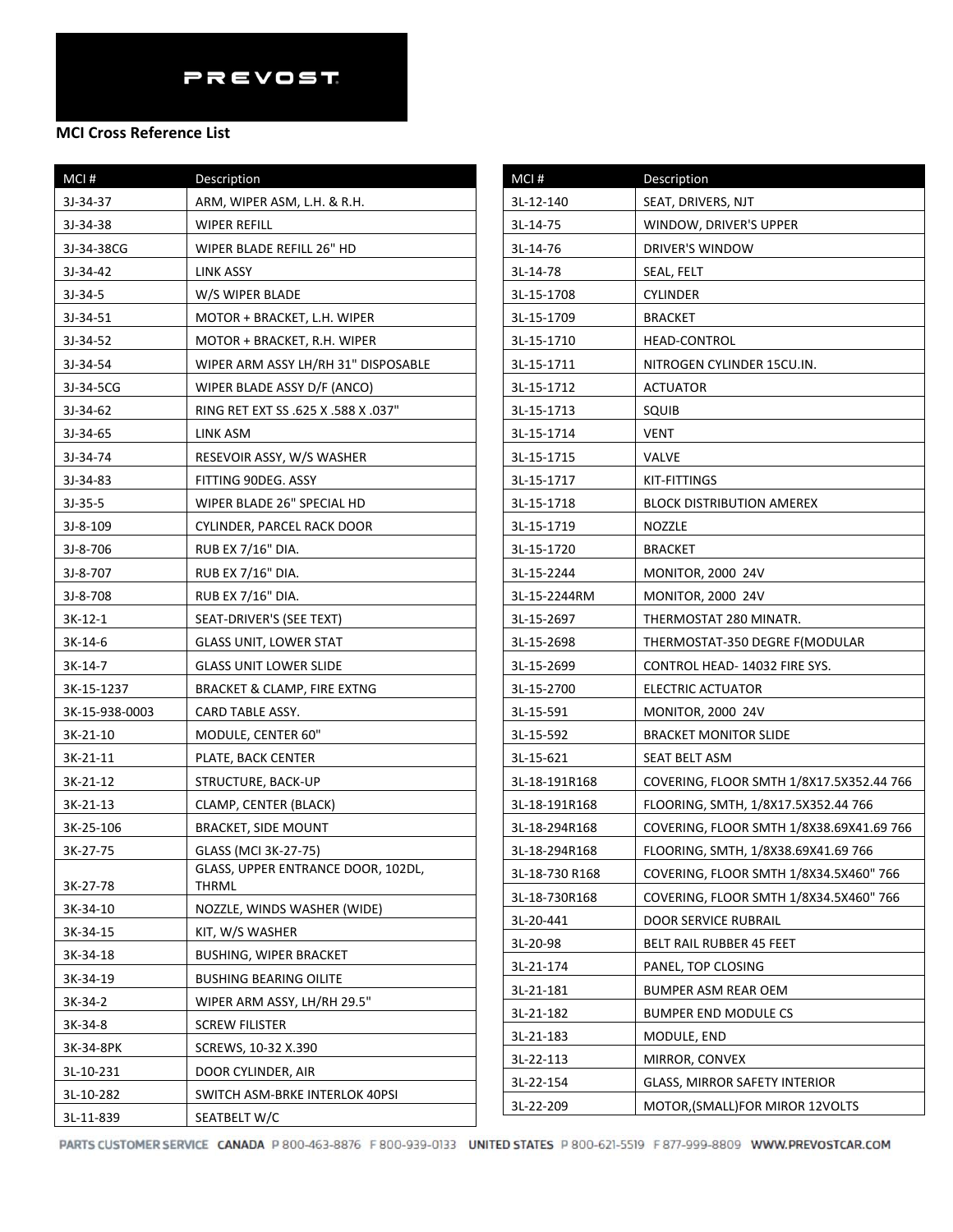## **MCI Cross Reference List**

| $MCI$ #   | Description                     |
|-----------|---------------------------------|
| 3L-22-210 | LARGE MAUAL MECHANISM           |
| 3L-22-211 | MECHANISM, SMALL MANUEL         |
| 3L-22-358 | MECHANISM, SMALL MANUEL         |
| 3L-22-414 | COLLET, SLOTTED                 |
| 3L-22-415 | SCREW 3/8 - 28 X 1.00           |
| 3L-22-419 | <b>SCREW, ACCESS PLATE</b>      |
| 3L-22-423 | Arm W/Cover                     |
| 3L-22-424 | Casting, Mount                  |
| 3L-22-425 | Casting, Mount                  |
| 3L-22-426 | <b>BOLT</b>                     |
| 3L-22-454 | Mirror Asm, Left Hand           |
| 3L-22-485 | MANUAL MECHANISM                |
| 3L-22-523 | 1-1/4 BALL/SHAFT                |
| 3L-22-524 | GLASS, FULL FLAT (9 X 11)       |
| 3L-22-525 | <b>SCREW - SET</b>              |
| 3L-22-529 | BALL                            |
| 3L-22-530 | MOTOR, MIRROR                   |
| 3L-22-533 | SCREW (#6 X 1 1/2")             |
| 3L-22-534 | SCREW, HEX                      |
| 3L-22-535 | FLATWASHER (3/8")               |
| 3L-22-536 | PIN, ROLL                       |
| 3L-22-537 | SCREW, CONE POINT (1/4" - 20 X  |
| 3L-22-538 | Arm W/Cover                     |
| 3L-22-541 | PLATE, 3-1/2-3 X 5/8            |
| 3L-22-543 | CAP SCREW , ALLEN HD 3/8-16X3/8 |
| 3L-22-546 | <b>MIRROR</b>                   |
| 3L-22-558 | <b>GLASS, MIRROR</b>            |
| 3L-22-602 | Mirror, RH Assy                 |
| 3L-22-603 | Mirror-LH Asm                   |
| 3L-22-608 | Mirror Head                     |
| 3L-22-609 | MECANISM-CONVEX GLASS SWIVEL    |
| 3L-22-612 | COLLET, SLOTTED                 |
| 3L-22-614 | Arm W/Cover                     |
| 3L-22-615 | LOCKWASHER (3/8 SST)            |
| 3L-22-617 | WASHER, MIRROR                  |
| 3L-22-618 | PIN, ROLL                       |
| 3L-22-619 | Casting, Mount                  |
| 3L-22-620 | SPRING, COMP (1 X 1)            |
| 3L-22-621 | FLATWASHER (1/2", SST)          |
| 3L-22-623 | Glass Top Flat W/Signal         |

| MCI#      | Description                      |
|-----------|----------------------------------|
| 3L-22-624 | MIRROR, CONVEX (1/8" - 10" X 1"  |
| 3L-22-625 | Arm W/Cover                      |
| 3L-22-627 | Casting, Mount                   |
| 3L-22-634 | MIRROR ASM                       |
| 3L-22-646 | MIRROR ASM, 9" ARM, HEATED       |
| 3L-22-647 | MIRROR ASM,15                    |
| 3L-22-655 | Arm, 7"                          |
| 3L-22-659 | Arm, 7"                          |
| 3L-22-661 | LOCKNUT .5 SS CENTER NYLON       |
| 3L-22-662 | CAP, PLASTIC                     |
| 3L-22-663 | GROMMET (1-1/4")                 |
| 3L-22-666 | Mirror, Top, Flat, Heated        |
| 3L-22-667 | <b>MIRROR GLASS</b>              |
| 3L-22-674 | ARM ASM, RH MIRROR               |
| 3L-22-675 | MIRROR 5.00 ROUND CONVEX         |
| 3L-22-677 | MIRROR ASM, RH                   |
| 3L-22-678 | Mirror Head Assy, LH             |
| 3L-22-682 | Bracket - Convex                 |
| 3L-22-683 | SCREW 3/8 - 24 X 1               |
| 3L-22-684 | Harness, 28"                     |
| 3L-22-685 | Harness, 9"                      |
| 3L-22-686 | LOCKNUT .5 SS CENTER NYLON       |
| 3L-22-687 | Harness, 8"                      |
| 3L-22-688 | Harness, 22"                     |
| 3L-22-690 | HARNESS, MIRROR, 10"             |
| 3L-22-708 | GROMMET (1/2)                    |
| 3L-22-721 | <b>BRACKET, MIRROR</b>           |
| 3L-22-722 | MIRROR MTG, 6" CONVEX            |
| 3L-22-725 | LOCKNUT, NYLON (3/8 - 16)        |
| 3L-22-726 | LOCKWASHER                       |
| 3L-22-727 | <b>BOLT</b>                      |
| 3L-22-728 | ARM, MIRROR RH 15"               |
| 3L-22-738 | <b>SCREW, ACCESS PLATE</b>       |
| 3L-22-741 | Head Asm-W/Glass, LH             |
| 3L-22-742 | Head Assy-W/Glass, RH            |
| 3L-22-743 | Head Assy-W/Glass, RH            |
| 3L-22-750 | HOUSING, ALUMINUM, 5X7 BLACK MCI |
| 3L-22-754 | PIVOT, MOUNT                     |
| 3L-22-755 | SPRING, COMPRESSION 1.625"       |
| 3L-22-756 | WASHER                           |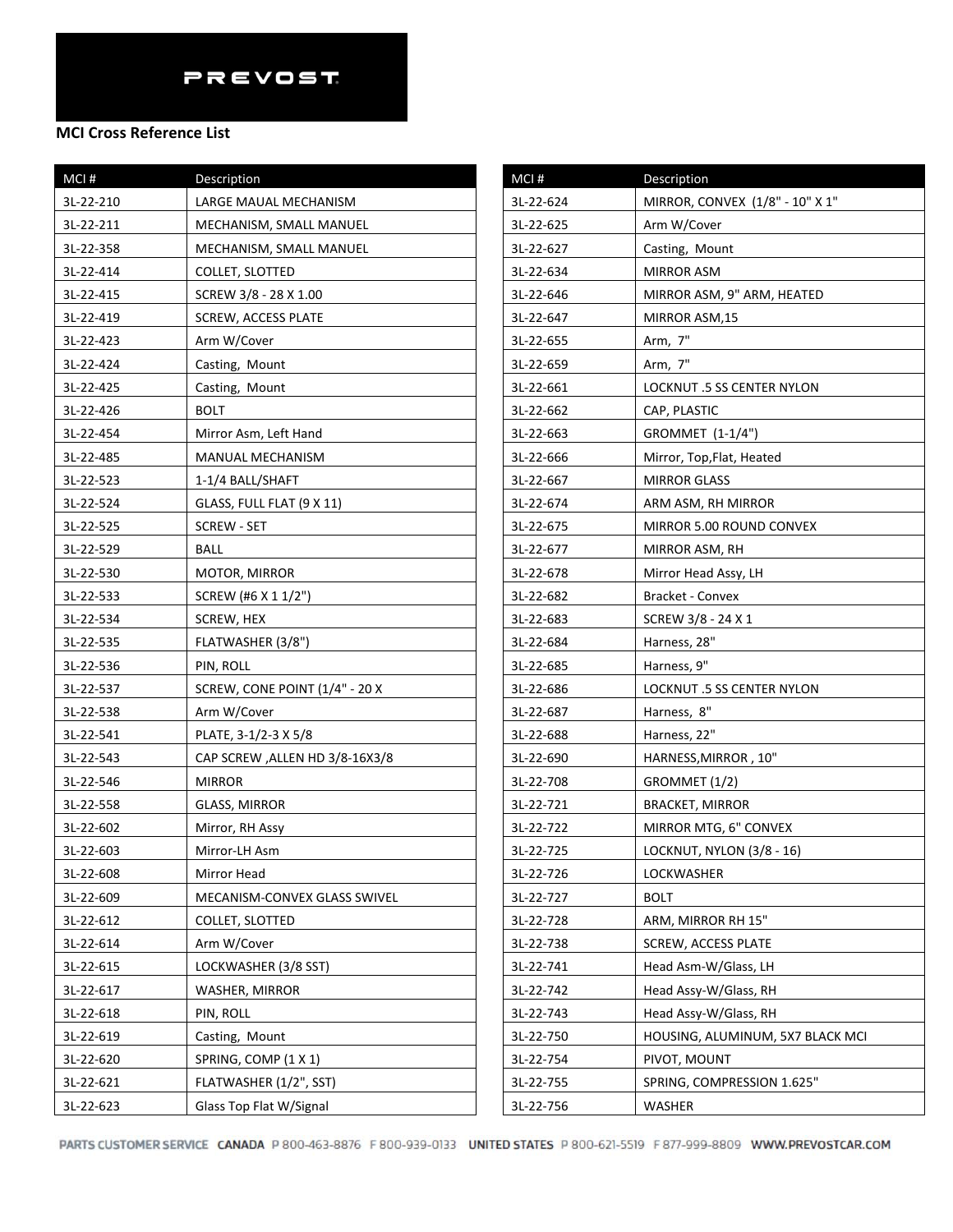#### **MCI Cross Reference List**

| MCI#      | Description                             |
|-----------|-----------------------------------------|
| 3L-22-757 | <b>ALLEN BOLT</b>                       |
| 3L-22-758 | FITTING, GREASE (1/4")                  |
| 3L-22-759 | BRACKET, STREET SIDE, MCI               |
| 3L-22-763 | SCREW, PLATE MTG                        |
| 3L-22-764 | <b>SCREW, ACCESS PLATE</b>              |
| 3L-22-772 | MANUEL ADJUSTMENT GLASS                 |
| 3L-22-773 | GLASS, MIRROR CONVEX 5 X 7 W/ LOCK RING |
| 3L-22-778 | MOTOR, 12V                              |
| 3L-22-781 | <b>BOLT</b>                             |
| 3L-22-786 | ARM, LH, MIRROR                         |
| 3L-22-791 | SCREW - COVER EXT MIRROR                |
| 3L-22-794 | MOTOR MIRROR CURB SIDE                  |
| 3L-22-795 | MOTOR, MANUAL (MED)                     |
| 3L-22-806 | <b>SET SCREW</b>                        |
| 3L-22-808 | MIRROR, LOWER CONVEX                    |
| 3L-22-810 | ARM, MIRROR, W/COVER 9"                 |
| 3L-22-832 | GLASS, TOP FLAT 10 X 14                 |
| 3L-22-833 | MIRROR, SM BOTTOM GLASS                 |
| 3L-22-839 | ARM, MIRROR, W/COVER 9"                 |
| 3L-22-840 | BRACKET, STREET SIDE, MCI               |
| 3L-25-132 | GEAR                                    |
| 3L-25-133 | GEAR                                    |
| 3L-25-135 | <b>BEARING</b>                          |
| 3L-25-136 | PLATE ASM, PAWL (LOWER)                 |
| 3L-25-137 | PLATE ASM, PAWL (UPPER)                 |
| 3L-25-139 | FLANGE, DRIVE                           |
| 3L-25-140 | FLANGE, IDLER                           |
| 3L-25-208 | DISPLAY, OPERATOR'S                     |
| 3L-25-236 | <b>SPRING HOUSING</b>                   |
| 3L-25-237 | ROLLER, WINDING                         |
| 3L-25-404 | SIGN-DASH 3 DT RUN NO YL/BLK            |
| 3L-25-561 | RING, RETAINING                         |
| $3L-25-6$ | ROLLER, WINDING                         |
| 3L-25-61  | ROLLER, WINDING                         |
| 3L-25-63  | ROLLER, WINDING                         |
| 3L-27-397 | WINDSHEILD, D4505, DRIVER'S SIDE        |
| 3L-27-398 | WINDSHIELD, D4505 PASSENGER SIDE        |
| 3L-29-67  | DOOR BAGGAGE, L & R                     |
| 3L-29-761 | DOOR ASM, BAGGAGE                       |
| 3L-29-867 | CYLINDER, KEY, MCI KEY CODE 0C00        |

| MCI#           | Description                    |
|----------------|--------------------------------|
| 3L-30-181      | <b>SPRING TORSION</b>          |
| 3L-30-596      | DOOR, BATTERY PNL              |
| 3L-31-1169     | <b>CENTER LOUVER</b>           |
| 3L-31-1213     | DOOR, R.H. SERVICE             |
| 3L-31-1214     | DOOR, L.H. SERVICE             |
| 3L-31-1255     | DOOR, L.H. ACCESS              |
| 3L-31-1256     | DOOR, R.H. ACCESS              |
| 3L-31-1436     | DOOR, CONDENSOR RR             |
| 3L-31-156      | DOOR, ACCESS RH                |
| 3L-31-376      | DOOR, BATTERY                  |
| 3L-31-41       | DOOR, UPPER ELECT.             |
| 3L-31-472      | DOOR, ENGINE RH                |
| 3L-31-473      | DOOR, ENGINE LH                |
| $3L-31-5$      | DOOR, CONDENSOR                |
| 3L-31-546      | DOOR, LF ACCESS                |
| 3L-31-710      | Upper Elect. DR. PNL           |
| 3L-31-756      | DOOR, FRONT ACCESS             |
| 3L-31-853      | DOOR, FUEL PNL UPPER           |
| 3L-31-854      | DOOR, FUEL DOOR PNL LOWER      |
| 3L-31-885      | DOOR, FUEL                     |
| 3L-31-948      | <b>GAS SPRING</b>              |
| 3L-32-1212     | VALVE, POPPER                  |
| 3L-32-422-0001 | DOOR, ENTRANCE                 |
| $3L-33-1$      | REFLECTOR RED                  |
| $3L-33-2$      | REFLECTOR AMBER                |
| $3L-33-3$      | REFLECTOR BEZEL                |
| 3L-33-391      | REFLECTOR                      |
| 3L-34-100      | SHAFT, TRANSMISSION            |
| 3L-34-101      | WIPER MOTOR, ASM L/H W/O BRAKT |
| 3L-34-102      | TEE, WINDSHIELD WASHER LINE    |
| 3L-34-107      | WIPER MOTOR ASSY R/H W/O BRKT  |
| 3L-34-112      | NUT, WIPER SHAFT, SPANNER      |
| 3L-34-117      | KIT, ARM + BLADE, DOGA         |
| 3L-34-118      | WIPER BLADE / SERVICE 700MM    |
| 3L-34-130      | KIT, ARM + BLADE, DOGA         |
| 3L-34-16       | NOZZLE ADAPTER                 |
| 3L-34-77       | VALVE, WIPER                   |
| 3L-34-99       | SPACER, WIPER MOTOR SHAFT      |
| 3L-8-1203CG    | GAS SPRING W/ BALL STUDS       |
| 3L-8-3044      | GAS SPRING W/ BALL STUDS       |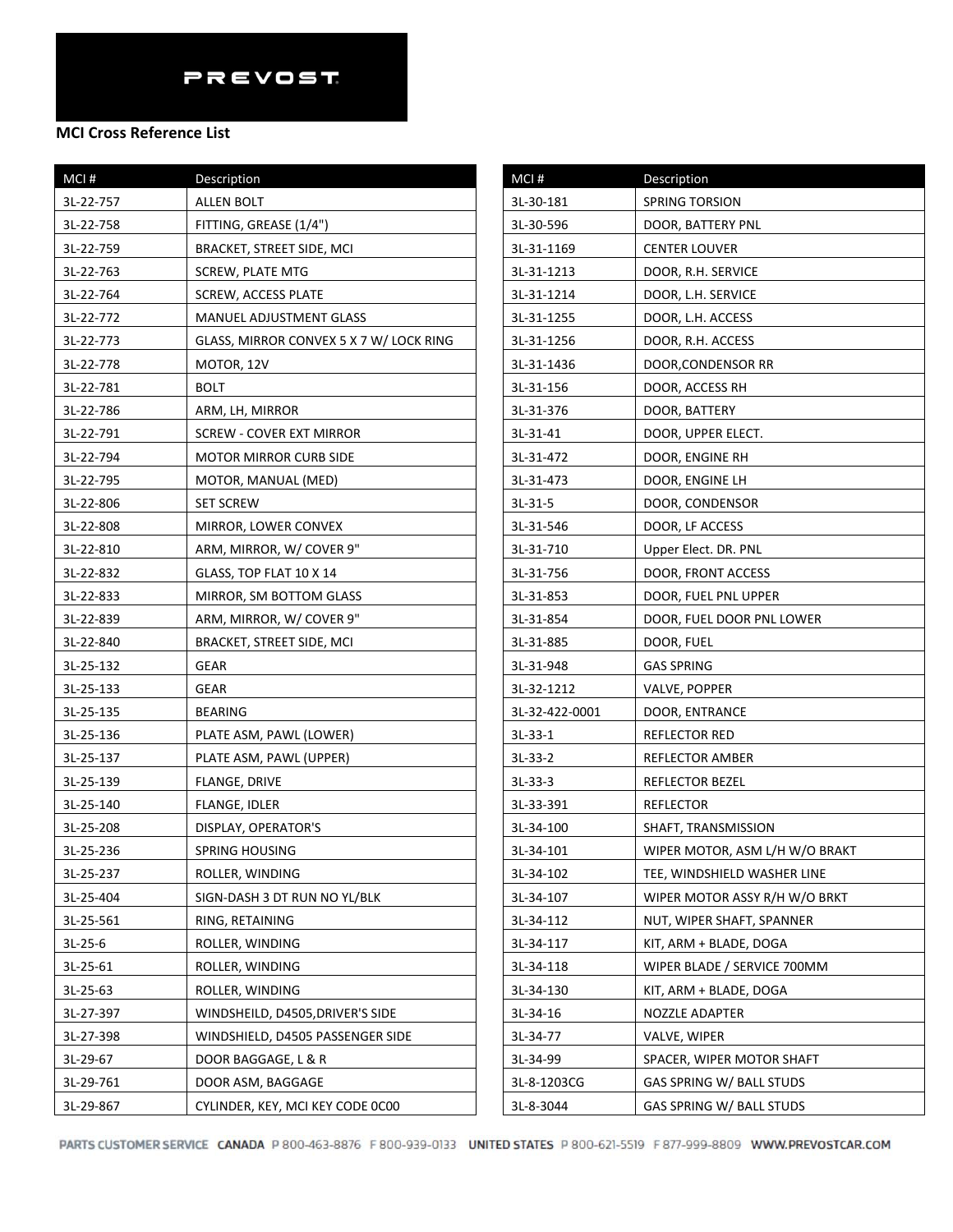### **MCI Cross Reference List**

| MCI#      | Description                              |
|-----------|------------------------------------------|
| 3L-9-91   | PASSENGER BLINDS 52"X36"COMP. BLIND ASSY |
| 3M-10-109 | O RING                                   |
| 3M-10-110 | O RING                                   |
| 3M-10-62  | CYLINDER                                 |
| 3M-10-63  | CYLINDER 3 5/8"                          |
| 3M-10-71  | SEAL                                     |
| 3M-10-72  | SEAL                                     |
| 3M-10-73  | WASHER                                   |
| 3M-10-80  | SPRING                                   |
| 3M-10-83  | SPRING                                   |
| 3M-10-84  | <b>GASKET RUBBER</b>                     |
| 3M-10-85  | <b>GASKET RUBBER</b>                     |
| 3M-10-86  | SEAL                                     |
| 3M-25-109 | <b>CHECK WASHER</b>                      |
| 3M-25-111 | WORM GEAR                                |
| 3M-25-112 | GEAR (5/8 SHAFT 40 TOOTH PLASTIC)        |
| 3M-25-113 | <b>IDLER GEAR</b>                        |
| 3M-34-30  | TEE                                      |
| 3M-34-45  | RING RET EXT SS .625 X .588 X .037"      |
| 3M-34-58  | CAM ROD ASSY.                            |
| 3M-34-59  | O'RING                                   |
| 3M-34-60  | O'RING 11/32 ID X 1/16                   |
| 3M-34-63  | <b>SPRING</b>                            |
| 3M-34-73  | <b>BUSHING FRT WIPER MTR</b>             |
| 3R-10-116 | PISTON (SMALL)                           |
| 3R-10-118 | O RING                                   |
| 3R-10-119 | PISTON (LARGE)                           |
| 3R-10-122 | SCREW SOCKET HD.CONE POINT               |
| 3R-10-125 | <b>RING</b>                              |
| 3R-10-127 | <b>CYLINDER (LARGE)</b>                  |
| 3R-10-128 | LARGE CYLINDER CAP                       |
| 3R-10-131 | SPACER, END PLAY                         |
| 3R-10-132 | CYLINDER 4 1/8"                          |
| 3R-10-189 | O RING                                   |
| 3R-10-191 | NUT, JAM 1/4-20                          |
| 3R-10-201 | <b>BALL</b>                              |
| 3R-10-81  | BEARING W/COLLAR, ENT. DOOR              |
| 3R-11-37  | LAMP ASSY                                |
| 3R-12-7   | REPAIR KIT, SHAFT & PAWL                 |
| 3R-15-52  | KIT, REFLECTOR TRIANGULAR                |

| MCI#       | Description                          |
|------------|--------------------------------------|
| 3R-25-19   | POIGNEE ROULEAU DESTINATION          |
| 3R-25-21   | DRIVE GEAR (15 tooth)                |
| 3R-25-68   | <b>DRIVE GEAR BEVEL</b>              |
| 3R-25-72   | <b>BEVEL GEAR FOLLOWER</b>           |
| 3R-27-446  | GLASS, THERMO L.H. PENTAGONAL        |
| 3R-27-678  | ENT. DOOR GLASS (DOUBLE PANE)        |
| 3R-3-22    | DRIVER'S SHIELD BLIND (21"X33.5")    |
| 3R34-112   | NUT, WIPER SHAFT, SPANNER            |
| 3R-34-13   | NOZZLE ASSY                          |
| 3R-34-14   | O-RING, WASHER NOZZLE                |
| 3R-34-25   | WINDS-WASHER                         |
| 3R-34-34   | PLATE, WIPER VALVE R.H. END          |
| 3R-34-38   | PISTON ASSY, WIPER MOTOR             |
| 3R-34-41   | FLANGE, (1062-B)                     |
| 3R-34-42   | WASHER, WIPER MOTOR                  |
| 3R-34-46   | TIP & BUSHING, WIPER ARM             |
| 3R-34-50   | TIP & BUSHING, IDLER ARM             |
| 3R-34-55   | BLADE (ONLY), WIPER 20"              |
| 3R-34-58   | <b>SCREW</b>                         |
| 3R-34-60   | PUMP ASSY                            |
| 3R-34-61   | BOTTLE ONLY, PLASTIC WASHER          |
| 3R-34-62   | NUT, CAP .316B C                     |
| 3R-34-65   | RACK                                 |
| 3R-34-69   | WASHER, KIT, WINDSHIELD              |
| 3R-34-7    | NUT, ACORN, WIPER ARM SHAFT          |
| 3R-34-70   | WINDSHIELD WASHER, ROUND 1-GAL       |
| 3R-34-72   | BLADE ASSY, WIPER 20"                |
| 3R-34-74   | O'RING                               |
| 3R-34-76   | WASHER, FLAT                         |
| 3R-34-81   | VALVE                                |
| 3R-34-82   | NOZZLE W/S WASHER                    |
| 3R-34-9    | NUT, WIPER SHAFT, SPANNER            |
| $3R-6-12$  | STUD, PLASTIC BALL (1")              |
| $3R-6-13$  | BRACKET, MOUNTING                    |
| 3TA-21-89  | MODULE, UNIVERSAL END 21.12 IN BLACK |
| 3TA-25-28  | MOTOR 12V                            |
| 3TA-25-3   | RUN NUMBER 2 DIGIT ILLUM.            |
| 3TA-25-44  | <b>IDLER GEAR 19 TOOTH</b>           |
| 3TA-25-68  | SPLINE DRIVE GEAR                    |
| 3TA-32-197 | SPRING, COMPRESSION                  |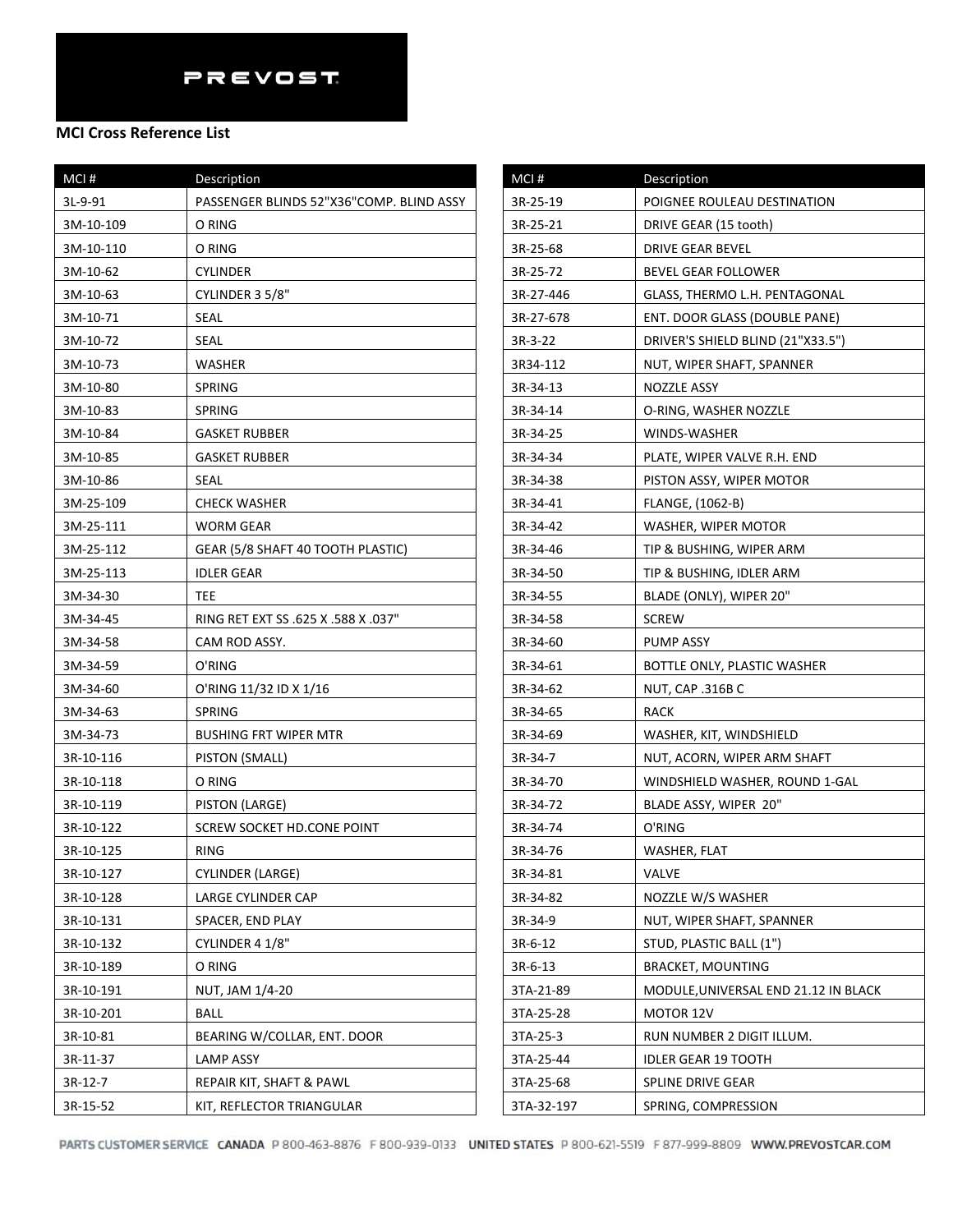| Description                        | MCI#          |
|------------------------------------|---------------|
| SPACER                             | $4 - 24 - 10$ |
| BLADE ASSY, WIPER 20"              | $4 - 24 - 18$ |
| SHIM - WIPER MOTOR                 | $4 - 24 - 20$ |
| <b>BRACKET W/S MOTOR</b>           | 4-24-22       |
| <b>BRACKET MOUNT-W/S MOTOR, RS</b> | 4-24-24       |
| <b>TUBING</b>                      | 4-24-77       |
| <b>MIRROR HEAD 6" FLATGLASS</b>    | 4-24-78       |
| <b>ALCOHOL EVAPORATOR</b>          | $4 - 24 - 81$ |
| PIPE PLUG 1/8                      | 4-24-82       |
| ROLLER SHOE BRAKE X OS             | $4 - 2 - 515$ |
| RETAINER, BRAKE SHOE, FELT         | 4-2-920       |
| SWITCH, ON/OFF DIAGNOSTICS         | 4-2-981       |
| RING, SNAP                         | 4-2-983       |
| <b>GEAR PINION</b>                 | 4-2-993       |
| <b>VALVE</b>                       | 4-2-994       |
| <b>BUSHING, BRAKE CAMSHAFT</b>     | $4 - 3 - 12$  |
| CHIP, IC, V5.5B W/DIAGNOSTICS      | $4 - 3 - 6$   |
| FP 90 #6 x 3/8PM                   | 4-3-7         |
| <b>BUSHING BRONZE</b>              | $4 - 4 - 102$ |
| DIAPHRAGM STOP LAMP SWITCH         | 4-4-108       |
| PIN, BRAKE RETURN SPRING           | $4 - 4 - 110$ |
| ROLLER, BRAKE SHOE W/O PIN         | $4 - 4 - 111$ |
| HARNESS, DISPLAY                   | $4 - 4 - 112$ |
| VALVE, WATER ELECTRIC              | $4 - 4 - 113$ |
| WASHER TERMINAL                    | $4 - 4 - 115$ |
| KIT, BRAKE SHOE& LINING            | $4 - 4 - 123$ |
| <b>PIN</b>                         | 4-4-13        |
| <b>COMPRESSOR SAFETY VALVE</b>     | 4-4-23        |
| <b>SCREW ADJUSTING</b>             | 4-4-24        |
| ROD RELEASE, SAFETY VALVE          | $4 - 4 - 25$  |
| <b>BALL</b>                        | 4-4-272       |
| SPRING                             | 4-4-30        |
| <b>LOCK NUT</b>                    | 4-4-34        |
| DRYER, AIR                         | 444002        |
| PIN                                | $4 - 4 - 5$   |
| ROLLER, SHOE BRAKE (1/8 O.S.)      | $4 - 4 - 513$ |
| ROLLER, SHOE BRAKE (STD)           | 4-4-57        |
| AIR BODY B/W                       | $4 - 4 - 7$   |
| VALVE, SR-1 SPRING BRAKE           | 44-7056       |
| MODULATOR, ABS M32QR               | 44-7874       |
|                                    |               |

| MCI#         | Description                    |
|--------------|--------------------------------|
| 4-24-10      | SPRING SEAT ASSY, AIR HORN     |
| 4-24-18      | GROMMET, AIR HORN MOUNTING     |
| 4-24-20      | GASKET, AIR HORN MOUNTING      |
| 4-24-22      | LOCK WASHER 5/8"ID THIN        |
| 4-24-24      | FP 90 #6 X 1/8PM               |
| 4-24-77      | VALVE, AIR HORN FOOT           |
| 4-24-78      | VALVE, AIR HORN FOOT           |
| 4-24-81      | VALVE, AIR HORN INLET          |
| 4-24-82      | SEAT, AIR HORN VALVE           |
| 4-2-515      | YOKE                           |
| 4-2-920      | DIAPHRAGM, TAG AXLE BRAKE CHAM |
| 4-2-981      | DIAPHRAGM, TYPE 16 BRAKE       |
| 4-2-983      | SPRING COMPRESSION             |
| 4-2-993      | BOLT, BRAKE CHAMBER            |
| 4-2-994      | NUT, BRAKE CHAMBER, EXTRA LONG |
| $4 - 3 - 12$ | WORN GEAR, SLACK ADJUSTER      |
| $4 - 3 - 6$  | SPRING, SLEEVE LOOK            |
| 4-3-7        | LOOK, SLEEVE                   |
| 4-4-1026     | SPIDER AND BUSHING ASM.        |
| 4-4-108      | <b>BOLT</b>                    |
| 4-4-110      | CAMSHAFT, L.H. DRIVE BRAKE     |
| 4-4-111      | CAMSHAFT, R.H. DRIVE BRAKE     |
| 4-4-112      | WASHER, BRAKE CAMSHAFT         |
| 4-4-113      | FELT, CAMSHAFT SEAL            |
| 4-4-115      | WASHER, BRAKE                  |
| 4-4-123      | WSH LO SPT ZP .887X1.464X.219  |
| 4-4-13       | SPRING EXTENSION               |
| 4-4-23       | PIN                            |
| $4 - 4 - 24$ | PIN                            |
| 4-4-25       | SEAL, BRAKE CAMSHAFT           |
| 4-4-272      | <b>CAP</b>                     |
| $4 - 4 - 30$ | SPRING                         |
| $4 - 4 - 34$ | PIN, RETURN SPRING             |
| 444002       | ADAPTER-AIR CMPR WAT TB23200X6 |
| 4-4-5        | SEAL, BRAKE CAMSHAFT           |
| 4-4-513      | WSH LO SPT Z050 .380X.683X.094 |
| 4-4-57       | NUT, HEX3/8-16X9 [EA = PC]     |
| 4-4-7        | NUT, ANCHOR PIN                |
| 44-7056      | <b>HARNESS</b>                 |
| 44-7874      | SWITCH, HIGH PRESSURE CUTOUT   |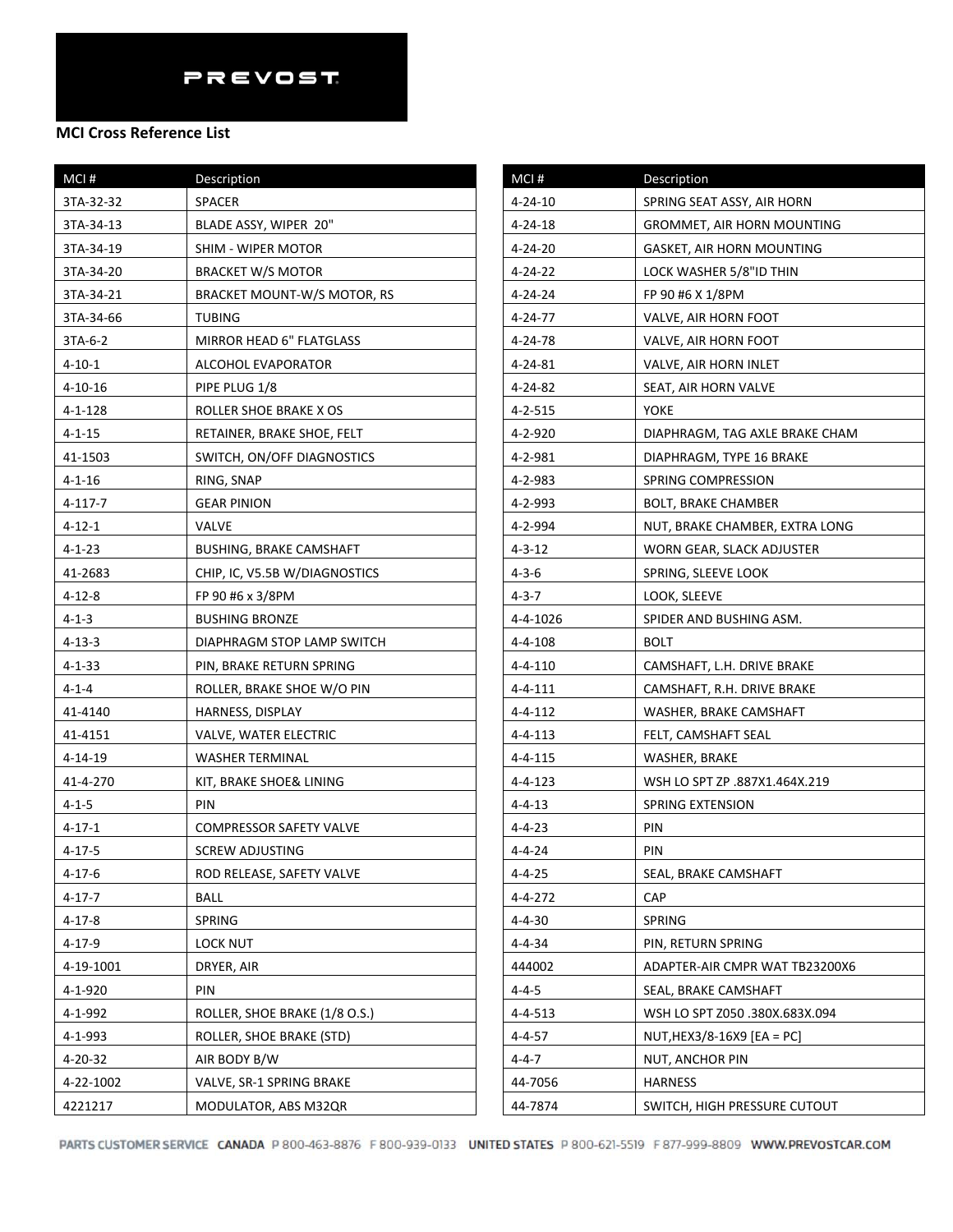| MCI#          | Description                           |
|---------------|---------------------------------------|
| 44-9364       | RESISTOR, 2 OHM CONTROL PANEL         |
| 4-4-943       | BRACKET & OIL SEAL, CAMSHAFT          |
| 4-4-945       | SEAL, OIL                             |
| 4-4-990       | ROLLER, SHOE BRAKE (STD)              |
| 4-5-1004      | SPRING                                |
| 4-5-1018      | DIAPHRAGM, DR. SERVICE BRAKE (RUBBER) |
| $4 - 5 - 114$ | NUT HEX Z050 1/2-20                   |
| 456CG         | BULB, #456 24V 2 C.P.                 |
| 4-5-904       | DIAPHRAGM, AIR PRESSURE, FRONT        |
| $4 - 7 - 1$   | SEAT                                  |
| $4 - 7 - 160$ | <b>SEAT</b>                           |
| $4 - 7 - 162$ | PIPE PLUG B/W 3/8                     |
| 4-7-190       | KIT                                   |
| 4-7-192       | <b>INLET VALVE</b>                    |
| 4-7-193       | SPRING INLET                          |
| 4-7-209       | <b>VALVE GUIDE</b>                    |
| 4-7-216       | VALVE, RELAY R6 NEW                   |
| 4-7-220       | WASHER                                |
| 4-7-226       | KIT                                   |
| 4-7-237       | <b>BEARING</b>                        |
| 4-7-242       | GASKET CRANIL                         |
| 4-7-247       | RING                                  |
| 4-7-263       | 020 RX RING SET TF500                 |
| 4-7-266       | WASHER                                |
| 4-7-270       | SEAT                                  |
| 4-7-273       | SCREW, CAP                            |
| 4-7-295       | <b>PISTON</b>                         |
| 4-7-298       | PLUNGER                               |
| $4 - 7 - 3$   | GASKET, AIR COMP. DISCHARGE           |
| 4-7-300       | <b>CALIPER</b>                        |
| $4 - 7 - 31$  | <b>RING</b>                           |
| 4-7-98        | NUT, LOCK (INNER RH STUD MOUNT 1      |
| 4-8-10        | <b>BUSHING, SLACK ADJUSTER</b>        |
| 48-1-239      | <b>SHOCK ABSORBER</b>                 |
| 48-1-241      | <b>SHOCK ABSORBER</b>                 |
| $4 - 8 - 60$  | DIAPHRAGM                             |
| 488A080050    | BULB, 9005 HALOGEN STD.               |
| 48X6X6        | A ST 3/8PMX#6SM                       |
| $4 - 9 - 15$  | DRAIN COCK ASM                        |
| 4A-10-2       | <b>CHECK VALVE</b>                    |

| MCI#      | Description                     |
|-----------|---------------------------------|
| 4A-1-15   | SPRING, BRAKE RETURN            |
| 4A-1-20   | RETAINER                        |
| 4A-15-113 | GREASE                          |
| 4A-15-115 | BRAKE VALVE, E3, NEW            |
| 4A-15-133 | LEVER COMPLETE                  |
| 4A-15-136 | PLUNGER                         |
| 4A-15-16  | D-1 MTG BRKT CPL                |
| 4A-15-24  | ROLLER                          |
| 4A-15-26  | COTTER PIN 3/32                 |
| 4A-15-28  | COTTER PIN 3/32                 |
| 4A-15-31  | NUT HEX N500 5/16-18            |
| 4A-15-36  | BELLOWS, THROTTLE CABLE         |
| 4A-15-40  | RETAINER E6 DUAL BRAKE VALVE    |
| 4A-15-45  | <b>PISTON</b>                   |
| 4A-15-47  | O RING                          |
| 4A-15-54  | O RING                          |
| 4A-15-62  | PLATE, TOP ADAPTER              |
| 4A-15-67  | <b>BOOT</b>                     |
| 4A-1-7    | PIN, ANCHOR, BRAKE SHOE         |
| 4A-1-9    | PIN, ANCHOR, BRAKE SHOE         |
| 4A-2-10   | SPRING, FRONT BRAKE CHAMBER     |
| 4A-2-13   | SEAL ASSY FRONT & REAR BRAKE    |
| 4A-2-20   | CLEVIS YOKE                     |
| 4A-22-10  | SPRING TWO WAY VALVE            |
| 4A-2-22   | PIN, COTTER                     |
| 4A-22-20  | VALVE CUT-OFF TYPE SS-2         |
| 4A-2-23   | WSH LO SPT Z050 .635X1.079X.156 |
| 4A-22-5   | GROMMET VALVE TWO WAY           |
| 4A-2-5    | MOUNTING RING TYPE 20           |
| 4A-2-8    | NUT, LOCK 5/8 UNF HEX           |
| 4A-2-9    | <b>GUIDE CHAMBER FRONT</b>      |
| 4A-4-10   | SPRING EXTENSION                |
| 4A-4-13   | <b>BUSHING CAM</b>              |
| 4A-4-17   | WASHER, BRAKE CAM SPACING       |
| 4A-4-18   | RING, SNAP                      |
| 4A-4-22   | PIN COTTER 1/8X1                |
| 4A-4-8    | RETAINER, BRAKE SHOE, FELT      |
| 4A-5-22   | BOOT, LIFT CHAMBER DUST         |
| 4A-7-1    | HEADLAMP ASSY LEFT              |
| 4A-7-12   | GARNITURE PALIER DE BIELLE      |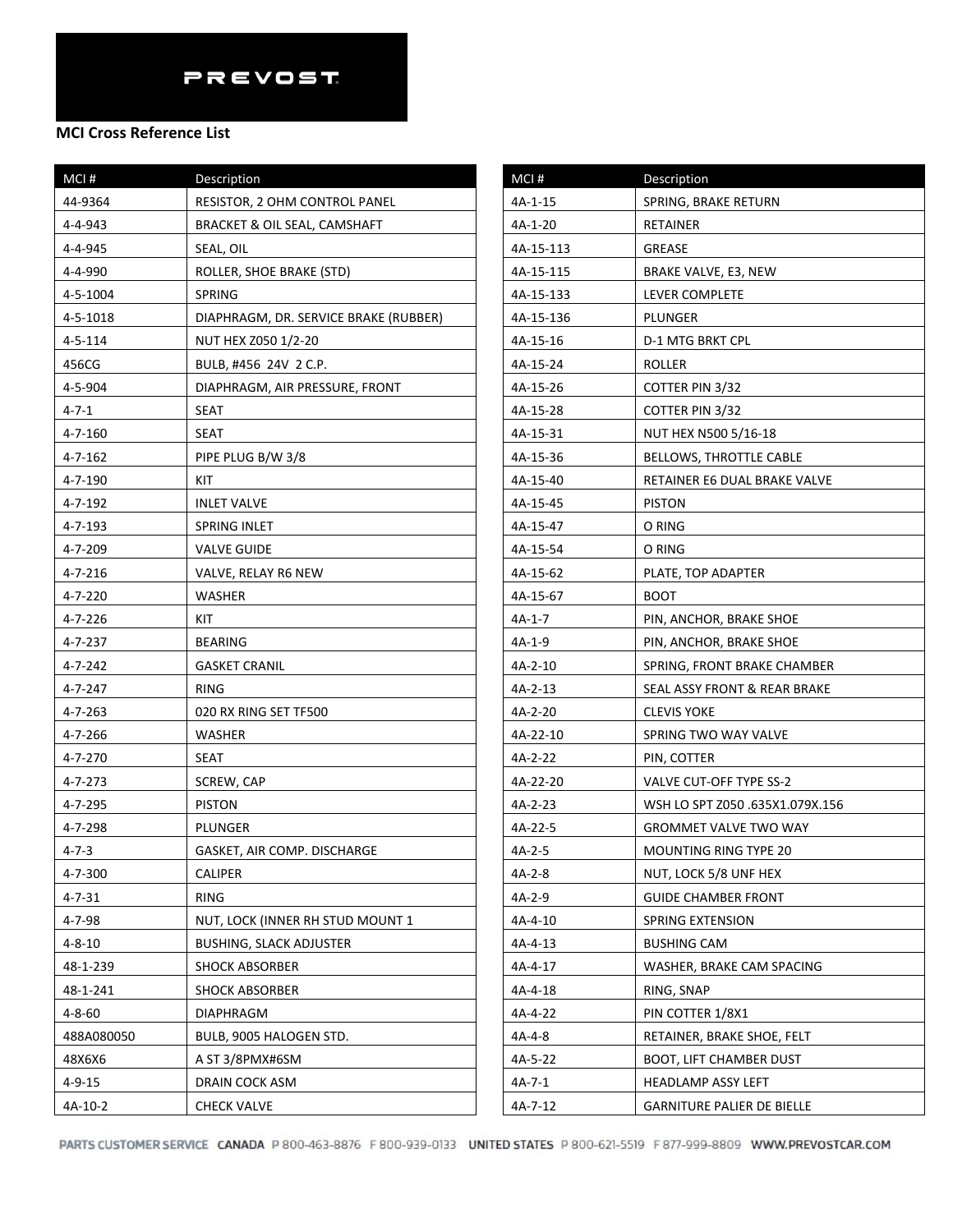| MCI#      | Description                                   |
|-----------|-----------------------------------------------|
| 4A-7-39   | IN LET VALVE GUIDE                            |
| 4A-7-53   | <b>HOLDING PLATE</b>                          |
| 4A-7-54   | COVER                                         |
| 4A-7-55   | SEAL                                          |
| 4A-7-57   | <b>KEY CRANKSHAFT</b>                         |
| 4A-7-59   | STUD, GEN. DRIVE ADAPTOR HSG.                 |
| 4A-7-9    | <b>STOPPER</b>                                |
| 4A-8-10   | O RING                                        |
| 4B-19-4   | VALVE                                         |
| $4B-21-1$ | VALVE, DOOR OVERRIDE                          |
| 4B-24-1   | HORN, AIR                                     |
| 4B-2-60   | ROLLER, SHOE BRAKE (1/2 O.S.)                 |
| 4B-28-1   | <b>VALVE PP-2 CONTROL</b>                     |
| 4B-28-14  | RING, SEAL                                    |
| 4B-28-15  | SPRING COMPRESSION                            |
| 4B-28-1CG | VALVE, CONTROL BLACK BUTTON                   |
| 4B-28-2   | BUTTON, PARKING BRAKE YELLOW                  |
| 4B-28-3   | SPIROL PIN FOR BUTTON BRAKE VALVE             |
| 4B-28-36  | VALVE PP-2 CONTROL (VALVE ONLY)               |
| 4B-28-4   | NUT-HEX THIN 7/8-20 CHROME                    |
| 4B-28-7   | <b>INLET &amp; EXHAUST PUSH&amp;PULL CONT</b> |
| 4B-29-1   | VALVE, INVERSION TR-2, NEW                    |
| 4B-29-10  | O RING                                        |
| 4B-29-11  | O'RING, INVERSION VALVE, LARGE                |
| 4B-29-13  | GASKET, AIR HORN MOUNTING                     |
| 4B-29-15  | RING, INVERSION VALVE, LOCK                   |
| 4B-29-4   | SEAL, INVERSION VALVE                         |
| 4B-29-6   | NUT                                           |
| 4B-29-8   | <b>VALVE</b>                                  |
| 4B-4-28   | WSH LO SPT Z050 .506X.873X.125                |
| 4B-5-11   | PRESS. PLATE                                  |
| 4B-5-12   | <b>CLAMP RING</b>                             |
| 4B-5-16   | <b>BEARING, BRAKE CHAMBER</b>                 |
| 4B-5-22   | BOOT, BRAKE CHAMBER DD3                       |
| 4B-5-22CG | <b>BOOT, LIFT CHAMBER DUST</b>                |
| 4B-5-23   | NUT, LOCK 5/8 UNF HEX                         |
| 4B-5-27   | <b>PISTON</b>                                 |
| 4B-5-28   | COLLAR                                        |
| 4B-5-29   | ROLLER, DD-3 BRAKE CHAMBER                    |
| 4B-5-31   | WASHER, SPRING SEAT                           |

| MCI#       | Description                    |
|------------|--------------------------------|
| 4B-5-32    | SPRING ROLLER BRAKE CHAMBER    |
| 4B-5-34    | NUT, LOCK 5/8 UNF HEX          |
| 4B-5-37    | <b>BREATHER</b>                |
| 4B-5-4     | <b>SHAFT COMPLETE</b>          |
| 4B-5-7     | RING, BRAKE CHAMBER TYPE 24    |
| 4B-5-8     | <b>BOLT, BRAKE CHAMBER</b>     |
| 4B-5-9     | NUT, BRAKE CHAMBER, EXTRA LONG |
| 4C-10-27   | DRYER, AIR ASSY                |
| 4C-11-1    | VALVE, RELAY R-12 NEW          |
| $4C-1-11$  | SPIDER, RIGHT FRONT            |
| 4C-11-13   | WASHER                         |
| 4C-11-16   | INLET VALVE R-5 B/W            |
| 4C-11-17   | RING, RETAINNING*              |
| $4C-1-12$  | SPIDER LH.                     |
| 4C-11-20   | O-RING                         |
| 4C-11-22   | CAP                            |
| 4C-11-31   | O RING                         |
| 4C-11-33   | ORING, BRAKE VALVE             |
| $4C-11-4$  | PLUG, 1/2" PIPE                |
| 4C-11-48   | PIPE PLUG, 3/8 NPT             |
| 4C-11-49   | VALVE, RELAY, R-6, NEW         |
| $4C-11-7$  | RELAY VALVE DIAPHRAGM R-5      |
| 4C-1-18    | <b>DOWEL</b>                   |
| 4C-1-19    | SPRING, RETURN, BRAKE SHOE     |
| $4C-1-2$   | SHOE, BRAKE, 14 1/2" X 5"      |
| $4C-12-1$  | <b>VALVE, QUICK RELEASE</b>    |
| $4C-1-21$  | STUD not available             |
| $4C-12-3$  | <b>COVER</b>                   |
| $4C-12-4$  | DIAPHRAGM                      |
| $4C-1-24$  | WASHER                         |
| $4C-12-5$  | SPRING SEAT                    |
| 4C-1-26    | CAMSHAFT, R.H.                 |
| $4C-1-27$  | WASHER, 1/16" BRAKE CAM SHIM   |
| $4C-1-28$  | WASHER, 1/16" BRAKE CAM SHIM   |
| $4C-1-29$  | <b>WASHER</b>                  |
| $4C-1-2A$  | SHOE, BRAKE, 14 1/2" X 5"      |
| 4C-1-2CG   | <b>SHOE</b>                    |
| $4C-1-2-J$ | SHOE                           |
| 4C-13-1    | SWITCH, STOP LAMP              |
| $4C-1-31$  | SPRING EXTENSION               |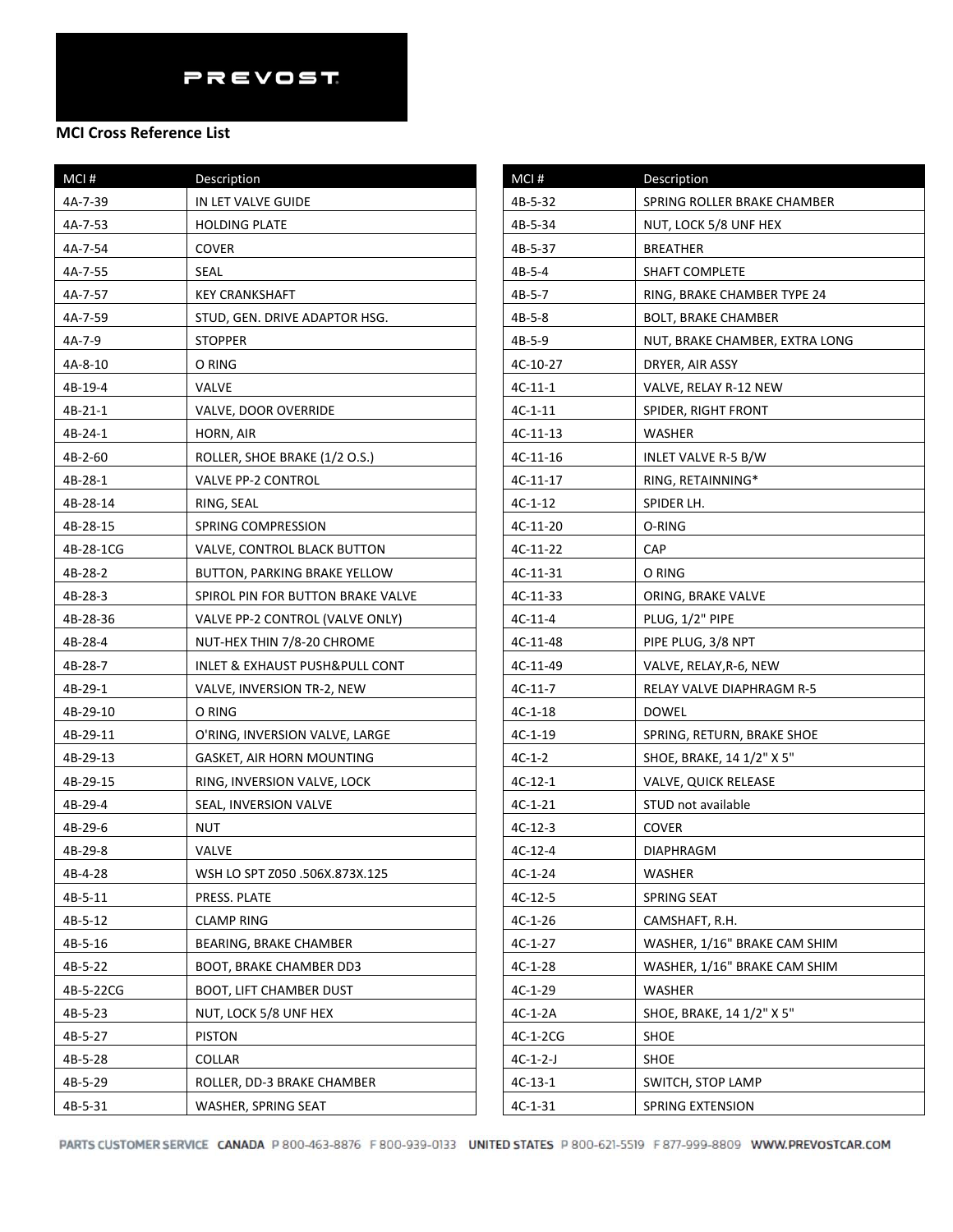| MCI#       | Description                              | MCI#      | De             |
|------------|------------------------------------------|-----------|----------------|
| $4C-13-11$ | <b>SWITCH SCREW</b>                      | $4C-3-7$  | GE             |
| 4C-1-31CG  | <b>SPRING EXTENSION</b>                  | $4C-3-78$ | А١             |
| $4C-1-32$  | ANCHOR, PIN                              | 4C-3-82PK | BC             |
| 4C-1-32CG  | ANCHOR, PIN                              | $4C-4-1$  | SP             |
| 4C-1-33    | LOCK, ANCHOR PIN                         | 4C-4-10CG | W.             |
| $4C-1-34$  | CAPSCREW                                 | $4C-4-11$ | W.             |
| $4C-1-35$  | WASHER                                   | $4C-4-12$ | W.             |
| $4C-1-4$   | <b>BUSHING, SHOE</b>                     | $4C-4-13$ | W.             |
| $4C-14-1$  | SENDER, LOW AIR PRES.INDICATOR           | $4C-4-14$ | W.             |
| 4C-1-41    | ROLLER, SHOE BRAKE (1/8 O.S.)            | $4C-4-15$ | SΤ             |
| 4C-14-10   | <b>DISC</b>                              | $4C-4-16$ | D <sub>C</sub> |
| 4C-14-12   | DIAPHRAGM                                | $4C-4-18$ | W.             |
| $4C-1-42$  | ROLLER, SHOE BRAKE (1/4 O.S.)            | 4C-4-19   | SP             |
| 4C-14-3    | GASKET, COVER                            | 4C-4-19CG | SP             |
| $4C-1-43$  | ROLLER, SHOE BRAKE (3/8 O.S.)            | $4C-4-20$ | CA             |
| 4C-14-4    | PLATE ASM                                | 4C-4-20CG | CA             |
| $4C-1-44$  | ROLLER, SHOE BRAKE (1/2 O.S.)            | $4C-4-21$ | CA             |
| 4C-14-5    | <b>SPRING</b>                            | 4C-4-21CG | CA             |
| $4C-1-45$  | BUSHING, CAMSHAFT 1 1/2" ID, NON CHROM   | $4C-4-35$ | RC             |
| 4C-1-46    | SPACER, FRONT & TAG BRAKE CAM            | $4C-4-36$ | <b>RC</b>      |
| $4C-1-47$  | STUD, 7/8-14 X 3 5/8"                    | 4C-4-37   | RC             |
| $4C-1-5$   | CAMSHAFT, L.H.                           | 4C-4-39   | BL             |
| $4C-1-51$  | SLINGER & ROTOR, SPEEDO SENSOR           | 4C-4-39CG | BL             |
| $4C-1-58$  | <b>SENSOR</b>                            | 4C-4-40   | SH             |
| $4C-1-6$   | CAMSHAFT, R.H.                           | 4C-4-40A  | BR             |
| $4C-1-7$   | PLUG, BRAKE LINING                       | 4C-4-40CG | SH             |
| $4C-1-8$   | KIT, BOLT, LINING 3/8-16X1" (BOX OF 100) | 4C-4-42   | BL             |
| $4C-1-9$   | ROLLER, SHOE BRAKE (STD)                 | 4C-4-48   | W              |
| 4C-20-172  | <b>HOSE ASSEMBLY</b>                     | $4C-4-5$  | B              |
| 4C-20-206  | A 45 1/4PMX1/4PF                         | $4C-4-6$  | W.             |
| 4C-2-10CG  | <b>CLEVIS YOKE</b>                       | $4C-4-8$  | А١             |
| 4C-22-1    | CHECK VALVE (OLD 223891)                 | 4C-4-8A   | A١             |
| 4C-22-17   | CHECK VALVE, AIR LINE                    | 4C-4-8CG  | А١             |
| 4C-22-18   | SPRING                                   | 4C-5-19   | CA             |
| $4C-22-2$  | SPRING                                   | $4C-5-21$ | DI.            |
| 4C-22-5    | <b>DISCHARGE VALVE</b>                   | 4C-5-26   | <b>ST</b>      |
| $4C-2-38$  | SPRING, PUSH ROD RETURN                  | 4C-5-26CG | SТ             |
| $4C-2-5$   | RING CLAMPING BRAKE CHAMBER              | $4C-5-27$ | RII            |
| $4C-2-6$   | DIAPHRAGM, FRONT BRAKE CHAMBER           | 4C-5-29   | RII            |
| $4C-3-18$  | NUT                                      | $4C-5-3$  | <b>RC</b>      |

| MCI#      | Description                            |
|-----------|----------------------------------------|
| $4C-3-7$  | <b>GEAR, SLACK ADJUSTER</b>            |
| 4C-3-78   | ANCHOR KIT, FR & TAG, AUTO ADJ         |
| 4C-3-82PK | BOLT, AUTO SLACK ADJ. INDEX            |
| $4C-4-1$  | SPIDER ASSY                            |
| 4C-4-10CG | WASHER                                 |
| $4C-4-11$ | WASHER                                 |
| $4C-4-12$ | <b>WASHER</b>                          |
| 4C-4-13   | WASHER                                 |
| $4C-4-14$ | WASHER                                 |
| 4C-4-15   | STRAP                                  |
| $4C-4-16$ | DOWEL                                  |
| 4C-4-18   | WASHER                                 |
| 4C-4-19   | SPRING, RETURN, BRAKE SHOE             |
| 4C-4-19CG | SPRING, RETURN, BRAKE SHOE             |
| 4C-4-20   | CAMSHAFT, R.H.                         |
| 4C-4-20CG | CAMSHAFT, R.H.                         |
| $4C-4-21$ | CAMSHAFT, L.H.                         |
| 4C-4-21CG | CAMSHAFT, L.H.                         |
| 4C-4-35   | ROLLER (1/8 OS)                        |
| 4C-4-36   | ROLLER (1/4 OS)                        |
| 4C-4-37   | ROLLER 1779G137                        |
| 4C-4-39   | BUSHING, CAMSHAFT 1 1/2" ID, NON CHROM |
| 4C-4-39CG | BUSHING, CAMSHAFT 1 1/2" ID, NON CHROM |
| 4C-4-40   | SHOE, BRAKE (14 1/2" X 8") [OEM]       |
| 4C-4-40A  | BRAKE SHOE REAR 8 INCH                 |
| 4C-4-40CG | SHOE, BRAKE (14 1/2" X 8") [OEM]       |
| 4C-4-42   | <b>BUSHING, SHOE</b>                   |
| 4C-4-48   | WASHER FLHARD5/16X.500(L,170)          |
| $4C-4-5$  | BOLT                                   |
| $4C-4-6$  | WASHER                                 |
| 4C-4-8    | ANCHOR, PIN                            |
| 4C-4-8A   | ANCHOR, PIN                            |
| 4C-4-8CG  | ANCHOR, PIN                            |
| $4C-5-19$ | CAP COMPLETE                           |
| $4C-5-21$ | DIAPHRAGM, DD3 PARKING BRAKE           |
| $4C-5-26$ | STUD                                   |
| 4C-5-26CG | STUD                                   |
| 4C-5-27   | RING, DD3 BRAKE CHAMBER RBBR D1        |
| 4C-5-29   | RING, CLAMP                            |
| $4C-5-3$  | ROD, PUSH, INNER BRAKE CHAMBER         |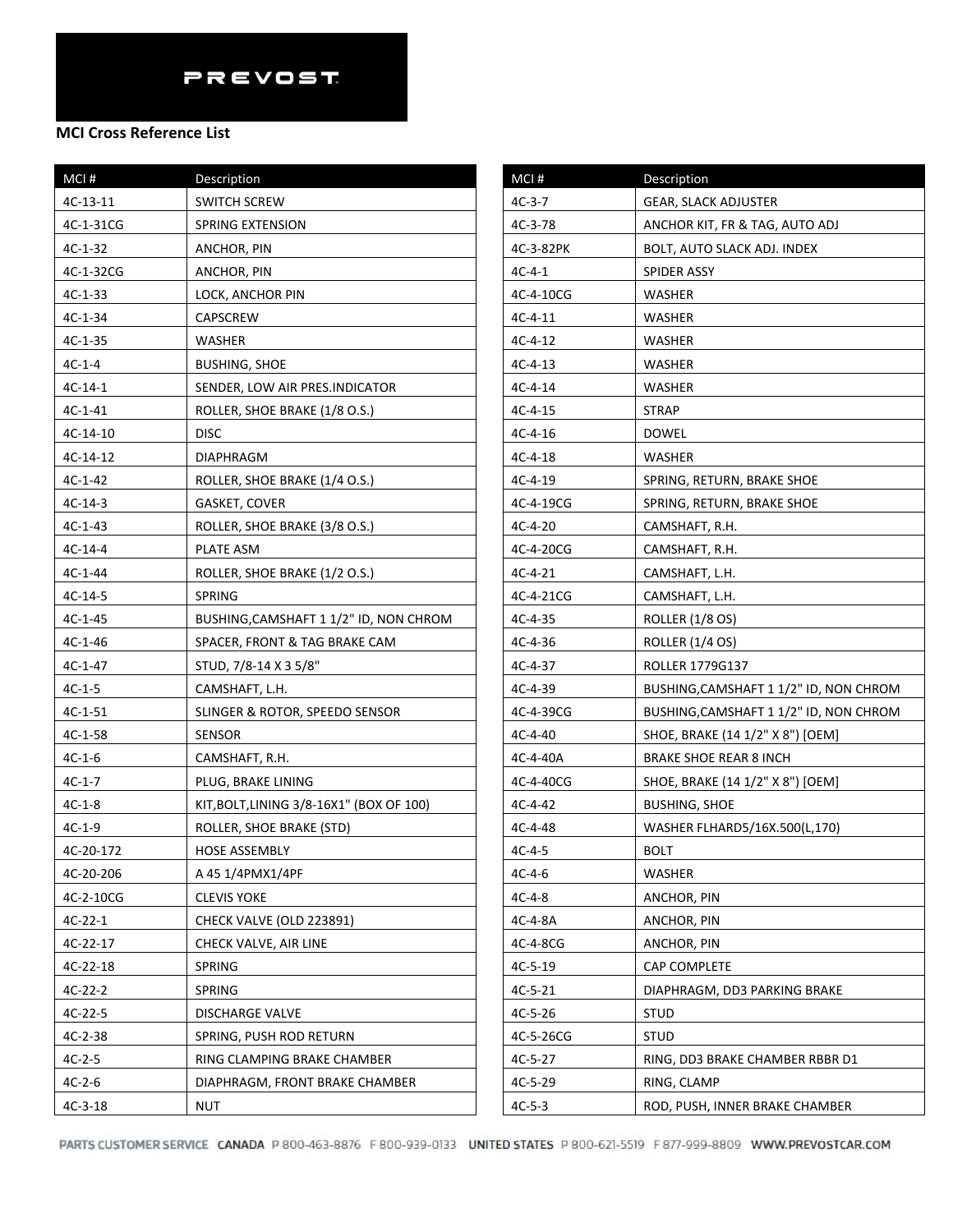| MCI#      | Description                        |
|-----------|------------------------------------|
| 4C-5-31   | NUT FRONT & REAR BRAKE CH.         |
| 4C-5-32   | NUT, BRAKE CHAMBER, EXTRA LONG     |
| 4C-5-4CG  | YOKE ASM                           |
| $4C-5-5$  | <b>CLEVIS YOKE</b>                 |
| $4C-5-6$  | CLEVIS PIN FRT YOKE 1/2 X1 1/2     |
| $4C-5-7$  | PIN, COTTER                        |
| $4C-5-9$  | <b>BOLT, CLAMP RING</b>            |
| $4C-6-1$  | SLACK ADJUSTER, R.H. DRIVE         |
| $4C-6-2$  | SLACK ADJUSTER, L.H. DRIVE         |
| 4C-7-12   | SEAL                               |
| 4C-7-15   | KIT                                |
| 4C-7-17   | CONNECTING ROD                     |
| $4C-7-18$ | PON, STANDARD PISTON K             |
| 4C-7-19   | <b>PISTON</b>                      |
| 4C-7-20   | <b>PISTON</b>                      |
| 4C-7-21   | <b>PISTON</b>                      |
| $4C-7-26$ | RING SET 030 RX 6 & 700            |
| 4C-7-27   | SEAL                               |
| 4C-7-29   | CAP                                |
| 4C-7-30   | KIT UNLOADER                       |
| $4C-7-32$ | CANCEL, WSH LO SPT Z050 8.1X14.8X2 |
| 4C-7-33CG | <b>GASKET</b>                      |
| $4C-7-40$ | <b>MAINTENANCE KIT</b>             |
| 4C-7-41   | SET, PISTON RING (STANDARD)        |
| 4C-7-42   | RING SET 010 RX 6 & 700            |
| 4C-7-43   | RING SET 020RX 6 & 700             |
| 4C-7-44   | RING SET 030 RX 6 & 700            |
| 4C-7-52   | FM PLUG #8 HEXS                    |
| 4C-8-10   | SPRING SEAT BOT                    |
| $4C-8-12$ | <b>SPRING</b>                      |
| 4C-8-13   | <b>GUIDE</b>                       |
| 4C-8-14   | SPRING SEAT TOP                    |
| $4C-8-18$ | WASHER                             |
| 4C-8-19   | EXHAUST STEM                       |
| 4C-8-20   | SPRING                             |
| 4C-8-23   | <b>FILTER</b>                      |
| 4C-8-24   | O RING                             |
| 4C-8-26   | O RING                             |
| 4C-8-27   | <b>COVER</b>                       |
| 4C-8-28   | VALVE, BREATHER                    |

| MCI#      | Description                         |
|-----------|-------------------------------------|
| 4C-8-29   | GOVERNOR, AIR D2, NEW               |
| 4C-8-29CG | GOVERNER                            |
| 4C-8-29RM | GOVERNOR, D2 REMAN W/ CORE EXCHANGE |
| 4C-8-30   | <b>PISTON</b>                       |
| 4C-8-4    | SPRING                              |
| $4C-8-5$  | <b>CHECK VALVE</b>                  |
| $4C-8-9$  | WASHER                              |
| 4C-9-21   | DIAPHRAGM, DD3 PARKING BRAKE        |
| 4C-9-4    | VALVE, EMERGENCY AIR, FILL          |
| 4D-22-16  | STEM-VALVE                          |
| 4D-22-19  | SPRING                              |
| 4D-22-21  | <b>SPRING</b>                       |
| 4D-22-25  | SWITCH, SNAP ACTION EXIT DR CONTROL |
| 4D-22-26  | INSULATOR                           |
| 4F-12-1   | QR-1 QUICK RELEASE VALVE            |
| 4F-19-35  | <b>HOUSING</b>                      |
| 4F-19-43  | RING, RETAINS COVER TO SHELL        |
| 4F-19-47  | <b>GROMMET VALVE</b>                |
| 4F-19-63  | CLIP, RETAINING                     |
| 4F-19-65  | <b>NUT HEX 5/16-24</b>              |
| 4F-19-67  | ST-3 SAFETY VLV                     |
| 4F-19-69  | PLATE                               |
| 4F-19-73  | SPRING                              |
| 4F-22-10  | VALVE 4 WAYS CONTROL, 1/8PF         |
| 4F-22-21  | VALVE, LQ-2 LIMITING & RELEASE      |
| 4F-22-34  | REGULATOR, BELT TENSION AIR         |
| 4F-22-6   | REGULATOR, BELT TENSION AIR         |
| 4F-22-7   | REGULATOR, BELT TENSION AIR         |
| 4F-4-11   | SCR CAP HEX 9/16-18X2 G8PT          |
| 4F-4-13   | NUT                                 |
| 4F-4-14   | SEAL, OIL                           |
| 4F-4-14CG | SEAL, CAMSHAFT                      |
| 4F-4-25   | SEAL, BRAKE CAMSHAFT                |
| 4F-4-3    | CAMSHAFT RH                         |
| 4F-4-3CG  | CAMSHAFT RH                         |
| 4F-4-4    | CAMSHAFT LH                         |
| 4F-4-4CG  | CAMSHAFT LH                         |
| 4F-5-16   | RING, CLAMP                         |
| 4F-6-5    | ADJUSTER, SLACK - RH/LH TAG AXLE    |
| 4F-6-6    | CLAMP                               |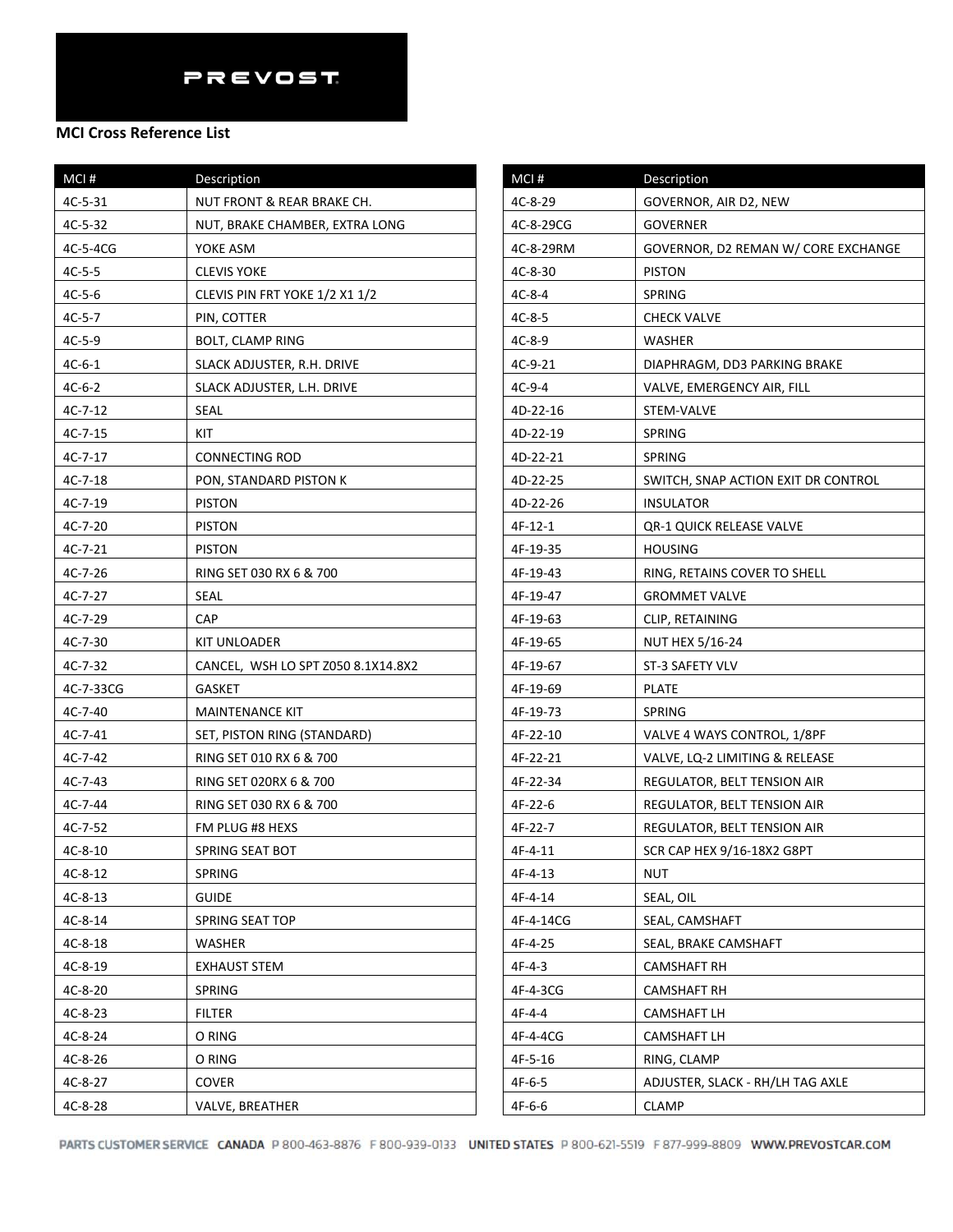| MCI#      | Description                               |
|-----------|-------------------------------------------|
| 4F-8-224  | HUBODOMETER                               |
| 4G-11-1   | VALVE, RELAY, R12, NEW                    |
| 4G-11-1CG | VALVE, RELAY, NEW                         |
| 4G-11-5   | R-14 MAINTENANCE KIT                      |
| 4G-1-15   | BRACKET ASM, CAM                          |
| 4G-11-5CG | RELAY VALVE REPAIR KIT                    |
| 4G-1-17   | <b>BRAKE CAM, FINISHED</b>                |
| 4G-1-18   | BRAKE CAM                                 |
| 4G-1-5    | CAMSHAFT LH                               |
| 4G-15-33  | VALVE, BRAKE E-10, NEW                    |
| 4G-15-36  | BOOT                                      |
| 4G-15-37  | PLUNGER                                   |
| 4G-15-38  | PIN                                       |
| 4G-15-39  | REPAIR KIT, BRAKE VALVE                   |
| 4G-1-5CG  | CAMSHAFT LH                               |
| $4G-1-6$  | CAMSHAFT RH                               |
| 4G-1-6CG  | CAMSHAFT RH                               |
| 4G-17-19  | KIT, CONNECTING ROD BRG. . 020 UNDER SIZE |
| 4G-1-9    | SHOE ASM, BRAKE                           |
| 4G-19-10  | DRYER, AIR ASSY                           |
| 4G-19-11  | COVER AND HEATER, AIR DRYER               |
| 4G-19-14  | COVER AND HEATER, AIR DRYER               |
| 4G-19-3   | COVER KIT                                 |
| 4G-20-117 | HOSE, A/CBELT TO REG                      |
| 4G-20-302 | MUFFLER ASM                               |
| 4G-20-308 | GAUGE-AIR START                           |
| 4G-20-311 | VALVE, SOLENOID                           |
| 4G-20-321 | LUBRICATOR                                |
| 4G-20-48  | HOSE ASM, 21"                             |
| 4G-22-125 | VALVE, AIR                                |
| 4G-22-126 | VALVE, AIR                                |
| 4G-22-127 | <b>BUTTON</b>                             |
| 4G-22-139 | CYLINDER, B/W CRUISE CONT, AIR            |
| 4G-22-141 | KIT, CC-5                                 |
| 4G-22-148 | POTENTIOMETER, B/W CRUISE CONT            |
| 4G-22-150 | SWITCH, LOW AIR                           |
| 4G-22-50  | VALVE, RV-1 PRES. REDUCING                |
| 4G-22-80  | RETAINER, SPEED CONTROL CABLE             |
| 4G-22-9   | SERVO CONTROL MODULE, CRUISE              |
| $4G-2-3$  | CLAMP RING ASSY                           |

| MCI#      | Description                              |
|-----------|------------------------------------------|
| 4G-2-9    | SHIELD, CENTER HOLE                      |
| 4G-29-1   | VALVE, INVERSION TR-2, NEW               |
| 4G-29-10  | O RING                                   |
| 4G-29-11  | <b>PISTON</b>                            |
| 4G-29-12  | O RING                                   |
| 4G-29-17  | CAP, SYNCHRO VALVE                       |
| 4G-29-19  | <b>SPRING</b>                            |
| 4G-29-1RM | VALVE, INVERSION, TR2, REMAN W/ CORE EXC |
| 4G-29-21  | <b>SHIM BRAKE</b>                        |
| 4G-29-5   | REPAIR KIT, INVERSION VALVE              |
| 4G-29-6   | VALVE, TR-3 INVERSION                    |
| 4G-29-636 | VALVE, INVERSION                         |
| 4G-29-7   | INVERSION VALVE DIAPHRAGM TR-3           |
| 4G-29-8   | RETAINER DIAPH FOR TYPE TR3              |
| 4G-29-9   | NUT, EXHAUST TR3 INVER. VALVE            |
| 4G-4-10   | SEAL, ASM                                |
| 4G-4-12   | RETAINING RING                           |
| 4G-4-14   | ADJUSTING WASHER (0.031)                 |
| 4G-4-15   | WASHER, CAM ADJUSTING                    |
| 4G-4-16   | SPACER, STEEL                            |
| 4G-4-17   | SPACER PLATE                             |
| 4G-4-33   | SPRING, RETAINER, BRAKE SHOE             |
| 4G-4-38   | SPRING                                   |
| 4G-4-43   | CONTROL ARM                              |
| 4G-4-62   | WASHER, FLAT                             |
| 4G-4-63   | NUT, HEX                                 |
| 4G-4-8    | BOLT                                     |
| 4G-5-13   | KIT, NUT & WASHER, 2 SETS PER PK         |
| 4G-5-14   | NUT, HEX, YOKE                           |
| 4G-5-15   | KIT, WEATHER SEAL PLUG                   |
| 4G-5-16   | KIT, RELEASE BOLT                        |
| 4G-5-19   | <b>BREATHER TUBE KIT</b>                 |
| $4G-5-2$  | KIT, SPARES, DIAPHRAGM                   |
| $4G-5-3$  | DIAPHRAGM, DR. SERVICE BRAKE             |
| $4G-5-5$  | CHAMBER, BRAKE SPRING                    |
| $4G-5-7$  | KIT, BOLTS & NUT                         |
| 4G-5-8    | <b>CLAMP RING ASSY</b>                   |
| 4G-7-12   | CONNECTING ROD KIT                       |
| 4G-7-13   | <b>GARNITURE PALIER DE BIELLE</b>        |
| 4G-7-19   | KIT, CONNECTING ROD BRG. .020 UNDER SIZE |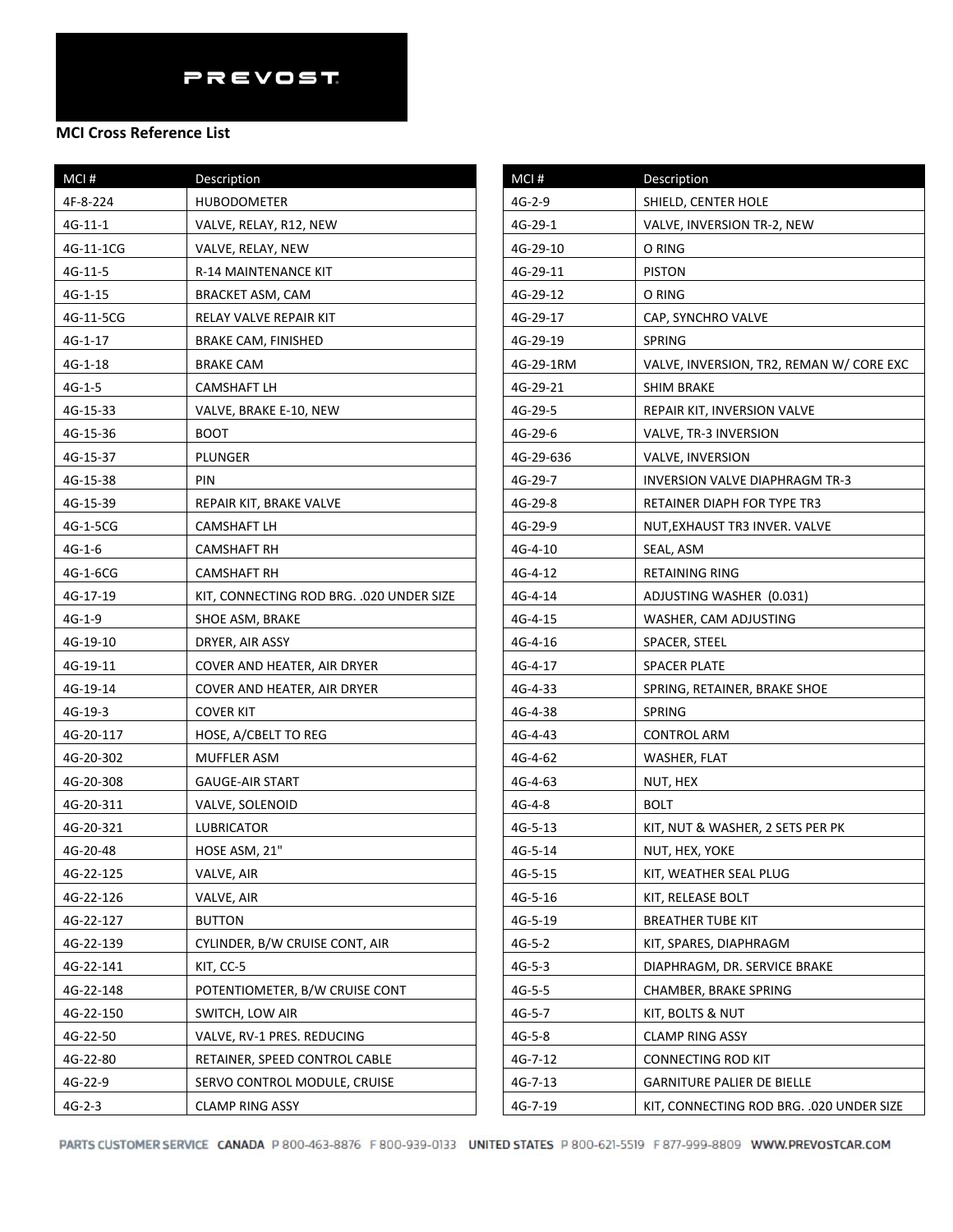| MCI#      | Description                              | MCI#          |
|-----------|------------------------------------------|---------------|
| $4G-7-3$  | KIT, SPARES                              | $4J-3-12$     |
| $4G-7-4$  | MAINTENANCE KIT TU-FLO-700               | $4J-3-14$     |
| $4J-1-1$  | BRAKE SPIDER ASSY, L.H.                  | $4J-3-19$     |
| $4J-1-10$ | <b>SPACER</b>                            | $4J - 4 - 13$ |
| $4J-1-11$ | <b>BRAKE SHOE &amp; LINING</b>           | $4J - 4 - 13$ |
| $4J-1-12$ | SHOE, BRAKE, 14 1/2" X 6"                | $4J-4-14$     |
| $4J-1-14$ | NUT, HEX3/8-16X9 [EA = PC]               | $4J-4-14$     |
| $4J-1-16$ | ROLLER, SHOE BRAKE (STD)                 | $4J-4-19$     |
| $4J-1-19$ | SHOE, BRAKE, 14 1/2" X 10"               | $4J-4-2$      |
| 4J-1-19CG | <b>BRAKE SHOE REAR 10"</b>               | 4J-4-21       |
| $4J-1-2$  | BRAKE SPIDER ASSY R.H.                   | $4J-4-22$     |
| $4J-1-55$ | CAMSHAFT, R.H.                           | 4J-4-27       |
| $4J-1-57$ | BRACKET ASSY, L.H. CHAMBER               | 4J-4-28       |
| 4J-1-58   | BRACKET ASSY, L.H. CHAMBER               | 4J-4-8        |
| $4J-1-59$ | BRACKET ASSY, R.H. CHAMBER               | $4J-5-10$     |
| 4J-1-5CG  | CAMSHAFT, R.H.                           | $4J-7-11$     |
| $4J-1-6$  | WASHER (PKG 100)                         | $4K-1-1$      |
| $4J-1-60$ | BRACKET ASSY, R.H. CHAMBER               | $4K-1-1$      |
| $4J-1-64$ | WASHER                                   | $4K-1-4$      |
| $4J-1-67$ | REPLACED BY 120382                       | 4K-1-5        |
| $4J-1-7$  | <b>CAMSHAFT</b>                          | 4K-19-1       |
| $4J-1-70$ | SHOE, BRAKE, 14 1/2" X 6"                | 4K-19-1       |
| $4J-1-71$ | SHOE, BRAKE, 14 1/2" X 6"                | 4K-19-1       |
| 4J-1-71A  | SHOE, BRAKE, 14 1/2" X 6"                | 4K-19-1       |
| 4J-1-71CG | SHOE, BRAKE, 14 1/2" X 6"                | $4K-19-4$     |
| 4J-1-75B  | KIT, BOLT, LINING 3/8-16X1" (BOX OF 100) | $4K-19-4$     |
| 4J-1-75F  | KIT, BOLT LINING (BOX OF 20)             | 4K-19-        |
| 4J-1-7CG  | CAMSHAFT                                 | 4K-19-        |
| $4J-1-8$  | <b>BRAKE CAM, RH FRONT</b>               | $4K-19-6$     |
| 4J-1-8CG  | CAM SHAFT RIGHT FRONT                    | 4K-19-        |
| 4J-19-19  | DRYER, AIR, AD-9, 24V, NEW               | 4K-19-8       |
| $4J-2-1$  | <b>BRAKE CHAMBER</b>                     | 4K-19-8       |
| $4J-2-12$ | NUT FRONT & REAR BRAKE CH.               | 4K-19-9       |
| $4J-2-14$ | <b>NUT</b>                               | 4K-22-3       |
| $4J-2-15$ | BRAKE CHAMBER, LH FT                     | 4K-22-3       |
| $4J-2-16$ | CHAMBER ASM BRAKE FT RH                  | $4K-22-4$     |
| 4J-2-2    | DIAPHRAGM, FRT BRAKE CHAMBER             | $4K-22-4$     |
| 4J-22-11  | VALVE, SOLENOID                          | 4K-22-        |
| 4J-2-3    | PLATE PRESSURE BRAKE CHAMBER             | 4K-3-1:       |
| $4J-3-11$ | <b>SLACK ADJUSTER</b>                    | 4K-3-2        |

| MCI#          | Description                              |
|---------------|------------------------------------------|
| $4J-3-12$     | <b>SLACK ADJUSTER</b>                    |
| 4J-3-143      | CAMSHAFT L.H.                            |
| 4J-3-19       | ADJUSTER, SLACK                          |
| $4J - 4 - 13$ | CAMSHAFT, RH                             |
| 4J-4-13CG     | CAMSHAFT, RH                             |
| $4J - 4 - 14$ | CAMSHAFT LH                              |
| 4J-4-14CG     | <b>CAMSHAFT LH</b>                       |
| $4J-4-19$     | BRAKE SHOE REAR 10" (OEM)                |
| 4J-4-2        | BOLT                                     |
| $4J-4-21$     | LINING KIT BRAKE SHOE 8" STD             |
| $4J-4-22$     | ROLLER, BRAKE, STD 8" SHOE               |
| 4J-4-27       | ROLLER, SHOE BRAKE (1/8 O.S.)            |
| 4J-4-28       | ROLLER, SHOE BRAKE (1/4 O.S.)            |
| 4J-4-8        | ROLLER, SHOE BRAKE (STD)                 |
| $4J-5-10$     | CHAMBER DD-3                             |
| 4J-7-11       | GASKET, INLET                            |
| 4K-1-1        | LINING KIT, BRAKE SHOE 6" STD            |
| 4K-1-13       | KIT, BOLT, LINING 3/8-16X1" (BOX OF 100) |
| 4K-1-4        | CAMSHAFT, L.H.                           |
| 4K-1-5        | BRAKE SHOE & LINING                      |
| 4K-19-10      | THERMOSTAT REPAIR KIT, DRYER             |
| 4K-19-11      | THERMOSTAT                               |
| 4K-19-12      | KIT, MOUNTING BRACKET                    |
| 4K-19-13      | <b>END COVER ASSY</b>                    |
| 4K-19-4       | <b>END COVER AD-4</b>                    |
| 4K-19-4CG     | <b>END COVER AD-4</b>                    |
| 4K-19-5       | CARTRIDGE, DESSICANT, NEW AD-4           |
| 4K-19-5CG     | KIT, AD-4 DRYER REFILL                   |
| 4K-19-62      | VALVE SAFETY ST-3 175 PSI                |
| 4K-19-7       | O RING                                   |
| 4K-19-8       | MAJOR MAINTENANCE KIT                    |
| 4K-19-8CG     | <b>MAJOR MAINTENANCE KIT</b>             |
| 4K-19-9       | CARTRIDGE, DESSICANT, REMAN W/ CORE EXCH |
| 4K-22-3       | VALVE, TWO-WAY                           |
| 4K-22-38      | REGULATOR AIR BRAKE W/ NOISE REDUCTION   |
| 4K-22-4       | VALVE, PRESS PROTECT PR2, NEW            |
| 4K-22-41      | KIT, REGULATOR REPAIR                    |
| 4K-22-57      | KIT, REGULATOR REPAIR                    |
| 4K-3-11       | GEAR SET, 3.36 RING AND PINION           |
| 4K-3-2        | SLACK ADJUSTER, R.H. AUTO.               |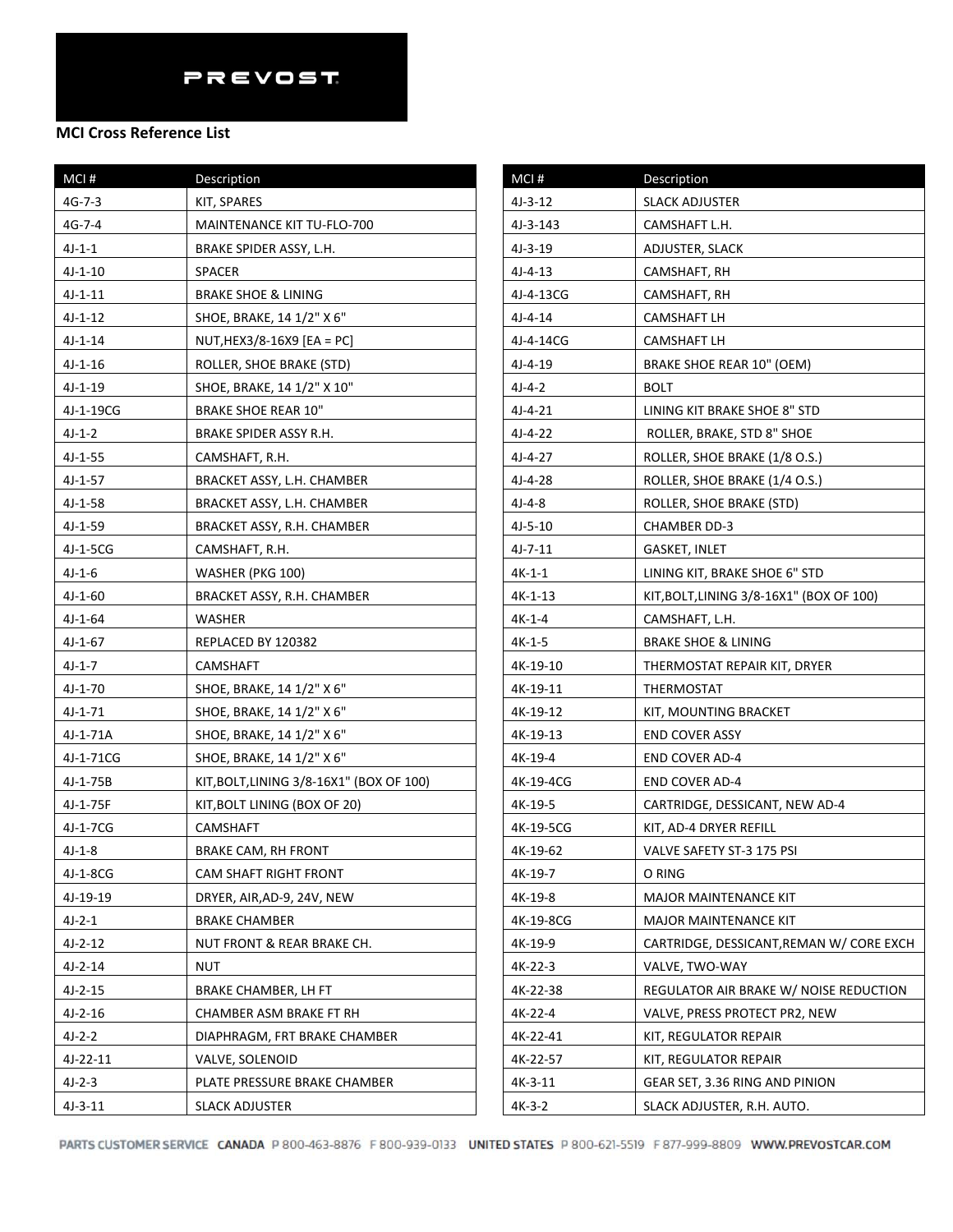#### **MCI Cross Reference List**

| MCI#       | Description                                 |
|------------|---------------------------------------------|
| $4K-3-5$   | STRAP, SLACK ADJUSTER, AUTO                 |
| 4K-3-6     | SLACK-ADJUSTER                              |
| $4K-4-1$   | LINING KIT, BRAKE SHOE 5" STD               |
| 4K-4-2     | LINING KIT, BRAKE SHOE 10" STD              |
| 4K-4-6     | SHOE, BRAKE, 14 1/2" X 6"                   |
| 4K-4-8     | SHOE, BRAKE, W/ LINING & ROLLER             |
| 4K-7-10    | GASKET, INLET                               |
| 4K-7-13    | GASKET, CYLINDER HEAD                       |
| 4K-7-14    | GASKET, BASE                                |
| 4K-7-15    | NUT                                         |
| 4K-7-16    | <b>BEARING</b>                              |
| $4K-7-3$   | COMPRESSOR, AIR, TF 750 NEW                 |
|            | COMPRESSOR, AIR, TF 750 REMAN W/CORE<br>EXC |
| 4K-7-3RM   | COMPRESSOR, AIR, TF 750 REMAN W/CORE        |
| 4K-7-3-RM  | EXC                                         |
| 4K-7-5     | CYLINDER HEAD MAINTENANCE KIT               |
| 4K-7-6     | <b>CRANKSHAFT BEARING KIT</b>               |
| 4K-7-8     | PISTON RING KIT                             |
| 4L-10-3    | AIR DRYER WABCO S1200 24VDC                 |
| 4L-10-5    | <b>CHECK VALVE</b>                          |
| 4L-1-103   | BRACKET, BRAKE CHAMBER R.H.                 |
| 4L-1-104   | SPIDER ASM, L.H.                            |
| 4L-1-105   | CAMSHAFT, LH                                |
| 4L-1-106   | BRACKET, BRAKE CHAMBER L.H.                 |
| 4L-1-107   | SPIDER ASM, RH                              |
| 4L-1-108   | BRAKE SHOE & LINING                         |
| 4L-1-109   | <b>SHOES 16.5 X 6</b>                       |
| $4L-11-1$  | VALVE, W/BRACKET R-14 NEW                   |
| 4L-11-10   | MTG BRACKET W/2 HOLES                       |
| 4L-1-110   | KIT, LINING, AXLE W/ RIVET & LINING         |
| 4L-11-11   | VALVE, W/BRACKET R-14 NEW                   |
| 4L-11-11CG | VALVE, W/BRACKET R-14 NEW                   |
| 4L-1-112   | <b>BOLT, BRAKE LINING</b>                   |
| 4L-1-113   | PIN RETAINER                                |
| 4L-1-114   | ROLLER CAM                                  |
| 4L-1-115   | WASHER CAMHEAD                              |
| 4L-1-116   | CAMSHAFT, R.H.                              |
| 4L-1-117   | SPRING EXTENSION                            |
| 4L-1-117CG | SPRING, RETURN                              |
| 4L-1-118   | <b>GREASE FITTING</b>                       |

| MCI#      | <b>Description</b>                       |
|-----------|------------------------------------------|
| 4L-1-120  | BRAKE SPIDER ASSY L.H.                   |
| 4L-1-121  | BRAKE SPIDER ASSY R.H.                   |
| 4L-1-122  | SCREW                                    |
| 4L-1-123  | NUT, SLOTTED                             |
| 4L-11-24  | TRACTOR PROTECTION VALVE TP-3            |
| 4L-1-124  | CAMSHAFT, L.H.                           |
| 4L-1-125  | CAMSHAFT, R.H.                           |
| 4L-1-126  | BRAKE SPIDER ASSY L.H.                   |
| 4L-1-128  | <b>BOLT</b>                              |
| $4L-1-13$ | PLATE, L.H. ROTOR                        |
| 4L-11-30  | VALVE, SERVICE RELAY                     |
| 4L-11-31  | VALVE, RELAY                             |
| 4L-11-32  | RELAY, TRACTION                          |
| 4L-1-132  | KIT, LINING, AXLE W/ RIVET & LINING      |
| 4L-1-134  | CAMSHAFT, R.H.                           |
| 4L-11-35  | VALVE, RELAY, R12P, NEW                  |
| 4L-1-135  | BUSHING, CAMSHAFT                        |
| $4L-11-4$ | VALVE, W/BRACKET R-14 NEW                |
| $4L-1-14$ | PLATE, R.H. ROTOR                        |
| 4L-11-40  | VALVE, RELAY, R-14, NEW                  |
| 4L-1-141  | BRAKE CHAMBER ASM, L.H.                  |
| 4L-1-142  | BRAKE CHAMBER ASM, R.H.                  |
| 4L-11-43  | VALVE, QUICK RELEASE, NEW                |
| 4L-1-143  | BRAKE SHOE & LINING                      |
| $4L-1-15$ | O'RING 3.53MM                            |
| 4L-1-154  | SHOES 16.5 X 6                           |
| 4L-1-155  | KIT 2 BRAKE SHOES W/LININGS              |
| 4L-1-156  | KIT, 2 BRAKE SHOES W/LINING & HARDWARE   |
| 4L-1-157  | <b>BRAKE REPAIR MAJOR</b>                |
| 4L-1-158  | KIT, LINING (COMPLETE AXLE SET W/ BOLTS) |
| 4L-1-159  | KIT, SHOE & LINING                       |
| $4L-1-16$ | KIT, SLIDE PIN ASM                       |
| 4L-1-165  | BRACKET, CHAMBER, LH, FRONT              |
| 4L-1-167  | CHAMBER                                  |
| 4L-1-168  | CAMSHAFT LH                              |
| 4L-1-169  | CAMSHAFT RH                              |
| $4L-1-17$ | CALIPER ASSY, L.H. (1560)                |
| 4L-1-170  | BRACKET, CHAMBER, LH, FRONT              |
| 4L-1-171  | BRACKET, BRAKE CHAMBER R.H.              |
| $4L-1-18$ | CALIPER ASSY, R.H.                       |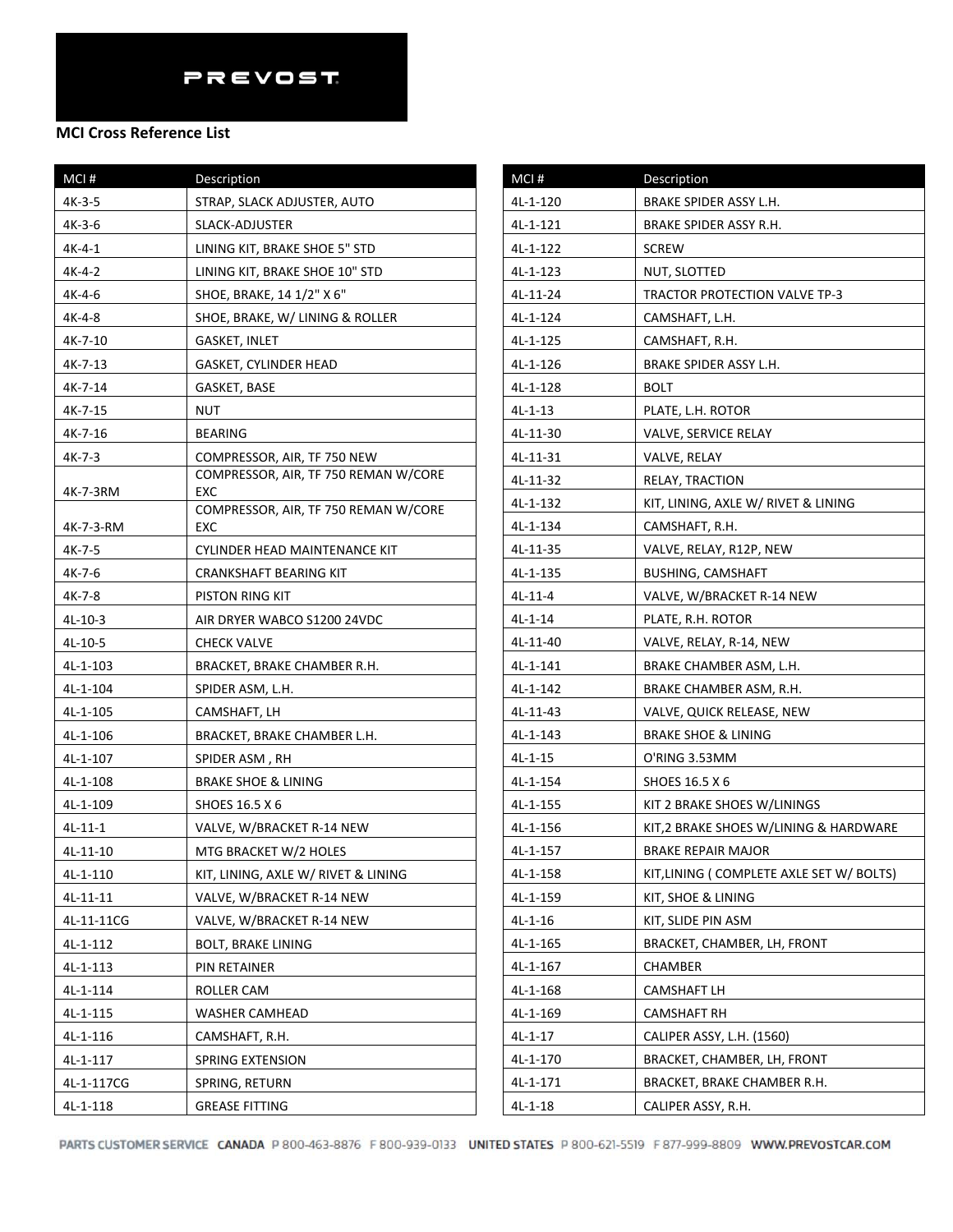| MCI#          | Description                       | M      |
|---------------|-----------------------------------|--------|
| 4L-1-188      | PIN, COTTER                       | 4L-    |
| 4L-11-9       | VALVE W/BRKT R-14, NEW            | 4L-    |
| $4L-1-20$     | <b>BUSHING, R/R OUTER</b>         | $4L -$ |
| $4L-12-1$     | <b>VALVE BRAKE</b>                | 4L-    |
| $4L-1-21$     | KIT BUSHING, $(1$ BOX = SET OF 4) | $4L -$ |
| $4L-1-22$     | O'RING                            | 4L-    |
| $4L-1-23$     | GF 45 1/8PM                       | $4L -$ |
| $4L-1-25$     | <b>BOOT, BRAKE PISTON</b>         | 4L-    |
| $4L-1-26$     | CAP ASSY, POWER SHAFT             | $4L -$ |
| $4L-1-27$     | CAP ASSY, POWER SHAFT             | 4L-    |
| 4L-1-28       | SEAL, OIL                         | 4L-    |
| 4L-1-29       | WASHER, POWER SHAFT THRUST        | 4L-    |
| $4L-1-30$     | SHAFT, POWER RH                   | $4L -$ |
| $4L-1-31$     | SHAFT, POWER LH                   | 4L-    |
| $4L-1-32$     | NUT, R.H. ACTUATOR                | $4L -$ |
| $4L-1-33$     | NUT, L.H. ACTUATOR                | $4L -$ |
| $4L-1-34$     | WASHER, POWER SHAFT RETAINING     | 4L-    |
| $4L-1-35$     | PISTON, BRAKE SHOE                | $4L -$ |
| $4L-1-36$     | SPRING COMPRESSION                | $4L -$ |
| 4L-13-60      | SWITCH, STOP LIGHT                | $4L -$ |
| $4L-1-37$     | <b>BUSHING, POWER SHAFT PILOT</b> | $4L -$ |
| $4L-1-38$     | RING, RETAINING                   | $4L -$ |
| 4L-1-39       | SEAL, BRAKE PISTON END            | 4L-    |
| $4L-1-40$     | SNAP RING, POWER SHAFT RET.       | $4L -$ |
| $4L-1-41$     | BRACKET BRAKE CHAMBER LH          | 4L-    |
| $4L-1-42$     | BRACKET BRAKE CHAMBER RH          | 4L-    |
| $4L-1-43$     | SCREW, HEX.                       | 4L-    |
| $4L - 1 - 44$ | WASHER                            | $4L -$ |
| $4L-1-45$     | WASHER                            | $4L -$ |
| 4L-1-45CG     | <b>WASHER</b>                     | $4L -$ |
| $4L-1-47$     | PAD, DISC BRAKE 1 AXLE            | 4L-    |
| $4L-1-48$     | PAD, DISC BRAKE 1 AXLE            | 4L-    |
| 4L-1-49       | KIT BUSHING, $(1$ BOX = SET OF 4) | 4L-    |
| $4L-1-50$     | KIT PIN SLIDING                   | 4L-    |
| $4L-1-51$     | KIT, REPAIR CALIPER MINOR         | 4L-    |
| 4L-15-100     | <b>POTENTIOMETER</b>              | $4L -$ |
| 4L-15-101     | KIT, REPAIR, PIVOT PIN            | 4L-    |
| 4L-15-102     | LEVER, SHAFT KIT                  | 4L-    |
| 4L-15-103     | KIT, SPARES ET-2                  | 4L-    |
| 4L-15-104     | THROTTLE ASM                      | $4L -$ |

| MCI#        | Description                                 |
|-------------|---------------------------------------------|
| 4L-15-112   | VALVE, BRAKE E-10, NEW                      |
| 4L-15-117   | PEDAL ASM, ACCELERATOR                      |
| 4L-15-118   | ACCELERATOR, CUMMINS                        |
| 4L-15-119   | <b>ACCELERATOR DDEC</b>                     |
| 4L-15-127   | <b>BRAKE VALVE E-12</b>                     |
| 4L-15-155   | E-10P BRAKE VALVE ASSY                      |
| 4L-15-156   | VALVE, BRAKE, E10PR                         |
| 4L-15-176   | SENSOR KIT (POTENTIOMETER)                  |
| 4L-15-178   | VALVE ASM E-10                              |
| 4L-15-184   | KIT, MAINTANANCE                            |
| $4L-1-52$   | CALIPER, KIT MAJOR LH                       |
| 4L-1-53     | CALIPER, KIT MAJOR RH                       |
| 4L-1-54     | <b>BUSHING, DISC BRAKE SLIDE PIN</b>        |
| 4L-15-60    | TREADLE, ELECTRONIC, ET-2                   |
| 4L-15-61    | TREADLE, ELECTRONIC, ET-2                   |
| 4L-15-64    | TREADLE, DDEC III & IV ELECT (1994-2001)    |
| 4L-15-80    | TREADLE, DDEC III & IV ELECT (1994-2001)    |
| 4L-15-96    | TREADLE, ELECTRONIC, ET-2                   |
| 4L-15-99    | JUMPER CABLE ASM                            |
| 4L-1-60     | BRAKE SPIDER ASSY L.H.                      |
| $4L-1-62$   | BRAKE SPIDER ASSY R.H.                      |
| 4L-1-64     | <b>BUSHING</b>                              |
| 4L-1-65     | KIT, POWER SHAFT                            |
| 4L-1-66     | KIT, MINOR REBUILD                          |
| 4L-1-70     | KIT PIN SLIDING W/O O-RING                  |
| 4L-17-3     | KIT, SAFETY VALVE                           |
| 4L-1-8      | CAM SHAFT RIGHT FRONT                       |
| 4L-1-85     | PAD, DISC BRAKE (TRANSIT) 1 WHEEL           |
| 4L-1-86     | KIT, BRAKE PAD AXLE SET                     |
| 4L-19-101   | <b>BLEED VALVE KIT</b>                      |
| 4L-19-108   | CONDENSOR, SEPARATOR (WITH RELAY)           |
| 4L-19-114   | KIT, PURGE, VALVE, AD-9, NEW 24V            |
| 4L-19-115   | KIT, AD-9 PURGE VALVE REPLACEMENT, NEW      |
| 4L-19-128   | AIR DRYER, AD9                              |
| 4L-19-132   | KIT, AD-9 PURGE VALVE REPLACEMENT, NEW      |
| 4L-19-132CG | VALVE, PURGE AD9                            |
| 4L-19-132RM | KIT, PURGE VLV AD9 REMAN 24V W/CORE<br>EXCH |
| 4L-19-168   | KIT, BRAKE, AD-9                            |
| 4L-19-180   | NUT, BLEED VALVE                            |
| 4L-19-181   | BLEED VALVE KIT                             |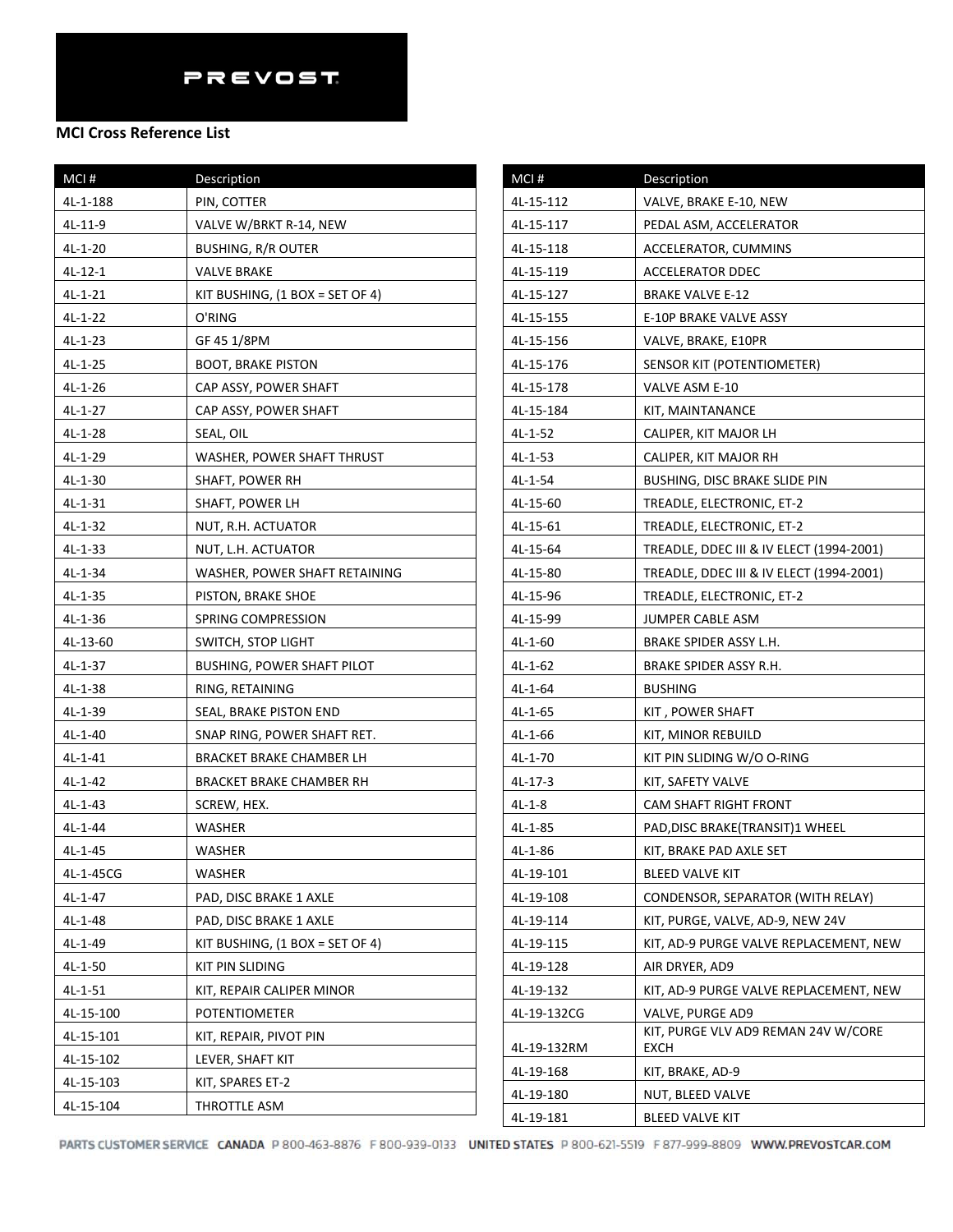## **MCI Cross Reference List**

| MCI#        | Description                                 |
|-------------|---------------------------------------------|
| 4L-19-182   | <b>GASKET</b>                               |
| 4L-19-183   | RETAINER, SEAL                              |
| 4L-19-184   | CARTRIDGE DESICCANT TURBO 2000 AIR DRYER    |
| 4L-19-185   | NUT, CHECK VALVE                            |
| 4L-19-186   | KIT, CHECK VALVE                            |
| 4L-19-187   | BOTTOM CAP ASM                              |
| 4L-19-188   | UNLOADER VALVE                              |
| 4L-19-189   | HEATER 24V                                  |
| 4L-19-190   | SAFETY VALVE 175PSI                         |
| 4L-19-191   | KIT, TURBO VALVE                            |
| 4L-19-197   | AIR DRYER                                   |
| 4L-19-238   | TANK                                        |
| 4L-19-240   | AIR, DRYER AD-IP DLU 24V                    |
| 4L-19-273   | TANK PING                                   |
| 4L-19-276   | ELEMENT, HEATER 24V                         |
| 4L-19-276CG | ELEMENT, HEATER 24V                         |
| 4L-19-291   | DESICCANT CARTRIDGE, AD-IP NEW              |
| 4L-19-351   | KIT, SILENCER                               |
| 4L-19-37CG  | AIR DRYER AD-9                              |
| 4L-19-512   | SEPERATOR, OIL - ASM                        |
| 4L-19-67    | DRYER, AIR, AD-9, 24V, NEW                  |
| 4L-19-67CG  | AIR DRYER AD-9                              |
| 4L-19-67RM  | DRYER AIR AD-9 24V REMAN W/CORE<br>EXCHANGE |
| 4L-19-79    | PURGE VALVE MAINT. KIT                      |
| 4L-19-79CG  | KIT, AD9 PURGE                              |
| 4L-19-80    | KIT, PURGE, VALVE, AD-9, NEW 24V            |
| 4L-19-81    | CHECK VALVE MAINT KIT                       |
| 4L-19-82    | KIT DESICCANT CARTRIDGE NEW AD-9            |
| 4L-19-83    | KIT, DESS, CARTR, REMAN, AD-9 W/ CORE EX    |
| 4L-19-83+   | KITAD9 DESICNT CRT, PRGE, CK VLVE WCORE EX  |
| 4L-19-84    | KIT MOUNTING                                |
| 4L-19-85    | COVER ASM, END                              |
| 4L-19-88    | CHECK VALVE MAINT KIT                       |
| 4L-19-90    | DRYER, AIR, AD-9, 24V, NEW                  |
| 4L-20-333   | HOSE ASM 2807-4 38" SXS                     |
| 4L-20-435   | HOSE ASM, TEE                               |
| 4L-20-581   | VALVE, DC-4 DOUBLE CHECK                    |
| 4L-2-1      | CAMSHAFT, BRAKE                             |
| $4L-2-10$   | YOKE, BRAKE CHAMBER                         |
| 4L-2-11     | DIAPHRAGM, RUBBER                           |

| MCI#      | <b>Description</b>                                 |
|-----------|----------------------------------------------------|
| $4L-2-12$ | DIAPHRAGM, FRT BRAKE CHAMBER                       |
| $4L-2-13$ | CHAMBER BRAKE FRONT AXLE                           |
| $4L-2-14$ | CHAMBER ASM, BRAKE, RH                             |
| 4L-2-16   | BRAKE CHAMBER ASM, LH                              |
| 4L-2-17   | BRAKE CHAMBER ASM, RH                              |
| $4L-2-2$  | <b>CAMSHAFT BRAKE</b>                              |
| 4L-22-120 | FILTER, HEAT CONTROL VALVE                         |
| 4L-22-124 | SEAL, O-RING, FILTER                               |
| 4L-22-2   | PRESSURE REDUCING VALVE 20 PSI                     |
| 4L-22-212 | REGULATOR, BELT TENSION AIR                        |
| 4L-22-213 | VALVE, QUICK RELEASE, NEW                          |
| 4L-22-220 | CHECK VALVE-SINGLE (SC-3)                          |
| 4L-22-241 | SOLENOID VALVE 3-WAY                               |
| 4L-22-256 | VALVE, PRESS PROTECT PR2, NEW                      |
| 4L-22-257 | VALVE, PRESSURE                                    |
| 4L-22-274 | VALVE, AIR LINE 1/4" PORT                          |
| 4L-22-276 | FNLINE QUICK RELEASE VALVE QR-L                    |
| 4L-22-277 | MODULATOR, ABS M32QR                               |
| 4L-22-296 | COUPLING ASSY-DUMMY                                |
| 4L-22-3   | <b>VALVE, AIR REGULATOR</b>                        |
| 4L-22-309 | <b>COUPLING</b>                                    |
| 4L-22-310 | COUPLING                                           |
| 4L-22-311 | VALVE, CUT-OFF, NEW                                |
| 4L-22-333 | VALVE                                              |
| 4L-22-345 | MODULATOR, ABS M32QR                               |
| 4L-22-348 | RELAY VALVE KIT (R-14)                             |
| 4L-22-349 | VALVE, MODULATOR, ABS, LH                          |
| 4L-22-352 | KIT, RELAY VALVE, MODULULATORS &<br><b>ADAPTER</b> |
| 4L-22-371 | VALVE, AIR, SYNCRO SV1 VLV NL                      |
| 4L-22-376 | VALVE, BAGGAGE DOOR, PUSH/PULL                     |
| 4L-22-391 | SOLENOID VALVE                                     |
| 4L-22-396 | VALVE                                              |
| 4L-22-428 | VALVE, DRAIN, DV-2 NEW                             |
| 4L-22-55  | VALVE ASM                                          |
| 4L-22-57  | MUFFLER, SINTERED BRONZE                           |
| 4L-22-75  | VALVE                                              |
| 4L-22-91  | KIT, MODULATOR, M-32                               |
| 4L-22-95  | VALVE, INVERSION TR-3 NEW                          |
| 4L-22-97  | <b>VALVE, QUICK RELEASE</b>                        |
| 4L-22-99  | VALVE, TOGGLE, 3-WAY, 2 POSITION                   |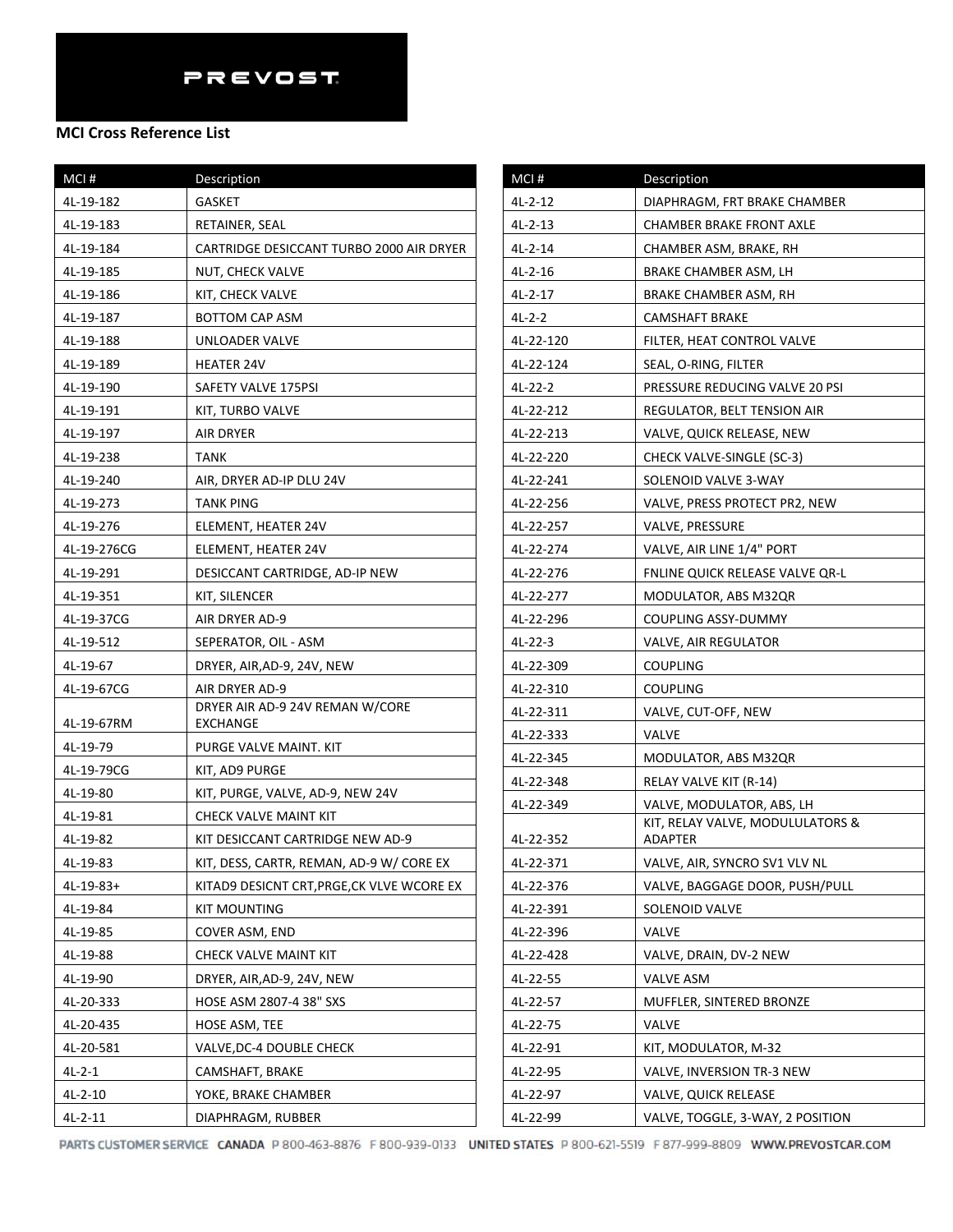| MCI#      | Description                      |
|-----------|----------------------------------|
| 4L-2-3    | <b>CHAMBER BRAKE</b>             |
| 4L-29-3   | LO VALVE                         |
| 4L-3-10   | PIN, CLEVIS                      |
| 4L-3-12   | STRAP, SLACK ADJUSTER, AUTO      |
| 4L-3-13   | SLACK ADJUSTER, R.H. AUTO.       |
| 4L-3-14   | SLACK ADJUSTER, L.H. AUTO.       |
| 4L-3-16   | NUT                              |
| 4L-3-17   | ANCHOR, SCREW, 15/16" LONG       |
| $4L-3-23$ | SLACK ADJUSTER, R.H. AUTO.       |
| $4L-3-24$ | SLACK ADJUSTER, L.H. AUTO.       |
| 4L-3-25   | <b>BRACKET, CAMSHAFT</b>         |
| $4L-3-3$  | <b>BUSHING CONTROL LEVER</b>     |
| 4L-3-3PK  | <b>BUSHING CONTROL LEVER</b>     |
| $4L-3-4$  | SLACK ADJ. WSHER. R.H. FRT       |
| 4L-3-5    | ADJUSTER, SLACK, AUTOMATIC. LH   |
| 4L-4-101  | O RING (1 RING)                  |
| 4L-4-102  | BRAKE SHOE LINING AND ROLLER ASM |
| 4L-4-106  | RIVET, BRAKE LINING              |
| 4L-4-108  | ROLLER ANCHOR                    |
| 4L-4-110  | CAMSHAFT R.H.                    |
| 4L-4-115  | BRACKET ASM, L.H.                |
| 4L-4-118  | <b>CAP SCREW</b>                 |
| 4L-4-119  | WASHER                           |
| 4L-4-120  | WASHER                           |
| 4L-4-121  | SNAP RING                        |
| 4L-4-125  | KIT, LINING                      |
| 4L-4-143  | CAMSHAFT L.H.                    |
| 4L-4-144  | SPRING, RETURN                   |
| 4L-4-145  | SPRING SHORT                     |
| 4L-4-148  | WASHER, BRAKE CAMSHAFT, SHIM     |
| 4L-4-150  | SPIDER ASM, BRAKE L.H.           |
| 4L-4-151  | SPIDER ASM, BRAKE R.H.           |
| 4L-4-152  | <b>BRACKET, CHAMBER</b>          |
| 4L-4-155  | <b>REPAIR KIT</b>                |
| 4L-4-156  | KIT, BRAKE SPRING                |
| 4L-4-186  | SPRING COMPRESSION               |
| 4L-4-197  | KIT, BRAKE SHOE & LINING         |
| 4L-4-198  | BRACKET, CHAMBER, L.H.           |
| 4L-4-199  | BRACKET ASM, R.H.                |
| 4L-4-200  | SPIDER, TAG, R.H., DL3           |

| MCI#                                                                                                                             | Description                                                                                                                                                                                                                                                                                        |
|----------------------------------------------------------------------------------------------------------------------------------|----------------------------------------------------------------------------------------------------------------------------------------------------------------------------------------------------------------------------------------------------------------------------------------------------|
| 4L-4-201                                                                                                                         | SPIDER, TAG, L.H., DL3                                                                                                                                                                                                                                                                             |
| 4L-4-203                                                                                                                         | PIN, BRAKE RETURN SPRING                                                                                                                                                                                                                                                                           |
| 4L-4-204                                                                                                                         | CAMSHAFT, BRAKE LH                                                                                                                                                                                                                                                                                 |
| 4L-4-204CG                                                                                                                       | CAMSHAFT                                                                                                                                                                                                                                                                                           |
| 4L-4-205                                                                                                                         | CAMSHAFT, RH TAG                                                                                                                                                                                                                                                                                   |
| 4L-4-205CG                                                                                                                       | CAMSHAFT, RH TAG                                                                                                                                                                                                                                                                                   |
| 4L-4-207                                                                                                                         | BRACKET ASSY, L.H. CHAMBER                                                                                                                                                                                                                                                                         |
| 4L-4-208                                                                                                                         | BRACKET ASSY, R.H. CHAMBER                                                                                                                                                                                                                                                                         |
| 4L-4-210                                                                                                                         | <b>CAPSCREW SHORT</b>                                                                                                                                                                                                                                                                              |
| 4L-4-211                                                                                                                         | <b>CAPSCREW LONG</b>                                                                                                                                                                                                                                                                               |
| 4L-4-212                                                                                                                         | WASHER                                                                                                                                                                                                                                                                                             |
| 4L-4-213                                                                                                                         | BRACKET ASM, BRAKE CHAMBER L.H.                                                                                                                                                                                                                                                                    |
| 4L-4-214                                                                                                                         | BRACKET ASM, BRAKE CHAMBER R.H.                                                                                                                                                                                                                                                                    |
| 4L-4-215                                                                                                                         | <b>BOLT</b>                                                                                                                                                                                                                                                                                        |
| 4L-4-217                                                                                                                         | BRACKET, ASSY, BRAKE CHAMBER                                                                                                                                                                                                                                                                       |
| 4L-4-218                                                                                                                         | BRACKET, CHAMBER, RH                                                                                                                                                                                                                                                                               |
| 4L-4-227                                                                                                                         | KIT, LINING, Q BRAKE                                                                                                                                                                                                                                                                               |
| 4L-4-232                                                                                                                         | KIT, 2LINED SHOE'S (16.5X8.62 ABEX)                                                                                                                                                                                                                                                                |
| 4L-4--232                                                                                                                        | KIT, 2LINED SHOE'S (16.5X8.62 ABEX)                                                                                                                                                                                                                                                                |
|                                                                                                                                  | KIT2LINED SHOES                                                                                                                                                                                                                                                                                    |
| 4L-4-233                                                                                                                         | W/HARDWAR(16.5X8.62ABEX)                                                                                                                                                                                                                                                                           |
| 4L-4-234                                                                                                                         | KIT, HARDW RETAINER, ROLER, BUSHIS. PIN, SPRS                                                                                                                                                                                                                                                      |
| 4L-4-235                                                                                                                         | KIT, AXLE SET W/RIVETS (16.5X8.62ABEX)                                                                                                                                                                                                                                                             |
| 4L-4-236                                                                                                                         | KIT AXLE SET W/BOLTS (16.5X8.62 ABEX)<br><b>BRAKE CAMSHAFT</b>                                                                                                                                                                                                                                     |
| 4L-4-237<br>4L-4-238                                                                                                             |                                                                                                                                                                                                                                                                                                    |
| 4L-4-239                                                                                                                         | CAMSHAFT, RH                                                                                                                                                                                                                                                                                       |
|                                                                                                                                  | SPRING RETURN REAR BRAKE                                                                                                                                                                                                                                                                           |
| 4L-4-240                                                                                                                         | SPIDER ASM, BRAKE LH/RH<br><b>BRACKET ASM -BRAKE CHAMBER LH</b>                                                                                                                                                                                                                                    |
| 4L-4-241                                                                                                                         |                                                                                                                                                                                                                                                                                                    |
| 4L-4-242                                                                                                                         | BRACKET, CHAMBER, R.H.                                                                                                                                                                                                                                                                             |
|                                                                                                                                  |                                                                                                                                                                                                                                                                                                    |
|                                                                                                                                  |                                                                                                                                                                                                                                                                                                    |
|                                                                                                                                  |                                                                                                                                                                                                                                                                                                    |
|                                                                                                                                  |                                                                                                                                                                                                                                                                                                    |
|                                                                                                                                  |                                                                                                                                                                                                                                                                                                    |
|                                                                                                                                  |                                                                                                                                                                                                                                                                                                    |
|                                                                                                                                  |                                                                                                                                                                                                                                                                                                    |
|                                                                                                                                  |                                                                                                                                                                                                                                                                                                    |
|                                                                                                                                  |                                                                                                                                                                                                                                                                                                    |
|                                                                                                                                  |                                                                                                                                                                                                                                                                                                    |
| 4L-4-243<br>4L-4-269<br>4L-4-270<br>4L-4-271<br>4L-4-273<br>4L-4-274<br>4L-4-275<br>4L-4-276<br>4L-4-277<br>4L-4-278<br>4L-4-279 | CAP SCREW<br><b>BRAKE SHOE</b><br>KIT, BRAKE SHOE& LINING<br>SHOE ASM, RR W/ LINING & HDW<br>KIT, BRAKE LINING<br>BRAKE SHOE, W/O LINING<br>SHOE ASM, TRAILING, W/ LINING, W/O HDW<br>KIT, 2 LINED SHOES W/ LINING & HDW<br>KIT, BRAKE REPAIR MINOR<br>KIT, LINING (AXLE SET)<br>SHOE & LINING KIT |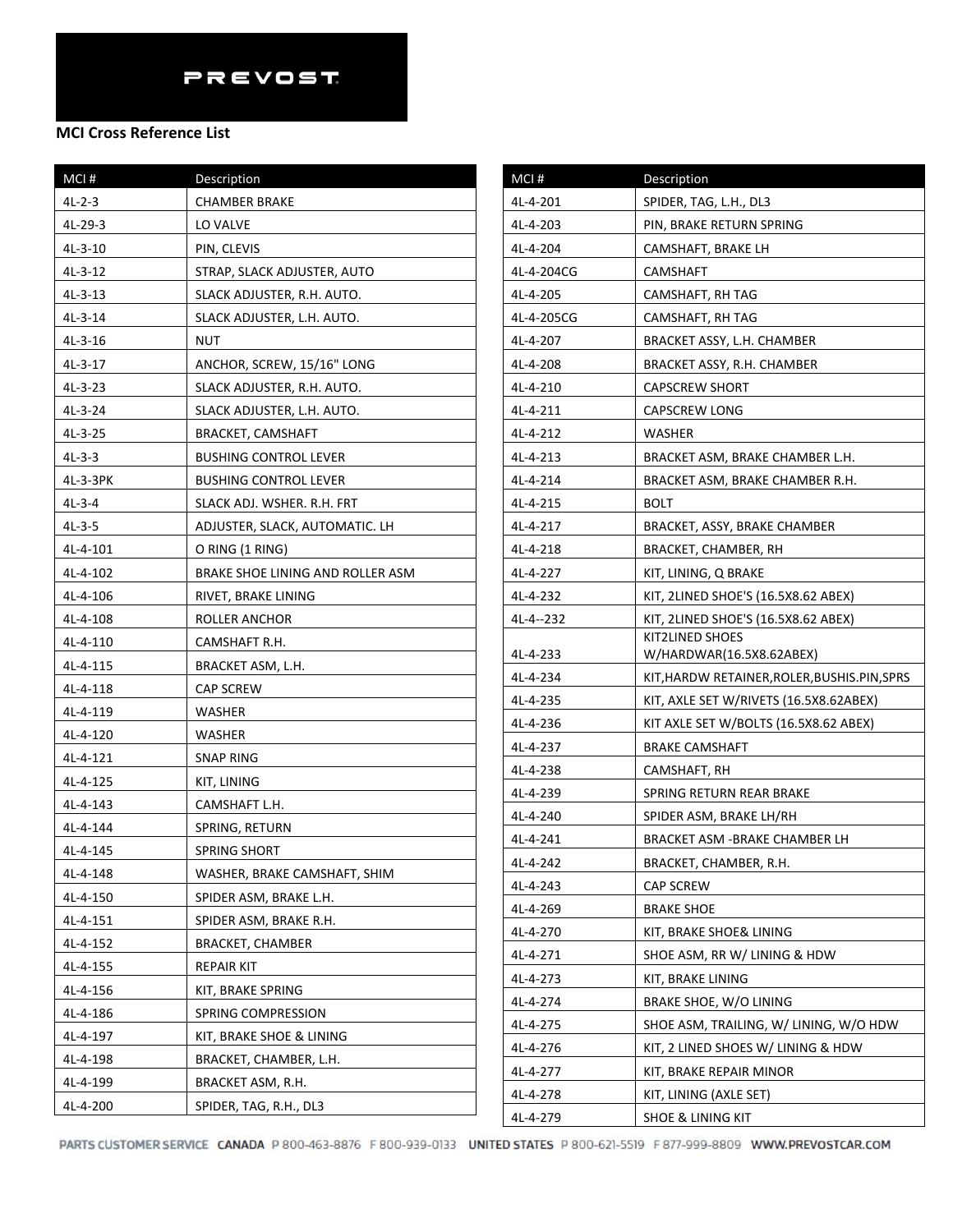### **MCI Cross Reference List**

| MCI#      | Description                           |
|-----------|---------------------------------------|
| 4L-4-28   | PLATE, ASSY L.H. SIDE                 |
| 4L-4-280  | KIT, LINED BRAKE SHOE W/ HARDWARE     |
| 4L-4-283  | SHOE, BRAKE FRONT                     |
| 4L-4-284  | SHOE ASM, TRAILING, W/LINING, W/O HDW |
| 4L-4-285  | KIT, BRAKE                            |
| 4L-4-286  | KIT, LINING                           |
| 4L-4-287  | SHOE ASM, TRAILING W/LIN, W/O HDW     |
| 4L-4-288  | SHOE ASM, TRAILING W/LIN & HDW        |
| 4L-4-29   | PLATE, TORQUE ASSY R.H.               |
| 4L-4-290  | KIT BRAKE LINING                      |
| 4L-4-295  | SPIDER, BRAKE                         |
| 4L-4-296  | SPIKER, BRAKE                         |
| 4L-4-307  | SPIDER ASM, L.H.                      |
| 4L-4-308  | SPIDER ASM, BRAKE, R.H.               |
| 4L-4-309  | CAMSHAFT L.H.                         |
| 4L-4-31   | LOCK NUT                              |
| 4L-4-310  | CAMSHAFT R.H.                         |
| 4L-4-311  | BRACKET, CHAMBER MOUNT, L.H.          |
| 4L-4-312  | BRACKET, CHAMBER MOUNT, R.H.          |
| 4L-4-316  | CHAMBER ASM, BRAKE LH & RH            |
| 4L-4-318  | SPIDER ASM, TRAILING L.H./R.H.        |
| 4L-4-319  | CAMSHAFT, BRAKE LH                    |
| 4L-4-32   | KIT, SLIDE PIN ASM                    |
| 4L-4-321  | SPIDER ASM, TRAILING L.H./R.H.        |
| 4L-4-322  | CAMSHAFT, RH TAG                      |
| 4L-4-33   | RETAINER KIT, CALIPER PIN             |
| 4L-4-34   | PIN, COTTER                           |
| $4L-4-35$ | CAL & CAP ASM, L.H. ACT THREAD        |
| 4L-4-36   | CALIPER & CAP ASM                     |
| 4L-4-37   | CALIPER ASSY                          |
| 4L-4-41   | SEAL, OIL                             |
| 4L-4-54   | BRAKE SPIDER ASM LH/RH                |
| 4L-4-56   | BRACKET, CHAMBER, RH                  |
| 4L-4-57   | <b>BRAKE CAMSHAFT</b>                 |
| 4L-4-57CG | <b>BRAKE CAMSHAFT</b>                 |
| 4L-4-58   | <b>BRAKE CAMSHAFT</b>                 |
| 4L-4-58CG | <b>BRAKE CAMSHAFT</b>                 |
| 4L-4-59   | SUPPORT, SENSOR                       |
| 4L-4-60   | SPACER, SENSOR                        |
| 4L-4-61   | O RING (1 RING)                       |

| MCI#      | Description                          |
|-----------|--------------------------------------|
| 4L-4-62   | SCR CAP HEX 5/8-18 X 4.25 GR A       |
| 4L-4-63   | BUSHING, RUBBER                      |
| 4L-4-95   | KIT, SLIDE PIN ASM                   |
| 4L-4-96   | SPIDER ASM RH                        |
| 4L-4-97   | SPIDER ASM, LH                       |
| 4L-4-99   | <b>BUSHING, ANCHOR PIN</b>           |
| 4L-5-10   | SPRING COMPRESSION                   |
| 4L-5-15   | <b>BRAKE CHAMBER TYPE 16</b>         |
| 4L-5-16   | YOKE, BRAKE CHAMBER                  |
| 4L-5-17   | CHAMBER ASSY BRAKE TRAIL. WHEEL      |
| 4L-5-18   | CHAMBER, BRAKE, TYPE 12, AFTERMARKET |
| 4L-5-20   | CHAMBER ASM, BRAKE TAG AXLE LH       |
| 4L-5-21   | CHAMBER ASM, BRAKE, TAG AXLE RH      |
| 4L-5-26   | CHAMBER-BRAKE LH FRT                 |
| 4L-5-27   | CHAMBER-BRAKE RH FRT                 |
| 4L-5-28   | CHAMBER ASM, BRAKE TAG AXLE LH       |
| 4L-5-29   | BRAKE CHAMBER, REAR LH.              |
| $4L-5-3$  | BRAKE CHAMBER TYPE 16<br>/SAV        |
| 4L-5-30   | BRAKE CHAMBER REAR, RH               |
| 4L-5-31   | CHAMBER, BRAKE, TAG AXLE             |
| 4L-5-32   | ASM, BRAKE CHAMBER                   |
| 4L-5-33   | YOKE PUSH ROD                        |
| 4L-5-34   | PIN CLEVIS                           |
| 4L-5-35   | CHAMBER, BRAKE, TYPE 12, AFTERMARKET |
| 4L-5-36   | CHAMBER, BRAKE                       |
| $4L-5-7$  | DIAPHRAGM, TYPE 16 BRAKE             |
| 4L-5-9    | CLAMP RING, BRAKE CHAMBER            |
| 4L-6-101  | BRACKET KIT                          |
| 4L-6-16   | SLACK ADJUSTER, AUTO, TRAILING, L.H. |
| 4L-6-17   | SLACK ADJUSTER, AUTO, TRAILING, R.H. |
| 4L-6-19   | SPRING                               |
| $4L-6-20$ | <b>HELPER SPRING, BLUE</b>           |
| $4L-6-24$ | ADJUSTER, SLACK, MANUAL              |
| $4L-6-25$ | SLACK ADJUSTER' AUTOM, L.H.          |
| 4L-6-26   | SLACK ADJUSTER, AUTOM, R.H.          |
| $4L-6-27$ | SLACK ADJUSTER LH/RH AUTO            |
| $4L-6-28$ | NUT                                  |
| 4L-6-32   | ANCHOR, SCREW, 15/16" LONG           |
| 4L-6-32PK | ANCHOR, SCREW, 15/16" LONG           |
| 4L-6-48   | SLACK ADJUSTER, AUTOM.LH & RH        |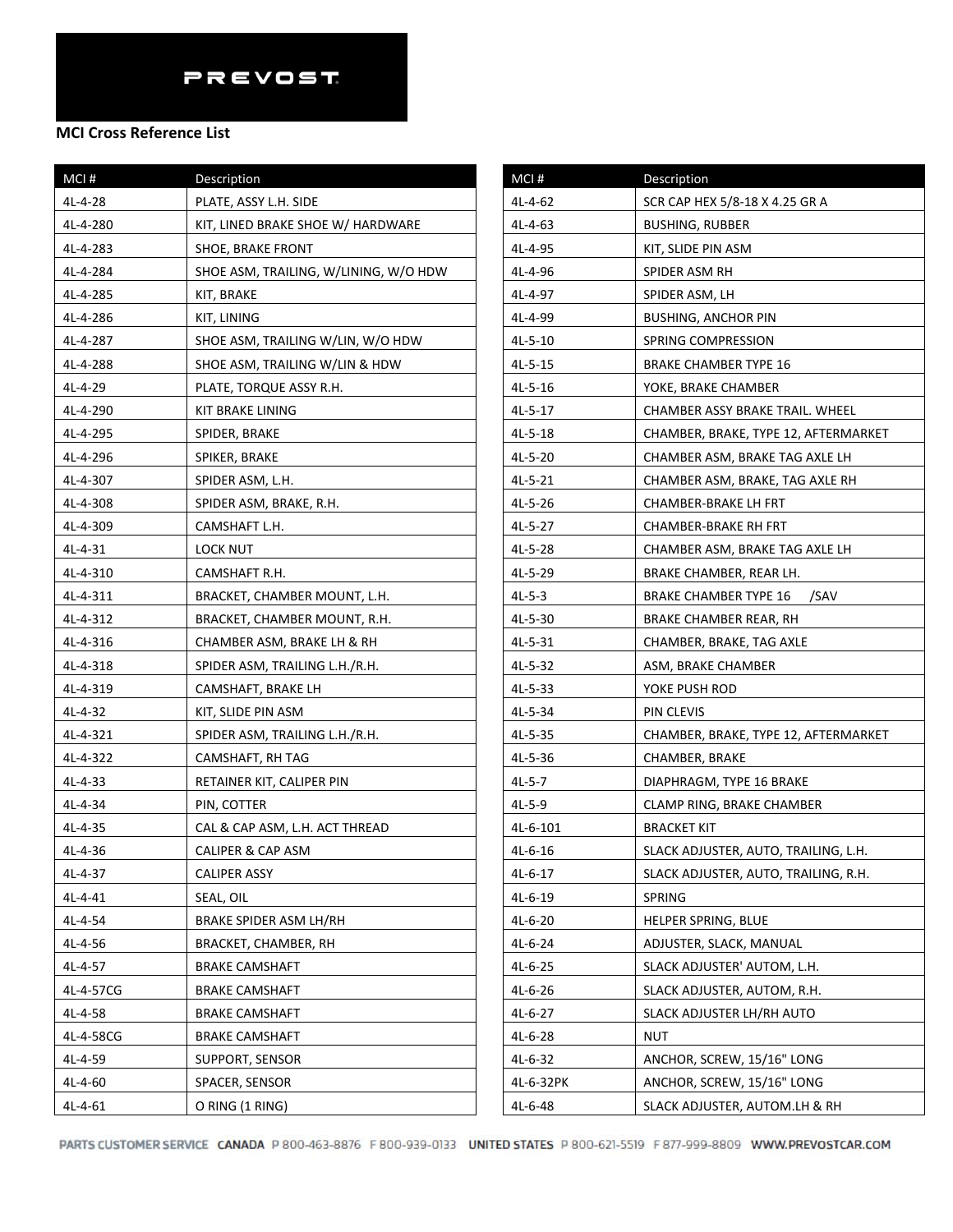| MCI#         | Description                                 |
|--------------|---------------------------------------------|
| 4L-6-49      | ADJUSTER, SLACK - TAG AXLE                  |
| 4L-6-50      | BRACKET, SLACK ADJUSTER                     |
| 4L-6-53      | <b>SLACK ADJUSTER</b>                       |
| 4L-6-56      | ADJUSTER, SLACK - RH/LH FRT                 |
| 4L-6-57      | SLACK ADJUSTER LH/RH AUTO                   |
| 4L-6-58      | <b>SLACK ADJUSTER</b>                       |
| 4L-6-61      | SLACK ADJUSTER, FRONT AXLE L.H.             |
| $4L-6-62$    | ADJUSTER, SLACK, DR AXLE L.H.               |
| $4L-6-63$    | SLACK ADJUSTER, FRONT AXLE R.H.             |
| 4L-6-64      | SLACK ADJUSTER, DRIVE AXLE R.H.             |
| 4L-6-66      | SLACK ADJUSTER' AUTOM, L.H.                 |
| 4L-6-67      | SLACK ADJUSTER, AUTOM, R.H.                 |
| $4L-6-68$    | ADJUSTER, SLACK AUTO, TRAILING L.H.         |
| 4L-6-69      | ADJUSTER, SLACK, AUTO TRAILING R.H.         |
| 4L-6-74      | ADJUSTER, SLACK TRAILER L.H.                |
| 4L-6-75      | SLACK ADJUSTER                              |
| 4L-6-76      | SLACK ADJUSTER, REPAIR KIT                  |
| 4L-6-77      | YOKE, SLACK ADJUSTER AUTO.                  |
| 4L-6-79      | CLIP-SMALL, SLACK ADJUSTER                  |
| 4L-6-80      | CLIP - CLEVIS                               |
| 4L-6-84      | KIT, YOKE, CLEVIS PINS, COTTER PINS LH.     |
| 4L-6-85      | KIT, YOKE, CLEVIS& COTTER PINS,& SPRINGS    |
| 4L-7-112     | COMPRESSOR AIR, TU-FLO 750, NEW             |
| 4L-7-112CGRM | COMPRESSOR TU-FL0 750 REMAN W/CORE          |
| 4L-7-112RM   | COMPRESSOR, TF 750 REMAN W/ CORE<br>EXCHANG |
| 4L-7-145     | KIT CYLINDER HEAD GASKET                    |
| 4L-7-146     | <b>UNLOADER</b>                             |
| 4L-7-147     | KIT COMPRESSEUR SEAL                        |
| 4L-7-148     | SEAL KIT, CAT MD                            |
| 4L-7-149     | SEAL KIT, CAT HD                            |
| 4L-7-151     | KIT, SERIES 60 SEAL                         |
| 4L-7-154     | SAFETY VALVE ST-4 M16 X 1.5                 |
| 4L-7-75      | COMPRESSOR, AIR, TU-FLO 750, NEW            |
| 4L-7-75CGRM  | COMPRESSOR, AIR, TF-750, REMAN W/ CORE EX   |
| 4L-7-75RM    | COMPRESSOR, AIR, TU-FLO 750, NEW            |
| 4L-7-77      | COMPRESSOR, TF-750 NEW                      |
| 4L-7-79      | COMPRESSOR, AIR TF 750 NEW                  |
| 4L-7-86      | <b>INLET REGULATOR VALVE</b>                |
| 4L-7-95      | KIT                                         |
| 4L-8-1       | GOVERNOR, AIR D2, NEW                       |

| MCI#      | Description                              |
|-----------|------------------------------------------|
| $4L-8-10$ | <b>GOVERNER MAIN KIT</b>                 |
| 4L-8-1CG  | <b>GOVERNER</b>                          |
| 4L-8-29   | GOVERNOR, AIR D2, NEW                    |
| 4L-9-4    | ADAPTER FLANGE-AIR CMPR DSCHRG           |
| 4L-9-5    | GASKET, AIR COMP. DISCHARGE              |
| 4M-1-17   | SPRING EXTENSION                         |
| $4M-1-3$  | BOLT                                     |
| 4M-15-2   | VALVE, BRAKE TREADLE AND E-4             |
| 4M-15-5   | <b>PISTON</b>                            |
| 4M-15-7   | VALVE #2                                 |
| 4M-22-3   | <b>SEAT SPRING</b>                       |
| 4M-22-8   | <b>CHECK VALVE</b>                       |
| 4M-4-16   | NUT                                      |
| 4M-4-32   | ANCHOR PIN, RR BRAKE                     |
| 4M-4-33   | WASHER, HARDENED                         |
| 4M-4-34   | STRAP                                    |
| 4M-4-51   | <b>BOLT</b>                              |
| 4M-5-16   | YOKE, TAG AXLE                           |
| 4M-5-17   | PIN, CLEVIS                              |
| 4M-5-22   | CHAMBER, BRAKE WIPER ROD DD-3            |
| 4M-5-30   | BREATHER, DIAPHRAGM, BRAKE CHAMBER       |
| 4M-5-31   | <b>DIAPHRAGM</b>                         |
| 4M-5-32   | SCREW, MACPNC/R6-32X1/4                  |
| 4M-5-6    | YOKE, BRAKE CHAMBER                      |
| 4M-6-3    | AUT SLACK ADJUSTER A/M                   |
| 4M-7-5    | <b>SPRING GUIDE</b>                      |
| 4M-7-6    | <b>INLET SEAT</b>                        |
| 4N-22-8   | <b>STRAINER</b>                          |
| 4R-10-120 | VALVE, SAFETY                            |
| 4R-11-1   | VALVE RELAY R-8                          |
| 4R-11-11  | O-RING E4 BRAKE APPLICATION              |
| 4R-11-16  | CONDUIT FLEXIBLE JAUNE 3/8 DIA           |
| 4R-11-17  | <b>PISTON</b>                            |
| 4R-11-1RM | VALVE, RELAY, R8, REMAN W/ CORE EXCHANGE |
| 4R-11-25  | O-RING, VALVE*                           |
| 4R-11-34  | DIAPHRAGM KIT                            |
| 4R-11-40  | <b>EXHAUST COVER</b>                     |
| 4R-11-6   | DIAPHRAGM                                |
| 4R-11-7   | <b>COVER</b>                             |
| 4R-14-2   | SWITCH, PRESSURE                         |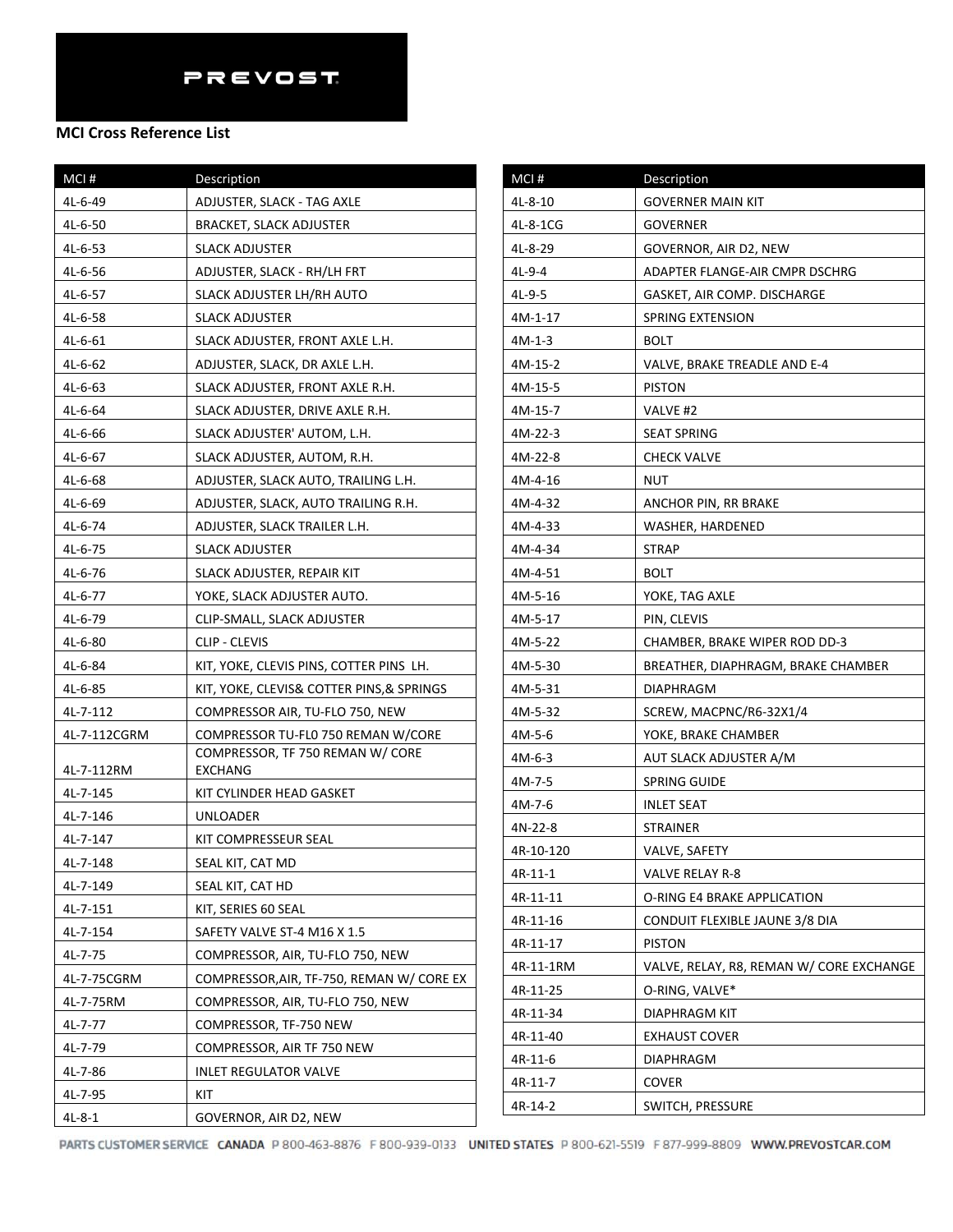| MCI#        | Description                                 |
|-------------|---------------------------------------------|
| 4R-15-1     | VALVE, SAFETY                               |
| 4R-15-10    | SEAL                                        |
| 4R-15-100   | CYLINDER                                    |
| 4R-15-102   | <b>CYLINDER SPRING</b>                      |
| 4R-15-107   | ACC. LEVER                                  |
| 4R-15-113   | SPACER THROT CONTROL CYLINDER               |
| 4R-15-115   | BRAKE VALVE, E3, NEW                        |
| 4R-15-117   | DUST SHIELD                                 |
| 4R-15-12    | <b>GUIDE, STEM SPRING</b>                   |
| 4R-15-122   | VALVE, BRAKE E-10, NEW                      |
| 4R-15-122RM | VALVE, BRAKE, E10, REMAN W/CORE<br>EXCHANGE |
| 4R-15-125   | RETAINER                                    |
| 4R-15-126   | PISTON, RELAY (NO 1)                        |
| 4R-15-127   | ADAPTOR                                     |
| 4R-15-13    | <b>SEAT VALVE</b>                           |
| 4R-15-15    | PISTON, DUAL BRAKE VALVE                    |
| 4R-15-16    | INLET & EXHAUST VALVE UPPER                 |
| 4R-15-18    | <b>PISTON</b>                               |
| 4R-15-19    | LOWER BODY ASM                              |
| 4R-15-2     | VALVE ASM                                   |
| 4R-15-20    | CORE BOTTOM                                 |
| 4R-15-21    | O RING                                      |
| 4R-15-23    | START VALVE ASM E-6 INL & EXH               |
| 4R-15-24    | VALVE, INLET / EXHAUST                      |
| 4R-15-25    | <b>RETAINER</b>                             |
| 4R-15-3     | VALVE, BRAKE, E6, NEW                       |
| 4R-15-30    | O RING                                      |
| 4R-15-32    | REPAIR KIT, E-6 BRAKE VALVE                 |
| 4R-15-37    | THROTTLE CONTROL KIT                        |
| 4R-15-3RM   | VALVE, BRAKE, E6, REMAN W/ CORE EXCHANG     |
| 4R-15-5     | VALVE, BRAKE APPLICATION                    |
| 4R-15-52    | <b>VALVE, BRAKE APPLICATION</b>             |
| 4R-15-53    | LOWER BODY ASM                              |
| 4R-15-6     | SPRING                                      |
| 4R-15-62    | VALVE, INLET / EXHAUST                      |
| 4R-15-7     | <b>UPPER BODY E-6</b>                       |
| 4R-15-74    | <b>STEM BRAKE</b>                           |
| 4R-15-77    | PIN                                         |
| 4R-15-8     | SPRING                                      |
| 4R-15-82    | SPRING                                      |

| MCI#        | Description                      |
|-------------|----------------------------------|
| 4R-15-86    | <b>BOOT</b>                      |
| 4R-15-89    | RING                             |
| 4R-15-9     | FILTER                           |
| 4R-19-1     | TANK AIR, REAR                   |
| 4R-19-10    | THERMOSTAT REPAIR KIT, DRYER     |
| 4R-19-100   | <b>STRAINER</b>                  |
| 4R-19-101   | SPRING SEAT                      |
| 4R-19-102   | WASHER                           |
| 4R-19-105   | AIR DRYER PLATE                  |
| 4R-19-106   | COVER AND HEATER, AIR DRYER      |
| 4R-19-109   | THERMOSTAT REPAIR KIT, DRYER     |
| 4R-19-111   | THERMAL COVER                    |
| 4R-19-114   | PURGE VALVE ASM                  |
| 4R-19-115   | <b>HOUSING</b>                   |
| 4R-19-117   | COVER, EXHAUST FOR AD2           |
| 4R-19-119   | FITTING                          |
| 4R-19-120   | VALVE, SAFETY                    |
| 4R-19-124   | BRKT, AIR DRYER, AD-2            |
| 4R-19-126   | VALVE, CHECH INLET (AD-2)        |
| 4R-19-128   | SPRING SEAT                      |
| 4R-19-13    | DRYER, AIR, AD-2, NEW            |
| 4R-19-130   | VALVE, DRAIN                     |
| 4R-19-132   | VALVE, PURGE AD9                 |
| 4R-19-132CG | VALVE, PURGE AD9                 |
| 4R-19-133   | RESERVOIR AIR B/W 3.5 X 10       |
| 4R-19-17    | <b>COVER</b>                     |
| 4R-19-2     | TANK AIR, FRONT                  |
| 4R-19-20    | DRYER, AIR, AD-2, NEW            |
| 4R-19-76    | KIT, AD-2 DRYER CARTRIDGE        |
| 4R-19-77    | KIT, AD-2 DRYER CARTRIDGE        |
| 4R-19-78    | FIELD MAINTENANCE KIT            |
| 4R-19-78CG  | FIELD MAINTENANCE KIT            |
| 4R-19-79    | <b>MAINTENANCE KIT</b>           |
| 4R-19-82    | O-RING                           |
| 4R-19-83    | O RING AIR DRYER                 |
| 4R-19-84    | WASHER, DIAPHRAGM, BRAKE CHAMBER |
| 4R-19-85    | BOOT                             |
| 4R-19-86    | VALVE                            |
| 4R-19-89    | THERMO-EXPL VLV MOISTURE EJCTR   |
| 4R-19-93    | CARTRIDGE AIR DRYER              |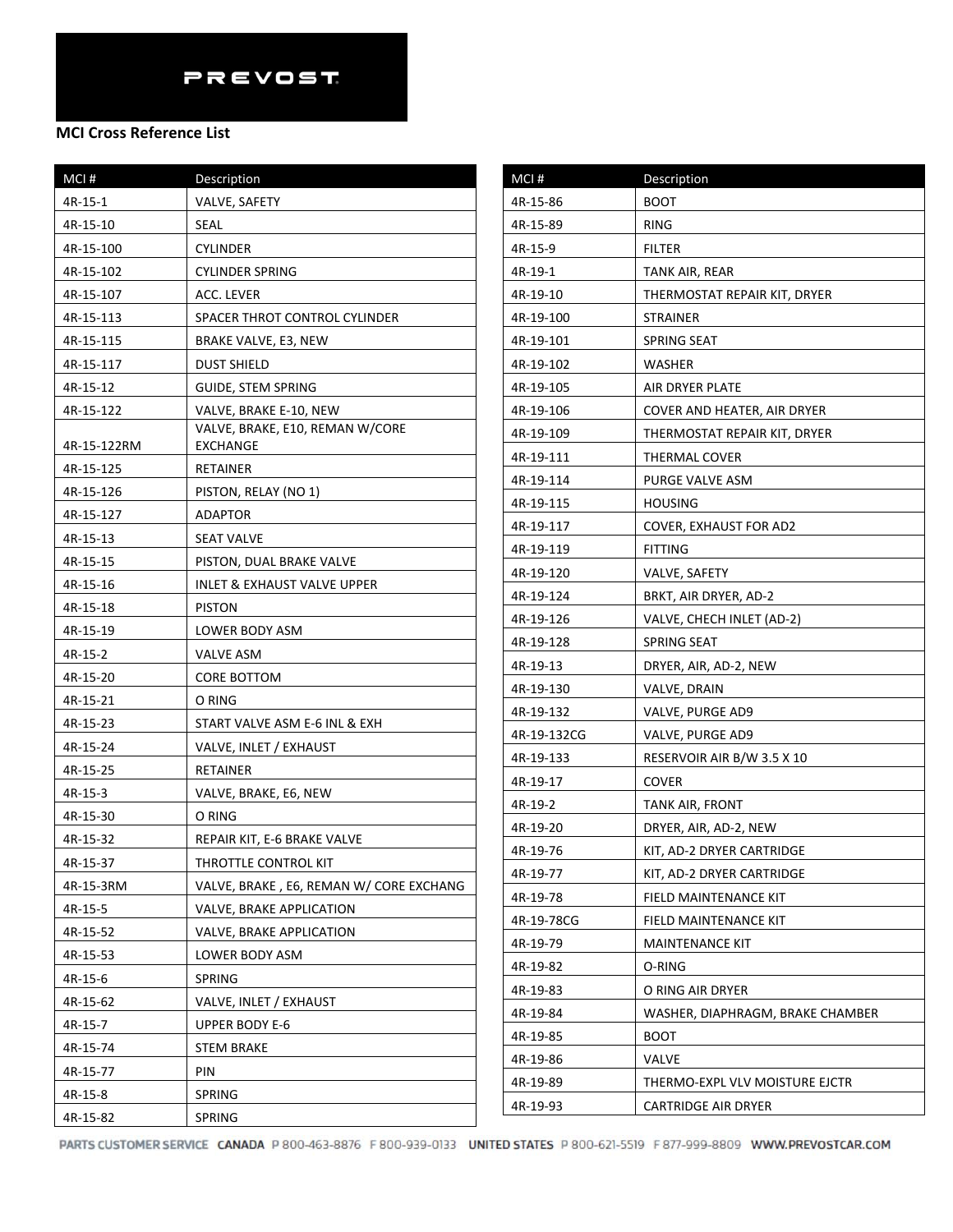| MCI#       | Description                          |
|------------|--------------------------------------|
| 4R-19-94   | KIT, AD-2 DRYER CARTRIDGE            |
| 4R-19-99   | BOLT                                 |
| 4R-20-59   | HOSE ASM                             |
| 4R-2-1     | BRAKE CHAMBER TYPE 24                |
| $4R-2-2$   | PLATE ASM, TYPE 24                   |
| 4R-22-32   | <b>GUIDE SHUTTLE VALVE INTERLOCK</b> |
| 4R-22-33   | <b>SHUTTLE VALVE</b>                 |
| 4R-22-36   | SINGLE CHECK VALVE SC-1              |
| 4R-22-38   | SINGLE CHECK VALVE SC-1              |
| 4R-22-38CG | SINGLE CHECK VALVE SC-1              |
| 4R-22-6K   | KIT, REPAIR                          |
| 4R-2-3     | PLATE ASM, TYPE 24                   |
| 4R-2-4     | ROD ASM, TYPE 24                     |
| 4R-3-13    | ADJUSTER, SLACK - RH                 |
| 4R-3-14    | ADJUSTER, SLACK - LH                 |
| 4R-3-15    | SLACK ADJUSTER, R.H. MANUAL          |
| 4R-3-16    | SLACK ADJUSTER, L.H. MANUAL          |
| 4R-3-17    | SLACK ADJUSTER, L.H. DRIVE           |
| 4R-3-18    | SLACK ADJUSTER, R.H. DRIVE           |
| 4R-4-5     | WASHER                               |
| 4R-4-6     | NUT HXPRVLG.TRQ5/8-18,2B301CAD       |
| 4R-4-6PK   | NUT HXPRVLG.TRQ5/8-18,2B301CAD       |
| 4R-4-8     | SHOE, BRAKE, W/ LINING & ROLLER      |
| 4R-5-1     | CHAMBER ASM, BRAKE DD3, RR RH LH     |
| 4R-5-1CCRM | BRAKE CHAMBER DD3 LH REMAN           |
| 4R-5-1RM   | BRAKE CHAMBER DD3 LH REMAN           |
| 4R-5-2     | CHAMBER DD-3                         |
| 4R-5-20    | BRAKE CHAMBER ASM TYPE 16            |
| 4R-5-21    | BRAKE CHAMBER ASM TYPE 16            |
| 4R-5-2CCRM | BRAKE CHAMBER DD3 RH REMAN           |
| 4R-5-2CGRM | BRAKE CHAMBER DD3 RH REMAN           |
| 4R-5-2RM   | BRAKE CHAMBER DD3 RH REMAN           |
| 4R-5-3     | CHAMBER ASSY BRAKE TRAIL. WHEEL      |
| 4R-5-3CGRM | <b>BRAKE CHAMBER TYPE 12</b>         |
| 4R-5-3RM   | <b>BRAKE CHAMBER TYPE 12</b>         |
| 4R-5-7     | PLATE, PARKING PRESSURE DD3          |
| 4R-5-8     | PLATE ASM, TYPE 12                   |
| 4R-7-1     | COMPRESSOR, AIR, TU-FLO 700, NEW     |
| 4R-7-12    | <b>BUSHING</b>                       |
| 4R-7-13    | OBSOLETE (OLD SORTNAME 292529)       |

| MCI#       | Description                                        |
|------------|----------------------------------------------------|
| 4R-7-14    | WRIST PIN TU-FLO 700                               |
| 4R-7-17    | CRANKSHAFT                                         |
| 4R-7-18    | HEAD ASM                                           |
| 4R-7-1RM   | COMPRESSOR, AIR, TU-FLO 700, NEW                   |
| 4R-7-2     | COMPRESSOR, AIR, TU-FLO 700, NEW                   |
| 4R-7-20    | DISCHARGE VALVE SEAT COMPLETE                      |
| 4R-7-21    | <b>SEAT</b>                                        |
| 4R-7-24    | <b>SPRING INSERT</b>                               |
| 4R-7-27    | SEAL                                               |
| 4R-7-2RM   | COMPRESSOR, TF-700 REMAN W/CORE EXCH               |
| 4R-7-3     | CYLINDER BLOCK TF 700 CPL                          |
| 4R-7-3RM   | COMPRESSOR, AIR, TF 750 REMAN W/CORE<br><b>EXC</b> |
| 4R-7-7     | CONNECTING ROD                                     |
| 4R-7-8     | <b>CONNECTING ROD</b>                              |
| 4TA-11-1   | VALVE, RELAY                                       |
| 4TA-1-11   | SPRING, BRAKE RETURN                               |
| 4TA-1-14   | RETAINER, BRAKE SHOE                               |
| 4TA-1-18   | WASHER, BRAKE CAMSHAFT                             |
| 4TA-1-21   | O RING (1 RING)                                    |
| 4TA-1-23   | WSH LO SPT Z050 .506X.873X.125                     |
| 4TA-1-24   | WASHER, 1/16" BRAKE CAM SHIM                       |
| 4TA-1-3    | ROLLER, SHOE BRAKE (STD)                           |
| 4TA-13-1   | SWITCH, STOP LIGHT (W/CABLE TERM)                  |
| 4TA-1-36   | ROLLER ANCHOR                                      |
| 4TA-1-37   | <b>BUSHING, ANCHOR PIN</b>                         |
| 4TA-1-38   | SPRING, RETAINER                                   |
| 4TA-1-5    | PIN, ANCHOR, BRAKE SHOE                            |
| 4TA-1-50   | <b>BUSHING SPIDER</b>                              |
| 4TA-15-11  | VALVE, FOOT NEW                                    |
| 4TA-1-58   | WASHER                                             |
| 4TA-1-59   | <b>SNAP RING</b>                                   |
| 4TA-1-60   | CAMSHAFT LH                                        |
| 4TA-1-61   | <b>CAMSHAFT</b>                                    |
| 4TA-17-1   | VALVE, AIR PROTECTION                              |
| 4TA-1-8    | <b>FELT SEAL</b>                                   |
| 4TA-18-10  | O RING                                             |
| 4TA-1-9007 | BRACKET, AIR TANK ASM                              |
| 4TA-19-1   | VALVE, CHECK                                       |
| 4TA-19-7   | RACKET, AIR TANK ASM                               |
| 4TA-19-9   | VALVE, FILTER                                      |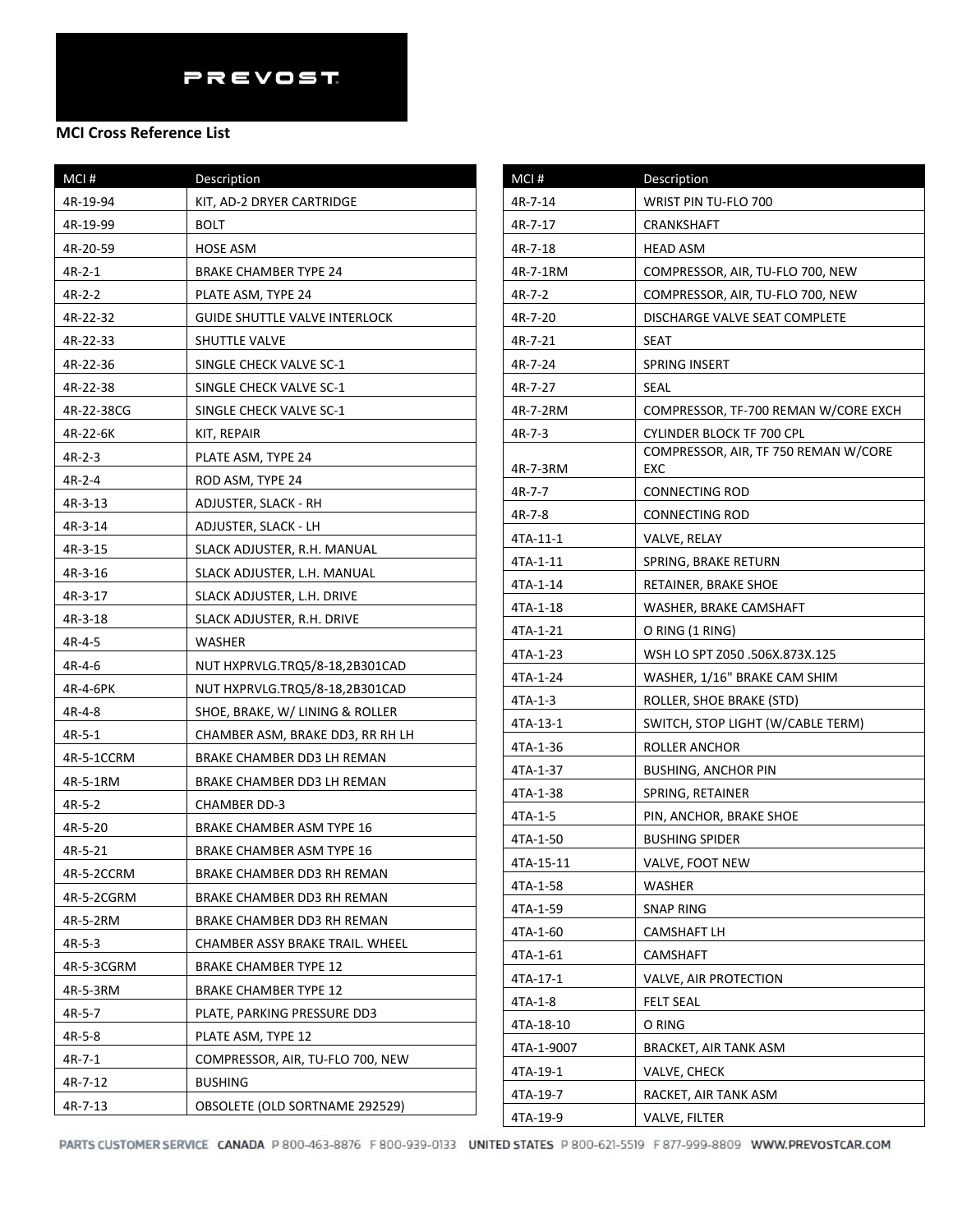| MCI#       | Description                    | MCI#                  |
|------------|--------------------------------|-----------------------|
| 4TA-2-11   | WASHER, 5/8" FLAT              | $5L-3-4$              |
| 4TA-2-13   | PIN CLEVIS 1/2X1-1/4 Z050      | $5L-4-1$              |
| 4TA-22-111 | <b>HAND CONTROL VALVE</b>      | $6 - 05 - 6$          |
| 4TA-22-137 | CONTROLER                      | $6 - 05 - 7$          |
| 4TA-22-141 | CAM, ACTUATOR                  | $6 - 05 - 8$          |
| 4TA-22-21  | <b>STEM</b>                    | $6 - 05 - 9$          |
| 4TA-22-43  | <b>MAGNET VALVE 12 VOLT</b>    | $6 - 10 - 23$         |
| 4TA-28-1   | <b>VALVE PP-2 CONTROL</b>      | $6 - 10 - 25$         |
| 4TA-3-16   | <b>GASKET</b>                  | $6 - 10 - 26$         |
| 4TA-3-4    | PIN, CLEVIS                    | $6 - 10 - 27$         |
| 5544268XCG | <b>SWAY BAR LINK</b>           | $6 - 10 - 28$         |
| $5A-4-1$   | BEARING, PILOT                 | $6 - 10 - 29$         |
| $5B-1-1$   | <b>CLUTCH</b>                  | 6-10-30               |
| $5B-2-1$   | PRESSURE PLATE ASM, CLUTCH     | $6 - 10 - 31$         |
| 5B-2-12    | BUTTON, CLUTCH FINGER          | $6 - 10 - 32$         |
| 5B-2-27    | CENTER DRIVE PLATE, CLUTCH     | 6-10-33               |
| $5B-3-1$   | DISK, FLYWHEEL SIDE, CLUTCH    | 623CG                 |
| $5B-3-2$   | DISK, PRES. PLATE SIDE, CLUTCH | 6316229CG             |
| $5B-3-9$   | SPRING, CLUTCH DISK            | 6321218CG             |
| $5C-3-18$  | WASHER                         | 648281                |
| $5F-3-18$  | DISK, PRES. PLATE SIDE, CLUTCH | 652049                |
| $5F-3-8$   | DISK, FLYWHEEL SIDE, CLUTCH    | 654A08003A            |
| $5F-5-4$   | CYLINDER, AIR                  | 657930                |
| $5G-1-1$   | CLUTCH, ASSY. (6V92 & 8V71)    |                       |
| $5G-1-2$   | COVER ASSY 6V92 & 8V71         | 6-6-371               |
| $5G-1-6$   | CLUTCH BRAKE DISK, 2" SHAFT    | 67CG                  |
| $5G-2-1$   | COVER ASSY 6V92 & 8V71         | 68CG                  |
| 5G-2-14    | ADJUSTER ASSY, CLUTCH          | 6A-6-18               |
| $5G-2-3$   | <b>SPRING EXTENSION</b>        | 6B-10-62              |
| $5G-2-8$   | BEARING & HSG, SPICER THROWOUT | 6B-2-16               |
| $5G-3-1$   | DISK, FRONT, 2" SPICER CLUTCH  | 6B-6-55               |
| $5G-3-2$   | DISK, REAR, 2" SPICER CLUTCH   | 6B-6-56               |
| $5G-3-3$   | DRIVE PLATE, CLUTCH            | $6C-10-1$<br>6C-10-18 |
| $5G-4-1$   | <b>BEARING, PILOT</b>          | $6C-10-2$             |
| 5G-4-1CG   | <b>BEARING, PILOT</b>          | $6C-10-3$             |
| $5J-5-16$  | BEARING, CLUTCH, PEDAL ARM     | $6C-6-103$            |
| $5J-5-17$  | <b>BEARING, CLUTCH</b>         | $6C-6-25$             |
| $5K-1-5$   | CLUTCH, ASSY. (6V92 & 8V71)    | $6C-6-28$             |
| $5L-1-1$   | CLUTCH, ASSY. (6V92 & 8V71)    | $6F-1-4$              |
| $5L-3-3$   | DISK, FRONT, 2" SPICER CLUTCH  | $6F-6-1$              |

| $MCI$ #       | Description                                 |
|---------------|---------------------------------------------|
| 5L-3-4        | DISK, REAR, 2" SPICER CLUTCH                |
| $5L-4-1$      | DRIVE PLATE, CLUTCH                         |
| $6 - 05 - 6$  | <b>SHOCK ABSORBER</b>                       |
| $6 - 05 - 7$  | <b>SHOCK ABSORBER</b>                       |
| $6 - 05 - 8$  | <b>SHOCK ABSORBER</b>                       |
| $6 - 05 - 9$  | <b>SHOCK ABSORBER</b>                       |
| $6 - 10 - 23$ | SHUT OFF VALVE                              |
| $6 - 10 - 25$ | FILTER                                      |
| $6 - 10 - 26$ | FELT                                        |
| $6 - 10 - 27$ | SEAL (PACKAGE 50)                           |
| $6 - 10 - 28$ | SCREEN FILTER AIR SHUTTER V92               |
| $6 - 10 - 29$ | SCREEN FILTER AIR SHUTTER V92               |
| $6 - 10 - 30$ | <b>CAP</b>                                  |
| 6-10-31       | <b>GASKET PLUG FILTER AIR SHUTTER</b>       |
| $6 - 10 - 32$ | REPAIR KIT, SHUTTERSTAT LUBE                |
| 6-10-33       | FLUID SHUTTERSTAT                           |
| 623CG         | BULB, #623 28V                              |
| 6316229CG     | ROTOR                                       |
| 6321218CG     | FILTER, AIR HVAC                            |
| 648281        | LAMP CLEARANCE CENTER/SIDE                  |
| 652049        | RELAY ASM,ENG VOIR COTE FOURN.              |
| 654A08003A    | SWITCH, WIPER, COLUMN MNTD                  |
| 657930        | INTEGRAL SEAL BUSHING(DOOR HIN              |
| 6-6-371       | CLUTCH, FAN REMAN HALDEX TYP W/CORE<br>EXCH |
| 67CG          | BULB, #67 12V 4W                            |
| 68CG          | <b>BULB #68</b>                             |
| 6A-6-18       | <b>BEARING, CUP</b>                         |
| 6B-10-62      | REPAIR KIT, CYLINDER                        |
| 6B-2-16       | BUSHING. NYLON CYLINDER MOUNT.              |
| 6B-6-55       | CONE BEARING                                |
| 6B-6-56       | CUP BEARING                                 |
| 6C-10-1       | CYLINDER, FAST IDLE & ENG STOP              |
| 6C-10-18      | SHUTTERSTAT, 180 DEGREE                     |
| $6C-10-2$     | <b>CUP</b>                                  |
| $6C-10-3$     | SPRING/SCHRADER AUTOMOTIVE                  |
| 6C-6-103      | BUSHING-RUBBER COOL PAC TDV                 |
| 6C-6-25       | SIGHT GLASS                                 |
| 6C-6-28       | GLAND NUT, SIGHT GLASS                      |
| 6F-1-4        | RADIATOR ASM                                |
| $6F-6-1$      | GEAR BOX ASM, BLOWER DRIVE                  |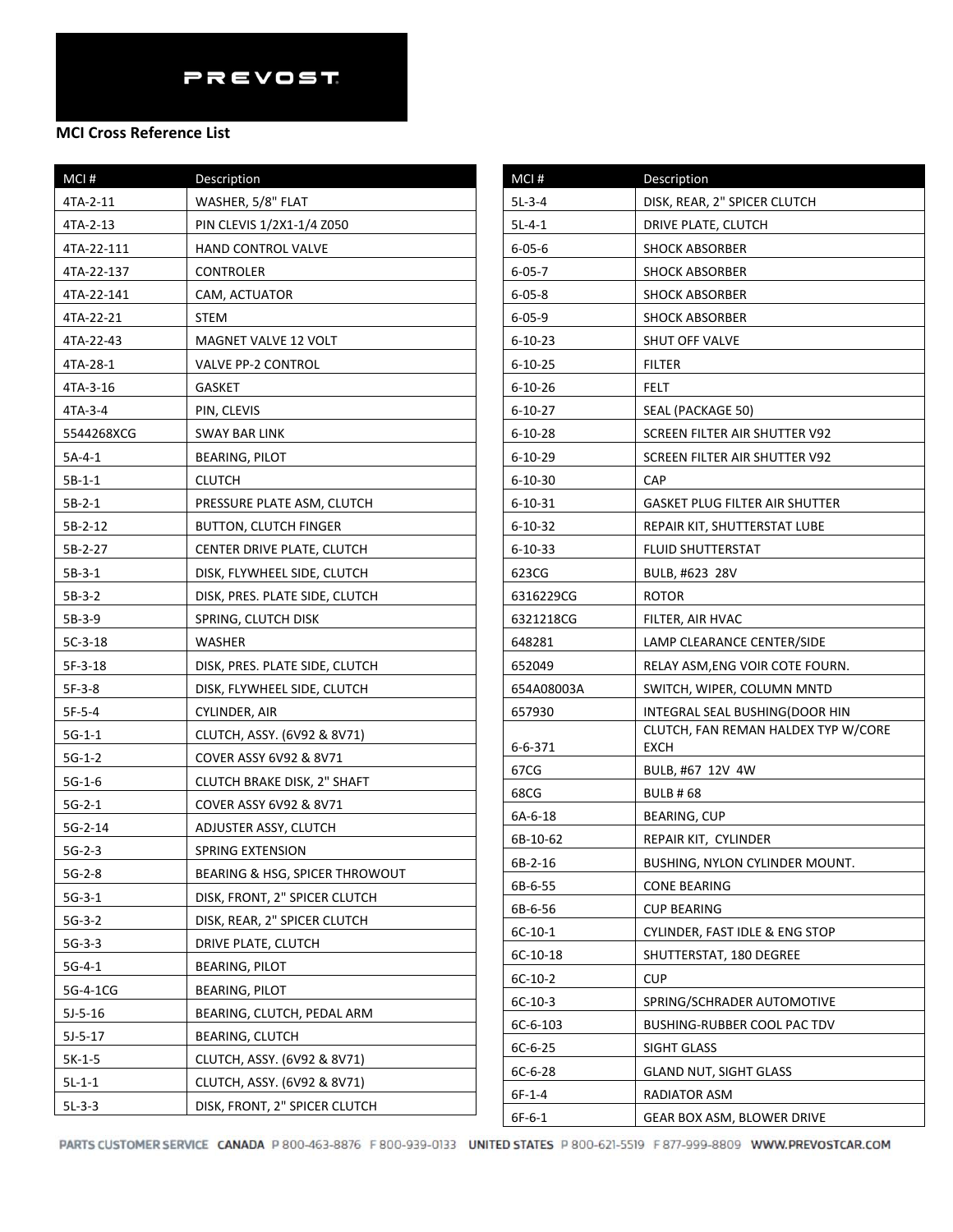### **MCI Cross Reference List**

| MCI#      | Description                          |
|-----------|--------------------------------------|
| 6F-8-131  | CARTRIDGE, MAINTENANCE NALCOOL 3000  |
| $6F-8-4$  | RADIATOR CAP ASM                     |
| 6F-8-44   | <b>GASKET</b>                        |
| 6G-10-2   | THERMOSTAT 190                       |
| $6G-1-9$  | RADIATOR ASM                         |
| 6G-1-93   | <b>RADIATOR CORE</b>                 |
| 6G-2-11   | SPRING EXTENSION                     |
| 6G-22-61  | MIRROR HEAD 6" ROUND CONVEX          |
| 6G-6-9A   | BLOWER PULLEY 8V-92                  |
| 6G-8-146  | VALVE, PRESSURE RELIEF               |
| 6G-8-154  | FILTER-COOLANT INHIBITOR             |
| 6G-8-156  | FILTER, COOLANT                      |
| $6J-8-34$ | HOSE, SILICONE 4 PLY, 1-3/8" X 3.75" |
| 6K-10-8   | SHUTTERSTAT, 175 DEG.                |
| $6K-1-10$ | RADIATOR CORE                        |
| 6K-1-126  | RADIATOR ASM                         |
| $6K-1-5$  | RADIATOR ASM                         |
| 6K-8-184  | SCREW, MOUNT, MOTOR                  |
| 6K-8-185  | WASHER, LOCK                         |
| 6K-8-186  | CLAMP                                |
| 6K-8-187  | PROTECTION HOOD                      |
| 6K-8-188  | LABEL, WARNING                       |
| 6K-8-189  | SOCKET, AIR INTAKE                   |
| 6K-8-190  | SCREW, MOUNT, MOTOR                  |
| 6K-8-191  | WASHER, LOCK                         |
| 6K-8-196  | SCREW, SUPPORT, MOTOR                |
| 6K-8-197  | CAST SUPPORT, MOTOR                  |
| 6K-8-198  | IMPELLER WITH SHAFT                  |
| 6K-8-199  | PARTS FOR SHAFT MOUNTING             |
| 6K-8-200  | CASTING, BLOWER                      |
| 6K-8-201  | GROMMET, RUBBER, LEFT                |
| 6K-8-202  | GROMMET, RUBBER, RIGHT               |
| 6K-8-203  | <b>PLATE</b>                         |
| 6K-8-205  | DUCT, OUTLET                         |
| 6K-8-206  | <b>SCREW</b>                         |
| 6K-8-207  | <b>GASKET</b>                        |
| 6K-8-208  | LINE, FUEL SUPPLY                    |
| 6K-8-209  | LINE, FUEL RETURN                    |
| 6K-8-210  | SCREW, HEX (M4 X 30)                 |
| 6K-8-211  | WASHER                               |

| MCI#       | Description                        |
|------------|------------------------------------|
| 6K-8-213   | <b>REGULATOR</b>                   |
| 6K-8-214   | FILTER - FUEL PUMP                 |
| 6K-8-216   | <b>GASKET RING</b>                 |
| 6K-8-217   | O RING                             |
| 6K-8-219   | NOZZLE HOLDER                      |
| 6K-8-220   | <b>SCREW, PLATE MOUNT</b>          |
| 6K-8-221   | PLATE, HOLDER NOZZLE               |
| 6K-8-222   | SPUR GEAR                          |
| 6K-8-223   | CLIP, CIRCULAR                     |
| 6K-8-224   | PIN, SECURING                      |
| 6K-8-225   | CLAMP, CABLE                       |
| 6K-8-227   | PROTECTION CAP                     |
| 6K-8-228   | <b>SCREW, CAP PROTECTION</b>       |
| 6K-8-229   | SCREW, CLAMP MOUNT                 |
| 6K-8-230   | CLAMP                              |
| 6K-8-231   | BRACKET, RELAY MOUNT               |
| 6K-8-232   | CHAMBER, COMBUSTION                |
| 6K-8-233   | EXCHANGER, HEAT                    |
| 6K-8-237   | <b>BOLT, EYE</b>                   |
| 6K-8-49    | <b>GASKET</b>                      |
| $6L-10-2$  | SHUTTERSTAT                        |
| $6L-10-3$  | SHUTTER STAT 200 DEG               |
| 6L-10-63   | SHUTTERSTAT, 180 DEGREE            |
| 6L-10-76   | THERMOSTAT 190                     |
| 6L-1-114   | RADIATOR ASM                       |
| $6L-1-120$ | MOUNT, CAC 102DL3                  |
| 6L-1-123   | RADIATOR ASM                       |
| 6L-1-124   | RADIATOR ASM                       |
| 6L-1-192   | RADIATOR ASM                       |
| 6L-1-223   | RADIATOR ASM                       |
| 6L-1-275   | RADIATOR                           |
| 6L-1-283   | RADIATOR ASSEMBLY                  |
| 6L-1-289   | RADIATOR ASM                       |
| 6L-1-296   | <b>RADIATOR CORE</b>               |
| 6L-1-306   | RADIATOR ASM                       |
| 6L-1-308   | CAC, DURA-LITE, NEW W/CORE EXCH    |
| 6L-1-314   | <b>BOLTING BAR</b>                 |
| 6L-1-315   | <b>BAR, BOLTING SHORT RADIATOR</b> |
| 6L-1-317   | SUPPORT, BOTTOM RADIATOR           |
| 6L-1-319   | TANK ASM RADIATOR                  |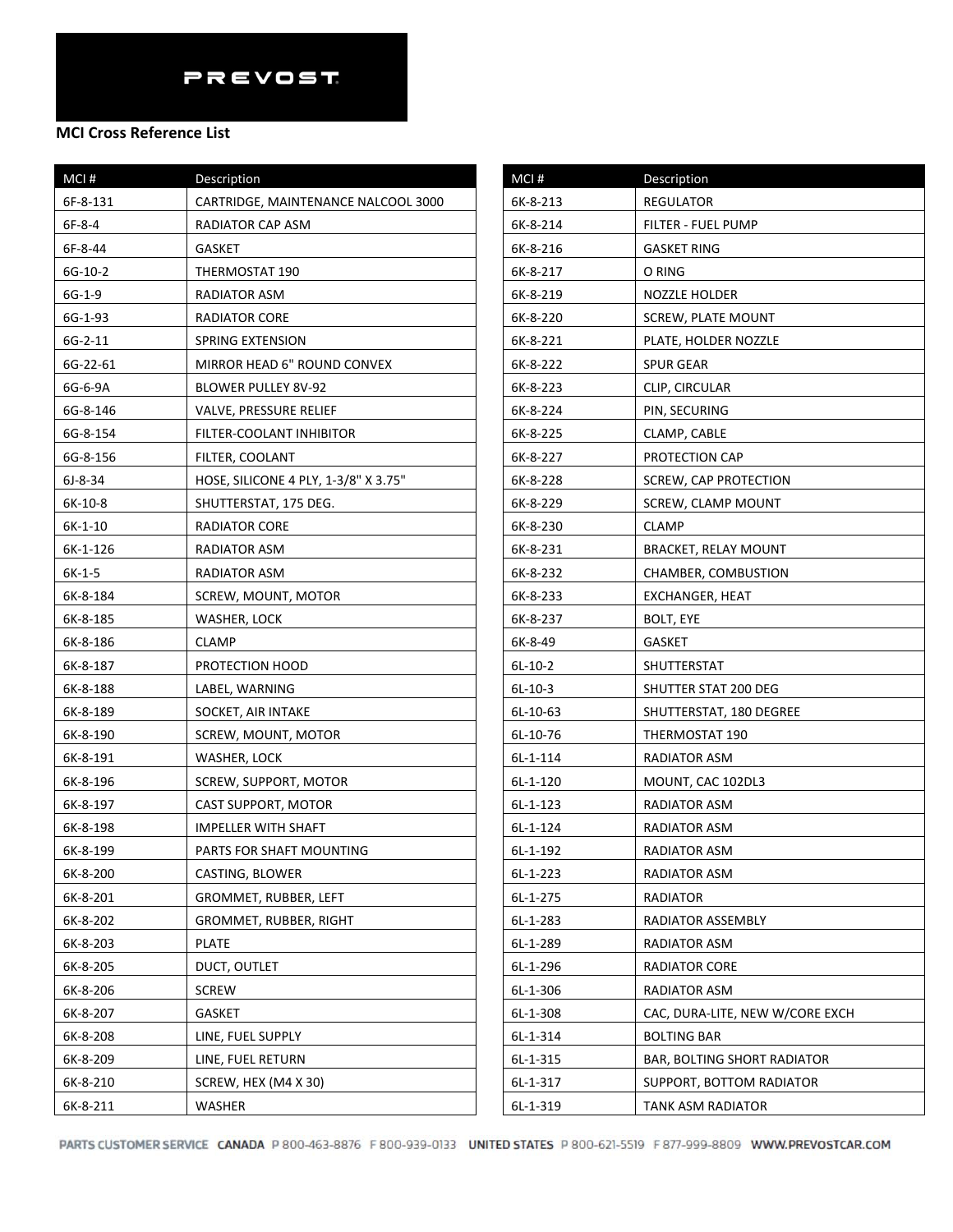| MCI#         | Description                                        |
|--------------|----------------------------------------------------|
| 6L-1-320     | TANK UPPER MCI RADIATOR                            |
| 6L-1-323     | RADIATOR CORE                                      |
| 6L-1-345     | RADIATOR ASM                                       |
| 6L-1-358     | GASKET                                             |
| $6L-1-4$     | RADIATOR ASM                                       |
| 6L-14-116    | WATER, PUMP                                        |
| 6L-14-136    | PUMPHEAD 3.5 DEG. CAM                              |
| 6L-14-138    | VALVE KIT                                          |
| 6L-14-139    | DIAPHRAM DRIVE KIT                                 |
| 6L-14-186    | DIAPHRAGM PUMP                                     |
| 6L-14-189    | COOLANT RECOVERY PUMP                              |
| 6L-1-87      | RADIATOR,CORE W/ TANK                              |
| $6L-2-221$   | HOSE ASSY                                          |
| $6L-2-81$    | CYLINDER, SHUTTER AIR                              |
| $6L-5-5$     | FAN, 30 INCH CCW PLASTIC                           |
| $6L-5-59$    | FAN, LEFT HAND CHARGER AIR COOLER                  |
| $6L-5-62$    | FAN, 30" 9 BLADE                                   |
| $6L-5-64$    | <b>FAN BLADE</b>                                   |
| 6L-5-65      | FAN, RADIATOR                                      |
| 6L-5-68      | FAN, 7 BLADE 30"                                   |
| $6L - 6 - 1$ | CLUTCH, FAN, REMAN, HORTON W/CORE EXCH             |
| 6L-6-249     | CLUTCH, FAN, REMAN, HORTON W/CORE EXCH             |
| 6L-6-257     | CLUTCH, FAN GOLD TOP, W/SOLENOID NEW               |
| 6L-6-260     | CLUTCH, FAN GOLD TOP, W/SOLENOID NEW               |
| 6L-6-261     | CLUTCH, FAN, REMAN, HORTON W/CORE EXCH             |
| 6L-6-266     | CLUTCH, FAN, GOLD TOP, W/ SOLENOID, NEW            |
| 6L-6-267     | CLUTCH, FAN GOLD TOP, W/SOLENOID NEW               |
| 6L-6-346     | KIT, SEAL                                          |
| 6L-6-347     | KIT, SEAL                                          |
| 6L-6-365     | HUB                                                |
| 6L-6-371     | CLUTCH, COOLING FAN, REMAN W/CORE EXCH.            |
| 6L-6-371CG   | CLUTCH, FAN GOLD TOP, W/SOLENOID NEW               |
| 6L-6-371CGRM | CLUTCH, FAN REMAN HALDEX TYP W/CORE<br><b>EXCH</b> |
| 6L-6-371RM   | CLUTCH, COOLING FAN, REMAN W/CORE EXCH.            |
| 6L-6372      | CLUTCH, FAN, REMAN, HORTON W/CORE EXCH             |
| 6L-6-372     | CLUTCH, FAN, REMAN, HORTON W/CORE EXCH             |
| 6L-6-372CG   | CLUTCH, FAN, GOLD TOP, W/ SOLENOID, NEW            |
| 6L-6-372CGRM | CLUTCH, FAN REMAN HALDEX TYP W/CORE<br>EXCH        |
| 6L-6-372RM   | CLUTCH, FAN, REMAN, HORTON W/CORE EXCH             |

| MCI#                 | <b>Description</b>                                     |
|----------------------|--------------------------------------------------------|
| 6L-6-373             | CLUTCH, FAN, HORTON REMAN W/CORE EXCH.                 |
| 6L-6-373CG           | CLUTCH, FAN, GOLD TOP, W/ SOLENOID, NEW                |
| 6L-6-373CGRM         | CLUTCH, FAN REMAN HLDX TYP W/CORE EXCH                 |
| 6L-6-373RM           | CLUTCH, FAN, HORTON REMAN W/CORE EXCH.                 |
| 6L-6-393             | HUB, FAN, CUMMINS ENGINE                               |
| 6L-6-414             | BEARING, FAN PULLEY                                    |
| 6L-6-578             | CLUTCH, COOLING FAN, REMAN W/CORE EXCH.                |
|                      | FAN CLUTCH, GOLD TOP REMAN NO CORE                     |
| 6L-6-578CG           | <b>EXCHA</b>                                           |
| 6L-6-578RM           | CLUTCH, COOLING FAN, REMAN W/CORE EXCH.                |
| 6L-6-615             | HOSE ASSY<br>SWITCH, STOP LAMP                         |
| 6L-6-617<br>6L-6-646 | REPAIR KIT, FAN CLUTCH                                 |
| 6L-6-66              |                                                        |
| 6L-8-1203            | BLADE FAN 9"                                           |
|                      | HOSE, HUMP, SILICONE, 1-1/8" 4 PLY<br>HUMP HOSE, 1.75" |
| 6L-8-1204            |                                                        |
| 6L-8-1205            | ELBOW, SILICONE 45 DEGREES                             |
| 6L-8-1228            | HOSE, SILICONE, 4 PLY, 1-3/8 X 5"                      |
| 6L-8-140<br>6L-8287  | HOSE, HUMP RADIATOR INLET-OUTLET                       |
| 6L-8-287             | MOTOR, 24 VOLT.<br>PUMP, CIRC, W/ BRK & CLAMP 24V      |
| 6L-8-353             | HOSE, HUMP 2.5" ID X 4"                                |
| 6L-8-353CG           | HOSE, HUMP 2.5" ID X 4"                                |
| 6L-8-977             | HOSE, ENGINE                                           |
| 6L-8-977CG           | HOSE, ENGINE                                           |
| 6R-1-28              | RADIATOR ASM                                           |
| 6R-1-34              | RADIATOR CORE                                          |
| 6R-14-53             | SIGHT GLASS W/O-RING                                   |
| 6R-14-60             | SIGHT GAUGE-SURGE TANK                                 |
| 6R215                | RADIATOR SPRING SHUTTER                                |
| 6R-2-25              | CYLINDER, SHUTTER AIR                                  |
| 6R-5-30              | WHEEL, BLOWER, L.H.                                    |
| 6R-5-31              | WHEEL, BLOWER, R.H.                                    |
| 6R-6-8               | SIGHT GAUGE-SURGE TANK                                 |
| 6R-8-24              | HOSE, COOLANT 1.12" X 4.5"                             |
| 6R-8-24CG            | HOSE, COOLANT 1.12" X 4.5"                             |
| 6TA-2-7              | VANNE ASSY.                                            |
| 7.534.155.003        | REFLECTOR, SQUARE LAMP CHROME                          |
| 712999CG             | OIL SEAL                                               |
| 7-13-315             | GAUGE, OIL PRESSURE, 5-80 PSI                          |
| 7-13-326             | GAUGE, AMP. 100-0-100 AMP                              |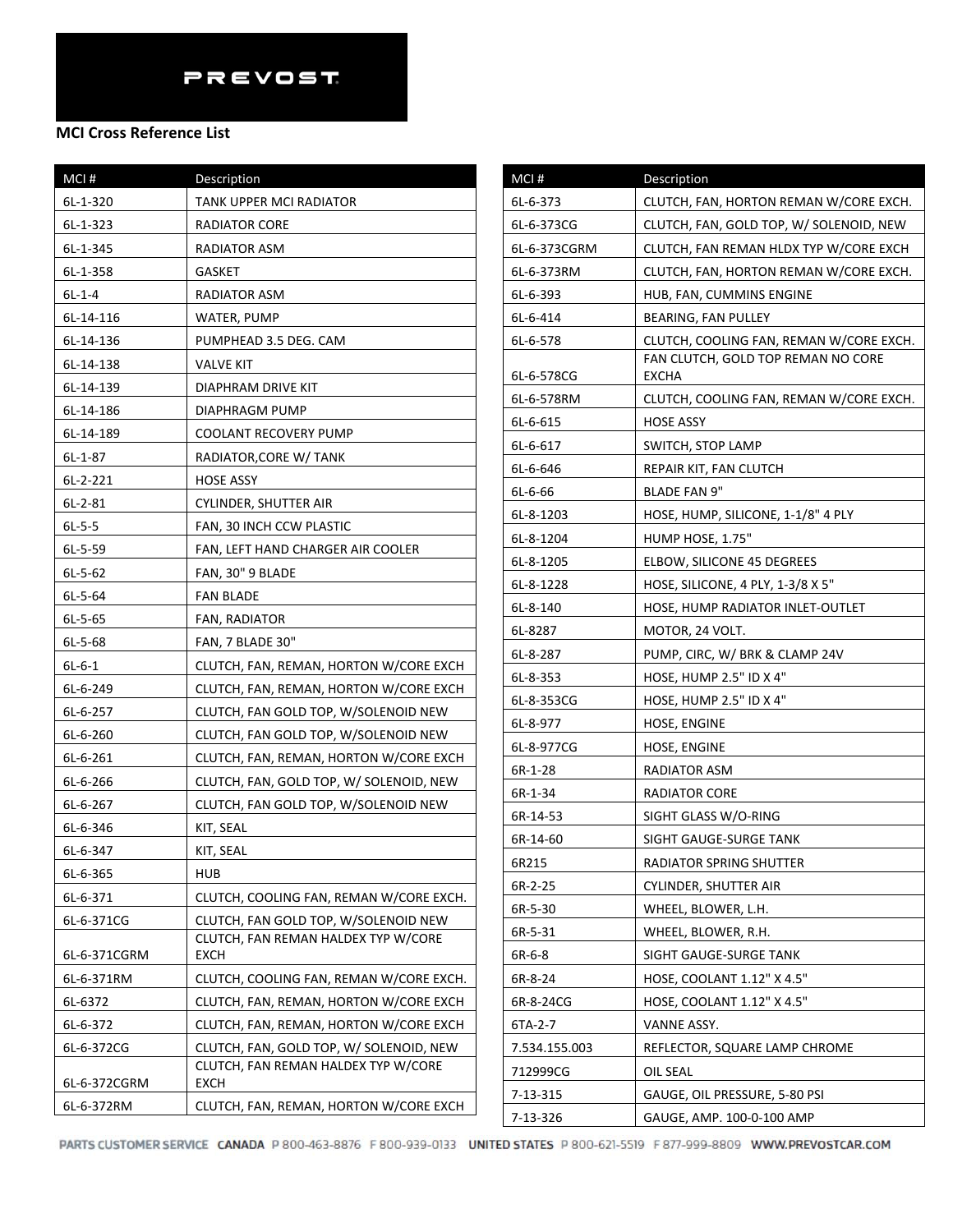| $MCI$ #   | Description                         |
|-----------|-------------------------------------|
| 7-6-66    | <b>GASKET PLATES POLES</b>          |
| 77-1672CG | PULLEY, AC CLUTCH                   |
| 792068CG  | ARM ASM-W/S IDL                     |
| 795098CG  | ARM ASM-W/S IDLER                   |
| 796715    | LAMP ASSY, DASH                     |
| 7A-1-22   | POLE SHOE, STARTING MOTOR           |
| 7A-1-30   | <b>ISOLATOR, FIELD COIL</b>         |
| 7A-1-31   | <b>CONNECTOR TERMINAL</b>           |
| 7A-13-15  | <b>SWITCH ASM</b>                   |
| 7A-13-153 | SWITCH, PUSH BUTTON                 |
| 7A-13-154 | SWITCH ASM                          |
| 7A-13-28  | BREAKER, 20 AMP/24V STUD TYPE       |
| 7A-13-29  | <b>BREAKER CIRCUIT 12V 15 AMPS</b>  |
| 7A-13-30  | BREAKER, 30 AMP/24V STUD TYPE       |
| 7A-1-42   | STARTER CARBON BRUSHES .750"        |
| 7A-1-43   | CARBON BRUSHES PLATE, STARTER       |
| 7A-15-133 | KNOB SWITCH POTENTIOMETRE           |
| 7A-1-59   | WASHER                              |
| 7A-1-59CG | <b>WASHER</b>                       |
| 7A-1-60   | GASKET BETWEEN LEVER & DRIVE        |
| 7A-1-66   | STATER SHIFT LEVER                  |
| 7A-1-67   | SHAFT LEVER                         |
| 7A-1-68   | PLUNGER LEVER COMMAND               |
| 7A-1-70   | WASHER-RETURN SPRING (SOLENOID      |
| 7A-1-71   | RETAINER RETURN SPRING (LEVER)      |
| 7A-1-75   | RING SNAP                           |
| 7A-1-76   | <b>BOOT-SOLENOIDE</b>               |
| 7A-1-78   | NUT, STARTER PLUNGER                |
| 7A-1-79   | PLUG BRUSH INSPECTION CE            |
| 7A-1-80   | GASKET SHIFT LEVER PLUG             |
| 7A-1-82   | SCREW 5/6-18 X 0.86                 |
| 7A-3-150  | DIODE (NEGATIVE)                    |
| 7A-4-37   | REGULATOR VOLTAGE 12V.4 SCREWS      |
| 7A-4-40   | PANEL ASM                           |
| 7A-4-45   | <b>VOLT REGULATOR POTENTIOMETER</b> |
| 7A-4-59   | <b>RESISTOR</b>                     |
| 7A-6-10   | <b>BUSHING INSULATE</b>             |
| $7A-6-7$  | <b>STUD TERMINAL</b>                |
| $7A-7-1$  | <b>HEADLAMP ASSY LEFT</b>           |
| 7A-7-15   | SEALED BEAM (SOLD IN LOTS OF 12)    |

| MCI#         | Description                          |
|--------------|--------------------------------------|
| 7A-7-2       | HEADLAMP ASSY RIGHT                  |
| 7A-7-62      | LAMP CLEARANCE CENTER/SIDE           |
| 7A-7-63      | BULB REPLACEABLE CAB MARKERS RED     |
| 7A-7-64      | LENS, RED MARKER W/THIN RIB          |
| 7A-7-65      | LENS, AMBER MARKER W/THIN RIB        |
| 7A-8-1       | SWITCH, DOOR                         |
| 7A-8-163     | MICRO SWITCH FRONT DOOR              |
| 7A-8-34      | SWITCH ASSY TOGGLE                   |
| 7A-8-60      | LAMP ASSY, RED PILOT                 |
| 7A-8-91      | <b>MICROSWITCH</b>                   |
| 7A-8-96      | SWITCH, STEP                         |
| 7B-1-10      | PLUG, STARTER EXPANSION              |
| 7B-1-2       | WICK OIL RESERVOIR LEVER V71         |
| 7B-13-1      | PANEL ONLY, REAR ELECT. JCT.         |
| 7B-13-34     | BREAKER 105 AMP MAN.                 |
| 7B-13-89     | CIRCUIT BREAKER, 105 A AUTO RESET    |
| 7B-17-1      | FAN, 24 VOLTS DASH MOUNTED           |
| $7B-1-8$     | STARTER CARBON BRUSHES               |
| 7B-3-148     | ISOLATOR FIELD TERM SLEEVE           |
| 7B-3-149     | ALTERNATOR 24V 225A AIR COOLED BELT  |
| 7B-3-150     | <b>ROTOR</b>                         |
| 7B-3-151     | STATOR ASSY,24V                      |
| 7B-3-153     | NUT W/WASHER STATOR TERMINAL         |
| 7B-3-155     | TERMINAL & LEAD ASM                  |
| 7B-3-158     | TERMINAL & LEAD ASM                  |
| 7B-3-158PK10 | WASHER                               |
| 7B-3-16      | FAN, GENERATOR                       |
| 7B-3-17      | SCREW, BRASS SOCKET HEAD             |
| 7B-3-170     | O'RING                               |
| 7B-3-18      | SCREW, RD. HEAD SLOTTED              |
| 7B-3-181     | <b>GENERATOR DRIVE BEARING CLAMP</b> |
| 7B-3-185     | BEARING, GEN. & FAN DRIVE            |
| 7B-3-186     | PLATE ALTERNATOR                     |
| 7B-3-188     | <b>BUSHING, SPACER</b>               |
| 7B-3-19      | WASHER, LOCK, GENERATOR FAN          |
| 7B-3-20      | HUB, GEN. FAN MOUNTING               |
| 7B-3-211     | STUD & LEAD, GENERATOR               |
| 7B-3-215     | STUD, ALTERNATOR TERMINAL            |
| 7B-3-220     | SLEEVE INSULATOR DC TERMINAL         |
| 7B-3-23      | COLLAR, GENERATOR FAN PULLEY         |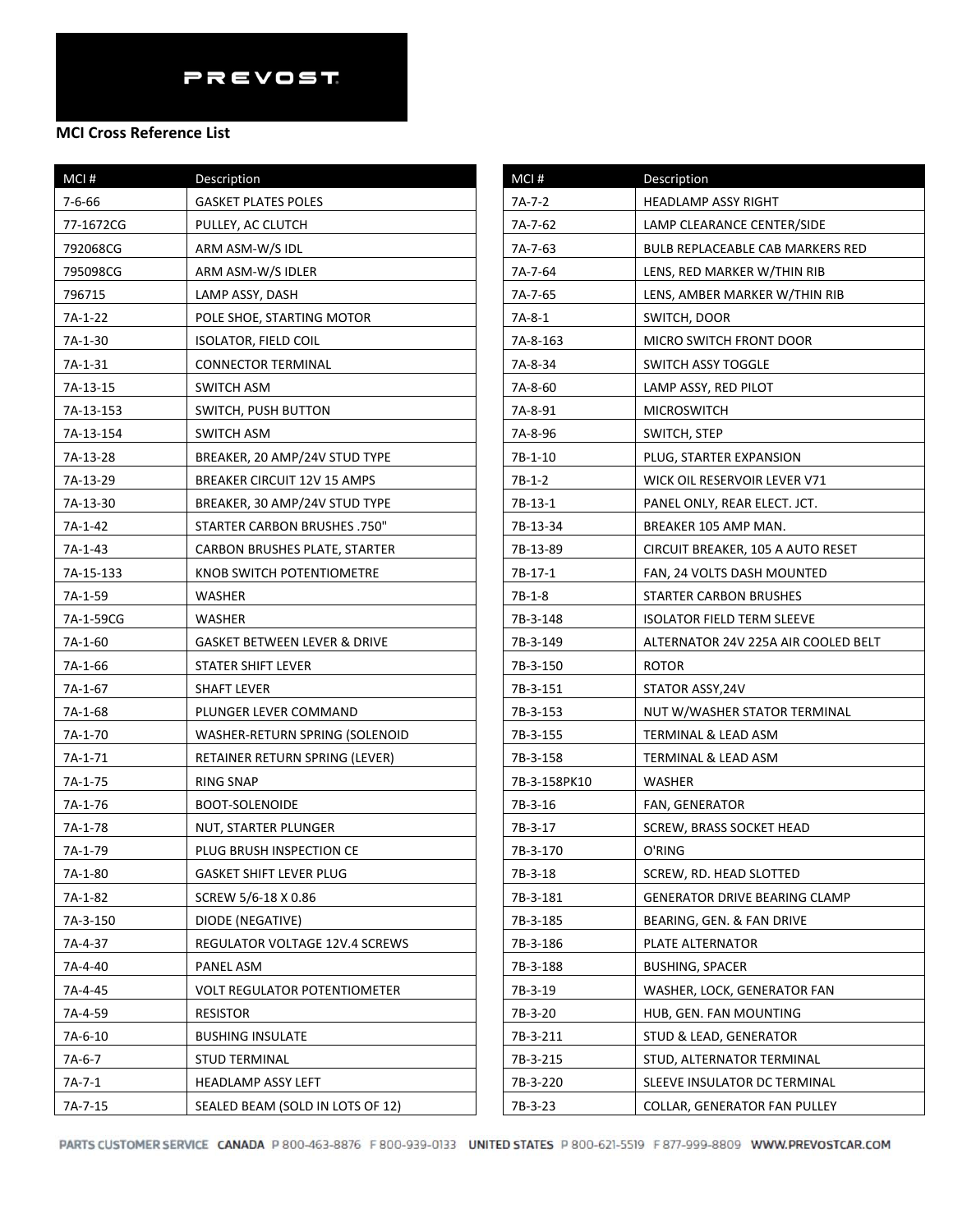| MCI#      | Description                        |
|-----------|------------------------------------|
| 7B-3-49   | ALTERNATOR 24V. 225AMP REBUILT     |
| 7B-4-1    | REGULATOR, 24V 3 TERMINAL          |
| 7B-4-12   | DIODE ZENER OBSOLETE               |
| 7B-4-27   | WASHER INSUL POTENTIOMETER         |
| 7B-4-28   | REGULATOR CIRCUIT PANEL            |
| 7B-4-3    | <b>SCREW / REGULATOR COVER</b>     |
| 7B-4-38   | <b>BASE REGULATOR</b>              |
| 7B-4-39   | TERMINAL BLOCK OBSOLETE            |
| 7B-4-42   | GASKET                             |
| 7B-4-43   | <b>INSULATOR</b>                   |
| 7B-4-5    | <b>GASKET COVER OBSOLETE</b>       |
| 7B-5-11   | KIT RELAY SERVICE                  |
| 7B-6-3    | CONTACT PIN ASSY                   |
| 7B-6-33   | SWICTH, EMERGENCY STOP             |
| 7B-6-5    | <b>STUD TERMINAL</b>               |
| 7B-7-94   | PIGTAIL ASSY                       |
| 7B-8-114  | SENDING UNIT WATER TEMPERATURE     |
| 7B-8-118  | JUNCTION BLOCK, FEED-THRU RED      |
| 7B-8-148  | SWITCH ASM                         |
| 7B-8-15   | SOCKET ASSY                        |
| 7B-8-151  | <b>FLASHER</b>                     |
| 7B-8-154  | <b>FLASHER</b>                     |
| 7B-8-26   | <b>CONNECTOR FOR FLASHER</b>       |
| 7B-8-34   | GUARD ASM SWITCH                   |
| $7C-1-1$  | DRIVE MOTOR                        |
| 7C-1-15   | <b>SCREW CAP OILER</b>             |
| $7C-1-3$  | KIT(TERM.ISOL.,FIELD TERM.STUD     |
| 7C-13-126 | BREAKER, 6 AMP/24V SCREW TERM      |
| 7C-13-127 | BREAKER, CIRCUIT 15 AMP/24V.       |
| 7C-13-128 | BREAKER, 20 AMP/24V SCREW TERM     |
| 7C-13-129 | BREAKER, 30 AMP/24V SCREW TERM     |
| 7C-13-130 | BREAKER, 10 AMP/24V SCREW TERM     |
| 7C-13-227 | MICROPHONE CB TYPE 6'              |
| 7C-1-4    | <b>SCREW SHOE POLE START MOTOR</b> |
| 7C-15-198 | BRUSH & SPRING ASSY, LAV. MOTOR    |
| 7C-15-227 | HEATER COIL ASSY, DEFROSTER        |
| 7C-17-119 | SUPPORT DE PHARE                   |
| 7C-3-273  | FAN, GENERATOR                     |
| $7C-5-1$  | RELAY, 24V                         |
| $7C-5-17$ | RELAY, MAGNETIC, 24 VOLT           |

| MCI#      | Description                   |
|-----------|-------------------------------|
| 7C-5-19   | RELAY, 24V                    |
| 7C-5-20   | BASE, RELAY 8 PINS            |
| 7C-5-24   | RELAY, HEADLAMP 24V           |
| 7C-6-11   | OBSOLETE                      |
| 7C-6-12   | OBSOLETE                      |
| $7C-6-15$ | <b>SUPPORT</b>                |
| 7C-6-22   | SOLENOID CONTACT SPRING       |
| $7C-6-3$  | OBSOLETE                      |
| 7C-6-5    | PLUNGER CHOKE OBSOLETE        |
| 7C-6-6    | <b>SCREW TERMINAL</b>         |
| 7C-7-110  | SOCKET, HEADLIGHT             |
| 7C-7-112  | SEALED BEAM                   |
| 7C-7-117  | RING MOUNTING PHARE AVANT     |
| 7C-7-118  | RING                          |
| 7C-7-17   | SEALED BEAM, (24V) LOW/HIGH   |
| 7C-7-18   | SEALED BEAM, (24V) HIGH       |
| 7C-7-94   | HEADLAMP ASSY RIGHT           |
| 7C-7-95   | <b>HEADLAMP ASSY LEFT</b>     |
| 7C-8-104  | SWITCH, DIMMER                |
| 7C-8-12   | <b>CHIME ELECTRONIC</b>       |
| 7C-8-135  | <b>BLOCK ASM-POS JUNC</b>     |
| 7C-8-140  | STRAP, ANTI STATIC            |
| 7C-8-162  | SWITCH, BATTERY DISCONNECT    |
| 7C-8-222  | KEY                           |
| 7C-8-234  | FASTENER, 10-24 X 3/4"        |
| 7C-8-30   | SWITCH, BATTERY DISCONNECT    |
| 7C-8-44   | ACTUATOR, LAV. DOOR           |
| 7C-8-48   | SWITCH, TOGGLE                |
| 7C-8-58   | LAMP ASSY, GREEN PILOT        |
| 7C-8-88   | SWITCH, FLASHER               |
| $7D-5-1$  | RELAY, 12V                    |
| 7D-7-12A  | LAMP,AMBER                    |
| 7D-7-12R  | LAMP, RED                     |
| 7D-7-7    | SIDE TURN SIGNAL GUARDED ASM  |
| 7D-8-19   | GUARD ASM SWITCH              |
| 7F-12-177 | SENDER, ENGLER ELECT. SPEED-O |
| 7F-3-52   | COLLAR, GENERATOR FAN PULLEY  |
| 7F-8-124  | SWITCH, BACK-UP (AUTO)        |
| 7F-8-171  | SWITCH ASM                    |
| 7F-8-177  | SENDER, ENGLER ELECT. SPEED-O |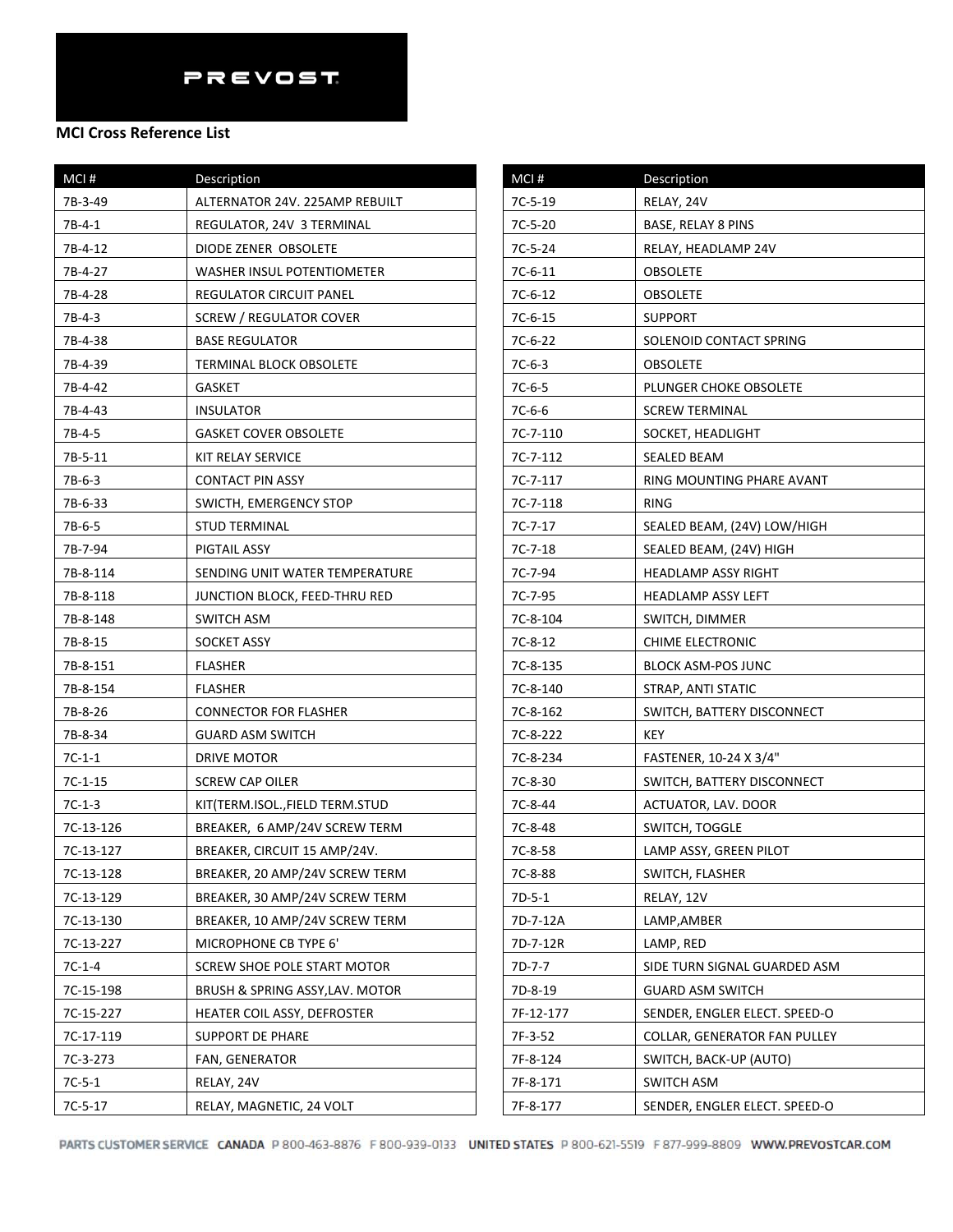| $MCI$ #   | Description                        |
|-----------|------------------------------------|
| 7F-8-180  | <b>SWITCH ASM</b>                  |
| 7F-8-214  | SWITCH, BACK-UP (AUTO)             |
| 7F-8-215  | <b>SPEAKER</b>                     |
| 7F-8-216  | <b>GRILLE, WHITE SPEAKER</b>       |
| 7F-8-219  | CONNECTOR, SHELL                   |
| 7F-8-22   | SWITCH, MASTER                     |
| 7F-8-223  | HUBODOMETER                        |
| 7F-8-224  | HUBODOMETER                        |
| 7F-8-225  | BRACKET, HUBODOMETER MOUNTING      |
| 7F-8-230  | ALARM, BACK UP                     |
| 7F-8-251  | SENDER, ENGLER ELECT. SPEED-O      |
| 7F-8-255  | KIT LOW COOLANT SENSOR             |
| 7F-8-261  | KIT LOW COOLANT SENSOR             |
| 7F-8-5    | <b>CLIPS ISOLATOR</b>              |
| 7F-8-85   | BUZZER, 24 V. DC ALARM             |
| 7F-8-85CG | BUZZER, 24 V. DC ALARM             |
| 7G-1-10   | <b>WICK</b>                        |
| 7G-1-103  | <b>CONTACT SWITCH</b>              |
| 7G-1-11   | PLUG RESERVOIR                     |
| 7G-1-120  | COVER                              |
| 7G-1-132  | DOWEL PIN                          |
| 7G-1-137  | <b>MOTOR HOUSING</b>               |
| 7G-1-14   | STARTER PLATE                      |
| 7G-1-141  | GEAR CASE ASM                      |
| 7G-1-144  | GEAR, DRIVE (45-TOOTH)             |
| 7G-1-15   | SPRING, STARTER BRUSHES            |
| 7G-1-154  | <b>DRIVESHAFT</b>                  |
| 7G-1-155  | <b>COLLAR, DRIVESHAFT</b>          |
| 7G-1-158  | SHIFT RING                         |
| 7G-1-159  | RETAINER, SHIFT RING               |
| 7G-1-16   | <b>CLIP SCREW, STARTER BRUSHES</b> |
| 7G-1-160  | SPACER, SHIFT RING                 |
| 7G-1-161  | SPRING, PISTON RETURN              |
| 7G-1-163  | DRIVE, STARTER                     |
| 7G-1-18   | SHAFT LEVER                        |
| 7G-1-27   | O RING                             |
| 7G-1-28   | <b>SEAL</b>                        |
| $7G-1-3$  | NUT & WASHER, TERMINAL STUD        |
| 7G-1-31   | RETAINER-RETURN SPRING (SOLENOID)  |
| 7G-13-10  | GAUGE, XL WATER TEMP. 100-280      |

| MCI#      | Description                                        |
|-----------|----------------------------------------------------|
| 7G-13-102 | AMPLIFIER-PUBLIC ADDRESS                           |
| 7G-13-11  | GAUGE, XL OIL PRES. 0-80 PSI.                      |
| 7G-13-12  | GAUGE, FUEL                                        |
| 7G-13-14  | VOLTMETER                                          |
| 7G-13-161 | <b>RESISTOR, INSTRUMENT GAUGE</b>                  |
| 7G-1-33   | DRIVE MOTOR                                        |
| 7G-1-38   | STARTER, 50MT, 24V, NEW                            |
| 7G-1-39   | STARTER, 42MT, 24V, NEW                            |
| 7G-1-39RM | STARTER, 42MT, 24V, REMAN, W/CORE<br><b>EXCHAN</b> |
| 7G-1-4    | <b>BOLT, STARTER MOTOR</b>                         |
| 7G-1-47   | <b>BRUSH ASM</b>                                   |
| 7G-1-5    | <b>ISOLATOR, FIELD COIL</b>                        |
| 7G-1-51   | WIRE                                               |
| 7G-15-8   | BRUSH & SPRING ASSY, LAV. MOTOR                    |
| 7G-1-58   | <b>INSULATOR</b>                                   |
| 7G-15-9   | BRUSH & SPRING ASSY, LAV. MOTOR                    |
| 7G-1-61   | RING SNAP                                          |
| 7G-1-64   | CONNECTOR                                          |
| 7G-1-65   | PLUG OIL RESERVOIR                                 |
| 7G-1-66   | INSULATOR, FIELD COIL CE                           |
| 7G-1-67   | WASHER, ISOL.CE TERMINAL STUD                      |
| 7G-1-68   | WASHER, ISOLATION FLD TERM STUD                    |
| 7G-1-68CG | WASHER, ISOLATION FLD TERM STUD                    |
| 7G-1-69   | <b>INSULATION</b>                                  |
| 7G-1-70   | O RING BETWEEN SWITCH & LEVER                      |
| 7G-1-70CG | O RING BETWEEN SWITCH & LEVER                      |
| 7G-1-71   | O RING                                             |
| 7G-1-72   | O RING GROUND TERMINAL STUD                        |
| 7G-1-72CG | O RING GROUND TERMINAL STUD                        |
| 7G-1-75   | <b>WICK</b>                                        |
| 7G-1-76   | FRAME COMMUTATOR END                               |
| 7G-1-77   | <b>BUSHING</b>                                     |
| 7G-1-78   | <b>ARMATURE 24 VOLT</b>                            |
| 7G-1-78CG | ARMATURE 24V STEEL COMMUTATOR                      |
| 7G-1-79   | <b>COIL ASM</b>                                    |
| 7G-1-79CG | COIL ASM                                           |
| 7G-1-80   | LEAD-TERMINAL, CE TO SOLENOID                      |
| 7G-1-81   | LEVER HOUSING ASSEMBLY                             |
| 7G-1-82   | <b>BUSHING LEVER HOUSING</b>                       |
| 7G-1-83   | <b>HOUSING</b>                                     |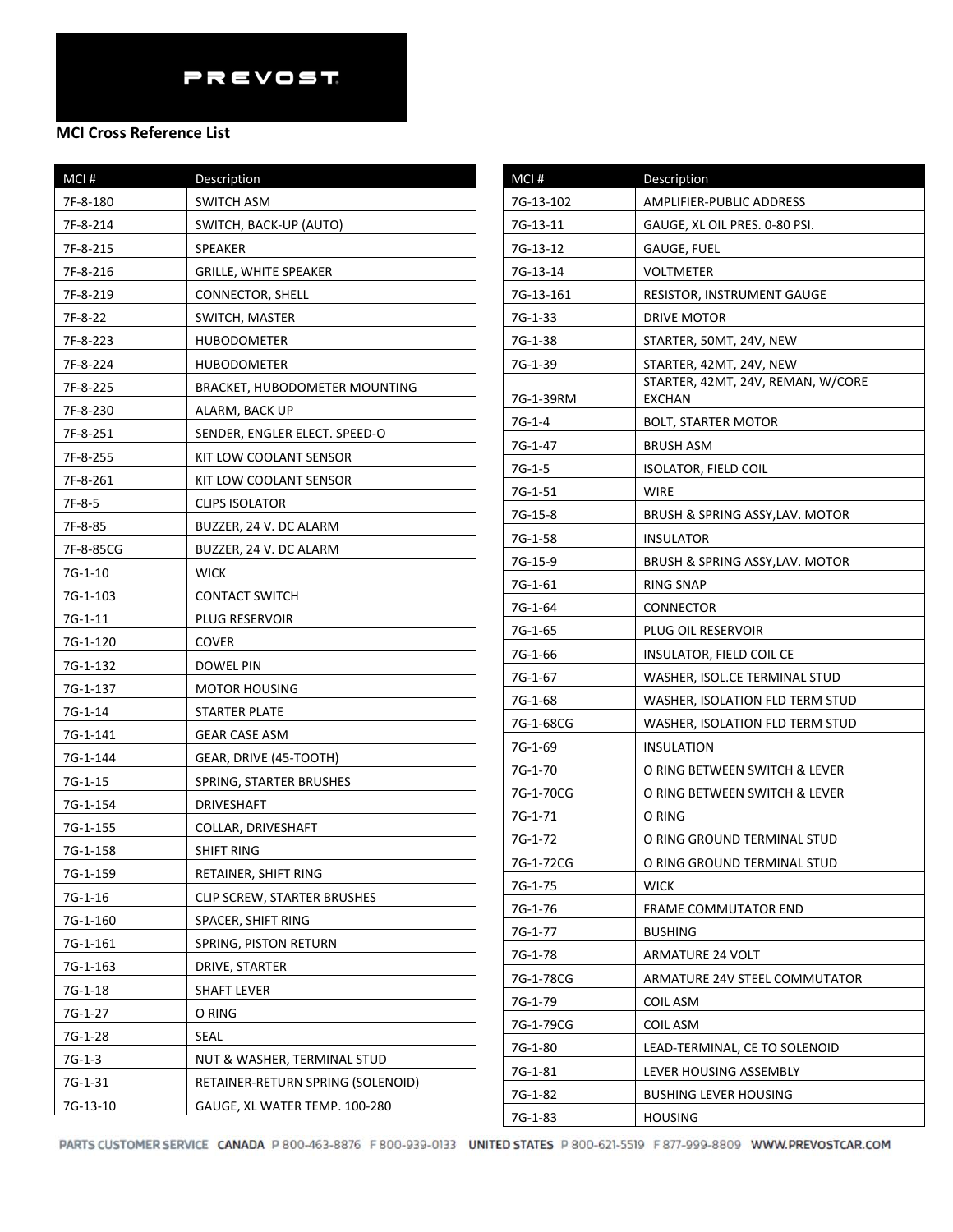| MCI #     | Description                            |
|-----------|----------------------------------------|
| 7G-1-84   | SOLENOID                               |
| 7G-1-85   | <b>BRUSH MOTOR (1 BRUSH)</b>           |
| 7G-1-85CG | BRUSH MOTOR                            |
| 7G-1-87   | PLATE ASM                              |
| 7G-1-88   | PLUNGER ASM STARTER MOTOR              |
| 7G-1-88CG | PLUNGER ASM STARTER MOTOR              |
| 7G-1-90   | LEVER ASSY, SHIFT STARTING MOTOR       |
| 7G-1-91   | <b>WASHER, THRUST</b>                  |
| 7G-1-94   | <b>SCREW &amp; WASHER ASM</b>          |
| 7G-1-97   | <b>24V BRUSH PACKAGE</b>               |
| 7G-1-98   | KIT INCL(26,31,41-44,51-54,63,         |
| 7G-1-99   | KIT INCL (26,44,51,52,55,56,64         |
| 7G-28-1   | SENDING UNIT, OIL PRESSURE             |
| 7G-3-10   | SCR CAP HEXS BK 1/2-13x1               |
| 7G-3-14   | BOLT, SPECIAL 1/2 X 1" SOCKET          |
| 7G-3-2    | SHAFT, GEN. ADAPTOR DRIVE              |
| 7G-3-25   | ALTERNATOR 24V 240A GEAR               |
| 7G-3-29   | DIODE (NEGATIVE)                       |
| 7G-3-2A   | SHAFT, GEN. ADAPTOR DRIVE              |
| 7G-3-3    | <b>GEAR, GENERATOR DRIVE</b>           |
| 7G-3-31   | BEARING (INNER) (STEEL SEAL)           |
| 7G-3-32   | TRANSISTOR-TR1 24V                     |
| 7G-3-33   | BEARING, ROLLER (OUTER)                |
| 7G-3-34   | NUT, GENERATOR DRIVE GEAR              |
| 7G-3-35   | ELBOW, 90 DEGREE GENERATOR OIL         |
| 7G-3-36   | CLAMP, GEN. OIL TUBE SUPPORT           |
| 7G-3-37   | TEE FITTING, GEN. OIL LINE             |
| 7G-3-38   | TUBE, GENERATOR OIL SUPPLY             |
| 7G-3-4    | KEY, GEN. ADAPTOR DRIVE GEAR           |
| 7G-3-42   | ALTERNATOR, 50DN 24V 270A W/ CORE EXCH |
| 7G-3-55   | ALTERNATOR, 50DN 24V 270A W/ CORE EXCH |
| 7G-3-56   | STATOR ASSY, 24V W/FLEX LEAD           |
| 7G-3-6    | NUT, GENERATOR DRIVE ADAPTOR           |
| 7G-3-7    | <b>COVER</b>                           |
| 7G-3-73   | NUT, GENERATOR DRIVE ADAPTOR           |
| $7G-3-8$  | GASKET                                 |
| 7G-3-810  | KIT, SPEAKER ASM                       |
| 7G-3-9    | <b>SCREW ASM</b>                       |
| $7G-4-1$  | REGULATOR, VOLTAGE 24V /SAV            |
| 7G-4-13   | RESISTANCE-R1 24V                      |

| MCI#      | Description                     |
|-----------|---------------------------------|
| 7G-4-16   | RESISTOR-R3 24V                 |
| 7G-4-2    | COVER                           |
| 7G-4-22   | <b>BOARD CIRCUIT</b>            |
| 7G-4-4CG  | REGULATOR, VOLTAGE 24V /SAV     |
| 7G-4-6    | INSULATION                      |
| 7G-4-7    | TRANSISTOR-TR2, VOLT REGULATOR  |
| 7G-4-8    | DIODE-D1, VOLT&CURRENT REGULAT  |
| 7G-5-21   | RELAY, 24V ROAD LIGHT           |
| 7G-6-15   | INSULATOR STRIP, TERMINAL STUD  |
| 7G-6-17   | INSULATOR, TERMINAL STUD 5HOLES |
| 7G-6-21   | <b>GASKET SEL. STARTOR</b>      |
| 7G-6-25   | SOLENOID 24V, STARTER           |
| $7G-6-3$  | <b>BUSHING</b>                  |
| 7G-7-11   | EQUALIZER, 60 AMPS              |
| 7G-7-135  | LAMP YELLOW 24V                 |
| 7G-7-136  | GROMMET-BLACK                   |
| 7G-7-138  | STOP, TURN SIGNAL TAIL RED 24V  |
| 7G-7-165  | LAMP RED 24V                    |
| 7G-7-217  | SOCKET ASM COLE HERSEE          |
| 7G-7-36   | <b>GROMMET-BLACK</b>            |
| 7G-7-56   | LENS & HOUSING, 7" RED TAIL     |
| 7G-7-772  | LIGHT, CLEAR BACKUP             |
| 7G-7-804  | LENS CURB LAMP                  |
| 7G-7-840  | LAMP, RED 7"                    |
| 7G-7-9    | EQUALIZER, 60 AMPS              |
| 7G-8-13   | SPEEDOMETER, M.P.H.             |
| 7G-8-156  | SWITCH, NEUTRAL START W/1362    |
| 7G-8-157  | SWITCH, BACK-UP (MANUAL)        |
| 7G-8-160  | SWITCH, CRUISE (SET - RESUME)   |
| 7G-8-161  | SWITCH, ROCKER (ON-OFF) CRUISE  |
| 7G-8-304  | <b>FLUORESCENT</b>              |
| 7G-8-315  | LOW WATER PROBE                 |
| 7G-8-324  | SWITCH, REAR START, W/BOOT      |
| 7G-8-325  | CAP RUBBER                      |
| 7G-8-439  | <b>SWITCH</b>                   |
| 7G-8-519  | ALARM, BACK-UP                  |
| 7G-8-792  | MICRO SWITCH                    |
| 7G-9-13   | EQUALIZER, 60 AMPS              |
| 7G-9-9    | EQUALIZER, 60 AMPS              |
| 7J-13-146 | RHEOSTAT ILLUMINATION           |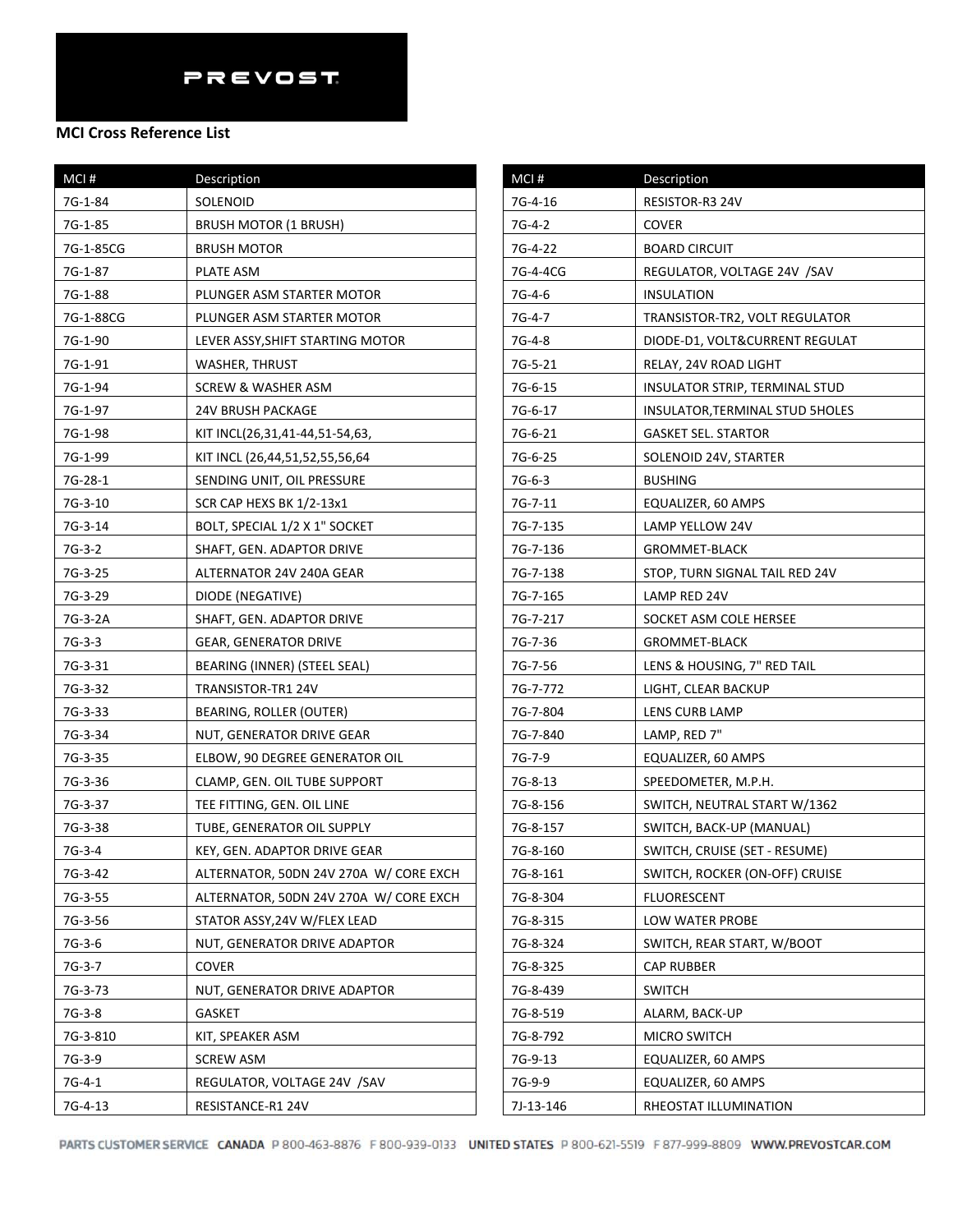| MCI#        | Description                            |
|-------------|----------------------------------------|
| 7J-13-159   | RHEOSTAT                               |
| 7J-13-233   | MICROPHONE CB TYPE 10'                 |
| 7J-13-96    | MICROPHONE CB TYPE 6'                  |
| 7J-13-99    | MIC INPUT JACK                         |
| $7J-3-1$    | ALTERNATOR 24VOLT- 270 AMP             |
| $7J-3-17$   | FRAME, DRIVE END                       |
| $7J-3-19$   | GEAR, DIRECT DRIVE GEN. PINION         |
| $7J-3-24$   | TUBE, OIL LINE                         |
| $7J-3-25$   | ALTERNATOR, 50DN 24V 270A W/ CORE EXCH |
| $7J-3-26$   | STATOR ASM                             |
| 7J-3-27     | FIELD & TERMINAL ASM                   |
| 7J-3-28     | FRAME RECTIFIER END                    |
| $7J-3-4$    | FRAME                                  |
| $7J-3-5$    | FIELD & TERMINAL ASM                   |
| $7J-4-1$    | REGULATOR, VOLTAGE 24V /SAV            |
| $7J-5-1$    | RELAY                                  |
| $7J-5-5$    | RELAY                                  |
| $7J-7-13$   | BULB-WEDGE 1.2W.                       |
| 7J-7-22-12V | <b>CLEAR BACK UP LIGHT</b>             |
| 7J-7-23-12V | LAMP, SEALED, RED                      |
| $7J-7-24$   | LAMP ASM. RED 24 VOLTS                 |
| 7J-7-25     | LAMP ASM. AMBER 24 VOLTS               |
| 7J-7-25-12V | LAMP-TURN AMBER                        |
| 7J-7-29     | BULB, 7537, 24V.                       |
| 7J-7-35     | SEALED BEAM,                           |
| 7J-7-75     | LAMP BACK UP CLEAR                     |
| 7J-7-76     | LAMP REAR RED                          |
| 7J-7-77     | LAMP FLASHER AMBER                     |
| 7J-7-87     | HALOGEN SEALED BEAM LOW H5062          |
| 7J-8-104    | BULB #1829 24V                         |
| 7J-8-143    | ANTENNA RADIO AM/FM                    |
| 7J-8-305    | BREAKER, 40 AMP. THERMOKING            |
| 7J-8-364    | ALARM, BACK-UP                         |
| 7J-8-402    | BRUSH ASM, BLOWER MOTOR                |
| 7J-8-454    | BULB #303 28V                          |
| 7J-8-482    | BRACKET, HUBODOMETER MOUNTING          |
| 7J-8-58     | PLUG, PANEL RECTANGULAR                |
| 7J-8-59     | RELAY, 24V                             |
| $7K-1-11$   | <b>BEARING, REAR ROTOR</b>             |
| 7K-1-12     | RETAINER, REAR ROTOR BEARING           |

| MCI#      | Description                       |
|-----------|-----------------------------------|
| 7K-1-13   | END PLATE, REAR                   |
| 7K-1-14   | END PLATE, REAR FACE              |
| 7K-1-15   | CYLINDER                          |
| 7K-1-17   | VANE KIT, 5 VANES                 |
| 7K-1-18   | ROTOR                             |
| 7K-1-19   | PLATE, FACE END                   |
| 7K-1-20   | <b>BEARING, FRONT ROTOR</b>       |
| 7K-12-198 | CABLE RCA MALE TO MALE            |
| 7K-1-23   | ROTOR PINION, (13 TEETH)          |
| 7K-1-24   | RETAINER, ROTOR PINION            |
| 7K-12-455 | CABLE - Y RCA 11"L                |
| 7K-1-27   | WASHER, BEARING EJECTING          |
| 7K-1-28   | BEARING, DRIVE SHAFT, REAR        |
| 7K-1-30   | WASHER, THRUST, DRIVE GEAR        |
| 7K-1-31   | <b>KEY, DRIVE GEAR</b>            |
| 7K-1-32   | BEARING                           |
| 7K-1-34   | SEAL, GREASE, DRIVE SHAFT         |
| 7K-1-35   | SEAL, GEAR CASE COVER             |
| 7K-1-36   | PISTON SEAL                       |
| $7K-1-41$ | PISTON ASM                        |
| 7K-1-42   | PISTON RING                       |
| 7K-1-47   | SEAT, RETURN SPRING               |
| 7K-1-49   | HOUSING ASM, DRIVE                |
| 7K-1-50   | BEARING, DRIVE HOUSING            |
| $7K-1-51$ | <b>GASKET, STARTER TO BLOCK</b>   |
| 7K-1-52   | TUNE-UP KIT                       |
| 7K-1-53   | <b>END PLATE REAR AIR STARTER</b> |
| 7K-1-54   | PLATE, FACE END                   |
| 7K-1-6    | NAMEPLATE                         |
| 7K-1-8    | CAPSCREW, MOTOR HOUSING COVER     |
| 7K-5-18   | RELAY, 24V                        |
| 7K-8-22   | BULB 14V .1 AMP                   |
| 7K-8-27   | THERMOSTAT, AMBIENT               |
| 7K-8-319  | LOW LEVEL PROBE                   |
| 7K-8-365  | <b>HEADPHONE, SET STEREO</b>      |
| 7K-8-367  | <b>FLASHER</b>                    |
| 7K-8-417  | PRESSURE SWITCH 60 PSI            |
| 7K-8-507  | CONTROL UNIT, WATER HEATER        |
| 7K-8-508  | <b>SUPPORT</b>                    |
| 7K-8-510  | COIL, WATER HEATER IGNITER        |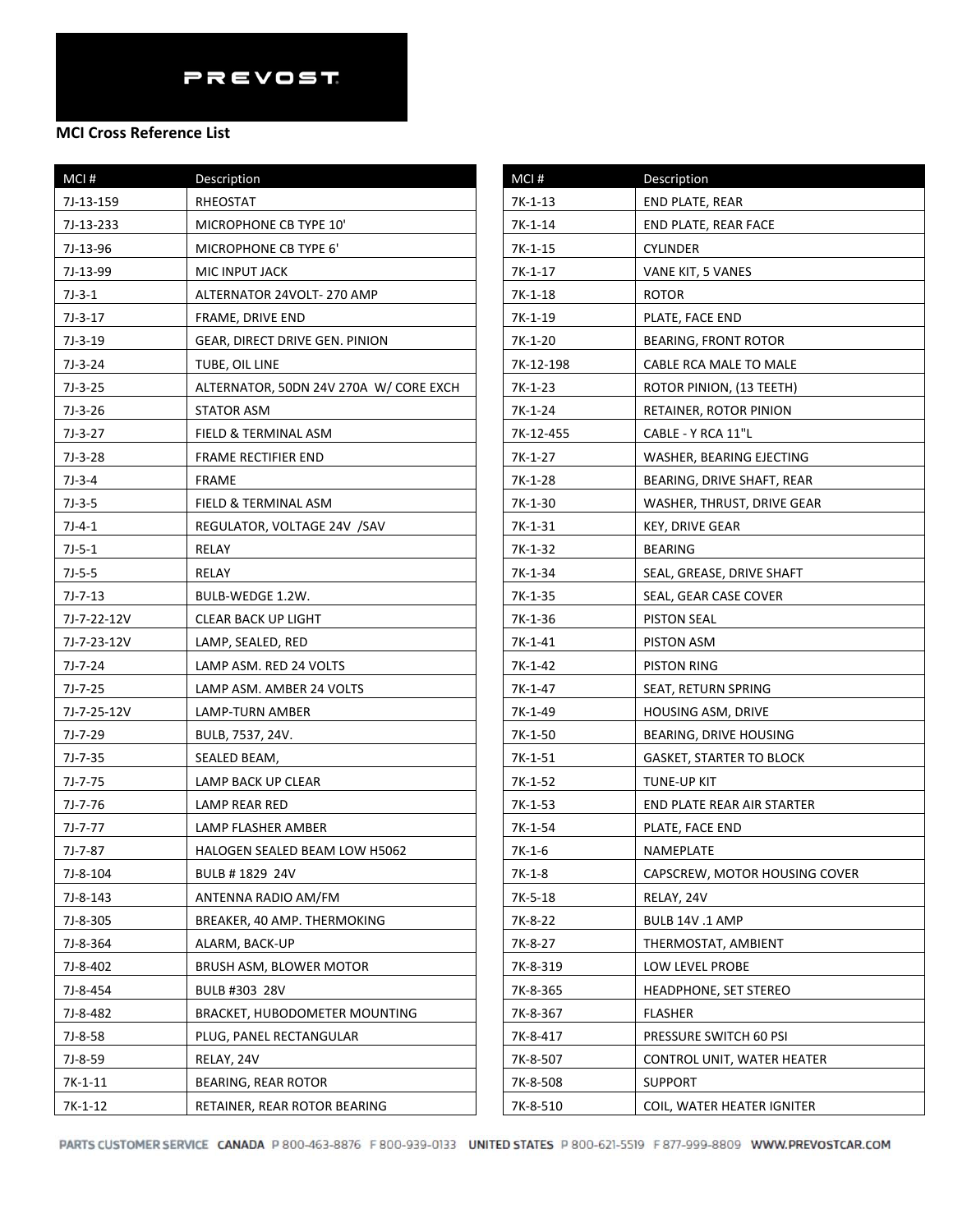| MCI#       | Description                              |
|------------|------------------------------------------|
| 7K-8-511   | <b>SOCKET</b>                            |
| 7K-8-512   | PROTECTOR, CABLE                         |
| 7K-8-514   | MOTOR, 24 VOLT                           |
| 7K-8-515   | TERMINAL BLOCK 4-WAY                     |
| 7K-8-516   | TERMINAL BLOCK 6 WAY                     |
| 7K-8-517   | COIL ASSY, 24V                           |
| 7K-8-518   | UNLOADER POWER ASSY                      |
| 7K-8-519   | GASKET                                   |
| 7K-8-520   | SCREW, HEX (M6 X 16)                     |
| 7K-8-521   | WASHER B6                                |
| 7K-8-522   | CLAMP, ELECTRODES                        |
| 7K-8-523   | ELECTRODE, IGNITION                      |
| 7K-8-524   | SCREW (M4 X 6)                           |
| 7K-8-525   | CELL, PHOTOELECTRIC                      |
| 7K-8-526   | ELEMENT, HEATING 24V                     |
| 7K-8-527   | <b>SUPPORT</b>                           |
| 7K-8-529   | RELAY 24V, NO DIODE, W/ BRACKET          |
| 7K-8-531   | <b>CONSOLE</b>                           |
| 7K-8-532   | FUSE, THERMO                             |
| 7K-8-533   | THERMOSTAT                               |
| 7K-8-535   | PLUG                                     |
| 7K-8-536   | <b>BRACKET, ANGLE</b>                    |
| 7K-8-568   | COVER, OUTER                             |
| 7K-8-569   | <b>COVER, INNER</b>                      |
| 7K-8-570   | RETAINER                                 |
| 7K-8-573   | LEG                                      |
| 7K-8-574   | LEG                                      |
| 7K-8-576   | ROLLER                                   |
| 7K-8-577   | <b>BUMPER</b>                            |
| 7K-8-591   | SWITCH, BATTERY POWER                    |
| 7L-08-1884 | SEAT JUNCTION BOX MODULE                 |
| 7L-12-1367 | <b>WIRING HARNESS</b>                    |
| 7L-12-2127 | CABLE, RCA, M TO M, 3', DVD TO VIDEO AMP |
| 7L-12-223  | CABLE COAX (510928) 30PI RG59            |
| 7L-12-224  | CABLE COAX (510407)20PI RG59             |
| 7L-12-225  | CABLE COAX 7 PI RG-59                    |
| 7L-12-2473 | CABLE, AD9, AG300                        |
| 7L-12-2480 | CABLE SEAT JCT. BOX TO JCT BOX           |
| 7L-12-2539 | T CABLE, ANTENNA                         |
| 7L-12-2600 | CABLE JCT BOX & JCT BOX                  |

| MCI#       | Description                      |
|------------|----------------------------------|
| 7L-12-2601 | CABLE Y SEAT AUDIO SYSTEM        |
| 7L-12-2803 | CABLE ADAPTOR INTER. MODULE      |
| 7L-12-2809 | CABLE, ANTENNA EXT               |
| 7L-12-2853 | CABLE, SENSOR                    |
| 7L-12-3035 | CABLE, SIGN                      |
| 7L-12-3044 | WIRING HARN. ADAPTER MIC 18 INCH |
| 7L-12-3048 | CABLE ASM POWER RED 50'          |
| 7L-12-3049 | CABLE ASM HAZARD GREEN (50')     |
| 7L-12-3050 | MODULER HAZARD WIRE 15'          |
| 7L-12-3051 | CABLE ASM ACTUATOR (YELLOW 30'   |
| 7L-12-3052 | MODULAR (14124) ELEC.CONN.LD     |
| 7L-12-3053 | HARNESS                          |
| 7L-12-3152 | SPEED SENSOR, WHEEL              |
| 7L-12-3153 | SENSOR, 90 DEGREE R.H. FRONT     |
| 7L-12-3332 | INTERFACE HARNESS VCP REI        |
| 7L-12-3404 | WIRING HARN. ADAPTER MIC 18 INCH |
| 7L-12-3443 | ADAPTOR, SPEAKER CABLE           |
| 7L-12-3444 | <b>HARNESS ADAPTER</b>           |
| 7L-12-3445 | ADAPTOR, CONTROL CABLE           |
| 7L-12-3446 | ADAPTOR, AUDIO CABLE             |
| 7L-12-3476 | SENSOR W/ CLIP                   |
| 7L-12-418  | CABLE MIC EXT 20FT MALE TO FEM   |
| 7L-12-560  | WIRING HARNESS AND CONNECTOR     |
| 7L-12-613  | <b>HARNESS</b>                   |
| 7L-12-614  | CABLE-MAIN CNTRL 2000 SYSTEM     |
| 7L-12-626  | <b>HARNESS</b>                   |
| 7L-12-640  | CABLE-VCP TO CONTROL HEAD        |
| 7L-12-646  | HARNESS, ABS SENSOR, LH FT       |
| 7L-12-647  | SENSOR ASSY, RH, FRNT            |
| 7L-12-656  | CABLE MIC Y FEM. A 2 MALES       |
| 7L-1-27    | SEAL LEVER HSG DEMARREUR ALL     |
| 7L-12-869  | HARNESS, SPEAKER                 |
| 7L-12-886  | SENSOR, WHEEL SPEED TYPE 24      |
| 7L-12-887  | HARNESS, ABS SENSOR, LH FT       |
| 7L-12-959  | CABLE COAX (510929) 44PI RG59    |
| 7L-13-131  | MICROPHONE CB TYPE 10'           |
| 7L-13-1626 | BREAKER 150 AMP MAN.             |
| 7L-13-170  | PYROMETER                        |
| 7L-13-334  | MODULE, PULSE WIDTH              |
| 7L-13-3912 | <b>COVER- REMOTE CONTROL</b>     |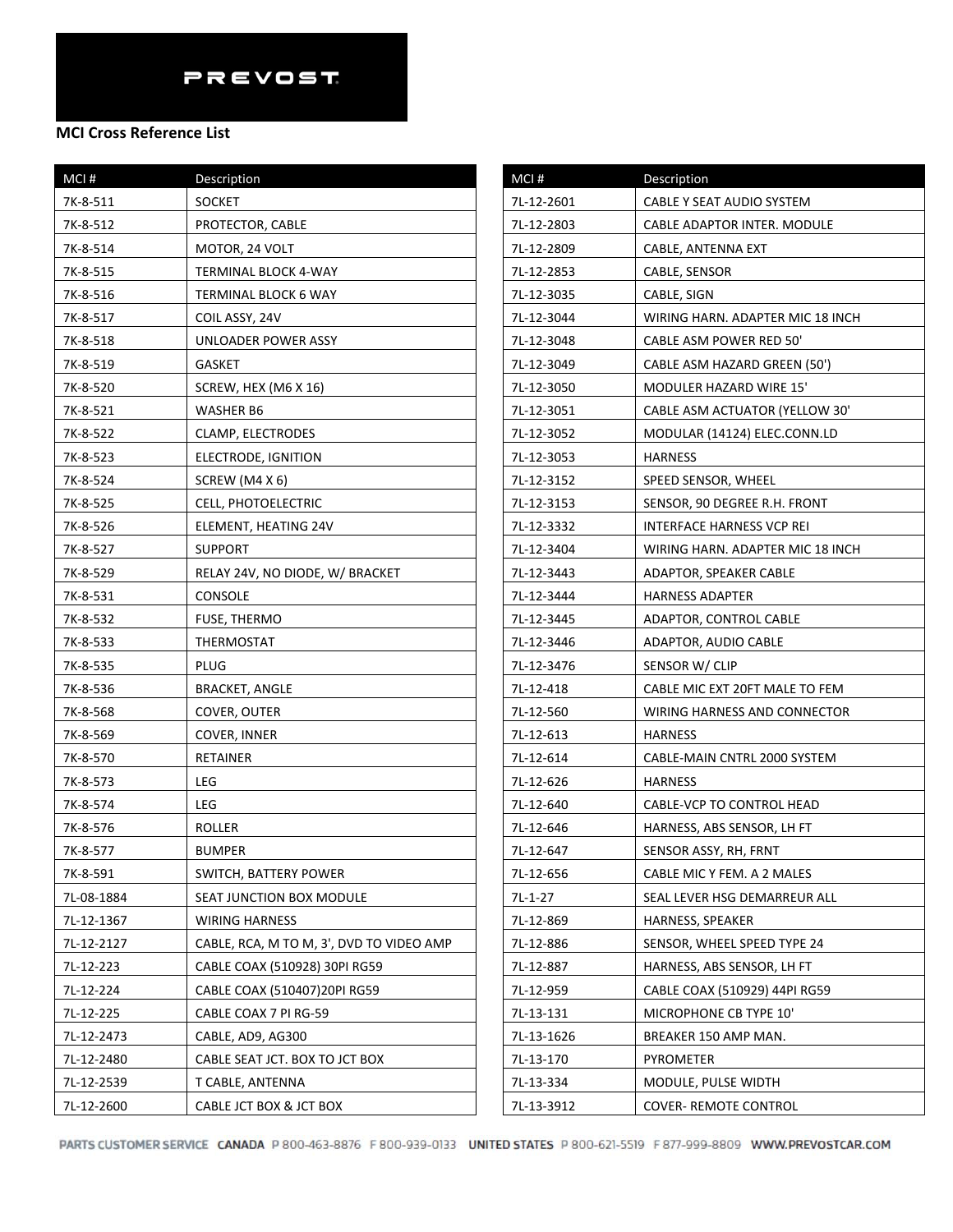#### **MCI Cross Reference List**

| MCI#         | Description                                 |
|--------------|---------------------------------------------|
| 7L-13-3998   | ALTERNATOR 24V. 140AMP.                     |
| 7L-13-3998CG | ALTERNATOR, NEW LEECE NEVILLE               |
| 7L-13-4155   | KIT TERMINAL B+B-D+W                        |
| 7L-13-4156   | <b>BEARING DRIVE END</b>                    |
| 7L-13-4157   | <b>ROTOR</b>                                |
| 7L-13-4158   | <b>COLLECTOR RING</b>                       |
| 7L-13-4159   | <b>BEARING</b>                              |
| 7L-13-4160   | PLATE, RECTIFIER ASSY                       |
| 7L-13-4161   | REGULATOR                                   |
| 7L-13-4162   | KIT, CARBON BRUSH                           |
| 7L-13-4163   | STATOR                                      |
| 7L-13-4164   | SUPRESSION CAPACITOR                        |
| 7L-13-4165   | <b>FAN</b>                                  |
| 7L-13-4166   | <b>RETAINER DISC</b>                        |
| 7L-13-4167   | SPACER RING                                 |
| 7L-13-4168   | RADIAL SEAL                                 |
| 7L-13-4384   | KIT, BEARING / SEALS                        |
| 7L-13-4430   | HARNESS, FAN CONTROL                        |
| 7L-13-4431   | VALVE, SOLENOID RADIATOR FAN                |
| 7L-13-68     | MICROPHONE, STD, 6' COIL CORD               |
| 7L-1-54      | STARTER, 42MT, 24V, NEW                     |
| 7L-1-66      | STARTER, 50MT, 24V, NEW                     |
| 7L-1-69      | <b>HOUSING</b>                              |
| 7L-1-72      | SCREW 5/16-18 X 1.50                        |
| 7L-1-74      | <b>SCREW</b>                                |
| 7L-1-79      | SCREW 5/16-18 X .859                        |
| 7L-1-80      | STARTER, 50MT, 24V, NEW                     |
| 7L-1-92      | STARTER MOTOR                               |
| 7L-22-120    | FILTER, HEAT CONTROL VALVE                  |
| 7L-3-13      | ALTERNATOR 50DN 24V 270A REMAN W/CORE<br>EХ |
| 7L-3-148     | ALTERNATOR, 12V, 130A REMAN W/CORE<br>EXCH. |
| 7L-3-217     | TUBE, OIL LINE                              |
| 7L-3-228     | GENERATOR 50DN 24V 270A BELT DRIVE (NEW     |
| 7L-3-238     | TENSIONER, BELT FOR CUMMINS ENG. CAT<br>ENG |
| 7L-3-239     | STATOR ASSY. 24V WITH FLEXIBLE LEAD         |
| 7L-3-87      | ALTERNATOR PULLEY DRIVEN                    |
| 7L-5-1       | RELAY, 24V WITHOUT DIODE W/O BRACKET        |
| $7L-5-2$     | BASE, BOSCH MINI RELAY                      |
| 7L-5-52      | RELAY, ABS                                  |

| MCI#      | Description                          |
|-----------|--------------------------------------|
| 7L-5-53   | RELAY, 12V WITH DIODE                |
| 7L-5-54   | RELAY, 12V                           |
| 7L-5-56   | RELAY                                |
| 7L-5-57   | SOLENOID VALVE, NO CONNECTOR         |
| 7L-5-58   | RELAY, 12 VDC                        |
| 7L-5-59   | RELAY 24 VOLTS                       |
| 7L-5-65   | RELAY, 24VDC                         |
| 7L-5-67   | RELAY                                |
| 7L-5-73   | HORN, LOW NOTE                       |
| 7L-5-74   | HORN, HIGH NOTE                      |
| 7L-5-79   | RELAY 24 VOLTS                       |
| 7L-5-81   | RELAY, 12V, CENTER HEATER            |
| 7L-7-104  | LAMP, TAIL RED STOP                  |
| 7L-7-105  | LAMP ASSY, TURN SIGNAL               |
| 7L-7-106  | LAMP, TAIL STOP                      |
| 7L-7-107  | LAMP ASSY, BACK-UP                   |
| 7L-7-108  | LAMP SIDE MARKER & TURN SEALED       |
| 7L-7-1406 | LAMP, 7 LEDS BLUE                    |
| 7L-7-152  | LENS, MARKER LAMP, CLEAR             |
| 7L-7-156  | LAMP, TAIL RED STOP                  |
| 7L-7-171  | LAMP, CLEARANCE, RED                 |
| 7L-7-172  | 12 VOLT AMBER MARKER 4,8"X2" LED     |
| 7L-7-176  | LENS, SQUARE AMBER REAR TURN         |
| 7L-7-177  | LENS, SQUARE RED TAIL LAMP           |
| 7L-7-178  | LENS, SQUARE BACK-UP LAMP            |
| 7L-7-179  | HOUSING, SQUARE LAMP W/STUDS         |
| 7L-7-181  | SOCKET, BULB 3 POLE                  |
| 7L-7-182  | REFLECTOR, SQUARE LAMP CHROME        |
| 7L-7-184  | REFLECTOR, SQUARE LAMP CHROME        |
| 7L-7-227  | LAMP, CLEARANCE RED, LED             |
| 7L-7-228  | LAMP, CLEARANCE AMBER                |
| 7L-7-229  | LAMP, CLEARANCE, RED                 |
| 7L-7-230  | LAMP, CLEARANCE, AMBER               |
| 7L-7-244  | LIGHT 4" X 7" 12V HALOGEN            |
| 7L-7-246  | SEAL BEAM                            |
| 7L-7-247  | LAMP HEAD - HIGH BEAM                |
| 7L-7-248  | HEADLAMP LH                          |
| 7L-7-249  | HEADLAMP                             |
| 7L-7-271  | LAMP                                 |
| 7L-7-277  | READING LAMP, WHITE LED 24V DIALIGHT |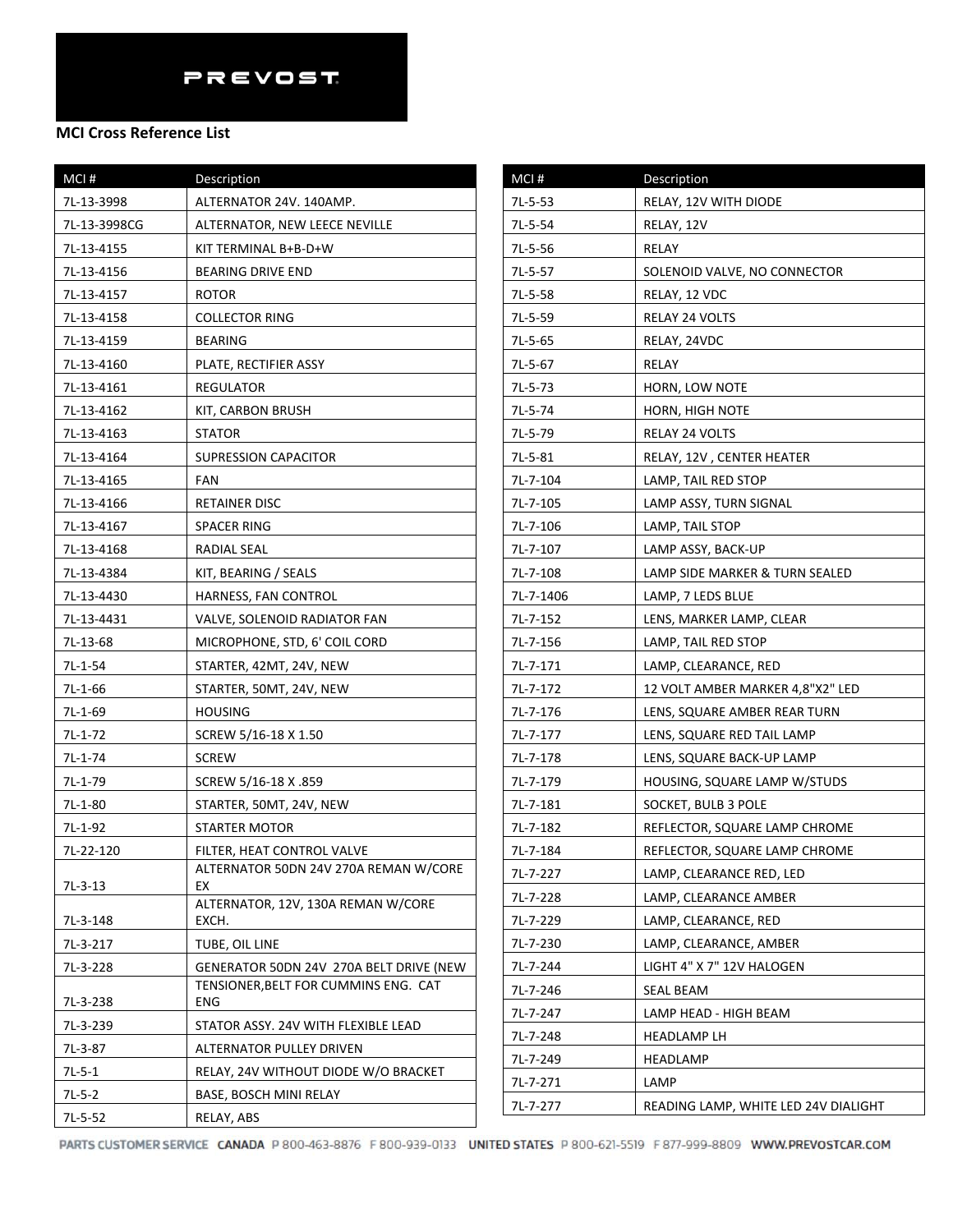| MCI#      | Description                      |
|-----------|----------------------------------|
| 7L-7-278  | LAMP, AMBER 4" ROUND RR TURN 12V |
| 7L-7-280  | LAMP MSM BLUE, LED               |
| 7L-7-282  | LAMP, SIDE AMBER LED             |
| 7L-7-283  | 12 VOLT 4"RED STOP/TAIL/TURN     |
| 7L-7-286  | LAMP, WHEEL CHAIR                |
| 7L-7-296  | LIGHT - TURN SIGNAL LED - AMBER  |
| 7L-7-297  | LIGHT/STOP/TAIL LED - RED        |
| 7L-7-299  | 12 VOLT RED MARKER 4,8"X2"       |
| 7L-7-307  | LAMP, 4" DECAL AMBER             |
| 7L-7-323  | LAMP, ENGINE COMPARTMENT         |
| 7L-7-341  | LAMP 12 LED 24V                  |
| 7L-7-350  | BULB, #1683 24V 32W              |
| 7L-7-351  | BULB, #456 24V 2 C.P.            |
| 7L-7-358  | LIGHT, LED RED                   |
| 7L-7-41   | LENS / HOUSING ASM, MODEL 60     |
| 7L-7-42   | GROMMET                          |
| $7L-7-5$  | BULB, #85, 28V                   |
| $7L-7-6$  | LAMP ASSY, L.H.                  |
| $7L-7-7$  | LAMP ASSY, R.H.                  |
| 7L-8-1000 | ALARM, BACK-UP                   |
| 7L-8-1019 | <b>GROMMET-BLACK</b>             |
| 7L-8-1034 | RADIO REI AM/FM/DC 1 DISK        |
| 7L-8-1095 | HUBODOMETER STEMCO 304REV/KM     |
| 7L-8-1096 | HUBOMETER-KILOMTRS 650-0537      |
| 7L-8-1100 | NUT, JAM                         |
| 7L-8-1119 | COIL, WATER HEATER IGNITER       |
| 7L-8-1120 | PLUG                             |
| 7L-8-1121 | MOTOR, 24 VOLT.                  |
| 7L-8-1122 | MOTOR, 24 VOLT.                  |
| 7L-8-1124 | PROBE-COOLANT LEVEL              |
| 7L-8-1155 | AM/FM RADIO CASSETTE MODEL R655  |
| 7L-8-1297 | CARTRIDGE-ATEC (J38500-302A)     |
| 7L-8-1300 | DEUTSCH CONNECTOR 6PIN           |
| 7L-8-1306 | AMP, W/BNC VIDEO DISTRIBUTION    |
| 7L-8-1310 | MICROPHONE W/10' CORD            |
| 7L-8-1344 | MOTOR ASSY, L.H. W/BRACKET       |
| 7L-8-1345 | MOTOR ASSY, R.H., W/BRACKET      |
| 7L-8-1348 | VALVE, W/S WASH ASM 12V          |
| 7L-8-1349 | SWITCH ASM DASH WIPER CONTROL    |
| 7L-8-1350 | MODULE, ELEC. WIPER              |

| MCI#      | <b>Description</b>                      |
|-----------|-----------------------------------------|
| 7L-8-1386 | BULB, #67 12V 4W                        |
| 7L-8-1407 | VCP SYSTEME 3000 24V REI                |
| 7L-8-1413 | BALLAST, 24V                            |
| 7L-8-1415 | AMP, W/BNC VIDEO DISTRIBUTION           |
|           | WIPER CONTROL SWITCH W/KNOB (W/O        |
| 7L-8-1457 | CONN)                                   |
| 7L-8-1475 | SENSOR, AIR INTAKE                      |
| 7L-8-1537 | THERMOSTAT ASM-325 AMEREX               |
| 7L-8-1564 | KARAOKE INVERTER 24V TO 110V            |
| 7L-8-1565 | KARAOKE LASER DISC                      |
| 7L-8-1566 | DUAL VCP MODULE                         |
| 7L-8-1583 | SENSOR-LOW COOLANT                      |
| 7L-8-1586 | <b>MODULE-10278</b>                     |
| 7L-8-1588 | THERMOSTAT ASM 450 DEG. F               |
| 7L-8-1601 | MODULE-CONDITIONING SYSTEM              |
| 7L-8-1668 | <b>SWITCH</b>                           |
| 7L-8-1761 | <b>ECU 4 CHANNELS</b>                   |
| 7L-8-1762 | SOLENOID VALVE ABS                      |
| 7L-8-1775 | SPEED CONTROL                           |
| 7L-8-1784 | MICROPHONE GOOSENECK 37 1/40VE          |
| 7L-8-1860 | RADIO AM/FM/CASS.                       |
| 7L-8-1867 | MICROPHONE, GOOSENECK 36 IN OVERALL     |
| 7L-8-1884 | SEAT JUNCTION BOX MODULE                |
| 7L-8-1900 | VCP SYSTEME 3000 24V REI                |
| 7L-8-1967 | MODULE AMPLIFIER PUBLIC ADR             |
| 7L-8-2013 | CONTROL ELECTRONIC ECU ABS              |
| 7L-8-2022 | SWITCH THERMAL                          |
| 7L-8-2029 | WDSHLD BLIND (PASS.)MOT.(43.5"x29") 24V |
| 7L-8-2030 | DRIVER UPP. BLIND - MOTOR.(86"x13")24V  |
| 7L-8-2039 | TIMER, W/C                              |
| 7L-8-2043 | CLUSTER, DASH                           |
| 7L-8-2104 | SWITCH ASM-FOOT                         |
| 7L-8-2174 | HUBODOMETER, V.D.O. KILOMETERS          |
| 7L-8-272  | AMP, FM RADIO                           |
| 7L-8-2803 | FILTER STANDARD REI                     |
| 7L-8-300  | <b>FLASHER</b>                          |
| 7L-8-3064 | SIGN-REAR #510438-001                   |
| 7L-8-3109 | SENSOR ASM-AMEREX GAS                   |
| 7L-8-3160 | CARTRIDGE, MPC                          |
| 7L-8-3172 | SWITCH MEMBRANE, REMOTE MIRROR          |
| 7L-8-3175 | CONTROL ELECTRONIC ECU ABS              |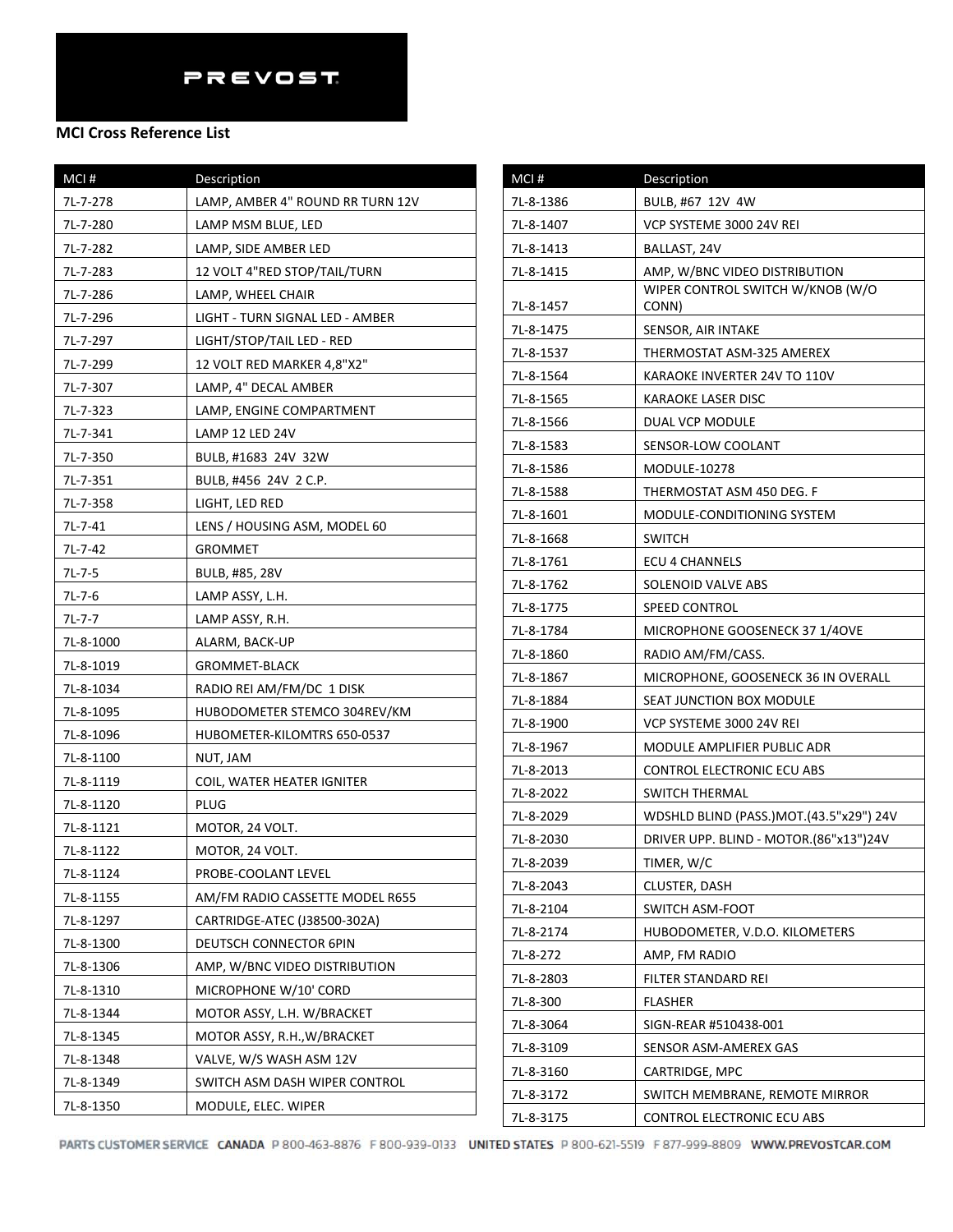| MCI#       | Description                    |
|------------|--------------------------------|
| 7L-8-3189  | THERMOSTAT 25D.F.              |
| 7L-8-3190  | THERMOSTAT 25D.F.              |
| 7L-8-321   | <b>BLOCK HEATER, M11</b>       |
| 7L-8-3217  | RADIO AM/FM/CASS.              |
| 7L-8-3224  | KIT, WIPER SOLENOID VALVE      |
| 7L-8-3225  | SOLENOID, RUN PORT W/S WIPER   |
| 7L-8-3226  | SOLENOID                       |
| 7L-8-3254  | CONTROL DESTINATION SIGN       |
| 7L-8-3289  | RECEIVER WIRELESS MIC 16-CH    |
| 7L-8-3290  | RECEIVER WIRELESS MIC 16-CH    |
| 7L-8-3311  | SIGN-FRONT DESTINATION         |
| 7L-8-3314  | DESTINATION SIGN ELECTRONIC    |
| 7L-8-3337  | <b>SWITCH</b>                  |
| 7L-8-3338  | <b>END OF LINE MODULE</b>      |
| 7L-8-3339  | TESTER, SQUIB                  |
| 7L-8-338   | MODULE, END OF LINE            |
| 7L-8-3419  | RELAY, 24V                     |
| 7L-8-342   | BALLAST, 24 VDC                |
| 7L-8-343   | BALLAST, 24 VDC                |
| 7L-8-344   | BALLAST, 24 VDC                |
| 7L-8-3442  | SIGN-SIDE ROUTE, LED LUMINATOR |
| 7L-8-345   | BALLAST, 24 VDC                |
| 7L-8-3472  | MODULE, MULTIPLEX              |
| 7L-8-3473  | MODULE, T-DIO-808S             |
| 7L-8-3474  | CONTROL PANEL                  |
| 7L-8-34778 | MODULE, MULTIPLEX NCNC         |
| 7L-8-3478  | MODULE, MULTIPLEX NCNC         |
| 7L-8-3479  | MODULE, T-DIO-32IN             |
| 7L-8-3485  | J1708 GATEWAY                  |
| 7L-8-3488  | DISPLAY MODULE, 20 LED R.H.    |
| 7L-8-3489  | DISPLAY MODULE, 20 LED L.H.    |
| 7L-8-3490  | MODULE, TOWING PACKAGE         |
| 7L-8-3499  | RH TARGET CLUSTER              |
| 7L-8-3504  | SENSOR, SPEED                  |
| 7L-8-3521  | <b>BREAKOUT BOX</b>            |
| 7L-8-3522  | <b>POWER SUPPLY</b>            |
| 7L-8-3525  | PUMP, COOLANT, BRAVA 80 HTR    |
| 7L-8-3546  | KEY ID                         |
| 7L-8-3547  | KEY ID                         |
| 7L-8-3548  | KEY, ID                        |

| MCI#      | Description                               |
|-----------|-------------------------------------------|
| 7L-8-3549 | <b>KEY ID</b>                             |
| 7L-8-3551 | KEY, ID                                   |
| 7L-8-3552 | ID KEY                                    |
| 7L-8-3553 | KEY ID                                    |
| 7L-8-3554 | KEY ID                                    |
| 7L-8-3555 | KEY, 10#72                                |
| 7L-8-3556 | KEY, ID                                   |
| 7L-8-3557 | KEY ID                                    |
| 7L-8-3573 | MINI CIR. BREAKER-VEC 7.5 AMP SERIE 212   |
| 7L-8-3592 | LECTEUR 8 DISQUES COMPACT                 |
| 7L-8-3593 | WIPER CONTROL SWITCH W/KNOB (W/O<br>CONN) |
| 7L-8-361  | AMP, W/BNC VIDEO DISTRIBUTION             |
| 7L-8-3610 | <b>CAMERA FRONT</b>                       |
| 7L-8-3619 | KIT, REPLACEMENT DVD                      |
| 7L-8-3626 | PROHEAT TIMER, 7 DAYS                     |
| 7L-8-3629 | WIPER MOTOR                               |
| 7L-8-363  | KARAOKE INVERTER 24V TO 110V              |
| 7L-8-3630 | KIT, WIPER                                |
| 7L-8-3631 | MOTOR, BOSCH, 24V                         |
| 7L-8-3645 | W/WASHER VALVE ASM 24V                    |
| 7L-8-3657 | 40/41 SERIES MOUNTING GROMMET             |
| 7L-8-3662 | ALARM, BACK-UP                            |
| 7L-8-3663 | ALARM, BACK-UP                            |
| 7L-8-3670 | ECU - ECAB 4S/4M                          |
| 7L-8-3702 | RADIO AM/FM/CASS.                         |
| 7L-8-3723 | 18 SERIES SINGLE ARMOR GUARD              |
| 7L-8-3725 | SWITCH ASM, POTENTIOMETER                 |
| 7L-8-3746 | CONTROL ELECTRONIC ECU ABS                |
| 7L-8-3750 | VCP, 12 VOLT                              |
| 7L-8-379  | <b>HOUSING, SWITCH</b>                    |
| 7L-8-3803 | LAMP, MARKER, AMBER                       |
| 7L-8-3805 | <b>GROMMET, MOUNTING</b>                  |
| 7L-8-3837 | SIGN DESTINATION                          |
| 7L-8-3900 | J1708 GATEWAY                             |
| 7L-8-3953 | CONTROL ELECTRONIC ECU ABS                |
| 7L-8-3971 | SIGN, DESTINATION - FT                    |
| 7L-8-3999 | TIMER 7-DAY                               |
| 7L-8-4096 | EQUALIZER, 24 - 12V 80A                   |
| 7L-8-4115 | WIPER CONTROL SWITCH W/KNOB (W/O<br>CONN) |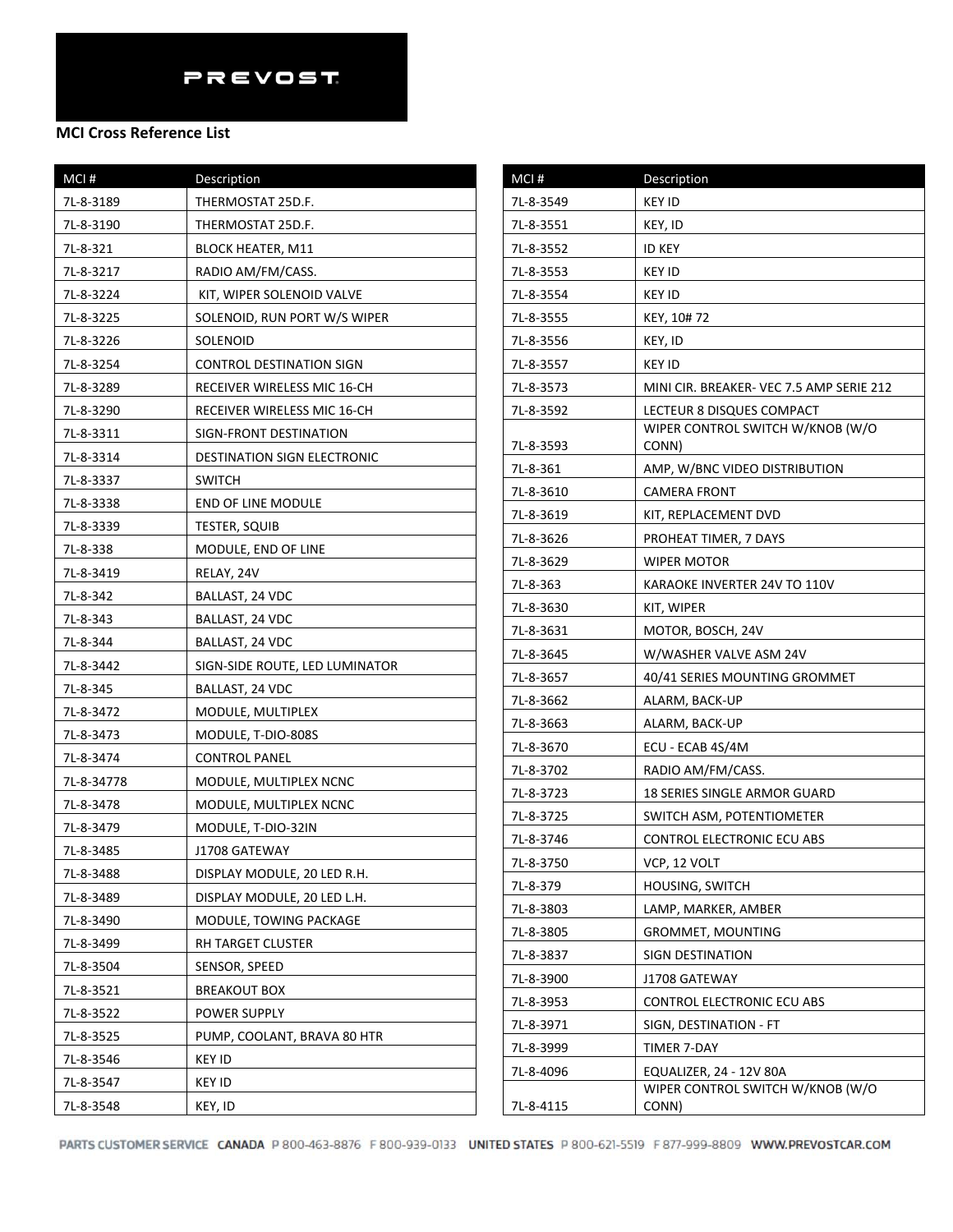#### **MCI Cross Reference List**

| MCI#      | Description                                         |
|-----------|-----------------------------------------------------|
|           | WIPER CONTROL SWITCH W/KNOB (W/O                    |
| 7L-8-4117 | CONN)                                               |
| 7L-8-4119 | KNOB                                                |
| 7L-8-4122 | REGULATOR, VOLT<br>WIPER CONTROL SWITCH W/KNOB (W/O |
| 7L-8-4157 | CONN)                                               |
| 7L-8-4212 | MODULE                                              |
| 7L-8-4213 | MODULE, DIO-888,115K                                |
| 7L-8-4214 | MODULE                                              |
| 7L-8-4215 | MODULE, J1708 GATEWAY                               |
| 7L-8-4286 | TELLTALE MODULE, L.H.                               |
| 7L-8-4287 | TELLTALE MODULE, R.H.                               |
| 7L-8-4298 | J1708 GATEWAY                                       |
| 7L-8-4367 | SWITCH, MIRROR 515                                  |
| 7L-8-466  | RELAY, 24V                                          |
| 7L-8-493  | RECEIVER WIRELESS MICROPHONE                        |
| 7L-8-494  | TRANSMITTER WIRELESS MICROPHON                      |
| 7L-8-5012 | SPEEDOMETER                                         |
| 7L-8-5013 | GAUGE, OIL PRESSURE                                 |
| 7L-8-5014 | VOLTMETER                                           |
| 7L-8-5015 | GAUGE, WATER TEMP.                                  |
| 7L-8-5016 | GAUGE, DUAL AIR PRESSURE                            |
| 7L-8-5019 | SWITCH, TOGGLE                                      |
| 7L-8-5022 | SWITCH, INTERIOR DOOR                               |
| 7L-8-5025 | SWITCH ASM-ENG RUN                                  |
| 7L-8-5030 | LAMP, KNEELING                                      |
| 7L-8-5034 | LAMP, MARKER, YELLOW, LED                           |
| 7L-8-553  | SWITCH, EXTERIOR, RETRACTABLE STEP                  |
| 7L-8-562  | SWITCH, MIRROR                                      |
| 7L-8-568  | SWITCH, MIRROR                                      |
| 7L-8-587  | VALVE, SOLENOID                                     |
| 7L-8-589  | <b>RESISTOR</b>                                     |
| 7L-8-595  | <b>FLASHER</b>                                      |
| 7L-8-604  | SWITCH, PUSH BUTTON                                 |
| 7L-8-633  | MAIN DISCONNECT SWITCH                              |
| 7L-8-634  | PLATE, FACE                                         |
| 7L-8-638  | FLASHER 12V                                         |
| 7L-8-642  | AMP-2000 SYSTEM AUDIO/VIDEO                         |
| 7L-8-643  | CONTROL HEAD-2000 SYSTEM                            |
| 7L-8-655  | AMP-2000 BACK-UP                                    |
| 7L-8-657  | MODULE-2000 BACKUP PA                               |

| MCI#      | Description                    |
|-----------|--------------------------------|
| 7L-8-667  | <b>BUSHING</b>                 |
| 7L-8-668  | ECU, EC-30                     |
| 7L-8-669  | MICROPHONE, GOOSE NECK, 48"    |
| 7L-8-671  | VCP SYSTEME 3000 24V REI       |
| 7L-8-685  | SENSOR, ABS 90 DEGRE           |
| 7L-8-711  | CABLE CTRL HEAD TO ENTERT.MOD. |
| 7L-8-741  | VALVE, SOLENOID                |
| 7L-8-752  | MONITOR, BATTERY               |
| 7L-8-829  | SWITCH, SPEED                  |
| 7L-8-871  | CABLE-LAMP                     |
| 7L-8-929  | HEATER, IMMERSION              |
| 7L-8-930  | SWITCH, ENGINE START           |
| 7L-8-979  | SENSOR, AIR INTAKE, DDEC II    |
| 7L-9-120  | EQUALIZER 100A                 |
| 7L-9-125  | EQUALIZER, 60 AMPS             |
| 7L-9-66   | EQUALIZER 100 AMPS             |
| 7L-9-78   | EQUALIZER, 60 AMPS             |
| 7M-1-35   | <b>GASKET SHIFT LEVER PLUG</b> |
| 7M-1-39   | LEAD GROUND STARTER            |
| 7M-1-42   | PLUG                           |
| 7M-1-45   | SPRING                         |
| 7M-1-5    | STUD TERMINAL                  |
| 7M-6-1    | SOLENOID, 24 V EMG. SHUT DOWN  |
| 7M-7-109  | LENS, WHITE STEP LAMP          |
| 7M-7-30   | LENS, WHITE STEP LAMP          |
| 7M-7-63   | LAMP ASSY (STEEL)              |
| 7M-7-64   | LAMP ASSY (STEEL)              |
| 7M-8-88   | MICRO SWITCH BACK-UP LAMP NL   |
| 7M-8-95   | SWITCH ASM                     |
| 7R-13-214 | MICROPHONE CB TYPE 10'         |
| 7R-3-100  | SPACER, GEN. DRIVE ADAP. SHIM  |
| 7R-3-15   | <b>ROTOR</b>                   |
| 7R-3-15CG | <b>ROTOR</b>                   |
| 7R-3-214  | MICROPHONE, STD, 6' COIL CORD  |
| 7R-3-22   | ISOLATOR WASHER&BUSHING GENERA |
| 7R-3-23   | O'RING FIELD TERMINAL          |
| 7R-3-24   | ALUMINIUM CAP, FRAME           |
| 7R-3-26   | STUD, RECTIFIER BRACKET        |
| 7R-3-29   | SPACER (RECTIFIER BRACKET)     |
| 7R-3-32   | <b>BUSHING STATOR</b>          |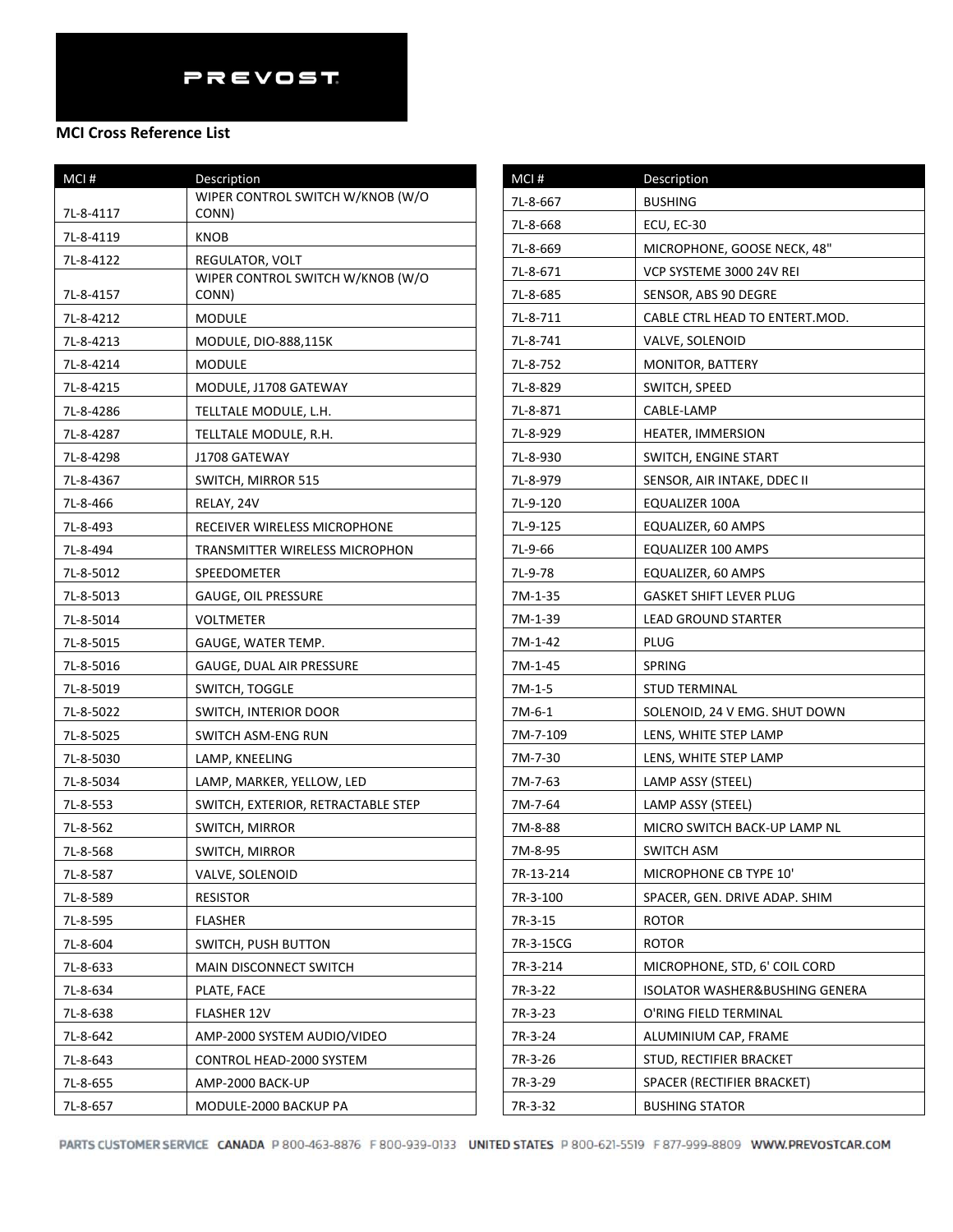| MCI#       | Description                       |
|------------|-----------------------------------|
| 7R-3-33    | WASHER STATOR GEN.                |
| 7R-3-34    | TERMINAL STUD OUTPUT              |
| 7R-3-36    | O'RING DC TERMINAL STUD           |
| 7R-3-38    | LEAD ASM GENERATOR                |
| 7R-3-40    | DIODE (NEGATIVE)                  |
| 7R-3-40CG  | DIODE (NEGATIVE)                  |
| 7R-3-41    | SUPPORT, GENERATOR RECTIFIER      |
| 7R-3-43    | O'RING                            |
| 7R-3-44    | FRAME, DRIVE END                  |
| 7R-3-45    | <b>BEARING ASM</b>                |
| 7R-3-46    | RESISTANCE-R1 24V                 |
| 7R-3-47    | PLATE, DRIVE END                  |
| 7R-3-50    | WSH FL ZP .938X1.75X.134          |
| 7R-3-51    | O'RING                            |
| 7R-3-51PK  | O'RING                            |
| 7R-3-52    | GASKET, DRIVE END                 |
| 7R-3-521   | <b>SPACER</b>                     |
| 7R-3-521CG | <b>SPACER</b>                     |
| 7R-3-52CG  | <b>GASKET RETAINER</b>            |
| 7R-3-53    | COLLAR                            |
| 7R-3-54    | ALTERNATOR 24V 240A GEAR          |
| 7R-3-56    | GASKET, ALTERNATOR TO HOUSING     |
| 7R-3-57    | <b>HOUSING, DRIVE GEAR</b>        |
| 7R-3-60    | BEARING, GEN. DRIVE ADAPTOR       |
| 7R-3-63    | RETAINING RING INTERNAL           |
| 7R-3-65    | ADAPTER PLATE, GENERATOR DRIVE    |
| 7R-3-66    | SET SCREW ADAPTER PLATE           |
| 7R-3-67    | SCR CAP HEXS 7/16-14X1 PT         |
| 7R-3-70    | <b>GASKET, HOUSING TO ADAPTOR</b> |
| 7R-3-72    | <b>SEAL OIL</b>                   |
| 7R-3-73    | DRIVE ADAPTOR, GEAR DRIVEN GEN    |
| 7R-3-82    | WASHER, GENERATOR DRIVE GEAR      |
| 7R-3-83    | NUT, GENERATOR DRIVE GEAR         |
| 7R-3-95    | RESISTANCE-R1 24V                 |
| 7R-3-97    | WASHER                            |
| 7R-3-98    | WASHER                            |
| 7R-5-4     | KIT HORN 24V LO                   |
| 7R-5-5     | HORN ELECTRIC 24V HIGH            |
| 7R-6-1     | VALVE, SOLENOID 24 V RAISE        |
| 7R-6-2     | SOLENOID VALVE, KNEEL EXHAUST 24V |

| MCI#         | Description                    |
|--------------|--------------------------------|
| 7R-7-1       | LAMP ASSY, BACK-UP             |
| 7R-7-109     | <b>BEZEL, HEADLIGHT</b>        |
| 7R-7-110     | LENS & HOUSING, 7" RED TAIL    |
| 7R-7-114     | SOCKET ASM, USE WITH 3157 BULB |
| 7R-7-2       | LAMP ASSY, BACK-UP             |
| 7R-7-3       | LENS, CLEAR BACK-UP LAMP       |
| 7R-7-62      | LAMP ASSY.                     |
| 7R-7-63      | LENS, AMBER SQUARE END MARKER  |
| 7R-7-7       | RING, BACK-UP LIGHT            |
| 7R-8-153     | SWITCH, BATTERY DISCONNECT     |
| 7R-8-221     | HUBODOMETER, KILOMETER         |
| 7R-8-225     | BRACKET, HUBODOMETER MOUNTING  |
| 7R-8-91      | CLIP, SPEEDO SENSOR            |
| 7TA-13-25    | MODULE, SHUTDOWN               |
| 7TA-13-26    | RECEPTACLE, 3-PRONG FLASHER    |
| 7TA-13-29    | BREAKER, 10 AMP/24V STUD TYPE  |
| 7TA-15-43    | GAUGE, AIR PRESSURE INDICATOR  |
| 7TA-15-51    | SWITCH LIGHT                   |
| 7TA-3-6      | FRAME                          |
| 7TA-3-67     | CONNECTOR                      |
| 7TA-7-106    | SOCKET ASM DOUBLE CONTACT      |
| 7TA-7-2      | LENS, BRAKE, RED 7" DIAMETER   |
| 7TA-7-45     | LENS, AMBER 4 1/4"             |
| 7TA-7-65     | LENS, AMBER                    |
| 7TA-7-7      | LAMP,RED                       |
| 7TA-7-70     | LENS                           |
| 7TA-7-73     | <b>CLEAR LENS- STEPWELL</b>    |
| 7TA-7-8      | LAMP,AMBER                     |
| 7TA-8-13     | SWITCH, DIMMER                 |
| 7TA-8-14     | SWITCH-DIR SIG PLASTIC COATED  |
| 7TA-9-13     | SWITCH, MASTER DISCONNECT      |
| 7TA-9-7      | PLATE, FACE                    |
| $8 - 20 - 8$ | CLAMP, 3" EXHAUST PIPE         |
| 8A-20-10     | CLAMP, EXHAUST                 |
| 8A-20-33     | <b>COUPLING</b>                |
| 8B-19-2      | <b>CLAMP ASM</b>               |
| 8B-19-22     | V-CLAMP                        |
| 8C-10-15     | CAP, ENGINE OIL FILLER         |
| 8C-24-38     | LINK                           |
| 8C-24-39     | END LINK, ENGINE CRADLE END    |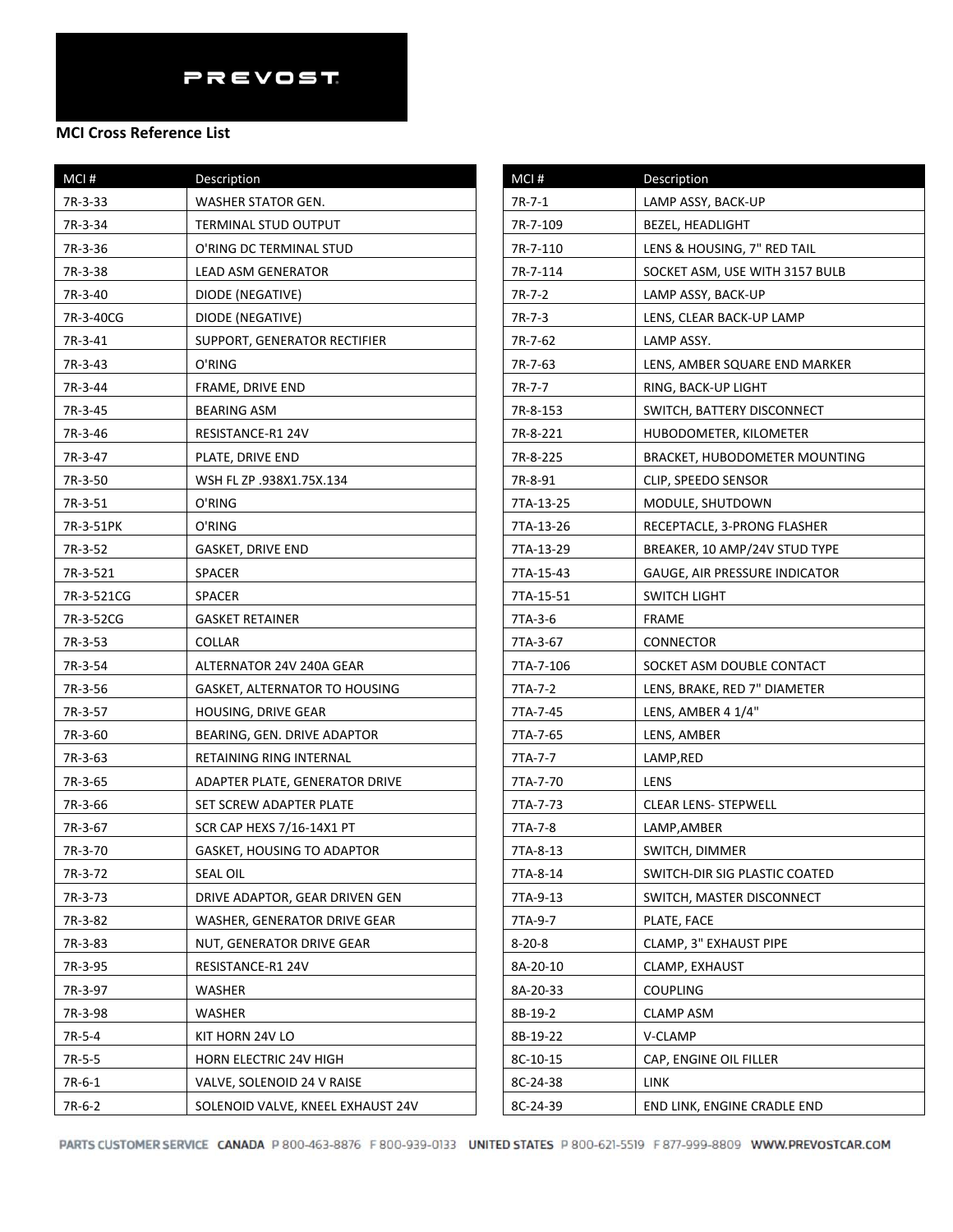| MCI#       | Description                          |
|------------|--------------------------------------|
| 8C-24-49   | O'RING, 1/2" I.D.                    |
| 8C-27-11   | V-BELT                               |
| 8C-28-12   | SWITCH, ENGINE HIGH TEMP. 210'       |
| 8C-28-23   | <b>FUEL PRESSURE SWITCH 6LBS</b>     |
| 8C-8-32    | <b>GASKET, BOLT COPPER</b>           |
| 8D-32-11   | SWITCH, JAKE BRAKE, 3 POSITIONS      |
| 8F-24-3    | LINK, R.H. A/C COMPRESSOR END        |
| 8F-24-4    | LINK, L.H.                           |
| 8F-27-1    | <b>BELT BLOWER FAN DRIVE</b>         |
| 8F-27-3    | BELT                                 |
| 8F-27-4    | BELT                                 |
| 8F-27-5    | BELT                                 |
| 8F-28-3    | SWITCH, FUEL PRESSURE 10-PSI         |
| 8F-32-12   | SWITCH, BUFFER WITH FAST IDLE        |
| 8F-32-34   | SEAL, UPPER                          |
| 8F-32-39   | <b>BRIDGE</b>                        |
| 8F-32-46   | SCREW ASM, JAKE BRAKE BUFFER         |
| 8F-32-51   | PLUNGER, FAST IDLE AIR CYL.          |
| 8F-32-55   | SEAL, LOWER                          |
| 8F-32-62   | SWITCH, JAKE BRAKE MICRO             |
| 8F-32-80   | SEAL, CENTER                         |
| 8F-4-1A    | CRANKSHAFT PULLEY                    |
| 8F-4-4     | HUB, DRIVE PULLEY                    |
| 8G-10-13   | CAP OIL FILLER                       |
| 8G-10-6    | <b>GASKET</b>                        |
| 8G-18-123  | <b>ENGINE MOUNT</b>                  |
| 8G-18-125  | MOUNT, CIRCULAR                      |
| 8G-20-2    | MUFFLER, EXHAUST                     |
| 8G-20-3    | TAIL PIPE                            |
| 8G-27-10   | BELT, DRIVE                          |
| 8G-27-5    | BELT BLOWER DRIVE USE W/8V71 & 6V92T |
| 8G-27-6    | BELT A/C DRIVE (SET OF 2)            |
| 8G-28-1    | SENDING UNIT, OIL PRESSURE           |
| 8G-28-21   | OIL PRESSURE GAUGE                   |
| 8G-28-21CG | OIL PRESSURE GAUGE                   |
| 8G-28-7    | SWITCH, ENGINE HIGH TEMP. 210'       |
| 8G-28-8    | ALARMSTAT 220ø                       |
| 8G-28-9    | SWITCH LOW PRESSURE INDICATOR        |
| 8G-4-13A   | <b>CRANKSHAFT PULLEY</b>             |
| 8J-14-1    | FILTER ASSY, TRANS. OIL SPIN-ON      |

| $MCI$ #   | Description                           |
|-----------|---------------------------------------|
| 8J-20-1   | PIPE, EXHAUST                         |
| 8J-32-12  | SWITCH, BUFFER WITH FAST IDLE         |
| 8K-15-11  | <b>BAR, BOLTING</b>                   |
| 8K-15-12  | GASKET                                |
| 8K-27-7   | BELT, BLOWER DRIVE 8V92TA             |
| 8K-28-1   | SWITCH, OIL PRESSURE                  |
| 8K-52-2   | CYLINDER, AIR                         |
| 8L-14-2   | OIL FILTER SPINNER II 976 LO FLO 1GPM |
| 8L-14-55  | NUT ASM, COVER                        |
| 8L-14-56  | NUT ASM, COVER                        |
| 8L-14-57  | COVER ASM                             |
| 8L-14-58  | SEAL, COVER                           |
| 8L-14-59  | RING, RETAINING                       |
| 8L-14-60  | NUT, CENTRIFUGE BOWL                  |
| 8L-14-61  | <b>BOWL CENTRIFUGE BOWL</b>           |
| 8L-14-62  | INSERT, PAPER, SPINNER                |
| 8L-14-63  | O RING                                |
| 8L-14-64  | BAFFLE AND SCREEN CENTRIFUGE          |
| 8L-14-65  | CENTRIFUGE TURBINE, ASM               |
| 8L-14-67  | KIT REPAIR, IDLE CUT OUT VALVE        |
| 8L-14-68  | SEAL, IDLE CUT OUT VALVE              |
| 8L-14-69  | SEAL, CONTROL MECHANISM               |
| 8L-14-70  | CONTROL MECHANISM, ASM                |
| 8L-14-71  | REPAIR KIT, CONTROL FLOAT MECH        |
| 8L-14-72  | CARTRIDGE, AIR VALVE, ASM             |
| 8L-18-22  | <b>MOUNT-ENG RR</b>                   |
| 8L-1-826  | ELEMENT, FILTER                       |
| 8L-18-348 | MOUNT, RUBBER, ENGINE                 |
| 8L-18-478 | MOUNT KIT, FRONT                      |
| 8L-18-651 | <b>MOUNT</b>                          |
| 8L-20-101 | CLAMP ASM                             |
| 8L-20-161 | ELBOW, TURBO OUTLET                   |
| 8L-20-176 | CLAMP                                 |
| 8L-20-177 | <b>GASKET, EXHAUST</b>                |
| 8L-20-236 | BELLOWS ASM 5"                        |
| 8L-20-239 | ELBOW, EXHAUST                        |
| 8L-20-240 | ELBOW, EXHAUST                        |
| 8L-20-290 | MUFFLER, EXHAUST                      |
| 8L-22-76  | <b>VALVE-ETHER INJECTION</b>          |
| 8L-22-77  | TUBING                                |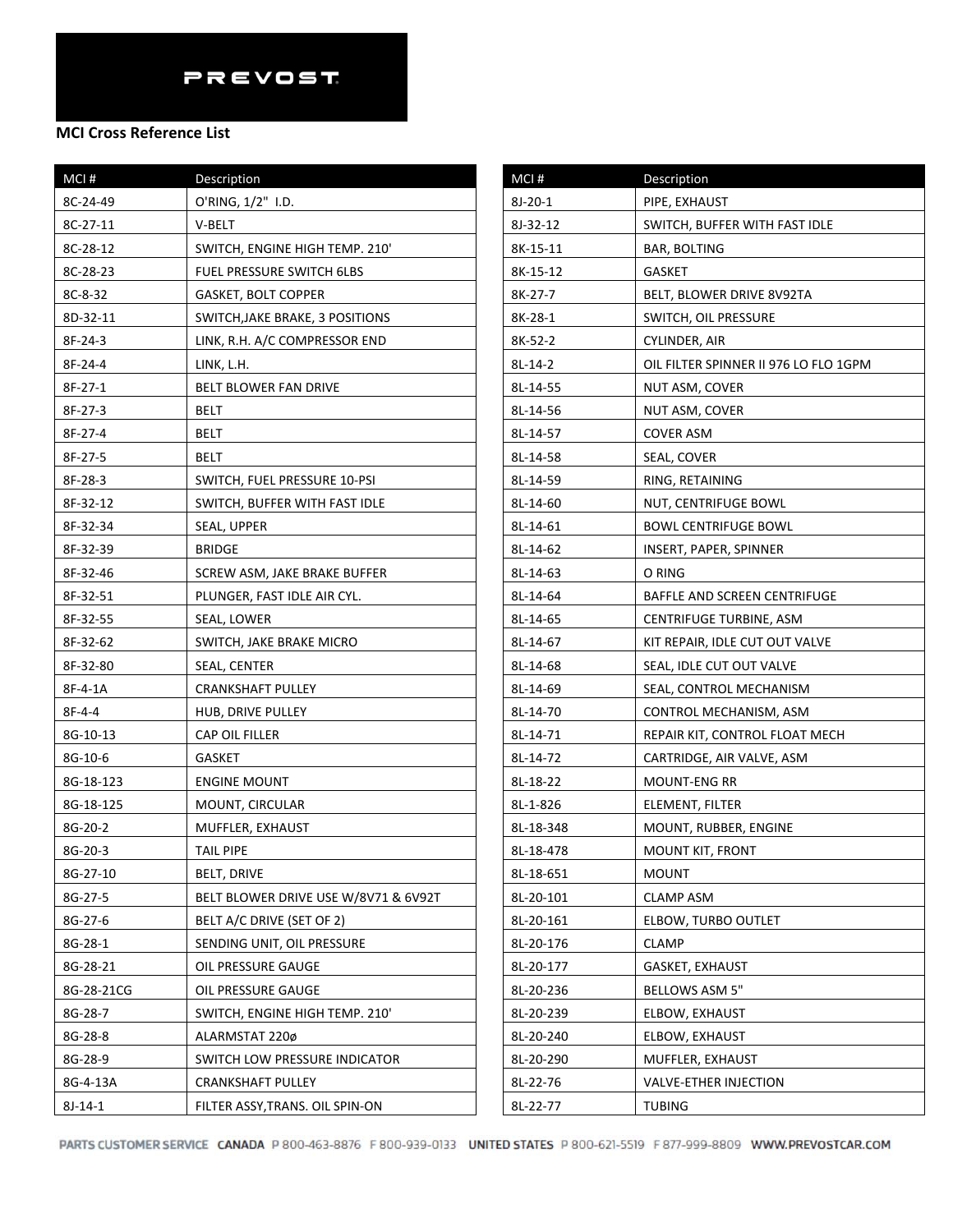| MCI#        | Description                          |
|-------------|--------------------------------------|
| 8L-22-79    | NOZZLE                               |
| 8L-22-80    | ELBOW-90DEGREE W/ORIFACE             |
| 8L-22-81    | ETS SWITCH (ENGINE TEMP SWITCH       |
| 8L-22-82    | FLUID CYL-ETH INJECT SYS             |
| $8L-27-1$   | BELT, ALTERNATOR                     |
| 8L-27-103   | TENSIONER, BELT - CUMMINS ISC ENGINE |
| 8L-27-104   | BELT                                 |
| 8L-27-105   | BELT, POLY-V                         |
| 8L-27-115   | BELT, SERPENTINE                     |
| 8L-27-116   | BELT, POLY-V                         |
| 8L-27-125   | BELT                                 |
| 8L-27-128   | <b>BELT, SERPENTINE</b>              |
| 8L-27-129   | BELT ALTERNATOR DRIVE SERIES 60      |
| 8L-27-130   | <b>BELT, SERPENTINE</b>              |
| 8L-27-132   | V-BELT POLY V12                      |
| 8L-27-134   | PULLEY, A/C                          |
| 8L-27-135   | BEARING, IDLER PULLY                 |
| 8L-27-136   | SNAP RING, OUTER                     |
| 8L-27-137   | SNAP RING, INNER                     |
| 8L-27-138   | COVER, DUST                          |
| 8L-27-139   | SHAFT                                |
| 8L-27-143   | BELT ENGINE TO FAN DRIVE SERIES 60   |
| 8L-27-144   | BELT FAN TO FAN DRIVE SERIES 60      |
| 8L-27-145   | TENSIONER, FAN BELT                  |
| 8L-27-146   | <b>HY-T PLUS BELT</b>                |
| 8L-27-147   | <b>HY-T PLUS BELT</b>                |
| 8L-27-150   | <b>BRACKET- A/C IDLER PULLEY</b>     |
| 8L-27-151   | POLY-V BELT 12                       |
| 8L-27-151CG | POLY-V BELT 12                       |
| 8L-27-152   | BELT, POLY-V                         |
| 8L-27-153   | BELT                                 |
| 8L-27-154   | <b>BELT, DRIVE</b>                   |
| 8L27155     | BELT-V                               |
| 8L-27-155   | BELT-V                               |
| 8L-27-156   | BELT FAN TO FAN DRIVE SERIES 60      |
| 8L-27-157   | BELT, DRIVE, A/C                     |
| 8L-27-159   | BELT, POLY-V                         |
| 8L-27-163   | BELT, DRIVE CONTAINS EPDM            |
| 8L-27-164   | <b>IDLER PULLEY</b>                  |
| 8L-27-169   | <b>BELT, ALTERNATOR</b>              |

| MCI#         | Description                              |
|--------------|------------------------------------------|
| 8L-27-170    | BELT, POLY V 10 / 2235MM                 |
| 8L-27-178    | <b>BELT, DRIVE</b>                       |
| 8L-27-6      | BELT                                     |
| 8L-27-65     | PULLEY WITH BORE INSERT                  |
| 8L-27-65A    | PULLEY ASSY. - IDLER                     |
| 8L-27-65M393 | PULLEY ASM, WITH 1/2" SPLIT BUSHING      |
| 8L-27-69     | BELT                                     |
| 8L-27-71     | BELT                                     |
| 8L-27-74     | BELT, ALTERNATOR                         |
| 8L-27-79     | PULLEY, A/C IDLER                        |
| 8L-27-88     | BELT A/C COMP DR 102D/DL3, EA=SET OF TWO |
| 8L-27-89     | BELT, SERPENTINE                         |
| 8L-27-90     | BELT POLY V12PK 1830                     |
| 8L-27-92     | <b>V-BELT-FAN DRIVE</b>                  |
| 8L-27-95     | BELT                                     |
| 8L-27-96     | <b>BELT, SERPENTINE</b>                  |
| 8L-27-97     | BELT FAN TO FAN DRIVE SERIES 60          |
| 8L-27-98     | BELT, DRIVE                              |
| 8L-27-99     | BELT ENGINE TO FAN DRIVE SERIES 60       |
| 8L-28-1      | SWITCH, ENGINE HIGH TEMP. 210'           |
| 8L-28-91     | SWITCH, PRESSURE, 3 PSI                  |
| 8L-28-97     | GAUGE, OIL PRESSURE                      |
| 8R-18-24     | <b>BUSHING, ENGINE FRONT SUPPORT</b>     |
| 8R-18-25     | SPRING CLIP                              |
| 8R-20-17     | <b>MUFFLER BAND</b>                      |
| 8R-20-25     | <b>MUFFLER BAND</b>                      |
| 8R-28-4      | <b>GAUGE WATER TEMPERATURE</b>           |
| 8R-33-2      | BRACKET, PRIMARY FUEL FILTER             |
| 8R-33-4      | FUEL FILTER, SECONDARY DONALDSON         |
| 8R-33-5      | BRACKET, SECONDARY FUEL FILTER           |
| 8T-27-150    | BRACKET- A/C IDLER PULLEY                |
| 8TA-19-7     | CLAMP, 3" EXHAUST PIPE                   |
| 8TA-28-1K    | <b>ALARMSTAT</b>                         |
| 8TA-28-6     | SWITCH, OIL PRESSURE                     |
| $9A-2-31$    | CUP, ETHER CAPSULE                       |
| $9A-5-3$     | CHECK VALVE, 3/8" PIPE, FUEL             |
| 9A-6-96      | <b>BREATHER</b>                          |
| 9C-3-107     | FILTER, AIR                              |
| 9C-3-110     | FILTER, AIR                              |
| 9C-5-54      | CHECK VALVE, 3/8" PIPE, FUEL             |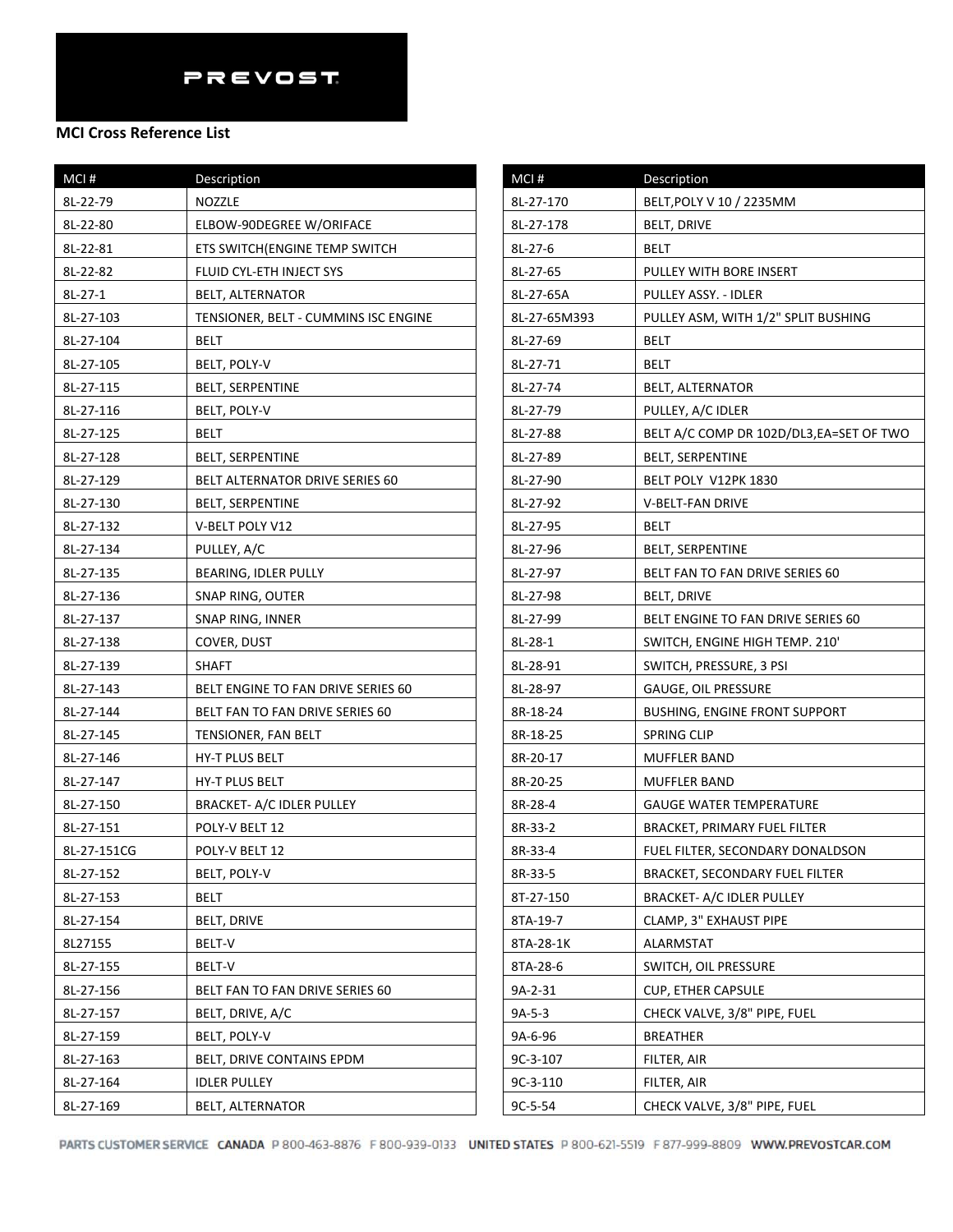#### **MCI Cross Reference List**

| MCI#       | Description                      |
|------------|----------------------------------|
| $9C-5-58$  | SWITCH, FUEL PRESSURE 10-PSI     |
| 9F-6-154   | BRACKET ASM, INNER RR ROUTE SIGN |
| 9F-6-165   | CAP, DUST                        |
| 9G-3-14    | GAUGE ONLY - AIR RESTRICTION     |
| 9G-3-160   | HOSE, SILICONE                   |
| 9G-3-37    | FILTER ELEMENT, AIR              |
| $9G-3-8$   | GUAGE, AIR RESTRICTION INDICATOR |
| 9G-4-60    | CABLE, ACCELERATOR 43C           |
| 9G-6-25    | ADAPTER, POSI/LOCK-105           |
| 9J-3-17    | NUT WING NY 1/2-13               |
| 9K-4-10    | <b>POTENTIOMETER</b>             |
| $9L-3-103$ | HOSE HUMP - CHARGE AIR           |
| 9L-3-148   | HOSE, ELBOW                      |
| 9L-3-149   | <b>HOSE HUMP - AIR INTAKE</b>    |
| 9L-3-151   | ELBOW, AIR CLEANER, S60          |
| $9L-3-163$ | <b>HOSE SILICONE</b>             |
| 9L-3-22    | HOSE SINGLE HUMP BUCKHORN 3H4    |
| 9L-3-239   | FILTER MINDER 20"                |
| 9L-3-246   | CHARGE AIR COOLER, NEW           |
| 9L-4-76    | TREADLE, ELECTRONIC              |
| $9L-4-80$  | KIT, SENSOR                      |
| 9L-4-81    | KIT, SENSOR W/HARNESS            |
| $9L-4-83$  | KIT, TREADLE ASM                 |
| 9L-4-84    | PEDAL, FOOT FOR DDEC II          |
| 9L-5-161   | HOSE, FUEL                       |
| 9L-5-188   | HOSE ASM, FUEL SUPPLY            |
| 9L-5-308   | HOSE ASM, FUEL PUMP TO FILTER    |
| $9L-5-32$  | HOSE ASM, FUEL RETURN            |
| 9L-5-450   | FILTER FUEL, FUEL PRO 382        |
| 9L-5-622   | SPRING                           |
| 9L-5-623   | FILTER ELEMENT                   |
| 9L-5-624   | COVER, BOWL                      |
| 9L-5-625   | COLLAR, COVER                    |
| 9L-5-626   | STUD, 13/16-12 X 7/8-14          |
| 9L-5-627   | <b>VALVE, CHECK BODY</b>         |
| 9L-5-628   | KIT, CHECK VALVE SERVICE         |
| 9L-5-629   | VALVE, DRAIN                     |
| 9L-5-630   | PLATE, FLAT BASE                 |
| 9L-5-631   | O-RING                           |
| 9L-5-632   | HEATER, 24V                      |

| MCI#         | Description                             |
|--------------|-----------------------------------------|
| 9L-5-633     | THERMO SWITCH, 24                       |
| 9L-5-635     | HARNESS, 2 WAY W/P CHASSIS              |
| 9L-5-643     | FUEL FILTER, NON HEATED                 |
| 9L-6-124     | FILLER NECK, FUEL                       |
| 9L-8-83      | KIT, TREADLE ASM                        |
| 9R-3-34      | FILTER, AIR FLEETGRD AF865              |
| 9R-3-36      | NUT                                     |
| 9R-3-5       | FILTER, AIR FLEETGRD AF865              |
| 9TA-1-12     | <b>GAUGE ASSY - AIR RESTRICTION</b>     |
| 9TA-7-1      | CYLINDER, ETHER QUICK START             |
| 9TA-7-4      | FP 90 #2x1/8PM                          |
| A-215001-16  | <b>CLUTCH ASSEMBLY</b>                  |
| AZ-193201-13 | SLACK ADJUSTER ASM                      |
| G1002691CG   | DEHYDRATOR (10 PER CASE)                |
| G1003359     | BATTERY DOWN BLOCK ASM                  |
| G1006614CG   | O RING                                  |
| G1011430     | CYLINDER HEAD MAINTENANCE KIT           |
| G1012639CG   | CHECK VALVE MAINT KIT                   |
| G1012640CG   | KIT, DESSICANT CART AD-9 NEW (SKF)      |
| G1012985CG   | FILTER-DRIER                            |
| G1015028     | FAN, PLASTIC 6V92                       |
| G1017084CG   | FILTER-AIR CLEANER                      |
| G1019582GG   | DESICCANT CARTRIDGE KIT                 |
| G1020699     | A ST 3/8PMX3/8PF                        |
| G1091128     | DRIER, FILTER                           |
| G5001887     | <b>WINDOW FRAME</b>                     |
| G5004965CG   | SWITCH PROXIMITY W/C LIFT               |
| G5008483     | CHRISTMAS TREE CLIP 1 3/8 BLK           |
| G5008670     | SENSOR KIT POTENTIOMETER                |
| G5008886     | RECIRCULATING PUMP ASM MARCH (          |
| G5009433     | <b>MIRROR TRIM</b>                      |
| G5009772     | MOTOR 24 V                              |
| G5011258     | RELAY                                   |
| M16G-2-336   | CAP, A/C SERVICE VALVE                  |
| N19-16-3     | HOSE, 15/8" X 3', SILICON, (70-162)     |
| NPN1236      | VALVE, CONTROL PARK BRAKE (YELLOW KNOB) |
| NPN1759      | DRUM, BRAKE 16 1/2" X 10"               |
| NPN1961      | HOSE .625 ID, 4 PLY X 3FT               |
| NPN1963      | HOSE 7/8X3' SILICON                     |
| NPN-1965     | HOSE 1 1/8X3' SILICON                   |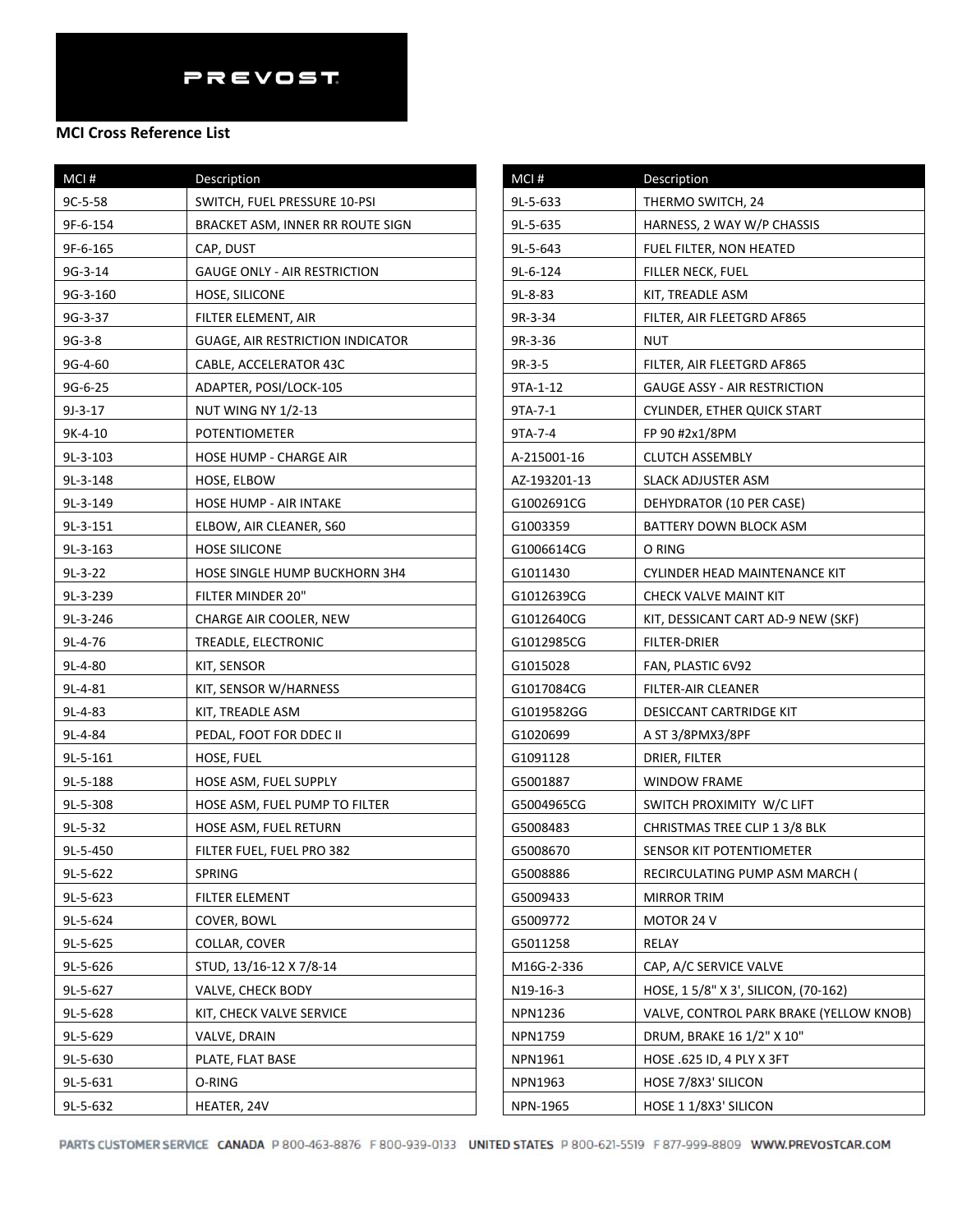#### **MCI Cross Reference List**

| MCI #           | Description                           |
|-----------------|---------------------------------------|
| NPN1967         | HOSE, 15/8" X 3', SILICON, (70-162)   |
| <b>NPN1969</b>  | HOSE, 1 5/8" X 3', SILICON, (70-162)  |
| NPN1973         | HOSE 2 1/8X3' SILICON                 |
| NPN1977         | HOSE 2 5/8X3' SILICON                 |
| NPN-1978        | HOSE 2 3/4X3' SILICON                 |
| NPN1979         | HOSE, SILICONE 3" X 3' SILICON        |
| <b>NPN-7426</b> | <b>GAS SPRING</b>                     |
| T01-1002        | HOUSING ASM, REAR AXLE, 102"          |
| T01-1006        | REAR LEFT BRAKE ADJUSTER              |
| T01-1007        | SLACK ADJUSTER RH W/BRACKET           |
| T01-1010        | DRUM BRAKE FRONT (DAYTON)             |
| T02-1051        | SLOTTED NUT                           |
| T03-1011        | GLASS, MIRROR                         |
| T03-1192        | GAS SPRING                            |
| T03-2067        | LH PANEL WINDSHIELD                   |
| T03-2068        | RH PANEL WINDSHIELD                   |
| T03-2069        | PANEL, DEST SIGN- OUTER SKIN          |
| T03-2112        | <b>SOLENOID</b>                       |
| T03-2160        | MOTOR, 12V 4-CON, LOCKING RING        |
| T03-2161        | GLASS 1/8-9 X 10 HTD W/ LOCKING RING  |
| T03-2162        | <b>MOTOR LG MANUAL</b>                |
| T03-2190        | ADJUSTABLE NOZZLE                     |
| T03-2215        | KIT, SEAT BELT                        |
| T03-2223        | SENSOR CLIP, KIT                      |
| T03-2268        | MIRROR, CONVEX 6"                     |
| T03-2270        | BRACKET, 05G COMPR MOUNTING           |
| T03-2310        | ARM ASM, PANTOGRAPH, HD               |
| T03-2333        | ELBOW, 90 DEG. CONNECTOR              |
| T03-2470        | CUP ASM-AST RL SUPT                   |
| T03-2513        | MIRROR HEAD, ROAD SIDE, HTD, W/SIGNAL |
| T03-2591        | <b>CUP HOLDER FLEX</b>                |
| T0393           | ADAPTOR                               |
| T04-1005        | KIT, AXLE, TAG, EXCEPT Q BRAKE        |
| T04-1048        | KIT, SPIDER REBUILD FRT & RR          |
| T04-1091        | PISTON 0.30"                          |
| T04-1093        | <b>SEGMENT</b>                        |
| T04-1099        | SHOE-BRAKE LINING ASM                 |
| T04-1105        | KIT SERVICE, VALVE                    |
| T04-1107        | BRAKE KIT, FRONT AXLE MOST COACHES    |
| T04-1108        | RING .010                             |

| MCI#     | Description                              |
|----------|------------------------------------------|
| T04-1110 | <b>VALVE SEAT</b>                        |
| T04-1111 | CONNECTING ROD BEARING                   |
| T04-1112 | ADJUSTER, SLACK                          |
| T04-1121 | TREADLE & PLATE ASM                      |
| T04-1126 | CAMSHAFT                                 |
| T04-1127 | <b>CAMSHAFT</b>                          |
| T04-1141 | KIT, BUSHING/BEARING                     |
| T04-1143 | VALVE, PRESS REDUCING                    |
| T04-1162 | PLAQUE                                   |
| T04-1165 | BRAKE KIT, DRIVE AXLE 102                |
| T04-1166 | KIT, DRIVE AXLE BRAKE (NO SEAL)          |
| T04-1167 | KIT, BRAKE REPAIR                        |
| T04-1168 | KIT, SERV BRAKE, FRONT DL3               |
| T04-1169 | KIT, SERVICE BRAKE TAG DL3               |
| T04-1170 | KIT, BRAKE                               |
| T04-1171 | KIT, SERVICE BRTAKE, TAG AXLE            |
| T04-1176 | KIT SERV, BRAKE 102D3 DRV                |
| T04-1177 | KIT, DRIVE AXLE 102D3,A3,DL3 STD         |
| T04-1178 | <b>TEMPNOVADEFRTSX</b>                   |
| T04-1179 | KIT, BRAKE TAG AXLE QP120DL3             |
| T04-1180 | KIT, FRONT AXLE Q 102DL3 STD             |
| T04-1181 | KIT, TAG AXLE MC12                       |
| T04-1182 | KIT, TAG AXLE MC12 1X                    |
| T04-1183 | KIT, BRAKE SERVICE                       |
| T04-1184 | KIT, FRONT 102D3, 102A3, 102DL3 NON-Q (1 |
| T04-1185 | KIT, DRIVE AXLE MC12 STD                 |
| T04-1186 | KIT, DRIVE AXLE MC12 1X                  |
| T04-1187 | KIT, BRAKE SERVICE                       |
| T04-1188 | SHOE & LINING, DL 3 DRIVE AXLE & 102 D3  |
| T04-1190 | SHOE & LINING DL 3 TAG AXLE 15" X 5" QP  |
| T04-1191 | SHOE & LINING, DL3 STEER, AXLE           |
| T04-1192 | SHOE & LINING, MC 12 STR, &102 D TG AXLE |
| T04-1193 | SHOE & LINING, MC 12 STR & 102 D TG AXLE |
| T04-1194 | SHOE & LINING, 102 D STEER AXLE          |
| T04-1195 | 102 D STEER AXEL 14.5" X 6" W            |
| T04-1196 | MC 12 DRIVE 14.5" X 8" W                 |
| T04-1197 | MC 12 DRIVE 14.5" X 8" W                 |
| T04-1198 | DL 3 DRIVE AXLE 16.5" X 8 5/8" QP        |
| T04-1206 | KIT, FRONT AXLE MC12 ONLY                |
| T04-1207 | KIT, FRONT AXLE MC12 (1X)                |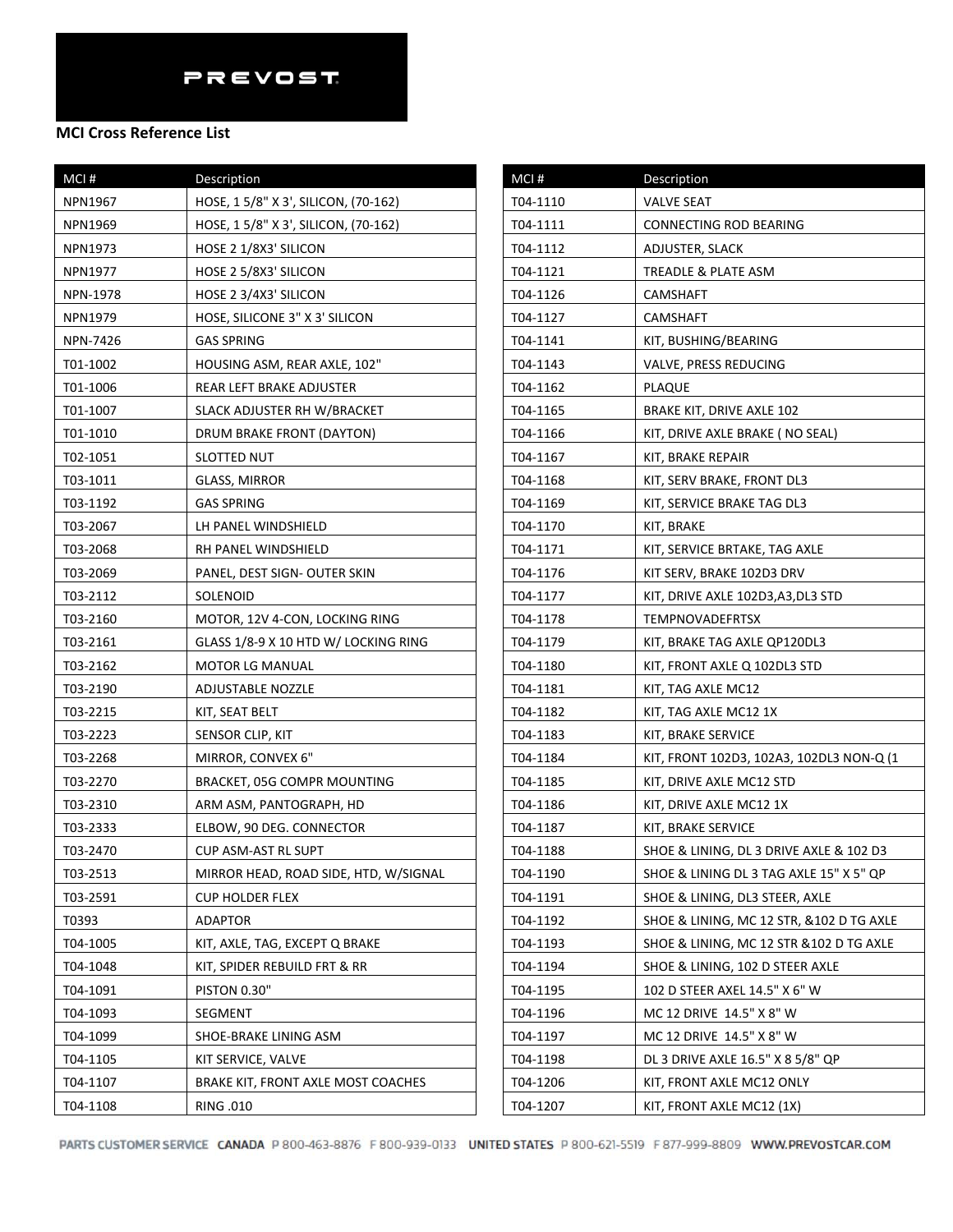| $MCI$ #  | Description                              |
|----------|------------------------------------------|
| T04-1208 | KIT, OPERATING SHAFT, L.H.               |
| T04-1209 | KIT, OPERATING SHAFT, RH                 |
| T04-1211 | KIT, TAG AXLE G45 STD                    |
| T04-1212 | KIT, FRONT AXLE G45 STD                  |
| T04-1213 | KIT, DRIVE AXLE G45 STD                  |
| T04-1214 | KIT, TAPPET DUST COVER                   |
| T04-1215 | KIT, TAPPET ADJUSTER, L.H.               |
| T04-1216 | KIT, TAPPET ADJUSTER, R.H.               |
| T04-1217 | KIT, OPERATING SHAFT, LH                 |
| T04-1218 | KIT, AUTO ADJUSTER, R.H.                 |
| T04-1220 | TANK                                     |
| T04-1221 | BUSHING 0.010 TUFLO 750                  |
| T04-1224 | CARTRIDGE HEATER KIT, 12 VOLT            |
| T04-1225 | KIT, SHOE & LINING FRONT AXLE            |
| T04-1226 | KIT, SHOE, LINING DRIVE AXLE             |
| T04-1227 | KIT, SHOE & LINING TAG AXLE              |
| T04-1233 | KIT, DISC-DRUM RETROFIT, LESS HUB & DRUM |
| T04-1234 | CONTROL VALVE, DOOR                      |
| T04-1235 | VALVE, NO CONNECTOR                      |
| T04-1246 | CHAMBER, BRAKE                           |
| T04-1247 | CHAMBER, BRAKE                           |
| T04-1250 | CHAMBER, BRAKE, AFTERMARKET              |
| T04-1262 | BRAKE PAD KIT                            |
| T04-1281 | DESICCANT CARTRIDGE KIT                  |
| T04-1302 | COVER, EXHAUST                           |
| T04-1309 | KIT, PURGE VALVE AD-IS & AD-IP           |
| T04-1310 | KIT, PURGE VALVE, ADIP/DLU (EGR) HARD    |
| T04-1317 | VALVE, SYNCRO                            |
| T04-1360 | PAD, DISC BRAKE 1 AXLE                   |
| T04-1388 | VALVE, BRAKE, E10P                       |
| T04-1392 | AIR DRYER, 24V, W/O GOV, W/SYS REGEN     |
| T04-1401 | VALVE, ATR-3 NEW                         |
| T04-1453 | ADAPTER & CAP REPAIR KIT                 |
| T05-1000 | PRESSURE PLATE ASM, CLUTCH               |
| T05-1006 | <b>CLUTCH</b>                            |
| T06-1002 | CARTRIDGE, MAINTENANCE NALCOOL 3000      |
| T06-1008 | <b>BELT</b>                              |
| T06-1011 | FILTER-WATER (NO INHIBIT CHG)            |
| T06-1012 | CARTRIDGE, MAINTENANCE NALCOOL 3000      |
| T06-1013 | <b>WATER FILTER</b>                      |

| MCI#     | Description                             |
|----------|-----------------------------------------|
| T06-1017 | HOSE ASM, 24"                           |
| T06-1038 | WATER FILTER: COOLANT                   |
| T06-1041 | ELEMENT, WATER FILTER                   |
| T06-1042 | FILTER, COOLANT FLEETGRD WF2054         |
| T06-1043 | RAD, MOUNTING                           |
| T06-1065 | KIT, FAN CLUTCH REPAIR                  |
| T06-1066 | FILTER, COOLANT FLEETGRD WF2054         |
| T06-1067 | FILTER, WATER                           |
| T06-1071 | KIT, REPAIR                             |
| T06-1081 | KIT, MAGNETS & PLATES                   |
| T06-1105 | KIT, REBUILD, FAN CLUTCH                |
| T06-1122 | ROD END                                 |
| T06-1123 | ROD END SPHERICAL L.H.                  |
| T06-1132 | VALVE, CHECK 1/2" COOLANT RECOVERY PUMP |
| T06-1134 | U-JOINT                                 |
| T06-1139 | FILTER, WATER                           |
| T07-1010 | SWITCH, TOGGLE                          |
| T07-1052 | EQUALIZER, 60 AMPS                      |
| T07-1113 | SWITCH, PRESSURE                        |
| T07-2044 | EQUALIZER, 60 AMPS                      |
| T07-2047 | EQUALIZER 100 AMP /SAV                  |
| T07-2108 | THERMOSTAT KIT, A/C RETROFIT            |
| T07-2118 | LAMP ASM, MARKER, AMBER (LED)           |
| T07-2119 | LAMP ASM (LED)                          |
| T07-2124 | RESISTOR 1.8 OHM/EVA                    |
| T07-2147 | LENS ASM, 7" LED RED                    |
| T07-2148 | LAMP, SIGNAL AMBER LED                  |
| T07-2165 | 18 SERIES SINGLE ARMOR GUARD            |
| T07-2171 | <b>MARKER LAMP SIDE</b>                 |
| T07-2172 | CLEARANCE LAMP, 3/4"X4"LONG             |
| T07-2173 | 15 SERIES SINGLE AMOR GUARD             |
| T07-2175 | 12 VOLT RED MARKER 2" ROUND             |
| T07-2176 | 12 VOLT AMBER MARKER 2,5"ROUND          |
| T07-2177 | 12 VOLT RED MARKER 2,5" ROUND           |
| T07-2178 | 12 VOLT 4"RED STOP/TAIL/TURN            |
| T07-2182 | ROUND LED AMBER                         |
| T07-2183 | ROUND LED RED                           |
| T07-2196 | CORD, MICROPHONE 10'                    |
| T07-2201 | SWITCH, DIMMER                          |
| T07-2204 | SWITCH, DPDT, ON/OFF SIDE CONSOLE       |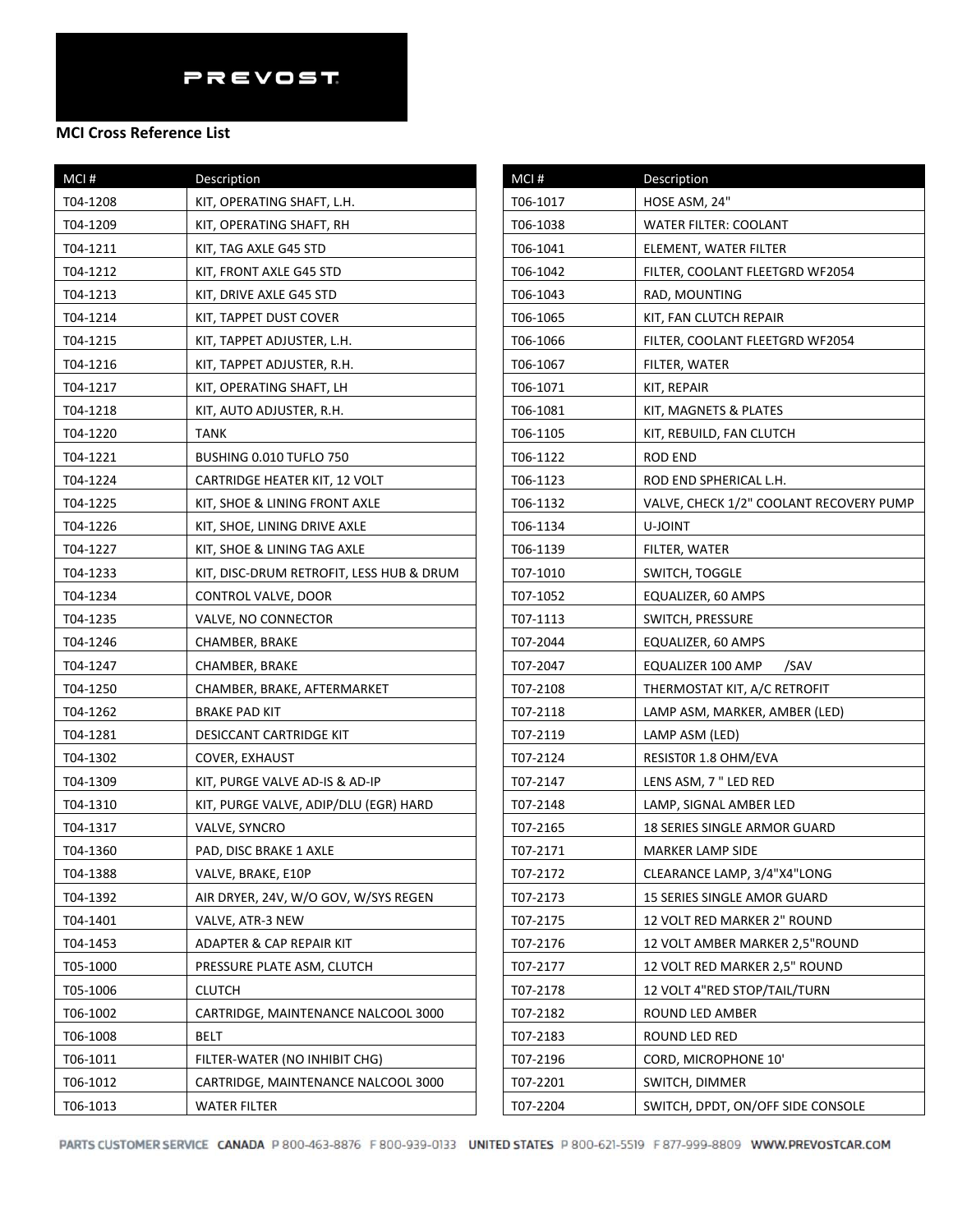#### **MCI Cross Reference List**

| MCI#      | Description                            |
|-----------|----------------------------------------|
| T07-2226  | PROTECTION DEVICE, 12 V/ LIGHT         |
| T07-2235  | RECTANGULAR REAR TURN                  |
| T07-2253  | MODULE DAY TIME RUNNING LIGHT          |
| T07-2257  | AIR SENSOR ASM F/A                     |
| T07-2291  | <b>RESISTOR</b>                        |
| T07-2316  | LAMP, AMBER 4" ROUND RR TURN 12V       |
| T07-2319  | 4" ROUND AMBER 24V LED TURN SIGNAL     |
| T07-2320  | 4" ROUND RED 24V LED TAIL LIGHT        |
| T07-2321  | KIT, LED 12V MCI                       |
| T07-2342  | 24V RED RECTANG.STOP/TAIL/TURN         |
| T07-2345  | 24V AMBER RECTANGULAR RR TURN          |
| T07-2349  | BALLAST, EXTINGUISHABLE (L20,          |
| T07-2351  | HORN KIT 12V LOW                       |
| T07-2352  | <b>HORN KIT 12V HIGH</b>               |
| T07-2360  | LICENSE LAMP                           |
| T07-2382  | FUSE 9 AMP 6 VOLT                      |
| T07-2383  | SWITCH, TOGGLE                         |
| T07-2403  | PUMP (NO CONNECTORS)                   |
| T07-2414  | KIT HORN 24V HI.                       |
| T07-2415  | KIT HORN 24V LO                        |
| T07-2432  | LAMP-MARKER                            |
| T07-2436  | LAMP, TURN, FRONT                      |
| T07-2440  | PLAYER VIDEO CASSETTE 24 VOLTS         |
| T07-2443  | LAMP                                   |
| T07-2446  | <b>COVER KIT</b>                       |
| T07-2447  | KIT, CONVERSION BOSCH ALT.             |
| T07-2447A | KIT, DUAL BOSCH ALTERNATOR FOR MCI     |
| T07-2465  | LAMP TURN SIGNAL RECT RED              |
| T07-2466  | LAMP TURN SIGNAL, RECT AMBER           |
| T07-2556  | BRACKET-PWR STEER RESERVOIR            |
| T07-2574  | LAMP, BACKUP DIAMOND SHELL             |
| T07-2585  | ALTERNATOR, REMAN W/CORE EXCH.         |
| T07-2680  | SENSOR, ABS STRAIGHT                   |
| T07-2682  | KIT, SPEED SENSOR ADAPTER              |
| T07-2683  | SLEEVE CLAMPING                        |
| T07-2713  | ALARM, BACK UP                         |
| T07-2871  | TIRE PRES./TEMP. SENSOR                |
| T07-2919  | ALTRNTR, 24V, 330A, PENNTEX W/O PULLEY |
| T07-2929  | SHIELD, SWITCH GUARD                   |
| T07-2932  | PULLEY                                 |

| MCI#       | Description                                |
|------------|--------------------------------------------|
| T07-2973   | PANEL AMEREX MODULAR CONTROL               |
| T07-2990   | ALTRNTR, 24V, 330A, PENNTEX W/O PULLEY     |
| T07-3029   | FIRE ALARM/SIMULATOR MODULE                |
| T07-3119   | <b>CONTROLLER EC-39 ABS</b>                |
| T08-1008   | ENGINE OIL FILTER                          |
| T08-1009   | LUBEFILTER                                 |
| T08-1010   | OIL FILTER                                 |
| T08-1043   | FILTER OIL                                 |
| T08-1044   | FULL FLOW, OIL FILTER                      |
| T08-1046   | KIT, FILTER                                |
| T08-1060   | FILTER, LUBE                               |
| T08-1061   | OIL FILTER JOHNSTON                        |
| T08-1062   | FILTER, OIL FLEETGRD LF3333                |
| T08-1063   | OIL FILTER                                 |
| T08-1065   | OIL FILTER                                 |
| T08-1066   | <b>HYDRAULIC FILTER</b>                    |
| T08-1068   | <b>FILTER, LUBE</b>                        |
| T08-1069   | FILTER MOTOR INTER NAVET                   |
| T08-1070   | FILTER OIL VAN TRUCK GMC                   |
| T08-1071   | FILTER, OIL FLEETGRD LF692                 |
| T08-1072   | OIL FILTER                                 |
| T08-1073   | FILTER, OIL                                |
| T08-1074   | FILTER, OIL                                |
| T08-1075   | FILTER, ENGINE OIL CATERPILLAR ENGINE      |
| T08-1077   | FILTER, OIL ELEMENT, PF 132 W              |
| T08-1080   | FILTER, OIL FLEETGRD LF556                 |
| T08-1082   | FILTER ELEMENT TRANS.                      |
| T08-1153   | FILTER LUBE FULL FLOW SPIN ON FILTER       |
| T08-1215   | BEARING, IDLER PULLY                       |
| T08-1225   | FILTER, ENGINE OIL CATERPILLAR ENGINE      |
| T08-1236   | BELT                                       |
| T08-1246RM | ELECTRONIC INJECTOR, REMAN W/CORE EXCH.    |
| T08-1247RM | FUEL INJECTOR REMAN W/ CORE EXCH           |
| T08-1248   | TURBOCHARGER, NEW                          |
| T08-1249   | TURBOCHARGER, S60 430 HP, NEW              |
| T08-1252RM | TURBOCHARGER, NEW                          |
| T08-1253RM | TURBOCHARGER, S60, 515 HP, REMAN<br>W/CORE |
| T08-1254RM | TURBO CHARGER, REMAN W/CORE EXCH.          |
|            | TURBOCHARGER, S60, 500 HP, REMAN           |
| T08-1255RM | W/CORE                                     |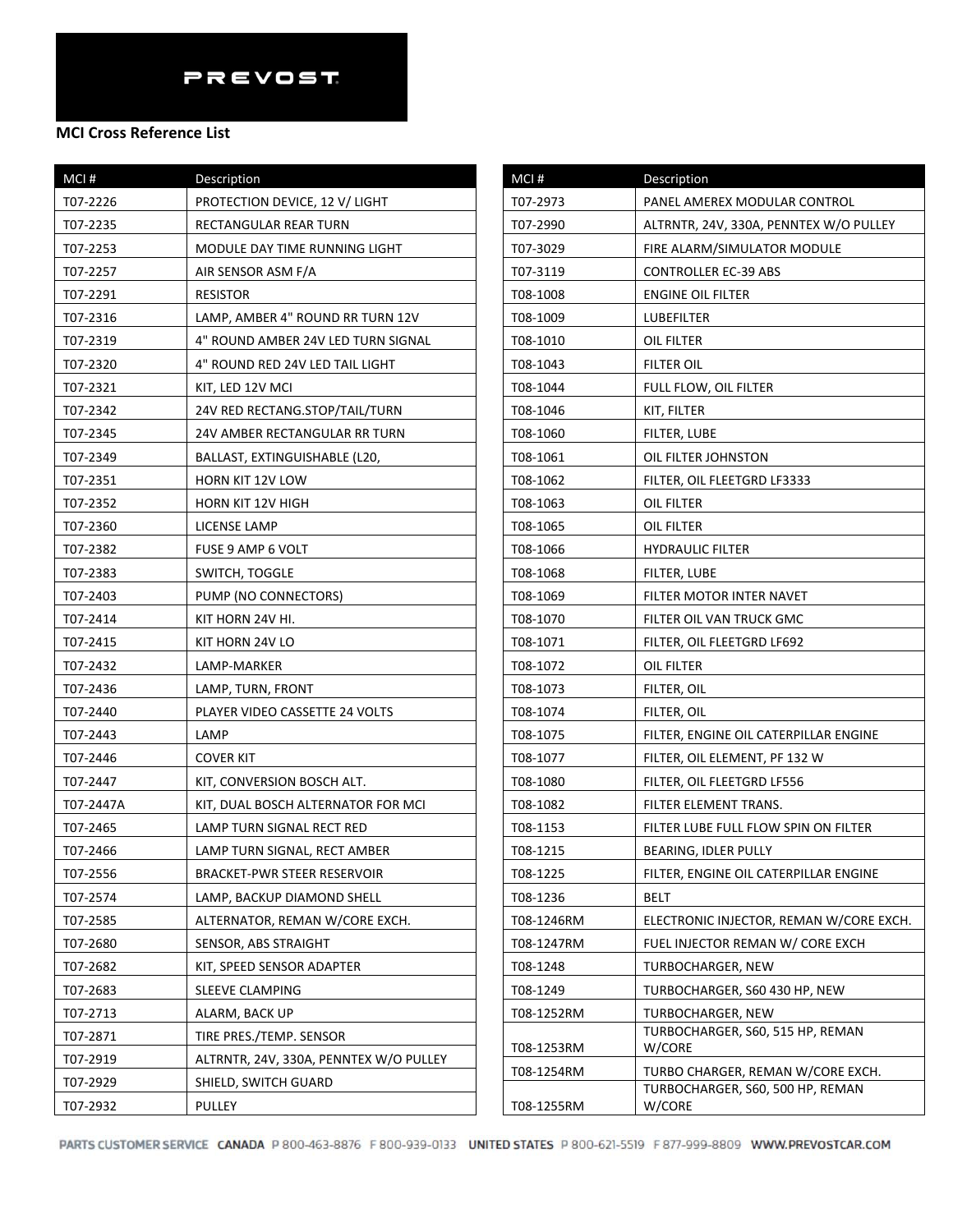| MCI#       | Description                          |
|------------|--------------------------------------|
| T09-1009   | SEPARATOR, WATER, SPIN-ON WIF SENSOR |
| T12-1002   | FILTER, AIR                          |
| T12-1004   | FILTRE, FUEL                         |
| T12-1005   | FILTER, AIR FLEETGRD AF872           |
| T12-1007   | FILTER, AIR FLEETGRD AF995M          |
| T12-1009   | FILTER ELEMENT, AIR                  |
| T12-1010   | FILTER, AIR FLEETGRD AF865           |
| T12-1018   | FILTER, FUEL FLEETGRD FF5206         |
| T12-1019   | FILTRE, FUEL                         |
| T12-1022   | FILTER, AIR                          |
| T12-1041   | ADAPTER, POSI/LOCK-105               |
| T12-1055   | AIR FILTER, 16" DIA. DRY TYPE        |
| T12-1057   | O-RING, DUST CAP                     |
| T12-1072   | FILTER ELEMENT                       |
| T12-1075   | ELEMENT ASM                          |
| T12-1079   | AIR FILTER                           |
| T12-1080   | FILTER, AIR                          |
| T12-1081   | FILTER, FUEL FLEETGRD FS1022         |
| T12-1084   | FILTER, FUEL FLEETGRD                |
| T12-1090   | FILTER                               |
| T12-1206   | <b>BUSHING, RADIUS ROD</b>           |
| T13-1009   | COLLAR, 22 TOOTH                     |
| T14-1004   | VALVE, LEVELLING (PURCH BULK)        |
| T14-1026   | <b>BUSHING</b>                       |
| T14-1028   | AIR SPRING ASSY                      |
| T14-1029   | <b>SHOCK ABSORBER</b>                |
| T14-1030   | <b>CLEVEBALL LINK 9.25"</b>          |
| T14-1031   | <b>CLEVEBALL LINK 6"</b>             |
| T141032    | <b>LINK ASSY</b>                     |
| T14-1032   | SWAY BAR LINK                        |
| T14-1040   | RADIUS ROD ASM                       |
| T14-1041   | RADIUS ROD ASM                       |
| T14-1045GS | <b>SHOCK ABSORBER</b>                |
| T14-1048   | <b>SHOCK ABSORBER</b>                |
| T14-1053   | <b>BUSHING</b>                       |
| T14-1078   | <b>SHOCK ABSORBER</b>                |
| T14-1079   | SHOCK ABSORBER FRONT                 |
| T14-1080   | SHOCK ABSORBER, MERITOR              |
| T14-1081   | SHOCK ABSORBER - MERITOR             |
| T14-1082   | SHOCK ABSORBER, MERITOR              |

| MCI#     | Description                      |
|----------|----------------------------------|
| T14-1091 | STABILIZER LINK                  |
| T15-1000 | FILTER HYDRAULIC                 |
| T15-1001 | FILTER ELEMENT(3 MICRON)         |
| T15-1059 | O RING                           |
| T16-1004 | STEERING WHEEL                   |
| T16-1009 | KIT, ROD & PAWL ASM MOD:909-919  |
| T16-1013 | HORN BUTTON ASM (TRUMPET)        |
| T16-1025 | KIT, HORN BRUSH                  |
| T16-1027 | ROD END, L.H. THREAD             |
| T16-1028 | SPHERIC JOINT RH.                |
| T16-1033 | UPPER/LOWER COV.KIT909-919-929   |
| T16-1036 | HORN BRUSH KIT(STEER. COL.909)   |
| T16-1045 | GAP HIDER KIT                    |
| T16-1047 | TROUGH CVR KIT(SC909-919-929     |
| T16-1052 | KIT, TELESCOPIC ACTUATOR         |
| T16-1056 | <b>BRUSH SET HORN</b>            |
| T16-1066 | SPACER, COLUMN STOP              |
| T16-1075 | KIT REPAIR OUTPUT SHAFT          |
| T16-1118 | PUMP POWER STEERING              |
| T16-1224 | RETAINING RING W/LUGS            |
| T16-1225 | <b>BLANKING PLATE</b>            |
| T16-1269 | VALVE SOLENOID COMPLETE          |
| T16-1276 | <b>MOTOR</b>                     |
| T16-1291 | HEATER, THERMOS230               |
| T16-1293 | RELAY 24 VDC 40 AMP SPDT         |
| T16-1322 | CONDENSOR MOTOR, 0.87 HP / 24VDC |
| T17-1011 | TRANSMISSION OIL FILTER          |
| T17-1051 | VALVE, TOILET DRAIN              |
| T17-1053 | FILTER TRANS. ORION              |
| T17-1056 | FILTER, LUBE                     |
| T17-1059 | FILTER POWER STEERING            |
| T19-1010 | <b>CUP</b>                       |
| T19-1041 | <b>HUB &amp; STUD ASM R.H</b>    |
| T19-1044 | HUB                              |
| T19-1047 | WHEEL HUB POWDER TOPCOAT WHITE   |
| T19-1048 | WHEEL STEEL PAINTED WHITE        |
| T19-1055 | HUB ASM (REAR AXLE)              |
| T20-1033 | NUT, SPINDLE                     |
| T20-1040 | HOSE 7/8" 12 FT                  |
| T20-1064 | DISCHARGE HOSE BLOWOUT ADAPTER   |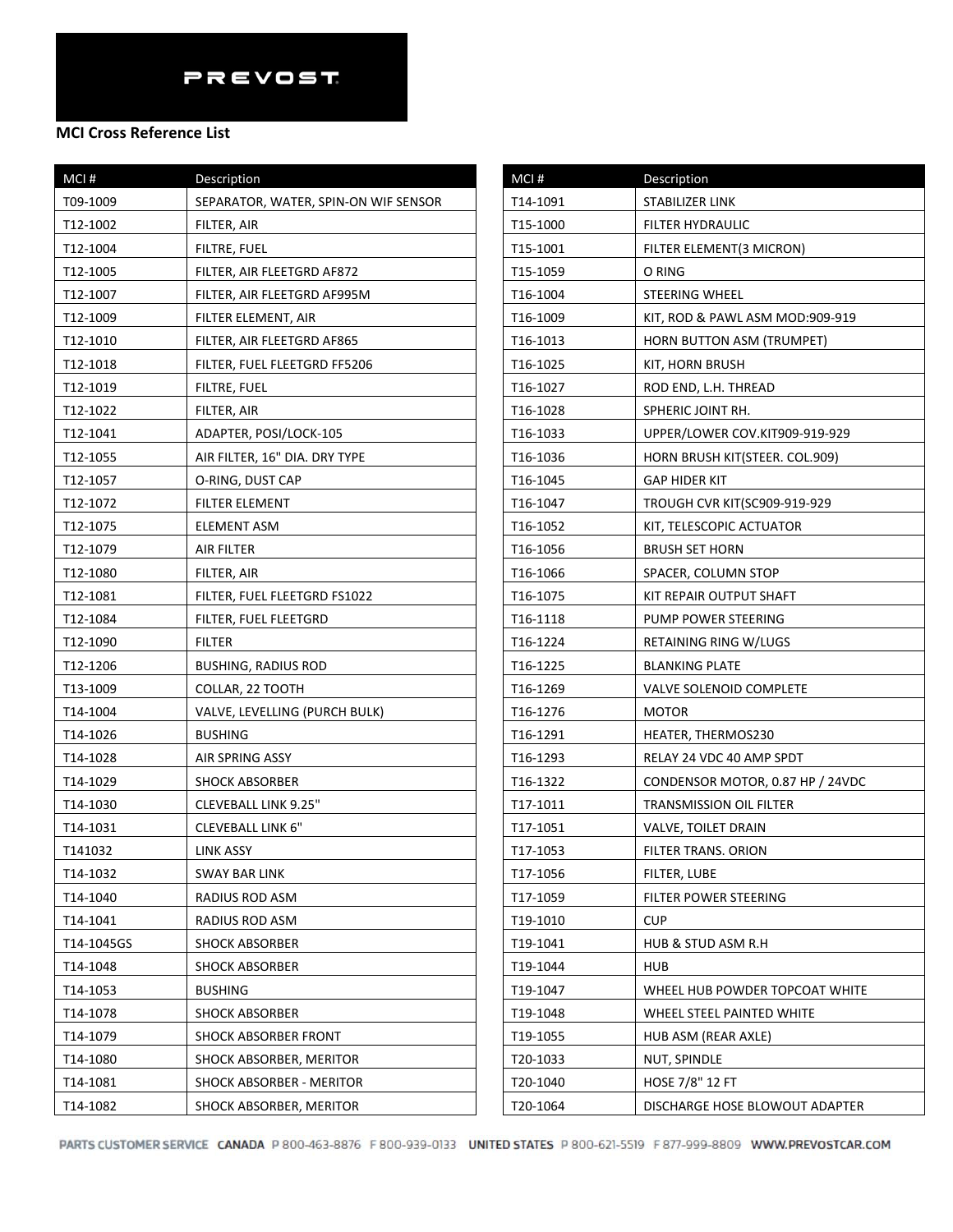| MCI#     | <b>Description</b>                       |
|----------|------------------------------------------|
| T20-1093 | KIT, HOSE SERIES 60 ENGINE               |
| T20-1144 | FP ST #12 X 1/2PM                        |
| T20-1145 | FP ST #12 X 3/4PM                        |
| T20-1147 | FP ST #12 X 1/2PM                        |
| T20-1148 | FP BH #4 X #4                            |
| T20-1152 | <b>FP INS #12</b>                        |
| T20-1156 | ELBOW-45DEG 1/2NPT                       |
| T20-1158 | FP 90 #12 X 1/2PM                        |
| T20-1163 | UNION, TUBE 3/4" OD                      |
| T21-2157 | SUNSHADE-DRIVER'S WDO, SIDE              |
| T21-2197 | HAND & FACE REFRESHER TOWELETTES         |
| T21-2202 | KIT, EMERGENCY CLEANING STANDARD         |
| T21-2254 | MODULE DISPLAY                           |
| T21-2255 | MODULE, DISPLAY PANEL                    |
| T21-2257 | CABLE ASSY, POWER, RED 25'               |
| T21-2262 | LEAD ASM, ACTUATOR 50 FT                 |
| T21-2372 | <b>SENSOR CRADLE</b>                     |
| T22-1023 | LINK-MASTER NICKEL #35                   |
| T22-1024 | ELECTRICAL BOX ASSY.                     |
| T22-1025 | RELAY                                    |
| T22-1026 | SAFE TREAD 25.5X7 YELLOW                 |
| T22-1027 | 1 GAL HYDRAULIC OIL                      |
| T22-1028 | KIT, FITTING, PIVOT 1/4 NPT, WITH O-RING |
| T22-1029 | <b>CLUTCH</b>                            |
| T22-1030 | <b>CHAIN DRIVE</b>                       |
| T22-1032 | CAM FOLLOWER                             |
| T22-1034 | PIN SPIROL 5/32 X 1 1/4 (1EA=10 PINS)    |
| T22-1037 | KIT, KNOB POWER ROW STOP W/ ROLL PIN     |
| T22-1039 | LIMIT SWITCH                             |
| T22-1040 | PLUNGER SWITCH                           |
| T22-1041 | SAFETY TREAD / 25.50X3 / SAFETY YELLOW   |
| T22-1042 | SAFETREAD, 5.5" X 1.5", YELLOW           |
| T22-1043 | SAFETREAD, 12.75" X 3.0", YELLOW         |
| T22-1046 | RELAY, SPDT 100A HVAC                    |
| T22-1047 | CIRCUIT BREAKER/8AMP                     |
| T22-1048 | CIRCUIT BREAKER / 30 AMP                 |
| T22-1049 | HANDLE, PUMP, W/C LIFT                   |
| T22-1050 | MOTOR ASSY. 24V/3" MONARCH PUMP          |
| T22-1051 | KIT, MOTOR ASM W/ BRACKET                |
| T22-1052 | PLUG                                     |

| MCI#     | Description                             |
|----------|-----------------------------------------|
| T22-1053 | POPPET VALVE 24V                        |
| T22-1054 | SEAL KIT                                |
| T22-1055 | BACK-UP PUMP ASSY., MANUAL W/O HANDLE   |
| T22-1057 | <b>CONTROL PENDANT ASSY</b>             |
| T22-1058 | <b>HYDRAULIC CYLINDER</b>               |
| T22-1059 | SAFETY TREAD / 25.50 X12 / OCEAN GREY   |
| T22-1060 | PUMP & MOTOR ASSY                       |
| T22-1061 | GEAR, MOTOR 24V                         |
| T22-1062 | KIT, REPLACEMENT, BRG PLT, ACTR         |
| T22-1063 | SPRING, BRIDGEPLATE RUTURN, RH          |
| T22-1064 | SPRING, COMP. SST, .48OD X .75L         |
| T22-1068 | MOTOR 1/4HP 24VDC                       |
| T22-1071 | PENDANT                                 |
| T22-1099 | ROLL PIN SS 1/8 X 1 1/4                 |
| T22-1114 | PENDANT, W/COILED CORD                  |
| T22-1126 | TRUNNION, SOLID PIN                     |
| T22-1127 | HANDRAIL ASSY LH                        |
| T22-1128 | <b>HANRAIL ASSY RH</b>                  |
| T22-1129 | KIT, SAFETY BELT W/RETRACTOR            |
| T22-1132 | GEAR BOX RATIO 24:1                     |
| T23-1011 | TOILET DEODORANT 8GR BOX 100            |
| T23-1026 | HAND SANITIZER, WATERLESS ALCOHOL       |
| T23-1027 | HAND SANITIZER, WATERLESS NON-ALCOHOLIC |
| T24-1003 | RING, SPACER                            |
| T24-1081 | STEPWELL                                |
| T24-2003 | PROP, GAS                               |
| T24-2124 | <b>CLUTCH ASSEMBLY</b>                  |
| T24-2131 | HANDLE                                  |
| T24-2140 | <b>HEATED CONVEX GLASS</b>              |
| T24-2151 | MOTOR-REMOTE 12V,3-PIN PLUG             |
| T24-2152 | HARNESS                                 |
| T24-2163 | HANDLE                                  |
| T24-2165 | GAS SPRING                              |
| T24-2204 | MOTOR ASSEMBLY, R.H. WIPER W/O BRACKET  |
| T24-2205 | MOTOR, L.H. WIPER                       |
| T24-2212 | HOOK, VISOR                             |
| T24-2220 | <b>BEARING SET</b>                      |
| T24-2225 | MIRROR HEAD2400                         |
| T24-2249 | QUICK SILVER SUNVISOR ASSY              |
| T24-2297 | SEAL                                    |